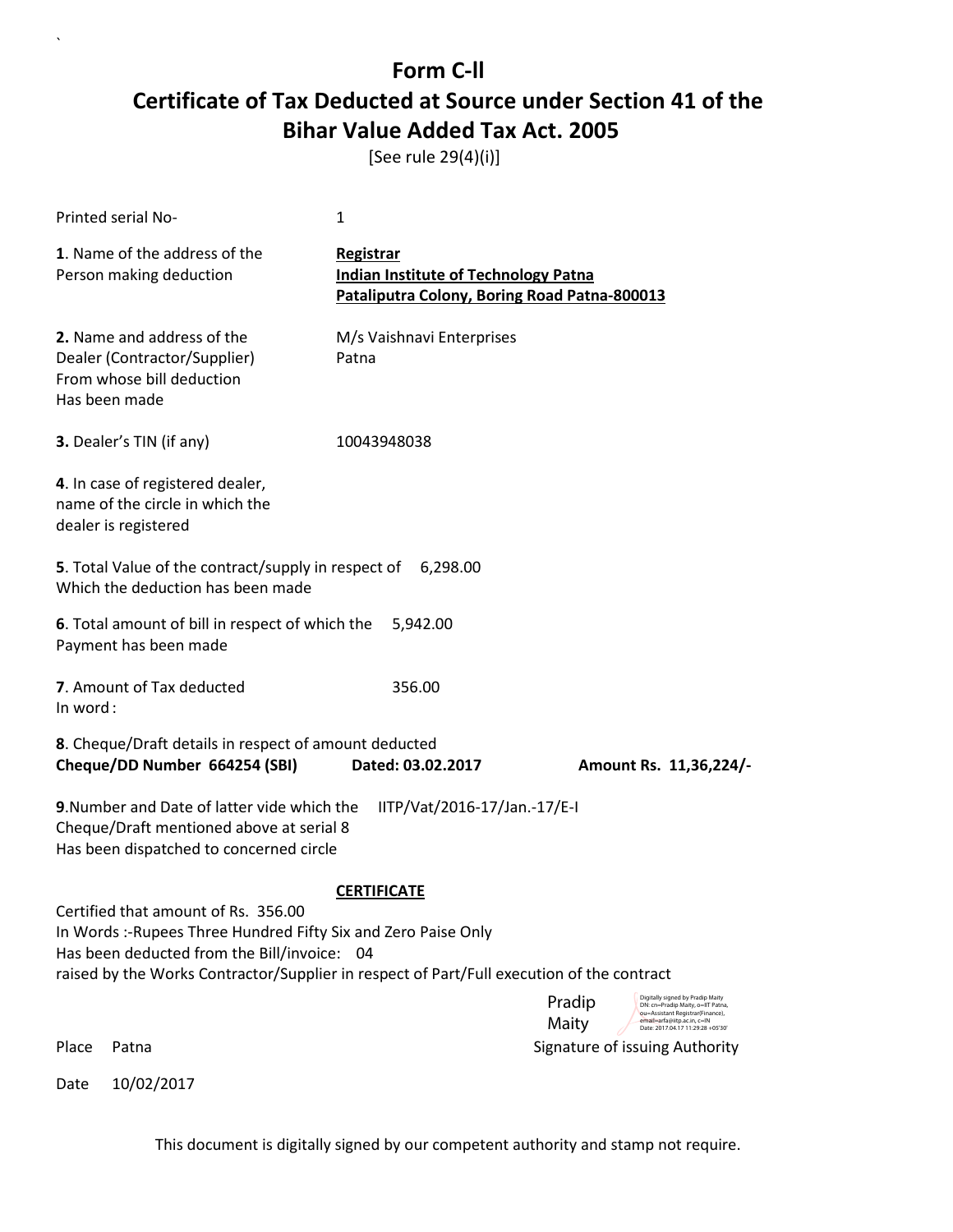[See rule 29(4)(i)]

`

|          | Printed serial No-                                                                                                                                                                                                                                                     | 2                                                                                                        |                                                                                                                                                         |  |
|----------|------------------------------------------------------------------------------------------------------------------------------------------------------------------------------------------------------------------------------------------------------------------------|----------------------------------------------------------------------------------------------------------|---------------------------------------------------------------------------------------------------------------------------------------------------------|--|
|          | 1. Name of the address of the<br>Person making deduction                                                                                                                                                                                                               | Registrar<br><b>Indian Institute of Technology Patna</b><br>Pataliputra Colony, Boring Road Patna-800013 |                                                                                                                                                         |  |
|          | 2. Name and address of the<br>Dealer (Contractor/Supplier)<br>From whose bill deduction<br>Has been made                                                                                                                                                               | <b>Today Electircal Services</b>                                                                         |                                                                                                                                                         |  |
|          | 3. Dealer's TIN (if any)                                                                                                                                                                                                                                               | 10128599083                                                                                              |                                                                                                                                                         |  |
|          | 4. In case of registered dealer,<br>name of the circle in which the<br>dealer is registered                                                                                                                                                                            |                                                                                                          |                                                                                                                                                         |  |
|          | 5. Total Value of the contract/supply in respect of 41,323.00<br>Which the deduction has been made                                                                                                                                                                     |                                                                                                          |                                                                                                                                                         |  |
|          | 6. Total amount of bill in respect of which the<br>Payment has been made                                                                                                                                                                                               | 38,017.00                                                                                                |                                                                                                                                                         |  |
| In word: | 7. Amount of Tax deducted                                                                                                                                                                                                                                              | 3,306.00                                                                                                 |                                                                                                                                                         |  |
|          | 8. Cheque/Draft details in respect of amount deducted<br>Cheque/DD Number 664254 (SBI)                                                                                                                                                                                 | Dated: 03.02.2017                                                                                        | Amount Rs. 11,36,224/-                                                                                                                                  |  |
|          | 9. Number and Date of latter vide which the<br>IITP/Vat/2016-17/Jan.-17/E-I<br>Cheque/Draft mentioned above at serial 8<br>Has been dispatched to concerned circle                                                                                                     |                                                                                                          |                                                                                                                                                         |  |
|          | Certified that amount of Rs. 3,306.00<br>In Words :-Rupees Three Thousand Three Hundred Six and Zero Paise Only<br>Has been deducted from the Bill/invoice: 1st and final<br>raised by the Works Contractor/Supplier in respect of Part/Full execution of the contract | <b>CERTIFICATE</b>                                                                                       | Digitally signed by Pradip Maity                                                                                                                        |  |
|          |                                                                                                                                                                                                                                                                        |                                                                                                          | DN: cn=Pradip Maity, o=IIT Patna,<br>Pradip Maity ou Assistant Registrar (Finance),<br>email=arfa@iitp.ac.in, c=IN<br>Date: 2017.04.17 11:29:50 +05'30' |  |
| Place    | Patna                                                                                                                                                                                                                                                                  |                                                                                                          | Signature of issuing Authority                                                                                                                          |  |
| Date     | 10/02/2017                                                                                                                                                                                                                                                             |                                                                                                          |                                                                                                                                                         |  |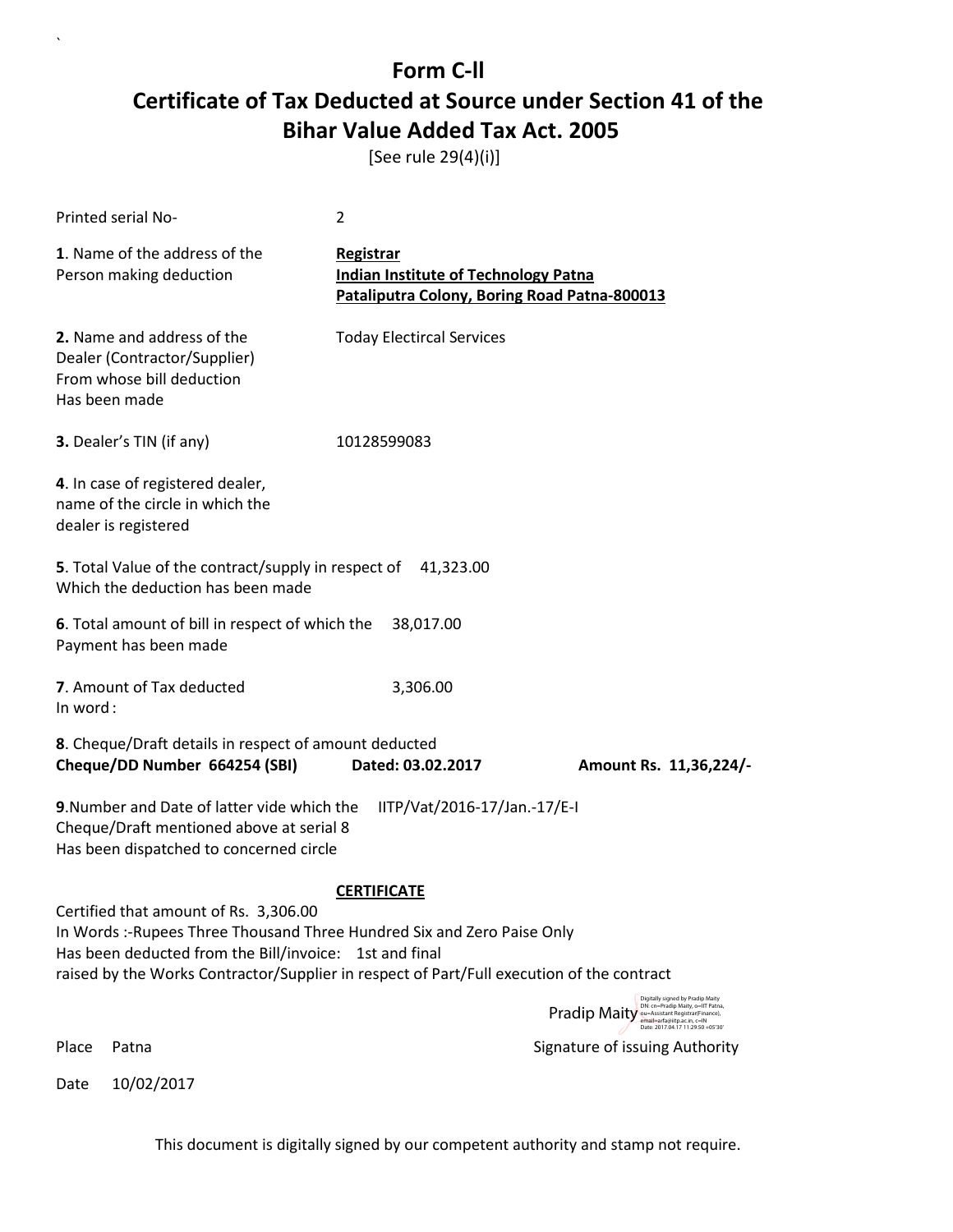[See rule 29(4)(i)]

| Printed serial No-                                                                                                                                                                                                                                                   | 3                                                                                                               |                                                                                                                                                                                            |
|----------------------------------------------------------------------------------------------------------------------------------------------------------------------------------------------------------------------------------------------------------------------|-----------------------------------------------------------------------------------------------------------------|--------------------------------------------------------------------------------------------------------------------------------------------------------------------------------------------|
| 1. Name of the address of the<br>Person making deduction                                                                                                                                                                                                             | <b>Registrar</b><br><b>Indian Institute of Technology Patna</b><br>Pataliputra Colony, Boring Road Patna-800013 |                                                                                                                                                                                            |
| 2. Name and address of the<br>Dealer (Contractor/Supplier)<br>From whose bill deduction<br>Has been made                                                                                                                                                             | Jiya enterprises                                                                                                |                                                                                                                                                                                            |
| 3. Dealer's TIN (if any)                                                                                                                                                                                                                                             | 10047930090                                                                                                     |                                                                                                                                                                                            |
| 4. In case of registered dealer,<br>name of the circle in which the<br>dealer is registered                                                                                                                                                                          |                                                                                                                 |                                                                                                                                                                                            |
| 5. Total Value of the contract/supply in respect of 47,400.00<br>Which the deduction has been made                                                                                                                                                                   |                                                                                                                 |                                                                                                                                                                                            |
| 6. Total amount of bill in respect of which the<br>Payment has been made                                                                                                                                                                                             | 43,608.00                                                                                                       |                                                                                                                                                                                            |
| 7. Amount of Tax deducted<br>In word:                                                                                                                                                                                                                                | 3,792.00                                                                                                        |                                                                                                                                                                                            |
| 8. Cheque/Draft details in respect of amount deducted<br>Cheque/DD Number 664254 (SBI)                                                                                                                                                                               | Dated: 03.02.2017                                                                                               | Amount Rs. 11,36,224/-                                                                                                                                                                     |
| 9. Number and Date of latter vide which the<br>Cheque/Draft mentioned above at serial 8<br>Has been dispatched to concerned circle                                                                                                                                   | IITP/Vat/2016-17/Jan.-17/E-I                                                                                    |                                                                                                                                                                                            |
| Certified that amount of Rs. 3,792.00<br>In Words :- Rupees Three Thousand Seven Hundred Ninety Two and Zero Paise Only<br>Has been deducted from the Bill/invoice: 012<br>raised by the Works Contractor/Supplier in respect of Part/Full execution of the contract | <b>CERTIFICATE</b>                                                                                              |                                                                                                                                                                                            |
|                                                                                                                                                                                                                                                                      |                                                                                                                 | Digitally signed by Pradip Maity<br>DN: cn=Pradip Maity, o=IIT Patna,<br>Pradip Maity ou=Assistant Registrar(Finance),<br>email=arfa@iitp.ac.in, c=IN<br>Date: 2017.04.17 11:30:04 +05'30' |
| Place<br>Patna                                                                                                                                                                                                                                                       |                                                                                                                 | Signature of issuing Authority                                                                                                                                                             |

Date 10/02/2017

`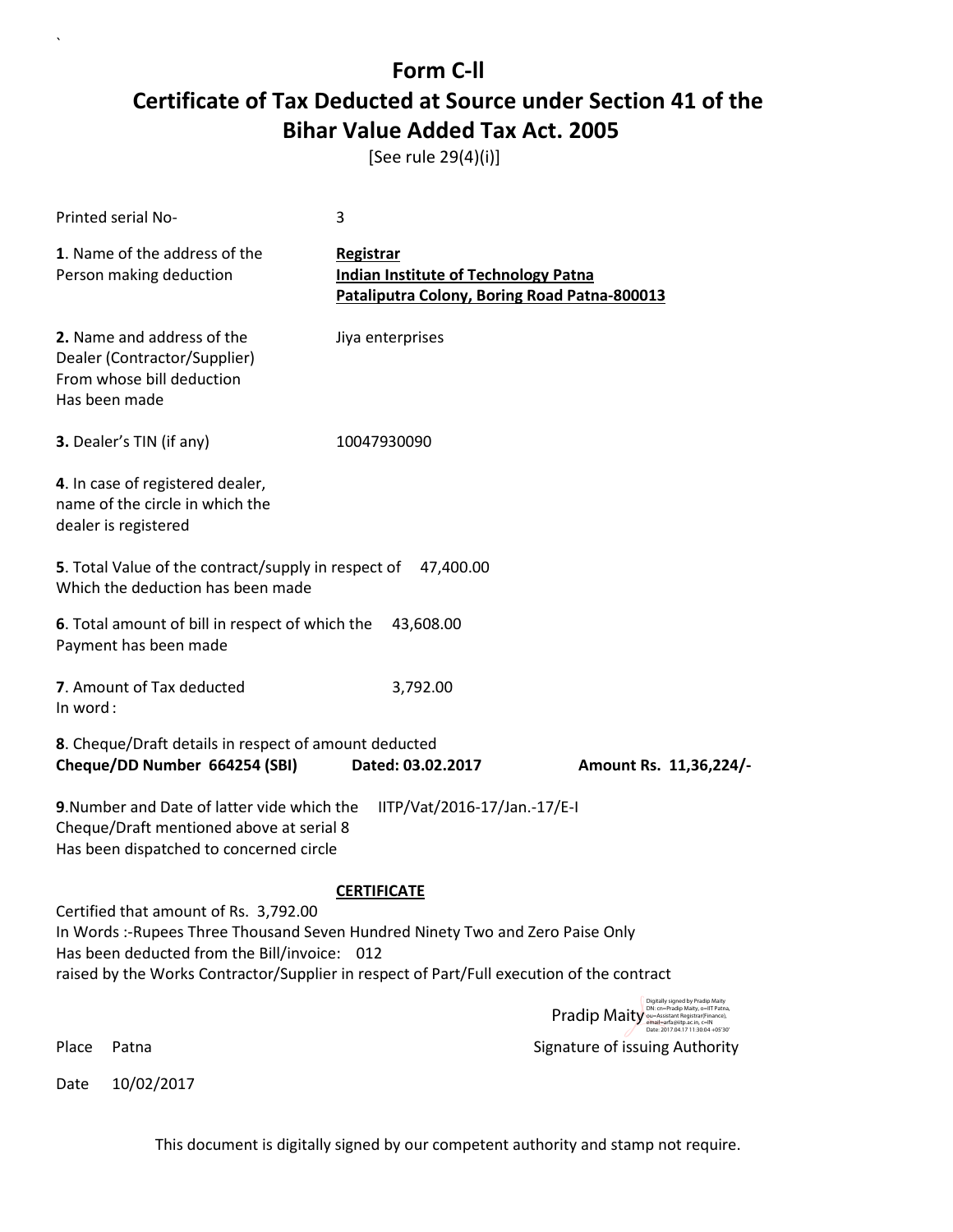[See rule 29(4)(i)]

`

Date 10/02/2017

| <b>Printed serial No-</b>                                                                                                                                                                                                                                      | 4                                                                                                        |                                                                                                                                                       |
|----------------------------------------------------------------------------------------------------------------------------------------------------------------------------------------------------------------------------------------------------------------|----------------------------------------------------------------------------------------------------------|-------------------------------------------------------------------------------------------------------------------------------------------------------|
| 1. Name of the address of the<br>Person making deduction                                                                                                                                                                                                       | Registrar<br><b>Indian Institute of Technology Patna</b><br>Pataliputra Colony, Boring Road Patna-800013 |                                                                                                                                                       |
| 2. Name and address of the<br>Dealer (Contractor/Supplier)<br>From whose bill deduction<br>Has been made                                                                                                                                                       | <b>Hindustan Enterprises</b>                                                                             |                                                                                                                                                       |
| 3. Dealer's TIN (if any)                                                                                                                                                                                                                                       | 10159117077                                                                                              |                                                                                                                                                       |
| 4. In case of registered dealer,<br>name of the circle in which the<br>dealer is registered                                                                                                                                                                    |                                                                                                          |                                                                                                                                                       |
| 5. Total Value of the contract/supply in respect of<br>Which the deduction has been made                                                                                                                                                                       | 12,300.00                                                                                                |                                                                                                                                                       |
| 6. Total amount of bill in respect of which the<br>Payment has been made                                                                                                                                                                                       | 11,316.00                                                                                                |                                                                                                                                                       |
| 7. Amount of Tax deducted<br>In word:                                                                                                                                                                                                                          | 984.00                                                                                                   |                                                                                                                                                       |
| 8. Cheque/Draft details in respect of amount deducted<br>Cheque/DD Number 664254 (SBI)                                                                                                                                                                         | Dated: 03.02.2017                                                                                        | Amount Rs. 11,36,224/-                                                                                                                                |
| 9. Number and Date of latter vide which the<br>Cheque/Draft mentioned above at serial 8<br>Has been dispatched to concerned circle                                                                                                                             | IITP/Vat/2016-17/Jan.-17/E-I                                                                             |                                                                                                                                                       |
|                                                                                                                                                                                                                                                                | <b>CERTIFICATE</b>                                                                                       |                                                                                                                                                       |
| Certified that amount of Rs. 984.00<br>In Words :- Rupees Nine Hundred Eighty Four and Zero Paise Only<br>Has been deducted from the Bill/invoice: dated 28.12.16<br>raised by the Works Contractor/Supplier in respect of Part/Full execution of the contract |                                                                                                          |                                                                                                                                                       |
|                                                                                                                                                                                                                                                                |                                                                                                          | Digitally signed by Pradip Maity<br>DN: cn=Pradip Maity, o=IIT Patna,<br>Pradip Maity ou=Assistant Registrar(Finance),<br>email=arfa@iitp.ac.in, c=IN |
| Place<br>Patna                                                                                                                                                                                                                                                 |                                                                                                          | Date: 2017 04 17 11:30:22 +05'30"<br>Signature of issuing Authority                                                                                   |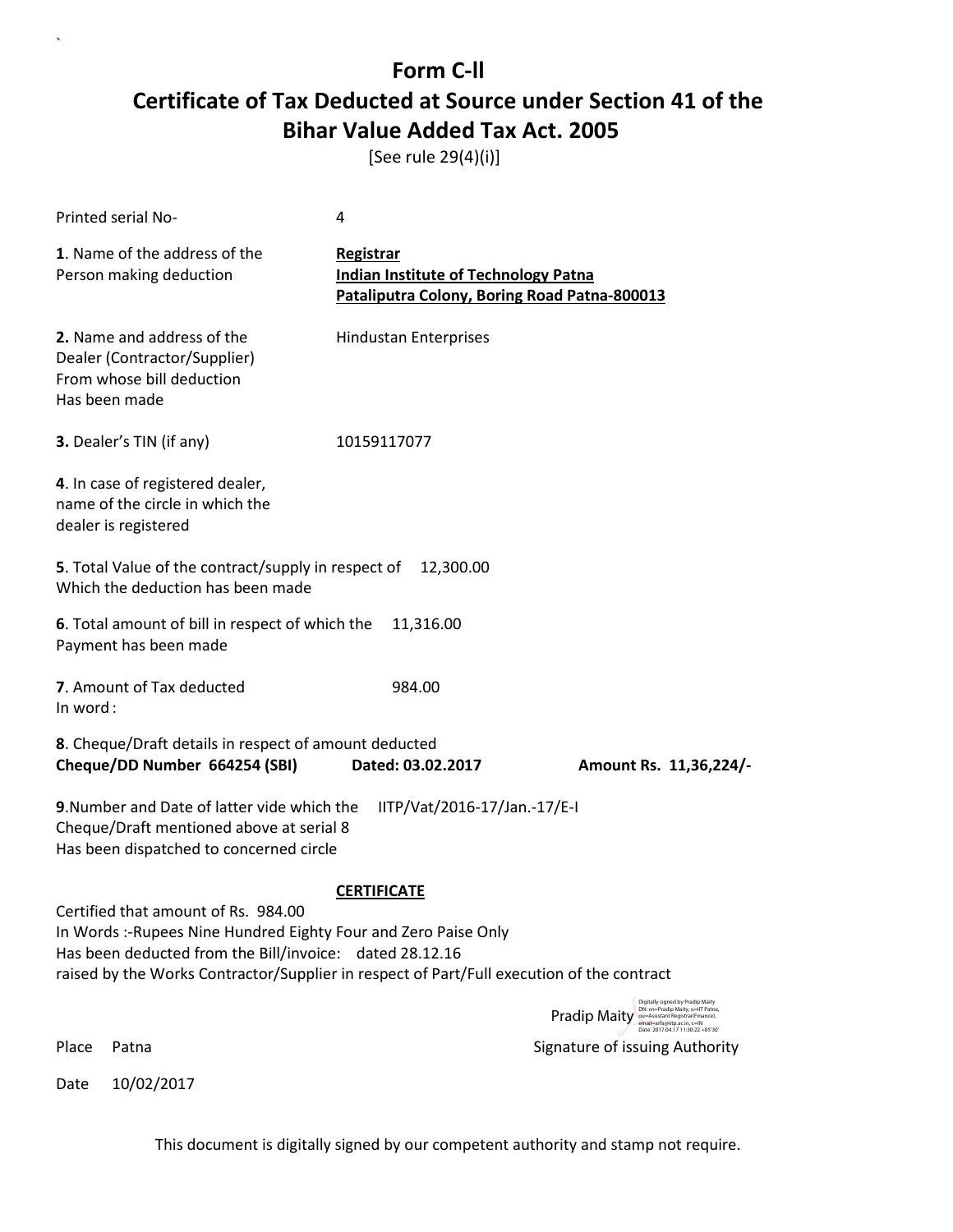[See rule 29(4)(i)]

`

Date 10/02/2017

| <b>Printed serial No-</b>                                                                                                                                                                                                                                            | 5                                                                                                        |                                                                                                                                                       |
|----------------------------------------------------------------------------------------------------------------------------------------------------------------------------------------------------------------------------------------------------------------------|----------------------------------------------------------------------------------------------------------|-------------------------------------------------------------------------------------------------------------------------------------------------------|
| 1. Name of the address of the<br>Person making deduction                                                                                                                                                                                                             | Registrar<br><b>Indian Institute of Technology Patna</b><br>Pataliputra Colony, Boring Road Patna-800013 |                                                                                                                                                       |
| 2. Name and address of the<br>Dealer (Contractor/Supplier)<br>From whose bill deduction<br>Has been made                                                                                                                                                             | M/s Harsh Electric & Electricals<br>Patna                                                                |                                                                                                                                                       |
| 3. Dealer's TIN (if any)                                                                                                                                                                                                                                             | 10048260030                                                                                              |                                                                                                                                                       |
| 4. In case of registered dealer,<br>name of the circle in which the<br>dealer is registered                                                                                                                                                                          |                                                                                                          |                                                                                                                                                       |
| 5. Total Value of the contract/supply in respect of 92,968.00<br>Which the deduction has been made                                                                                                                                                                   |                                                                                                          |                                                                                                                                                       |
| 6. Total amount of bill in respect of which the<br>Payment has been made                                                                                                                                                                                             | 81,024.00                                                                                                |                                                                                                                                                       |
| 7. Amount of Tax deducted<br>In word:                                                                                                                                                                                                                                | 11,944.00                                                                                                |                                                                                                                                                       |
| 8. Cheque/Draft details in respect of amount deducted<br>Cheque/DD Number 664254 (SBI)                                                                                                                                                                               | Dated: 03.02.2017                                                                                        | Amount Rs. 11,36,224/-                                                                                                                                |
| 9. Number and Date of latter vide which the<br>Cheque/Draft mentioned above at serial 8<br>Has been dispatched to concerned circle                                                                                                                                   | IITP/Vat/2016-17/Jan.-17/E-I                                                                             |                                                                                                                                                       |
|                                                                                                                                                                                                                                                                      | <b>CERTIFICATE</b>                                                                                       |                                                                                                                                                       |
| Certified that amount of Rs. 11,944.00<br>In Words :- Rupees Eleven Thousand Nine Hundred Forty Four and Zero Paise Only<br>Has been deducted from the Bill/invoice: 11<br>raised by the Works Contractor/Supplier in respect of Part/Full execution of the contract |                                                                                                          |                                                                                                                                                       |
|                                                                                                                                                                                                                                                                      |                                                                                                          | Digitally signed by Pradip Maity<br>DN: cn=Pradip Maity, o=IIT Patna,<br>Pradip Maity ou=Assistant Registrar(Finance),<br>email=arfa@iitp.ac.in, c=IN |
| Place<br>Patna                                                                                                                                                                                                                                                       |                                                                                                          | Date: 2017.04.17 11:30:42 +05'30'<br>Signature of issuing Authority                                                                                   |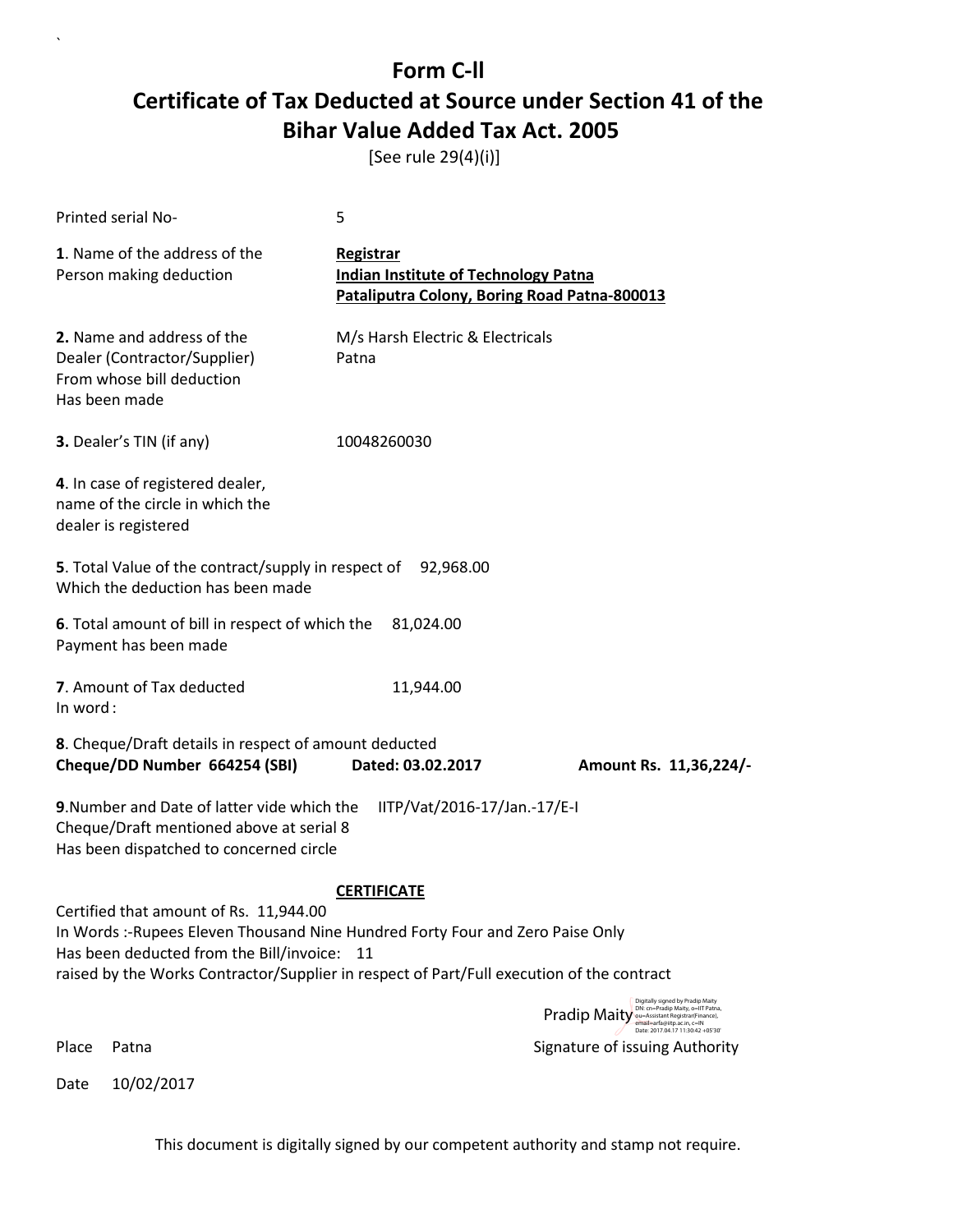[See rule 29(4)(i)]

`

|          | Printed serial No-                                                                                                                                                                                                                                            | 6                                                                                                        |                                                                                                                                                                                                   |
|----------|---------------------------------------------------------------------------------------------------------------------------------------------------------------------------------------------------------------------------------------------------------------|----------------------------------------------------------------------------------------------------------|---------------------------------------------------------------------------------------------------------------------------------------------------------------------------------------------------|
|          | 1. Name of the address of the<br>Person making deduction                                                                                                                                                                                                      | Registrar<br><b>Indian Institute of Technology Patna</b><br>Pataliputra Colony, Boring Road Patna-800013 |                                                                                                                                                                                                   |
|          | 2. Name and address of the<br>Dealer (Contractor/Supplier)<br>From whose bill deduction<br>Has been made                                                                                                                                                      | <b>Hindustan Enterprises</b>                                                                             |                                                                                                                                                                                                   |
|          | 3. Dealer's TIN (if any)                                                                                                                                                                                                                                      | 10159117077                                                                                              |                                                                                                                                                                                                   |
|          | 4. In case of registered dealer,<br>name of the circle in which the<br>dealer is registered                                                                                                                                                                   |                                                                                                          |                                                                                                                                                                                                   |
|          | 5. Total Value of the contract/supply in respect of 6,580.00<br>Which the deduction has been made                                                                                                                                                             |                                                                                                          |                                                                                                                                                                                                   |
|          | 6. Total amount of bill in respect of which the<br>Payment has been made                                                                                                                                                                                      | 6,054.00                                                                                                 |                                                                                                                                                                                                   |
| In word: | 7. Amount of Tax deducted                                                                                                                                                                                                                                     | 526.00                                                                                                   |                                                                                                                                                                                                   |
|          | 8. Cheque/Draft details in respect of amount deducted<br>Cheque/DD Number 664254 (SBI)                                                                                                                                                                        | Dated: 03.02.2017                                                                                        | Amount Rs. 11,36,224/-                                                                                                                                                                            |
|          | 9. Number and Date of latter vide which the<br>Cheque/Draft mentioned above at serial 8<br>Has been dispatched to concerned circle                                                                                                                            | IITP/Vat/2016-17/Jan.-17/E-I                                                                             |                                                                                                                                                                                                   |
|          | Certified that amount of Rs. 526.00<br>In Words :- Rupees Five Hundred Twenty Six and Zero Paise Only<br>Has been deducted from the Bill/invoice: dated 23.12.16<br>raised by the Works Contractor/Supplier in respect of Part/Full execution of the contract | <b>CERTIFICATE</b>                                                                                       |                                                                                                                                                                                                   |
|          |                                                                                                                                                                                                                                                               |                                                                                                          | Digitally signed by Pradip Maity<br>DN: cn=Pradip Maity, o=IIT Patna,<br><b>Pradip Maity</b> ou-Assistant Registrar(Finance),<br>email=arfa@iitp.ac.in, c=IN<br>Date: 2017.04.17 11:30:57 +05'30' |
| Place    | Patna                                                                                                                                                                                                                                                         |                                                                                                          | Signature of issuing Authority                                                                                                                                                                    |
| Date     | 10/02/2017                                                                                                                                                                                                                                                    |                                                                                                          |                                                                                                                                                                                                   |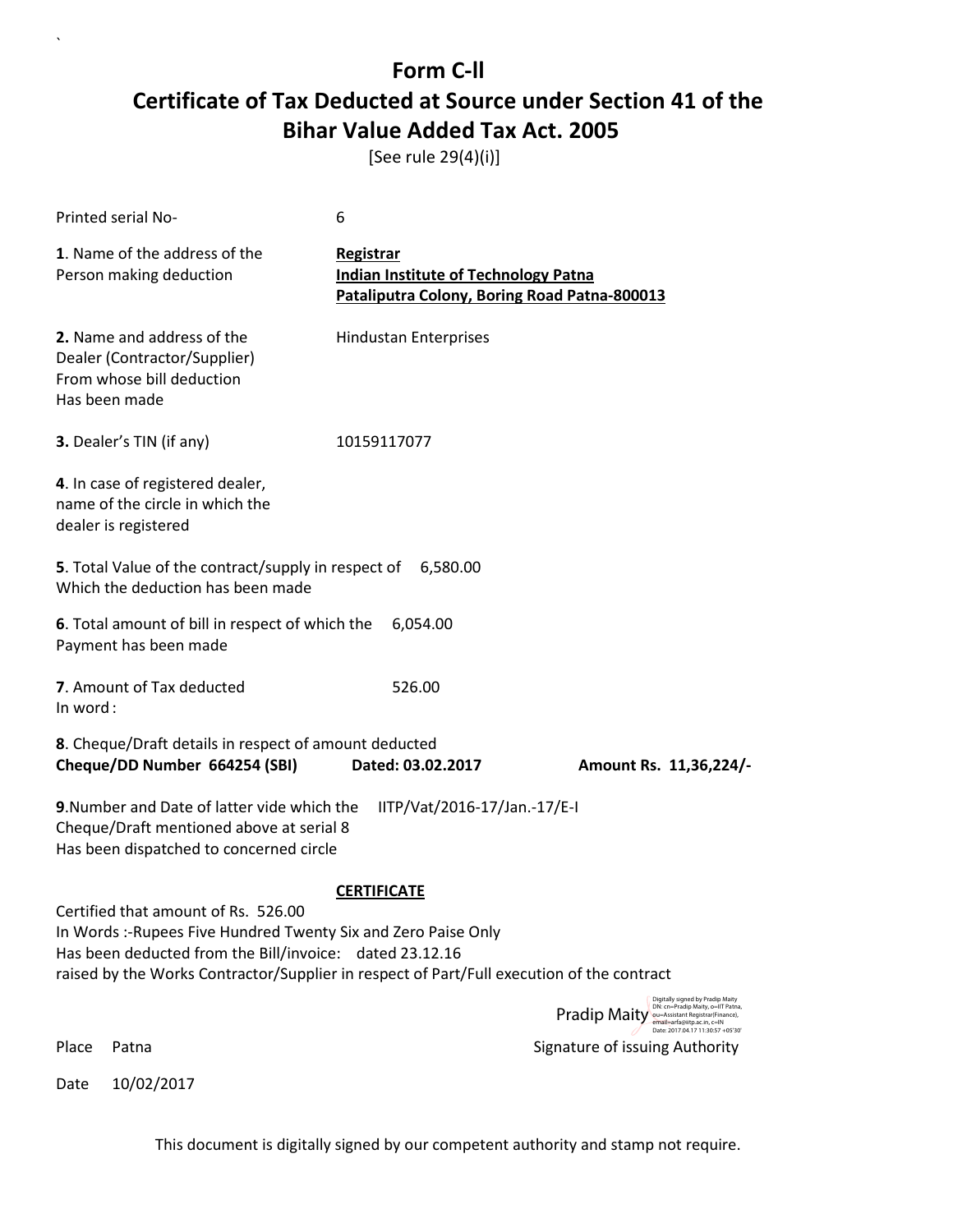[See rule 29(4)(i)]

`

| <b>Printed serial No-</b>                                                                                                          | $\overline{7}$                                                                                                                                                          |                                                                                                                                                              |
|------------------------------------------------------------------------------------------------------------------------------------|-------------------------------------------------------------------------------------------------------------------------------------------------------------------------|--------------------------------------------------------------------------------------------------------------------------------------------------------------|
| 1. Name of the address of the<br>Person making deduction                                                                           | Registrar<br><b>Indian Institute of Technology Patna</b><br>Pataliputra Colony, Boring Road Patna-800013                                                                |                                                                                                                                                              |
| 2. Name and address of the<br>Dealer (Contractor/Supplier)<br>From whose bill deduction<br>Has been made                           | Ravi Ranjan<br>Patna                                                                                                                                                    |                                                                                                                                                              |
| 3. Dealer's TIN (if any)                                                                                                           | 10171962057                                                                                                                                                             |                                                                                                                                                              |
| 4. In case of registered dealer,<br>name of the circle in which the<br>dealer is registered                                        |                                                                                                                                                                         |                                                                                                                                                              |
| 5. Total Value of the contract/supply in respect of<br>Which the deduction has been made                                           | 14,980.00                                                                                                                                                               |                                                                                                                                                              |
| 6. Total amount of bill in respect of which the<br>Payment has been made                                                           | 13,782.00                                                                                                                                                               |                                                                                                                                                              |
| 7. Amount of Tax deducted<br>In word:                                                                                              | 1,198.00                                                                                                                                                                |                                                                                                                                                              |
| 8. Cheque/Draft details in respect of amount deducted                                                                              |                                                                                                                                                                         |                                                                                                                                                              |
| Cheque/DD Number 664254 (SBI)                                                                                                      | Dated: 03.02.2017                                                                                                                                                       | Amount Rs. 11,36,224/-                                                                                                                                       |
| 9. Number and Date of latter vide which the<br>Cheque/Draft mentioned above at serial 8<br>Has been dispatched to concerned circle | IITP/Vat/2016-17/Jan.-17/E-I                                                                                                                                            |                                                                                                                                                              |
|                                                                                                                                    | <b>CERTIFICATE</b>                                                                                                                                                      |                                                                                                                                                              |
| Certified that amount of Rs. 1,198.00<br>Has been deducted from the Bill/invoice: dated 23.12.16                                   | In Words:-Rupees One Thousand One Hundred Ninety Eight and Zero Paise Only<br>raised by the Works Contractor/Supplier in respect of Part/Full execution of the contract |                                                                                                                                                              |
|                                                                                                                                    |                                                                                                                                                                         | Digitally signed by Pradip Maity<br>DN: cn=Pradip Maity, o=IIT Patna,<br><b>Pradip Maity</b> ou=Assistant Registrar(Finance),<br>email=arfa@iitp.ac.in, c=IN |
| Place<br>Patna                                                                                                                     |                                                                                                                                                                         | Date: 2017.04.17 11:31:10 +05'30"<br>Signature of issuing Authority                                                                                          |
| 10/02/2017<br>Date                                                                                                                 |                                                                                                                                                                         |                                                                                                                                                              |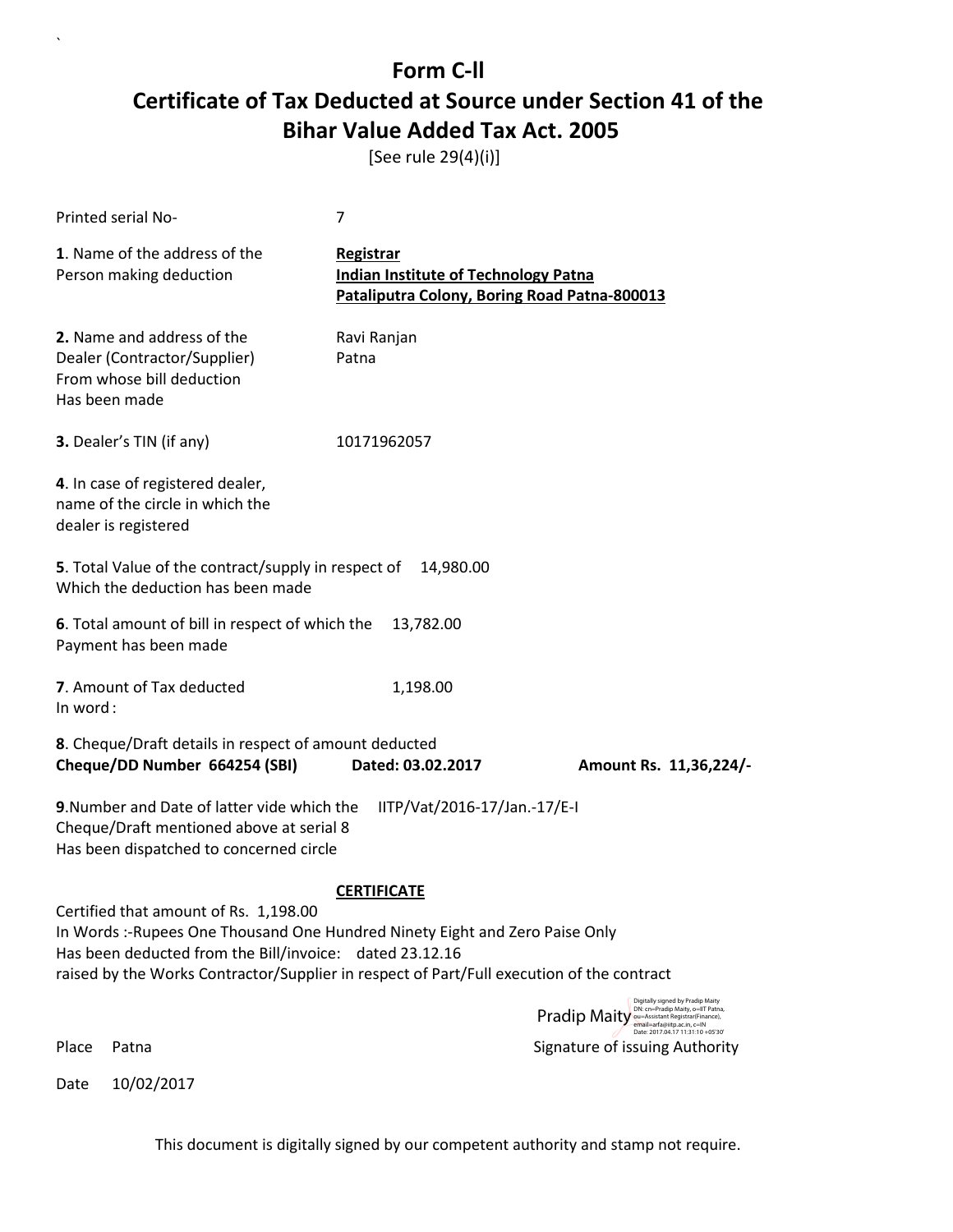[See rule 29(4)(i)]

`

| <b>Printed serial No-</b>                                                                                |                                                                                                                                    | 8                                                                                                               |                                                                                                                                                                                                      |
|----------------------------------------------------------------------------------------------------------|------------------------------------------------------------------------------------------------------------------------------------|-----------------------------------------------------------------------------------------------------------------|------------------------------------------------------------------------------------------------------------------------------------------------------------------------------------------------------|
| 1. Name of the address of the<br>Person making deduction                                                 |                                                                                                                                    | <b>Registrar</b><br><b>Indian Institute of Technology Patna</b><br>Pataliputra Colony, Boring Road Patna-800013 |                                                                                                                                                                                                      |
| 2. Name and address of the<br>Dealer (Contractor/Supplier)<br>From whose bill deduction<br>Has been made |                                                                                                                                    | <b>Grant Enterprises</b>                                                                                        |                                                                                                                                                                                                      |
| 3. Dealer's TIN (if any)                                                                                 |                                                                                                                                    | 10285568008                                                                                                     |                                                                                                                                                                                                      |
| 4. In case of registered dealer,<br>name of the circle in which the<br>dealer is registered              |                                                                                                                                    |                                                                                                                 |                                                                                                                                                                                                      |
|                                                                                                          | 5. Total Value of the contract/supply in respect of 57,223.00<br>Which the deduction has been made                                 |                                                                                                                 |                                                                                                                                                                                                      |
| Payment has been made                                                                                    | 6. Total amount of bill in respect of which the                                                                                    | 54,362.00                                                                                                       |                                                                                                                                                                                                      |
| 7. Amount of Tax deducted<br>In word:                                                                    |                                                                                                                                    | 2,861.00                                                                                                        |                                                                                                                                                                                                      |
|                                                                                                          | 8. Cheque/Draft details in respect of amount deducted                                                                              |                                                                                                                 |                                                                                                                                                                                                      |
|                                                                                                          | Cheque/DD Number 664254 (SBI)                                                                                                      | Dated: 03.02.2017                                                                                               | Amount Rs. 11,36,224/-                                                                                                                                                                               |
|                                                                                                          | 9. Number and Date of latter vide which the<br>Cheque/Draft mentioned above at serial 8<br>Has been dispatched to concerned circle | IITP/Vat/2016-17/Jan.-17/E-I                                                                                    |                                                                                                                                                                                                      |
|                                                                                                          |                                                                                                                                    | <b>CERTIFICATE</b>                                                                                              |                                                                                                                                                                                                      |
|                                                                                                          | Certified that amount of Rs. 2,861.00<br>Has been deducted from the Bill/invoice:                                                  | In Words: -Rupees Two Thousand Eight Hundred Sixty One and Zero Paise Only                                      |                                                                                                                                                                                                      |
|                                                                                                          |                                                                                                                                    | raised by the Works Contractor/Supplier in respect of Part/Full execution of the contract                       |                                                                                                                                                                                                      |
|                                                                                                          |                                                                                                                                    |                                                                                                                 | Digitally signed by Pradip Maity<br>DN: cn=Pradip Maity, o=IIT Patna,<br><b>Pradip Maity</b><br>ou=Assistant Registrar(Finance),<br>email=arfa@iitp.ac.in, c=IN<br>Date: 2017.04.17 11:31:24 +05'30' |
| Place<br>Patna                                                                                           |                                                                                                                                    |                                                                                                                 | Signature of issuing Authority                                                                                                                                                                       |
| 10/02/2017<br>Date                                                                                       |                                                                                                                                    |                                                                                                                 |                                                                                                                                                                                                      |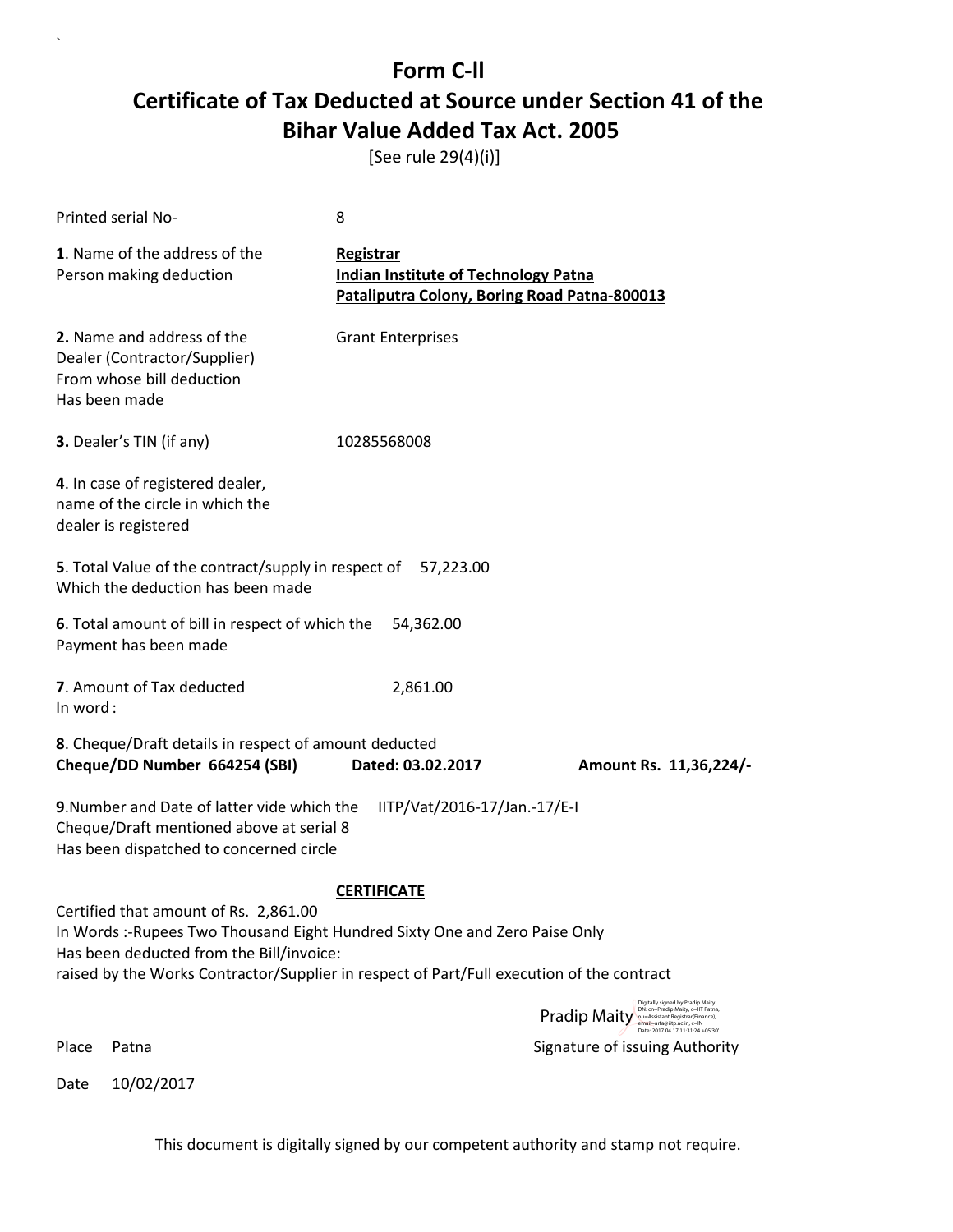[See rule 29(4)(i)]

`

| Printed serial No-                                                                                                                                                                                                                                      | 9                                                                                                        |                                                                                                                                  |
|---------------------------------------------------------------------------------------------------------------------------------------------------------------------------------------------------------------------------------------------------------|----------------------------------------------------------------------------------------------------------|----------------------------------------------------------------------------------------------------------------------------------|
| 1. Name of the address of the<br>Person making deduction                                                                                                                                                                                                | Registrar<br><b>Indian Institute of Technology Patna</b><br>Pataliputra Colony, Boring Road Patna-800013 |                                                                                                                                  |
| 2. Name and address of the<br>Dealer (Contractor/Supplier)<br>From whose bill deduction<br>Has been made                                                                                                                                                | MS Engineering works<br>Patna                                                                            |                                                                                                                                  |
| 3. Dealer's TIN (if any)                                                                                                                                                                                                                                | 10144501046                                                                                              |                                                                                                                                  |
| 4. In case of registered dealer,<br>name of the circle in which the<br>dealer is registered                                                                                                                                                             |                                                                                                          |                                                                                                                                  |
| 5. Total Value of the contract/supply in respect of<br>Which the deduction has been made                                                                                                                                                                | 20,700.00                                                                                                |                                                                                                                                  |
| 6. Total amount of bill in respect of which the<br>Payment has been made                                                                                                                                                                                | 18,000.00                                                                                                |                                                                                                                                  |
| 7. Amount of Tax deducted<br>In word:                                                                                                                                                                                                                   | 2,700.00                                                                                                 |                                                                                                                                  |
| 8. Cheque/Draft details in respect of amount deducted                                                                                                                                                                                                   |                                                                                                          |                                                                                                                                  |
| Cheque/DD Number 664254 (SBI)                                                                                                                                                                                                                           | Dated: 03.02.2017                                                                                        | Amount Rs. 11,36,224/-                                                                                                           |
| 9. Number and Date of latter vide which the<br>Cheque/Draft mentioned above at serial 8<br>Has been dispatched to concerned circle                                                                                                                      | IITP/Vat/2016-17/Jan.-17/E-I                                                                             |                                                                                                                                  |
|                                                                                                                                                                                                                                                         | <b>CERTIFICATE</b>                                                                                       |                                                                                                                                  |
| Certified that amount of Rs. 2,700.00<br>In Words: -Rupees Two Thousand Seven Hundred and Zero Paise Only<br>Has been deducted from the Bill/invoice: 1213<br>raised by the Works Contractor/Supplier in respect of Part/Full execution of the contract |                                                                                                          |                                                                                                                                  |
|                                                                                                                                                                                                                                                         |                                                                                                          | Digitally signed by Pradip Maity<br>DN: cn=Pradip Maity, o=IIT Patna,<br><b>Pradip Maity</b><br>ou=Assistant Registrar(Finance), |
| Place<br>Patna                                                                                                                                                                                                                                          |                                                                                                          | email=arfa@iitp.ac.in, c=IN<br>Date: 2017.04.17.11:31:40 +05'30'<br>Signature of issuing Authority                               |
| 10/02/2017<br>Date                                                                                                                                                                                                                                      |                                                                                                          |                                                                                                                                  |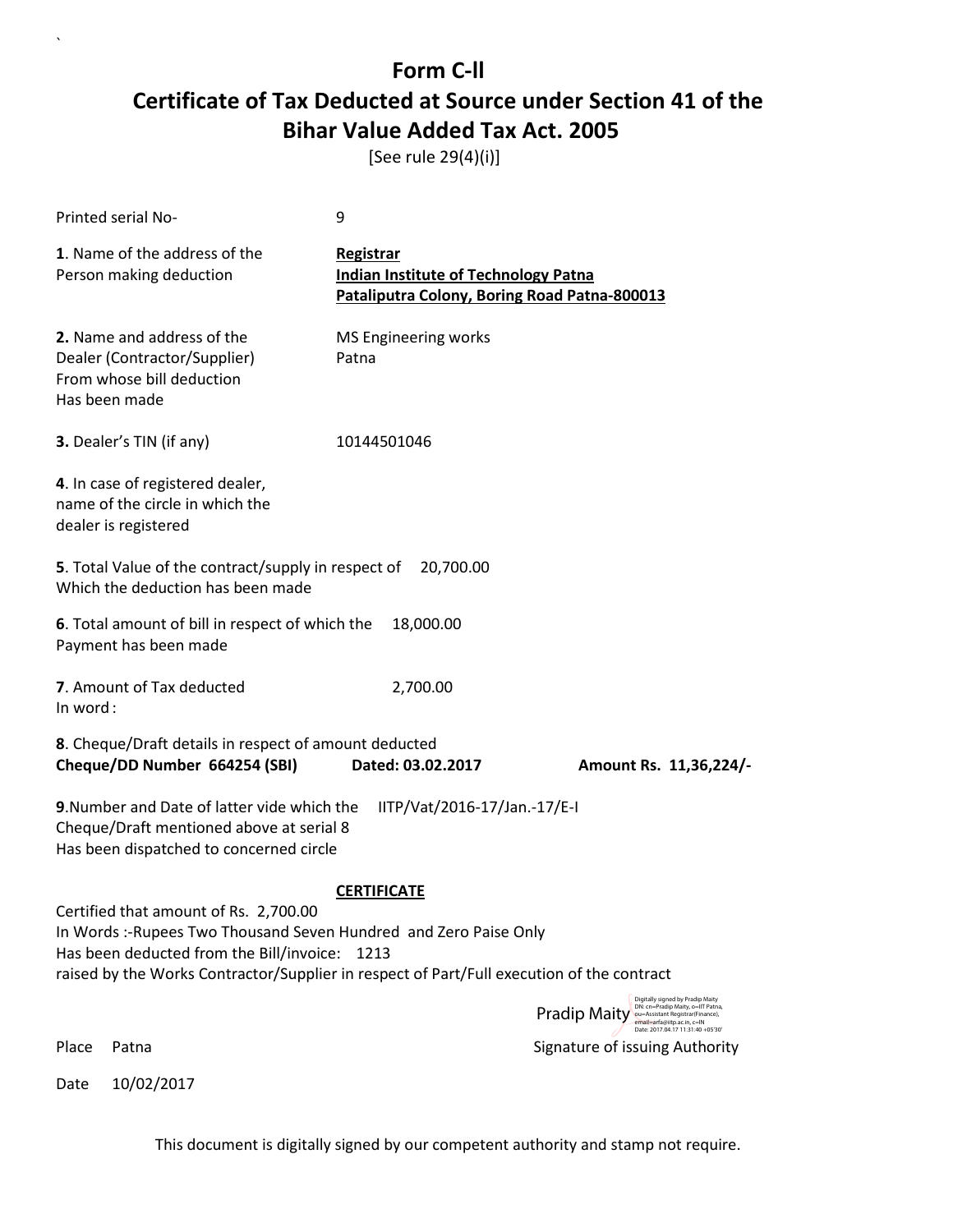[See rule 29(4)(i)]

| Printed serial No-                                                                                                                                                                                                                            | 10                                                                                                       |                                                                                                                                                               |
|-----------------------------------------------------------------------------------------------------------------------------------------------------------------------------------------------------------------------------------------------|----------------------------------------------------------------------------------------------------------|---------------------------------------------------------------------------------------------------------------------------------------------------------------|
| 1. Name of the address of the<br>Person making deduction                                                                                                                                                                                      | Registrar<br><b>Indian Institute of Technology Patna</b><br>Pataliputra Colony, Boring Road Patna-800013 |                                                                                                                                                               |
| 2. Name and address of the<br>Dealer (Contractor/Supplier)<br>From whose bill deduction<br>Has been made                                                                                                                                      | M/s Graphtech Computer<br>Patna                                                                          |                                                                                                                                                               |
| 3. Dealer's TIN (if any)                                                                                                                                                                                                                      | 10152350092                                                                                              |                                                                                                                                                               |
| 4. In case of registered dealer,<br>name of the circle in which the<br>dealer is registered                                                                                                                                                   |                                                                                                          |                                                                                                                                                               |
| 5. Total Value of the contract/supply in respect of 9,031.00<br>Which the deduction has been made                                                                                                                                             |                                                                                                          |                                                                                                                                                               |
| 6. Total amount of bill in respect of which the<br>Payment has been made                                                                                                                                                                      | 8,520.00                                                                                                 |                                                                                                                                                               |
| 7. Amount of Tax deducted<br>In word:                                                                                                                                                                                                         | 511.00                                                                                                   |                                                                                                                                                               |
| 8. Cheque/Draft details in respect of amount deducted<br>Cheque/DD Number 664254 (SBI)                                                                                                                                                        | Dated: 03.02.2017                                                                                        | Amount Rs. 11,36,224/-                                                                                                                                        |
| 9. Number and Date of latter vide which the<br>Cheque/Draft mentioned above at serial 8<br>Has been dispatched to concerned circle                                                                                                            | IITP/Vat/2016-17/Jan.-17/E-I                                                                             |                                                                                                                                                               |
| Certified that amount of Rs. 511.00<br>In Words :- Rupees Five Hundred Eleven and Zero Paise Only<br>Has been deducted from the Bill/invoice: 52<br>raised by the Works Contractor/Supplier in respect of Part/Full execution of the contract | <b>CERTIFICATE</b>                                                                                       |                                                                                                                                                               |
|                                                                                                                                                                                                                                               |                                                                                                          | Digitally signed by Pradip Maity<br>DN: cn=Pradip Maity, o=IIT Patna,<br><b>Pradip Maity</b> our Assistant Registrar(Finance),<br>email=arfa@iitp.ac.in, c=IN |
| Place<br>Patna                                                                                                                                                                                                                                |                                                                                                          | Date: 2017.04.17 11:31:58 +05'30'<br>Signature of issuing Authority                                                                                           |

Date 10/02/2017

`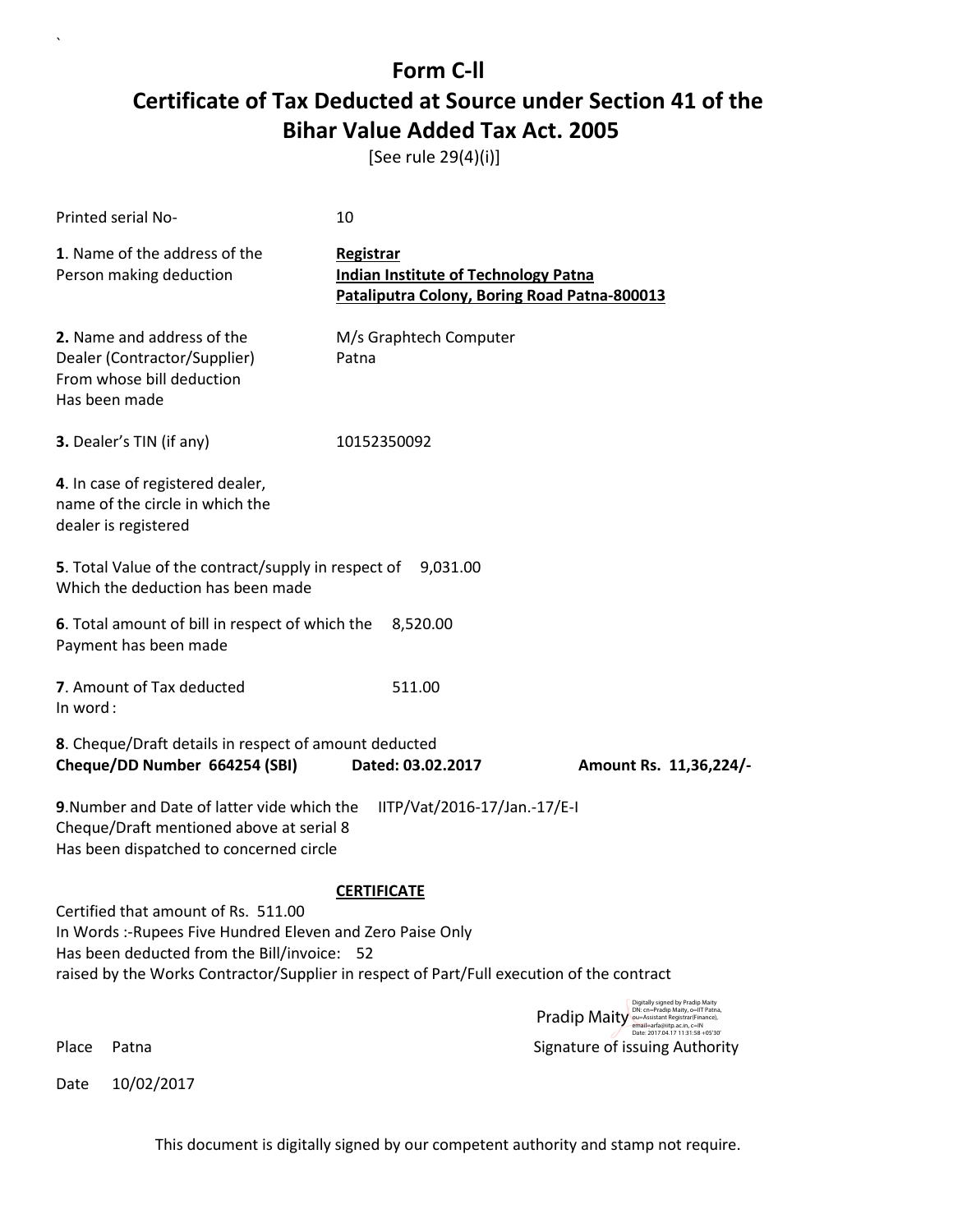[See rule 29(4)(i)]

`

| Printed serial No- |                                                                                                                                                                                                                                                | 11                                                                                                       |                                                                                                                                                        |  |
|--------------------|------------------------------------------------------------------------------------------------------------------------------------------------------------------------------------------------------------------------------------------------|----------------------------------------------------------------------------------------------------------|--------------------------------------------------------------------------------------------------------------------------------------------------------|--|
|                    | 1. Name of the address of the<br>Person making deduction                                                                                                                                                                                       | Registrar<br><b>Indian Institute of Technology Patna</b><br>Pataliputra Colony, Boring Road Patna-800013 |                                                                                                                                                        |  |
| Has been made      | 2. Name and address of the<br>Dealer (Contractor/Supplier)<br>From whose bill deduction                                                                                                                                                        | M/s Graphtech Computer<br>Patna                                                                          |                                                                                                                                                        |  |
|                    | 3. Dealer's TIN (if any)                                                                                                                                                                                                                       | 10152350092                                                                                              |                                                                                                                                                        |  |
|                    | 4. In case of registered dealer,<br>name of the circle in which the<br>dealer is registered                                                                                                                                                    |                                                                                                          |                                                                                                                                                        |  |
|                    | 5. Total Value of the contract/supply in respect of<br>Which the deduction has been made                                                                                                                                                       | 13,950.00                                                                                                |                                                                                                                                                        |  |
|                    | 6. Total amount of bill in respect of which the<br>Payment has been made                                                                                                                                                                       | 13,160.00                                                                                                |                                                                                                                                                        |  |
| In word:           | 7. Amount of Tax deducted                                                                                                                                                                                                                      | 790.00                                                                                                   |                                                                                                                                                        |  |
|                    | 8. Cheque/Draft details in respect of amount deducted<br>Cheque/DD Number 664254 (SBI)                                                                                                                                                         | Dated: 03.02.2017                                                                                        | Amount Rs. 11,36,224/-                                                                                                                                 |  |
|                    | 9. Number and Date of latter vide which the<br>IITP/Vat/2016-17/Jan.-17/E-I<br>Cheque/Draft mentioned above at serial 8<br>Has been dispatched to concerned circle                                                                             |                                                                                                          |                                                                                                                                                        |  |
|                    | Certified that amount of Rs. 790.00<br>In Words :- Rupees Seven Hundred Ninety and Zero Paise Only<br>Has been deducted from the Bill/invoice: 50<br>raised by the Works Contractor/Supplier in respect of Part/Full execution of the contract | <b>CERTIFICATE</b>                                                                                       | Digitally signed by Pradip Maity                                                                                                                       |  |
|                    |                                                                                                                                                                                                                                                |                                                                                                          | DN: cn=Pradip Maity, o=IIT Patna,<br>Pradip Maity ou-Assistant Registrar(Finance),<br>email=arfa@iitp.ac.in, c=IN<br>Date: 2017.04.17 11:32:10 +05'30' |  |
| Place              | Patna                                                                                                                                                                                                                                          |                                                                                                          | Signature of issuing Authority                                                                                                                         |  |
| Date               | 10/02/2017                                                                                                                                                                                                                                     |                                                                                                          |                                                                                                                                                        |  |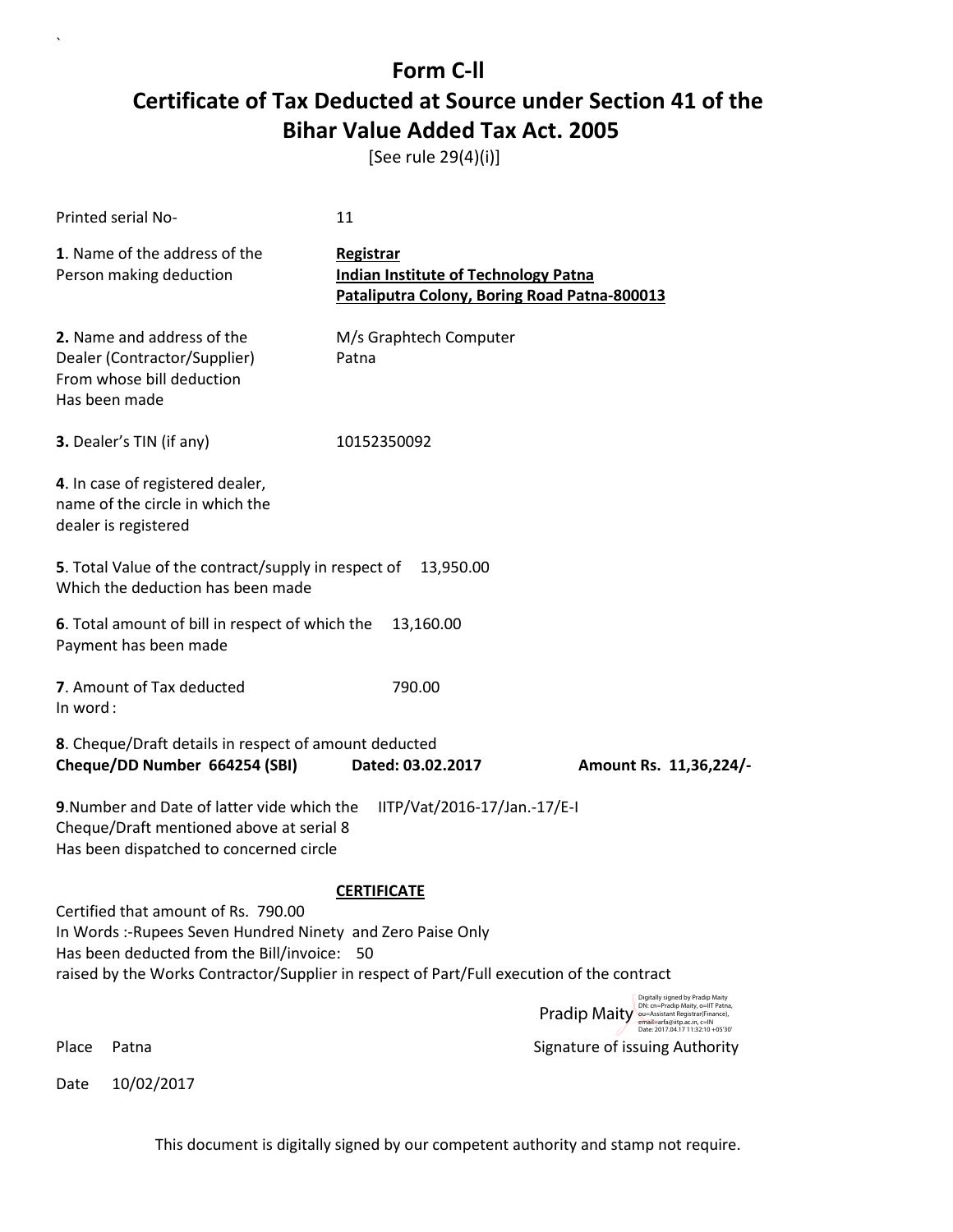[See rule 29(4)(i)]

| <b>Printed serial No-</b>                                                                                                                                                                                                                                               | 12                                                                                                       |                                                                                                                                                            |
|-------------------------------------------------------------------------------------------------------------------------------------------------------------------------------------------------------------------------------------------------------------------------|----------------------------------------------------------------------------------------------------------|------------------------------------------------------------------------------------------------------------------------------------------------------------|
| 1. Name of the address of the<br>Person making deduction                                                                                                                                                                                                                | Registrar<br><b>Indian Institute of Technology Patna</b><br>Pataliputra Colony, Boring Road Patna-800013 |                                                                                                                                                            |
| 2. Name and address of the<br>Dealer (Contractor/Supplier)<br>From whose bill deduction<br>Has been made                                                                                                                                                                | Maa Ambika Hardware<br>Patna                                                                             |                                                                                                                                                            |
| 3. Dealer's TIN (if any)                                                                                                                                                                                                                                                | 10045584058                                                                                              |                                                                                                                                                            |
| 4. In case of registered dealer,<br>name of the circle in which the<br>dealer is registered                                                                                                                                                                             |                                                                                                          |                                                                                                                                                            |
| 5. Total Value of the contract/supply in respect of<br>Which the deduction has been made                                                                                                                                                                                | 21,081.00                                                                                                |                                                                                                                                                            |
| 6. Total amount of bill in respect of which the<br>Payment has been made                                                                                                                                                                                                | 19,888.00                                                                                                |                                                                                                                                                            |
| 7. Amount of Tax deducted<br>In word:                                                                                                                                                                                                                                   | 1,193.00                                                                                                 |                                                                                                                                                            |
| 8. Cheque/Draft details in respect of amount deducted<br>Cheque/DD Number 664254 (SBI)                                                                                                                                                                                  | Dated: 03.02.2017                                                                                        | Amount Rs. 11,36,224/-                                                                                                                                     |
| 9. Number and Date of latter vide which the<br>Cheque/Draft mentioned above at serial 8<br>Has been dispatched to concerned circle                                                                                                                                      | IITP/Vat/2016-17/Jan.-17/E-I                                                                             |                                                                                                                                                            |
|                                                                                                                                                                                                                                                                         | <b>CERTIFICATE</b>                                                                                       |                                                                                                                                                            |
| Certified that amount of Rs. 1,193.00<br>In Words :- Rupees One Thousand One Hundred Ninety Three and Zero Paise Only<br>Has been deducted from the Bill/invoice: 315, 325<br>raised by the Works Contractor/Supplier in respect of Part/Full execution of the contract |                                                                                                          |                                                                                                                                                            |
|                                                                                                                                                                                                                                                                         |                                                                                                          | Digitally signed by Pradip Maity<br>DN: cn=Pradip Maity, o=IIT Patna,<br>Pradip Maity our Assistant Registraries (Finance),<br>email=arfa@iitp.ac.in, c=IN |
| Place<br>Patna                                                                                                                                                                                                                                                          |                                                                                                          | Date: 2017.04.17 11:32:23 +05'30<br>Signature of issuing Authority                                                                                         |

Date 10/02/2017

`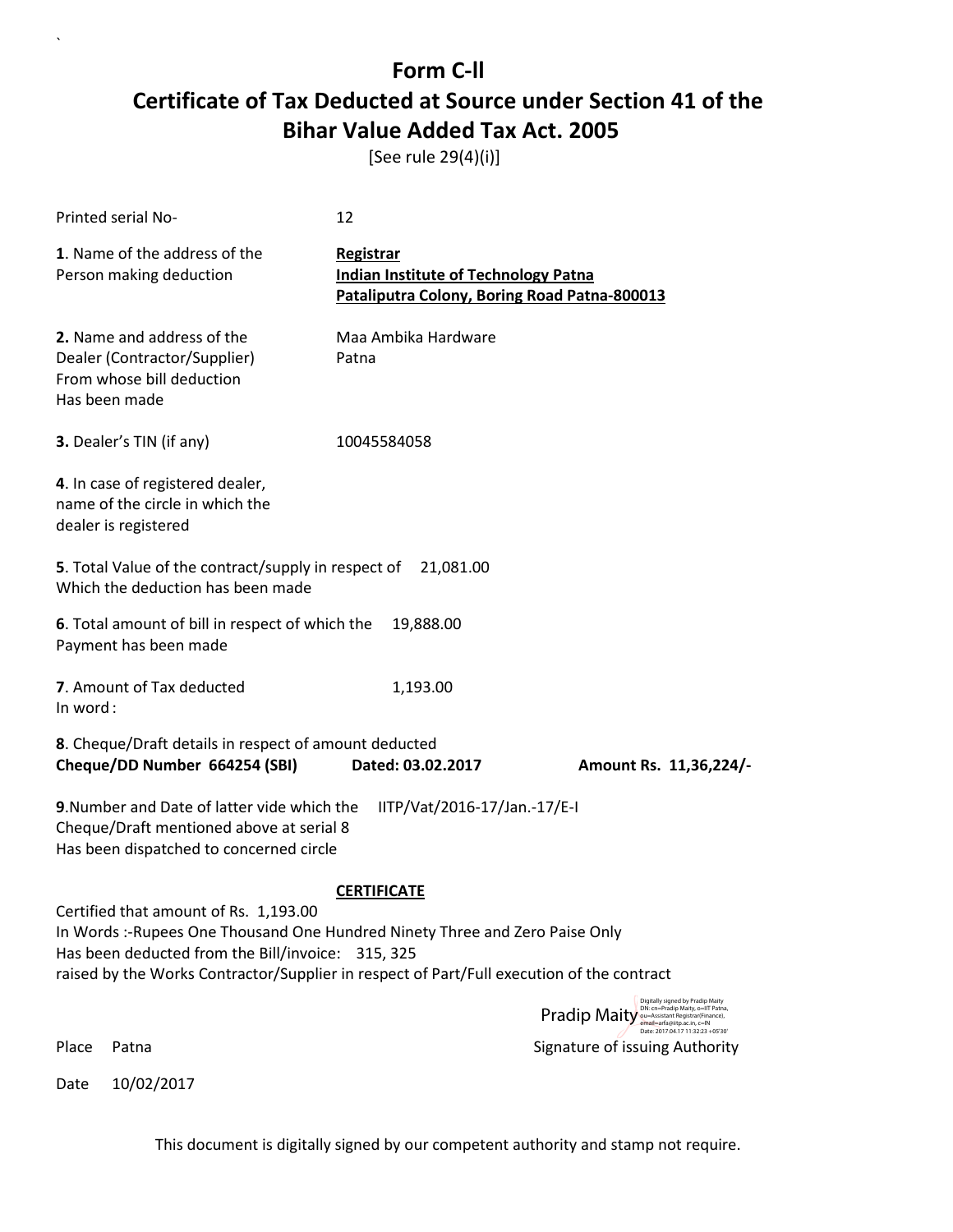[See rule 29(4)(i)]

`

| <b>Printed serial No-</b>                                                                                                                                                                                                                    | 13                                                                                                       |                                                                                                                     |
|----------------------------------------------------------------------------------------------------------------------------------------------------------------------------------------------------------------------------------------------|----------------------------------------------------------------------------------------------------------|---------------------------------------------------------------------------------------------------------------------|
| 1. Name of the address of the<br>Person making deduction                                                                                                                                                                                     | Registrar<br><b>Indian Institute of Technology Patna</b><br>Pataliputra Colony, Boring Road Patna-800013 |                                                                                                                     |
| 2. Name and address of the<br>Dealer (Contractor/Supplier)<br>From whose bill deduction<br>Has been made                                                                                                                                     | Sky net<br>162, Patliputra Colony, Patna-13                                                              |                                                                                                                     |
| 3. Dealer's TIN (if any)                                                                                                                                                                                                                     | 10151248075                                                                                              |                                                                                                                     |
| 4. In case of registered dealer,<br>name of the circle in which the<br>dealer is registered                                                                                                                                                  |                                                                                                          |                                                                                                                     |
| 5. Total Value of the contract/supply in respect of<br>Which the deduction has been made                                                                                                                                                     | 11,697.00                                                                                                |                                                                                                                     |
| 6. Total amount of bill in respect of which the<br>Payment has been made                                                                                                                                                                     | 11,035.00                                                                                                |                                                                                                                     |
| 7. Amount of Tax deducted<br>In word:                                                                                                                                                                                                        | 662.00                                                                                                   |                                                                                                                     |
| 8. Cheque/Draft details in respect of amount deducted                                                                                                                                                                                        |                                                                                                          |                                                                                                                     |
| Cheque/DD Number 664254 (SBI)                                                                                                                                                                                                                | Dated: 03.02.2017                                                                                        | Amount Rs. 11,36,224/-                                                                                              |
| 9. Number and Date of latter vide which the<br>Cheque/Draft mentioned above at serial 8<br>Has been dispatched to concerned circle                                                                                                           | IITP/Vat/2016-17/Jan.-17/E-I                                                                             |                                                                                                                     |
|                                                                                                                                                                                                                                              | <b>CERTIFICATE</b>                                                                                       |                                                                                                                     |
| Certified that amount of Rs. 662.00<br>In Words :- Rupees Six Hundred Sixty Two and Zero Paise Only<br>Has been deducted from the Bill/invoice:<br>raised by the Works Contractor/Supplier in respect of Part/Full execution of the contract | 2062                                                                                                     |                                                                                                                     |
|                                                                                                                                                                                                                                              |                                                                                                          | Digitally signed by Pradip Maity<br>Pradip<br>DN: cn=Pradip Maity, o=IIT Patna,<br>ou=Assistant Registrar(Finance), |
| Place<br>Patna                                                                                                                                                                                                                               |                                                                                                          | Maity<br>email=arfa@iitp.ac.in, c=IN<br>Date: 2017.04.17 11:32:35 +05'30'<br>Signature of issuing Authority         |
| 10/02/2017<br>Date                                                                                                                                                                                                                           |                                                                                                          |                                                                                                                     |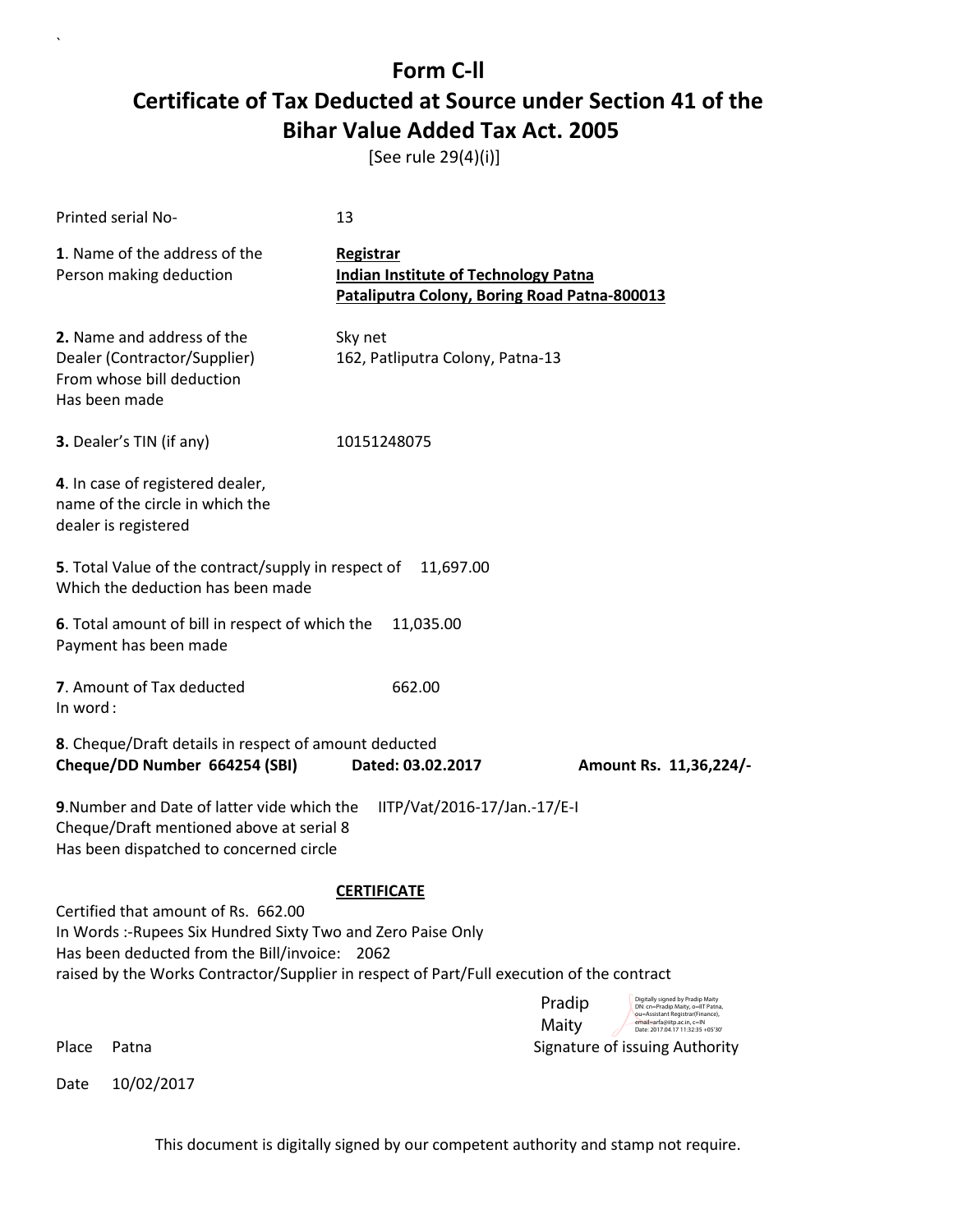[See rule 29(4)(i)]

`

Date 10/02/2017

| Printed serial No-                                                                                                                                                                                                                          | 14                                                                                                       |                                                                                                                                                       |
|---------------------------------------------------------------------------------------------------------------------------------------------------------------------------------------------------------------------------------------------|----------------------------------------------------------------------------------------------------------|-------------------------------------------------------------------------------------------------------------------------------------------------------|
| 1. Name of the address of the<br>Person making deduction                                                                                                                                                                                    | Registrar<br><b>Indian Institute of Technology Patna</b><br>Pataliputra Colony, Boring Road Patna-800013 |                                                                                                                                                       |
| 2. Name and address of the<br>Dealer (Contractor/Supplier)<br>From whose bill deduction<br>Has been made                                                                                                                                    | <b>Kumar Enterprises</b><br>Patna                                                                        |                                                                                                                                                       |
| 3. Dealer's TIN (if any)                                                                                                                                                                                                                    | 10080625091                                                                                              |                                                                                                                                                       |
| 4. In case of registered dealer,<br>name of the circle in which the<br>dealer is registered                                                                                                                                                 |                                                                                                          |                                                                                                                                                       |
| 5. Total Value of the contract/supply in respect of<br>Which the deduction has been made                                                                                                                                                    | 18,059.00                                                                                                |                                                                                                                                                       |
| 6. Total amount of bill in respect of which the<br>Payment has been made                                                                                                                                                                    | 17,150.00                                                                                                |                                                                                                                                                       |
| 7. Amount of Tax deducted<br>In word:                                                                                                                                                                                                       | 909.00                                                                                                   |                                                                                                                                                       |
| 8. Cheque/Draft details in respect of amount deducted<br>Cheque/DD Number 664254 (SBI)                                                                                                                                                      | Dated: 03.02.2017                                                                                        | Amount Rs. 11,36,224/-                                                                                                                                |
| 9. Number and Date of latter vide which the<br>Cheque/Draft mentioned above at serial 8<br>Has been dispatched to concerned circle                                                                                                          | IITP/Vat/2016-17/Jan.-17/E-I                                                                             |                                                                                                                                                       |
|                                                                                                                                                                                                                                             | <b>CERTIFICATE</b>                                                                                       |                                                                                                                                                       |
| Certified that amount of Rs. 909.00<br>In Words: -Rupees Nine Hundred Nine and Zero Paise Only<br>Has been deducted from the Bill/invoice: 410<br>raised by the Works Contractor/Supplier in respect of Part/Full execution of the contract |                                                                                                          |                                                                                                                                                       |
|                                                                                                                                                                                                                                             |                                                                                                          | Digitally signed by Pradip Maity<br>DN: cn=Pradip Maity, o=IIT Patna,<br>Pradip Maity ou-Assistant Registrar(Finance),<br>email=arfa@iitp.ac.in, c=IN |
| Place<br>Patna                                                                                                                                                                                                                              |                                                                                                          | Date: 2017.04.17 11:32:48 +05'30'<br>Signature of issuing Authority                                                                                   |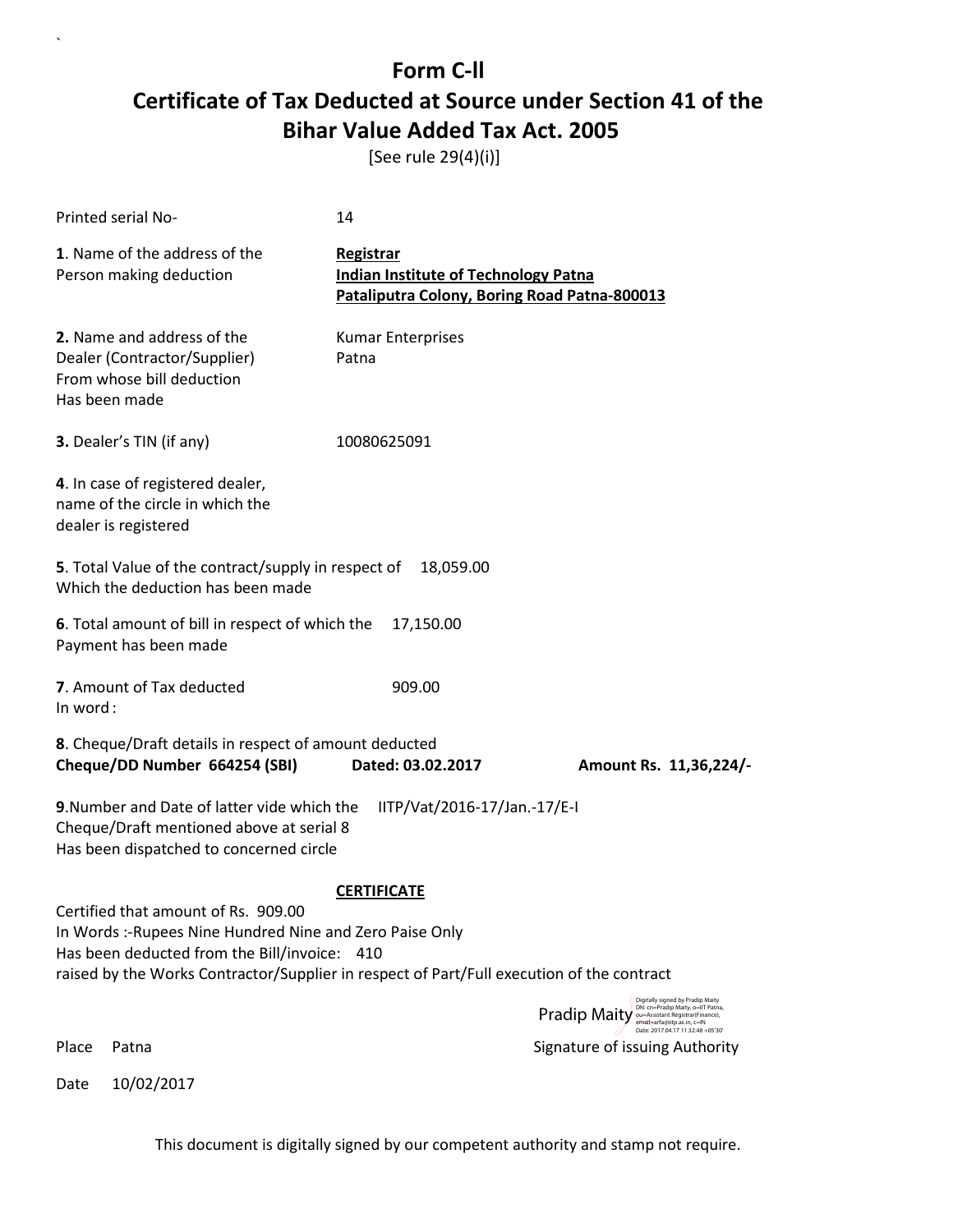[See rule 29(4)(i)]

`

|          | Printed serial No-                                                                                                                                                                                                                                            | 15                                                                                                       |                                                                                                                                                        |
|----------|---------------------------------------------------------------------------------------------------------------------------------------------------------------------------------------------------------------------------------------------------------------|----------------------------------------------------------------------------------------------------------|--------------------------------------------------------------------------------------------------------------------------------------------------------|
|          | 1. Name of the address of the<br>Person making deduction                                                                                                                                                                                                      | Registrar<br><b>Indian Institute of Technology Patna</b><br>Pataliputra Colony, Boring Road Patna-800013 |                                                                                                                                                        |
|          | 2. Name and address of the<br>Dealer (Contractor/Supplier)<br>From whose bill deduction<br>Has been made                                                                                                                                                      | M/S hubnet Computers<br>Patna                                                                            |                                                                                                                                                        |
|          | 3. Dealer's TIN (if any)                                                                                                                                                                                                                                      | 10156529089                                                                                              |                                                                                                                                                        |
|          | 4. In case of registered dealer,<br>name of the circle in which the<br>dealer is registered                                                                                                                                                                   |                                                                                                          |                                                                                                                                                        |
|          | 5. Total Value of the contract/supply in respect of<br>Which the deduction has been made                                                                                                                                                                      | 10,350.00                                                                                                |                                                                                                                                                        |
|          | 6. Total amount of bill in respect of which the<br>Payment has been made                                                                                                                                                                                      | 9,000.00                                                                                                 |                                                                                                                                                        |
| In word: | 7. Amount of Tax deducted                                                                                                                                                                                                                                     | 1,350.00                                                                                                 |                                                                                                                                                        |
|          | 8. Cheque/Draft details in respect of amount deducted<br>Cheque/DD Number 664254 (SBI)                                                                                                                                                                        | Dated: 03.02.2017                                                                                        | Amount Rs. 11,36,224/-                                                                                                                                 |
|          | 9. Number and Date of latter vide which the<br>Cheque/Draft mentioned above at serial 8<br>Has been dispatched to concerned circle                                                                                                                            | IITP/Vat/2016-17/Jan.-17/E-I                                                                             |                                                                                                                                                        |
|          |                                                                                                                                                                                                                                                               | <b>CERTIFICATE</b>                                                                                       |                                                                                                                                                        |
|          | Certified that amount of Rs. 1,350.00<br>In Words :- Rupees One Thousand Three Hundred Fifty and Zero Paise Only<br>Has been deducted from the Bill/invoice: 322<br>raised by the Works Contractor/Supplier in respect of Part/Full execution of the contract |                                                                                                          |                                                                                                                                                        |
|          |                                                                                                                                                                                                                                                               |                                                                                                          | Digitally signed by Pradip Maity<br>DN: cn=Pradip Maity, o=IIT Patna,<br>Pradip Maity ou=Assistant Registrar (Finance),<br>email=arfa@iitp.ac.in, c=IN |
| Place    | Patna                                                                                                                                                                                                                                                         |                                                                                                          | Date: 2017.04.17 11:33:01 +05'30'<br>Signature of issuing Authority                                                                                    |
| Date     | 10/02/2017                                                                                                                                                                                                                                                    |                                                                                                          |                                                                                                                                                        |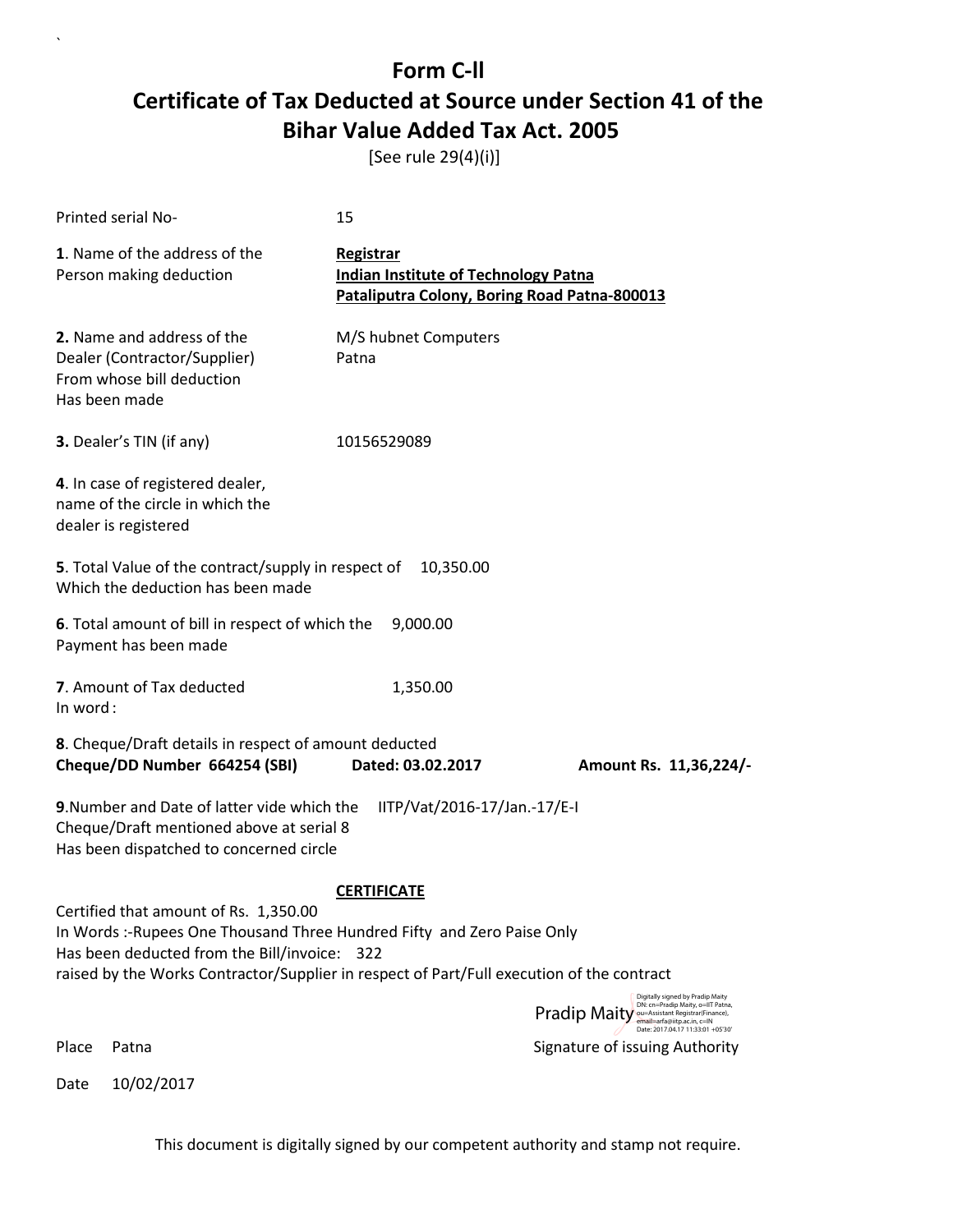[See rule 29(4)(i)]

| Printed serial No-                                                                                                                                                                                                                                                | 16                                                                                                       |                                                                                                                                                              |
|-------------------------------------------------------------------------------------------------------------------------------------------------------------------------------------------------------------------------------------------------------------------|----------------------------------------------------------------------------------------------------------|--------------------------------------------------------------------------------------------------------------------------------------------------------------|
| 1. Name of the address of the<br>Person making deduction                                                                                                                                                                                                          | Registrar<br><b>Indian Institute of Technology Patna</b><br>Pataliputra Colony, Boring Road Patna-800013 |                                                                                                                                                              |
| 2. Name and address of the<br>Dealer (Contractor/Supplier)<br>From whose bill deduction<br>Has been made                                                                                                                                                          | Chaudhary Electronic and Automation<br>Patna                                                             |                                                                                                                                                              |
| 3. Dealer's TIN (if any)                                                                                                                                                                                                                                          | 10132802070                                                                                              |                                                                                                                                                              |
| 4. In case of registered dealer,<br>name of the circle in which the<br>dealer is registered                                                                                                                                                                       |                                                                                                          |                                                                                                                                                              |
| 5. Total Value of the contract/supply in respect of 9,416.00<br>Which the deduction has been made                                                                                                                                                                 |                                                                                                          |                                                                                                                                                              |
| 6. Total amount of bill in respect of which the<br>Payment has been made                                                                                                                                                                                          | 8,219.00                                                                                                 |                                                                                                                                                              |
| 7. Amount of Tax deducted<br>In word:                                                                                                                                                                                                                             | 1,197.00                                                                                                 |                                                                                                                                                              |
| 8. Cheque/Draft details in respect of amount deducted<br>Cheque/DD Number 664254 (SBI)                                                                                                                                                                            | Dated: 03.02.2017                                                                                        | Amount Rs. 11,36,224/-                                                                                                                                       |
| 9. Number and Date of latter vide which the<br>Cheque/Draft mentioned above at serial 8<br>Has been dispatched to concerned circle                                                                                                                                | IITP/Vat/2016-17/Jan.-17/E-I                                                                             |                                                                                                                                                              |
|                                                                                                                                                                                                                                                                   | <b>CERTIFICATE</b>                                                                                       |                                                                                                                                                              |
| Certified that amount of Rs. 1,197.00<br>In Words :- Rupees One Thousand One Hundred Ninety Seven and Zero Paise Only<br>Has been deducted from the Bill/invoice: 27<br>raised by the Works Contractor/Supplier in respect of Part/Full execution of the contract |                                                                                                          |                                                                                                                                                              |
|                                                                                                                                                                                                                                                                   |                                                                                                          | Digitally signed by Pradip Maity<br>DN: cn=Pradip Maity, o=IIT Patna,<br><b>Pradip Maity</b> ou=Assistant Registrar(Finance),<br>email=arfa@iitp.ac.in, c=IN |
| Place<br>Patna                                                                                                                                                                                                                                                    |                                                                                                          | Date: 2017.04.17 11:33:16 +05'30'<br>Signature of issuing Authority                                                                                          |

Date 10/02/2017

`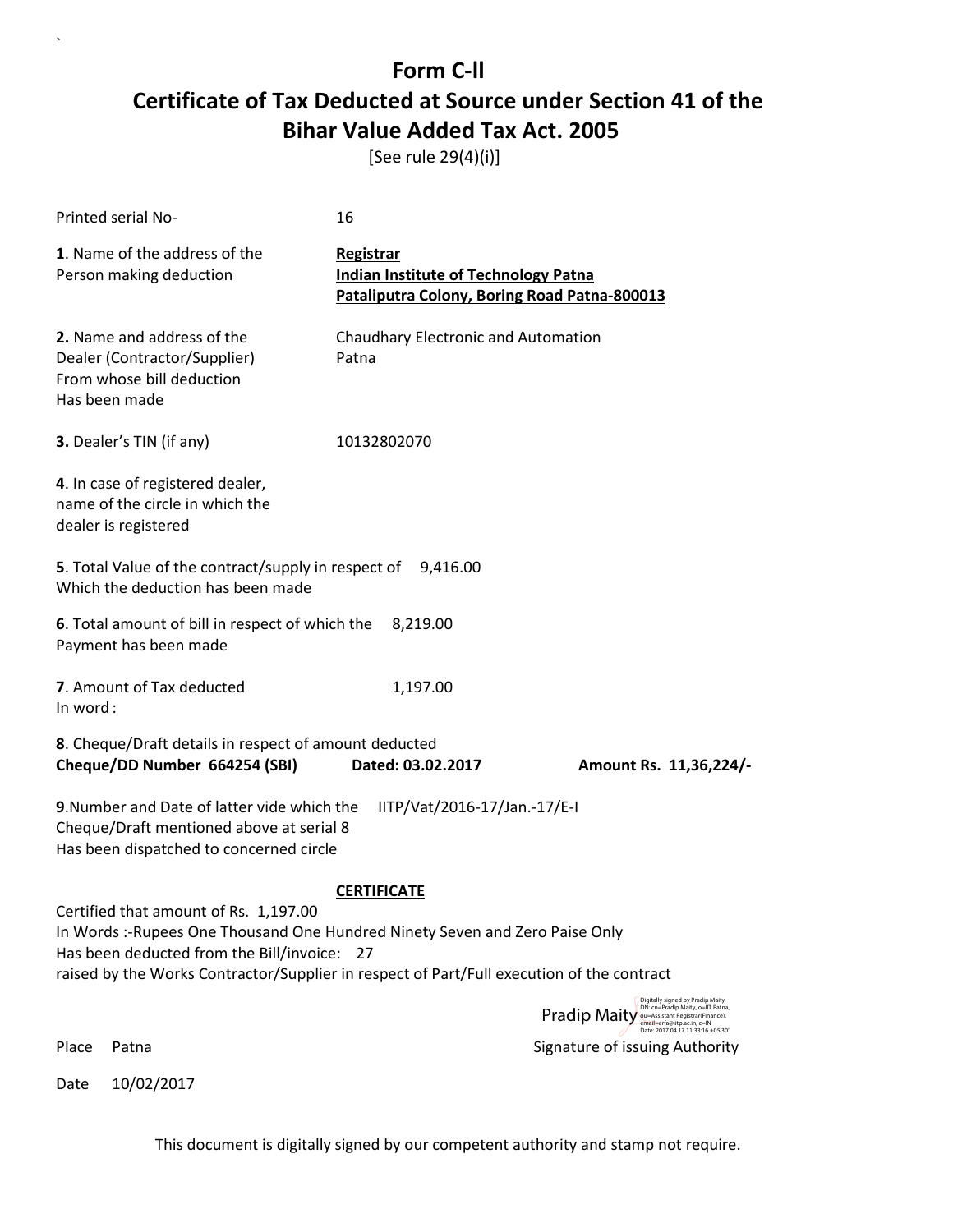[See rule 29(4)(i)]

`

|               | Printed serial No-                                                                                                                                                                                                                                                | 17                                                                                                              |                                                                                                                           |
|---------------|-------------------------------------------------------------------------------------------------------------------------------------------------------------------------------------------------------------------------------------------------------------------|-----------------------------------------------------------------------------------------------------------------|---------------------------------------------------------------------------------------------------------------------------|
|               | 1. Name of the address of the<br>Person making deduction                                                                                                                                                                                                          | <b>Registrar</b><br><b>Indian Institute of Technology Patna</b><br>Pataliputra Colony, Boring Road Patna-800013 |                                                                                                                           |
| Has been made | 2. Name and address of the<br>Dealer (Contractor/Supplier)<br>From whose bill deduction                                                                                                                                                                           | M/S Ranjan Scientific Traders<br>A/7, Kamla Place, G.M.Road, Patna-01                                           |                                                                                                                           |
|               | 3. Dealer's TIN (if any)                                                                                                                                                                                                                                          | 10105224097                                                                                                     |                                                                                                                           |
|               | 4. In case of registered dealer,<br>name of the circle in which the<br>dealer is registered                                                                                                                                                                       |                                                                                                                 |                                                                                                                           |
|               | 5. Total Value of the contract/supply in respect of<br>Which the deduction has been made                                                                                                                                                                          | 10,203.00                                                                                                       |                                                                                                                           |
|               | 6. Total amount of bill in respect of which the<br>Payment has been made                                                                                                                                                                                          | 8,872.00                                                                                                        |                                                                                                                           |
| In word:      | 7. Amount of Tax deducted                                                                                                                                                                                                                                         | 1,331.00                                                                                                        |                                                                                                                           |
|               | 8. Cheque/Draft details in respect of amount deducted<br>Cheque/DD Number 664254 (SBI)                                                                                                                                                                            | Dated: 03.02.2017                                                                                               |                                                                                                                           |
|               |                                                                                                                                                                                                                                                                   |                                                                                                                 | Amount Rs. 11,36,224/-                                                                                                    |
|               | 9. Number and Date of latter vide which the<br>Cheque/Draft mentioned above at serial 8<br>Has been dispatched to concerned circle                                                                                                                                | IITP/Vat/2016-17/Jan.-17/E-I                                                                                    |                                                                                                                           |
|               |                                                                                                                                                                                                                                                                   | <b>CERTIFICATE</b>                                                                                              |                                                                                                                           |
|               | Certified that amount of Rs. 1,331.00<br>In Words: -Rupees One Thousand Three Hundred Thirty One and Zero Paise Only<br>Has been deducted from the Bill/invoice: 866<br>raised by the Works Contractor/Supplier in respect of Part/Full execution of the contract |                                                                                                                 |                                                                                                                           |
|               |                                                                                                                                                                                                                                                                   |                                                                                                                 | Digitally signed by Pradip Maity<br>DN: cn=Pradip Maity, o=IIT Patna,                                                     |
|               |                                                                                                                                                                                                                                                                   |                                                                                                                 | <b>Pradip Maity</b> our Assistant Registrar(Finance),<br>email=arfa@iitp.ac.in, c=IN<br>Date: 2017.04.17 11:33:32 +05'30' |
| Place         | Patna                                                                                                                                                                                                                                                             |                                                                                                                 | Signature of issuing Authority                                                                                            |
| Date          | 10/02/2017                                                                                                                                                                                                                                                        |                                                                                                                 |                                                                                                                           |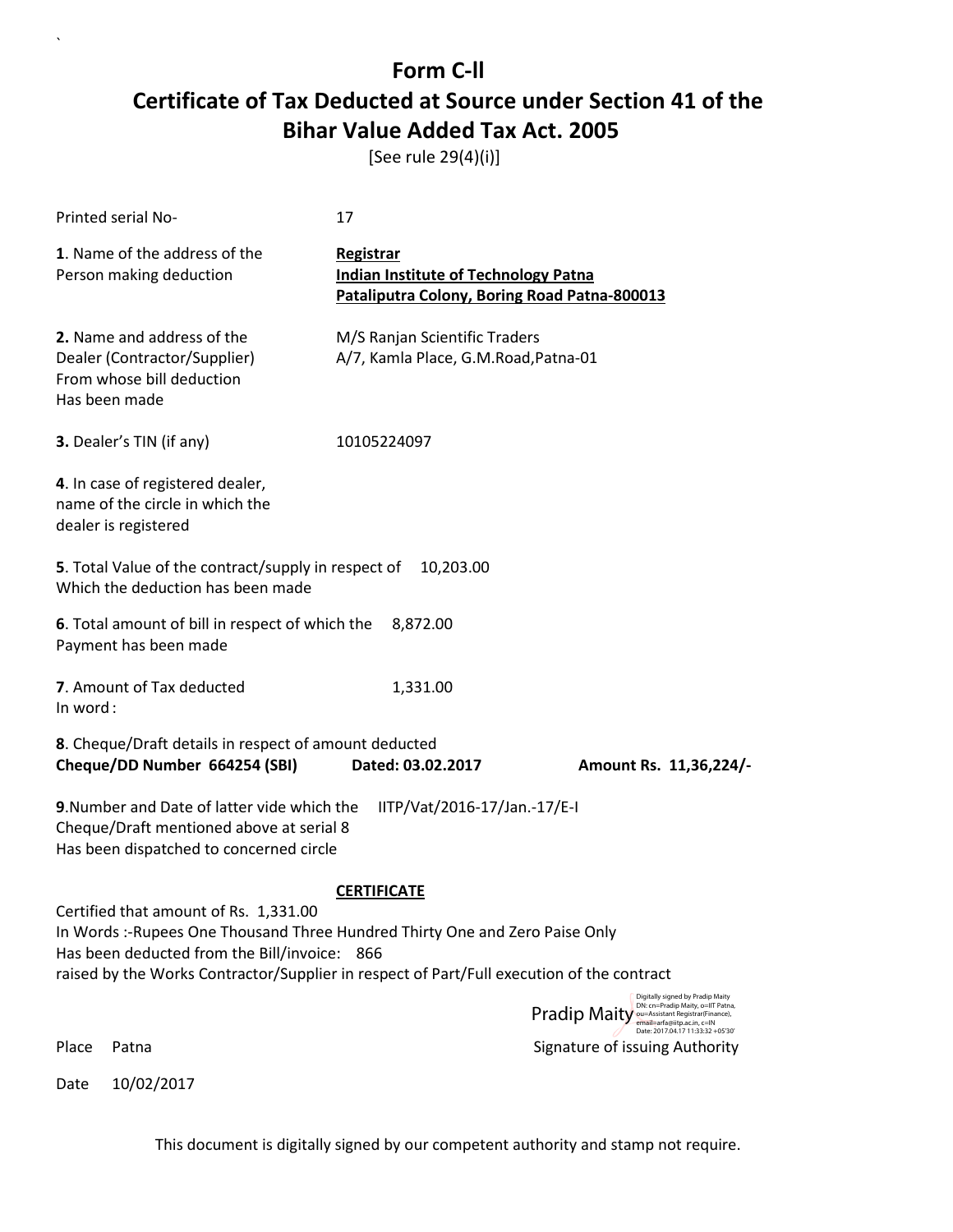[See rule 29(4)(i)]

`

Date 10/02/2017

| <b>Printed serial No-</b>                                                                                                                                                                                                                          | 18                                                                                                       |                                                                                                                              |
|----------------------------------------------------------------------------------------------------------------------------------------------------------------------------------------------------------------------------------------------------|----------------------------------------------------------------------------------------------------------|------------------------------------------------------------------------------------------------------------------------------|
| 1. Name of the address of the<br>Person making deduction                                                                                                                                                                                           | Registrar<br><b>Indian Institute of Technology Patna</b><br>Pataliputra Colony, Boring Road Patna-800013 |                                                                                                                              |
| 2. Name and address of the<br>Dealer (Contractor/Supplier)<br>From whose bill deduction<br>Has been made                                                                                                                                           | Arun Kumar Tiwari<br>Barki Sondiya Salempur Road, Ara, Bihar                                             |                                                                                                                              |
| 3. Dealer's TIN (if any)                                                                                                                                                                                                                           | 10168863035                                                                                              |                                                                                                                              |
| 4. In case of registered dealer,<br>name of the circle in which the<br>dealer is registered                                                                                                                                                        |                                                                                                          |                                                                                                                              |
| 5. Total Value of the contract/supply in respect of 9,783.00<br>Which the deduction has been made                                                                                                                                                  |                                                                                                          |                                                                                                                              |
| 6. Total amount of bill in respect of which the<br>Payment has been made                                                                                                                                                                           | 9,100.00                                                                                                 |                                                                                                                              |
| 7. Amount of Tax deducted<br>In word:                                                                                                                                                                                                              | 683.00                                                                                                   |                                                                                                                              |
| 8. Cheque/Draft details in respect of amount deducted<br>Cheque/DD Number 664254 (SBI)                                                                                                                                                             | Dated: 03.02.2017                                                                                        | Amount Rs. 11,36,224/-                                                                                                       |
| 9. Number and Date of latter vide which the<br>Cheque/Draft mentioned above at serial 8<br>Has been dispatched to concerned circle                                                                                                                 | IITP/Vat/2016-17/Jan.-17/E-I                                                                             |                                                                                                                              |
|                                                                                                                                                                                                                                                    | <b>CERTIFICATE</b>                                                                                       |                                                                                                                              |
| Certified that amount of Rs. 683.00<br>In Words :- Rupees Six Hundred Eighty Three and Zero Paise Only<br>Has been deducted from the Bill/invoice: 22<br>raised by the Works Contractor/Supplier in respect of Part/Full execution of the contract |                                                                                                          |                                                                                                                              |
|                                                                                                                                                                                                                                                    |                                                                                                          | Digitally signed by Pradip Maity<br>DN: cn=Pradip Maity, o=IIT Patna,<br><b>Pradip Maity Construction</b> Facture (Finance), |
| Place<br>Patna                                                                                                                                                                                                                                     |                                                                                                          | email=arfa@iitp.ac.in, c=IN<br>Date: 2017.04.17 11:33:45 +05'30<br>Signature of issuing Authority                            |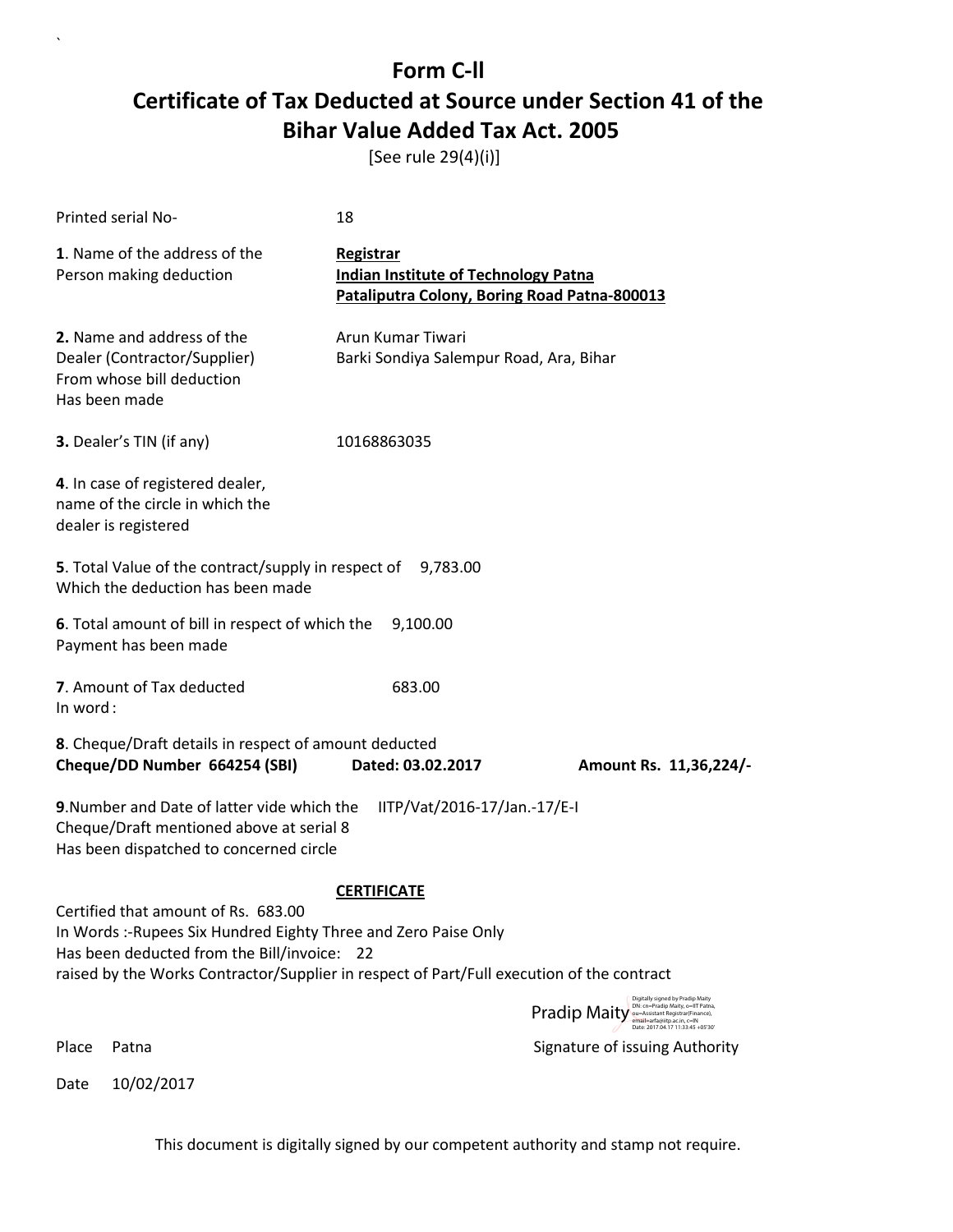[See rule 29(4)(i)]

| Printed serial No-                                                                                                                                                                                                                                               | 19                                                                                                       |                        |
|------------------------------------------------------------------------------------------------------------------------------------------------------------------------------------------------------------------------------------------------------------------|----------------------------------------------------------------------------------------------------------|------------------------|
| 1. Name of the address of the<br>Person making deduction                                                                                                                                                                                                         | Registrar<br><b>Indian Institute of Technology Patna</b><br>Pataliputra Colony, Boring Road Patna-800013 |                        |
| 2. Name and address of the<br>Dealer (Contractor/Supplier)<br>Mithapur, Patna-01<br>From whose bill deduction<br>Has been made                                                                                                                                   | M/S G.R. Distributors<br>133/156 A, Bihari Complex, New Bengali Tola, Bus stand, Main Road,              |                        |
| 3. Dealer's TIN (if any)                                                                                                                                                                                                                                         | 10128528043                                                                                              |                        |
| 4. In case of registered dealer,<br>name of the circle in which the<br>dealer is registered                                                                                                                                                                      |                                                                                                          |                        |
| 5. Total Value of the contract/supply in respect of<br>Which the deduction has been made                                                                                                                                                                         | 13,007.00                                                                                                |                        |
| 6. Total amount of bill in respect of which the<br>Payment has been made                                                                                                                                                                                         | 11,311.00                                                                                                |                        |
| 7. Amount of Tax deducted<br>In word:                                                                                                                                                                                                                            | 1,696.00                                                                                                 |                        |
| 8. Cheque/Draft details in respect of amount deducted<br>Cheque/DD Number 664254 (SBI)                                                                                                                                                                           | Dated: 03.02.2017                                                                                        | Amount Rs. 11,36,224/- |
| 9. Number and Date of latter vide which the<br>Cheque/Draft mentioned above at serial 8<br>Has been dispatched to concerned circle                                                                                                                               | IITP/Vat/2016-17/Jan.-17/E-I                                                                             |                        |
| Certified that amount of Rs. 1,696.00<br>In Words: -Rupees One Thousand Six Hundred Ninety Six and Zero Paise Only<br>Has been deducted from the Bill/invoice: 1272<br>raised by the Works Contractor/Supplier in respect of Part/Full execution of the contract | <b>CERTIFICATE</b>                                                                                       |                        |

Place Patna **Property** Place Patna Signature of issuing Authority

Date 10/02/2017

`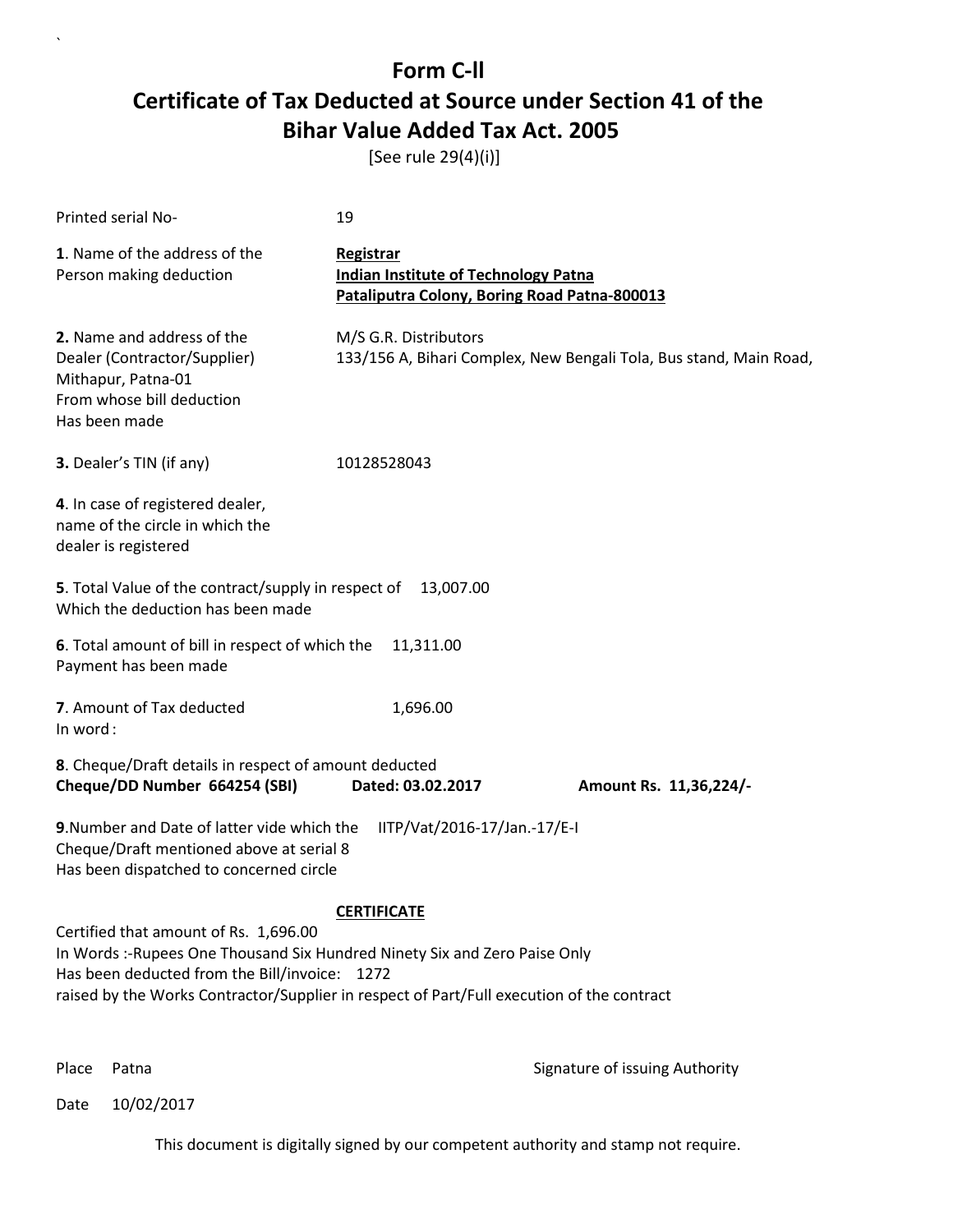[See rule 29(4)(i)]

| <b>Printed serial No-</b>                                                                                                                                                                                                                                                       | 20                                                                                                       |                                |
|---------------------------------------------------------------------------------------------------------------------------------------------------------------------------------------------------------------------------------------------------------------------------------|----------------------------------------------------------------------------------------------------------|--------------------------------|
| 1. Name of the address of the<br>Person making deduction                                                                                                                                                                                                                        | Registrar<br><b>Indian Institute of Technology Patna</b><br>Pataliputra Colony, Boring Road Patna-800013 |                                |
| 2. Name and address of the<br>Dealer (Contractor/Supplier)<br>From whose bill deduction<br>Has been made                                                                                                                                                                        | M/S Usha Air Products Ltd<br>Dasratha, New ByPass Road, Patna-02                                         |                                |
| 3. Dealer's TIN (if any)                                                                                                                                                                                                                                                        | 10120044048                                                                                              |                                |
| 4. In case of registered dealer,<br>name of the circle in which the<br>dealer is registered                                                                                                                                                                                     |                                                                                                          |                                |
| 5. Total Value of the contract/supply in respect of 32,330.00<br>Which the deduction has been made                                                                                                                                                                              |                                                                                                          |                                |
| 6. Total amount of bill in respect of which the<br>Payment has been made                                                                                                                                                                                                        | 30,500.00                                                                                                |                                |
| 7. Amount of Tax deducted<br>In word:                                                                                                                                                                                                                                           | 1,830.00                                                                                                 |                                |
| 8. Cheque/Draft details in respect of amount deducted<br>Cheque/DD Number 664254 (SBI)                                                                                                                                                                                          | Dated: 03.02.2017                                                                                        | Amount Rs. 11,36,224/-         |
| 9. Number and Date of latter vide which the<br>Cheque/Draft mentioned above at serial 8<br>Has been dispatched to concerned circle                                                                                                                                              | IITP/Vat/2016-17/Jan.-17/E-I                                                                             |                                |
|                                                                                                                                                                                                                                                                                 | <b>CERTIFICATE</b>                                                                                       |                                |
| Certified that amount of Rs. 1,830.00<br>In Words:-Rupees One Thousand Eight Hundred Thirty and Zero Paise Only<br>Has been deducted from the Bill/invoice: 7727, 7729, 7732, 7573<br>raised by the Works Contractor/Supplier in respect of Part/Full execution of the contract |                                                                                                          |                                |
| Place<br>Patna                                                                                                                                                                                                                                                                  |                                                                                                          | Signature of issuing Authority |

Date 10/02/2017

`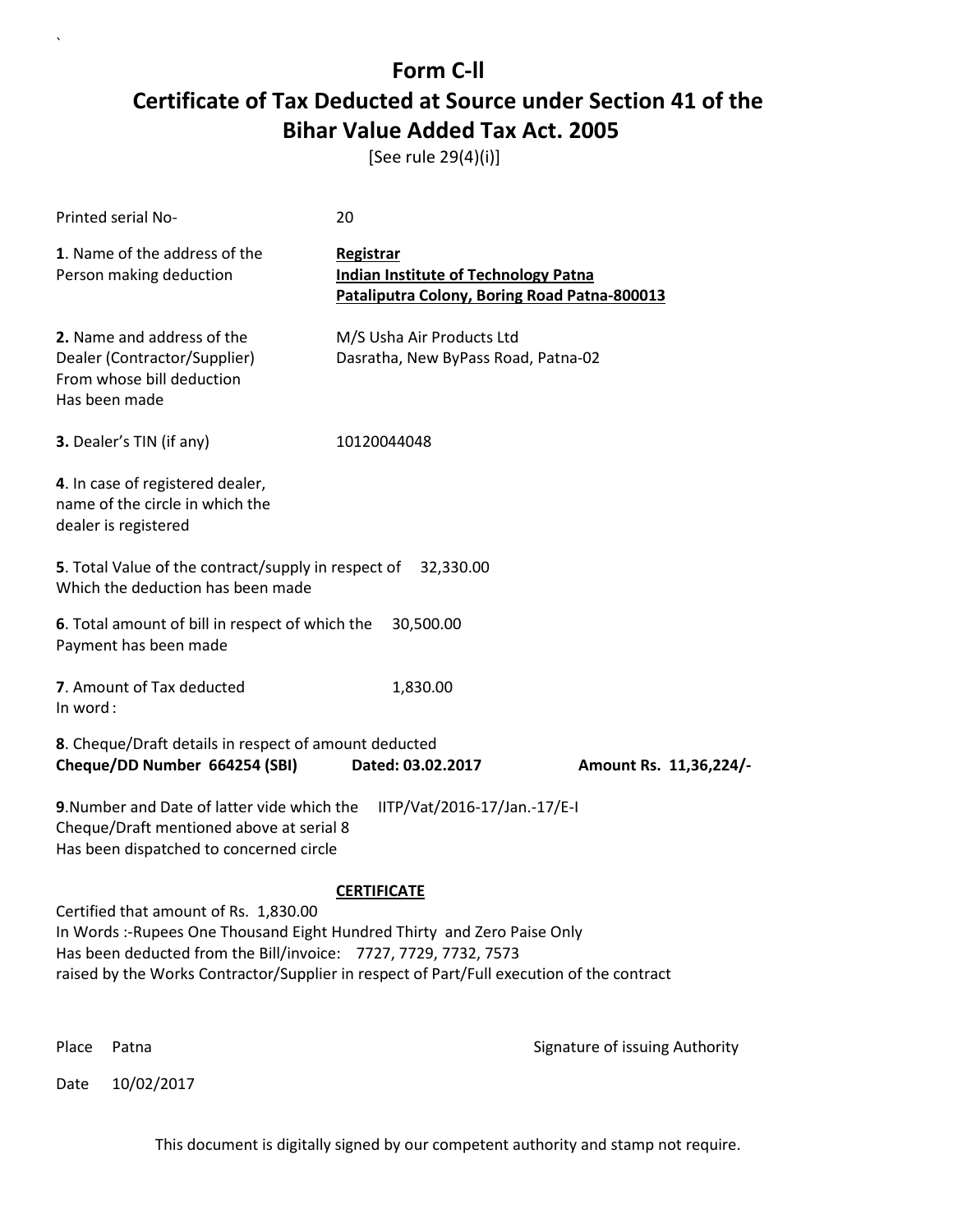[See rule 29(4)(i)]

| Printed serial No-                                                                                                                                                                                                                                                                  | 21                                                                                                              |                                                              |
|-------------------------------------------------------------------------------------------------------------------------------------------------------------------------------------------------------------------------------------------------------------------------------------|-----------------------------------------------------------------------------------------------------------------|--------------------------------------------------------------|
| 1. Name of the address of the<br>Person making deduction                                                                                                                                                                                                                            | <b>Registrar</b><br><b>Indian Institute of Technology Patna</b><br>Pataliputra Colony, Boring Road Patna-800013 |                                                              |
| 2. Name and address of the<br>Dealer (Contractor/Supplier)<br>From whose bill deduction<br>Has been made                                                                                                                                                                            | Hue Services Pvt Ltd.                                                                                           | Flat No.-302, 3rd Floor, Ganesh Complex, Kadamkuna, Patna-03 |
| 3. Dealer's TIN (if any)                                                                                                                                                                                                                                                            | 10107026078                                                                                                     |                                                              |
| 4. In case of registered dealer,<br>name of the circle in which the<br>dealer is registered                                                                                                                                                                                         |                                                                                                                 |                                                              |
| 5. Total Value of the contract/supply in respect of<br>Which the deduction has been made                                                                                                                                                                                            | 1,662,345.00                                                                                                    |                                                              |
| 6. Total amount of bill in respect of which the 1,568,250.00<br>Payment has been made                                                                                                                                                                                               |                                                                                                                 |                                                              |
| 7. Amount of Tax deducted<br>In word:                                                                                                                                                                                                                                               | 94,095.00                                                                                                       |                                                              |
| 8. Cheque/Draft details in respect of amount deducted<br>Cheque/DD Number 664254 (SBI)                                                                                                                                                                                              | Dated: 03.02.2017                                                                                               | Amount Rs. 11,36,224/-                                       |
| 9. Number and Date of latter vide which the<br>Cheque/Draft mentioned above at serial 8<br>Has been dispatched to concerned circle                                                                                                                                                  | IITP/Vat/2016-17/Jan.-17/E-I                                                                                    |                                                              |
|                                                                                                                                                                                                                                                                                     | <b>CERTIFICATE</b>                                                                                              |                                                              |
| Certified that amount of Rs. 94,095.00<br>In Words :- Rupees Ninety Four Thousand Ninety Five and Zero Paise Only<br>Has been deducted from the Bill/invoice: HSP/S/PNBE/S/045/2016-17<br>raised by the Works Contractor/Supplier in respect of Part/Full execution of the contract |                                                                                                                 |                                                              |
| Place<br>Patna                                                                                                                                                                                                                                                                      |                                                                                                                 | Signature of issuing Authority                               |

Date 10/02/2017

`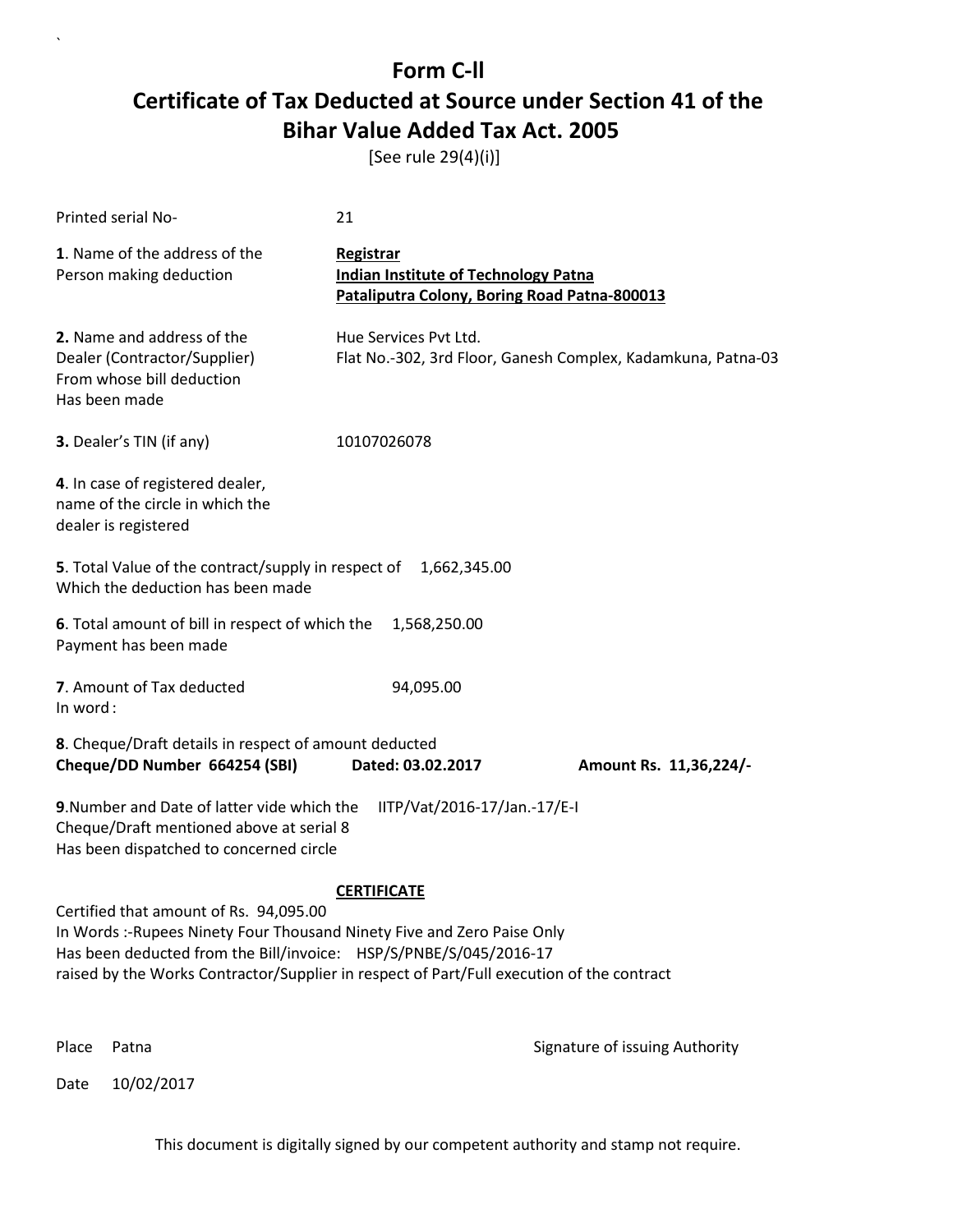[See rule 29(4)(i)]

| Printed serial No-                                                                                                                                                                                                                                  | 22                                                                                                       |                                |
|-----------------------------------------------------------------------------------------------------------------------------------------------------------------------------------------------------------------------------------------------------|----------------------------------------------------------------------------------------------------------|--------------------------------|
| 1. Name of the address of the<br>Person making deduction                                                                                                                                                                                            | Registrar<br><b>Indian Institute of Technology Patna</b><br>Pataliputra Colony, Boring Road Patna-800013 |                                |
| 2. Name and address of the<br>Dealer (Contractor/Supplier)<br>From whose bill deduction<br>Has been made                                                                                                                                            | Maa Ambika Hardware<br>Patna                                                                             |                                |
| 3. Dealer's TIN (if any)                                                                                                                                                                                                                            | 10045584058                                                                                              |                                |
| 4. In case of registered dealer,<br>name of the circle in which the<br>dealer is registered                                                                                                                                                         |                                                                                                          |                                |
| 5. Total Value of the contract/supply in respect of 7,825.00<br>Which the deduction has been made                                                                                                                                                   |                                                                                                          |                                |
| 6. Total amount of bill in respect of which the<br>Payment has been made                                                                                                                                                                            | 7,382.00                                                                                                 |                                |
| 7. Amount of Tax deducted<br>In word:                                                                                                                                                                                                               | 443.00                                                                                                   |                                |
| 8. Cheque/Draft details in respect of amount deducted<br>Cheque/DD Number 664254 (SBI)                                                                                                                                                              | Dated: 03.02.2017                                                                                        | Amount Rs. 11,36,224/-         |
| 9. Number and Date of latter vide which the<br>Cheque/Draft mentioned above at serial 8<br>Has been dispatched to concerned circle                                                                                                                  | IITP/Vat/2016-17/Jan.-17/E-I                                                                             |                                |
|                                                                                                                                                                                                                                                     | <b>CERTIFICATE</b>                                                                                       |                                |
| Certified that amount of Rs. 443.00<br>In Words :- Rupees Four Hundred Forty Three and Zero Paise Only<br>Has been deducted from the Bill/invoice: 316<br>raised by the Works Contractor/Supplier in respect of Part/Full execution of the contract |                                                                                                          |                                |
| Place<br>Patna                                                                                                                                                                                                                                      |                                                                                                          | Signature of issuing Authority |

Date 10/02/2017

`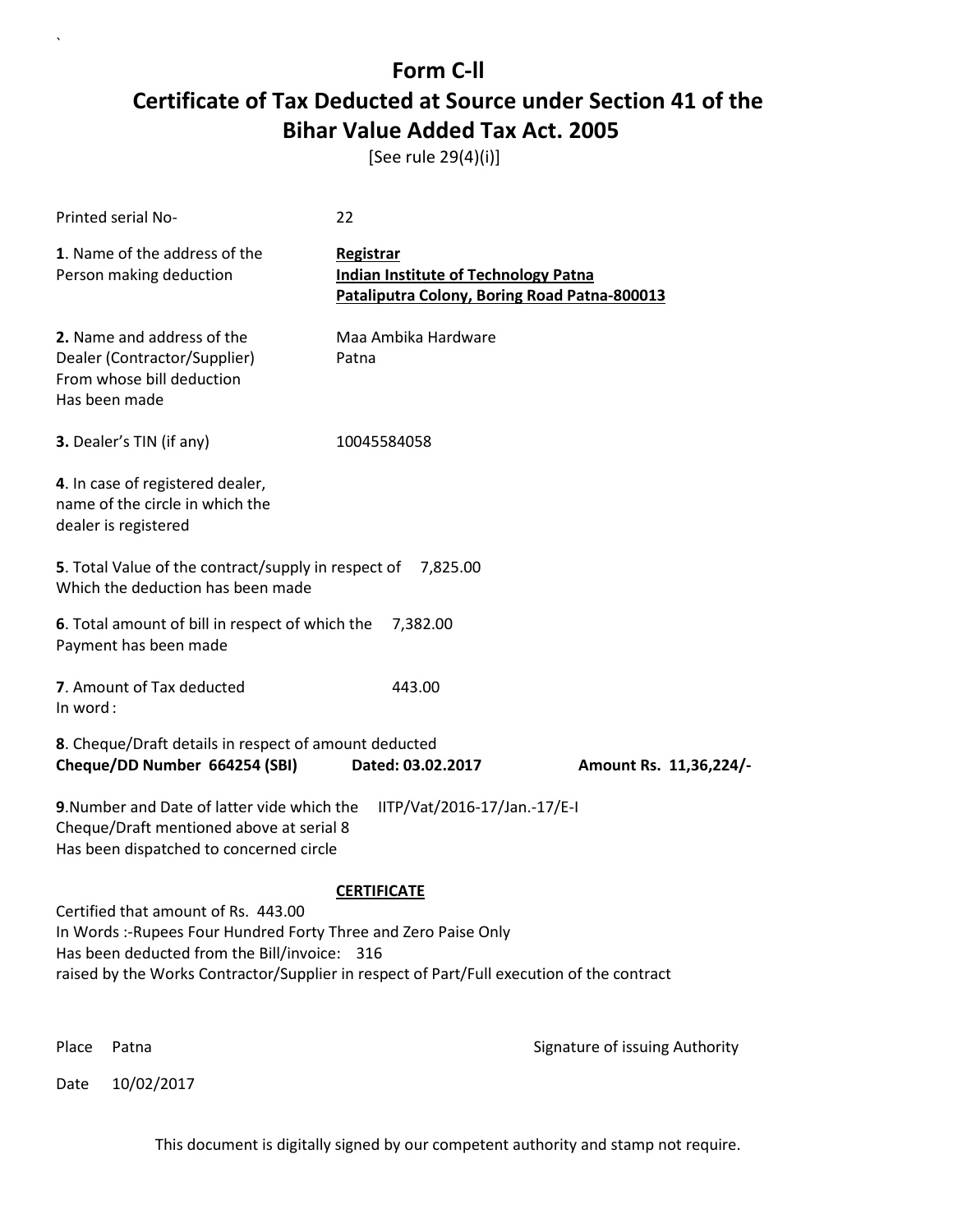[See rule 29(4)(i)]

| Printed serial No-                                                                                                                                                                                                                                 | 23                                                                                                              |                                                                   |
|----------------------------------------------------------------------------------------------------------------------------------------------------------------------------------------------------------------------------------------------------|-----------------------------------------------------------------------------------------------------------------|-------------------------------------------------------------------|
| 1. Name of the address of the<br>Person making deduction                                                                                                                                                                                           | <b>Registrar</b><br><b>Indian Institute of Technology Patna</b><br>Pataliputra Colony, Boring Road Patna-800013 |                                                                   |
| 2. Name and address of the<br>Dealer (Contractor/Supplier)<br>From whose bill deduction<br>Has been made                                                                                                                                           | M/S Laxmi Sales Agency                                                                                          | Sri Laxmi Place, Behind Abhishek Plaza, Exhibition Road, Patna-01 |
| 3. Dealer's TIN (if any)                                                                                                                                                                                                                           | 10140807092                                                                                                     |                                                                   |
| 4. In case of registered dealer,<br>name of the circle in which the<br>dealer is registered                                                                                                                                                        |                                                                                                                 |                                                                   |
| 5. Total Value of the contract/supply in respect of 4,082.00<br>Which the deduction has been made                                                                                                                                                  |                                                                                                                 |                                                                   |
| 6. Total amount of bill in respect of which the<br>Payment has been made                                                                                                                                                                           | 3,550.00                                                                                                        |                                                                   |
| 7. Amount of Tax deducted<br>In word:                                                                                                                                                                                                              | 532.00                                                                                                          |                                                                   |
| 8. Cheque/Draft details in respect of amount deducted<br>Cheque/DD Number 664254 (SBI)                                                                                                                                                             | Dated: 03.02.2017                                                                                               | Amount Rs. 11,36,224/-                                            |
| 9. Number and Date of latter vide which the<br>Cheque/Draft mentioned above at serial 8<br>Has been dispatched to concerned circle                                                                                                                 | IITP/Vat/2016-17/Jan.-17/E-I                                                                                    |                                                                   |
| Certified that amount of Rs. 532.00<br>In Words :- Rupees Five Hundred Thirty Two and Zero Paise Only<br>Has been deducted from the Bill/invoice: 103<br>raised by the Works Contractor/Supplier in respect of Part/Full execution of the contract | <b>CERTIFICATE</b>                                                                                              |                                                                   |
| Place<br>Patna                                                                                                                                                                                                                                     |                                                                                                                 | Signature of issuing Authority                                    |

Date 10/02/2017

`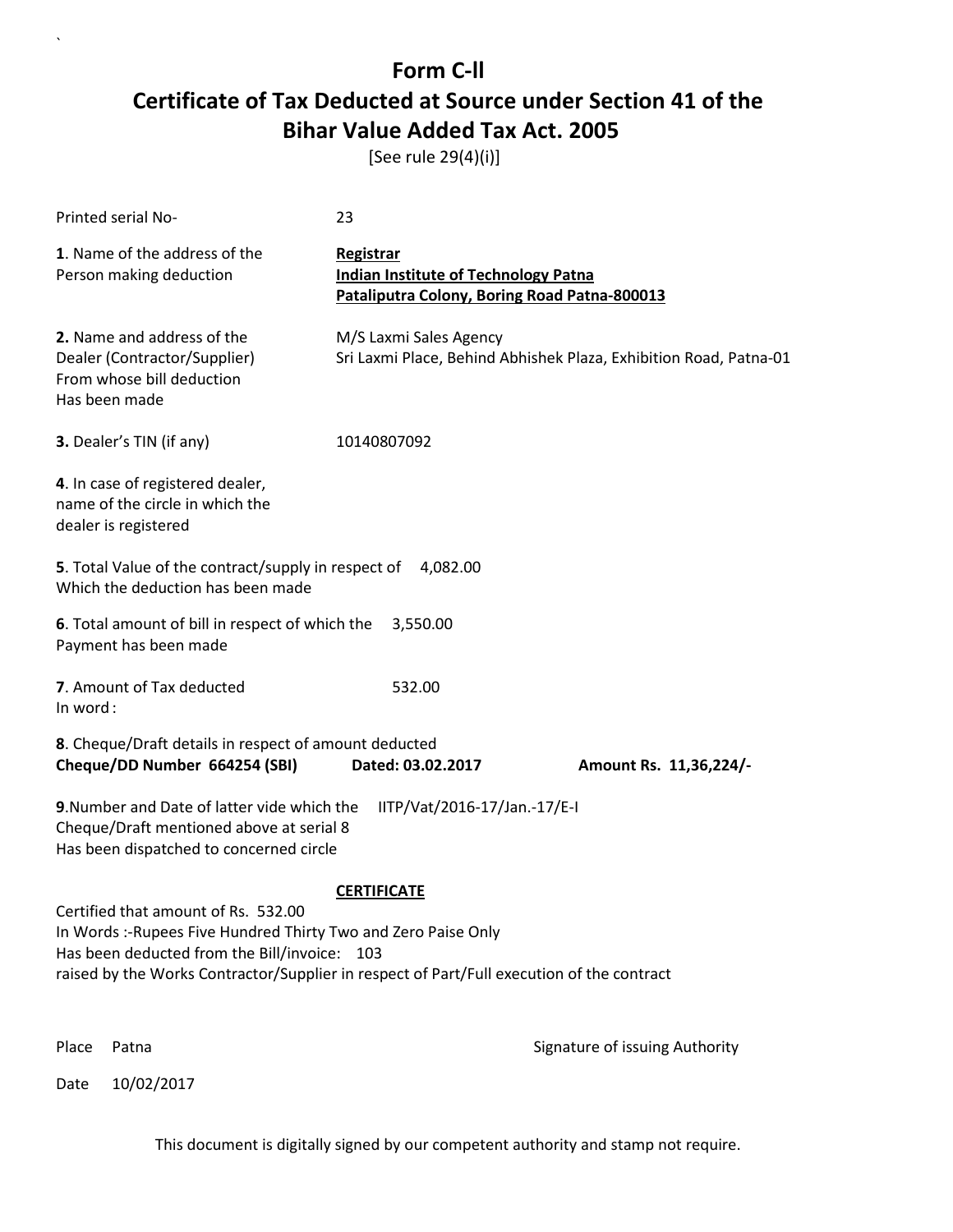[See rule 29(4)(i)]

| <b>Printed serial No-</b>                                                                                                                                                                                                                            | 24                                                                                                       |                                |
|------------------------------------------------------------------------------------------------------------------------------------------------------------------------------------------------------------------------------------------------------|----------------------------------------------------------------------------------------------------------|--------------------------------|
| 1. Name of the address of the<br>Person making deduction                                                                                                                                                                                             | Registrar<br><b>Indian Institute of Technology Patna</b><br>Pataliputra Colony, Boring Road Patna-800013 |                                |
| 2. Name and address of the<br>Dealer (Contractor/Supplier)<br>From whose bill deduction<br>Has been made                                                                                                                                             | Sky net<br>162, Patliputra Colony, Patna-13                                                              |                                |
| 3. Dealer's TIN (if any)                                                                                                                                                                                                                             | 10151248075                                                                                              |                                |
| 4. In case of registered dealer,<br>name of the circle in which the<br>dealer is registered                                                                                                                                                          |                                                                                                          |                                |
| 5. Total Value of the contract/supply in respect of<br>Which the deduction has been made                                                                                                                                                             | 15,361.00                                                                                                |                                |
| 6. Total amount of bill in respect of which the<br>Payment has been made                                                                                                                                                                             | 14,492.00                                                                                                |                                |
| 7. Amount of Tax deducted<br>In word:                                                                                                                                                                                                                | 869.00                                                                                                   |                                |
| 8. Cheque/Draft details in respect of amount deducted<br>Cheque/DD Number 664254 (SBI)                                                                                                                                                               | Dated: 03.02.2017                                                                                        | Amount Rs. 11,36,224/-         |
| 9. Number and Date of latter vide which the<br>Cheque/Draft mentioned above at serial 8<br>Has been dispatched to concerned circle                                                                                                                   | IITP/Vat/2016-17/Jan.-17/E-I                                                                             |                                |
| Certified that amount of Rs. 869.00<br>In Words :- Rupees Eight Hundred Sixty Nine and Zero Paise Only<br>Has been deducted from the Bill/invoice: 2114<br>raised by the Works Contractor/Supplier in respect of Part/Full execution of the contract | <b>CERTIFICATE</b>                                                                                       |                                |
| Place<br>Patna                                                                                                                                                                                                                                       |                                                                                                          | Signature of issuing Authority |

Date 10/02/2017

`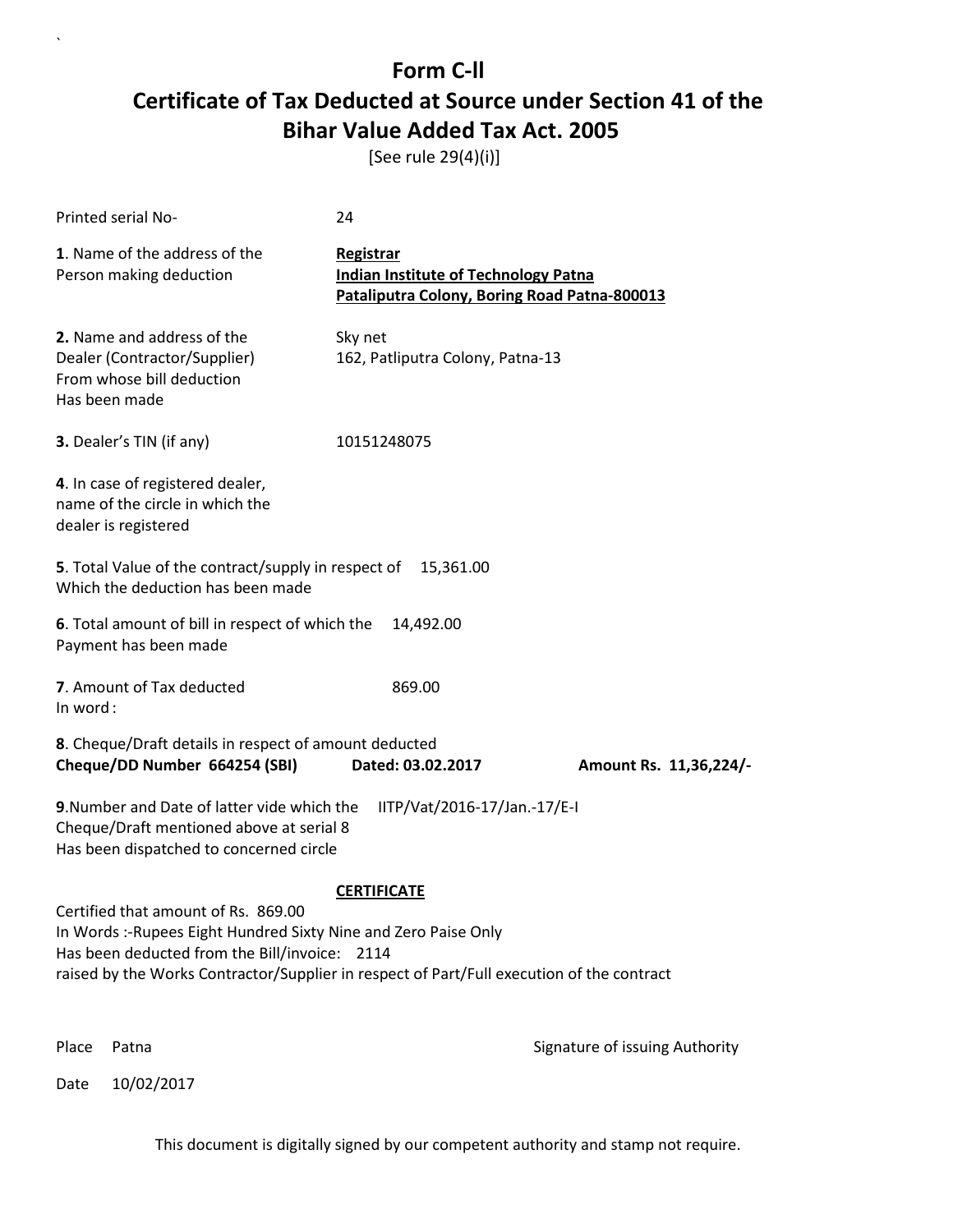[See rule 29(4)(i)]

| Printed serial No-                                                                                                                                                                                                                                                                               | 25                                                                                                       |                                |
|--------------------------------------------------------------------------------------------------------------------------------------------------------------------------------------------------------------------------------------------------------------------------------------------------|----------------------------------------------------------------------------------------------------------|--------------------------------|
| 1. Name of the address of the<br>Person making deduction                                                                                                                                                                                                                                         | Registrar<br><b>Indian Institute of Technology Patna</b><br>Pataliputra Colony, Boring Road Patna-800013 |                                |
| 2. Name and address of the<br>Dealer (Contractor/Supplier)<br>From whose bill deduction<br>Has been made                                                                                                                                                                                         | Gyan Mandir<br>Patna                                                                                     |                                |
| 3. Dealer's TIN (if any)                                                                                                                                                                                                                                                                         | 10156278020                                                                                              |                                |
| 4. In case of registered dealer,<br>name of the circle in which the<br>dealer is registered                                                                                                                                                                                                      |                                                                                                          |                                |
| 5. Total Value of the contract/supply in respect of<br>Which the deduction has been made                                                                                                                                                                                                         | 24,086.00                                                                                                |                                |
| 6. Total amount of bill in respect of which the<br>Payment has been made                                                                                                                                                                                                                         | 22,403.00                                                                                                |                                |
| 7. Amount of Tax deducted<br>In word:                                                                                                                                                                                                                                                            | 1,683.00                                                                                                 |                                |
| 8. Cheque/Draft details in respect of amount deducted<br>Cheque/DD Number 664254 (SBI)                                                                                                                                                                                                           | Dated: 03.02.2017                                                                                        | Amount Rs. 11,36,224/-         |
| 9. Number and Date of latter vide which the<br>Cheque/Draft mentioned above at serial 8<br>Has been dispatched to concerned circle                                                                                                                                                               | IITP/Vat/2016-17/Jan.-17/E-I                                                                             |                                |
|                                                                                                                                                                                                                                                                                                  | <b>CERTIFICATE</b>                                                                                       |                                |
| Certified that amount of Rs. 1,683.00<br>In Words :- Rupees One Thousand Six Hundred Eighty Three and Zero Paise Only<br>Has been deducted from the Bill/invoice: 299, 301, 308, 607, 608, 637, 636<br>raised by the Works Contractor/Supplier in respect of Part/Full execution of the contract |                                                                                                          |                                |
| Place<br>Patna                                                                                                                                                                                                                                                                                   |                                                                                                          | Signature of issuing Authority |

Date 10/02/2017

`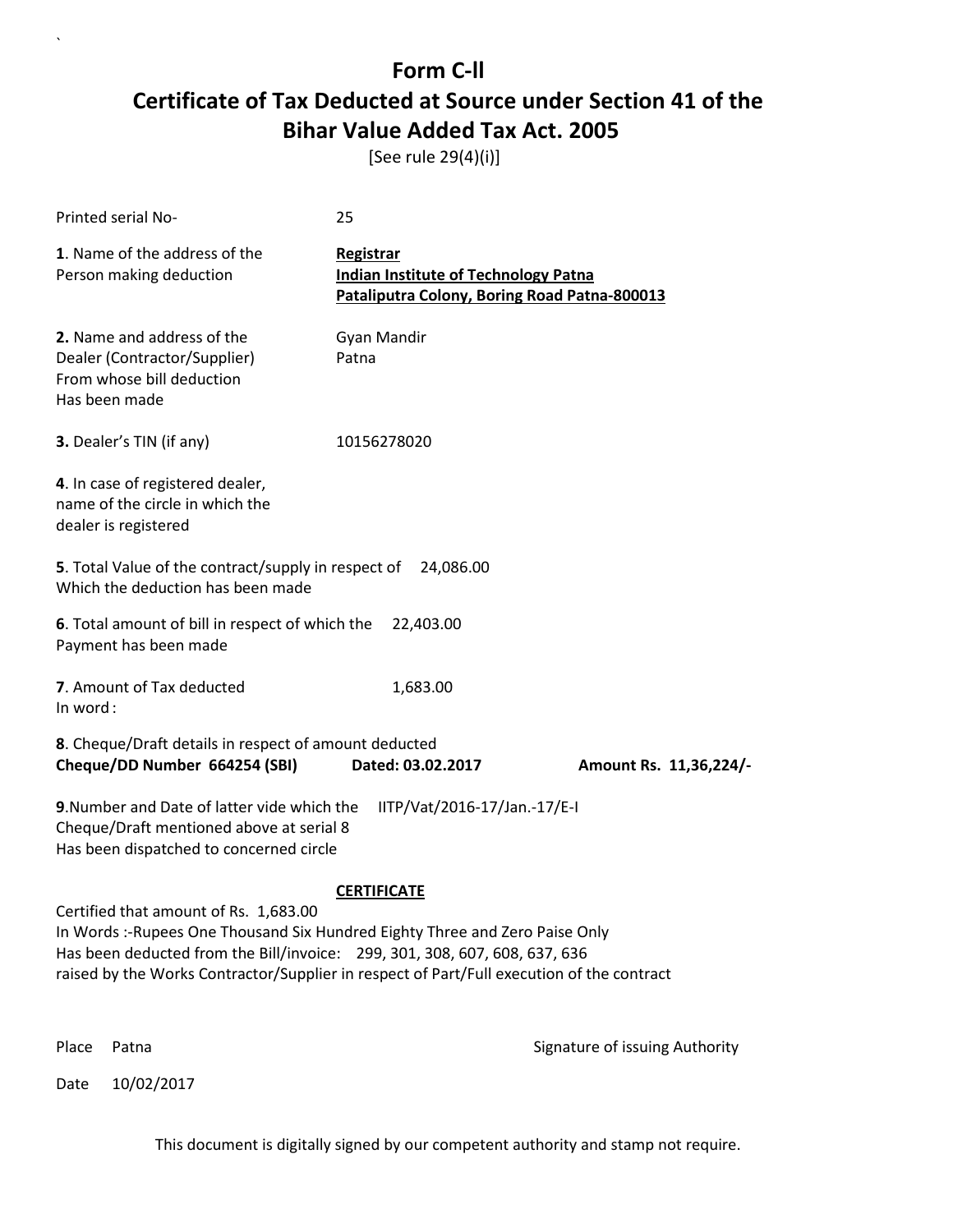[See rule 29(4)(i)]

`

Date 10/02/2017

| Printed serial No-                                                                                                                                                                                                                                                       | 26                                                                                                       |                                |
|--------------------------------------------------------------------------------------------------------------------------------------------------------------------------------------------------------------------------------------------------------------------------|----------------------------------------------------------------------------------------------------------|--------------------------------|
| 1. Name of the address of the<br>Person making deduction                                                                                                                                                                                                                 | Registrar<br><b>Indian Institute of Technology Patna</b><br>Pataliputra Colony, Boring Road Patna-800013 |                                |
| 2. Name and address of the<br>Dealer (Contractor/Supplier)<br>From whose bill deduction<br>Has been made                                                                                                                                                                 | Science tech corporation<br>Patna                                                                        |                                |
| 3. Dealer's TIN (if any)                                                                                                                                                                                                                                                 | 10133333044                                                                                              |                                |
| 4. In case of registered dealer,<br>name of the circle in which the<br>dealer is registered                                                                                                                                                                              |                                                                                                          |                                |
| 5. Total Value of the contract/supply in respect of 43,351.00<br>Which the deduction has been made                                                                                                                                                                       |                                                                                                          |                                |
| 6. Total amount of bill in respect of which the<br>Payment has been made                                                                                                                                                                                                 | 40,897.00                                                                                                |                                |
| 7. Amount of Tax deducted<br>In word:                                                                                                                                                                                                                                    | 2,454.00                                                                                                 |                                |
| 8. Cheque/Draft details in respect of amount deducted<br>Cheque/DD Number 664254 (SBI)                                                                                                                                                                                   | Dated: 03.02.2017                                                                                        | Amount Rs. 11,36,224/-         |
| 9. Number and Date of latter vide which the<br>Cheque/Draft mentioned above at serial 8<br>Has been dispatched to concerned circle                                                                                                                                       | IITP/Vat/2016-17/Jan.-17/E-I                                                                             |                                |
|                                                                                                                                                                                                                                                                          | <b>CERTIFICATE</b>                                                                                       |                                |
| Certified that amount of Rs. 2,454.00<br>In Words :- Rupees Two Thousand Four Hundred Fifty Four and Zero Paise Only<br>Has been deducted from the Bill/invoice: 82, 83, 87<br>raised by the Works Contractor/Supplier in respect of Part/Full execution of the contract |                                                                                                          |                                |
| Place<br>Patna                                                                                                                                                                                                                                                           |                                                                                                          | Signature of issuing Authority |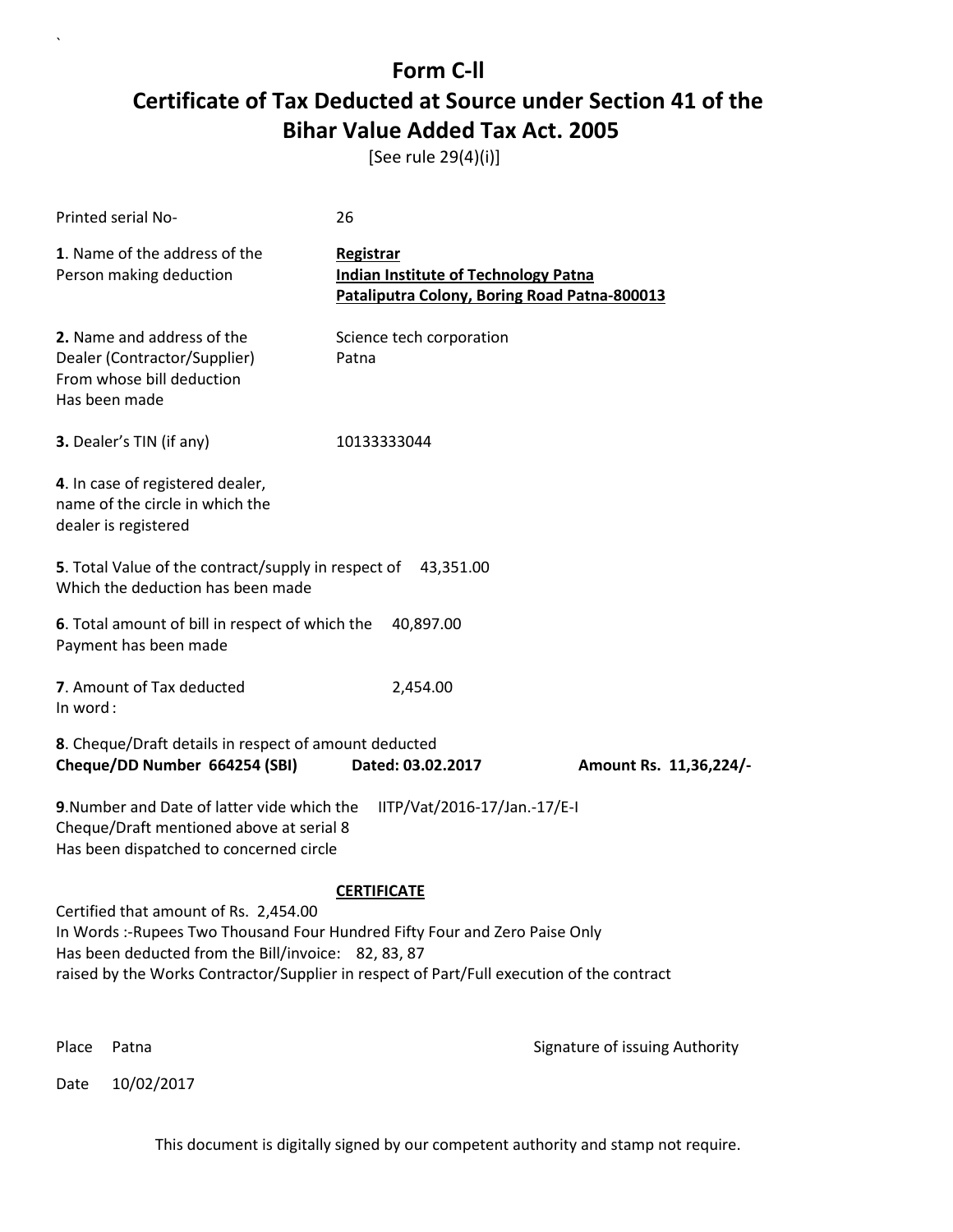[See rule 29(4)(i)]

| Printed serial No-                                                                                                                                                                                                                                               | 27                                                                                                       |                                |  |
|------------------------------------------------------------------------------------------------------------------------------------------------------------------------------------------------------------------------------------------------------------------|----------------------------------------------------------------------------------------------------------|--------------------------------|--|
| 1. Name of the address of the<br>Person making deduction                                                                                                                                                                                                         | Registrar<br><b>Indian Institute of Technology Patna</b><br>Pataliputra Colony, Boring Road Patna-800013 |                                |  |
| 2. Name and address of the<br>Dealer (Contractor/Supplier)<br>From whose bill deduction<br>Has been made                                                                                                                                                         | <b>Makers</b><br>R.K. Avenue, Nala Raod, Patna                                                           |                                |  |
| 3. Dealer's TIN (if any)                                                                                                                                                                                                                                         | 10130940058                                                                                              |                                |  |
| 4. In case of registered dealer,<br>name of the circle in which the<br>dealer is registered                                                                                                                                                                      |                                                                                                          |                                |  |
| 5. Total Value of the contract/supply in respect of<br>Which the deduction has been made                                                                                                                                                                         | 14,900.00                                                                                                |                                |  |
| 6. Total amount of bill in respect of which the<br>Payment has been made                                                                                                                                                                                         | 12,957.00                                                                                                |                                |  |
| 7. Amount of Tax deducted<br>In word:                                                                                                                                                                                                                            | 1,943.00                                                                                                 |                                |  |
| 8. Cheque/Draft details in respect of amount deducted<br>Cheque/DD Number 664254 (SBI)                                                                                                                                                                           | Dated: 03.02.2017                                                                                        | Amount Rs. 11,36,224/-         |  |
| 9. Number and Date of latter vide which the<br>IITP/Vat/2016-17/Jan.-17/E-I<br>Cheque/Draft mentioned above at serial 8<br>Has been dispatched to concerned circle                                                                                               |                                                                                                          |                                |  |
|                                                                                                                                                                                                                                                                  | <b>CERTIFICATE</b>                                                                                       |                                |  |
| Certified that amount of Rs. 1,943.00<br>In Words: -Rupees One Thousand Nine Hundred Forty Three and Zero Paise Only<br>Has been deducted from the Bill/invoice: 54<br>raised by the Works Contractor/Supplier in respect of Part/Full execution of the contract |                                                                                                          |                                |  |
| Place<br>Patna                                                                                                                                                                                                                                                   |                                                                                                          | Signature of issuing Authority |  |

Date 10/02/2017

`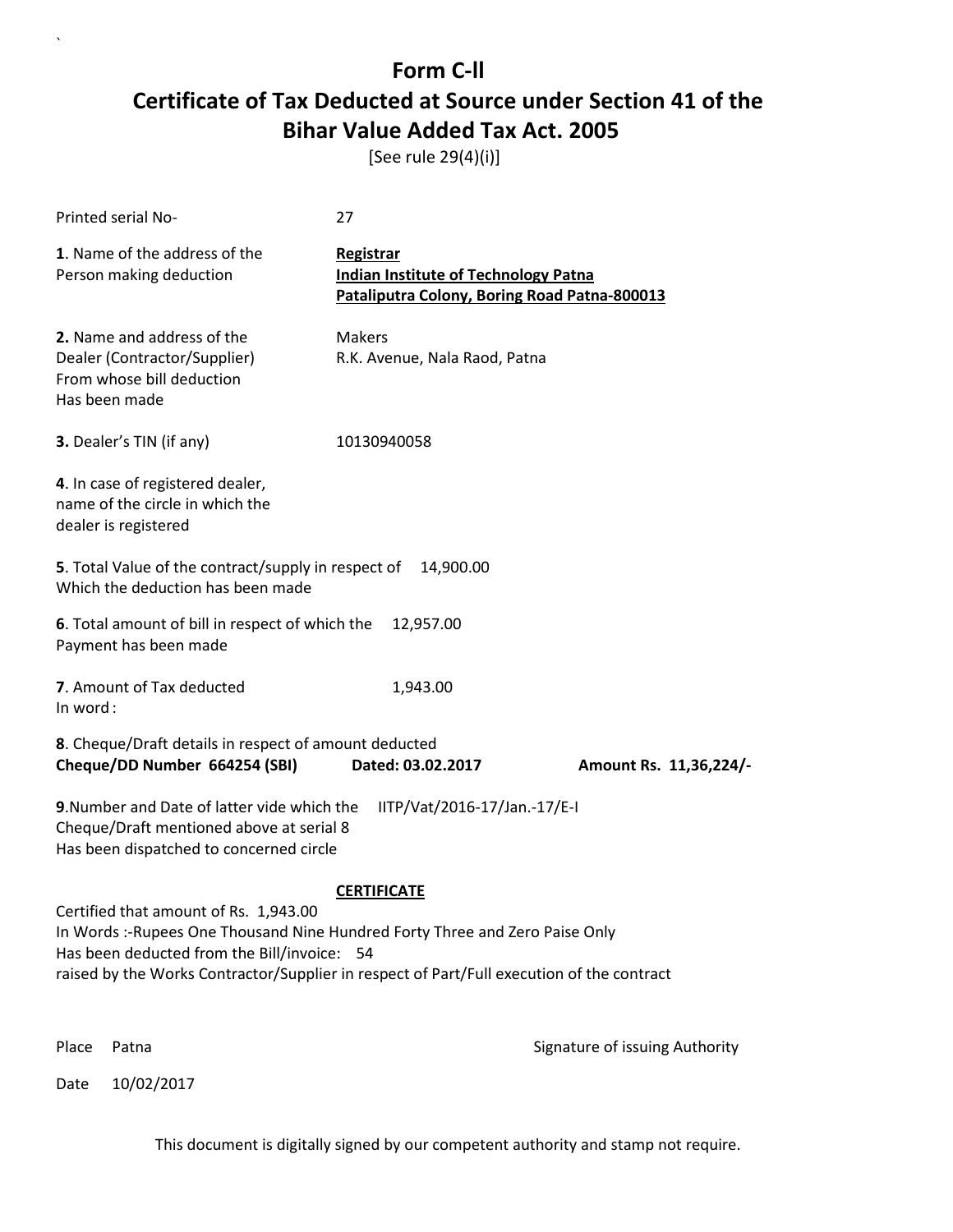[See rule 29(4)(i)]

| Printed serial No-                                                                                                                                                  | 28                                                                                                              |                                |  |
|---------------------------------------------------------------------------------------------------------------------------------------------------------------------|-----------------------------------------------------------------------------------------------------------------|--------------------------------|--|
| 1. Name of the address of the<br>Person making deduction                                                                                                            | <b>Registrar</b><br><b>Indian Institute of Technology Patna</b><br>Pataliputra Colony, Boring Road Patna-800013 |                                |  |
| 2. Name and address of the<br>Dealer (Contractor/Supplier)<br>From whose bill deduction<br>Has been made                                                            | M/s Bharat commercial Agency<br>Jeevandeep, Exhibition Road, Patna-01                                           |                                |  |
| 3. Dealer's TIN (if any)                                                                                                                                            | 10110116098                                                                                                     |                                |  |
| 4. In case of registered dealer,<br>name of the circle in which the<br>dealer is registered                                                                         |                                                                                                                 |                                |  |
| 5. Total Value of the contract/supply in respect of<br>Which the deduction has been made                                                                            | 13,400.00                                                                                                       |                                |  |
| 6. Total amount of bill in respect of which the<br>Payment has been made                                                                                            | 11,704.00                                                                                                       |                                |  |
| 7. Amount of Tax deducted<br>In word:                                                                                                                               | 1,696.00                                                                                                        |                                |  |
| 8. Cheque/Draft details in respect of amount deducted<br>Cheque/DD Number 664254 (SBI)                                                                              | Dated: 03.02.2017                                                                                               | Amount Rs. 11,36,224/-         |  |
| 9. Number and Date of latter vide which the<br>IITP/Vat/2016-17/Jan.-17/E-I<br>Cheque/Draft mentioned above at serial 8<br>Has been dispatched to concerned circle  |                                                                                                                 |                                |  |
|                                                                                                                                                                     | <b>CERTIFICATE</b>                                                                                              |                                |  |
| Certified that amount of Rs. 1,696.00<br>In Words :- Rupees One Thousand Six Hundred Ninety Six and Zero Paise Only<br>Has been deducted from the Bill/invoice: 115 |                                                                                                                 |                                |  |
| raised by the Works Contractor/Supplier in respect of Part/Full execution of the contract                                                                           |                                                                                                                 |                                |  |
| Place<br>Patna                                                                                                                                                      |                                                                                                                 | Signature of issuing Authority |  |

Date 10/02/2017

`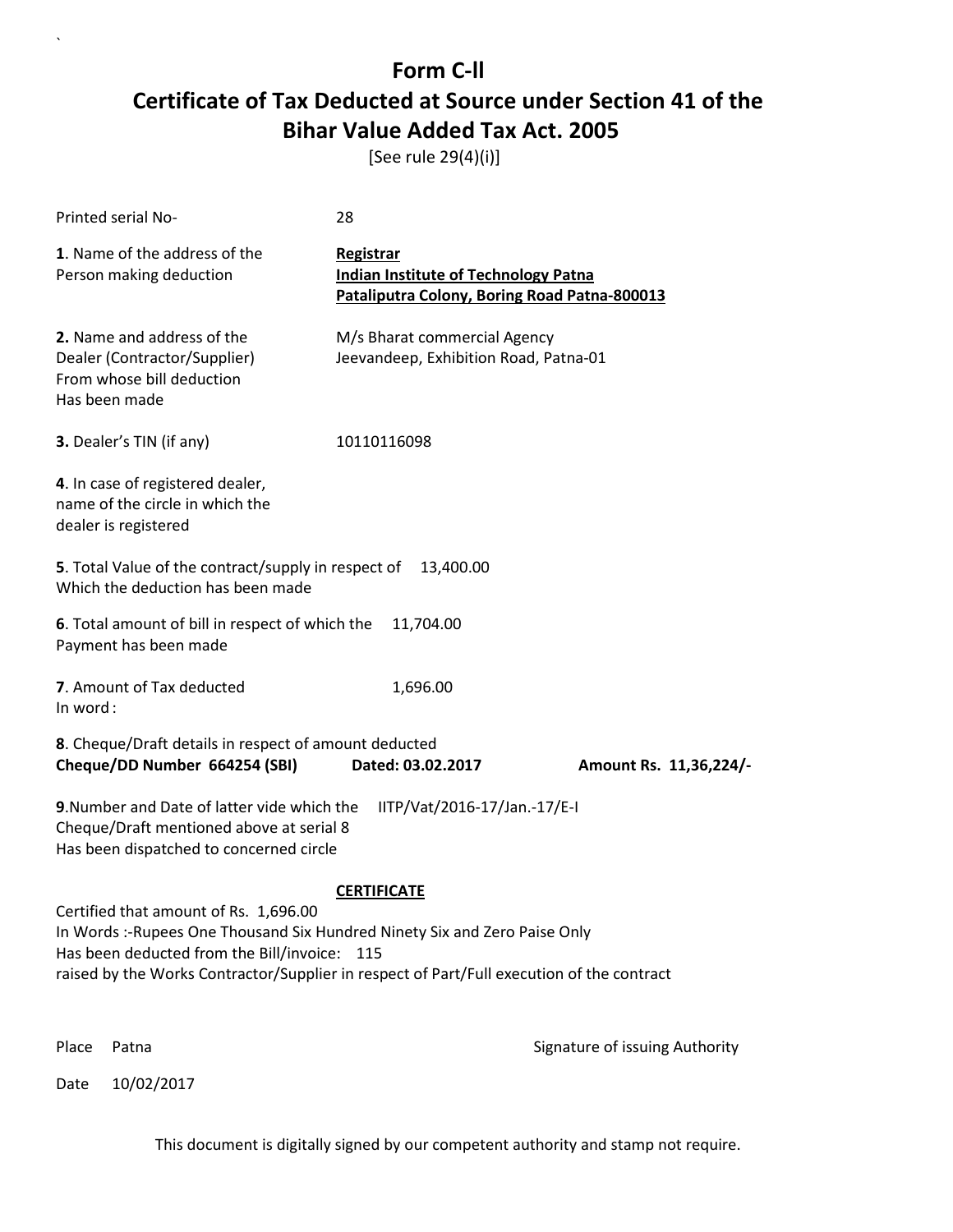[See rule 29(4)(i)]

| Printed serial No-                                                                                                                                                                                                                                           | 29                                                                                                       |                                |
|--------------------------------------------------------------------------------------------------------------------------------------------------------------------------------------------------------------------------------------------------------------|----------------------------------------------------------------------------------------------------------|--------------------------------|
| 1. Name of the address of the<br>Person making deduction                                                                                                                                                                                                     | Registrar<br><b>Indian Institute of Technology Patna</b><br>Pataliputra Colony, Boring Road Patna-800013 |                                |
| 2. Name and address of the<br>Dealer (Contractor/Supplier)<br>From whose bill deduction<br>Has been made                                                                                                                                                     | Sky net<br>162, Patliputra Colony, Patna-13                                                              |                                |
| 3. Dealer's TIN (if any)                                                                                                                                                                                                                                     | 10151248075                                                                                              |                                |
| 4. In case of registered dealer,<br>name of the circle in which the<br>dealer is registered                                                                                                                                                                  |                                                                                                          |                                |
| 5. Total Value of the contract/supply in respect of<br>Which the deduction has been made                                                                                                                                                                     | 435.00                                                                                                   |                                |
| 6. Total amount of bill in respect of which the<br>Payment has been made                                                                                                                                                                                     | 411.00                                                                                                   |                                |
| 7. Amount of Tax deducted<br>In word:                                                                                                                                                                                                                        | 24.00                                                                                                    |                                |
| 8. Cheque/Draft details in respect of amount deducted<br>Cheque/DD Number 664254 (SBI)                                                                                                                                                                       | Dated: 03.02.2017                                                                                        | Amount Rs. 11,36,224/-         |
| 9. Number and Date of latter vide which the<br>IITP/Vat/2016-17/Jan.-17/E-I<br>Cheque/Draft mentioned above at serial 8<br>Has been dispatched to concerned circle                                                                                           |                                                                                                          |                                |
| <b>CERTIFICATE</b><br>Certified that amount of Rs. 24.00<br>In Words :- Rupees Twenty Four and Zero Paise Only<br>Has been deducted from the Bill/invoice: 2082<br>raised by the Works Contractor/Supplier in respect of Part/Full execution of the contract |                                                                                                          |                                |
| Place<br>Patna                                                                                                                                                                                                                                               |                                                                                                          | Signature of issuing Authority |

Date 10/02/2017

`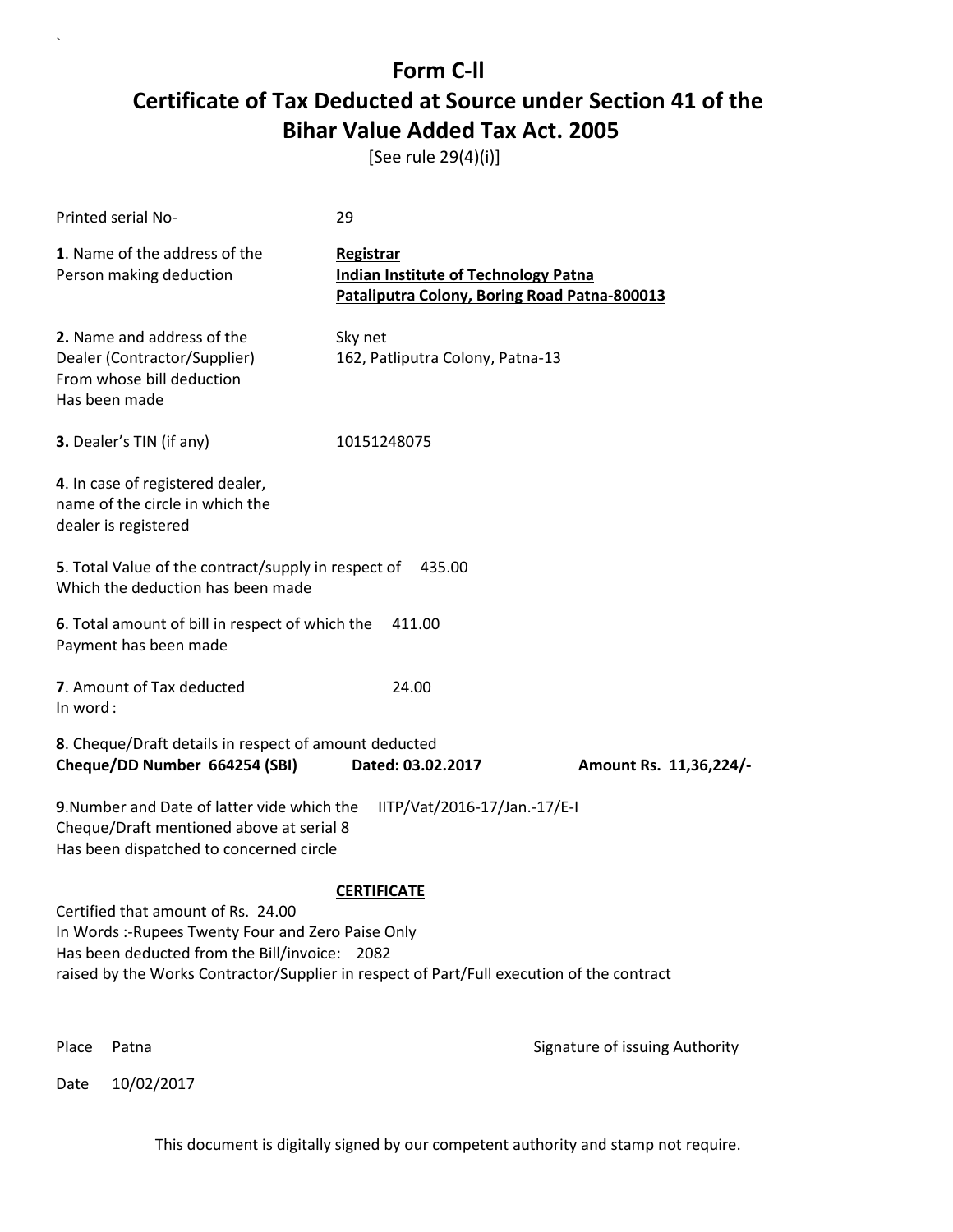[See rule 29(4)(i)]

| Printed serial No-                                                                                                                                                                                                                               | 30                                                                                                       |                                |
|--------------------------------------------------------------------------------------------------------------------------------------------------------------------------------------------------------------------------------------------------|----------------------------------------------------------------------------------------------------------|--------------------------------|
| 1. Name of the address of the<br>Person making deduction                                                                                                                                                                                         | Registrar<br><b>Indian Institute of Technology Patna</b><br>Pataliputra Colony, Boring Road Patna-800013 |                                |
| 2. Name and address of the<br>Dealer (Contractor/Supplier)<br>From whose bill deduction<br>Has been made                                                                                                                                         | nucleone bio science<br>Patna                                                                            |                                |
| 3. Dealer's TIN (if any)                                                                                                                                                                                                                         | 10156684052                                                                                              |                                |
| 4. In case of registered dealer,<br>name of the circle in which the<br>dealer is registered                                                                                                                                                      |                                                                                                          |                                |
| 5. Total Value of the contract/supply in respect of<br>Which the deduction has been made                                                                                                                                                         | 12,221.00                                                                                                |                                |
| 6. Total amount of bill in respect of which the<br>Payment has been made                                                                                                                                                                         | 11,529.00                                                                                                |                                |
| 7. Amount of Tax deducted<br>In word:                                                                                                                                                                                                            | 692.00                                                                                                   |                                |
| 8. Cheque/Draft details in respect of amount deducted<br>Cheque/DD Number 664254 (SBI)                                                                                                                                                           | Dated: 03.02.2017                                                                                        | Amount Rs. 11,36,224/-         |
| 9. Number and Date of latter vide which the<br>Cheque/Draft mentioned above at serial 8<br>Has been dispatched to concerned circle                                                                                                               | IITP/Vat/2016-17/Jan.-17/E-I                                                                             |                                |
|                                                                                                                                                                                                                                                  | <b>CERTIFICATE</b>                                                                                       |                                |
| Certified that amount of Rs. 692.00<br>In Words :- Rupees Six Hundred Ninety Two and Zero Paise Only<br>Has been deducted from the Bill/invoice: 94<br>raised by the Works Contractor/Supplier in respect of Part/Full execution of the contract |                                                                                                          |                                |
| Place<br>Patna                                                                                                                                                                                                                                   |                                                                                                          | Signature of issuing Authority |

Date 10/02/2017

`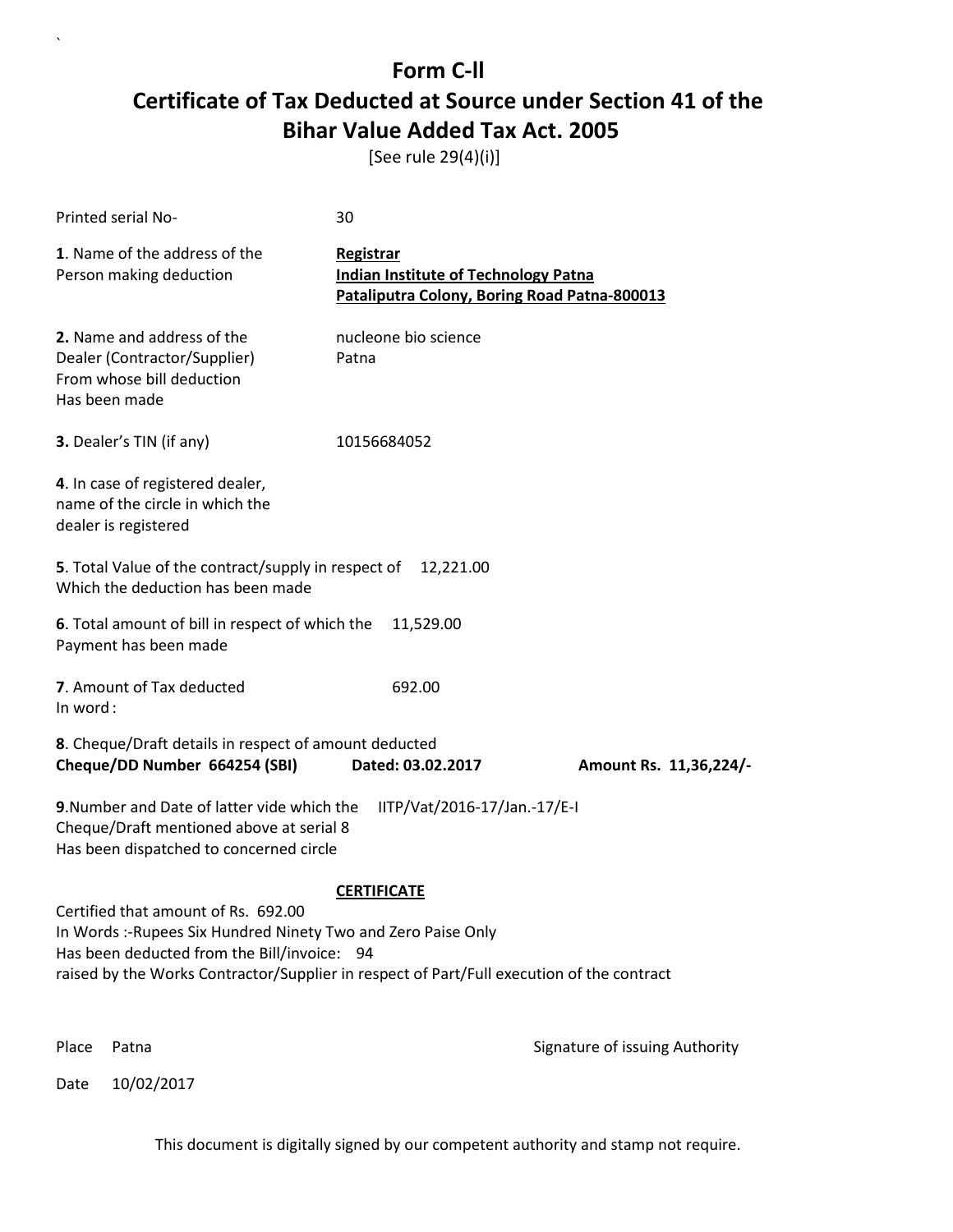[See rule 29(4)(i)]

| Printed serial No-                                                                                                                                                                                                                                                      | 31                                                                                                       |                        |
|-------------------------------------------------------------------------------------------------------------------------------------------------------------------------------------------------------------------------------------------------------------------------|----------------------------------------------------------------------------------------------------------|------------------------|
| 1. Name of the address of the<br>Person making deduction                                                                                                                                                                                                                | Registrar<br><b>Indian Institute of Technology Patna</b><br>Pataliputra Colony, Boring Road Patna-800013 |                        |
| 2. Name and address of the<br>Dealer (Contractor/Supplier)<br>Mithapur, Patna-01<br>From whose bill deduction<br>Has been made                                                                                                                                          | M/S G.R. Distributors<br>133/156 A, Bihari Complex, New Bengali Tola, Bus stand, Main Road,              |                        |
| 3. Dealer's TIN (if any)                                                                                                                                                                                                                                                | 10128528043                                                                                              |                        |
| 4. In case of registered dealer,<br>name of the circle in which the<br>dealer is registered                                                                                                                                                                             |                                                                                                          |                        |
| 5. Total Value of the contract/supply in respect of<br>Which the deduction has been made                                                                                                                                                                                | 14,416.00                                                                                                |                        |
| 6. Total amount of bill in respect of which the<br>Payment has been made                                                                                                                                                                                                | 13,600.00                                                                                                |                        |
| 7. Amount of Tax deducted<br>In word:                                                                                                                                                                                                                                   | 816.00                                                                                                   |                        |
| 8. Cheque/Draft details in respect of amount deducted<br>Cheque/DD Number 664254 (SBI)                                                                                                                                                                                  | Dated: 03.02.2017                                                                                        | Amount Rs. 11,36,224/- |
| 9. Number and Date of latter vide which the<br>Cheque/Draft mentioned above at serial 8<br>Has been dispatched to concerned circle                                                                                                                                      | IITP/Vat/2016-17/Jan.-17/E-I                                                                             |                        |
| <b>CERTIFICATE</b><br>Certified that amount of Rs. 816.00<br>In Words :- Rupees Eight Hundred Sixteen and Zero Paise Only<br>Has been deducted from the Bill/invoice: 1277<br>raised by the Works Contractor/Supplier in respect of Part/Full execution of the contract |                                                                                                          |                        |

`

Place Patna **Property** Place Patna Signature of issuing Authority

Date 10/02/2017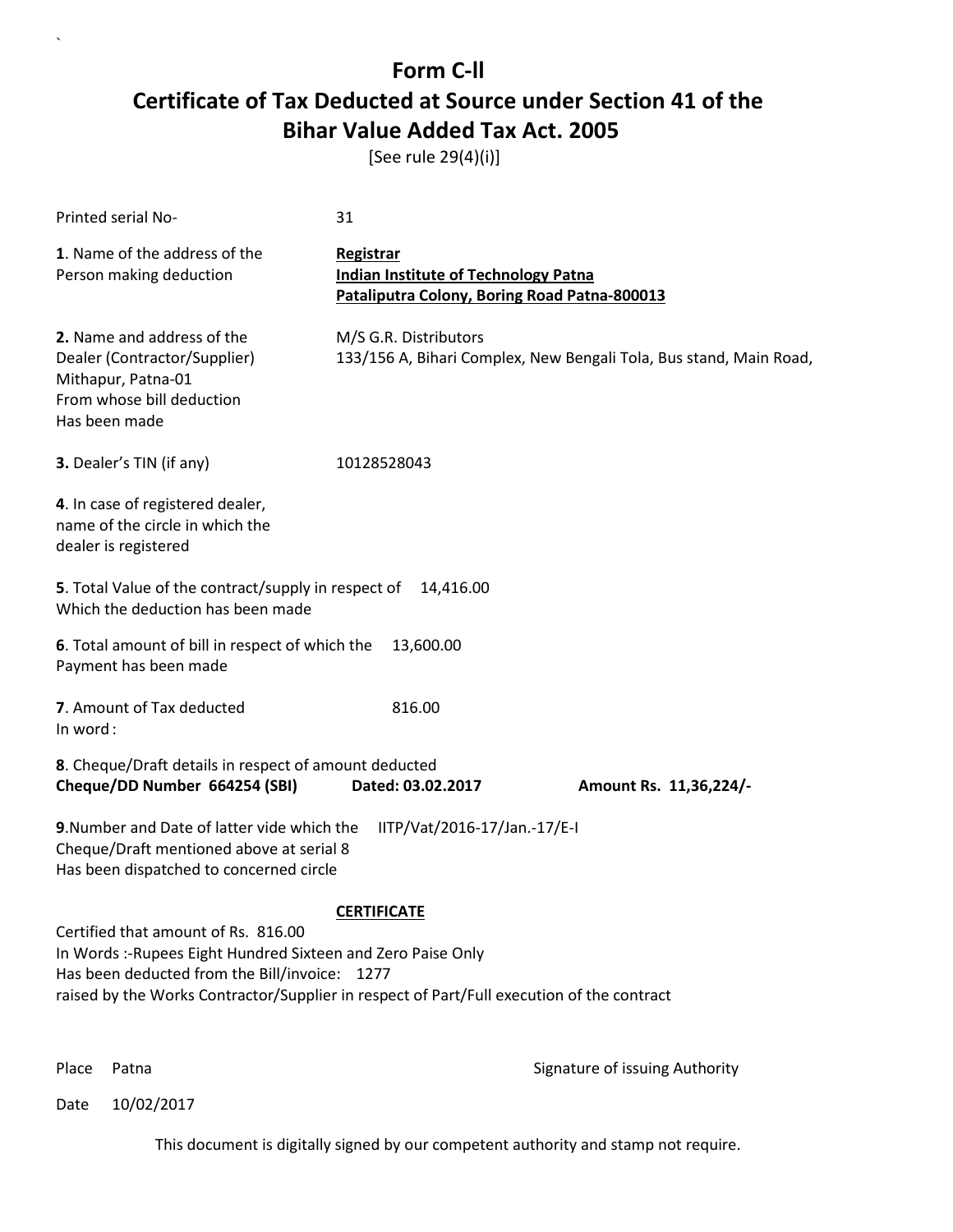[See rule 29(4)(i)]

| Printed serial No-                                                                                                                                                                                                                                                     | 32                                                                                                       |                                |
|------------------------------------------------------------------------------------------------------------------------------------------------------------------------------------------------------------------------------------------------------------------------|----------------------------------------------------------------------------------------------------------|--------------------------------|
| 1. Name of the address of the<br>Person making deduction                                                                                                                                                                                                               | Registrar<br><b>Indian Institute of Technology Patna</b><br>Pataliputra Colony, Boring Road Patna-800013 |                                |
| 2. Name and address of the<br>Dealer (Contractor/Supplier)<br>From whose bill deduction<br>Has been made                                                                                                                                                               | M/S Ranjan Scientific Traders<br>A/7, Kamla Place, G.M.Road, Patna-01                                    |                                |
| 3. Dealer's TIN (if any)                                                                                                                                                                                                                                               | 10105224097                                                                                              |                                |
| 4. In case of registered dealer,<br>name of the circle in which the<br>dealer is registered                                                                                                                                                                            |                                                                                                          |                                |
| <b>5</b> . Total Value of the contract/supply in respect of<br>Which the deduction has been made                                                                                                                                                                       | 3,176.00                                                                                                 |                                |
| 6. Total amount of bill in respect of which the<br>Payment has been made                                                                                                                                                                                               | 2,762.00                                                                                                 |                                |
| 7. Amount of Tax deducted<br>In word:                                                                                                                                                                                                                                  | 414.00                                                                                                   |                                |
| 8. Cheque/Draft details in respect of amount deducted<br>Cheque/DD Number 664254 (SBI)                                                                                                                                                                                 | Dated: 03.02.2017                                                                                        | Amount Rs. 11,36,224/-         |
| 9. Number and Date of latter vide which the<br>IITP/Vat/2016-17/Jan.-17/E-I<br>Cheque/Draft mentioned above at serial 8<br>Has been dispatched to concerned circle                                                                                                     |                                                                                                          |                                |
| <b>CERTIFICATE</b><br>Certified that amount of Rs. 414.00<br>In Words :- Rupees Four Hundred Fourteen and Zero Paise Only<br>Has been deducted from the Bill/invoice: 446<br>raised by the Works Contractor/Supplier in respect of Part/Full execution of the contract |                                                                                                          |                                |
| Place<br>Patna                                                                                                                                                                                                                                                         |                                                                                                          | Signature of issuing Authority |

Date 10/02/2017

`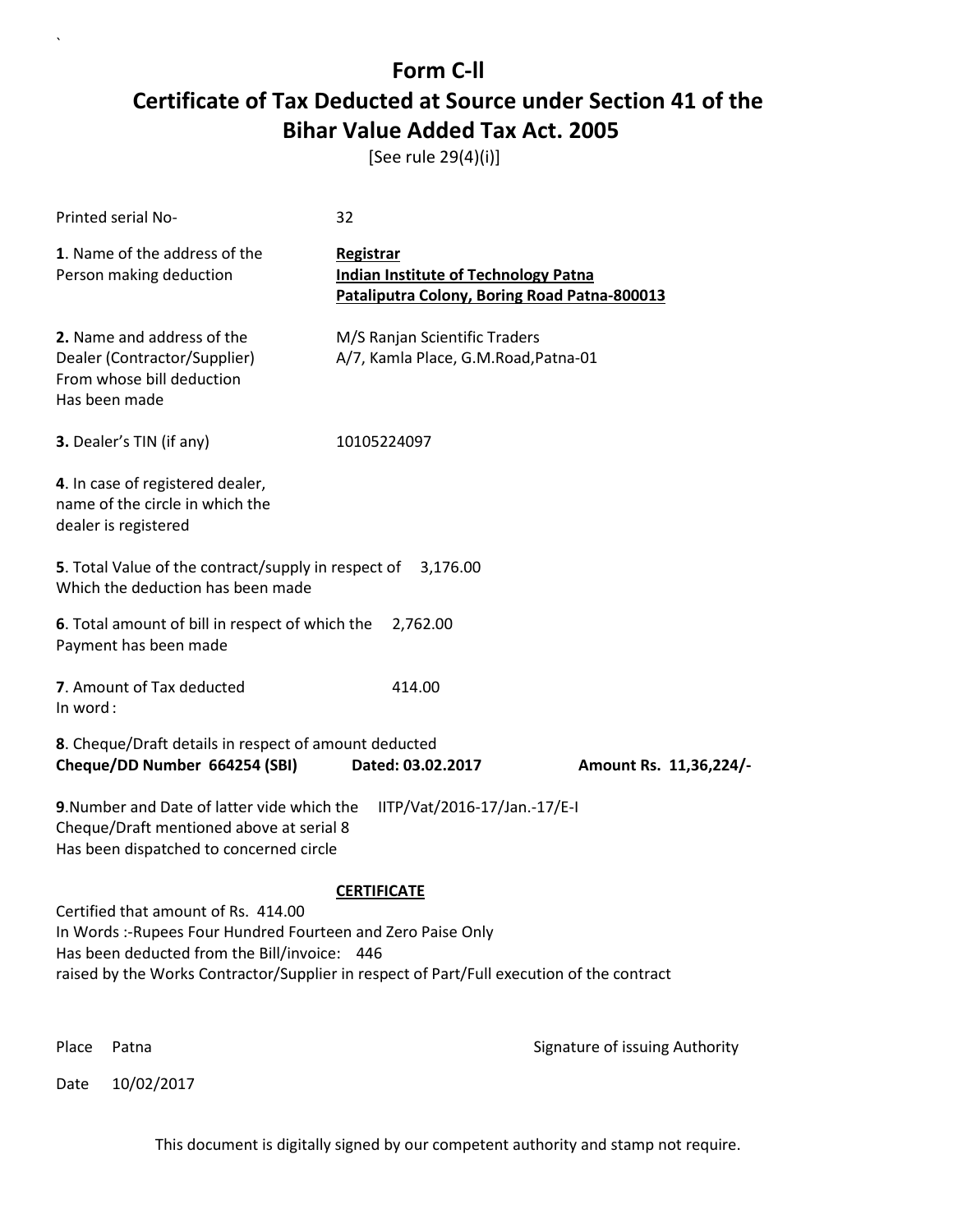[See rule 29(4)(i)]

| <b>Printed serial No-</b>                                                                                                                                                                                                                          | 33                                                                                                       |                                |
|----------------------------------------------------------------------------------------------------------------------------------------------------------------------------------------------------------------------------------------------------|----------------------------------------------------------------------------------------------------------|--------------------------------|
| 1. Name of the address of the<br>Person making deduction                                                                                                                                                                                           | Registrar<br><b>Indian Institute of Technology Patna</b><br>Pataliputra Colony, Boring Road Patna-800013 |                                |
| 2. Name and address of the<br>Dealer (Contractor/Supplier)<br>From whose bill deduction<br>Has been made                                                                                                                                           | Sky net<br>162, Patliputra Colony, Patna-13                                                              |                                |
| 3. Dealer's TIN (if any)                                                                                                                                                                                                                           | 10151248075                                                                                              |                                |
| 4. In case of registered dealer,<br>name of the circle in which the<br>dealer is registered                                                                                                                                                        |                                                                                                          |                                |
| 5. Total Value of the contract/supply in respect of 6,291.00<br>Which the deduction has been made                                                                                                                                                  |                                                                                                          |                                |
| 6. Total amount of bill in respect of which the<br>Payment has been made                                                                                                                                                                           | 5,935.00                                                                                                 |                                |
| 7. Amount of Tax deducted<br>In word:                                                                                                                                                                                                              | 356.00                                                                                                   |                                |
| 8. Cheque/Draft details in respect of amount deducted<br>Cheque/DD Number 664254 (SBI)                                                                                                                                                             | Dated: 03.02.2017                                                                                        | Amount Rs. 11,36,224/-         |
| 9. Number and Date of latter vide which the<br>Cheque/Draft mentioned above at serial 8<br>Has been dispatched to concerned circle                                                                                                                 | IITP/Vat/2016-17/Jan.-17/E-I                                                                             |                                |
|                                                                                                                                                                                                                                                    | <b>CERTIFICATE</b>                                                                                       |                                |
| Certified that amount of Rs. 356.00<br>In Words :-Rupees Three Hundred Fifty Six and Zero Paise Only<br>Has been deducted from the Bill/invoice: 2161<br>raised by the Works Contractor/Supplier in respect of Part/Full execution of the contract |                                                                                                          |                                |
| Place<br>Patna                                                                                                                                                                                                                                     |                                                                                                          | Signature of issuing Authority |

Date 10/02/2017

`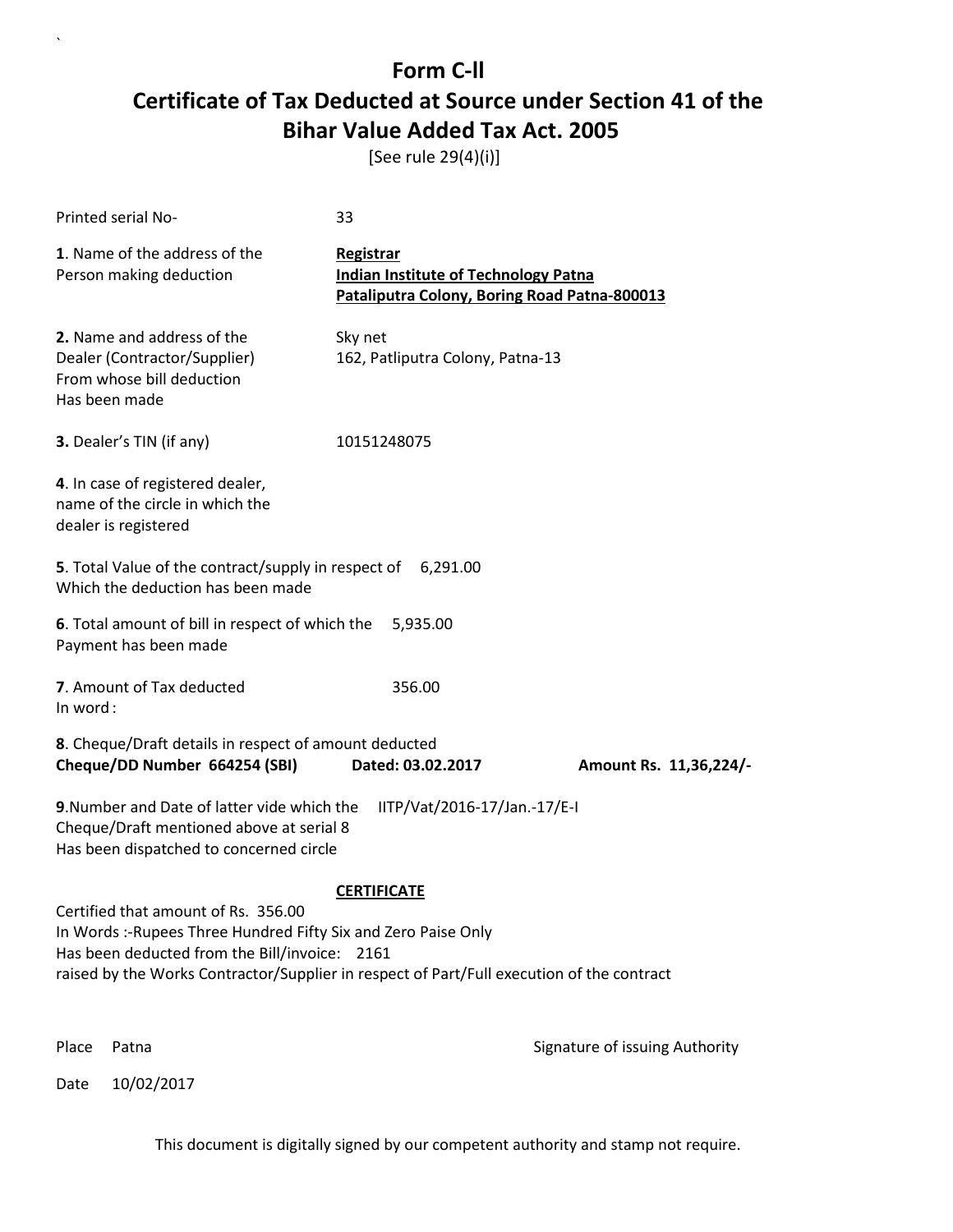[See rule 29(4)(i)]

| Printed serial No-                                                                                                                                                                                                              | 34                                                                                                       |                                |
|---------------------------------------------------------------------------------------------------------------------------------------------------------------------------------------------------------------------------------|----------------------------------------------------------------------------------------------------------|--------------------------------|
| 1. Name of the address of the<br>Person making deduction                                                                                                                                                                        | Registrar<br><b>Indian Institute of Technology Patna</b><br>Pataliputra Colony, Boring Road Patna-800013 |                                |
| 2. Name and address of the<br>Dealer (Contractor/Supplier)<br>From whose bill deduction<br>Has been made                                                                                                                        | <b>Shivam Enterprises</b><br>Amhara, Bihta, Patna                                                        |                                |
| 3. Dealer's TIN (if any)                                                                                                                                                                                                        | 10048624052                                                                                              |                                |
| 4. In case of registered dealer,<br>name of the circle in which the<br>dealer is registered                                                                                                                                     |                                                                                                          |                                |
| 5. Total Value of the contract/supply in respect of<br>Which the deduction has been made                                                                                                                                        | 420.00                                                                                                   |                                |
| 6. Total amount of bill in respect of which the<br>Payment has been made                                                                                                                                                        | 400.00                                                                                                   |                                |
| 7. Amount of Tax deducted<br>In word:                                                                                                                                                                                           | 20.00                                                                                                    |                                |
| 8. Cheque/Draft details in respect of amount deducted<br>Cheque/DD Number 664254 (SBI)                                                                                                                                          | Dated: 03.02.2017                                                                                        | Amount Rs. 11,36,224/-         |
| 9. Number and Date of latter vide which the<br>Cheque/Draft mentioned above at serial 8<br>Has been dispatched to concerned circle                                                                                              | IITP/Vat/2016-17/Jan.-17/E-I                                                                             |                                |
|                                                                                                                                                                                                                                 | <b>CERTIFICATE</b>                                                                                       |                                |
| Certified that amount of Rs. 20.00<br>In Words :- Rupees Twenty and Zero Paise Only<br>Has been deducted from the Bill/invoice: 27<br>raised by the Works Contractor/Supplier in respect of Part/Full execution of the contract |                                                                                                          |                                |
| Place<br>Patna                                                                                                                                                                                                                  |                                                                                                          | Signature of issuing Authority |

Date 10/02/2017

`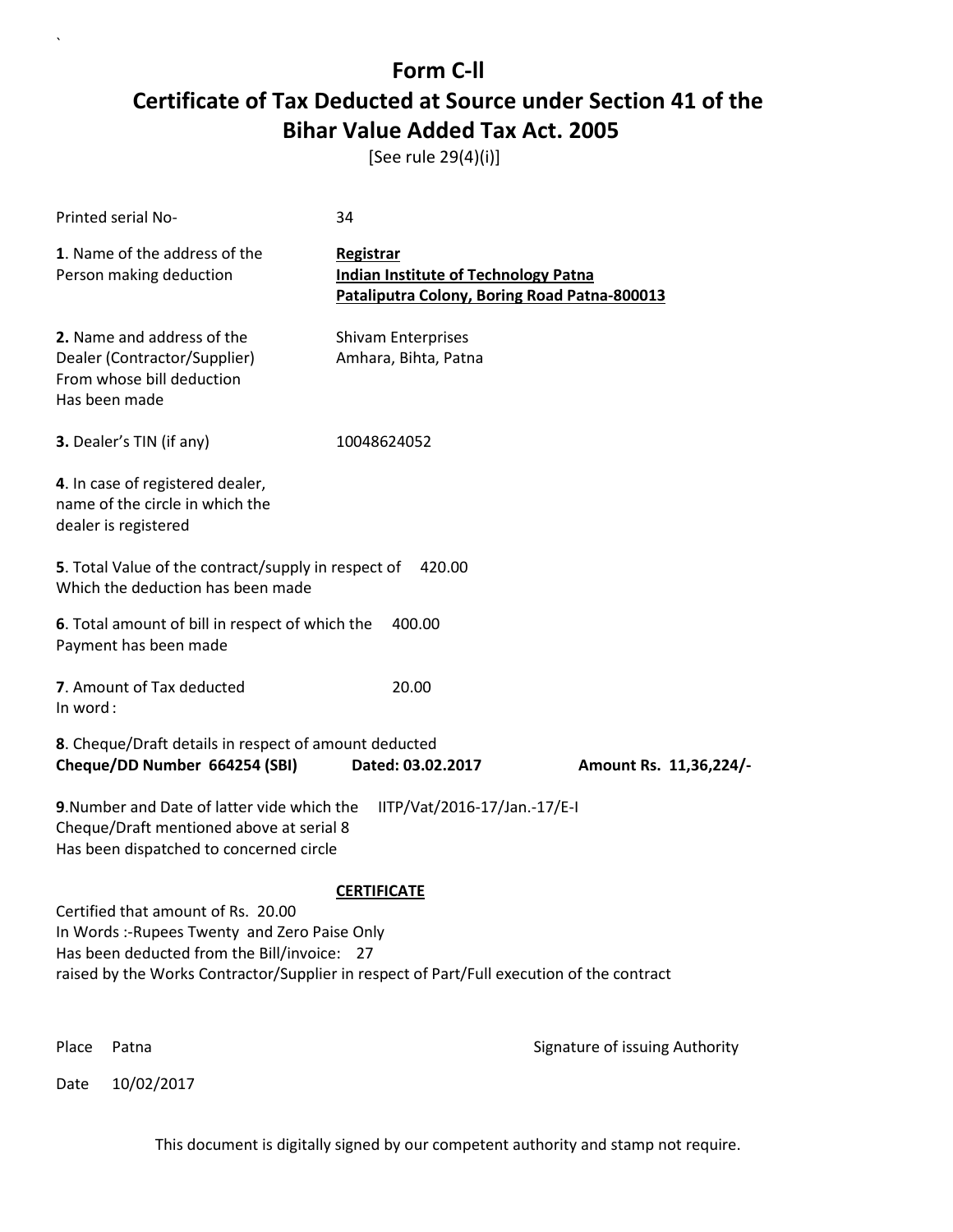[See rule 29(4)(i)]

| <b>Printed serial No-</b>                                                                                                                                                                                                                       | 35                                                                                                       |                                |
|-------------------------------------------------------------------------------------------------------------------------------------------------------------------------------------------------------------------------------------------------|----------------------------------------------------------------------------------------------------------|--------------------------------|
| 1. Name of the address of the<br>Person making deduction                                                                                                                                                                                        | Registrar<br><b>Indian Institute of Technology Patna</b><br>Pataliputra Colony, Boring Road Patna-800013 |                                |
| 2. Name and address of the<br>Dealer (Contractor/Supplier)<br>From whose bill deduction<br>Has been made                                                                                                                                        | Gyan Mandir<br>Patna                                                                                     |                                |
| 3. Dealer's TIN (if any)                                                                                                                                                                                                                        | 10156278020                                                                                              |                                |
| 4. In case of registered dealer,<br>name of the circle in which the<br>dealer is registered                                                                                                                                                     |                                                                                                          |                                |
| 5. Total Value of the contract/supply in respect of 4,452.00<br>Which the deduction has been made                                                                                                                                               |                                                                                                          |                                |
| 6. Total amount of bill in respect of which the<br>Payment has been made                                                                                                                                                                        | 4,200.00                                                                                                 |                                |
| 7. Amount of Tax deducted<br>In word:                                                                                                                                                                                                           | 252.00                                                                                                   |                                |
| 8. Cheque/Draft details in respect of amount deducted<br>Cheque/DD Number 664254 (SBI)                                                                                                                                                          | Dated: 03.02.2017                                                                                        | Amount Rs. 11,36,224/-         |
| 9. Number and Date of latter vide which the<br>Cheque/Draft mentioned above at serial 8<br>Has been dispatched to concerned circle                                                                                                              | IITP/Vat/2016-17/Jan.-17/E-I                                                                             |                                |
|                                                                                                                                                                                                                                                 | <b>CERTIFICATE</b>                                                                                       |                                |
| Certified that amount of Rs. 252.00<br>In Words :-Rupees Two Hundred Fifty Two and Zero Paise Only<br>Has been deducted from the Bill/invoice: 642<br>raised by the Works Contractor/Supplier in respect of Part/Full execution of the contract |                                                                                                          |                                |
| Place<br>Patna                                                                                                                                                                                                                                  |                                                                                                          | Signature of issuing Authority |

Date 10/02/2017

`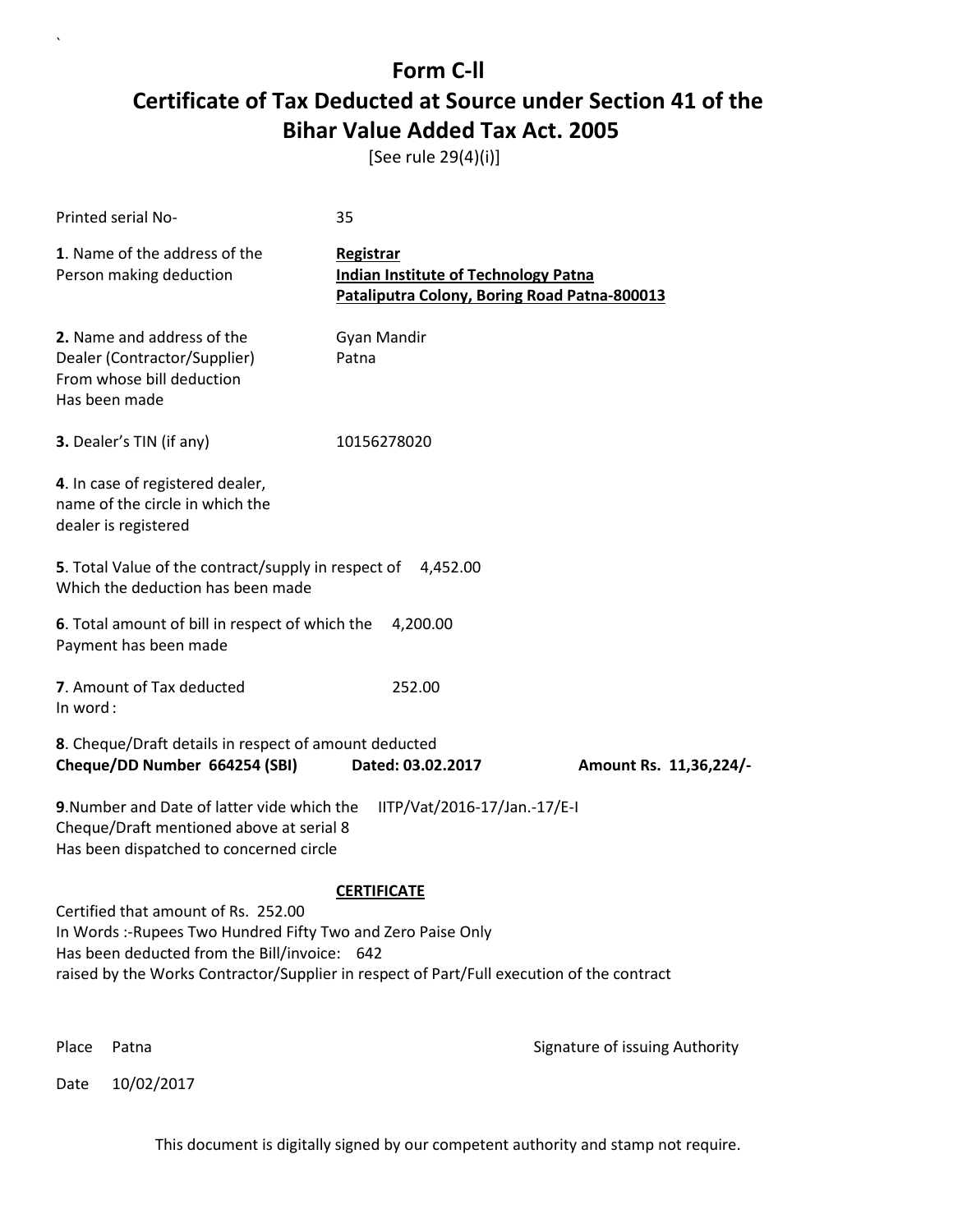[See rule 29(4)(i)]

| Printed serial No-                                                                                                                                                                                                                                          | 36                                                                                                       |                                |
|-------------------------------------------------------------------------------------------------------------------------------------------------------------------------------------------------------------------------------------------------------------|----------------------------------------------------------------------------------------------------------|--------------------------------|
| 1. Name of the address of the<br>Person making deduction                                                                                                                                                                                                    | Registrar<br><b>Indian Institute of Technology Patna</b><br>Pataliputra Colony, Boring Road Patna-800013 |                                |
| 2. Name and address of the<br>Dealer (Contractor/Supplier)<br>From whose bill deduction<br>Has been made                                                                                                                                                    | Patna Audio Visuals                                                                                      |                                |
| 3. Dealer's TIN (if any)                                                                                                                                                                                                                                    | 10110820027                                                                                              |                                |
| 4. In case of registered dealer,<br>name of the circle in which the<br>dealer is registered                                                                                                                                                                 |                                                                                                          |                                |
| 5. Total Value of the contract/supply in respect of<br>Which the deduction has been made                                                                                                                                                                    | 11,960.00                                                                                                |                                |
| 6. Total amount of bill in respect of which the<br>Payment has been made                                                                                                                                                                                    | 10,400.00                                                                                                |                                |
| 7. Amount of Tax deducted<br>In word:                                                                                                                                                                                                                       | 1,560.00                                                                                                 |                                |
| 8. Cheque/Draft details in respect of amount deducted<br>Cheque/DD Number 664254 (SBI)                                                                                                                                                                      | Dated: 03.02.2017                                                                                        | Amount Rs. 11,36,224/-         |
| 9. Number and Date of latter vide which the<br>Cheque/Draft mentioned above at serial 8<br>Has been dispatched to concerned circle                                                                                                                          | IITP/Vat/2016-17/Jan.-17/E-I                                                                             |                                |
|                                                                                                                                                                                                                                                             | <b>CERTIFICATE</b>                                                                                       |                                |
| Certified that amount of Rs. 1,560.00<br>In Words :- Rupees One Thousand Five Hundred Sixty and Zero Paise Only<br>Has been deducted from the Bill/invoice: 43<br>raised by the Works Contractor/Supplier in respect of Part/Full execution of the contract |                                                                                                          |                                |
| Place<br>Patna                                                                                                                                                                                                                                              |                                                                                                          | Signature of issuing Authority |

Date 10/02/2017

`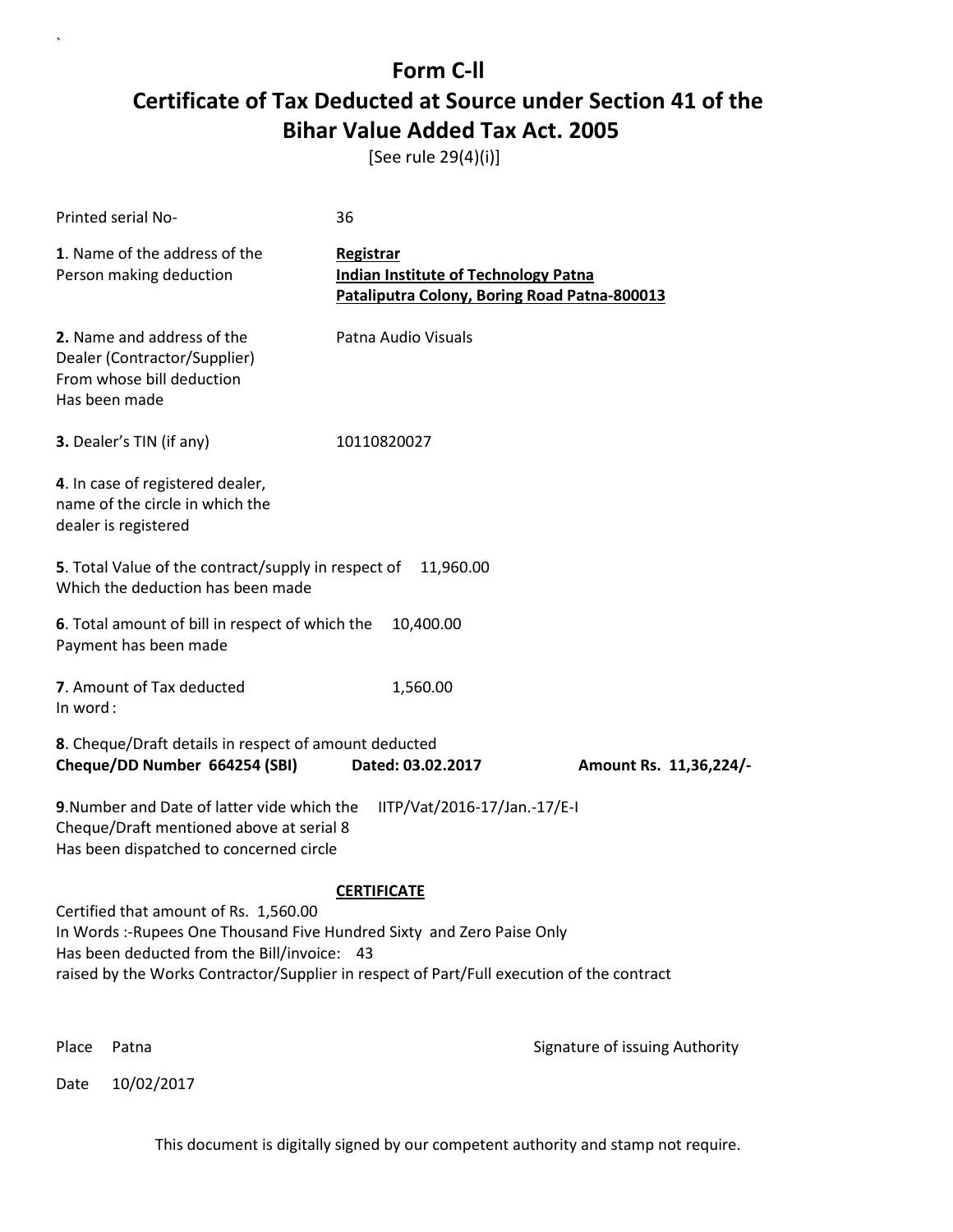[See rule 29(4)(i)]

| Printed serial No-                                                                                                                                                                                                                                   | 37                                                                                                       |                                |
|------------------------------------------------------------------------------------------------------------------------------------------------------------------------------------------------------------------------------------------------------|----------------------------------------------------------------------------------------------------------|--------------------------------|
| 1. Name of the address of the<br>Person making deduction                                                                                                                                                                                             | Registrar<br><b>Indian Institute of Technology Patna</b><br>Pataliputra Colony, Boring Road Patna-800013 |                                |
| 2. Name and address of the<br>Dealer (Contractor/Supplier)<br>From whose bill deduction<br>Has been made                                                                                                                                             | Sky net<br>162, Patliputra Colony, Patna-13                                                              |                                |
| 3. Dealer's TIN (if any)                                                                                                                                                                                                                             | 10151248075                                                                                              |                                |
| 4. In case of registered dealer,<br>name of the circle in which the<br>dealer is registered                                                                                                                                                          |                                                                                                          |                                |
| <b>5</b> . Total Value of the contract/supply in respect of<br>Which the deduction has been made                                                                                                                                                     | 3,070.00                                                                                                 |                                |
| 6. Total amount of bill in respect of which the<br>Payment has been made                                                                                                                                                                             | 2,896.00                                                                                                 |                                |
| 7. Amount of Tax deducted<br>In word:                                                                                                                                                                                                                | 174.00                                                                                                   |                                |
| 8. Cheque/Draft details in respect of amount deducted<br>Cheque/DD Number 664254 (SBI)                                                                                                                                                               | Dated: 03.02.2017                                                                                        | Amount Rs. 11,36,224/-         |
| 9. Number and Date of latter vide which the<br>Cheque/Draft mentioned above at serial 8<br>Has been dispatched to concerned circle                                                                                                                   | IITP/Vat/2016-17/Jan.-17/E-I                                                                             |                                |
|                                                                                                                                                                                                                                                      | <b>CERTIFICATE</b>                                                                                       |                                |
| Certified that amount of Rs. 174.00<br>In Words :- Rupees One Hundred Seventy Four and Zero Paise Only<br>Has been deducted from the Bill/invoice: 2098<br>raised by the Works Contractor/Supplier in respect of Part/Full execution of the contract |                                                                                                          |                                |
| Place<br>Patna                                                                                                                                                                                                                                       |                                                                                                          | Signature of issuing Authority |

Date 10/02/2017

`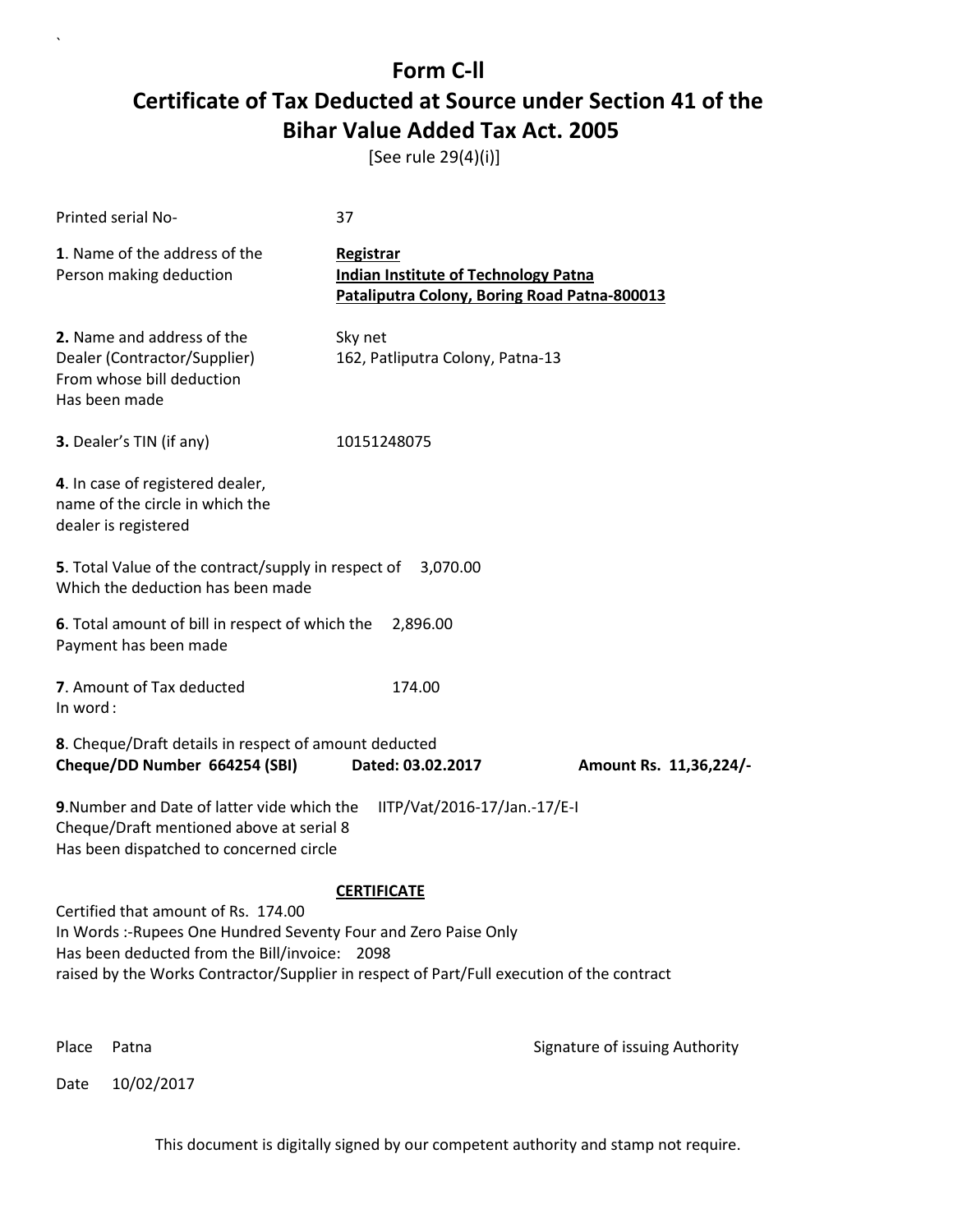[See rule 29(4)(i)]

| Printed serial No-                                                                                                                                                                                                                                          | 38                                                                                                       |                                |
|-------------------------------------------------------------------------------------------------------------------------------------------------------------------------------------------------------------------------------------------------------------|----------------------------------------------------------------------------------------------------------|--------------------------------|
| 1. Name of the address of the<br>Person making deduction                                                                                                                                                                                                    | Registrar<br><b>Indian Institute of Technology Patna</b><br>Pataliputra Colony, Boring Road Patna-800013 |                                |
| 2. Name and address of the<br>Dealer (Contractor/Supplier)<br>From whose bill deduction<br>Has been made                                                                                                                                                    | Sky net<br>162, Patliputra Colony, Patna-13                                                              |                                |
| <b>3.</b> Dealer's TIN (if any)                                                                                                                                                                                                                             | 10151248075                                                                                              |                                |
| 4. In case of registered dealer,<br>name of the circle in which the<br>dealer is registered                                                                                                                                                                 |                                                                                                          |                                |
| 5. Total Value of the contract/supply in respect of<br>Which the deduction has been made                                                                                                                                                                    | 1,696.00                                                                                                 |                                |
| 6. Total amount of bill in respect of which the<br>Payment has been made                                                                                                                                                                                    | 1,600.00                                                                                                 |                                |
| 7. Amount of Tax deducted<br>In word:                                                                                                                                                                                                                       | 96.00                                                                                                    |                                |
| 8. Cheque/Draft details in respect of amount deducted<br>Cheque/DD Number 664254 (SBI)                                                                                                                                                                      | Dated: 03.02.2017                                                                                        | Amount Rs. 11,36,224/-         |
| 9. Number and Date of latter vide which the<br>Cheque/Draft mentioned above at serial 8<br>Has been dispatched to concerned circle                                                                                                                          | IITP/Vat/2016-17/Jan.-17/E-I                                                                             |                                |
| <b>CERTIFICATE</b><br>Certified that amount of Rs. 96.00<br>In Words :- Rupees Ninety Six and Zero Paise Only<br>Has been deducted from the Bill/invoice: 2140<br>raised by the Works Contractor/Supplier in respect of Part/Full execution of the contract |                                                                                                          |                                |
| Place<br>Patna                                                                                                                                                                                                                                              |                                                                                                          | Signature of issuing Authority |

Date 10/02/2017

`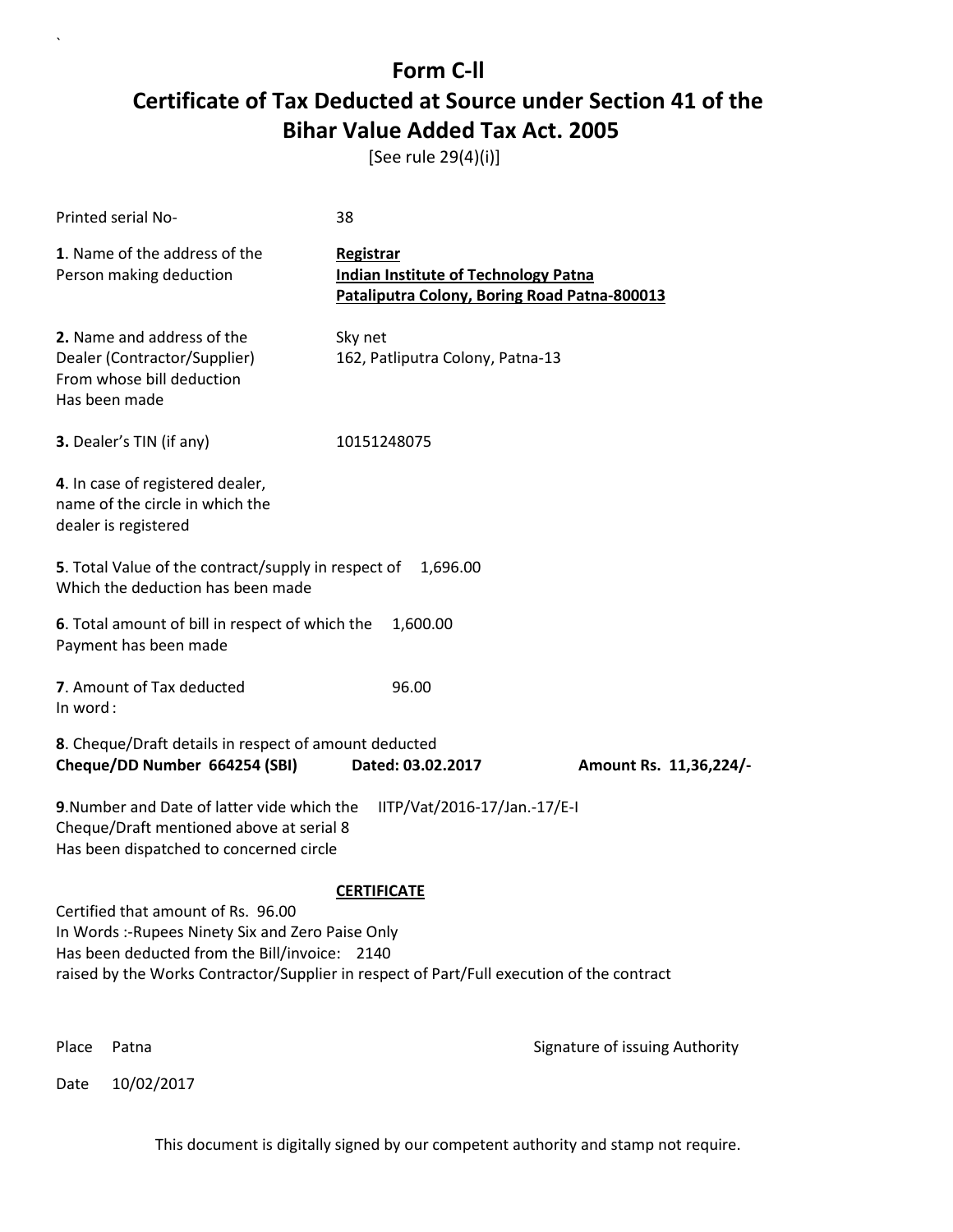[See rule 29(4)(i)]

| Printed serial No-                                                                                                                                                                                                                             | 39                                                                                                       |                                |
|------------------------------------------------------------------------------------------------------------------------------------------------------------------------------------------------------------------------------------------------|----------------------------------------------------------------------------------------------------------|--------------------------------|
| 1. Name of the address of the<br>Person making deduction                                                                                                                                                                                       | Registrar<br><b>Indian Institute of Technology Patna</b><br>Pataliputra Colony, Boring Road Patna-800013 |                                |
| 2. Name and address of the<br>Dealer (Contractor/Supplier)<br>From whose bill deduction<br>Has been made                                                                                                                                       | M/S hubnet Computers<br>Patna                                                                            |                                |
| 3. Dealer's TIN (if any)                                                                                                                                                                                                                       | 10156529089                                                                                              |                                |
| 4. In case of registered dealer,<br>name of the circle in which the<br>dealer is registered                                                                                                                                                    |                                                                                                          |                                |
| 5. Total Value of the contract/supply in respect of 6,360.00<br>Which the deduction has been made                                                                                                                                              |                                                                                                          |                                |
| 6. Total amount of bill in respect of which the<br>Payment has been made                                                                                                                                                                       | 6,000.00                                                                                                 |                                |
| 7. Amount of Tax deducted<br>In word:                                                                                                                                                                                                          | 360.00                                                                                                   |                                |
| 8. Cheque/Draft details in respect of amount deducted<br>Cheque/DD Number 664254 (SBI)                                                                                                                                                         | Dated: 03.02.2017                                                                                        | Amount Rs. 11,36,224/-         |
| 9. Number and Date of latter vide which the<br>Cheque/Draft mentioned above at serial 8<br>Has been dispatched to concerned circle                                                                                                             | IITP/Vat/2016-17/Jan.-17/E-I                                                                             |                                |
| Certified that amount of Rs. 360.00<br>In Words :- Rupees Three Hundred Sixty and Zero Paise Only<br>Has been deducted from the Bill/invoice: 384<br>raised by the Works Contractor/Supplier in respect of Part/Full execution of the contract | <b>CERTIFICATE</b>                                                                                       |                                |
| Place<br>Patna                                                                                                                                                                                                                                 |                                                                                                          | Signature of issuing Authority |

Date 10/02/2017

`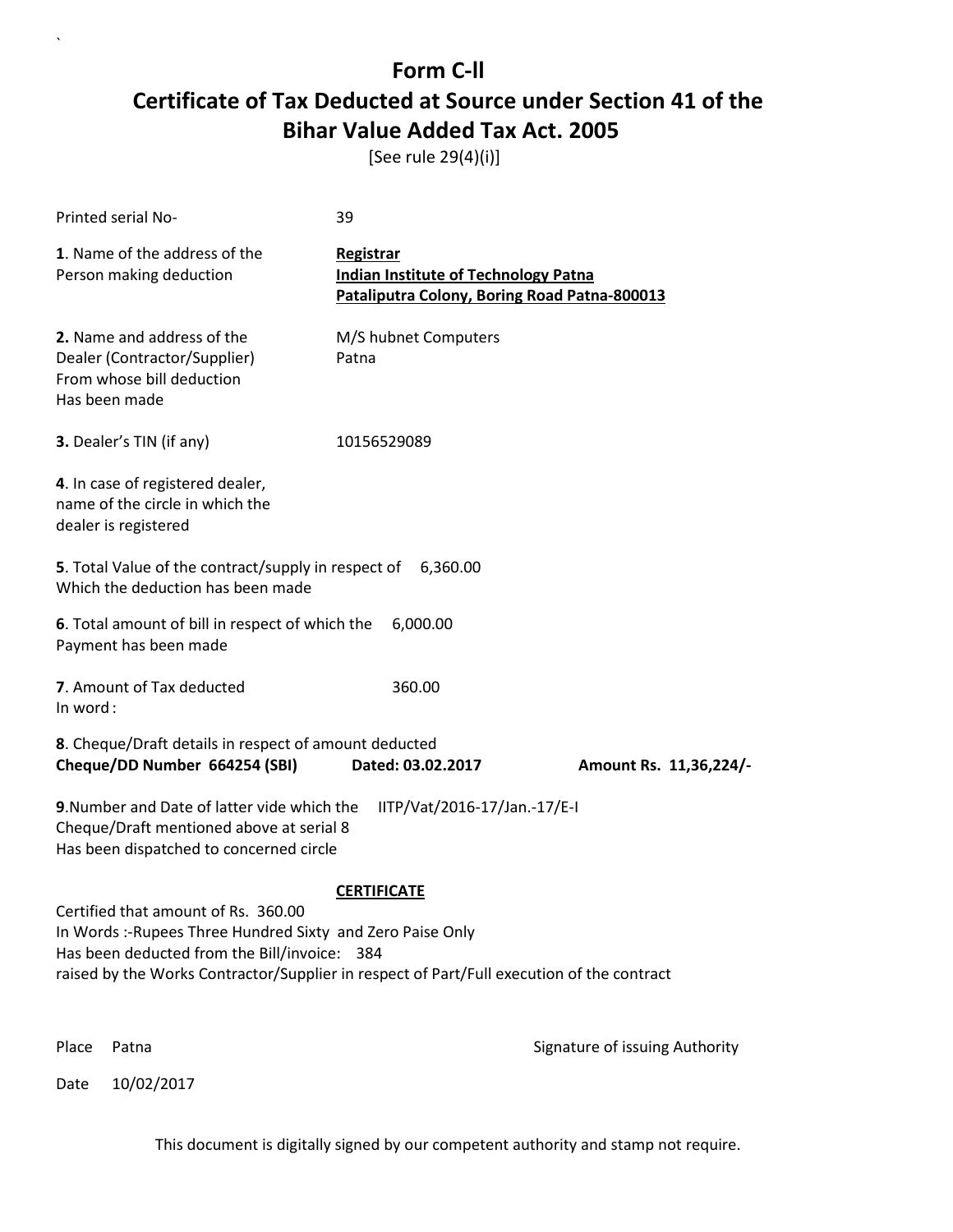[See rule 29(4)(i)]

| Printed serial No-                                                                                                                                                                                                                                  | 40                                                                                                       |                                |
|-----------------------------------------------------------------------------------------------------------------------------------------------------------------------------------------------------------------------------------------------------|----------------------------------------------------------------------------------------------------------|--------------------------------|
| 1. Name of the address of the<br>Person making deduction                                                                                                                                                                                            | Registrar<br><b>Indian Institute of Technology Patna</b><br>Pataliputra Colony, Boring Road Patna-800013 |                                |
| 2. Name and address of the<br>Dealer (Contractor/Supplier)<br>From whose bill deduction<br>Has been made                                                                                                                                            | Sky net<br>162, Patliputra Colony, Patna-13                                                              |                                |
| 3. Dealer's TIN (if any)                                                                                                                                                                                                                            | 10151248075                                                                                              |                                |
| 4. In case of registered dealer,<br>name of the circle in which the<br>dealer is registered                                                                                                                                                         |                                                                                                          |                                |
| 5. Total Value of the contract/supply in respect of 4,793.00<br>Which the deduction has been made                                                                                                                                                   |                                                                                                          |                                |
| 6. Total amount of bill in respect of which the<br>Payment has been made                                                                                                                                                                            | 4,522.00                                                                                                 |                                |
| 7. Amount of Tax deducted<br>In word:                                                                                                                                                                                                               | 271.00                                                                                                   |                                |
| 8. Cheque/Draft details in respect of amount deducted<br>Cheque/DD Number 664254 (SBI)                                                                                                                                                              | Dated: 03.02.2017                                                                                        | Amount Rs. 11,36,224/-         |
| 9. Number and Date of latter vide which the<br>Cheque/Draft mentioned above at serial 8<br>Has been dispatched to concerned circle                                                                                                                  | IITP/Vat/2016-17/Jan.-17/E-I                                                                             |                                |
|                                                                                                                                                                                                                                                     | <b>CERTIFICATE</b>                                                                                       |                                |
| Certified that amount of Rs. 271.00<br>In Words :- Rupees Two Hundred Seventy One and Zero Paise Only<br>Has been deducted from the Bill/invoice: 1991<br>raised by the Works Contractor/Supplier in respect of Part/Full execution of the contract |                                                                                                          |                                |
| Place<br>Patna                                                                                                                                                                                                                                      |                                                                                                          | Signature of issuing Authority |

Date 10/02/2017

`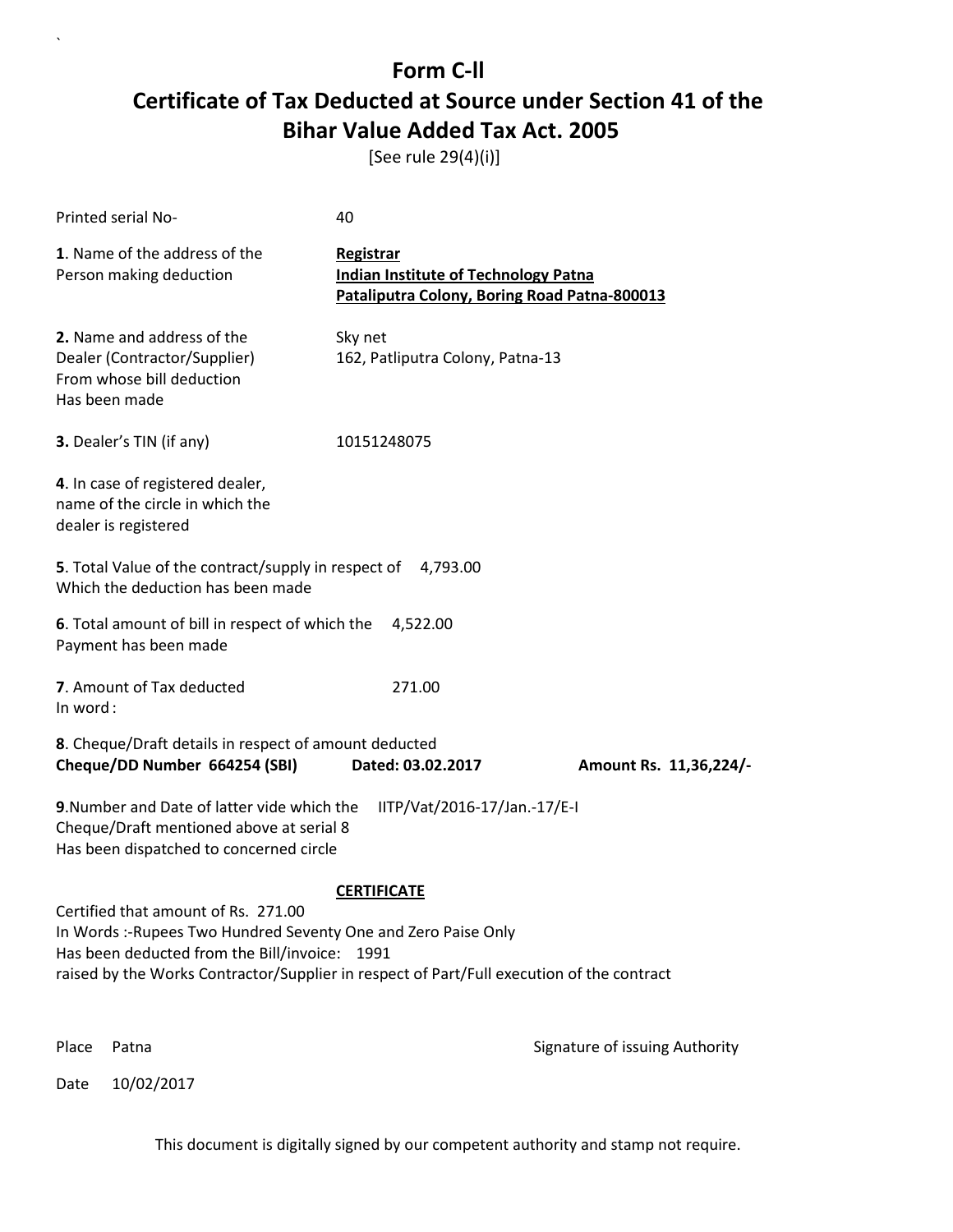[See rule 29(4)(i)]

| <b>Printed serial No-</b>                                                                                                                                                                                                                       | 41                                                                                                       |                                |
|-------------------------------------------------------------------------------------------------------------------------------------------------------------------------------------------------------------------------------------------------|----------------------------------------------------------------------------------------------------------|--------------------------------|
| 1. Name of the address of the<br>Person making deduction                                                                                                                                                                                        | Registrar<br><b>Indian Institute of Technology Patna</b><br>Pataliputra Colony, Boring Road Patna-800013 |                                |
| 2. Name and address of the<br>Dealer (Contractor/Supplier)<br>From whose bill deduction<br>Has been made                                                                                                                                        | M/s Vaishnavi Enterprises<br>Patna                                                                       |                                |
| 3. Dealer's TIN (if any)                                                                                                                                                                                                                        | 10043948038                                                                                              |                                |
| 4. In case of registered dealer,<br>name of the circle in which the<br>dealer is registered                                                                                                                                                     |                                                                                                          |                                |
| 5. Total Value of the contract/supply in respect of 4,252.00<br>Which the deduction has been made                                                                                                                                               |                                                                                                          |                                |
| 6. Total amount of bill in respect of which the<br>Payment has been made                                                                                                                                                                        | 4,011.00                                                                                                 |                                |
| 7. Amount of Tax deducted<br>In word:                                                                                                                                                                                                           | 241.00                                                                                                   |                                |
| 8. Cheque/Draft details in respect of amount deducted<br>Cheque/DD Number 664254 (SBI)                                                                                                                                                          | Dated: 03.02.2017                                                                                        | Amount Rs. 11,36,224/-         |
| 9. Number and Date of latter vide which the<br>Cheque/Draft mentioned above at serial 8<br>Has been dispatched to concerned circle                                                                                                              | IITP/Vat/2016-17/Jan.-17/E-I                                                                             |                                |
|                                                                                                                                                                                                                                                 | <b>CERTIFICATE</b>                                                                                       |                                |
| Certified that amount of Rs. 241.00<br>In Words :- Rupees Two Hundred Forty One and Zero Paise Only<br>Has been deducted from the Bill/invoice: 20<br>raised by the Works Contractor/Supplier in respect of Part/Full execution of the contract |                                                                                                          |                                |
| Place<br>Patna                                                                                                                                                                                                                                  |                                                                                                          | Signature of issuing Authority |

Date 10/02/2017

`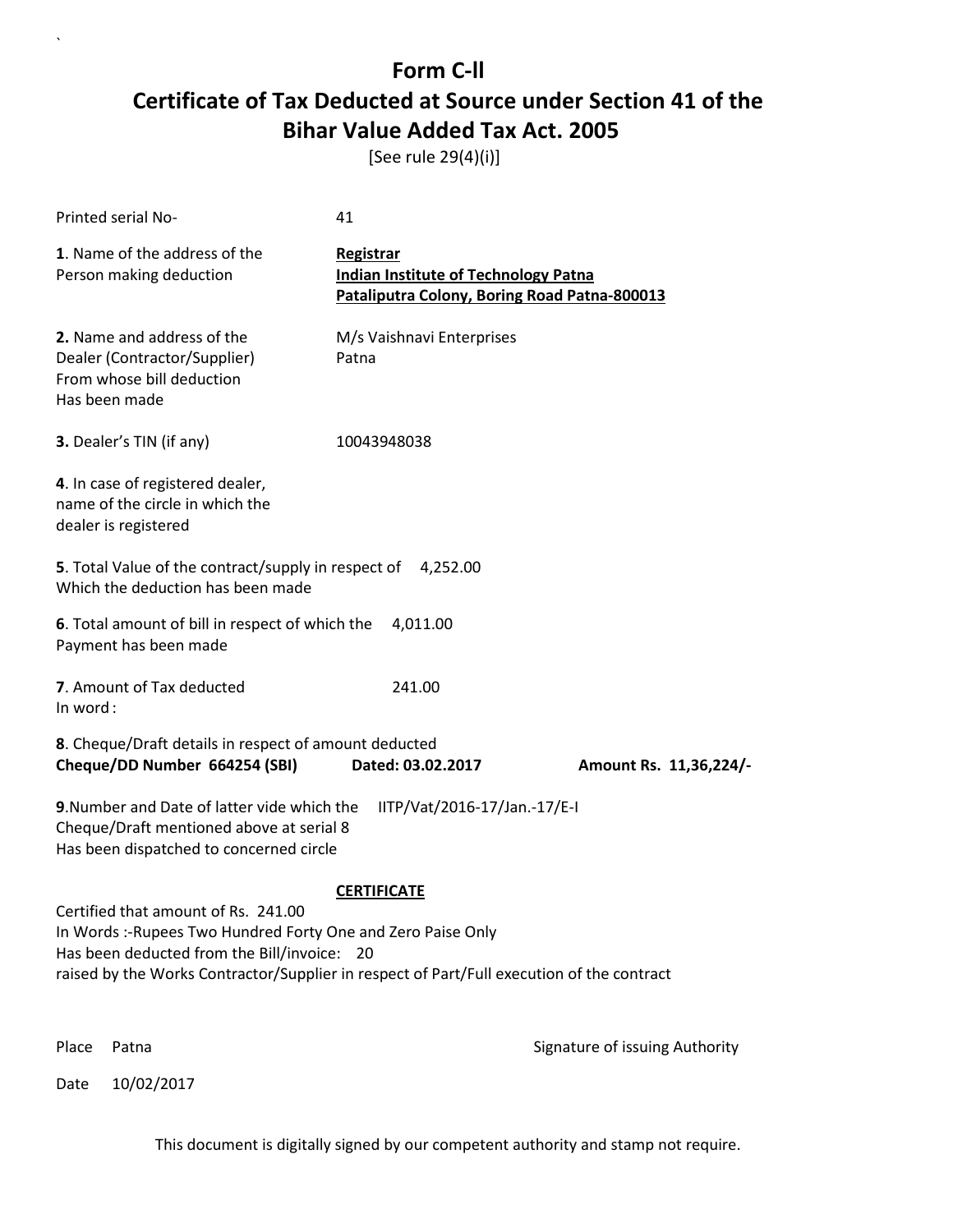[See rule 29(4)(i)]

`

Date 10/02/2017

| <b>Printed serial No-</b>                                                                                                                                                                                                                                   | 42                                                                                                       |                                |
|-------------------------------------------------------------------------------------------------------------------------------------------------------------------------------------------------------------------------------------------------------------|----------------------------------------------------------------------------------------------------------|--------------------------------|
| 1. Name of the address of the<br>Person making deduction                                                                                                                                                                                                    | Registrar<br><b>Indian Institute of Technology Patna</b><br>Pataliputra Colony, Boring Road Patna-800013 |                                |
| 2. Name and address of the<br>Dealer (Contractor/Supplier)<br>From whose bill deduction<br>Has been made                                                                                                                                                    | Sky net<br>162, Patliputra Colony, Patna-13                                                              |                                |
| 3. Dealer's TIN (if any)                                                                                                                                                                                                                                    | 10151248075                                                                                              |                                |
| 4. In case of registered dealer,<br>name of the circle in which the<br>dealer is registered                                                                                                                                                                 |                                                                                                          |                                |
| 5. Total Value of the contract/supply in respect of 1,431.00<br>Which the deduction has been made                                                                                                                                                           |                                                                                                          |                                |
| 6. Total amount of bill in respect of which the<br>Payment has been made                                                                                                                                                                                    | 1,350.00                                                                                                 |                                |
| 7. Amount of Tax deducted<br>In word:                                                                                                                                                                                                                       | 81.00                                                                                                    |                                |
| 8. Cheque/Draft details in respect of amount deducted<br>Cheque/DD Number 664254 (SBI)                                                                                                                                                                      | Dated: 03.02.2017                                                                                        | Amount Rs. 11,36,224/-         |
| 9. Number and Date of latter vide which the<br>Cheque/Draft mentioned above at serial 8<br>Has been dispatched to concerned circle                                                                                                                          | IITP/Vat/2016-17/Jan.-17/E-I                                                                             |                                |
| <b>CERTIFICATE</b><br>Certified that amount of Rs. 81.00<br>In Words :- Rupees Eighty One and Zero Paise Only<br>Has been deducted from the Bill/invoice: 2018<br>raised by the Works Contractor/Supplier in respect of Part/Full execution of the contract |                                                                                                          |                                |
| Place<br>Patna                                                                                                                                                                                                                                              |                                                                                                          | Signature of issuing Authority |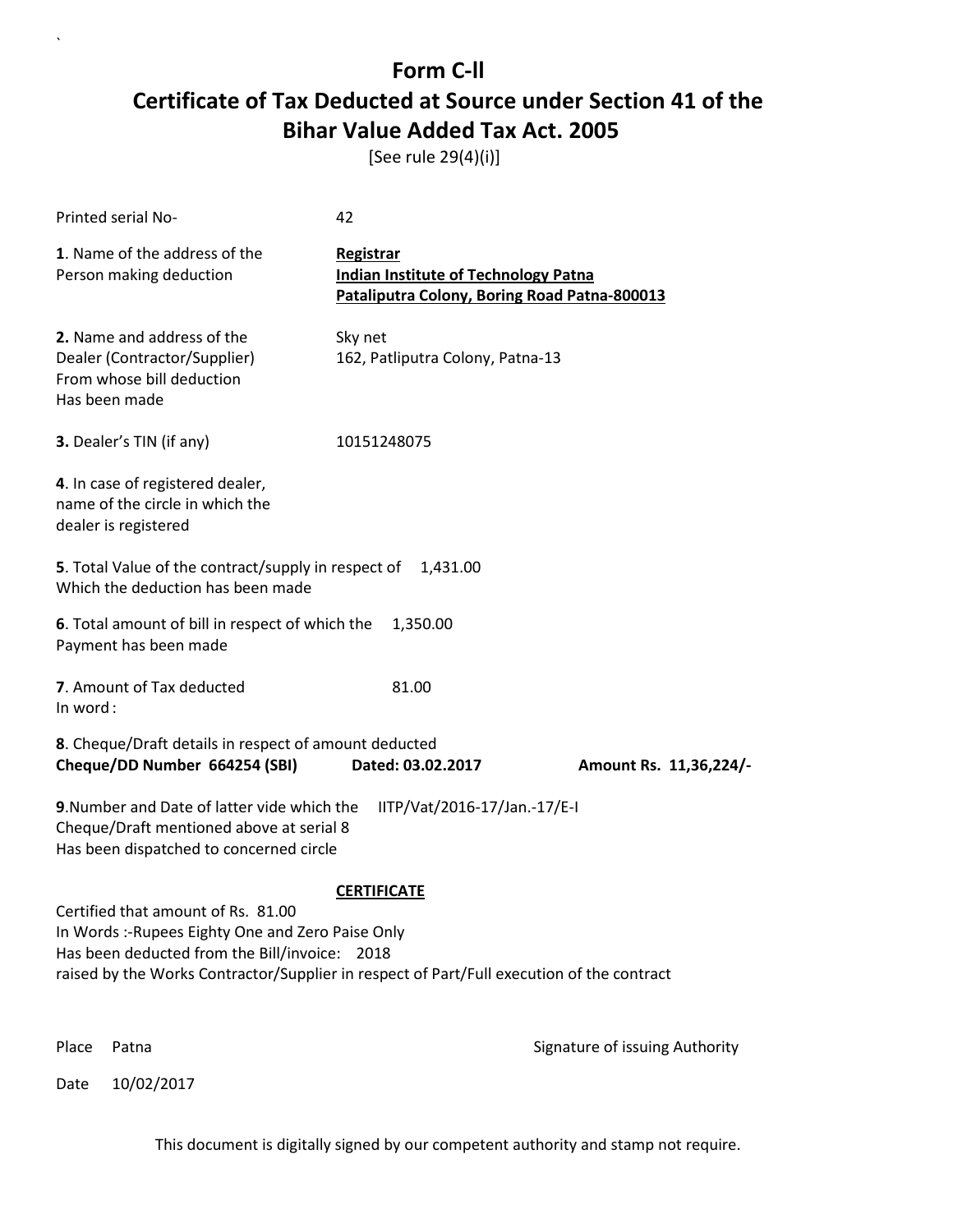[See rule 29(4)(i)]

| <b>Printed serial No-</b>                                                                                                                                                                                                                         | 43                                                                                                       |                                |
|---------------------------------------------------------------------------------------------------------------------------------------------------------------------------------------------------------------------------------------------------|----------------------------------------------------------------------------------------------------------|--------------------------------|
| 1. Name of the address of the<br>Person making deduction                                                                                                                                                                                          | Registrar<br><b>Indian Institute of Technology Patna</b><br>Pataliputra Colony, Boring Road Patna-800013 |                                |
| 2. Name and address of the<br>Dealer (Contractor/Supplier)<br>From whose bill deduction<br>Has been made                                                                                                                                          | Jagdamba Stationer<br>Patna                                                                              |                                |
| 3. Dealer's TIN (if any)                                                                                                                                                                                                                          | 10159715030                                                                                              |                                |
| 4. In case of registered dealer,<br>name of the circle in which the<br>dealer is registered                                                                                                                                                       |                                                                                                          |                                |
| 5. Total Value of the contract/supply in respect of 5,175.00<br>Which the deduction has been made                                                                                                                                                 |                                                                                                          |                                |
| 6. Total amount of bill in respect of which the<br>Payment has been made                                                                                                                                                                          | 4,500.00                                                                                                 |                                |
| 7. Amount of Tax deducted<br>In word:                                                                                                                                                                                                             | 675.00                                                                                                   |                                |
| 8. Cheque/Draft details in respect of amount deducted<br>Cheque/DD Number 664254 (SBI)                                                                                                                                                            | Dated: 03.02.2017                                                                                        | Amount Rs. 11,36,224/-         |
| 9. Number and Date of latter vide which the<br>Cheque/Draft mentioned above at serial 8<br>Has been dispatched to concerned circle                                                                                                                | IITP/Vat/2016-17/Jan.-17/E-I                                                                             |                                |
| Certified that amount of Rs. 675.00<br>In Words :- Rupees Six Hundred Seventy Five and Zero Paise Only<br>Has been deducted from the Bill/invoice: 3<br>raised by the Works Contractor/Supplier in respect of Part/Full execution of the contract | <b>CERTIFICATE</b>                                                                                       |                                |
| Place<br>Patna                                                                                                                                                                                                                                    |                                                                                                          | Signature of issuing Authority |

Date 10/02/2017

`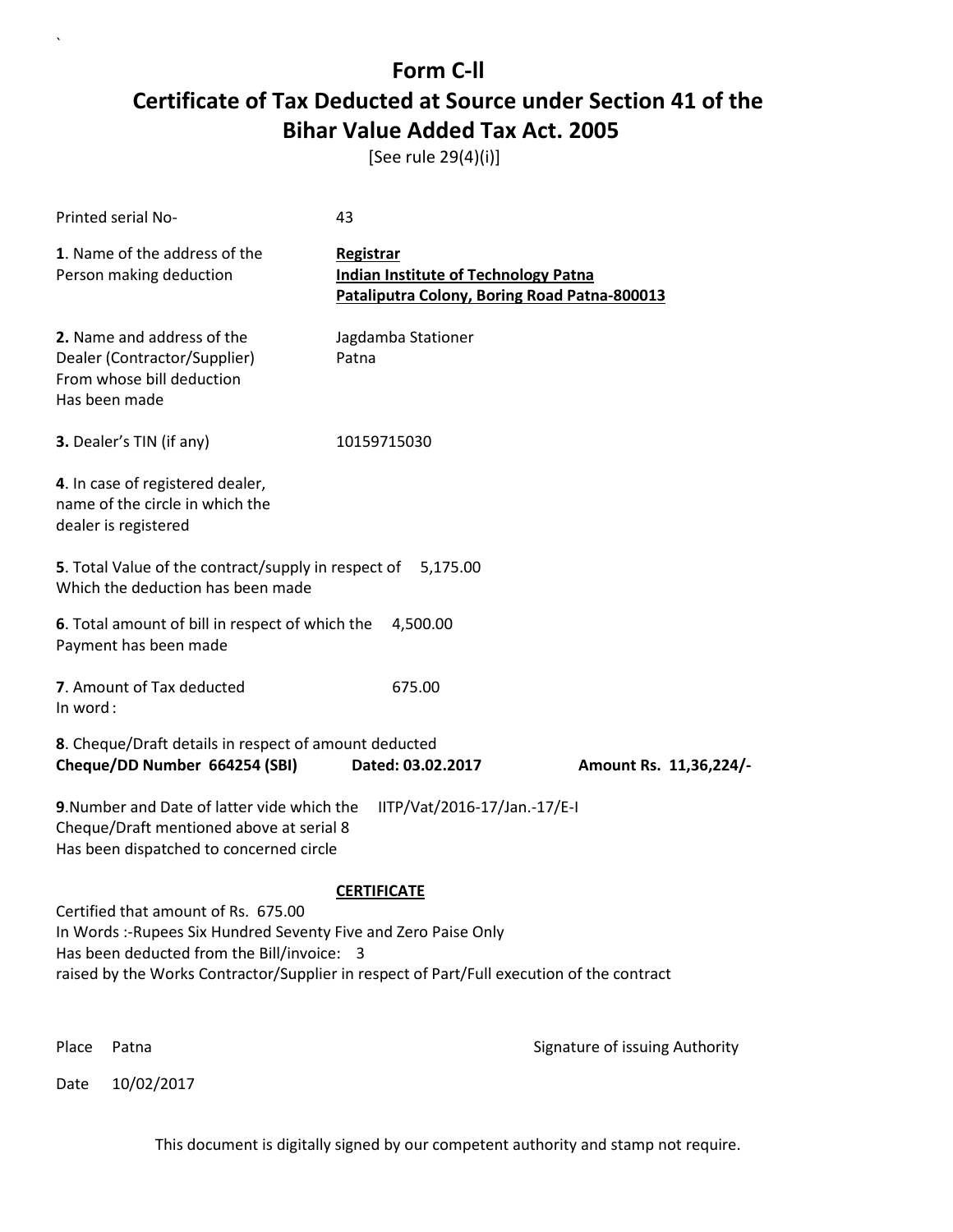[See rule 29(4)(i)]

| <b>Printed serial No-</b>                                                                                                                                                                                                                                                                           | 44                                                                                                       |                                |
|-----------------------------------------------------------------------------------------------------------------------------------------------------------------------------------------------------------------------------------------------------------------------------------------------------|----------------------------------------------------------------------------------------------------------|--------------------------------|
| 1. Name of the address of the<br>Person making deduction                                                                                                                                                                                                                                            | Registrar<br><b>Indian Institute of Technology Patna</b><br>Pataliputra Colony, Boring Road Patna-800013 |                                |
| 2. Name and address of the<br>Dealer (Contractor/Supplier)<br>From whose bill deduction<br>Has been made                                                                                                                                                                                            | Brajesh Kumar Singh<br>Patna                                                                             |                                |
| 3. Dealer's TIN (if any)                                                                                                                                                                                                                                                                            | 10045100049                                                                                              |                                |
| 4. In case of registered dealer,<br>name of the circle in which the<br>dealer is registered                                                                                                                                                                                                         |                                                                                                          |                                |
| 5. Total Value of the contract/supply in respect of 65,955.00<br>Which the deduction has been made                                                                                                                                                                                                  |                                                                                                          |                                |
| 6. Total amount of bill in respect of which the<br>Payment has been made                                                                                                                                                                                                                            | 61,069.00                                                                                                |                                |
| 7. Amount of Tax deducted<br>In word:                                                                                                                                                                                                                                                               | 4,886.00                                                                                                 |                                |
| 8. Cheque/Draft details in respect of amount deducted<br>Cheque/DD Number 664254 (SBI)                                                                                                                                                                                                              | Dated: 03.02.2017                                                                                        | Amount Rs. 11,36,224/-         |
| 9. Number and Date of latter vide which the<br>Cheque/Draft mentioned above at serial 8<br>Has been dispatched to concerned circle                                                                                                                                                                  | IITP/Vat/2016-17/Jan.-17/E-I                                                                             |                                |
| <b>CERTIFICATE</b><br>Certified that amount of Rs. 4,886.00<br>In Words: -Rupees Four Thousand Eight Hundred Eighty Six and Zero Paise Only<br>Has been deducted from the Bill/invoice: dated 28.11.16<br>raised by the Works Contractor/Supplier in respect of Part/Full execution of the contract |                                                                                                          |                                |
| Place<br>Patna                                                                                                                                                                                                                                                                                      |                                                                                                          | Signature of issuing Authority |

Date 10/02/2017

`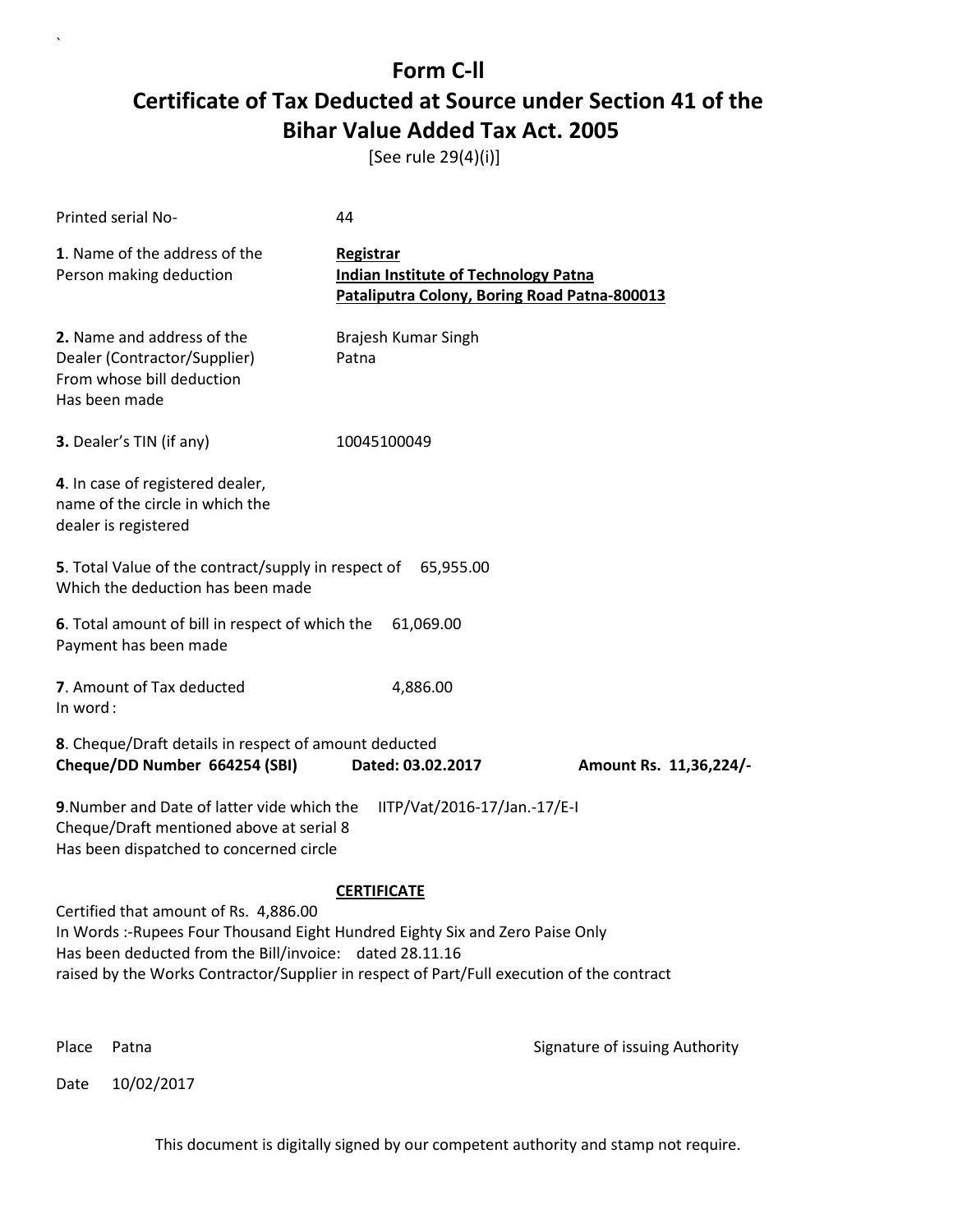[See rule 29(4)(i)]

| Printed serial No-                                                                                                                                                                                                                        | 45                                                                                                              |                                |
|-------------------------------------------------------------------------------------------------------------------------------------------------------------------------------------------------------------------------------------------|-----------------------------------------------------------------------------------------------------------------|--------------------------------|
| 1. Name of the address of the<br>Person making deduction                                                                                                                                                                                  | <b>Registrar</b><br><b>Indian Institute of Technology Patna</b><br>Pataliputra Colony, Boring Road Patna-800013 |                                |
| 2. Name and address of the<br>Dealer (Contractor/Supplier)<br>From whose bill deduction<br>Has been made                                                                                                                                  | M/s Vaishnavi Enterprises<br>Patna                                                                              |                                |
| 3. Dealer's TIN (if any)                                                                                                                                                                                                                  | 10043948038                                                                                                     |                                |
| 4. In case of registered dealer,<br>name of the circle in which the<br>dealer is registered                                                                                                                                               |                                                                                                                 |                                |
| 5. Total Value of the contract/supply in respect of 2,344.00<br>Which the deduction has been made                                                                                                                                         |                                                                                                                 |                                |
| 6. Total amount of bill in respect of which the<br>Payment has been made                                                                                                                                                                  | 2,243.00                                                                                                        |                                |
| 7. Amount of Tax deducted<br>In word:                                                                                                                                                                                                     | 101.00                                                                                                          |                                |
| 8. Cheque/Draft details in respect of amount deducted<br>Cheque/DD Number 664254 (SBI)                                                                                                                                                    | Dated: 03.02.2017                                                                                               | Amount Rs. 11,36,224/-         |
| 9. Number and Date of latter vide which the<br>Cheque/Draft mentioned above at serial 8<br>Has been dispatched to concerned circle                                                                                                        | IITP/Vat/2016-17/Jan.-17/E-I                                                                                    |                                |
|                                                                                                                                                                                                                                           | <b>CERTIFICATE</b>                                                                                              |                                |
| Certified that amount of Rs. 101.00<br>In Words: - Rupees One Hundred One and Zero Paise Only<br>Has been deducted from the Bill/invoice: 08<br>raised by the Works Contractor/Supplier in respect of Part/Full execution of the contract |                                                                                                                 |                                |
| Place<br>Patna                                                                                                                                                                                                                            |                                                                                                                 | Signature of issuing Authority |

Date 10/02/2017

`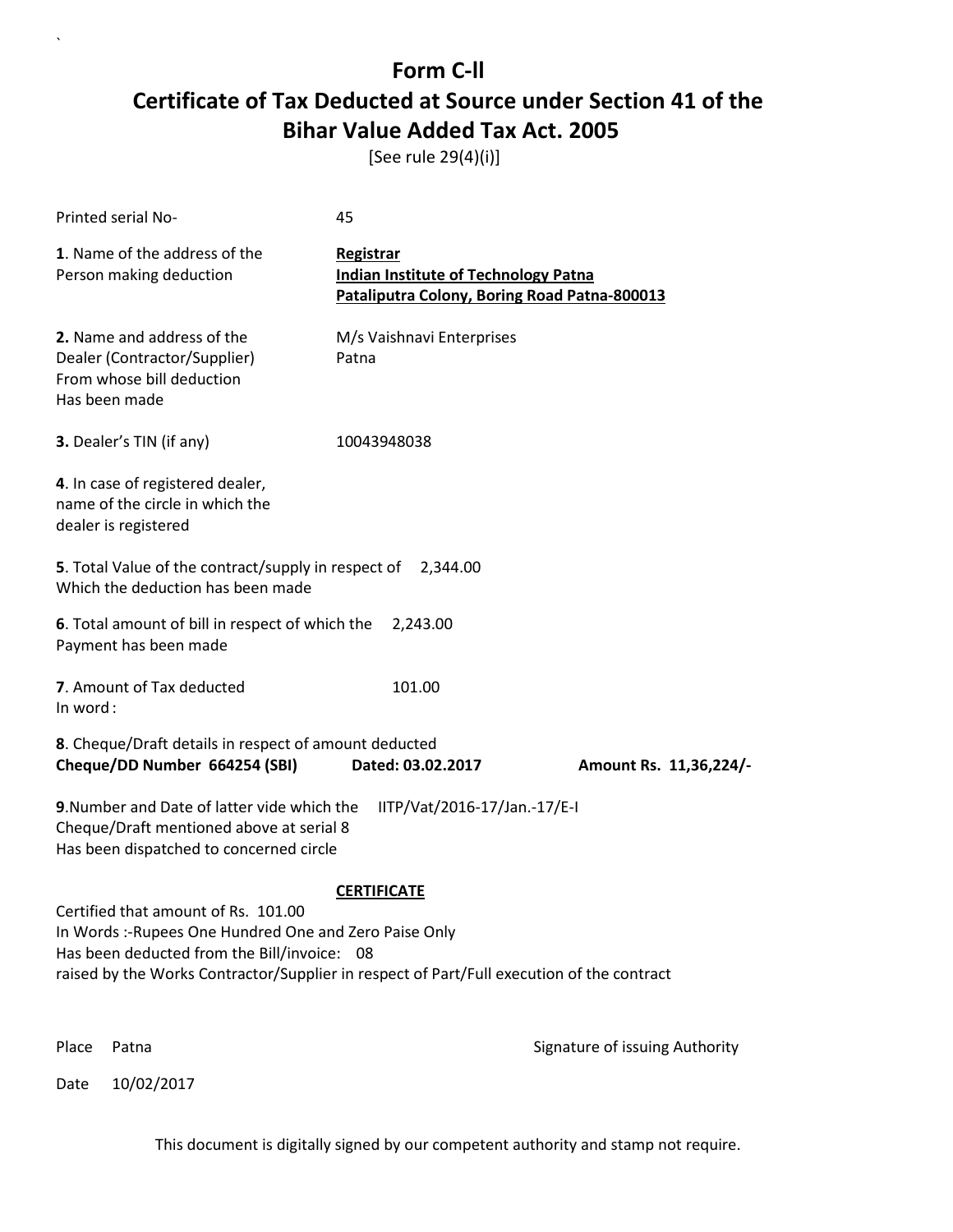[See rule 29(4)(i)]

`

Date 10/02/2017

| Printed serial No-                                                                                                                                                                                                                                                            | 46                                                                                                       |                                                                   |
|-------------------------------------------------------------------------------------------------------------------------------------------------------------------------------------------------------------------------------------------------------------------------------|----------------------------------------------------------------------------------------------------------|-------------------------------------------------------------------|
| 1. Name of the address of the<br>Person making deduction                                                                                                                                                                                                                      | Registrar<br><b>Indian Institute of Technology Patna</b><br>Pataliputra Colony, Boring Road Patna-800013 |                                                                   |
| 2. Name and address of the<br>Dealer (Contractor/Supplier)<br>From whose bill deduction<br>Has been made                                                                                                                                                                      | M/S Laxmi Sales Agency                                                                                   | Sri Laxmi Place, Behind Abhishek Plaza, Exhibition Road, Patna-01 |
| 3. Dealer's TIN (if any)                                                                                                                                                                                                                                                      | 10140807092                                                                                              |                                                                   |
| 4. In case of registered dealer,<br>name of the circle in which the<br>dealer is registered                                                                                                                                                                                   |                                                                                                          |                                                                   |
| 5. Total Value of the contract/supply in respect of 7,618.00<br>Which the deduction has been made                                                                                                                                                                             |                                                                                                          |                                                                   |
| 6. Total amount of bill in respect of which the<br>Payment has been made                                                                                                                                                                                                      | 6,783.00                                                                                                 |                                                                   |
| 7. Amount of Tax deducted<br>In word:                                                                                                                                                                                                                                         | 835.00                                                                                                   |                                                                   |
| 8. Cheque/Draft details in respect of amount deducted<br>Cheque/DD Number 664254 (SBI)                                                                                                                                                                                        | Dated: 03.02.2017                                                                                        | Amount Rs. 11,36,224/-                                            |
| 9. Number and Date of latter vide which the<br>Cheque/Draft mentioned above at serial 8<br>Has been dispatched to concerned circle                                                                                                                                            | IITP/Vat/2016-17/Jan.-17/E-I                                                                             |                                                                   |
| <b>CERTIFICATE</b><br>Certified that amount of Rs. 835.00<br>In Words :- Rupees Eight Hundred Thirty Five and Zero Paise Only<br>Has been deducted from the Bill/invoice: 56, 68<br>raised by the Works Contractor/Supplier in respect of Part/Full execution of the contract |                                                                                                          |                                                                   |
| Place<br>Patna                                                                                                                                                                                                                                                                |                                                                                                          | Signature of issuing Authority                                    |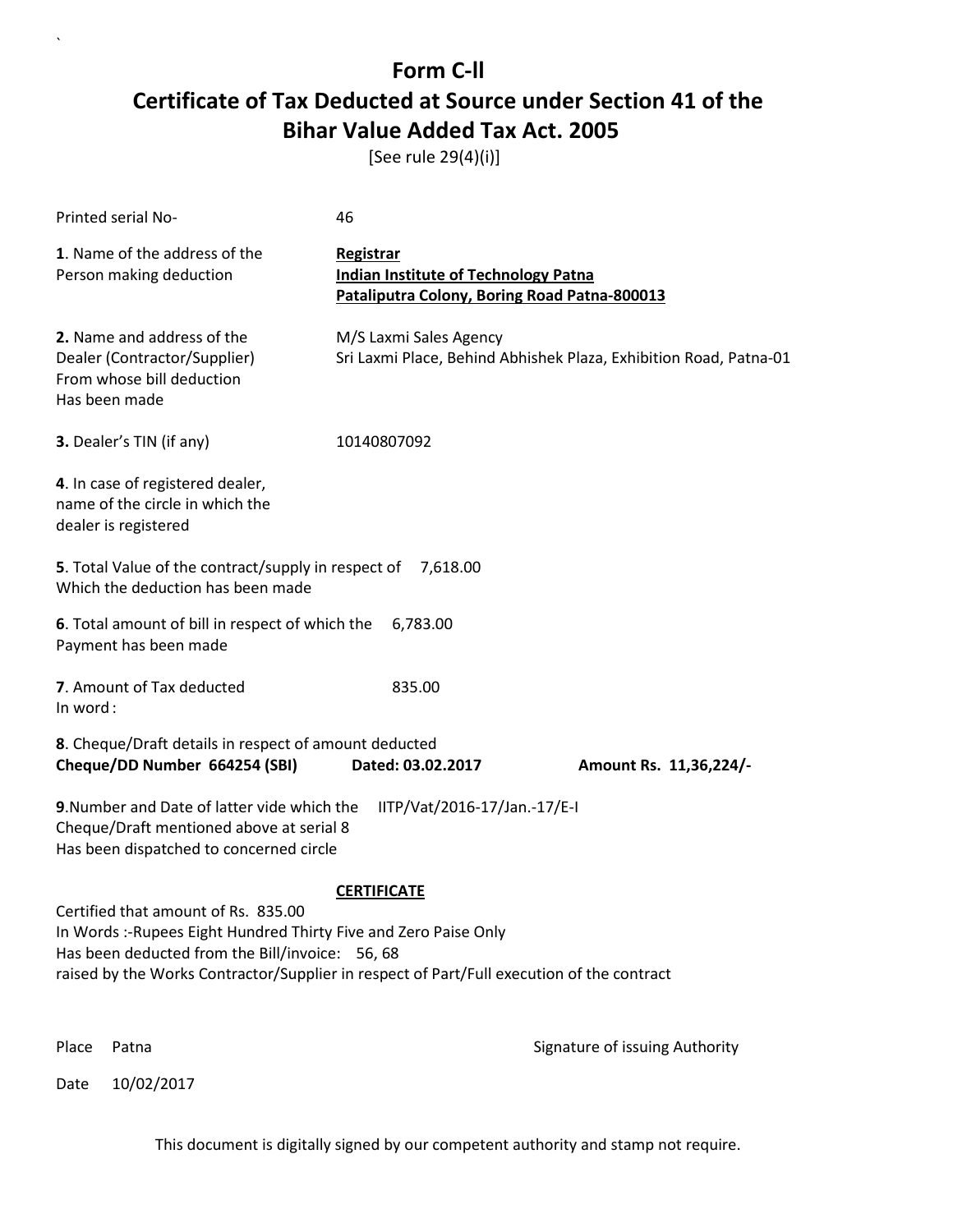[See rule 29(4)(i)]

| Printed serial No-                                                                                                                                                                                                                                                     | 47                                                                                                              |                                |
|------------------------------------------------------------------------------------------------------------------------------------------------------------------------------------------------------------------------------------------------------------------------|-----------------------------------------------------------------------------------------------------------------|--------------------------------|
| 1. Name of the address of the<br>Person making deduction                                                                                                                                                                                                               | <b>Registrar</b><br><b>Indian Institute of Technology Patna</b><br>Pataliputra Colony, Boring Road Patna-800013 |                                |
| 2. Name and address of the<br>Dealer (Contractor/Supplier)<br>From whose bill deduction<br>Has been made                                                                                                                                                               | Sharma Enterprises<br>Bihta, Patna                                                                              |                                |
| 3. Dealer's TIN (if any)                                                                                                                                                                                                                                               | 10047786028                                                                                                     |                                |
| 4. In case of registered dealer,<br>name of the circle in which the<br>dealer is registered                                                                                                                                                                            |                                                                                                                 |                                |
| 5. Total Value of the contract/supply in respect of<br>Which the deduction has been made                                                                                                                                                                               | 20,348.00                                                                                                       |                                |
| 6. Total amount of bill in respect of which the<br>Payment has been made                                                                                                                                                                                               | 17,771.00                                                                                                       |                                |
| 7. Amount of Tax deducted<br>In word:                                                                                                                                                                                                                                  | 2,577.00                                                                                                        |                                |
| 8. Cheque/Draft details in respect of amount deducted<br>Cheque/DD Number 664254 (SBI)                                                                                                                                                                                 | Dated: 03.02.2017                                                                                               | Amount Rs. 11,36,224/-         |
| 9. Number and Date of latter vide which the<br>Cheque/Draft mentioned above at serial 8<br>Has been dispatched to concerned circle                                                                                                                                     | IITP/Vat/2016-17/Jan.-17/E-I                                                                                    |                                |
|                                                                                                                                                                                                                                                                        | <b>CERTIFICATE</b>                                                                                              |                                |
| Certified that amount of Rs. 2,577.00<br>In Words :-Rupees Two Thousand Five Hundred Seventy Seven and Zero Paise Only<br>Has been deducted from the Bill/invoice: 34, 38<br>raised by the Works Contractor/Supplier in respect of Part/Full execution of the contract |                                                                                                                 |                                |
| Place<br>Patna                                                                                                                                                                                                                                                         |                                                                                                                 | Signature of issuing Authority |

Date 10/02/2017

`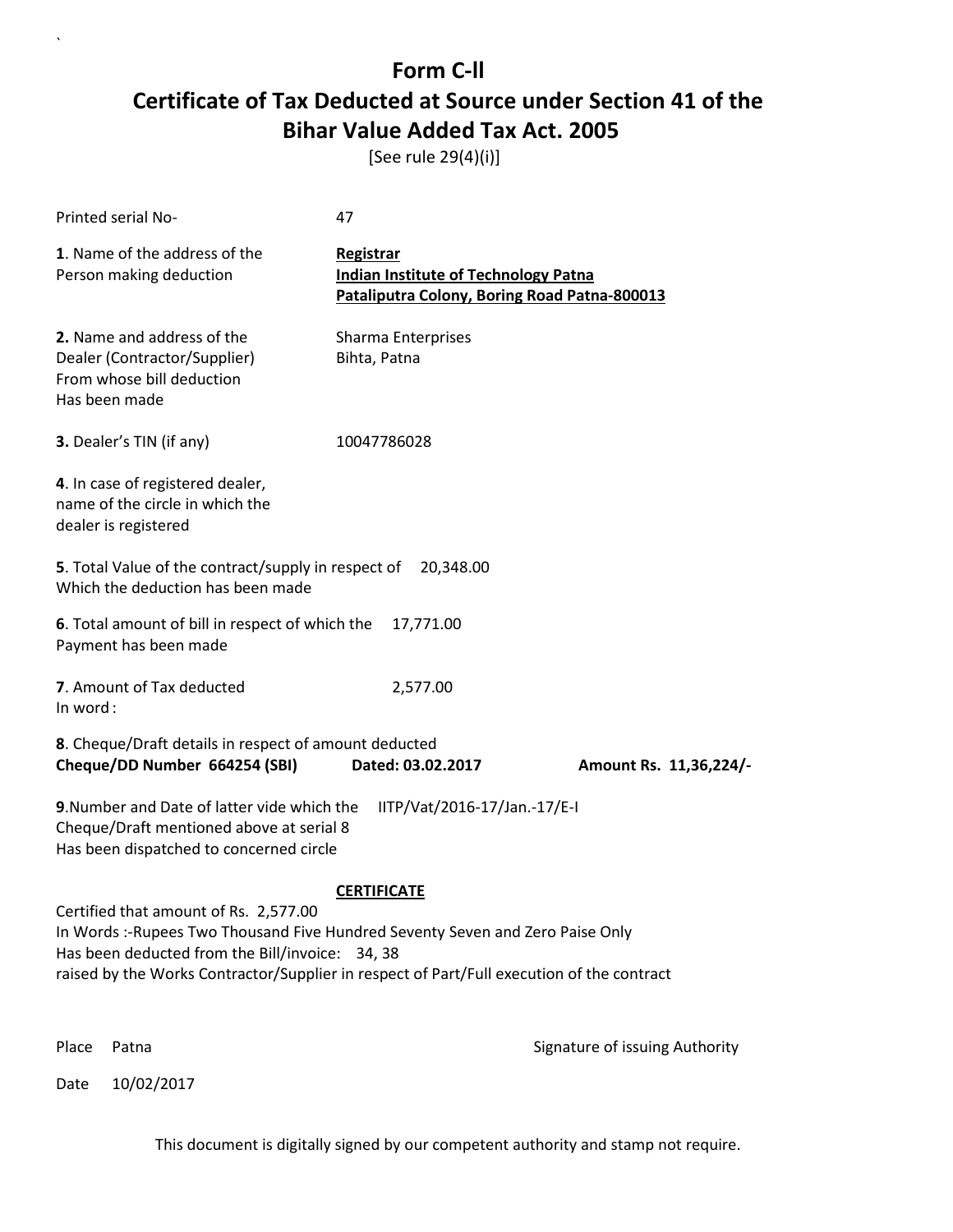[See rule 29(4)(i)]

| Printed serial No-                                                                                                                                                                                                                                               | 48                                                                                                              |                                |
|------------------------------------------------------------------------------------------------------------------------------------------------------------------------------------------------------------------------------------------------------------------|-----------------------------------------------------------------------------------------------------------------|--------------------------------|
| 1. Name of the address of the<br>Person making deduction                                                                                                                                                                                                         | <b>Registrar</b><br><b>Indian Institute of Technology Patna</b><br>Pataliputra Colony, Boring Road Patna-800013 |                                |
| 2. Name and address of the<br>Dealer (Contractor/Supplier)<br>From whose bill deduction<br>Has been made                                                                                                                                                         | India Marketing<br>patna                                                                                        |                                |
| 3. Dealer's TIN (if any)                                                                                                                                                                                                                                         | 10150282052                                                                                                     |                                |
| 4. In case of registered dealer,<br>name of the circle in which the<br>dealer is registered                                                                                                                                                                      |                                                                                                                 |                                |
| <b>5</b> . Total Value of the contract/supply in respect of<br>Which the deduction has been made                                                                                                                                                                 | 24,000.00                                                                                                       |                                |
| 6. Total amount of bill in respect of which the<br>Payment has been made                                                                                                                                                                                         | 21,324.00                                                                                                       |                                |
| 7. Amount of Tax deducted<br>In word:                                                                                                                                                                                                                            | 2,676.00                                                                                                        |                                |
| 8. Cheque/Draft details in respect of amount deducted<br>Cheque/DD Number 664254 (SBI)                                                                                                                                                                           | Dated: 03.02.2017                                                                                               | Amount Rs. 11,36,224/-         |
| 9. Number and Date of latter vide which the<br>Cheque/Draft mentioned above at serial 8<br>Has been dispatched to concerned circle                                                                                                                               | IITP/Vat/2016-17/Jan.-17/E-I                                                                                    |                                |
|                                                                                                                                                                                                                                                                  | <b>CERTIFICATE</b>                                                                                              |                                |
| Certified that amount of Rs. 2,676.00<br>In Words:-Rupees Two Thousand Six Hundred Seventy Six and Zero Paise Only<br>Has been deducted from the Bill/invoice: 1324<br>raised by the Works Contractor/Supplier in respect of Part/Full execution of the contract |                                                                                                                 |                                |
| Place<br>Patna                                                                                                                                                                                                                                                   |                                                                                                                 | Signature of issuing Authority |

Date 10/02/2017

`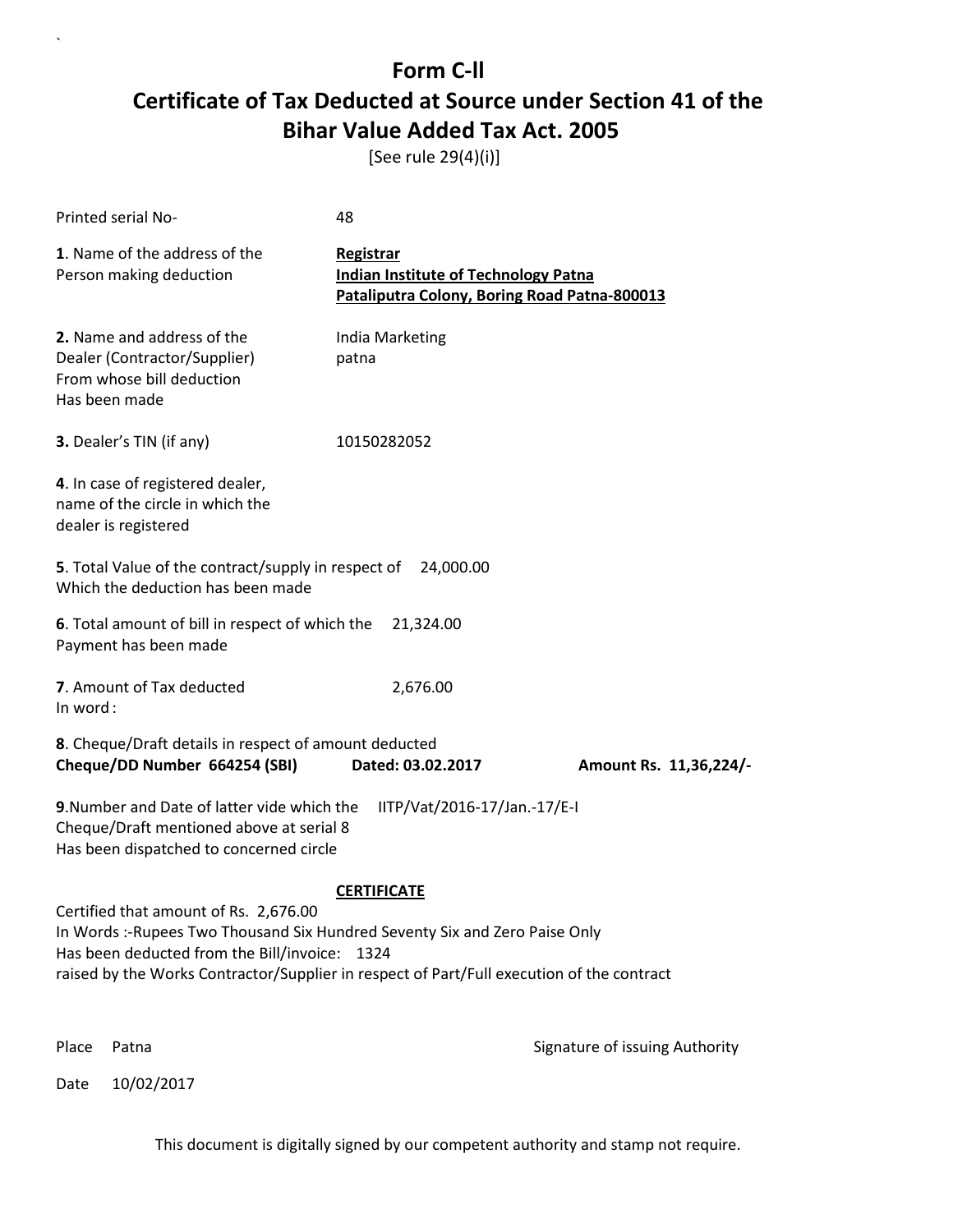[See rule 29(4)(i)]

| Printed serial No-                                                                                                                                                                                                                           | 49                                                                                                       |                                |
|----------------------------------------------------------------------------------------------------------------------------------------------------------------------------------------------------------------------------------------------|----------------------------------------------------------------------------------------------------------|--------------------------------|
| 1. Name of the address of the<br>Person making deduction                                                                                                                                                                                     | Registrar<br><b>Indian Institute of Technology Patna</b><br>Pataliputra Colony, Boring Road Patna-800013 |                                |
| 2. Name and address of the<br>Dealer (Contractor/Supplier)<br>From whose bill deduction<br>Has been made                                                                                                                                     | M/S hubnet Computers<br>Patna                                                                            |                                |
| 3. Dealer's TIN (if any)                                                                                                                                                                                                                     | 10156529089                                                                                              |                                |
| 4. In case of registered dealer,<br>name of the circle in which the<br>dealer is registered                                                                                                                                                  |                                                                                                          |                                |
| 5. Total Value of the contract/supply in respect of<br>Which the deduction has been made                                                                                                                                                     | 2,650.00                                                                                                 |                                |
| 6. Total amount of bill in respect of which the<br>Payment has been made                                                                                                                                                                     | 2,500.00                                                                                                 |                                |
| 7. Amount of Tax deducted<br>In word:                                                                                                                                                                                                        | 150.00                                                                                                   |                                |
| 8. Cheque/Draft details in respect of amount deducted<br>Cheque/DD Number 664254 (SBI)                                                                                                                                                       | Dated: 03.02.2017                                                                                        | Amount Rs. 11,36,224/-         |
| 9. Number and Date of latter vide which the<br>Cheque/Draft mentioned above at serial 8<br>Has been dispatched to concerned circle                                                                                                           | IITP/Vat/2016-17/Jan.-17/E-I                                                                             |                                |
|                                                                                                                                                                                                                                              | <b>CERTIFICATE</b>                                                                                       |                                |
| Certified that amount of Rs. 150.00<br>In Words :- Rupees One Hundred Fifty and Zero Paise Only<br>Has been deducted from the Bill/invoice: 391<br>raised by the Works Contractor/Supplier in respect of Part/Full execution of the contract |                                                                                                          |                                |
| Place<br>Patna                                                                                                                                                                                                                               |                                                                                                          | Signature of issuing Authority |

Date 10/02/2017

`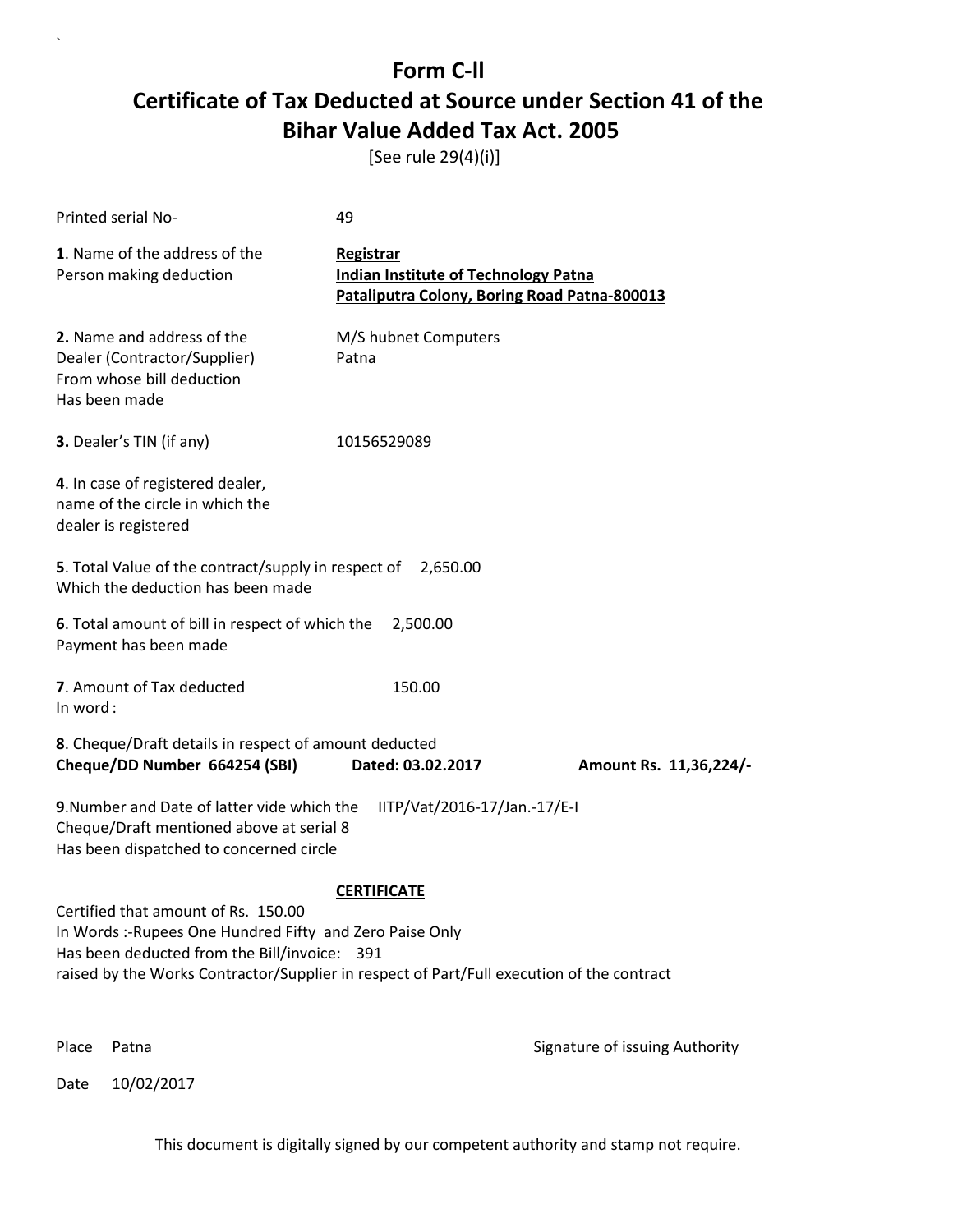[See rule 29(4)(i)]

| Printed serial No-                                                                                                                                                                                                                              | 50                                                                                                       |                                |
|-------------------------------------------------------------------------------------------------------------------------------------------------------------------------------------------------------------------------------------------------|----------------------------------------------------------------------------------------------------------|--------------------------------|
| 1. Name of the address of the<br>Person making deduction                                                                                                                                                                                        | Registrar<br><b>Indian Institute of Technology Patna</b><br>Pataliputra Colony, Boring Road Patna-800013 |                                |
| 2. Name and address of the<br>Dealer (Contractor/Supplier)<br>From whose bill deduction<br>Has been made                                                                                                                                        | M/S Ranjan Scientific Traders<br>A/7, Kamla Place, G.M.Road, Patna-01                                    |                                |
| 3. Dealer's TIN (if any)                                                                                                                                                                                                                        | 10105224097                                                                                              |                                |
| 4. In case of registered dealer,<br>name of the circle in which the<br>dealer is registered                                                                                                                                                     |                                                                                                          |                                |
| 5. Total Value of the contract/supply in respect of 6,367.00<br>Which the deduction has been made                                                                                                                                               |                                                                                                          |                                |
| 6. Total amount of bill in respect of which the<br>Payment has been made                                                                                                                                                                        | 5,537.00                                                                                                 |                                |
| 7. Amount of Tax deducted<br>In word:                                                                                                                                                                                                           | 830.00                                                                                                   |                                |
| 8. Cheque/Draft details in respect of amount deducted<br>Cheque/DD Number 664254 (SBI)                                                                                                                                                          | Dated: 03.02.2017                                                                                        | Amount Rs. 11,36,224/-         |
| 9. Number and Date of latter vide which the<br>Cheque/Draft mentioned above at serial 8<br>Has been dispatched to concerned circle                                                                                                              | IITP/Vat/2016-17/Jan.-17/E-I                                                                             |                                |
| Certified that amount of Rs. 830.00<br>In Words :- Rupees Eight Hundred Thirty and Zero Paise Only<br>Has been deducted from the Bill/invoice: 787<br>raised by the Works Contractor/Supplier in respect of Part/Full execution of the contract | <b>CERTIFICATE</b>                                                                                       |                                |
| Place<br>Patna                                                                                                                                                                                                                                  |                                                                                                          | Signature of issuing Authority |

Date 10/02/2017

`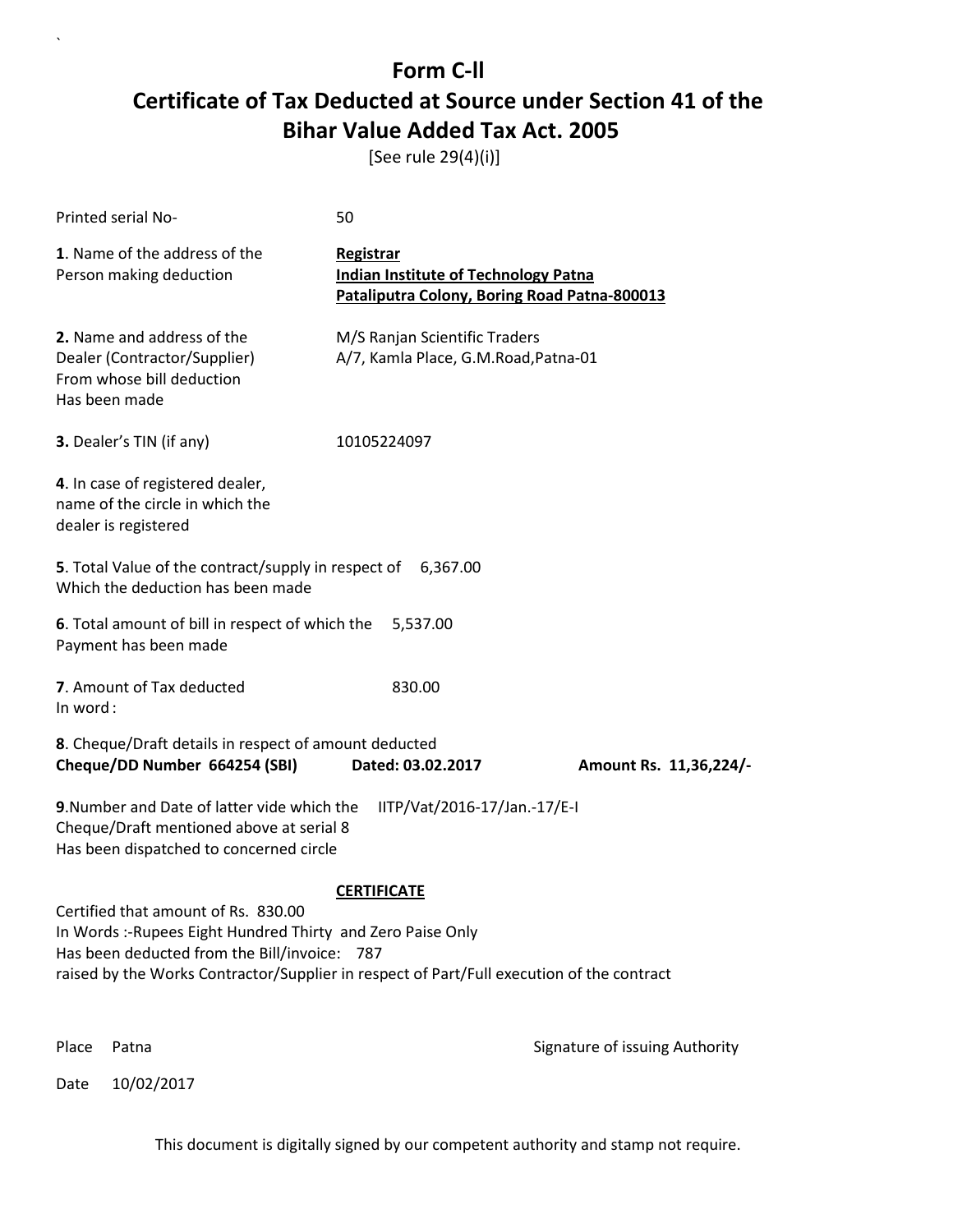[See rule 29(4)(i)]

| Printed serial No-                                                                                                                                                                                                                                       | 51                                                                                                              |                                                                   |
|----------------------------------------------------------------------------------------------------------------------------------------------------------------------------------------------------------------------------------------------------------|-----------------------------------------------------------------------------------------------------------------|-------------------------------------------------------------------|
| 1. Name of the address of the<br>Person making deduction                                                                                                                                                                                                 | <b>Registrar</b><br><b>Indian Institute of Technology Patna</b><br>Pataliputra Colony, Boring Road Patna-800013 |                                                                   |
| 2. Name and address of the<br>Dealer (Contractor/Supplier)<br>From whose bill deduction<br>Has been made                                                                                                                                                 | M/S Laxmi Sales Agency                                                                                          | Sri Laxmi Place, Behind Abhishek Plaza, Exhibition Road, Patna-01 |
| 3. Dealer's TIN (if any)                                                                                                                                                                                                                                 | 10140807092                                                                                                     |                                                                   |
| 4. In case of registered dealer,<br>name of the circle in which the<br>dealer is registered                                                                                                                                                              |                                                                                                                 |                                                                   |
| 5. Total Value of the contract/supply in respect of<br>Which the deduction has been made                                                                                                                                                                 | 731.00                                                                                                          |                                                                   |
| 6. Total amount of bill in respect of which the<br>Payment has been made                                                                                                                                                                                 | 690.00                                                                                                          |                                                                   |
| 7. Amount of Tax deducted<br>In word:                                                                                                                                                                                                                    | 41.00                                                                                                           |                                                                   |
| 8. Cheque/Draft details in respect of amount deducted<br>Cheque/DD Number 664254 (SBI)                                                                                                                                                                   | Dated: 03.02.2017                                                                                               | Amount Rs. 11,36,224/-                                            |
| 9. Number and Date of latter vide which the<br>Cheque/Draft mentioned above at serial 8<br>Has been dispatched to concerned circle                                                                                                                       | IITP/Vat/2016-17/Jan.-17/E-I                                                                                    |                                                                   |
| <b>CERTIFICATE</b><br>Certified that amount of Rs. 41.00<br>In Words :- Rupees Forty One and Zero Paise Only<br>Has been deducted from the Bill/invoice: 96<br>raised by the Works Contractor/Supplier in respect of Part/Full execution of the contract |                                                                                                                 |                                                                   |
| Place<br>Patna                                                                                                                                                                                                                                           |                                                                                                                 | Signature of issuing Authority                                    |

Date 10/02/2017

`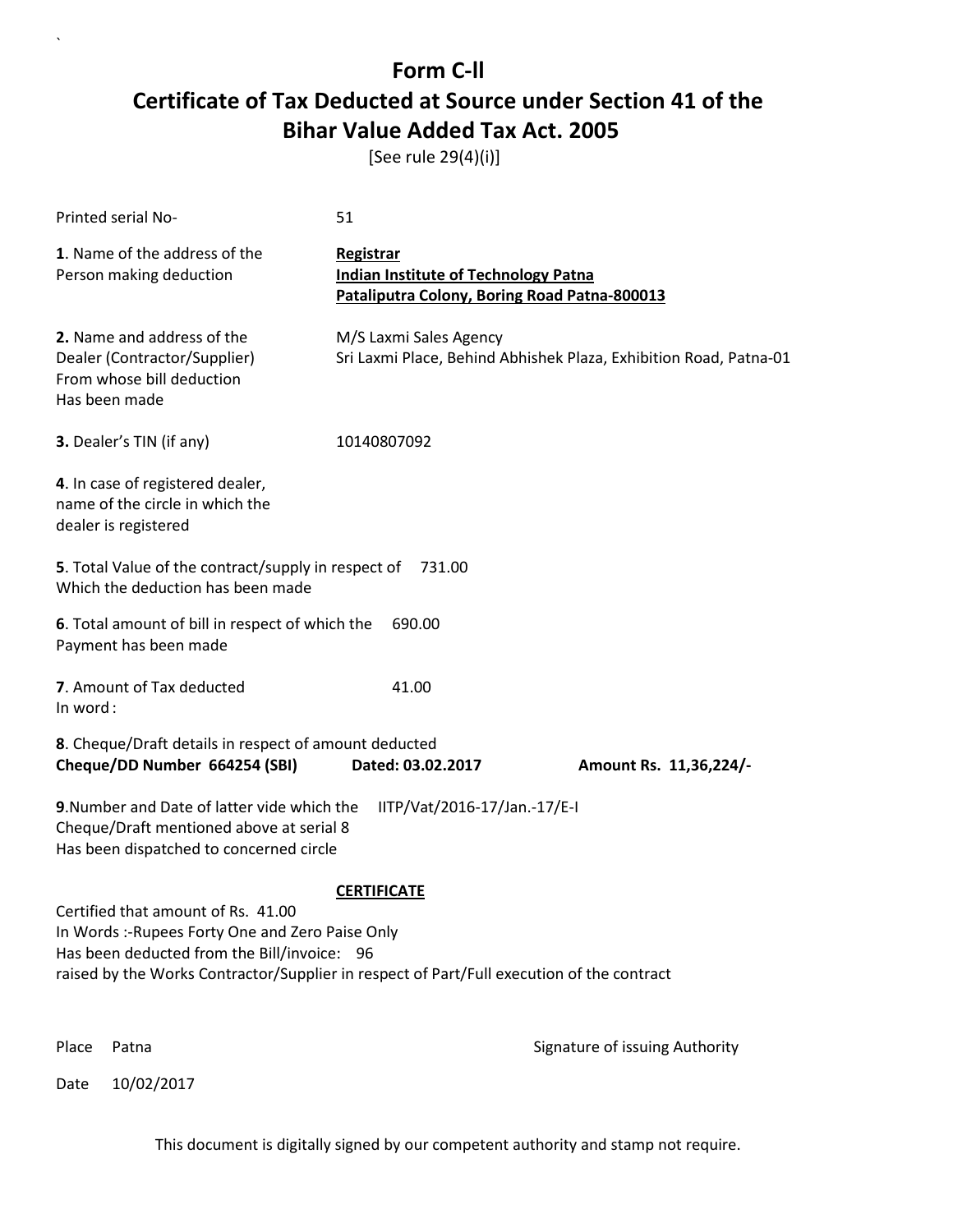[See rule 29(4)(i)]

| <b>Printed serial No-</b>                                                                                                                                                                                                                                           | 52                                                                                                       |                                |
|---------------------------------------------------------------------------------------------------------------------------------------------------------------------------------------------------------------------------------------------------------------------|----------------------------------------------------------------------------------------------------------|--------------------------------|
| 1. Name of the address of the<br>Person making deduction                                                                                                                                                                                                            | Registrar<br><b>Indian Institute of Technology Patna</b><br>Pataliputra Colony, Boring Road Patna-800013 |                                |
| 2. Name and address of the<br>Dealer (Contractor/Supplier)<br>From whose bill deduction<br>Has been made                                                                                                                                                            | Angeethi Hospitality<br>Bitha, Patna                                                                     |                                |
| 3. Dealer's TIN (if any)                                                                                                                                                                                                                                            | 10047889071                                                                                              |                                |
| 4. In case of registered dealer,<br>name of the circle in which the<br>dealer is registered                                                                                                                                                                         |                                                                                                          |                                |
| 5. Total Value of the contract/supply in respect of 9,958.00<br>Which the deduction has been made                                                                                                                                                                   |                                                                                                          |                                |
| 6. Total amount of bill in respect of which the<br>Payment has been made                                                                                                                                                                                            | 8,724.00                                                                                                 |                                |
| 7. Amount of Tax deducted<br>In word:                                                                                                                                                                                                                               | 1,234.00                                                                                                 |                                |
| 8. Cheque/Draft details in respect of amount deducted<br>Cheque/DD Number 664254 (SBI)                                                                                                                                                                              | Dated: 03.02.2017                                                                                        | Amount Rs. 11,36,224/-         |
| 9. Number and Date of latter vide which the<br>Cheque/Draft mentioned above at serial 8<br>Has been dispatched to concerned circle                                                                                                                                  | IITP/Vat/2016-17/Jan.-17/E-I                                                                             |                                |
|                                                                                                                                                                                                                                                                     | <b>CERTIFICATE</b>                                                                                       |                                |
| Certified that amount of Rs. 1,234.00<br>In Words: -Rupees One Thousand Two Hundred Thirty Four and Zero Paise Only<br>Has been deducted from the Bill/invoice: 82, 88<br>raised by the Works Contractor/Supplier in respect of Part/Full execution of the contract |                                                                                                          |                                |
| Place<br>Patna                                                                                                                                                                                                                                                      |                                                                                                          | Signature of issuing Authority |

Date 10/02/2017

`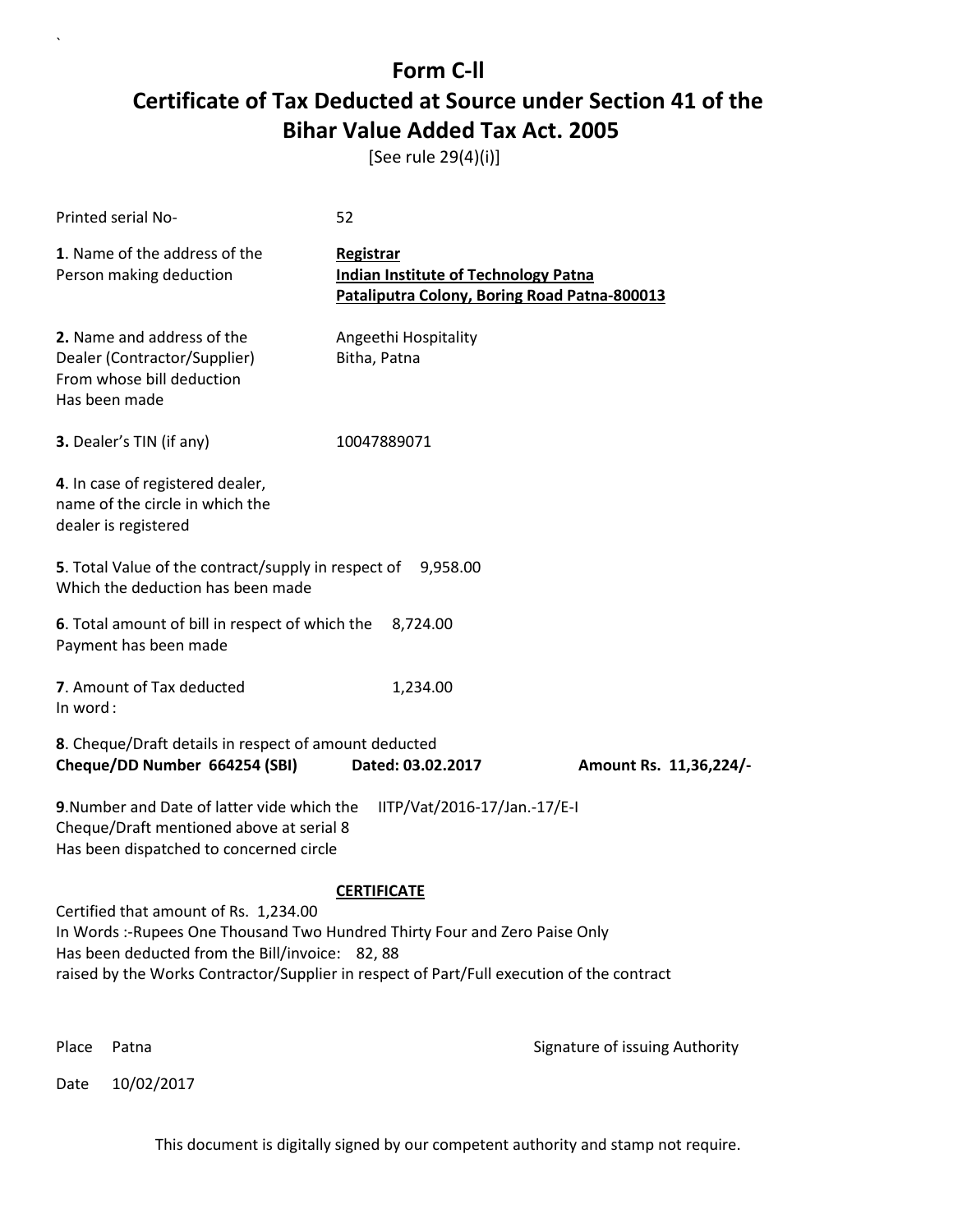[See rule 29(4)(i)]

| Printed serial No-                                                                                                                                                                                                                              | 53                                                                                                       |                                |
|-------------------------------------------------------------------------------------------------------------------------------------------------------------------------------------------------------------------------------------------------|----------------------------------------------------------------------------------------------------------|--------------------------------|
| 1. Name of the address of the<br>Person making deduction                                                                                                                                                                                        | Registrar<br><b>Indian Institute of Technology Patna</b><br>Pataliputra Colony, Boring Road Patna-800013 |                                |
| 2. Name and address of the<br>Dealer (Contractor/Supplier)<br>From whose bill deduction<br>Has been made                                                                                                                                        | Jagdamba Stationer<br>Patna                                                                              |                                |
| 3. Dealer's TIN (if any)                                                                                                                                                                                                                        | 10159715030                                                                                              |                                |
| 4. In case of registered dealer,<br>name of the circle in which the<br>dealer is registered                                                                                                                                                     |                                                                                                          |                                |
| <b>5</b> . Total Value of the contract/supply in respect of<br>Which the deduction has been made                                                                                                                                                | 3,392.00                                                                                                 |                                |
| 6. Total amount of bill in respect of which the<br>Payment has been made                                                                                                                                                                        | 3,200.00                                                                                                 |                                |
| 7. Amount of Tax deducted<br>In word:                                                                                                                                                                                                           | 192.00                                                                                                   |                                |
| 8. Cheque/Draft details in respect of amount deducted<br>Cheque/DD Number 664254 (SBI)                                                                                                                                                          | Dated: 03.02.2017                                                                                        | Amount Rs. 11,36,224/-         |
| 9. Number and Date of latter vide which the<br>Cheque/Draft mentioned above at serial 8<br>Has been dispatched to concerned circle                                                                                                              | IITP/Vat/2016-17/Jan.-17/E-I                                                                             |                                |
| Certified that amount of Rs. 192.00<br>In Words :- Rupees One Hundred Ninety Two and Zero Paise Only<br>Has been deducted from the Bill/invoice: 1<br>raised by the Works Contractor/Supplier in respect of Part/Full execution of the contract | <b>CERTIFICATE</b>                                                                                       |                                |
| Place<br>Patna                                                                                                                                                                                                                                  |                                                                                                          | Signature of issuing Authority |

Date 10/02/2017

`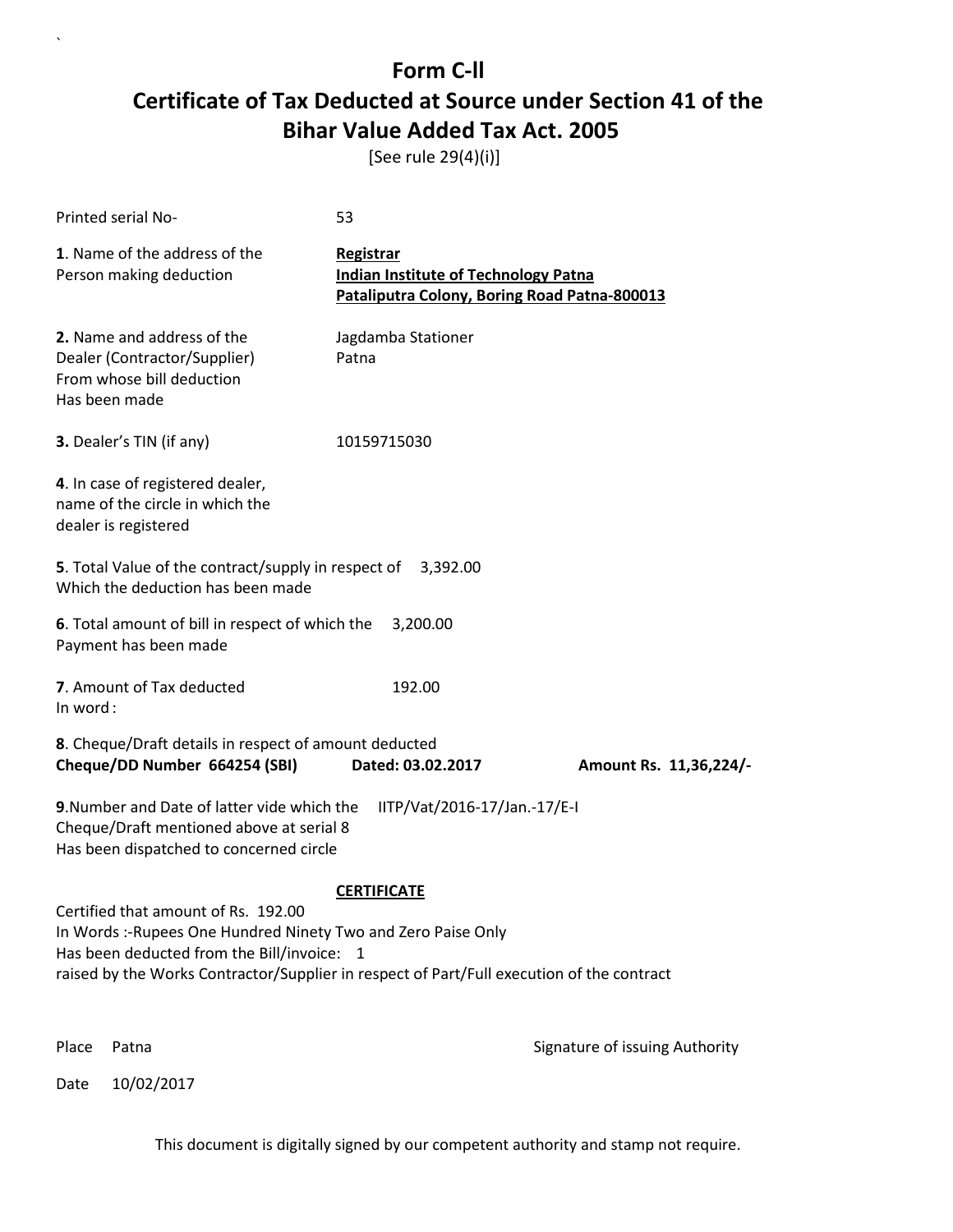[See rule 29(4)(i)]

| <b>Printed serial No-</b>                                                                                                                                                                                                                         | 54                                                                                                       |                                |
|---------------------------------------------------------------------------------------------------------------------------------------------------------------------------------------------------------------------------------------------------|----------------------------------------------------------------------------------------------------------|--------------------------------|
| 1. Name of the address of the<br>Person making deduction                                                                                                                                                                                          | Registrar<br><b>Indian Institute of Technology Patna</b><br>Pataliputra Colony, Boring Road Patna-800013 |                                |
| 2. Name and address of the<br>Dealer (Contractor/Supplier)<br>From whose bill deduction<br>Has been made                                                                                                                                          | Lakhmani Infotech<br>Patna                                                                               |                                |
| 3. Dealer's TIN (if any)                                                                                                                                                                                                                          | 10110510015                                                                                              |                                |
| 4. In case of registered dealer,<br>name of the circle in which the<br>dealer is registered                                                                                                                                                       |                                                                                                          |                                |
| 5. Total Value of the contract/supply in respect of 4,700.00<br>Which the deduction has been made                                                                                                                                                 |                                                                                                          |                                |
| 6. Total amount of bill in respect of which the<br>Payment has been made                                                                                                                                                                          | 4,434.00                                                                                                 |                                |
| 7. Amount of Tax deducted<br>In word:                                                                                                                                                                                                             | 266.00                                                                                                   |                                |
| 8. Cheque/Draft details in respect of amount deducted<br>Cheque/DD Number 664254 (SBI)                                                                                                                                                            | Dated: 03.02.2017                                                                                        | Amount Rs. 11,36,224/-         |
| 9. Number and Date of latter vide which the<br>Cheque/Draft mentioned above at serial 8<br>Has been dispatched to concerned circle                                                                                                                | IITP/Vat/2016-17/Jan.-17/E-I                                                                             |                                |
| Certified that amount of Rs. 266.00<br>In Words :- Rupees Two Hundred Sixty Six and Zero Paise Only<br>Has been deducted from the Bill/invoice: 1793<br>raised by the Works Contractor/Supplier in respect of Part/Full execution of the contract | <b>CERTIFICATE</b>                                                                                       |                                |
| Place<br>Patna                                                                                                                                                                                                                                    |                                                                                                          | Signature of issuing Authority |

Date 10/02/2017

`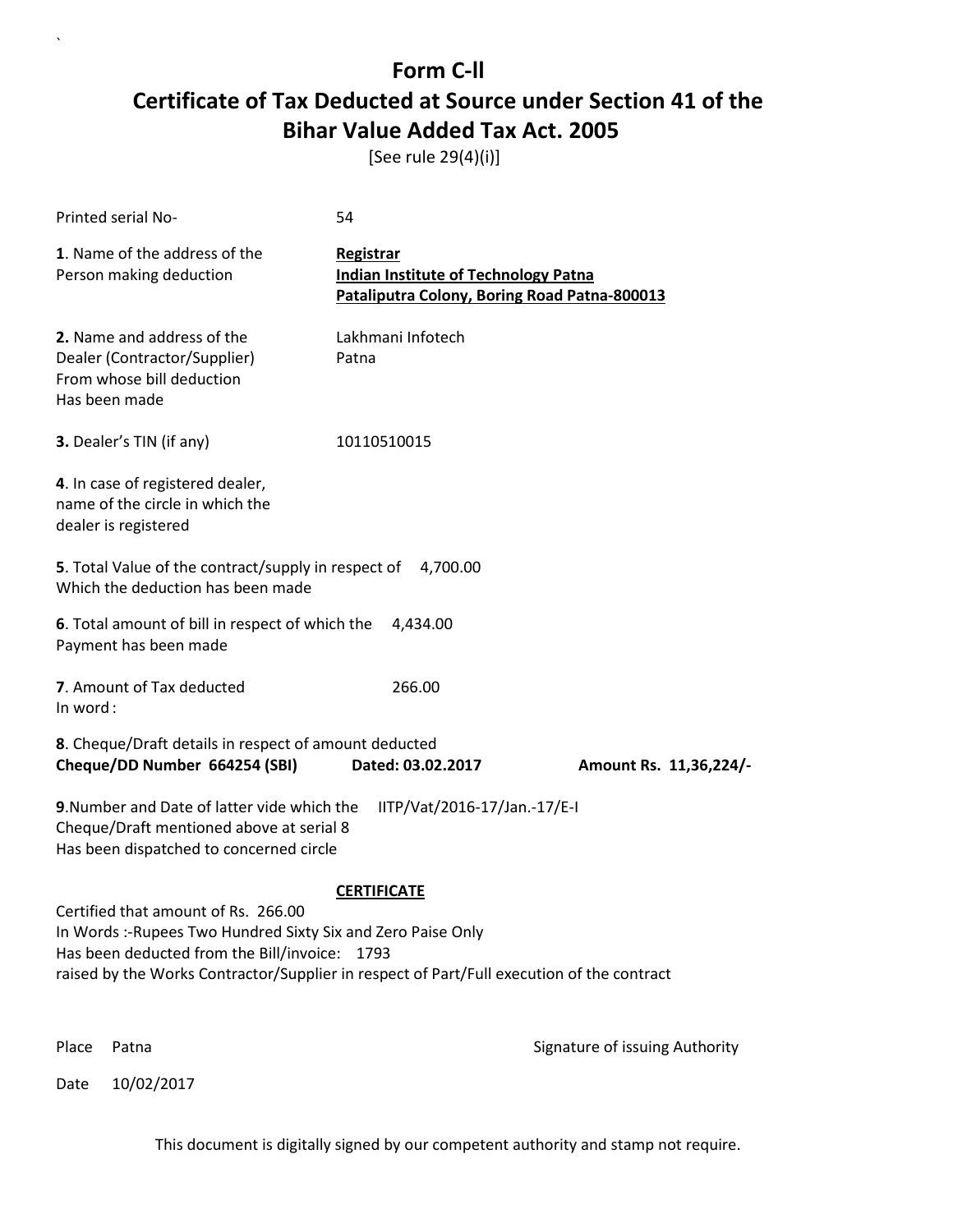[See rule 29(4)(i)]

| <b>Printed serial No-</b>                                                                                                                                                                                                                                          | 55                                                                                                       |                                |
|--------------------------------------------------------------------------------------------------------------------------------------------------------------------------------------------------------------------------------------------------------------------|----------------------------------------------------------------------------------------------------------|--------------------------------|
| 1. Name of the address of the<br>Person making deduction                                                                                                                                                                                                           | Registrar<br><b>Indian Institute of Technology Patna</b><br>Pataliputra Colony, Boring Road Patna-800013 |                                |
| 2. Name and address of the<br>Dealer (Contractor/Supplier)<br>From whose bill deduction<br>Has been made                                                                                                                                                           | Angeethi Hospitality<br>Bitha, Patna                                                                     |                                |
| 3. Dealer's TIN (if any)                                                                                                                                                                                                                                           | 10047889071                                                                                              |                                |
| 4. In case of registered dealer,<br>name of the circle in which the<br>dealer is registered                                                                                                                                                                        |                                                                                                          |                                |
| 5. Total Value of the contract/supply in respect of 9,408.00<br>Which the deduction has been made                                                                                                                                                                  |                                                                                                          |                                |
| 6. Total amount of bill in respect of which the<br>Payment has been made                                                                                                                                                                                           | 8,242.00                                                                                                 |                                |
| 7. Amount of Tax deducted<br>In word:                                                                                                                                                                                                                              | 1,166.00                                                                                                 |                                |
| 8. Cheque/Draft details in respect of amount deducted<br>Cheque/DD Number 664254 (SBI)                                                                                                                                                                             | Dated: 03.02.2017                                                                                        | Amount Rs. 11,36,224/-         |
| 9. Number and Date of latter vide which the<br>Cheque/Draft mentioned above at serial 8<br>Has been dispatched to concerned circle                                                                                                                                 | IITP/Vat/2016-17/Jan.-17/E-I                                                                             |                                |
|                                                                                                                                                                                                                                                                    | <b>CERTIFICATE</b>                                                                                       |                                |
| Certified that amount of Rs. 1,166.00<br>In Words :- Rupees One Thousand One Hundred Sixty Six and Zero Paise Only<br>Has been deducted from the Bill/invoice: 75, 76<br>raised by the Works Contractor/Supplier in respect of Part/Full execution of the contract |                                                                                                          |                                |
| Place<br>Patna                                                                                                                                                                                                                                                     |                                                                                                          | Signature of issuing Authority |

Date 10/02/2017

`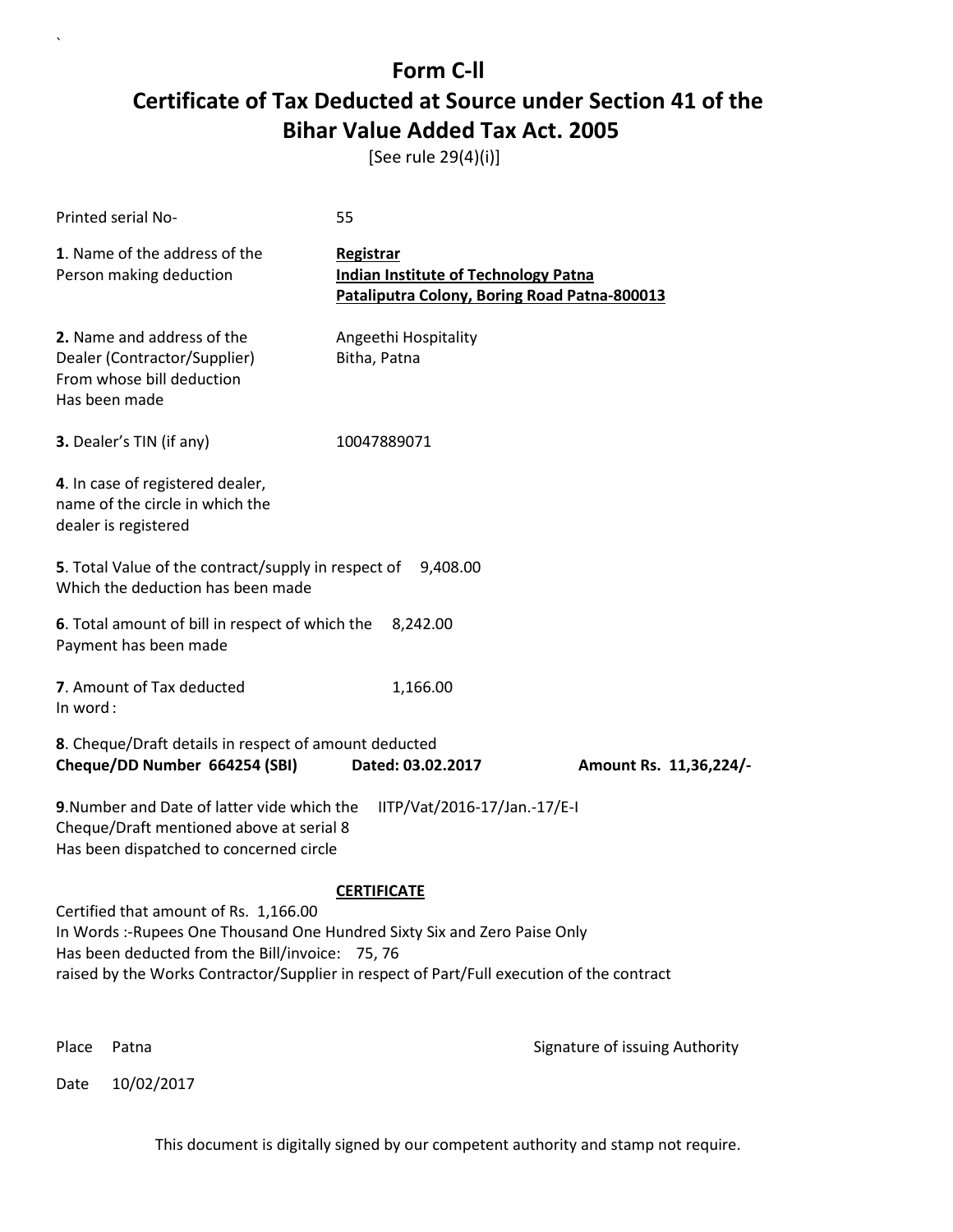[See rule 29(4)(i)]

| Printed serial No-                                                                                                                                                                                                                           | 56                                                                                                       |                                |
|----------------------------------------------------------------------------------------------------------------------------------------------------------------------------------------------------------------------------------------------|----------------------------------------------------------------------------------------------------------|--------------------------------|
| 1. Name of the address of the<br>Person making deduction                                                                                                                                                                                     | Registrar<br><b>Indian Institute of Technology Patna</b><br>Pataliputra Colony, Boring Road Patna-800013 |                                |
| 2. Name and address of the<br>Dealer (Contractor/Supplier)<br>From whose bill deduction<br>Has been made                                                                                                                                     | Sky net<br>162, Patliputra Colony, Patna-13                                                              |                                |
| 3. Dealer's TIN (if any)                                                                                                                                                                                                                     | 10151248075                                                                                              |                                |
| 4. In case of registered dealer,<br>name of the circle in which the<br>dealer is registered                                                                                                                                                  |                                                                                                          |                                |
| 5. Total Value of the contract/supply in respect of 4,410.00<br>Which the deduction has been made                                                                                                                                            |                                                                                                          |                                |
| 6. Total amount of bill in respect of which the<br>Payment has been made                                                                                                                                                                     | 4,160.00                                                                                                 |                                |
| 7. Amount of Tax deducted<br>In word:                                                                                                                                                                                                        | 250.00                                                                                                   |                                |
| 8. Cheque/Draft details in respect of amount deducted<br>Cheque/DD Number 664254 (SBI)                                                                                                                                                       | Dated: 03.02.2017                                                                                        | Amount Rs. 11,36,224/-         |
| 9. Number and Date of latter vide which the<br>Cheque/Draft mentioned above at serial 8<br>Has been dispatched to concerned circle                                                                                                           | IITP/Vat/2016-17/Jan.-17/E-I                                                                             |                                |
| Certified that amount of Rs. 250.00<br>In Words :-Rupees Two Hundred Fifty and Zero Paise Only<br>Has been deducted from the Bill/invoice: 2117<br>raised by the Works Contractor/Supplier in respect of Part/Full execution of the contract | <b>CERTIFICATE</b>                                                                                       |                                |
| Place<br>Patna                                                                                                                                                                                                                               |                                                                                                          | Signature of issuing Authority |

Date 10/02/2017

`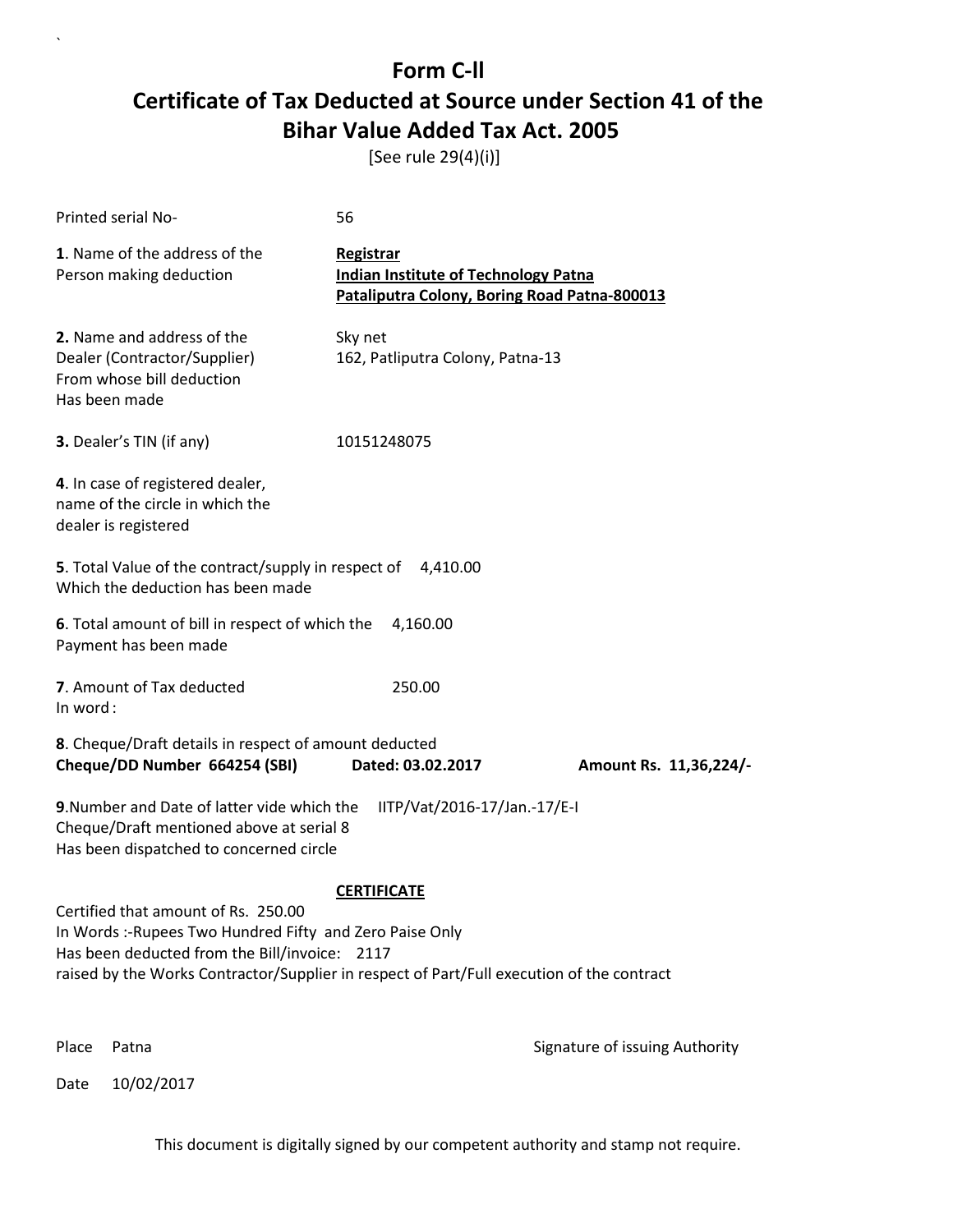[See rule 29(4)(i)]

| Printed serial No-                                                                                                                                                                                                                                 | 57                                                                                                       |                                |
|----------------------------------------------------------------------------------------------------------------------------------------------------------------------------------------------------------------------------------------------------|----------------------------------------------------------------------------------------------------------|--------------------------------|
| 1. Name of the address of the<br>Person making deduction                                                                                                                                                                                           | Registrar<br><b>Indian Institute of Technology Patna</b><br>Pataliputra Colony, Boring Road Patna-800013 |                                |
| 2. Name and address of the<br>Dealer (Contractor/Supplier)<br>From whose bill deduction<br>Has been made                                                                                                                                           | Sky net<br>162, Patliputra Colony, Patna-13                                                              |                                |
| 3. Dealer's TIN (if any)                                                                                                                                                                                                                           | 10151248075                                                                                              |                                |
| 4. In case of registered dealer,<br>name of the circle in which the<br>dealer is registered                                                                                                                                                        |                                                                                                          |                                |
| 5. Total Value of the contract/supply in respect of 4,956.00<br>Which the deduction has been made                                                                                                                                                  |                                                                                                          |                                |
| 6. Total amount of bill in respect of which the<br>Payment has been made                                                                                                                                                                           | 4,675.00                                                                                                 |                                |
| 7. Amount of Tax deducted<br>In word:                                                                                                                                                                                                              | 281.00                                                                                                   |                                |
| 8. Cheque/Draft details in respect of amount deducted<br>Cheque/DD Number 664254 (SBI)                                                                                                                                                             | Dated: 03.02.2017                                                                                        | Amount Rs. 11,36,224/-         |
| 9. Number and Date of latter vide which the<br>Cheque/Draft mentioned above at serial 8<br>Has been dispatched to concerned circle                                                                                                                 | IITP/Vat/2016-17/Jan.-17/E-I                                                                             |                                |
|                                                                                                                                                                                                                                                    | <b>CERTIFICATE</b>                                                                                       |                                |
| Certified that amount of Rs. 281.00<br>In Words :- Rupees Two Hundred Eighty One and Zero Paise Only<br>Has been deducted from the Bill/invoice: 2089<br>raised by the Works Contractor/Supplier in respect of Part/Full execution of the contract |                                                                                                          |                                |
| Place<br>Patna                                                                                                                                                                                                                                     |                                                                                                          | Signature of issuing Authority |

Date 10/02/2017

`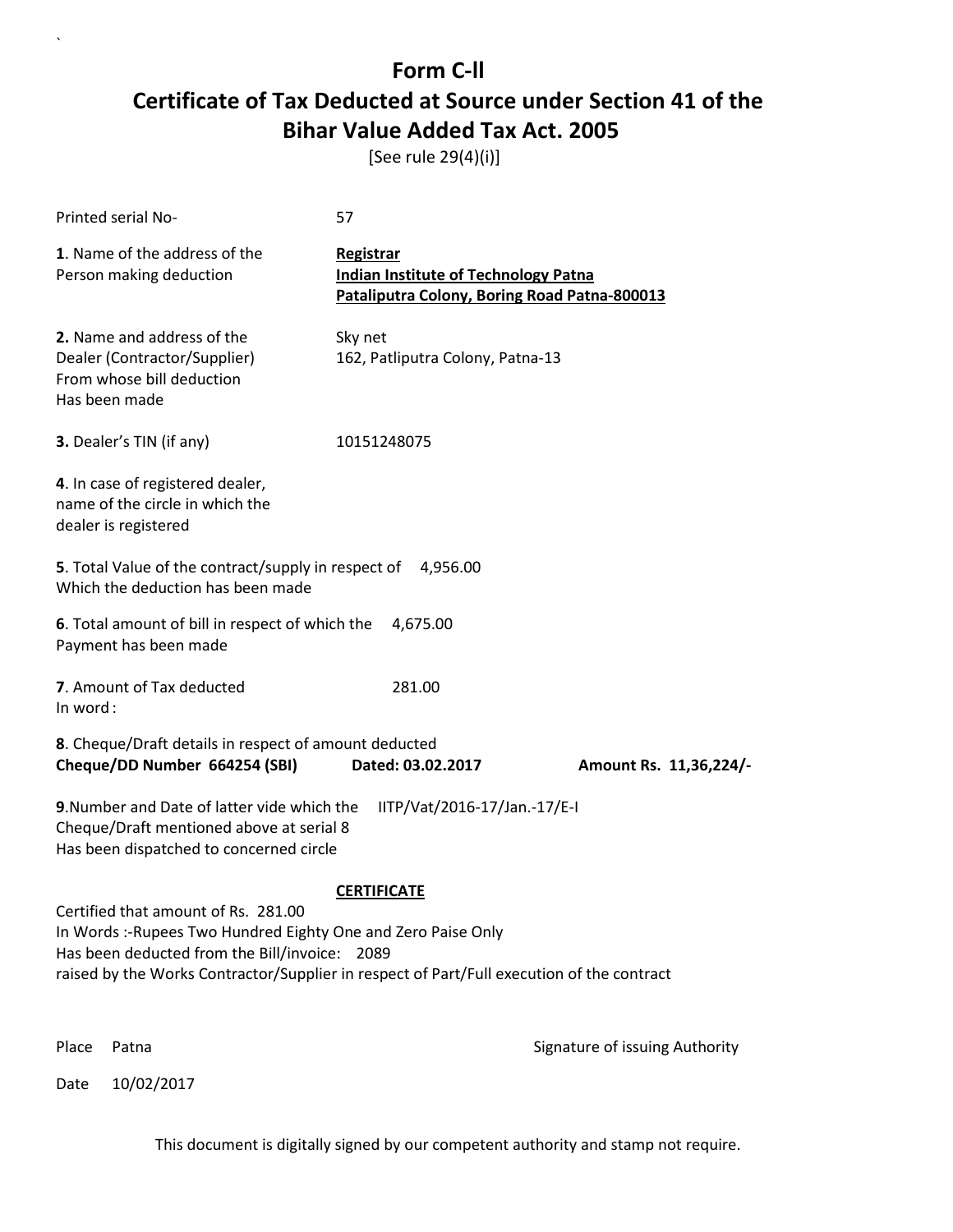[See rule 29(4)(i)]

| Printed serial No-                                                                                                                                                                                                                               | 58                                                                                                       |                                |
|--------------------------------------------------------------------------------------------------------------------------------------------------------------------------------------------------------------------------------------------------|----------------------------------------------------------------------------------------------------------|--------------------------------|
| 1. Name of the address of the<br>Person making deduction                                                                                                                                                                                         | Registrar<br><b>Indian Institute of Technology Patna</b><br>Pataliputra Colony, Boring Road Patna-800013 |                                |
| 2. Name and address of the<br>Dealer (Contractor/Supplier)<br>From whose bill deduction<br>Has been made                                                                                                                                         | Sharma Enterprises<br>Bihta, Patna                                                                       |                                |
| 3. Dealer's TIN (if any)                                                                                                                                                                                                                         | 10047786028                                                                                              |                                |
| 4. In case of registered dealer,<br>name of the circle in which the<br>dealer is registered                                                                                                                                                      |                                                                                                          |                                |
| <b>5</b> . Total Value of the contract/supply in respect of<br>Which the deduction has been made                                                                                                                                                 | 1,700.00                                                                                                 |                                |
| 6. Total amount of bill in respect of which the<br>Payment has been made                                                                                                                                                                         | 1,478.00                                                                                                 |                                |
| 7. Amount of Tax deducted<br>In word:                                                                                                                                                                                                            | 222.00                                                                                                   |                                |
| 8. Cheque/Draft details in respect of amount deducted<br>Cheque/DD Number 664254 (SBI)                                                                                                                                                           | Dated: 03.02.2017                                                                                        | Amount Rs. 11,36,224/-         |
| 9. Number and Date of latter vide which the<br>Cheque/Draft mentioned above at serial 8<br>Has been dispatched to concerned circle                                                                                                               | IITP/Vat/2016-17/Jan.-17/E-I                                                                             |                                |
|                                                                                                                                                                                                                                                  | <b>CERTIFICATE</b>                                                                                       |                                |
| Certified that amount of Rs. 222.00<br>In Words :- Rupees Two Hundred Twenty Two and Zero Paise Only<br>Has been deducted from the Bill/invoice: 41<br>raised by the Works Contractor/Supplier in respect of Part/Full execution of the contract |                                                                                                          |                                |
| Place<br>Patna                                                                                                                                                                                                                                   |                                                                                                          | Signature of issuing Authority |

Date 10/02/2017

`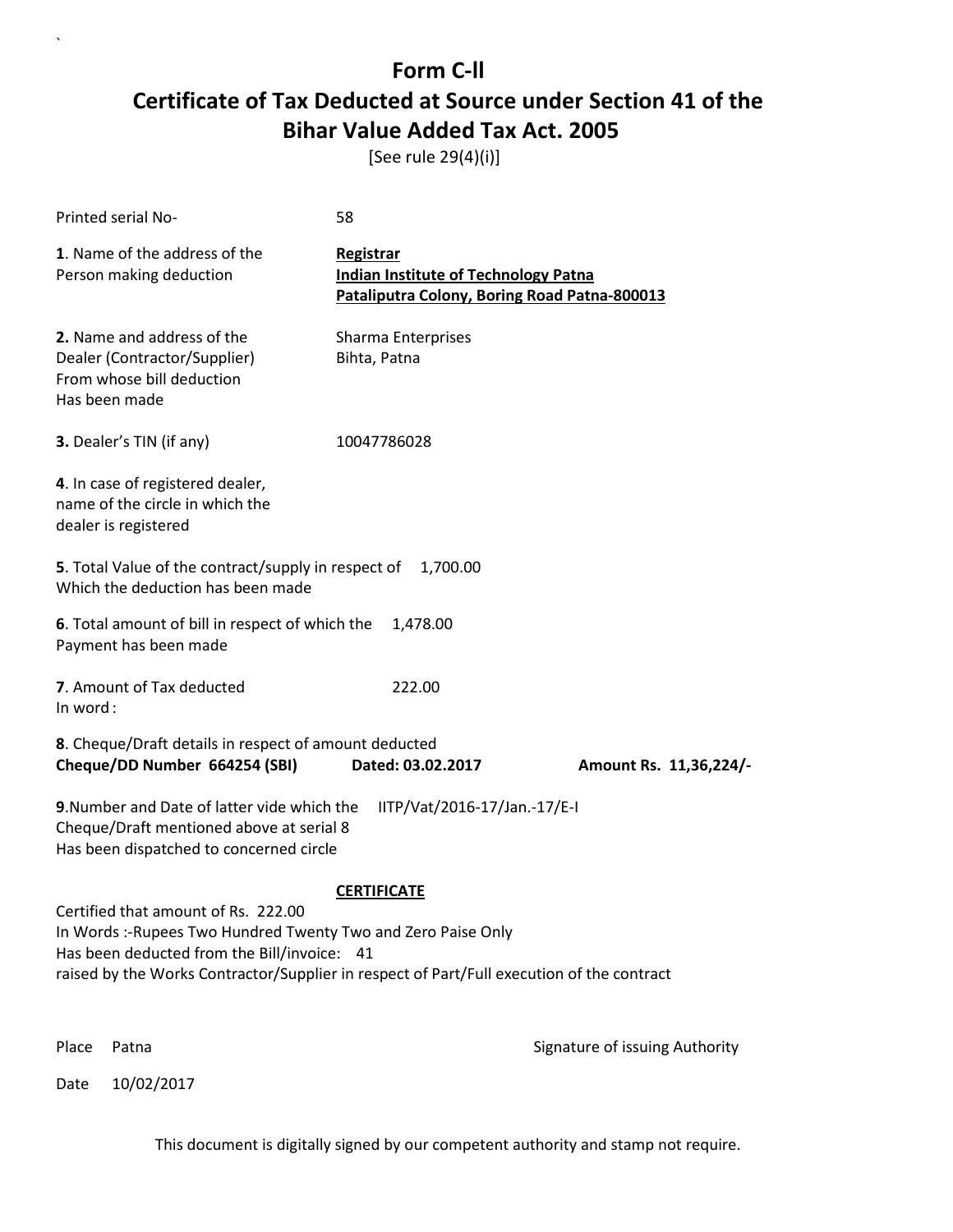[See rule 29(4)(i)]

| Printed serial No-                                                                                                                                                                                                                                                           | 59                                                                                                       |                                |
|------------------------------------------------------------------------------------------------------------------------------------------------------------------------------------------------------------------------------------------------------------------------------|----------------------------------------------------------------------------------------------------------|--------------------------------|
| 1. Name of the address of the<br>Person making deduction                                                                                                                                                                                                                     | Registrar<br><b>Indian Institute of Technology Patna</b><br>Pataliputra Colony, Boring Road Patna-800013 |                                |
| 2. Name and address of the<br>Dealer (Contractor/Supplier)<br>From whose bill deduction<br>Has been made                                                                                                                                                                     | M/s Harsh Electric & Electricals<br>Patna                                                                |                                |
| 3. Dealer's TIN (if any)                                                                                                                                                                                                                                                     | 10048260030                                                                                              |                                |
| 4. In case of registered dealer,<br>name of the circle in which the<br>dealer is registered                                                                                                                                                                                  |                                                                                                          |                                |
| <b>5</b> . Total Value of the contract/supply in respect of<br>Which the deduction has been made                                                                                                                                                                             | 11,325.00                                                                                                |                                |
| 6. Total amount of bill in respect of which the<br>Payment has been made                                                                                                                                                                                                     | 10,419.00                                                                                                |                                |
| 7. Amount of Tax deducted<br>In word:                                                                                                                                                                                                                                        | 906.00                                                                                                   |                                |
| 8. Cheque/Draft details in respect of amount deducted<br>Cheque/DD Number 664254 (SBI)                                                                                                                                                                                       | Dated: 03.02.2017                                                                                        | Amount Rs. 11,36,224/-         |
| 9. Number and Date of latter vide which the<br>Cheque/Draft mentioned above at serial 8<br>Has been dispatched to concerned circle                                                                                                                                           | IITP/Vat/2016-17/Jan.-17/E-I                                                                             |                                |
| <b>CERTIFICATE</b><br>Certified that amount of Rs. 906.00<br>In Words: - Rupees Nine Hundred Six and Zero Paise Only<br>Has been deducted from the Bill/invoice: dated 04.01.17<br>raised by the Works Contractor/Supplier in respect of Part/Full execution of the contract |                                                                                                          |                                |
| Place<br>Patna                                                                                                                                                                                                                                                               |                                                                                                          | Signature of issuing Authority |

Date 10/02/2017

`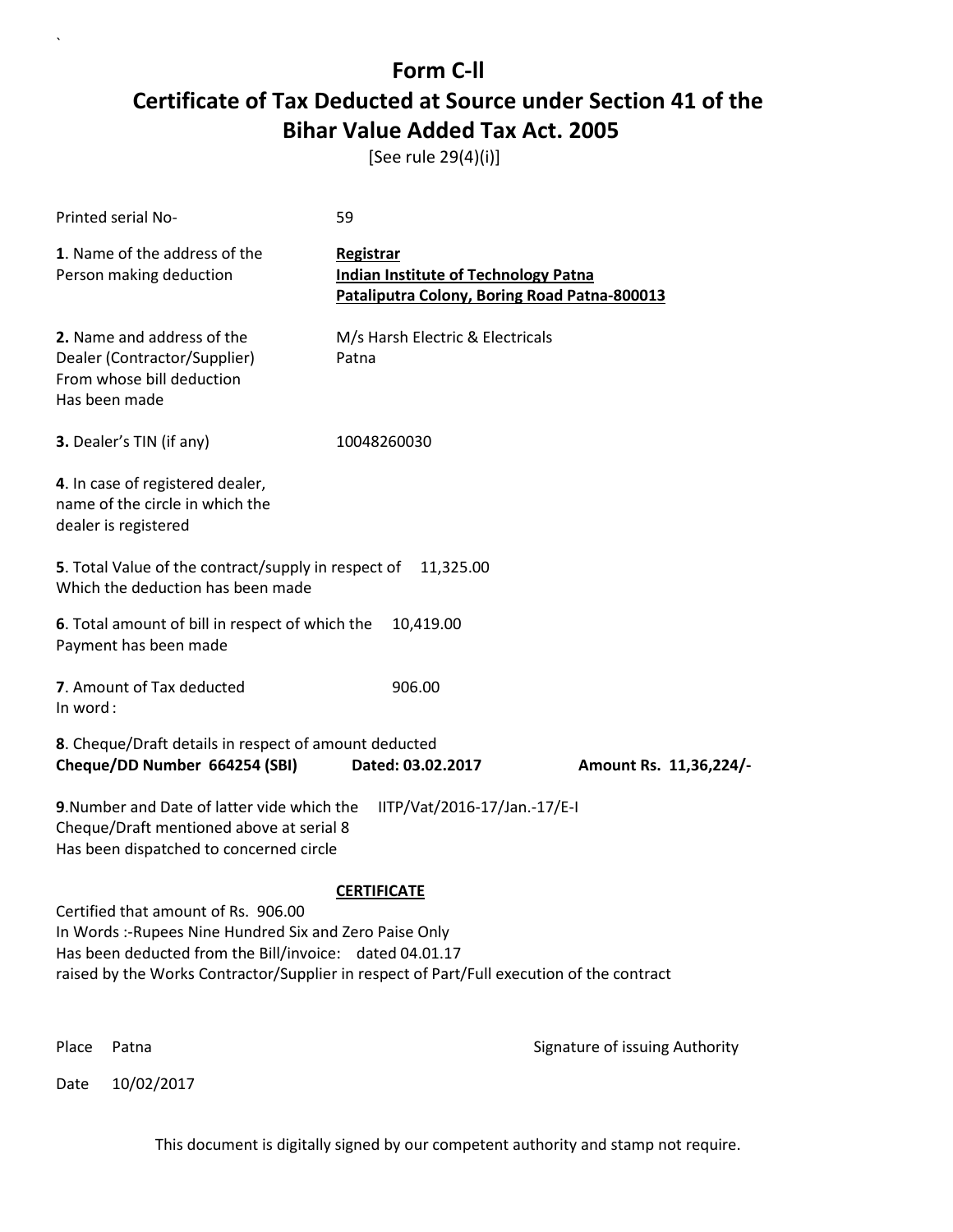[See rule 29(4)(i)]

| Printed serial No-                                                                                                                                                                                                                         | 60                                                                                                              |                                |
|--------------------------------------------------------------------------------------------------------------------------------------------------------------------------------------------------------------------------------------------|-----------------------------------------------------------------------------------------------------------------|--------------------------------|
| 1. Name of the address of the<br>Person making deduction                                                                                                                                                                                   | <b>Registrar</b><br><b>Indian Institute of Technology Patna</b><br>Pataliputra Colony, Boring Road Patna-800013 |                                |
| 2. Name and address of the<br>Dealer (Contractor/Supplier)<br>From whose bill deduction<br>Has been made                                                                                                                                   | M/S hubnet Computers<br>Patna                                                                                   |                                |
| 3. Dealer's TIN (if any)                                                                                                                                                                                                                   | 10156529089                                                                                                     |                                |
| 4. In case of registered dealer,<br>name of the circle in which the<br>dealer is registered                                                                                                                                                |                                                                                                                 |                                |
| 5. Total Value of the contract/supply in respect of<br>Which the deduction has been made                                                                                                                                                   | 10,685.00                                                                                                       |                                |
| 6. Total amount of bill in respect of which the<br>Payment has been made                                                                                                                                                                   | 10,080.00                                                                                                       |                                |
| 7. Amount of Tax deducted<br>In word:                                                                                                                                                                                                      | 605.00                                                                                                          |                                |
| 8. Cheque/Draft details in respect of amount deducted<br>Cheque/DD Number 664254 (SBI)                                                                                                                                                     | Dated: 03.02.2017                                                                                               | Amount Rs. 11,36,224/-         |
| 9. Number and Date of latter vide which the<br>Cheque/Draft mentioned above at serial 8<br>Has been dispatched to concerned circle                                                                                                         | IITP/Vat/2016-17/Jan.-17/E-I                                                                                    |                                |
| Certified that amount of Rs. 605.00<br>In Words :- Rupees Six Hundred Five and Zero Paise Only<br>Has been deducted from the Bill/invoice: 10<br>raised by the Works Contractor/Supplier in respect of Part/Full execution of the contract | <b>CERTIFICATE</b>                                                                                              |                                |
| Place<br>Patna                                                                                                                                                                                                                             |                                                                                                                 | Signature of issuing Authority |

Date 10/02/2017

`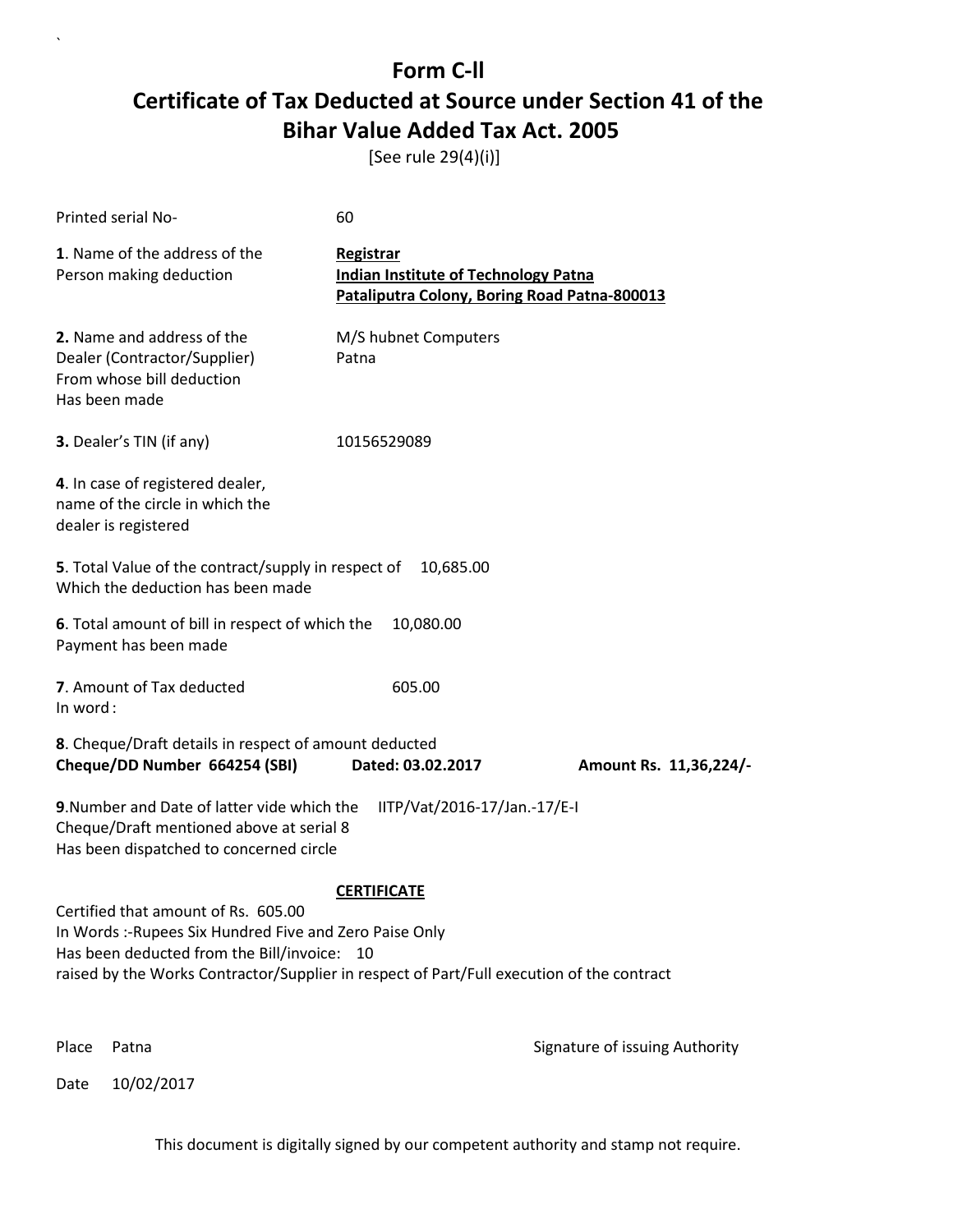[See rule 29(4)(i)]

| Printed serial No-                                                                                                                                                                                                                                   | 61                                                                                                       |                                |
|------------------------------------------------------------------------------------------------------------------------------------------------------------------------------------------------------------------------------------------------------|----------------------------------------------------------------------------------------------------------|--------------------------------|
| 1. Name of the address of the<br>Person making deduction                                                                                                                                                                                             | Registrar<br><b>Indian Institute of Technology Patna</b><br>Pataliputra Colony, Boring Road Patna-800013 |                                |
| 2. Name and address of the<br>Dealer (Contractor/Supplier)<br>From whose bill deduction<br>Has been made                                                                                                                                             | Sky net<br>162, Patliputra Colony, Patna-13                                                              |                                |
| 3. Dealer's TIN (if any)                                                                                                                                                                                                                             | 10151248075                                                                                              |                                |
| 4. In case of registered dealer,<br>name of the circle in which the<br>dealer is registered                                                                                                                                                          |                                                                                                          |                                |
| 5. Total Value of the contract/supply in respect of<br>Which the deduction has been made                                                                                                                                                             | 6,068.00                                                                                                 |                                |
| 6. Total amount of bill in respect of which the<br>Payment has been made                                                                                                                                                                             | 5,724.00                                                                                                 |                                |
| 7. Amount of Tax deducted<br>In word:                                                                                                                                                                                                                | 344.00                                                                                                   |                                |
| 8. Cheque/Draft details in respect of amount deducted<br>Cheque/DD Number 664254 (SBI)                                                                                                                                                               | Dated: 03.02.2017                                                                                        | Amount Rs. 11,36,224/-         |
| 9. Number and Date of latter vide which the<br>Cheque/Draft mentioned above at serial 8<br>Has been dispatched to concerned circle                                                                                                                   | IITP/Vat/2016-17/Jan.-17/E-I                                                                             |                                |
| Certified that amount of Rs. 344.00<br>In Words :- Rupees Three Hundred Forty Four and Zero Paise Only<br>Has been deducted from the Bill/invoice: 2123<br>raised by the Works Contractor/Supplier in respect of Part/Full execution of the contract | <b>CERTIFICATE</b>                                                                                       |                                |
| Place<br>Patna                                                                                                                                                                                                                                       |                                                                                                          | Signature of issuing Authority |

Date 10/02/2017

`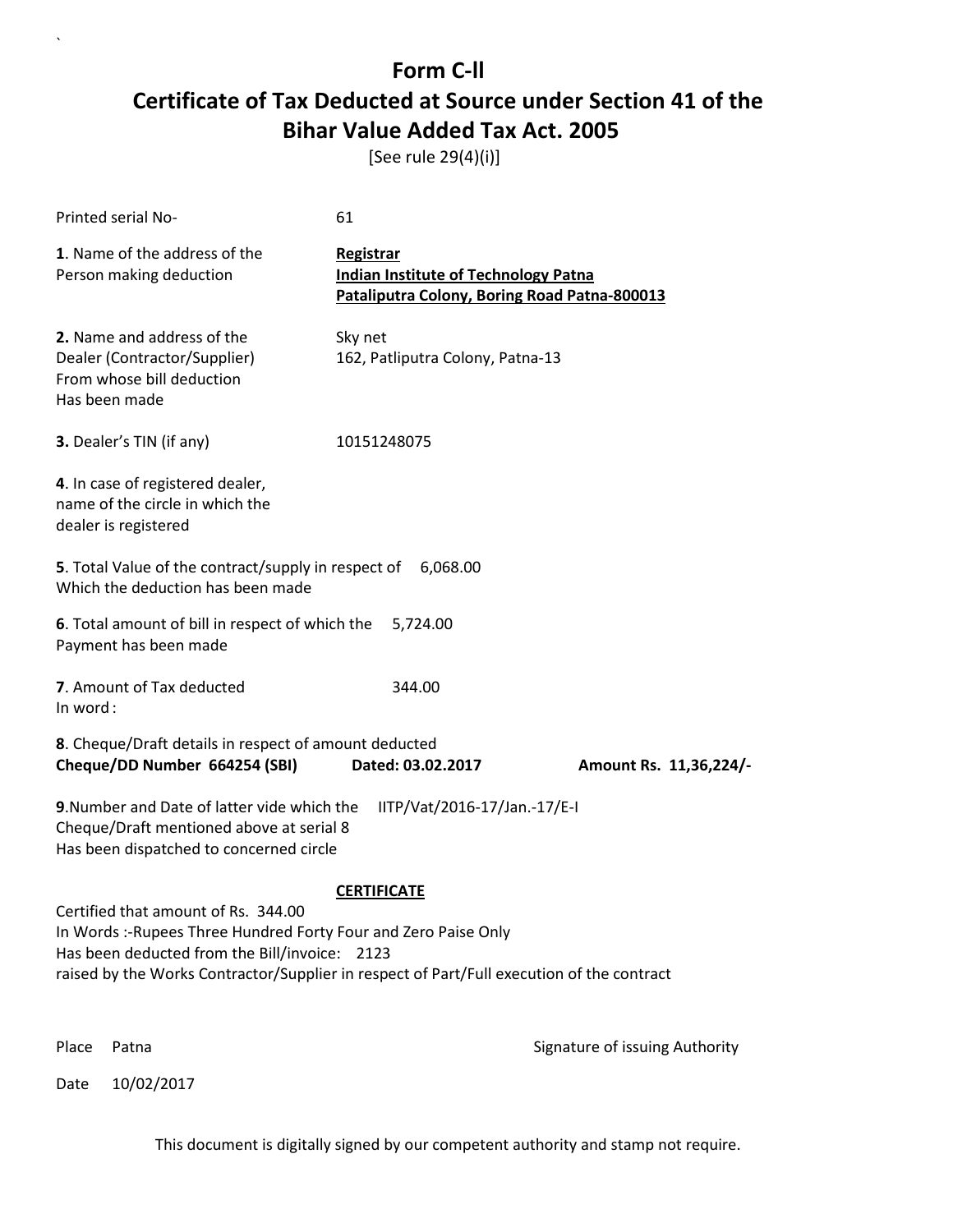[See rule 29(4)(i)]

| <b>Printed serial No-</b>                                                                                                                                                                                                                                                             | 62                                                                                                       |                                |  |
|---------------------------------------------------------------------------------------------------------------------------------------------------------------------------------------------------------------------------------------------------------------------------------------|----------------------------------------------------------------------------------------------------------|--------------------------------|--|
| 1. Name of the address of the<br>Person making deduction                                                                                                                                                                                                                              | Registrar<br><b>Indian Institute of Technology Patna</b><br>Pataliputra Colony, Boring Road Patna-800013 |                                |  |
| 2. Name and address of the<br>Dealer (Contractor/Supplier)<br>From whose bill deduction<br>Has been made                                                                                                                                                                              | Seventeen Degrees Hostel Company Pvt Ltd                                                                 |                                |  |
| 3. Dealer's TIN (if any)                                                                                                                                                                                                                                                              | 10155278096                                                                                              |                                |  |
| 4. In case of registered dealer,<br>name of the circle in which the<br>dealer is registered                                                                                                                                                                                           |                                                                                                          |                                |  |
| 5. Total Value of the contract/supply in respect of 6,558.00<br>Which the deduction has been made                                                                                                                                                                                     |                                                                                                          |                                |  |
| 6. Total amount of bill in respect of which the<br>Payment has been made                                                                                                                                                                                                              | 5,788.00                                                                                                 |                                |  |
| 7. Amount of Tax deducted<br>In word:                                                                                                                                                                                                                                                 | 770.00                                                                                                   |                                |  |
| 8. Cheque/Draft details in respect of amount deducted<br>Cheque/DD Number 664254 (SBI)                                                                                                                                                                                                | Dated: 03.02.2017                                                                                        | Amount Rs. 11,36,224/-         |  |
| 9. Number and Date of latter vide which the<br>IITP/Vat/2016-17/Jan.-17/E-I<br>Cheque/Draft mentioned above at serial 8<br>Has been dispatched to concerned circle                                                                                                                    |                                                                                                          |                                |  |
| <b>CERTIFICATE</b><br>Certified that amount of Rs. 770.00<br>In Words :- Rupees Seven Hundred Seventy and Zero Paise Only<br>Has been deducted from the Bill/invoice: 5697, 14377, 14375<br>raised by the Works Contractor/Supplier in respect of Part/Full execution of the contract |                                                                                                          |                                |  |
| Place<br>Patna                                                                                                                                                                                                                                                                        |                                                                                                          | Signature of issuing Authority |  |

Date 10/02/2017

`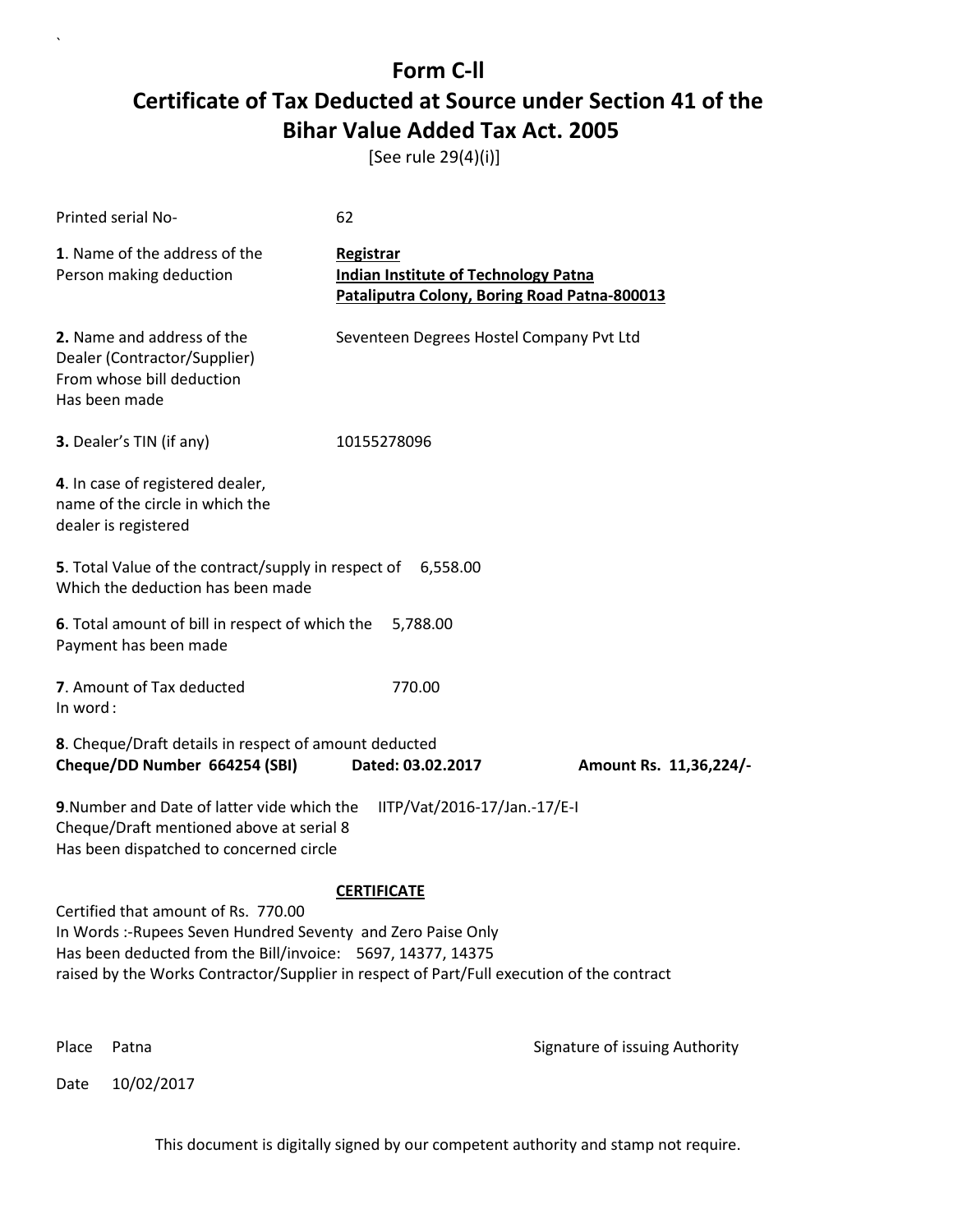[See rule 29(4)(i)]

| Printed serial No-                                                                                                                                                                                                                                                           | 63                                                                                                       |                                |
|------------------------------------------------------------------------------------------------------------------------------------------------------------------------------------------------------------------------------------------------------------------------------|----------------------------------------------------------------------------------------------------------|--------------------------------|
| 1. Name of the address of the<br>Person making deduction                                                                                                                                                                                                                     | Registrar<br><b>Indian Institute of Technology Patna</b><br>Pataliputra Colony, Boring Road Patna-800013 |                                |
| 2. Name and address of the<br>Dealer (Contractor/Supplier)<br>From whose bill deduction<br>Has been made                                                                                                                                                                     | <b>Hindustan Enterprises</b>                                                                             |                                |
| 3. Dealer's TIN (if any)                                                                                                                                                                                                                                                     | 10159117077                                                                                              |                                |
| 4. In case of registered dealer,<br>name of the circle in which the<br>dealer is registered                                                                                                                                                                                  |                                                                                                          |                                |
| 5. Total Value of the contract/supply in respect of<br>Which the deduction has been made                                                                                                                                                                                     | 26,975.00                                                                                                |                                |
| 6. Total amount of bill in respect of which the<br>Payment has been made                                                                                                                                                                                                     | 24,817.00                                                                                                |                                |
| 7. Amount of Tax deducted<br>In word:                                                                                                                                                                                                                                        | 2,158.00                                                                                                 |                                |
| 8. Cheque/Draft details in respect of amount deducted<br>Cheque/DD Number 664254 (SBI)                                                                                                                                                                                       | Dated: 03.02.2017                                                                                        | Amount Rs. 11,36,224/-         |
| 9. Number and Date of latter vide which the<br>Cheque/Draft mentioned above at serial 8<br>Has been dispatched to concerned circle                                                                                                                                           | IITP/Vat/2016-17/Jan.-17/E-I                                                                             |                                |
|                                                                                                                                                                                                                                                                              | <b>CERTIFICATE</b>                                                                                       |                                |
| Certified that amount of Rs. 2,158.00<br>In Words :- Rupees Two Thousand One Hundred Fifty Eight and Zero Paise Only<br>Has been deducted from the Bill/invoice: dated 05.01.17<br>raised by the Works Contractor/Supplier in respect of Part/Full execution of the contract |                                                                                                          |                                |
|                                                                                                                                                                                                                                                                              |                                                                                                          |                                |
| Place<br>Patna                                                                                                                                                                                                                                                               |                                                                                                          | Signature of issuing Authority |

Date 10/02/2017

`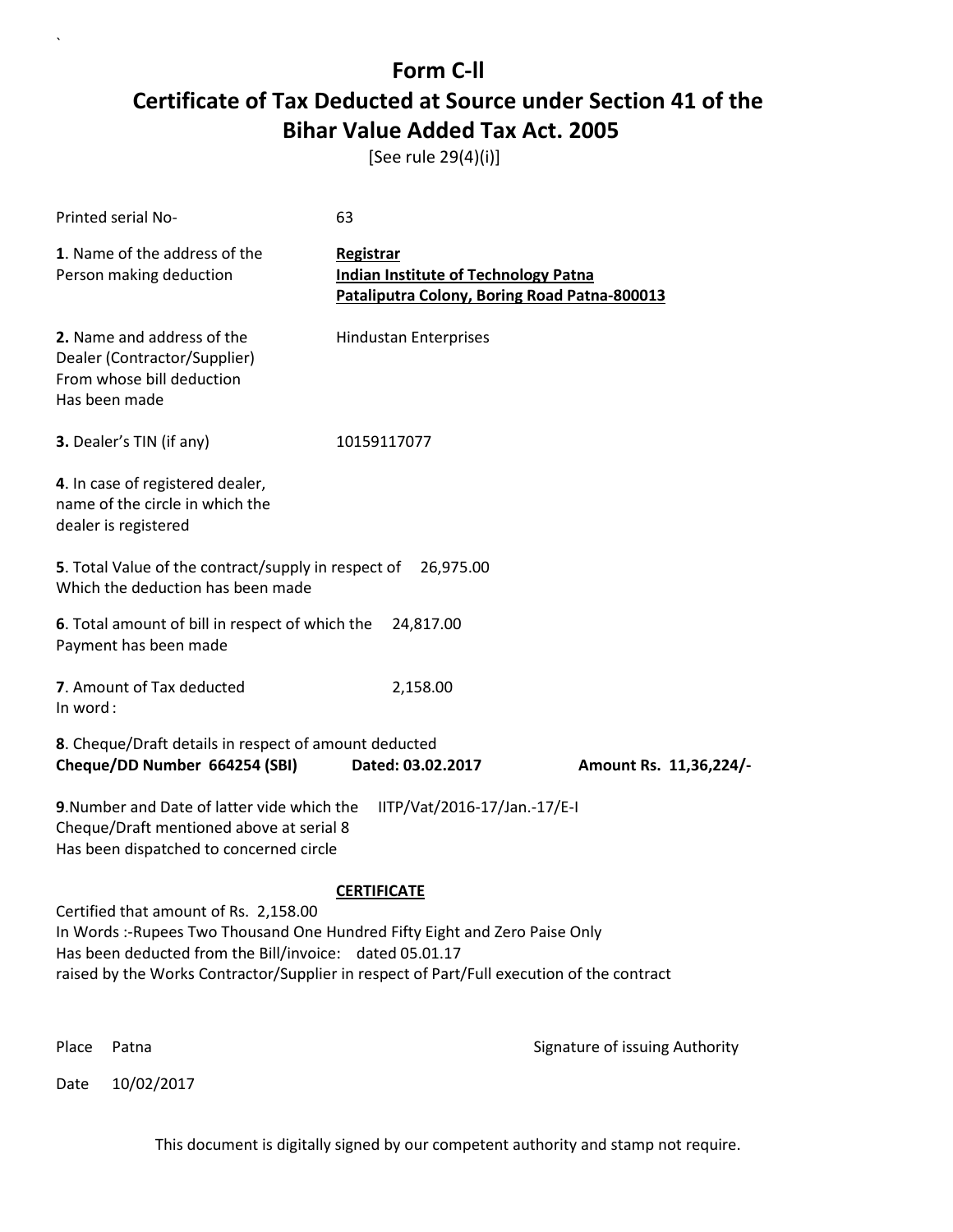[See rule 29(4)(i)]

| Printed serial No-                                                                                                                                                                                                                                | 64                                                                                                       |                                |
|---------------------------------------------------------------------------------------------------------------------------------------------------------------------------------------------------------------------------------------------------|----------------------------------------------------------------------------------------------------------|--------------------------------|
| 1. Name of the address of the<br>Person making deduction                                                                                                                                                                                          | Registrar<br><b>Indian Institute of Technology Patna</b><br>Pataliputra Colony, Boring Road Patna-800013 |                                |
| 2. Name and address of the<br>Dealer (Contractor/Supplier)<br>From whose bill deduction<br>Has been made                                                                                                                                          | Sharma Enterprises<br>Bihta, Patna                                                                       |                                |
| 3. Dealer's TIN (if any)                                                                                                                                                                                                                          | 10047786028                                                                                              |                                |
| 4. In case of registered dealer,<br>name of the circle in which the<br>dealer is registered                                                                                                                                                       |                                                                                                          |                                |
| 5. Total Value of the contract/supply in respect of 4,255.00<br>Which the deduction has been made                                                                                                                                                 |                                                                                                          |                                |
| 6. Total amount of bill in respect of which the<br>Payment has been made                                                                                                                                                                          | 3,700.00                                                                                                 |                                |
| 7. Amount of Tax deducted<br>In word:                                                                                                                                                                                                             | 555.00                                                                                                   |                                |
| 8. Cheque/Draft details in respect of amount deducted<br>Cheque/DD Number 664254 (SBI)                                                                                                                                                            | Dated: 03.02.2017                                                                                        | Amount Rs. 11,36,224/-         |
| 9. Number and Date of latter vide which the<br>Cheque/Draft mentioned above at serial 8<br>Has been dispatched to concerned circle                                                                                                                | IITP/Vat/2016-17/Jan.-17/E-I                                                                             |                                |
|                                                                                                                                                                                                                                                   | <b>CERTIFICATE</b>                                                                                       |                                |
| Certified that amount of Rs. 555.00<br>In Words :- Rupees Five Hundred Fifty Five and Zero Paise Only<br>Has been deducted from the Bill/invoice: 44<br>raised by the Works Contractor/Supplier in respect of Part/Full execution of the contract |                                                                                                          |                                |
| Place<br>Patna                                                                                                                                                                                                                                    |                                                                                                          | Signature of issuing Authority |

Date 10/02/2017

`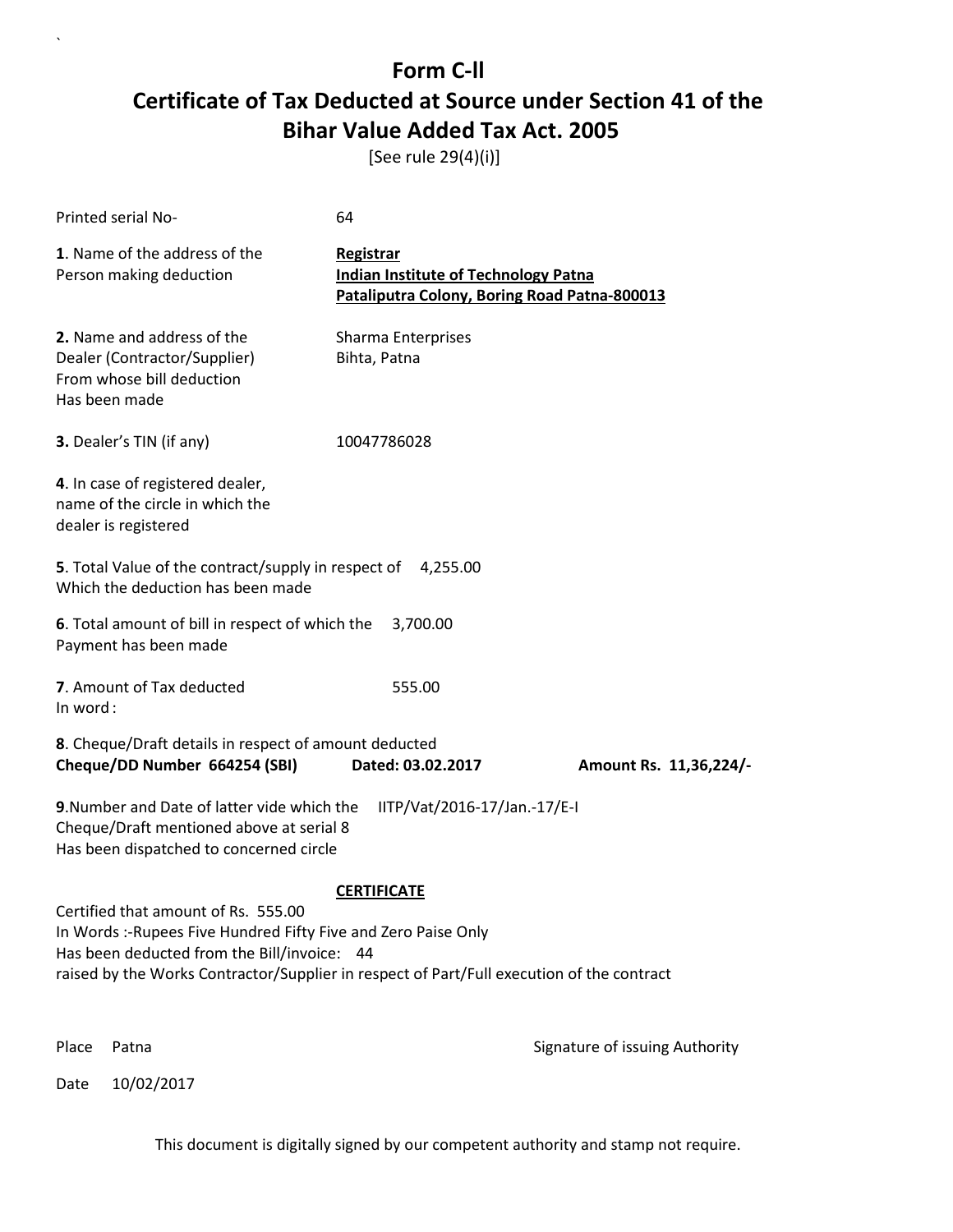[See rule 29(4)(i)]

| Printed serial No-                                                                                                                                                                                                                                     | 65                                                                                                       |                                |  |
|--------------------------------------------------------------------------------------------------------------------------------------------------------------------------------------------------------------------------------------------------------|----------------------------------------------------------------------------------------------------------|--------------------------------|--|
| 1. Name of the address of the<br>Person making deduction                                                                                                                                                                                               | Registrar<br><b>Indian Institute of Technology Patna</b><br>Pataliputra Colony, Boring Road Patna-800013 |                                |  |
| 2. Name and address of the<br>Dealer (Contractor/Supplier)<br>From whose bill deduction<br>Has been made                                                                                                                                               | M/S Usha Air Products Ltd<br>Dasratha, New ByPass Road, Patna-02                                         |                                |  |
| 3. Dealer's TIN (if any)                                                                                                                                                                                                                               | 10120044048                                                                                              |                                |  |
| 4. In case of registered dealer,<br>name of the circle in which the<br>dealer is registered                                                                                                                                                            |                                                                                                          |                                |  |
| 5. Total Value of the contract/supply in respect of<br>1,060.00<br>Which the deduction has been made                                                                                                                                                   |                                                                                                          |                                |  |
| 6. Total amount of bill in respect of which the<br>Payment has been made                                                                                                                                                                               | 1,000.00                                                                                                 |                                |  |
| 7. Amount of Tax deducted<br>In word:                                                                                                                                                                                                                  | 60.00                                                                                                    |                                |  |
| 8. Cheque/Draft details in respect of amount deducted<br>Cheque/DD Number 664254 (SBI)                                                                                                                                                                 | Dated: 03.02.2017                                                                                        | Amount Rs. 11,36,224/-         |  |
| 9. Number and Date of latter vide which the<br>IITP/Vat/2016-17/Jan.-17/E-I<br>Cheque/Draft mentioned above at serial 8<br>Has been dispatched to concerned circle                                                                                     |                                                                                                          |                                |  |
| <b>CERTIFICATE</b><br>Certified that amount of Rs. 60.00<br>In Words :- Rupees Sixty and Zero Paise Only<br>Has been deducted from the Bill/invoice: 8017<br>raised by the Works Contractor/Supplier in respect of Part/Full execution of the contract |                                                                                                          |                                |  |
| Place<br>Patna                                                                                                                                                                                                                                         |                                                                                                          | Signature of issuing Authority |  |

Date 10/02/2017

`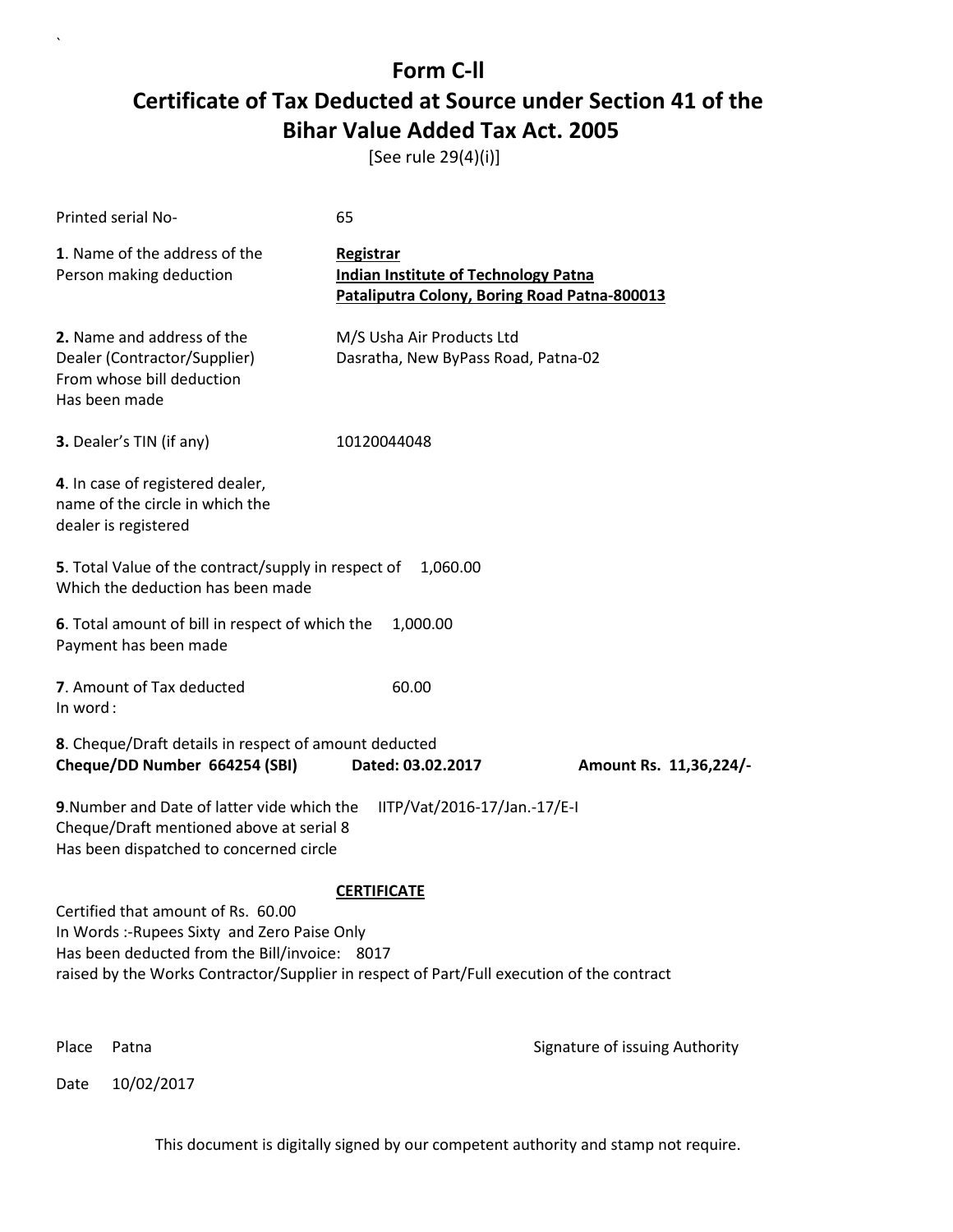[See rule 29(4)(i)]

| Printed serial No-                                                                                                                                                                                                                                    | 66                                                                                                       |                                |
|-------------------------------------------------------------------------------------------------------------------------------------------------------------------------------------------------------------------------------------------------------|----------------------------------------------------------------------------------------------------------|--------------------------------|
| 1. Name of the address of the<br>Person making deduction                                                                                                                                                                                              | Registrar<br><b>Indian Institute of Technology Patna</b><br>Pataliputra Colony, Boring Road Patna-800013 |                                |
| 2. Name and address of the<br>Dealer (Contractor/Supplier)<br>From whose bill deduction<br>Has been made                                                                                                                                              | Sky net<br>162, Patliputra Colony, Patna-13                                                              |                                |
| 3. Dealer's TIN (if any)                                                                                                                                                                                                                              | 10151248075                                                                                              |                                |
| 4. In case of registered dealer,<br>name of the circle in which the<br>dealer is registered                                                                                                                                                           |                                                                                                          |                                |
| 5. Total Value of the contract/supply in respect of 7,479.00<br>Which the deduction has been made                                                                                                                                                     |                                                                                                          |                                |
| 6. Total amount of bill in respect of which the<br>Payment has been made                                                                                                                                                                              | 7,056.00                                                                                                 |                                |
| 7. Amount of Tax deducted<br>In word:                                                                                                                                                                                                                 | 423.00                                                                                                   |                                |
| 8. Cheque/Draft details in respect of amount deducted<br>Cheque/DD Number 664254 (SBI)                                                                                                                                                                | Dated: 03.02.2017                                                                                        | Amount Rs. 11,36,224/-         |
| 9. Number and Date of latter vide which the<br>Cheque/Draft mentioned above at serial 8<br>Has been dispatched to concerned circle                                                                                                                    | IITP/Vat/2016-17/Jan.-17/E-I                                                                             |                                |
|                                                                                                                                                                                                                                                       | <b>CERTIFICATE</b>                                                                                       |                                |
| Certified that amount of Rs. 423.00<br>In Words :- Rupees Four Hundred Twenty Three and Zero Paise Only<br>Has been deducted from the Bill/invoice: 2097<br>raised by the Works Contractor/Supplier in respect of Part/Full execution of the contract |                                                                                                          |                                |
| Place<br>Patna                                                                                                                                                                                                                                        |                                                                                                          | Signature of issuing Authority |

Date 10/02/2017

`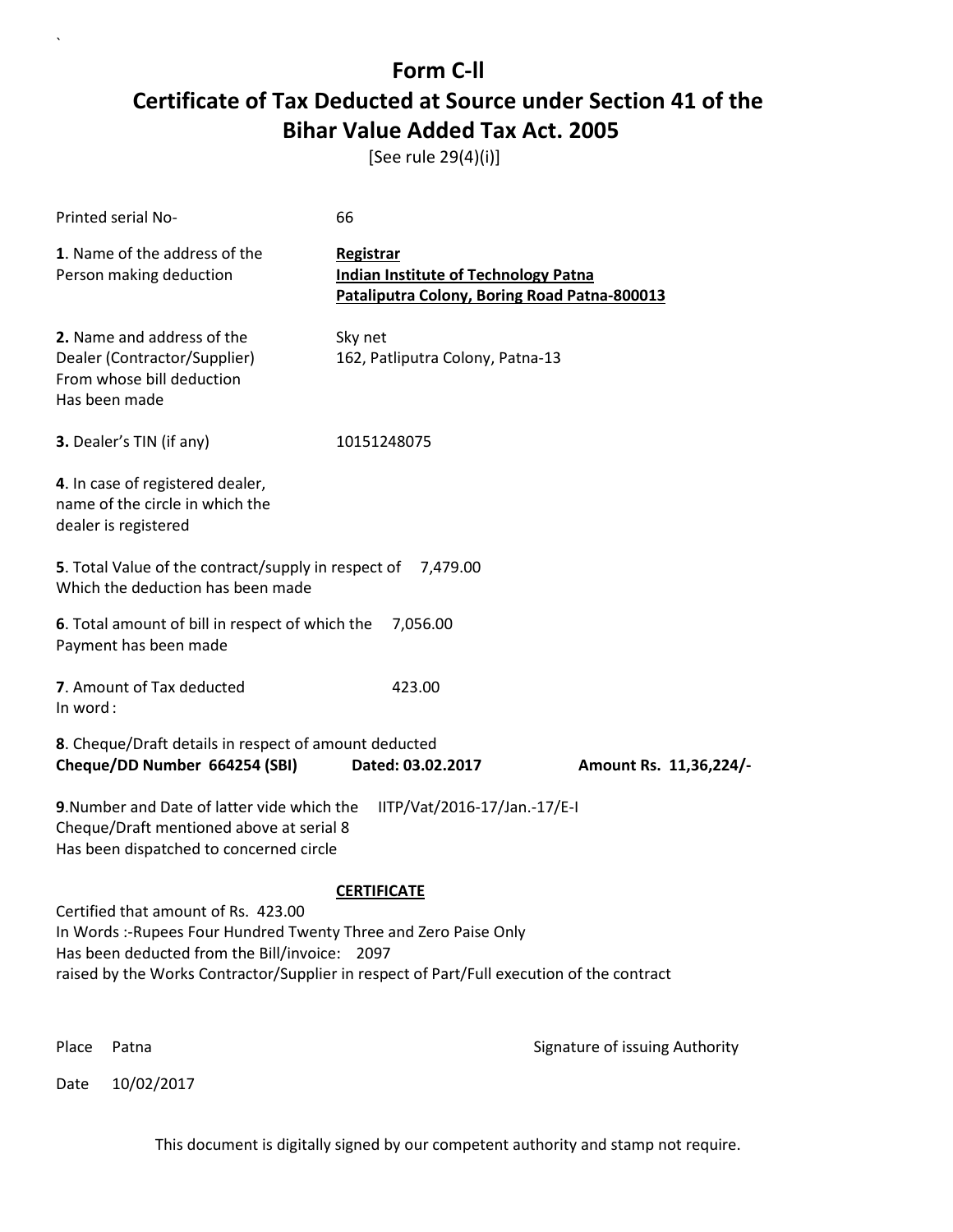[See rule 29(4)(i)]

| Printed serial No-                                                                                                                                                                                                                                         | 67                                                                                                       |                                                                       |
|------------------------------------------------------------------------------------------------------------------------------------------------------------------------------------------------------------------------------------------------------------|----------------------------------------------------------------------------------------------------------|-----------------------------------------------------------------------|
| 1. Name of the address of the<br>Person making deduction                                                                                                                                                                                                   | Registrar<br><b>Indian Institute of Technology Patna</b><br>Pataliputra Colony, Boring Road Patna-800013 |                                                                       |
| 2. Name and address of the<br>Dealer (Contractor/Supplier)<br>13<br>From whose bill deduction<br>Has been made                                                                                                                                             | <b>Graphtech Computer</b>                                                                                | Tara Trade Center, Near Indira Bhawan, West Boring Canal Road, Patna- |
| 3. Dealer's TIN (if any)                                                                                                                                                                                                                                   | 10152350092                                                                                              |                                                                       |
| 4. In case of registered dealer,<br>name of the circle in which the<br>dealer is registered                                                                                                                                                                |                                                                                                          |                                                                       |
| 5. Total Value of the contract/supply in respect of<br>Which the deduction has been made                                                                                                                                                                   | 7,479.00                                                                                                 |                                                                       |
| 6. Total amount of bill in respect of which the<br>Payment has been made                                                                                                                                                                                   | 7,036.00                                                                                                 |                                                                       |
| 7. Amount of Tax deducted<br>In word:                                                                                                                                                                                                                      | 443.00                                                                                                   |                                                                       |
| 8. Cheque/Draft details in respect of amount deducted<br>Cheque/DD Number 664254 (SBI)                                                                                                                                                                     | Dated: 03.02.2017                                                                                        | Amount Rs. 11,36,224/-                                                |
| 9. Number and Date of latter vide which the<br>Cheque/Draft mentioned above at serial 8<br>Has been dispatched to concerned circle                                                                                                                         | IITP/Vat/2016-17/Jan.-17/E-I                                                                             |                                                                       |
| Certified that amount of Rs. 443.00<br>In Words :- Rupees Four Hundred Forty Three and Zero Paise Only<br>Has been deducted from the Bill/invoice: Bill no-54<br>raised by the Works Contractor/Supplier in respect of Part/Full execution of the contract | <b>CERTIFICATE</b>                                                                                       |                                                                       |

`

Place Patna **Property** Place Patna Signature of issuing Authority

Date 10/02/2017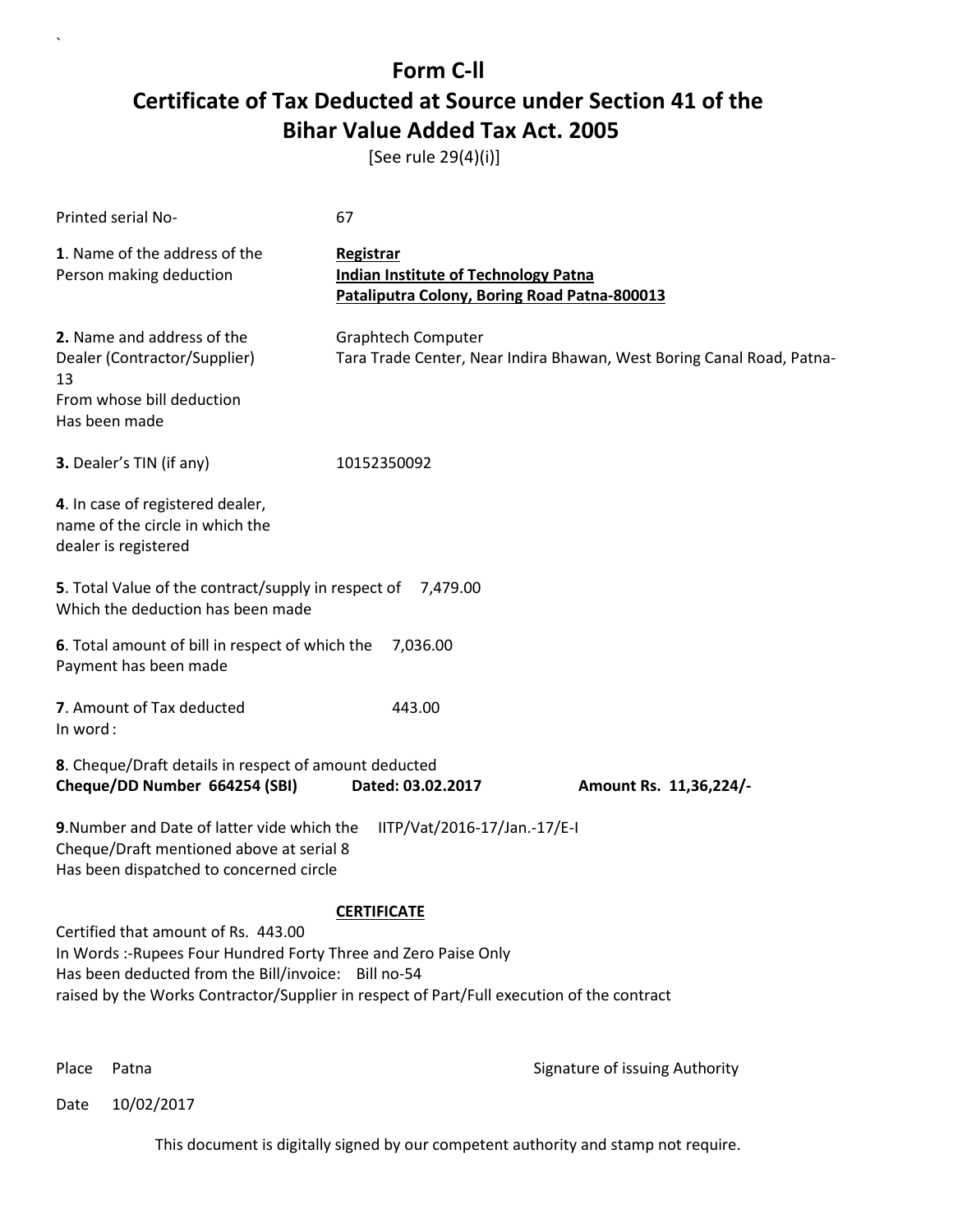[See rule 29(4)(i)]

| Printed serial No-                                                                                                                                                                                                                                               | 68                                                                                                       |                                                                   |
|------------------------------------------------------------------------------------------------------------------------------------------------------------------------------------------------------------------------------------------------------------------|----------------------------------------------------------------------------------------------------------|-------------------------------------------------------------------|
| 1. Name of the address of the<br>Person making deduction                                                                                                                                                                                                         | Registrar<br><b>Indian Institute of Technology Patna</b><br>Pataliputra Colony, Boring Road Patna-800013 |                                                                   |
| 2. Name and address of the<br>Dealer (Contractor/Supplier)<br>From whose bill deduction<br>Has been made                                                                                                                                                         | M/S Laxmi Sales Agency                                                                                   | Sri Laxmi Place, Behind Abhishek Plaza, Exhibition Road, Patna-01 |
| 3. Dealer's TIN (if any)                                                                                                                                                                                                                                         | 10140807092                                                                                              |                                                                   |
| 4. In case of registered dealer,<br>name of the circle in which the<br>dealer is registered                                                                                                                                                                      |                                                                                                          |                                                                   |
| 5. Total Value of the contract/supply in respect of<br>Which the deduction has been made                                                                                                                                                                         | 1,863.00                                                                                                 |                                                                   |
| 6. Total amount of bill in respect of which the<br>Payment has been made                                                                                                                                                                                         | 1,758.00                                                                                                 |                                                                   |
| 7. Amount of Tax deducted<br>In word:                                                                                                                                                                                                                            | 105.00                                                                                                   |                                                                   |
| 8. Cheque/Draft details in respect of amount deducted<br>Cheque/DD Number 664254 (SBI)                                                                                                                                                                           | Dated: 03.02.2017                                                                                        | Amount Rs. 11,36,224/-                                            |
| 9. Number and Date of latter vide which the<br>IITP/Vat/2016-17/Jan.-17/E-I<br>Cheque/Draft mentioned above at serial 8<br>Has been dispatched to concerned circle                                                                                               |                                                                                                          |                                                                   |
| <b>CERTIFICATE</b><br>Certified that amount of Rs. 105.00<br>In Words :- Rupees One Hundred Five and Zero Paise Only<br>Has been deducted from the Bill/invoice: 98<br>raised by the Works Contractor/Supplier in respect of Part/Full execution of the contract |                                                                                                          |                                                                   |
| Place<br>Patna                                                                                                                                                                                                                                                   |                                                                                                          | Signature of issuing Authority                                    |

Date 10/02/2017

`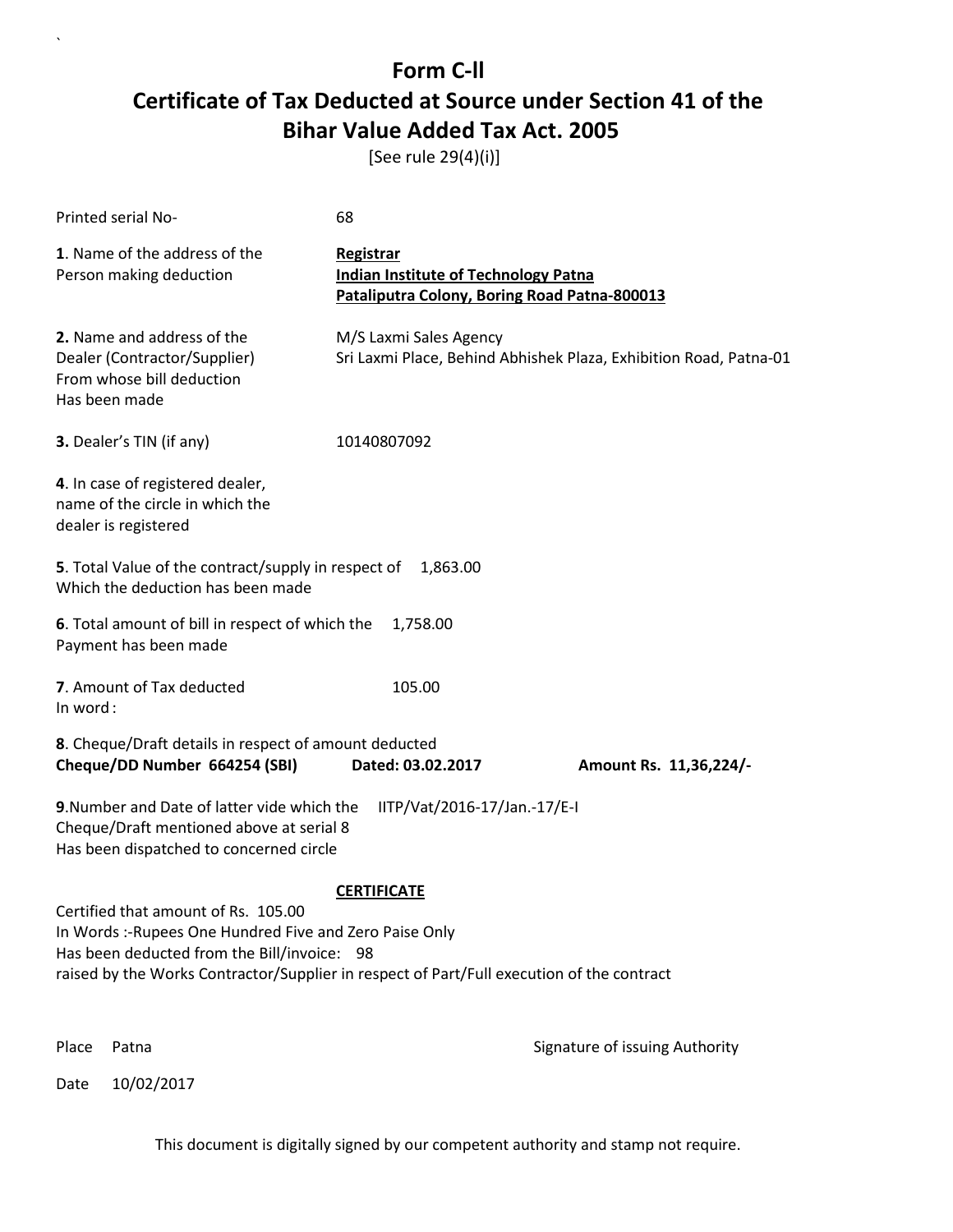[See rule 29(4)(i)]

| Printed serial No-                                                                                                                                                                                                                                 | 69                                                                                                       |                                |
|----------------------------------------------------------------------------------------------------------------------------------------------------------------------------------------------------------------------------------------------------|----------------------------------------------------------------------------------------------------------|--------------------------------|
| 1. Name of the address of the<br>Person making deduction                                                                                                                                                                                           | Registrar<br><b>Indian Institute of Technology Patna</b><br>Pataliputra Colony, Boring Road Patna-800013 |                                |
| 2. Name and address of the<br>Dealer (Contractor/Supplier)<br>From whose bill deduction<br>Has been made                                                                                                                                           | M/S hubnet Computers<br>Patna                                                                            |                                |
| 3. Dealer's TIN (if any)                                                                                                                                                                                                                           | 10156529089                                                                                              |                                |
| 4. In case of registered dealer,<br>name of the circle in which the<br>dealer is registered                                                                                                                                                        |                                                                                                          |                                |
| 5. Total Value of the contract/supply in respect of 2,332.00<br>Which the deduction has been made                                                                                                                                                  |                                                                                                          |                                |
| 6. Total amount of bill in respect of which the<br>Payment has been made                                                                                                                                                                           | 2,200.00                                                                                                 |                                |
| 7. Amount of Tax deducted<br>In word:                                                                                                                                                                                                              | 132.00                                                                                                   |                                |
| 8. Cheque/Draft details in respect of amount deducted<br>Cheque/DD Number 664254 (SBI)                                                                                                                                                             | Dated: 03.02.2017                                                                                        | Amount Rs. 11,36,224/-         |
| 9. Number and Date of latter vide which the<br>Cheque/Draft mentioned above at serial 8<br>Has been dispatched to concerned circle                                                                                                                 | IITP/Vat/2016-17/Jan.-17/E-I                                                                             |                                |
|                                                                                                                                                                                                                                                    | <b>CERTIFICATE</b>                                                                                       |                                |
| Certified that amount of Rs. 132.00<br>In Words :- Rupees One Hundred Thirty Two and Zero Paise Only<br>Has been deducted from the Bill/invoice: 1198<br>raised by the Works Contractor/Supplier in respect of Part/Full execution of the contract |                                                                                                          |                                |
| Place<br>Patna                                                                                                                                                                                                                                     |                                                                                                          | Signature of issuing Authority |

Date 10/02/2017

`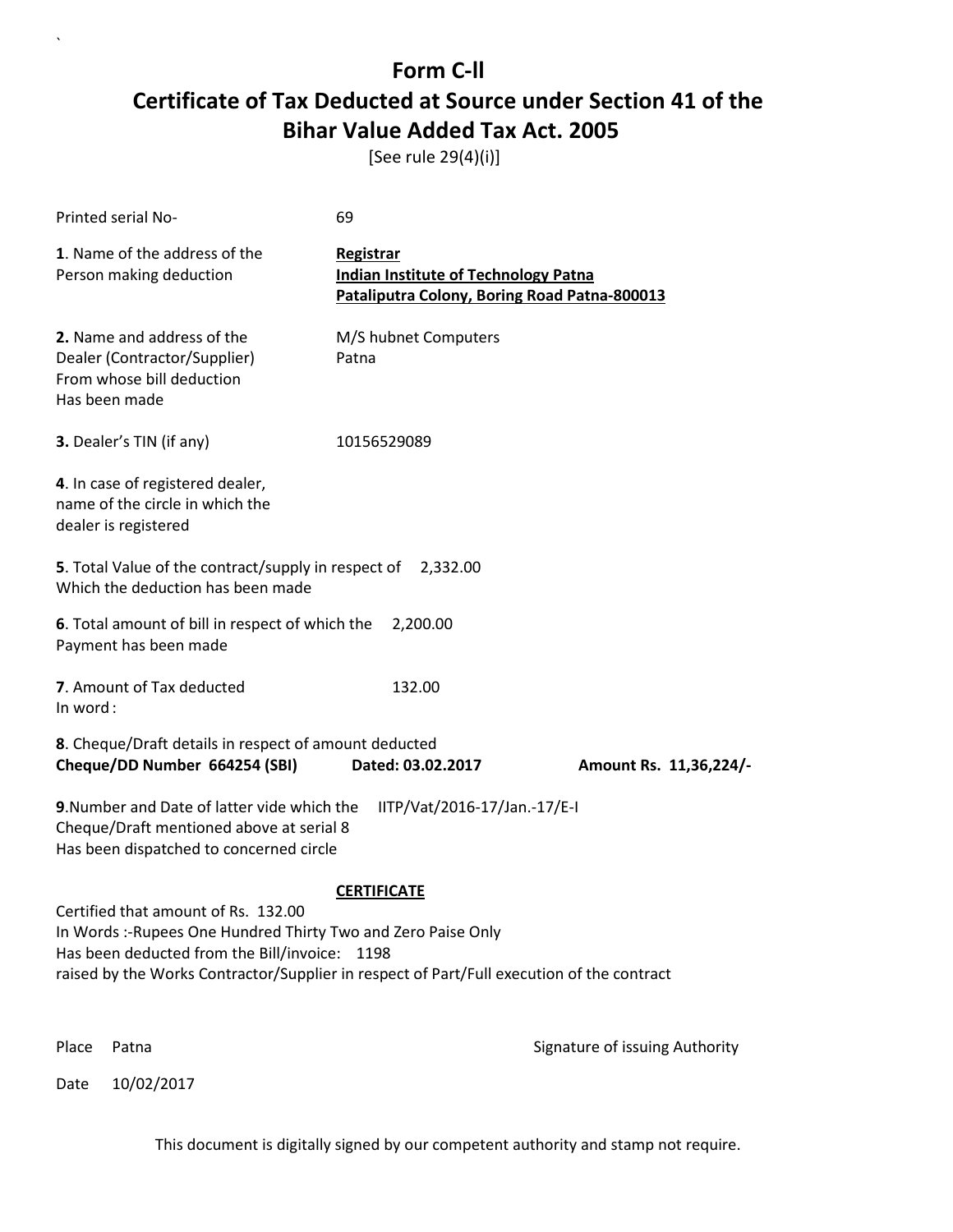[See rule 29(4)(i)]

| Printed serial No-                                                                                                                                                                                                                                             | 70                                                                                                       |                                |  |
|----------------------------------------------------------------------------------------------------------------------------------------------------------------------------------------------------------------------------------------------------------------|----------------------------------------------------------------------------------------------------------|--------------------------------|--|
| 1. Name of the address of the<br>Person making deduction                                                                                                                                                                                                       | Registrar<br><b>Indian Institute of Technology Patna</b><br>Pataliputra Colony, Boring Road Patna-800013 |                                |  |
| 2. Name and address of the<br>Dealer (Contractor/Supplier)<br>From whose bill deduction<br>Has been made                                                                                                                                                       | M/s Harsh Electric & Electricals<br>Patna                                                                |                                |  |
| 3. Dealer's TIN (if any)                                                                                                                                                                                                                                       | 10048260030                                                                                              |                                |  |
| 4. In case of registered dealer,<br>name of the circle in which the<br>dealer is registered                                                                                                                                                                    |                                                                                                          |                                |  |
| 5. Total Value of the contract/supply in respect of<br>Which the deduction has been made                                                                                                                                                                       | 13,110.00                                                                                                |                                |  |
| 6. Total amount of bill in respect of which the<br>Payment has been made                                                                                                                                                                                       | 11,400.00                                                                                                |                                |  |
| 7. Amount of Tax deducted<br>In word:                                                                                                                                                                                                                          | 1,710.00                                                                                                 |                                |  |
| 8. Cheque/Draft details in respect of amount deducted<br>Cheque/DD Number 664254 (SBI)                                                                                                                                                                         | Dated: 03.02.2017                                                                                        | Amount Rs. 11,36,224/-         |  |
| 9. Number and Date of latter vide which the<br>IITP/Vat/2016-17/Jan.-17/E-I<br>Cheque/Draft mentioned above at serial 8<br>Has been dispatched to concerned circle                                                                                             |                                                                                                          |                                |  |
|                                                                                                                                                                                                                                                                | <b>CERTIFICATE</b>                                                                                       |                                |  |
| Certified that amount of Rs. 1,710.00<br>In Words: -Rupees One Thousand Seven Hundred Ten and Zero Paise Only<br>Has been deducted from the Bill/invoice: 01/2017<br>raised by the Works Contractor/Supplier in respect of Part/Full execution of the contract |                                                                                                          |                                |  |
| Place<br>Patna                                                                                                                                                                                                                                                 |                                                                                                          | Signature of issuing Authority |  |

Date 10/02/2017

`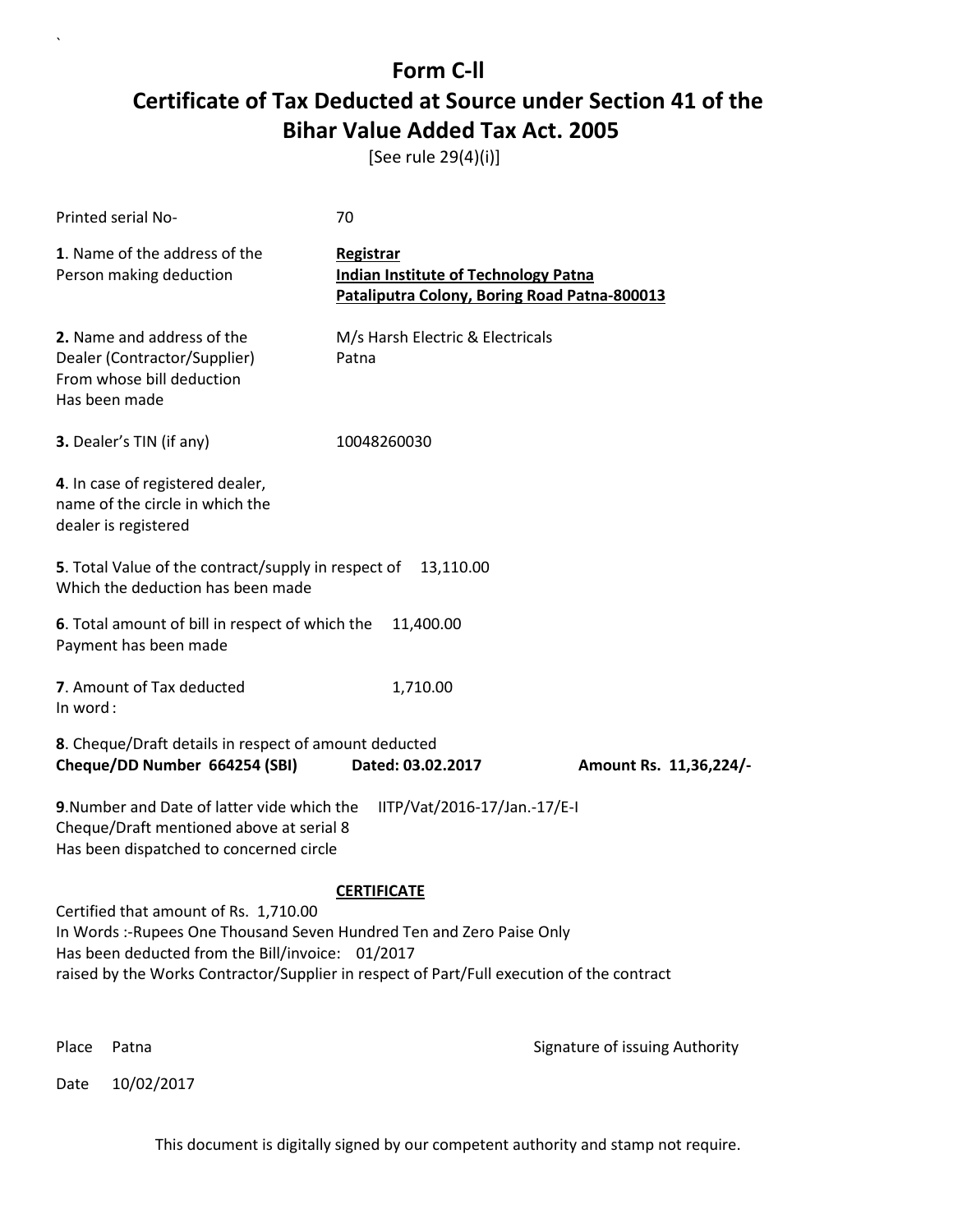[See rule 29(4)(i)]

| Printed serial No-                                                                                                                                                                                                                                   | 71                                                                                                       |                                |
|------------------------------------------------------------------------------------------------------------------------------------------------------------------------------------------------------------------------------------------------------|----------------------------------------------------------------------------------------------------------|--------------------------------|
| 1. Name of the address of the<br>Person making deduction                                                                                                                                                                                             | Registrar<br><b>Indian Institute of Technology Patna</b><br>Pataliputra Colony, Boring Road Patna-800013 |                                |
| 2. Name and address of the<br>Dealer (Contractor/Supplier)<br>From whose bill deduction<br>Has been made                                                                                                                                             | M/S hubnet Computers<br>Patna                                                                            |                                |
| 3. Dealer's TIN (if any)                                                                                                                                                                                                                             | 10156529089                                                                                              |                                |
| 4. In case of registered dealer,<br>name of the circle in which the<br>dealer is registered                                                                                                                                                          |                                                                                                          |                                |
| 5. Total Value of the contract/supply in respect of<br>Which the deduction has been made                                                                                                                                                             | 5,724.00                                                                                                 |                                |
| 6. Total amount of bill in respect of which the<br>Payment has been made                                                                                                                                                                             | 5,400.00                                                                                                 |                                |
| 7. Amount of Tax deducted<br>In word:                                                                                                                                                                                                                | 324.00                                                                                                   |                                |
| 8. Cheque/Draft details in respect of amount deducted<br>Cheque/DD Number 664254 (SBI)                                                                                                                                                               | Dated: 03.02.2017                                                                                        | Amount Rs. 11,36,224/-         |
| 9. Number and Date of latter vide which the<br>Cheque/Draft mentioned above at serial 8<br>Has been dispatched to concerned circle                                                                                                                   | IITP/Vat/2016-17/Jan.-17/E-I                                                                             |                                |
| Certified that amount of Rs. 324.00<br>In Words: - Rupees Three Hundred Twenty Four and Zero Paise Only<br>Has been deducted from the Bill/invoice: 417<br>raised by the Works Contractor/Supplier in respect of Part/Full execution of the contract | <b>CERTIFICATE</b>                                                                                       |                                |
| Place<br>Patna                                                                                                                                                                                                                                       |                                                                                                          | Signature of issuing Authority |

Date 10/02/2017

`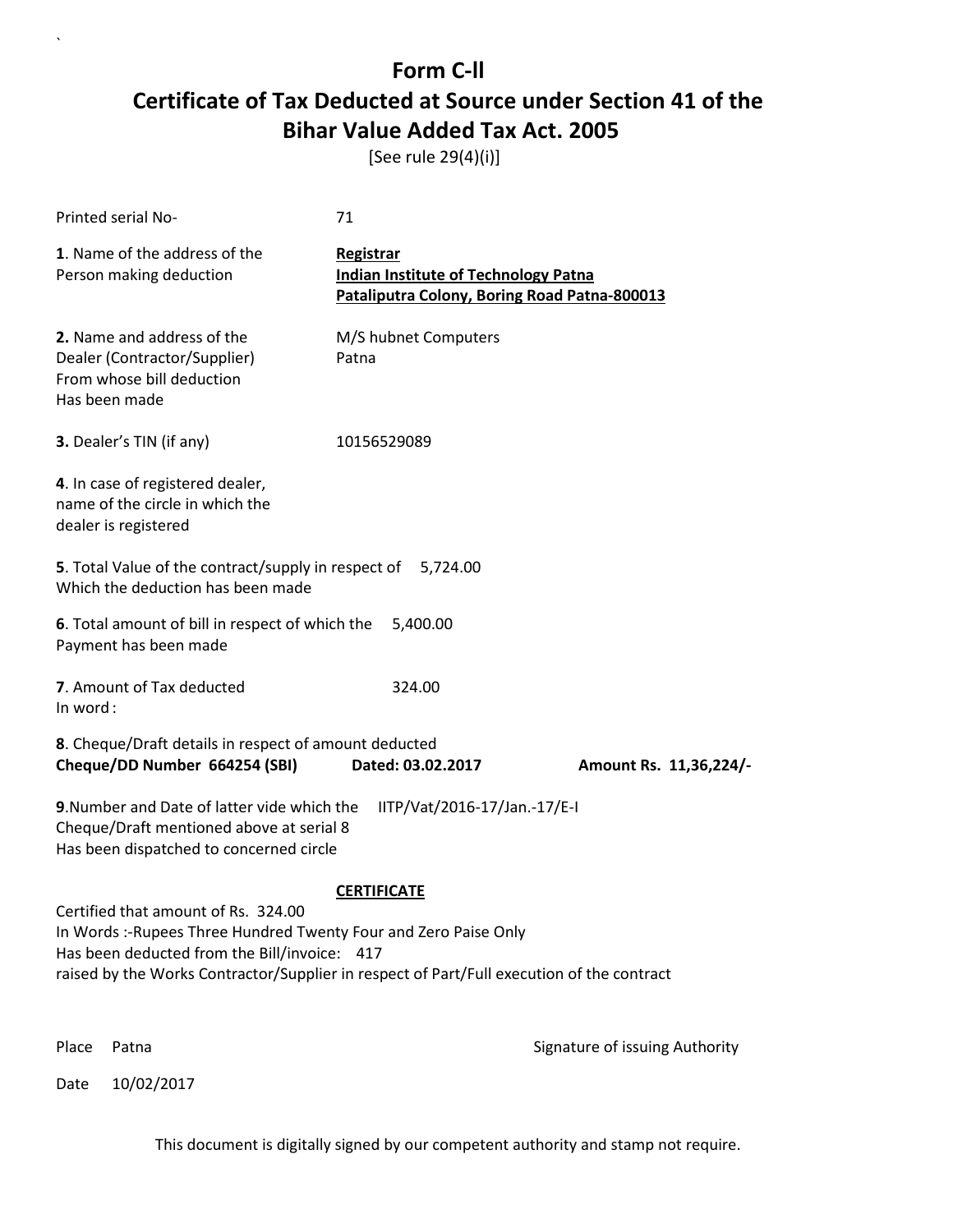[See rule 29(4)(i)]

| Printed serial No-                                                                                                                                                                                                                                        | 72                                                                                                       |                                |
|-----------------------------------------------------------------------------------------------------------------------------------------------------------------------------------------------------------------------------------------------------------|----------------------------------------------------------------------------------------------------------|--------------------------------|
| 1. Name of the address of the<br>Person making deduction                                                                                                                                                                                                  | Registrar<br><b>Indian Institute of Technology Patna</b><br>Pataliputra Colony, Boring Road Patna-800013 |                                |
| 2. Name and address of the<br>Dealer (Contractor/Supplier)<br>From whose bill deduction<br>Has been made                                                                                                                                                  | Science tech corporation<br>Patna                                                                        |                                |
| 3. Dealer's TIN (if any)                                                                                                                                                                                                                                  | 10133333044                                                                                              |                                |
| 4. In case of registered dealer,<br>name of the circle in which the<br>dealer is registered                                                                                                                                                               |                                                                                                          |                                |
| 5. Total Value of the contract/supply in respect of 39,750.00<br>Which the deduction has been made                                                                                                                                                        |                                                                                                          |                                |
| 6. Total amount of bill in respect of which the<br>Payment has been made                                                                                                                                                                                  | 37,500.00                                                                                                |                                |
| 7. Amount of Tax deducted<br>In word:                                                                                                                                                                                                                     | 2,250.00                                                                                                 |                                |
| 8. Cheque/Draft details in respect of amount deducted<br>Cheque/DD Number 664254 (SBI)                                                                                                                                                                    | Dated: 03.02.2017                                                                                        | Amount Rs. 11,36,224/-         |
| 9. Number and Date of latter vide which the<br>Cheque/Draft mentioned above at serial 8<br>Has been dispatched to concerned circle                                                                                                                        | IITP/Vat/2016-17/Jan.-17/E-I                                                                             |                                |
|                                                                                                                                                                                                                                                           | <b>CERTIFICATE</b>                                                                                       |                                |
| Certified that amount of Rs. 2,250.00<br>In Words: -Rupees Two Thousand Two Hundred Fifty and Zero Paise Only<br>Has been deducted from the Bill/invoice: 70<br>raised by the Works Contractor/Supplier in respect of Part/Full execution of the contract |                                                                                                          |                                |
| Place<br>Patna                                                                                                                                                                                                                                            |                                                                                                          | Signature of issuing Authority |

Date 10/02/2017

`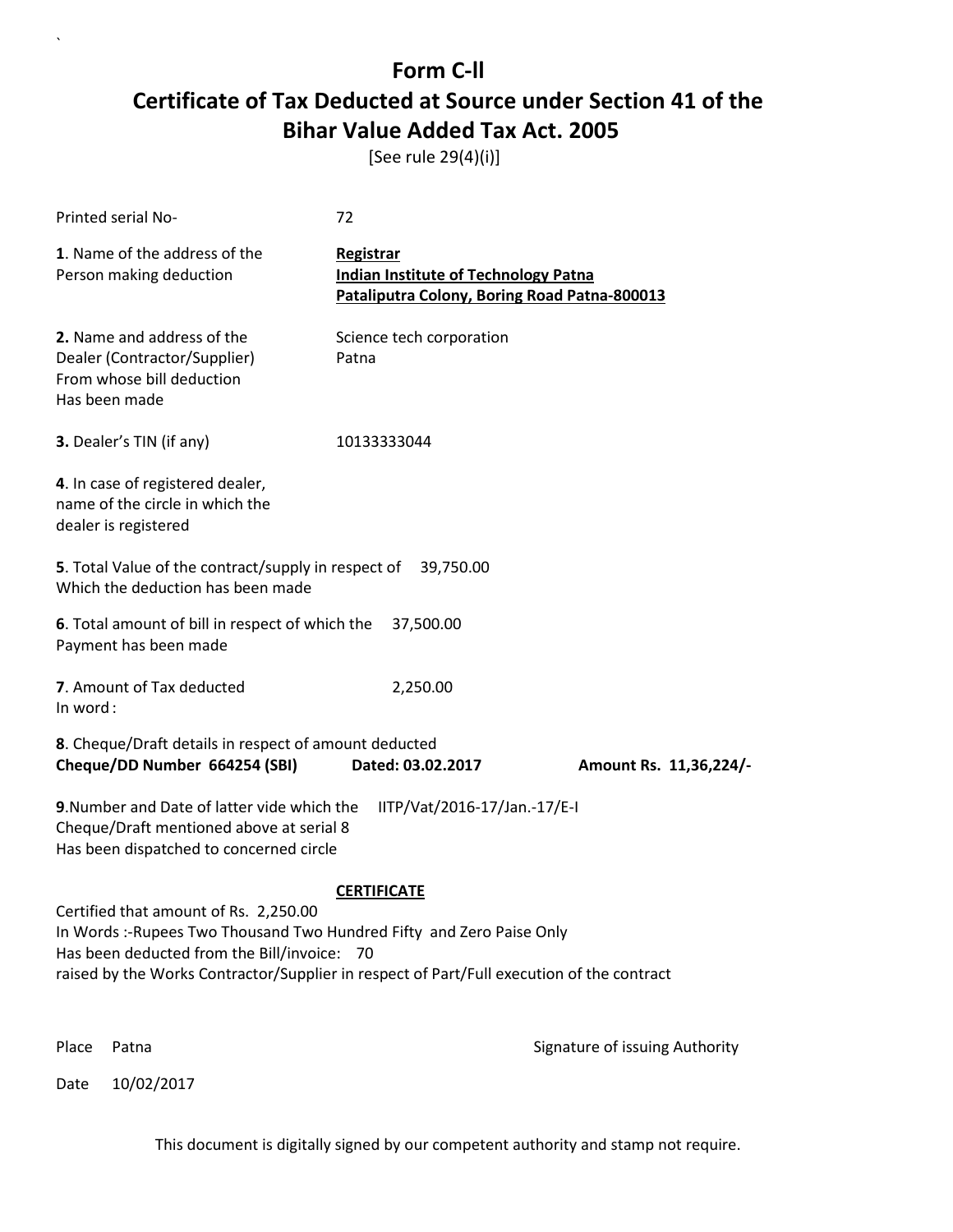[See rule 29(4)(i)]

| Printed serial No-                                                                                                                                                                                                                                                       | 73                                                                                                       |                                |
|--------------------------------------------------------------------------------------------------------------------------------------------------------------------------------------------------------------------------------------------------------------------------|----------------------------------------------------------------------------------------------------------|--------------------------------|
| 1. Name of the address of the<br>Person making deduction                                                                                                                                                                                                                 | Registrar<br><b>Indian Institute of Technology Patna</b><br>Pataliputra Colony, Boring Road Patna-800013 |                                |
| 2. Name and address of the<br>Dealer (Contractor/Supplier)<br>From whose bill deduction<br>Has been made                                                                                                                                                                 | M/S Usha Air Products Ltd<br>Dasratha, New ByPass Road, Patna-02                                         |                                |
| 3. Dealer's TIN (if any)                                                                                                                                                                                                                                                 | 10120044048                                                                                              |                                |
| 4. In case of registered dealer,<br>name of the circle in which the<br>dealer is registered                                                                                                                                                                              |                                                                                                          |                                |
| 5. Total Value of the contract/supply in respect of<br>Which the deduction has been made                                                                                                                                                                                 | 2,226.00                                                                                                 |                                |
| 6. Total amount of bill in respect of which the<br>Payment has been made                                                                                                                                                                                                 | 2,100.00                                                                                                 |                                |
| 7. Amount of Tax deducted<br>In word:                                                                                                                                                                                                                                    | 126.00                                                                                                   |                                |
| 8. Cheque/Draft details in respect of amount deducted<br>Cheque/DD Number 664254 (SBI)                                                                                                                                                                                   | Dated: 03.02.2017                                                                                        | Amount Rs. 11,36,224/-         |
| 9. Number and Date of latter vide which the<br>IITP/Vat/2016-17/Jan.-17/E-I<br>Cheque/Draft mentioned above at serial 8<br>Has been dispatched to concerned circle                                                                                                       |                                                                                                          |                                |
| <b>CERTIFICATE</b><br>Certified that amount of Rs. 126.00<br>In Words :- Rupees One Hundred Twenty Six and Zero Paise Only<br>Has been deducted from the Bill/invoice: 3560<br>raised by the Works Contractor/Supplier in respect of Part/Full execution of the contract |                                                                                                          |                                |
| Place<br>Patna                                                                                                                                                                                                                                                           |                                                                                                          | Signature of issuing Authority |

Date 10/02/2017

`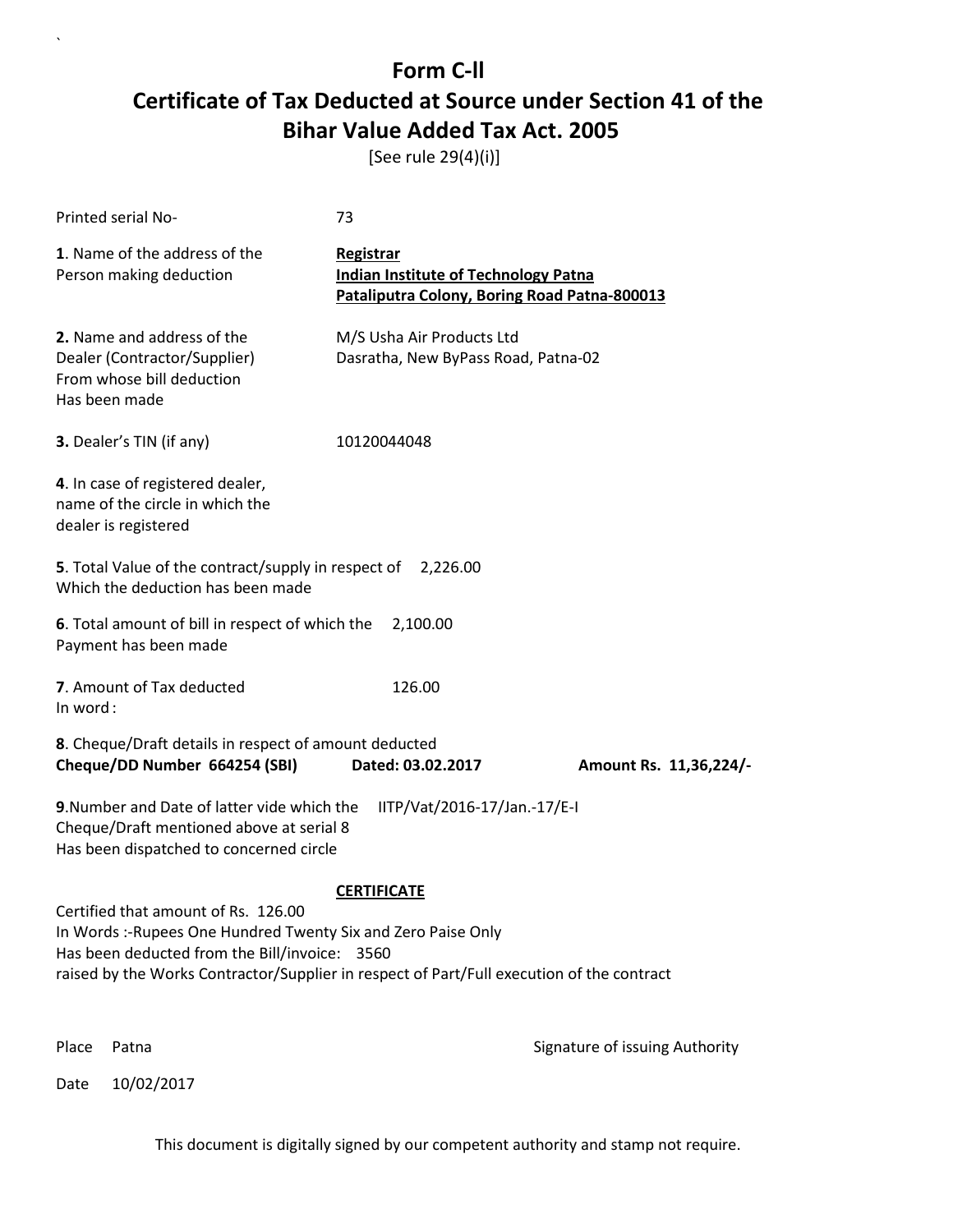[See rule 29(4)(i)]

| <b>Printed serial No-</b>                                                                                                                                                                                                                            | 74                                                                                                       |                                |
|------------------------------------------------------------------------------------------------------------------------------------------------------------------------------------------------------------------------------------------------------|----------------------------------------------------------------------------------------------------------|--------------------------------|
| 1. Name of the address of the<br>Person making deduction                                                                                                                                                                                             | Registrar<br><b>Indian Institute of Technology Patna</b><br>Pataliputra Colony, Boring Road Patna-800013 |                                |
| 2. Name and address of the<br>Dealer (Contractor/Supplier)<br>From whose bill deduction<br>Has been made                                                                                                                                             | Sky net<br>162, Patliputra Colony, Patna-13                                                              |                                |
| 3. Dealer's TIN (if any)                                                                                                                                                                                                                             | 10151248075                                                                                              |                                |
| 4. In case of registered dealer,<br>name of the circle in which the<br>dealer is registered                                                                                                                                                          |                                                                                                          |                                |
| 5. Total Value of the contract/supply in respect of 3,300.00<br>Which the deduction has been made                                                                                                                                                    |                                                                                                          |                                |
| 6. Total amount of bill in respect of which the<br>Payment has been made                                                                                                                                                                             | 3,113.00                                                                                                 |                                |
| 7. Amount of Tax deducted<br>In word:                                                                                                                                                                                                                | 187.00                                                                                                   |                                |
| 8. Cheque/Draft details in respect of amount deducted<br>Cheque/DD Number 664254 (SBI)                                                                                                                                                               | Dated: 03.02.2017                                                                                        | Amount Rs. 11,36,224/-         |
| 9. Number and Date of latter vide which the<br>Cheque/Draft mentioned above at serial 8<br>Has been dispatched to concerned circle                                                                                                                   | IITP/Vat/2016-17/Jan.-17/E-I                                                                             |                                |
|                                                                                                                                                                                                                                                      | <b>CERTIFICATE</b>                                                                                       |                                |
| Certified that amount of Rs. 187.00<br>In Words :- Rupees One Hundred Eighty Seven and Zero Paise Only<br>Has been deducted from the Bill/invoice: 2100<br>raised by the Works Contractor/Supplier in respect of Part/Full execution of the contract |                                                                                                          |                                |
| Place<br>Patna                                                                                                                                                                                                                                       |                                                                                                          | Signature of issuing Authority |

Date 10/02/2017

`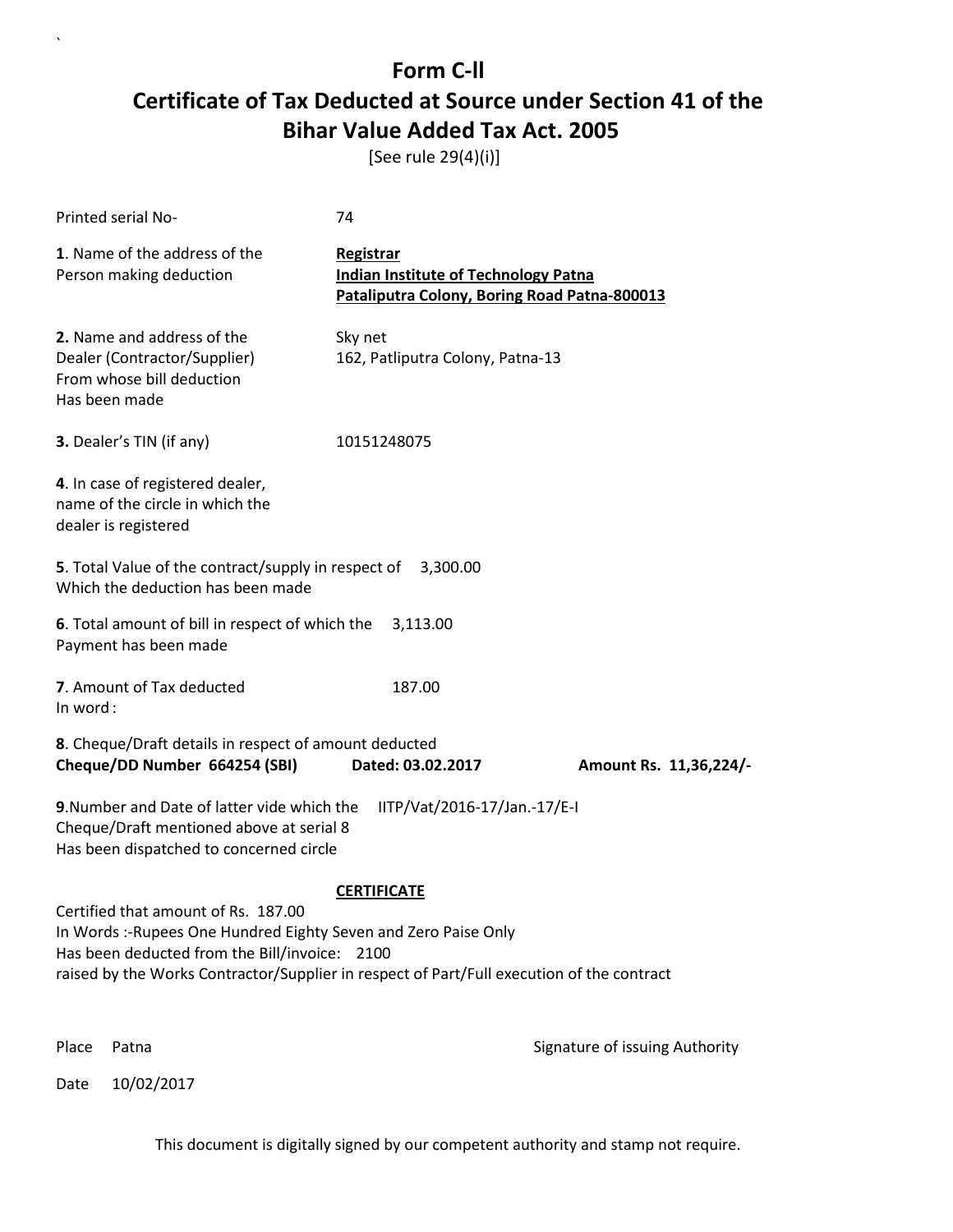[See rule 29(4)(i)]

| Printed serial No-                                                                                                                                                                                                                             | 75                                                                                                       |                                |
|------------------------------------------------------------------------------------------------------------------------------------------------------------------------------------------------------------------------------------------------|----------------------------------------------------------------------------------------------------------|--------------------------------|
| 1. Name of the address of the<br>Person making deduction                                                                                                                                                                                       | Registrar<br><b>Indian Institute of Technology Patna</b><br>Pataliputra Colony, Boring Road Patna-800013 |                                |
| 2. Name and address of the<br>Dealer (Contractor/Supplier)<br>From whose bill deduction<br>Has been made                                                                                                                                       | Sky net<br>162, Patliputra Colony, Patna-13                                                              |                                |
| 3. Dealer's TIN (if any)                                                                                                                                                                                                                       | 10151248075                                                                                              |                                |
| 4. In case of registered dealer,<br>name of the circle in which the<br>dealer is registered                                                                                                                                                    |                                                                                                          |                                |
| 5. Total Value of the contract/supply in respect of<br>Which the deduction has been made                                                                                                                                                       | 1,961.00                                                                                                 |                                |
| 6. Total amount of bill in respect of which the<br>Payment has been made                                                                                                                                                                       | 1,850.00                                                                                                 |                                |
| 7. Amount of Tax deducted<br>In word:                                                                                                                                                                                                          | 111.00                                                                                                   |                                |
| 8. Cheque/Draft details in respect of amount deducted<br>Cheque/DD Number 664254 (SBI)                                                                                                                                                         | Dated: 03.02.2017                                                                                        | Amount Rs. 11,36,224/-         |
| 9. Number and Date of latter vide which the<br>IITP/Vat/2016-17/Jan.-17/E-I<br>Cheque/Draft mentioned above at serial 8<br>Has been dispatched to concerned circle                                                                             |                                                                                                          |                                |
| Certified that amount of Rs. 111.00<br>In Words :- Rupees One Hundred Eleven and Zero Paise Only<br>Has been deducted from the Bill/invoice: 2131<br>raised by the Works Contractor/Supplier in respect of Part/Full execution of the contract | <b>CERTIFICATE</b>                                                                                       |                                |
| Place<br>Patna                                                                                                                                                                                                                                 |                                                                                                          | Signature of issuing Authority |

Date 10/02/2017

`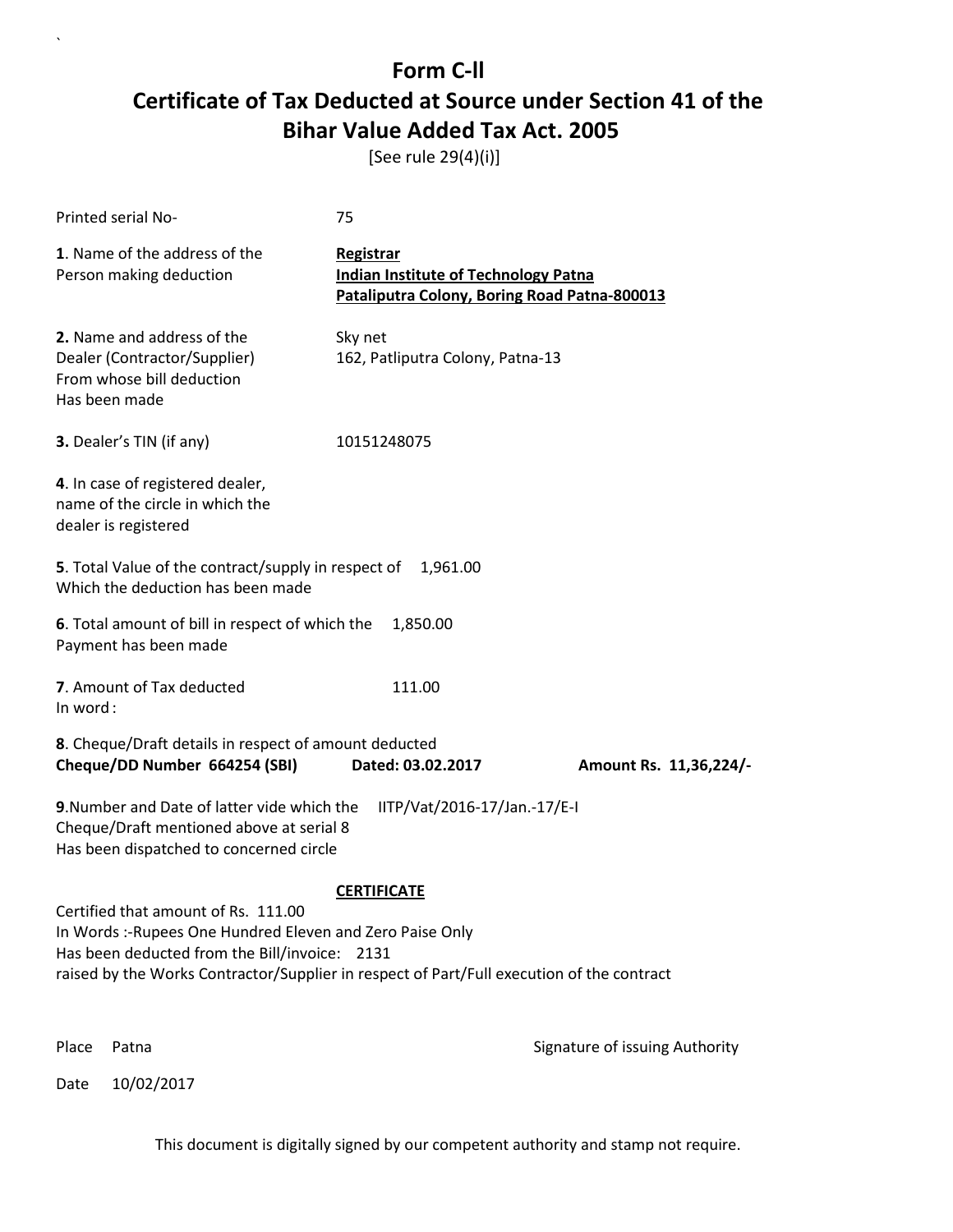[See rule 29(4)(i)]

| Printed serial No-                                                                                                                                                                                                                          | 76                                                                                                       |                                |
|---------------------------------------------------------------------------------------------------------------------------------------------------------------------------------------------------------------------------------------------|----------------------------------------------------------------------------------------------------------|--------------------------------|
| 1. Name of the address of the<br>Person making deduction                                                                                                                                                                                    | Registrar<br><b>Indian Institute of Technology Patna</b><br>Pataliputra Colony, Boring Road Patna-800013 |                                |
| 2. Name and address of the<br>Dealer (Contractor/Supplier)<br>From whose bill deduction<br>Has been made                                                                                                                                    | M/s Gyan Mandir<br>Patna                                                                                 |                                |
| 3. Dealer's TIN (if any)                                                                                                                                                                                                                    | 10156278020                                                                                              |                                |
| 4. In case of registered dealer,<br>name of the circle in which the<br>dealer is registered                                                                                                                                                 |                                                                                                          |                                |
| 5. Total Value of the contract/supply in respect of<br>Which the deduction has been made                                                                                                                                                    | 1,242.00                                                                                                 |                                |
| 6. Total amount of bill in respect of which the<br>Payment has been made                                                                                                                                                                    | 1,135.00                                                                                                 |                                |
| 7. Amount of Tax deducted<br>In word:                                                                                                                                                                                                       | 107.00                                                                                                   |                                |
| 8. Cheque/Draft details in respect of amount deducted<br>Cheque/DD Number 664254 (SBI)                                                                                                                                                      | Dated: 03.02.2017                                                                                        | Amount Rs. 11,36,224/-         |
| 9. Number and Date of latter vide which the<br>Cheque/Draft mentioned above at serial 8<br>Has been dispatched to concerned circle                                                                                                          | IITP/Vat/2016-17/Jan.-17/E-I                                                                             |                                |
|                                                                                                                                                                                                                                             | <b>CERTIFICATE</b>                                                                                       |                                |
| Certified that amount of Rs. 107.00<br>In Words: -Rupees One Hundred Seven and Zero Paise Only<br>Has been deducted from the Bill/invoice: 543<br>raised by the Works Contractor/Supplier in respect of Part/Full execution of the contract |                                                                                                          |                                |
| Place<br>Patna                                                                                                                                                                                                                              |                                                                                                          | Signature of issuing Authority |

Date 10/02/2017

`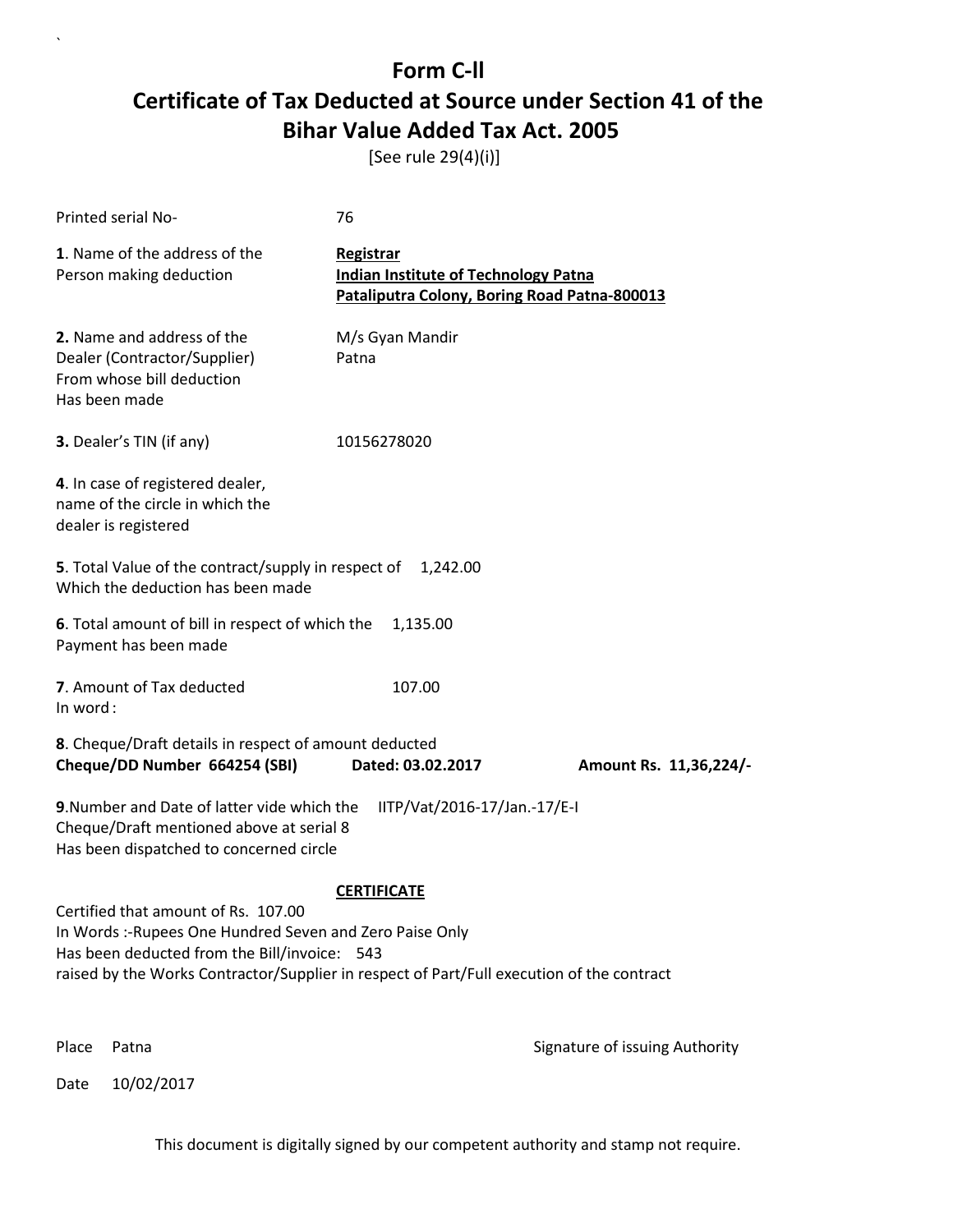[See rule 29(4)(i)]

| Printed serial No-                                                                                                                                                                                                                             | 77                                                                                                       |                                |
|------------------------------------------------------------------------------------------------------------------------------------------------------------------------------------------------------------------------------------------------|----------------------------------------------------------------------------------------------------------|--------------------------------|
| 1. Name of the address of the<br>Person making deduction                                                                                                                                                                                       | Registrar<br><b>Indian Institute of Technology Patna</b><br>Pataliputra Colony, Boring Road Patna-800013 |                                |
| 2. Name and address of the<br>Dealer (Contractor/Supplier)<br>From whose bill deduction<br>Has been made                                                                                                                                       | Sky net<br>162, Patliputra Colony, Patna-13                                                              |                                |
| 3. Dealer's TIN (if any)                                                                                                                                                                                                                       | 10151248075                                                                                              |                                |
| 4. In case of registered dealer,<br>name of the circle in which the<br>dealer is registered                                                                                                                                                    |                                                                                                          |                                |
| 5. Total Value of the contract/supply in respect of<br>Which the deduction has been made                                                                                                                                                       | 3,722.00                                                                                                 |                                |
| 6. Total amount of bill in respect of which the<br>Payment has been made                                                                                                                                                                       | 3,511.00                                                                                                 |                                |
| 7. Amount of Tax deducted<br>In word:                                                                                                                                                                                                          | 211.00                                                                                                   |                                |
| 8. Cheque/Draft details in respect of amount deducted<br>Cheque/DD Number 664254 (SBI)                                                                                                                                                         | Dated: 03.02.2017                                                                                        | Amount Rs. 11,36,224/-         |
| 9. Number and Date of latter vide which the<br>IITP/Vat/2016-17/Jan.-17/E-I<br>Cheque/Draft mentioned above at serial 8<br>Has been dispatched to concerned circle                                                                             |                                                                                                          |                                |
|                                                                                                                                                                                                                                                | <b>CERTIFICATE</b>                                                                                       |                                |
| Certified that amount of Rs. 211.00<br>In Words :- Rupees Two Hundred Eleven and Zero Paise Only<br>Has been deducted from the Bill/invoice: 2129<br>raised by the Works Contractor/Supplier in respect of Part/Full execution of the contract |                                                                                                          |                                |
| Place<br>Patna                                                                                                                                                                                                                                 |                                                                                                          | Signature of issuing Authority |

Date 10/02/2017

`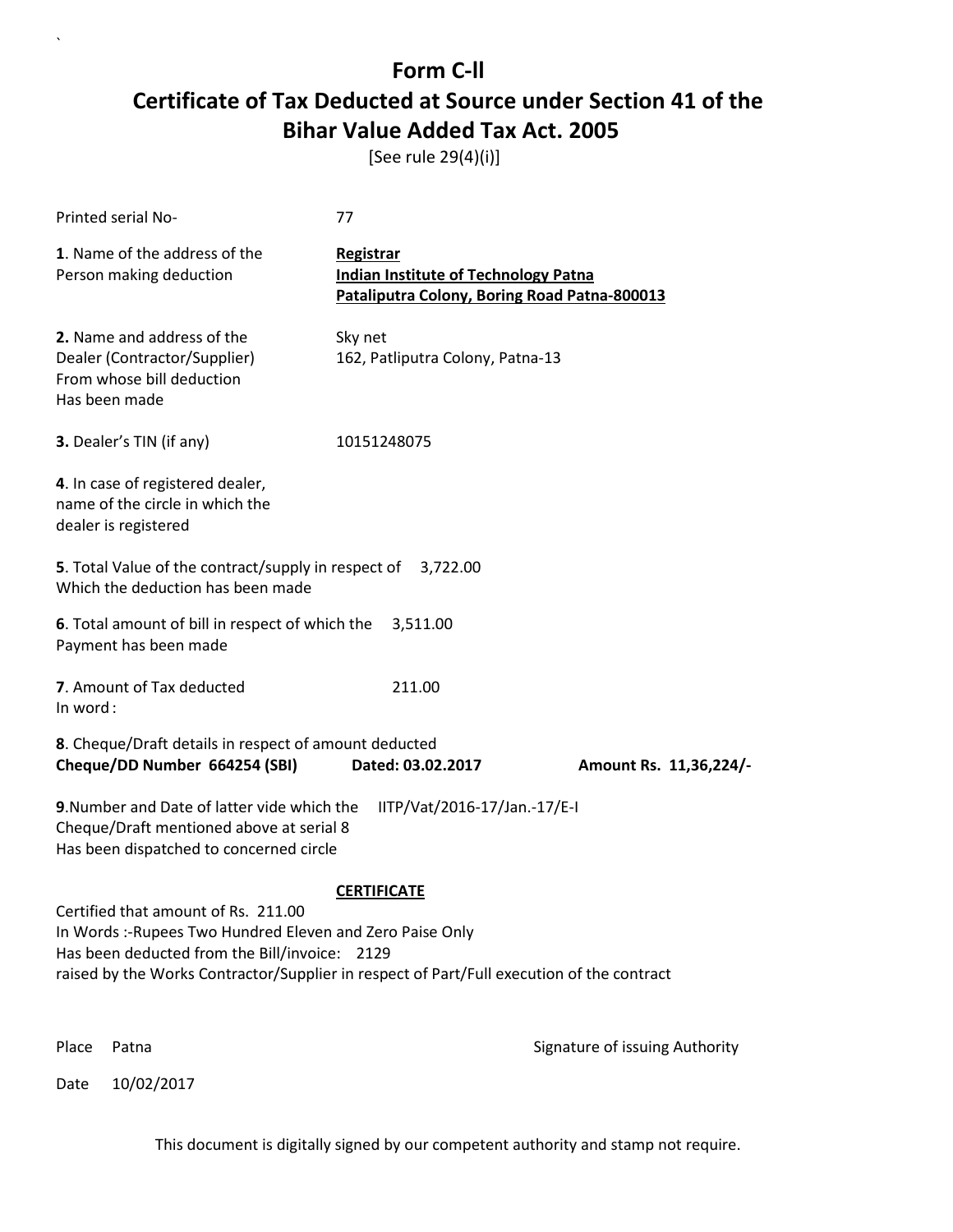[See rule 29(4)(i)]

| Printed serial No-                                                                                                                                                                                            | 78                                                                                                       |                                |
|---------------------------------------------------------------------------------------------------------------------------------------------------------------------------------------------------------------|----------------------------------------------------------------------------------------------------------|--------------------------------|
| 1. Name of the address of the<br>Person making deduction                                                                                                                                                      | Registrar<br><b>Indian Institute of Technology Patna</b><br>Pataliputra Colony, Boring Road Patna-800013 |                                |
| 2. Name and address of the<br>Dealer (Contractor/Supplier)<br>From whose bill deduction<br>Has been made                                                                                                      | Sky net<br>162, Patliputra Colony, Patna-13                                                              |                                |
| 3. Dealer's TIN (if any)                                                                                                                                                                                      | 10151248075                                                                                              |                                |
| 4. In case of registered dealer,<br>name of the circle in which the<br>dealer is registered                                                                                                                   |                                                                                                          |                                |
| 5. Total Value of the contract/supply in respect of<br>Which the deduction has been made                                                                                                                      | 8,404.00                                                                                                 |                                |
| 6. Total amount of bill in respect of which the<br>Payment has been made                                                                                                                                      | 7,928.00                                                                                                 |                                |
| 7. Amount of Tax deducted<br>In word:                                                                                                                                                                         | 476.00                                                                                                   |                                |
| 8. Cheque/Draft details in respect of amount deducted<br>Cheque/DD Number 664254 (SBI)                                                                                                                        | Dated: 03.02.2017                                                                                        | Amount Rs. 11,36,224/-         |
| 9. Number and Date of latter vide which the<br>Cheque/Draft mentioned above at serial 8<br>Has been dispatched to concerned circle                                                                            | IITP/Vat/2016-17/Jan.-17/E-I                                                                             |                                |
| Certified that amount of Rs. 476.00                                                                                                                                                                           | <b>CERTIFICATE</b>                                                                                       |                                |
| In Words :- Rupees Four Hundred Seventy Six and Zero Paise Only<br>Has been deducted from the Bill/invoice: 2428<br>raised by the Works Contractor/Supplier in respect of Part/Full execution of the contract |                                                                                                          |                                |
|                                                                                                                                                                                                               |                                                                                                          |                                |
| Place<br>Patna                                                                                                                                                                                                |                                                                                                          | Signature of issuing Authority |

Date 10/02/2017

`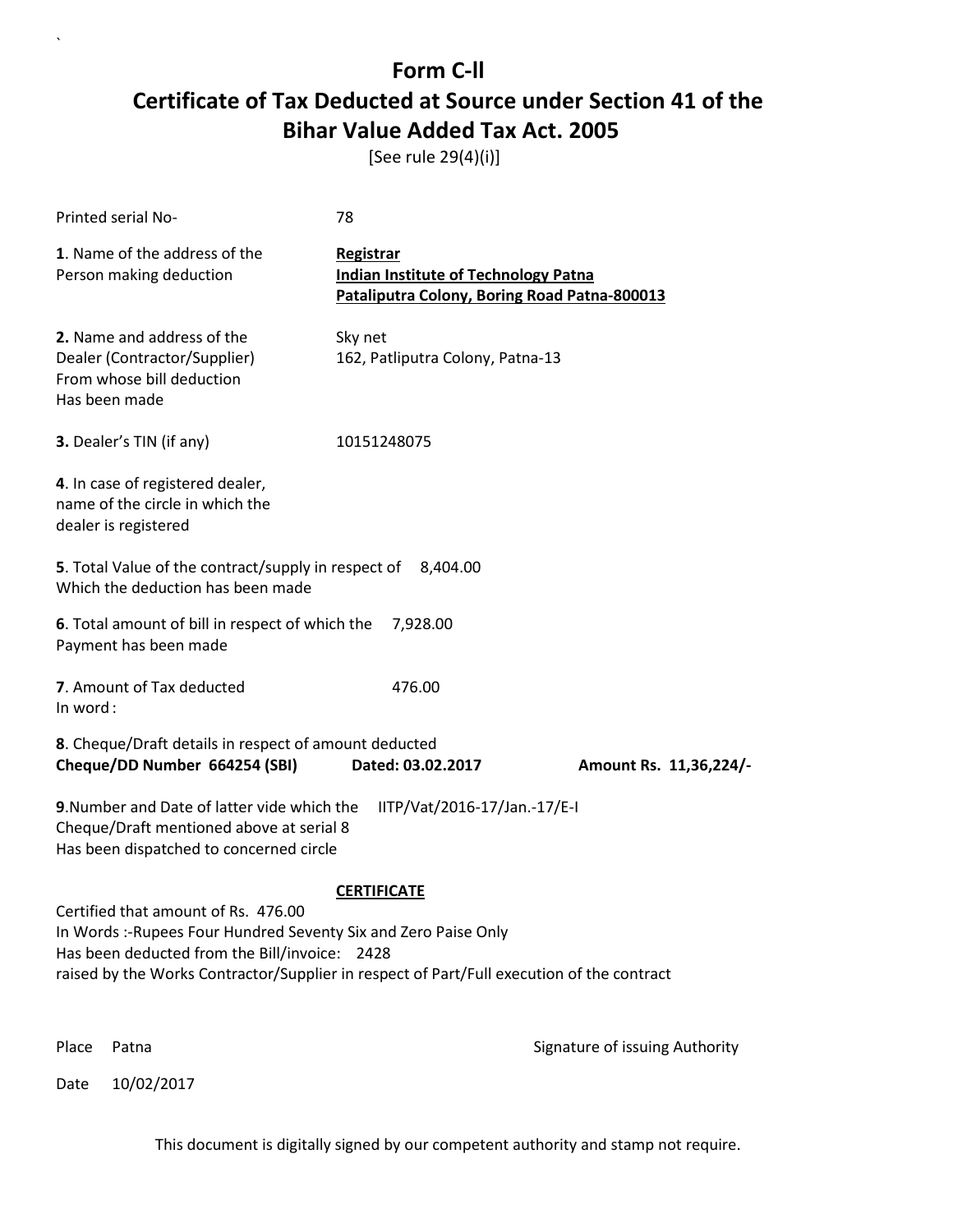[See rule 29(4)(i)]

| <b>Printed serial No-</b>                                                                                                                                                                                                                      | 79                                                                                                       |                                |
|------------------------------------------------------------------------------------------------------------------------------------------------------------------------------------------------------------------------------------------------|----------------------------------------------------------------------------------------------------------|--------------------------------|
| 1. Name of the address of the<br>Person making deduction                                                                                                                                                                                       | Registrar<br><b>Indian Institute of Technology Patna</b><br>Pataliputra Colony, Boring Road Patna-800013 |                                |
| 2. Name and address of the<br>Dealer (Contractor/Supplier)<br>From whose bill deduction<br>Has been made                                                                                                                                       | Sky net<br>162, Patliputra Colony, Patna-13                                                              |                                |
| 3. Dealer's TIN (if any)                                                                                                                                                                                                                       | 10151248075                                                                                              |                                |
| 4. In case of registered dealer,<br>name of the circle in which the<br>dealer is registered                                                                                                                                                    |                                                                                                          |                                |
| 5. Total Value of the contract/supply in respect of 7,127.00<br>Which the deduction has been made                                                                                                                                              |                                                                                                          |                                |
| 6. Total amount of bill in respect of which the<br>Payment has been made                                                                                                                                                                       | 6,724.00                                                                                                 |                                |
| 7. Amount of Tax deducted<br>In word:                                                                                                                                                                                                          | 403.00                                                                                                   |                                |
| 8. Cheque/Draft details in respect of amount deducted<br>Cheque/DD Number 664254 (SBI)                                                                                                                                                         | Dated: 03.02.2017                                                                                        | Amount Rs. 11,36,224/-         |
| 9. Number and Date of latter vide which the<br>IITP/Vat/2016-17/Jan.-17/E-I<br>Cheque/Draft mentioned above at serial 8<br>Has been dispatched to concerned circle                                                                             |                                                                                                          |                                |
|                                                                                                                                                                                                                                                | <b>CERTIFICATE</b>                                                                                       |                                |
| Certified that amount of Rs. 403.00<br>In Words :- Rupees Four Hundred Three and Zero Paise Only<br>Has been deducted from the Bill/invoice: 2143<br>raised by the Works Contractor/Supplier in respect of Part/Full execution of the contract |                                                                                                          |                                |
| Place<br>Patna                                                                                                                                                                                                                                 |                                                                                                          | Signature of issuing Authority |

Date 10/02/2017

 $\overline{\phantom{a}}$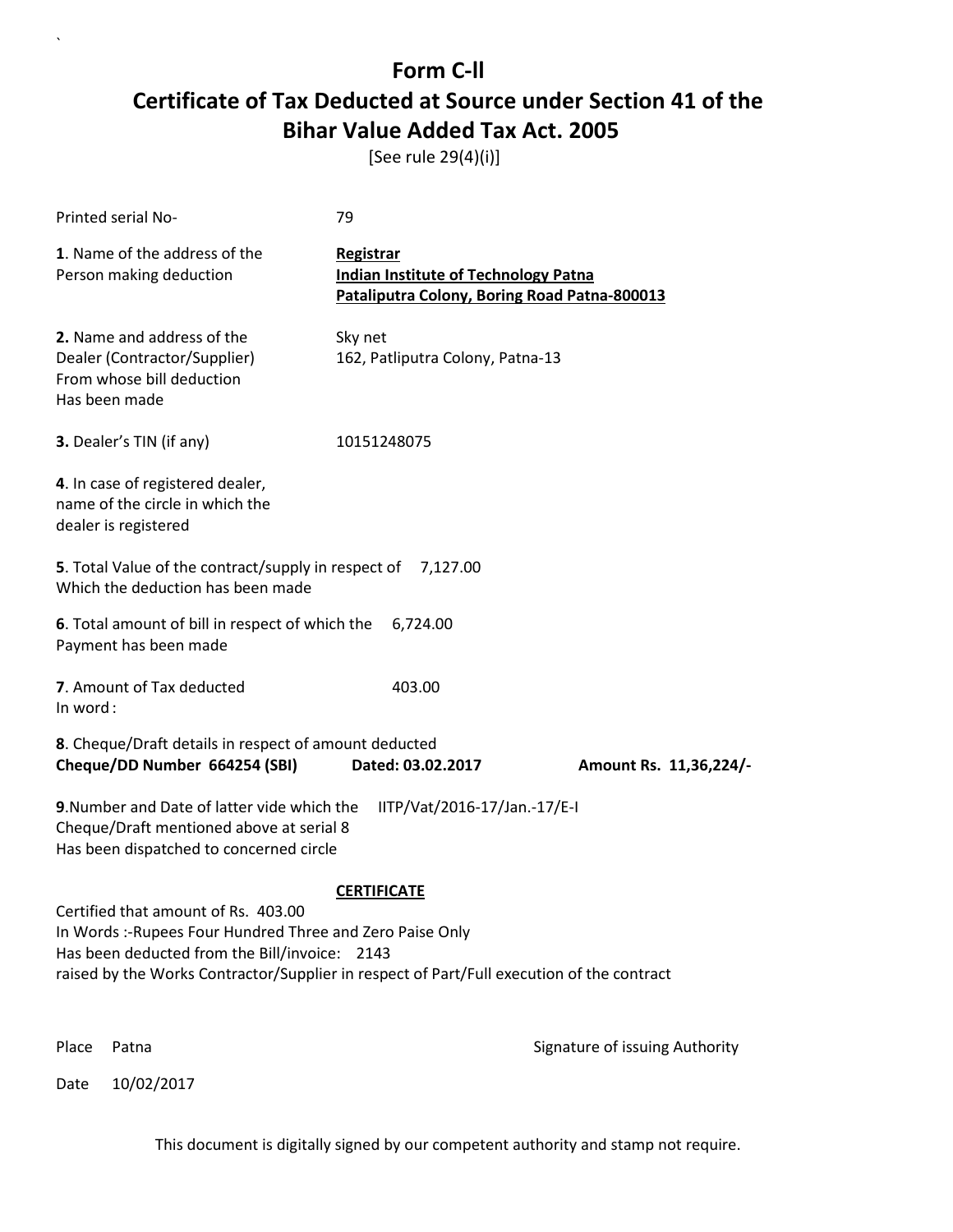[See rule 29(4)(i)]

| Printed serial No-                                                                                                                                                                                                                                                          | 80                                                                                                       |                                |
|-----------------------------------------------------------------------------------------------------------------------------------------------------------------------------------------------------------------------------------------------------------------------------|----------------------------------------------------------------------------------------------------------|--------------------------------|
| 1. Name of the address of the<br>Person making deduction                                                                                                                                                                                                                    | Registrar<br><b>Indian Institute of Technology Patna</b><br>Pataliputra Colony, Boring Road Patna-800013 |                                |
| 2. Name and address of the<br>Dealer (Contractor/Supplier)<br>From whose bill deduction<br>Has been made                                                                                                                                                                    | M/S Hotel Chanakya<br>Beer Chand Patel Marg, Patna-01                                                    |                                |
| 3. Dealer's TIN (if any)                                                                                                                                                                                                                                                    | 10140249051                                                                                              |                                |
| 4. In case of registered dealer,<br>name of the circle in which the<br>dealer is registered                                                                                                                                                                                 |                                                                                                          |                                |
| 5. Total Value of the contract/supply in respect of<br>Which the deduction has been made                                                                                                                                                                                    | 4,047.00                                                                                                 |                                |
| 6. Total amount of bill in respect of which the<br>Payment has been made                                                                                                                                                                                                    | 3,560.00                                                                                                 |                                |
| 7. Amount of Tax deducted<br>In word:                                                                                                                                                                                                                                       | 487.00                                                                                                   |                                |
| 8. Cheque/Draft details in respect of amount deducted<br>Cheque/DD Number 664254 (SBI)                                                                                                                                                                                      | Dated: 03.02.2017                                                                                        | Amount Rs. 11,36,224/-         |
| 9. Number and Date of latter vide which the<br>IITP/Vat/2016-17/Jan.-17/E-I<br>Cheque/Draft mentioned above at serial 8<br>Has been dispatched to concerned circle                                                                                                          |                                                                                                          |                                |
| <b>CERTIFICATE</b><br>Certified that amount of Rs. 487.00<br>In Words :- Rupees Four Hundred Eighty Seven and Zero Paise Only<br>Has been deducted from the Bill/invoice: 7421<br>raised by the Works Contractor/Supplier in respect of Part/Full execution of the contract |                                                                                                          |                                |
| Place<br>Patna                                                                                                                                                                                                                                                              |                                                                                                          | Signature of issuing Authority |

Date 10/02/2017

`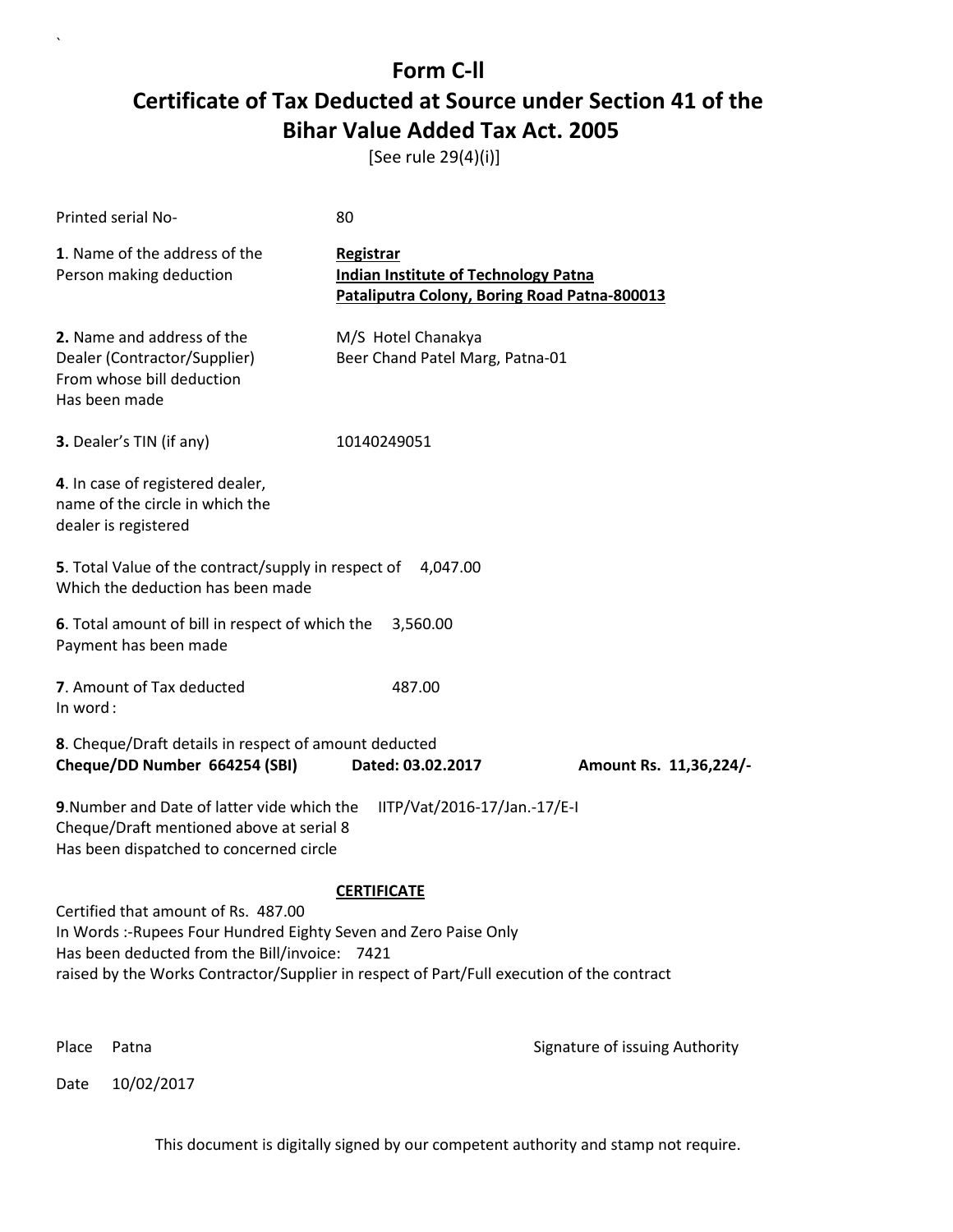[See rule 29(4)(i)]

| Printed serial No-                                                                                                                                                                                                                                   | 81                                                                                                       |                                |
|------------------------------------------------------------------------------------------------------------------------------------------------------------------------------------------------------------------------------------------------------|----------------------------------------------------------------------------------------------------------|--------------------------------|
| 1. Name of the address of the<br>Person making deduction                                                                                                                                                                                             | Registrar<br><b>Indian Institute of Technology Patna</b><br>Pataliputra Colony, Boring Road Patna-800013 |                                |
| 2. Name and address of the<br>Dealer (Contractor/Supplier)<br>From whose bill deduction<br>Has been made                                                                                                                                             | Sky net<br>162, Patliputra Colony, Patna-13                                                              |                                |
| 3. Dealer's TIN (if any)                                                                                                                                                                                                                             | 10151248075                                                                                              |                                |
| 4. In case of registered dealer,<br>name of the circle in which the<br>dealer is registered                                                                                                                                                          |                                                                                                          |                                |
| 5. Total Value of the contract/supply in respect of 8,316.00<br>Which the deduction has been made                                                                                                                                                    |                                                                                                          |                                |
| 6. Total amount of bill in respect of which the<br>Payment has been made                                                                                                                                                                             | 7,845.00                                                                                                 |                                |
| 7. Amount of Tax deducted<br>In word:                                                                                                                                                                                                                | 471.00                                                                                                   |                                |
| 8. Cheque/Draft details in respect of amount deducted<br>Cheque/DD Number 664254 (SBI)                                                                                                                                                               | Dated: 03.02.2017                                                                                        | Amount Rs. 11,36,224/-         |
| 9. Number and Date of latter vide which the<br>Cheque/Draft mentioned above at serial 8<br>Has been dispatched to concerned circle                                                                                                                   | IITP/Vat/2016-17/Jan.-17/E-I                                                                             |                                |
|                                                                                                                                                                                                                                                      | <b>CERTIFICATE</b>                                                                                       |                                |
| Certified that amount of Rs. 471.00<br>In Words :- Rupees Four Hundred Seventy One and Zero Paise Only<br>Has been deducted from the Bill/invoice: 2139<br>raised by the Works Contractor/Supplier in respect of Part/Full execution of the contract |                                                                                                          |                                |
| Place<br>Patna                                                                                                                                                                                                                                       |                                                                                                          | Signature of issuing Authority |

Date 10/02/2017

`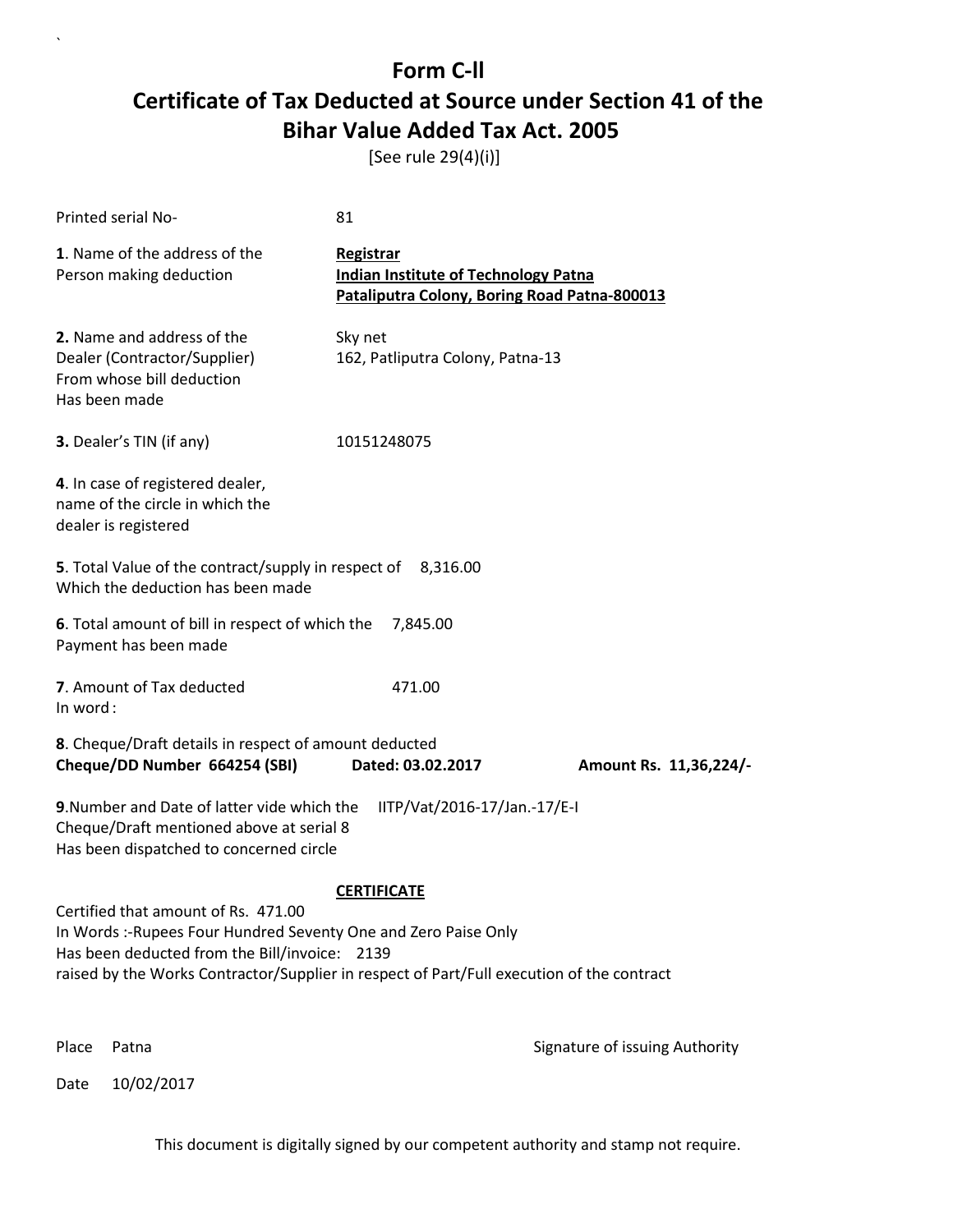[See rule 29(4)(i)]

| <b>Printed serial No-</b>                                                                                                          | 82                                                                                                       |                                |
|------------------------------------------------------------------------------------------------------------------------------------|----------------------------------------------------------------------------------------------------------|--------------------------------|
| 1. Name of the address of the<br>Person making deduction                                                                           | Registrar<br><b>Indian Institute of Technology Patna</b><br>Pataliputra Colony, Boring Road Patna-800013 |                                |
| 2. Name and address of the<br>Dealer (Contractor/Supplier)<br>From whose bill deduction<br>Has been made                           | Angeethi Hospitality<br>Bitha, Patna                                                                     |                                |
| 3. Dealer's TIN (if any)                                                                                                           | 10047889071                                                                                              |                                |
| 4. In case of registered dealer,<br>name of the circle in which the<br>dealer is registered                                        |                                                                                                          |                                |
| 5. Total Value of the contract/supply in respect of 6,498.00<br>Which the deduction has been made                                  |                                                                                                          |                                |
| 6. Total amount of bill in respect of which the<br>Payment has been made                                                           | 5,692.00                                                                                                 |                                |
| 7. Amount of Tax deducted<br>In word:                                                                                              | 806.00                                                                                                   |                                |
| 8. Cheque/Draft details in respect of amount deducted<br>Cheque/DD Number 664254 (SBI)                                             | Dated: 03.02.2017                                                                                        | Amount Rs. 11,36,224/-         |
| 9. Number and Date of latter vide which the<br>Cheque/Draft mentioned above at serial 8<br>Has been dispatched to concerned circle | IITP/Vat/2016-17/Jan.-17/E-I                                                                             |                                |
|                                                                                                                                    | <b>CERTIFICATE</b>                                                                                       |                                |
| Certified that amount of Rs. 806.00<br>In Words: - Rupees Eight Hundred Six and Zero Paise Only                                    |                                                                                                          |                                |
| Has been deducted from the Bill/invoice: 95                                                                                        |                                                                                                          |                                |
| raised by the Works Contractor/Supplier in respect of Part/Full execution of the contract                                          |                                                                                                          |                                |
| Place<br>Patna                                                                                                                     |                                                                                                          | Signature of issuing Authority |

Date 10/02/2017

`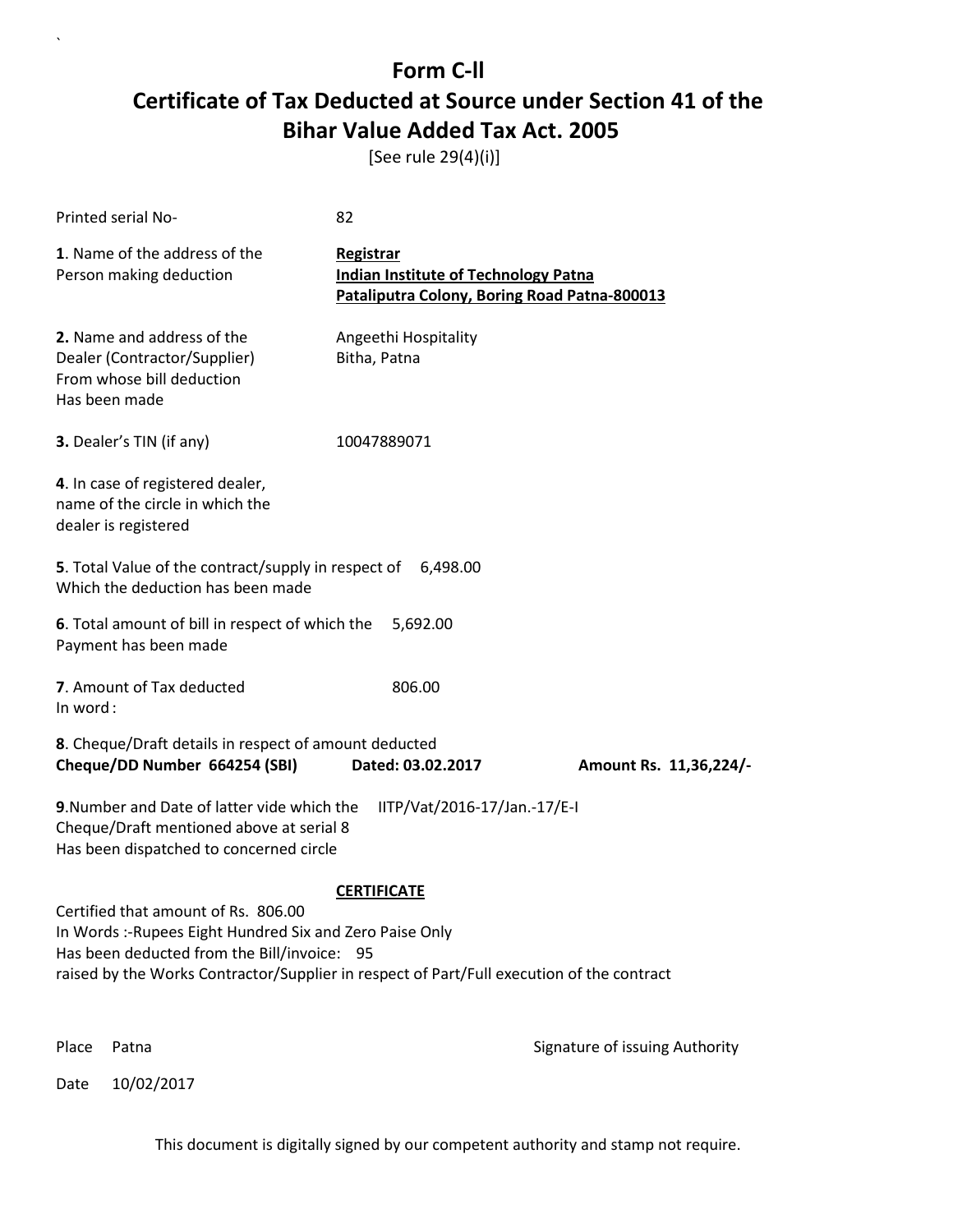[See rule 29(4)(i)]

| Printed serial No-                                                                                                                                                                                                                                               | 83                                                                                                       |                                |
|------------------------------------------------------------------------------------------------------------------------------------------------------------------------------------------------------------------------------------------------------------------|----------------------------------------------------------------------------------------------------------|--------------------------------|
| 1. Name of the address of the<br>Person making deduction                                                                                                                                                                                                         | Registrar<br><b>Indian Institute of Technology Patna</b><br>Pataliputra Colony, Boring Road Patna-800013 |                                |
| 2. Name and address of the<br>Dealer (Contractor/Supplier)<br>From whose bill deduction<br>Has been made                                                                                                                                                         | M/S Ranjan Scientific Traders<br>A/7, Kamla Place, G.M.Road, Patna-01                                    |                                |
| 3. Dealer's TIN (if any)                                                                                                                                                                                                                                         | 10105224097                                                                                              |                                |
| 4. In case of registered dealer,<br>name of the circle in which the<br>dealer is registered                                                                                                                                                                      |                                                                                                          |                                |
| 5. Total Value of the contract/supply in respect of 9,896.00<br>Which the deduction has been made                                                                                                                                                                |                                                                                                          |                                |
| 6. Total amount of bill in respect of which the<br>Payment has been made                                                                                                                                                                                         | 8,605.00                                                                                                 |                                |
| 7. Amount of Tax deducted<br>In word:                                                                                                                                                                                                                            | 1,291.00                                                                                                 |                                |
| 8. Cheque/Draft details in respect of amount deducted<br>Cheque/DD Number 664254 (SBI)                                                                                                                                                                           | Dated: 03.02.2017                                                                                        | Amount Rs. 11,36,224/-         |
| 9. Number and Date of latter vide which the<br>Cheque/Draft mentioned above at serial 8<br>Has been dispatched to concerned circle                                                                                                                               | IITP/Vat/2016-17/Jan.-17/E-I                                                                             |                                |
|                                                                                                                                                                                                                                                                  | <b>CERTIFICATE</b>                                                                                       |                                |
| Certified that amount of Rs. 1,291.00<br>In Words :- Rupees One Thousand Two Hundred Ninety One and Zero Paise Only<br>Has been deducted from the Bill/invoice: 867<br>raised by the Works Contractor/Supplier in respect of Part/Full execution of the contract |                                                                                                          |                                |
| Place<br>Patna                                                                                                                                                                                                                                                   |                                                                                                          | Signature of issuing Authority |

Date 10/02/2017

`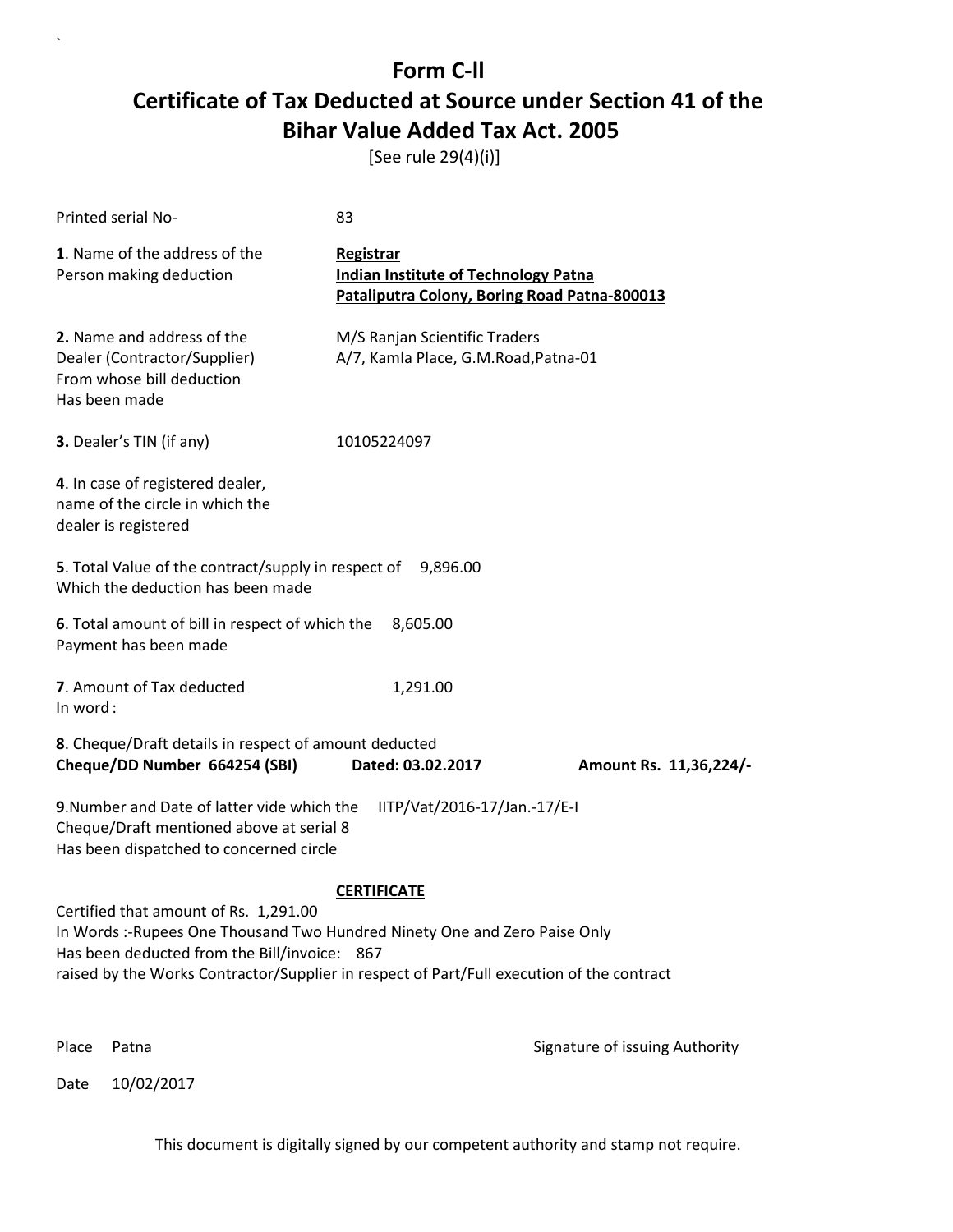[See rule 29(4)(i)]

| Printed serial No-                                                                                                                                                                                                                                                             | 84                                                                                                       |                                |
|--------------------------------------------------------------------------------------------------------------------------------------------------------------------------------------------------------------------------------------------------------------------------------|----------------------------------------------------------------------------------------------------------|--------------------------------|
| 1. Name of the address of the<br>Person making deduction                                                                                                                                                                                                                       | Registrar<br><b>Indian Institute of Technology Patna</b><br>Pataliputra Colony, Boring Road Patna-800013 |                                |
| 2. Name and address of the<br>Dealer (Contractor/Supplier)<br>From whose bill deduction<br>Has been made                                                                                                                                                                       | M/S hubnet Computers<br>Patna                                                                            |                                |
| 3. Dealer's TIN (if any)                                                                                                                                                                                                                                                       | 10156529089                                                                                              |                                |
| 4. In case of registered dealer,<br>name of the circle in which the<br>dealer is registered                                                                                                                                                                                    |                                                                                                          |                                |
| 5. Total Value of the contract/supply in respect of<br>Which the deduction has been made                                                                                                                                                                                       | 16,231.00                                                                                                |                                |
| 6. Total amount of bill in respect of which the<br>Payment has been made                                                                                                                                                                                                       | 15,100.00                                                                                                |                                |
| 7. Amount of Tax deducted<br>In word:                                                                                                                                                                                                                                          | 1,131.00                                                                                                 |                                |
| 8. Cheque/Draft details in respect of amount deducted<br>Cheque/DD Number 664254 (SBI)                                                                                                                                                                                         | Dated: 03.02.2017                                                                                        | Amount Rs. 11,36,224/-         |
| 9. Number and Date of latter vide which the<br>Cheque/Draft mentioned above at serial 8<br>Has been dispatched to concerned circle                                                                                                                                             | IITP/Vat/2016-17/Jan.-17/E-I                                                                             |                                |
|                                                                                                                                                                                                                                                                                | <b>CERTIFICATE</b>                                                                                       |                                |
| Certified that amount of Rs. 1,131.00<br>In Words: -Rupees One Thousand One Hundred Thirty One and Zero Paise Only<br>Has been deducted from the Bill/invoice: 374, 379, 401, 408<br>raised by the Works Contractor/Supplier in respect of Part/Full execution of the contract |                                                                                                          |                                |
| Patna<br>Place                                                                                                                                                                                                                                                                 |                                                                                                          | Signature of issuing Authority |

Date 10/02/2017

`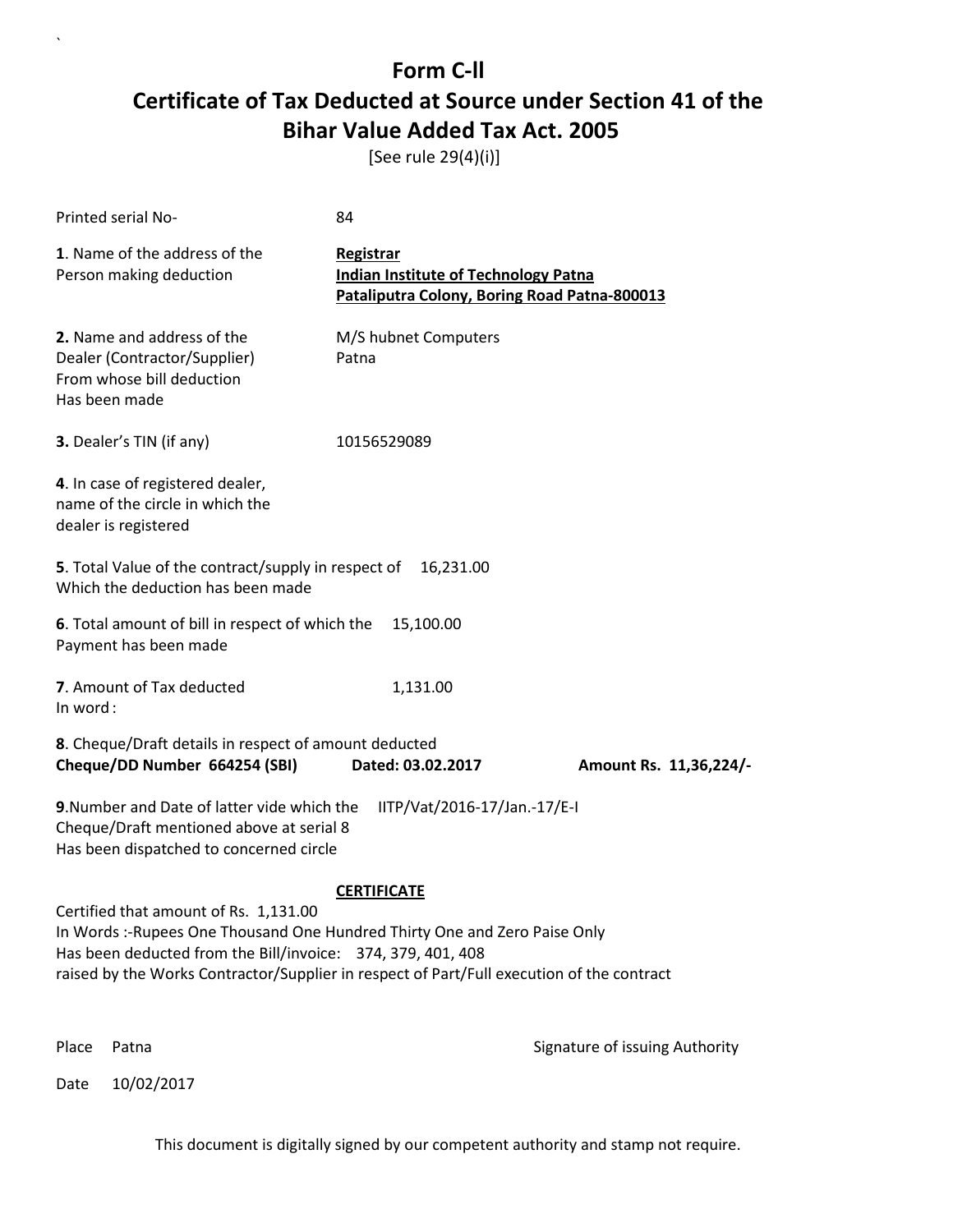[See rule 29(4)(i)]

| Printed serial No-                                                                                                                                                                                                                                                             | 85                                                                                                       |                                |  |
|--------------------------------------------------------------------------------------------------------------------------------------------------------------------------------------------------------------------------------------------------------------------------------|----------------------------------------------------------------------------------------------------------|--------------------------------|--|
| 1. Name of the address of the<br>Person making deduction                                                                                                                                                                                                                       | Registrar<br><b>Indian Institute of Technology Patna</b><br>Pataliputra Colony, Boring Road Patna-800013 |                                |  |
| 2. Name and address of the<br>Dealer (Contractor/Supplier)<br>From whose bill deduction<br>Has been made                                                                                                                                                                       | Sky net<br>162, Patliputra Colony, Patna-13                                                              |                                |  |
| 3. Dealer's TIN (if any)                                                                                                                                                                                                                                                       | 10151248075                                                                                              |                                |  |
| 4. In case of registered dealer,<br>name of the circle in which the<br>dealer is registered                                                                                                                                                                                    |                                                                                                          |                                |  |
| <b>5</b> . Total Value of the contract/supply in respect of<br>Which the deduction has been made                                                                                                                                                                               | 13,384.00                                                                                                |                                |  |
| 6. Total amount of bill in respect of which the<br>Payment has been made                                                                                                                                                                                                       | 12,628.00                                                                                                |                                |  |
| 7. Amount of Tax deducted<br>In word:                                                                                                                                                                                                                                          | 756.00                                                                                                   |                                |  |
| 8. Cheque/Draft details in respect of amount deducted<br>Cheque/DD Number 664254 (SBI)                                                                                                                                                                                         | Dated: 03.02.2017                                                                                        | Amount Rs. 11,36,224/-         |  |
| 9. Number and Date of latter vide which the<br>Cheque/Draft mentioned above at serial 8<br>Has been dispatched to concerned circle                                                                                                                                             | IITP/Vat/2016-17/Jan.-17/E-I                                                                             |                                |  |
| <b>CERTIFICATE</b><br>Certified that amount of Rs. 756.00<br>In Words :-Rupees Seven Hundred Fifty Six and Zero Paise Only<br>Has been deducted from the Bill/invoice: 2148, 2149<br>raised by the Works Contractor/Supplier in respect of Part/Full execution of the contract |                                                                                                          |                                |  |
| Place<br>Patna                                                                                                                                                                                                                                                                 |                                                                                                          | Signature of issuing Authority |  |

Date 10/02/2017

`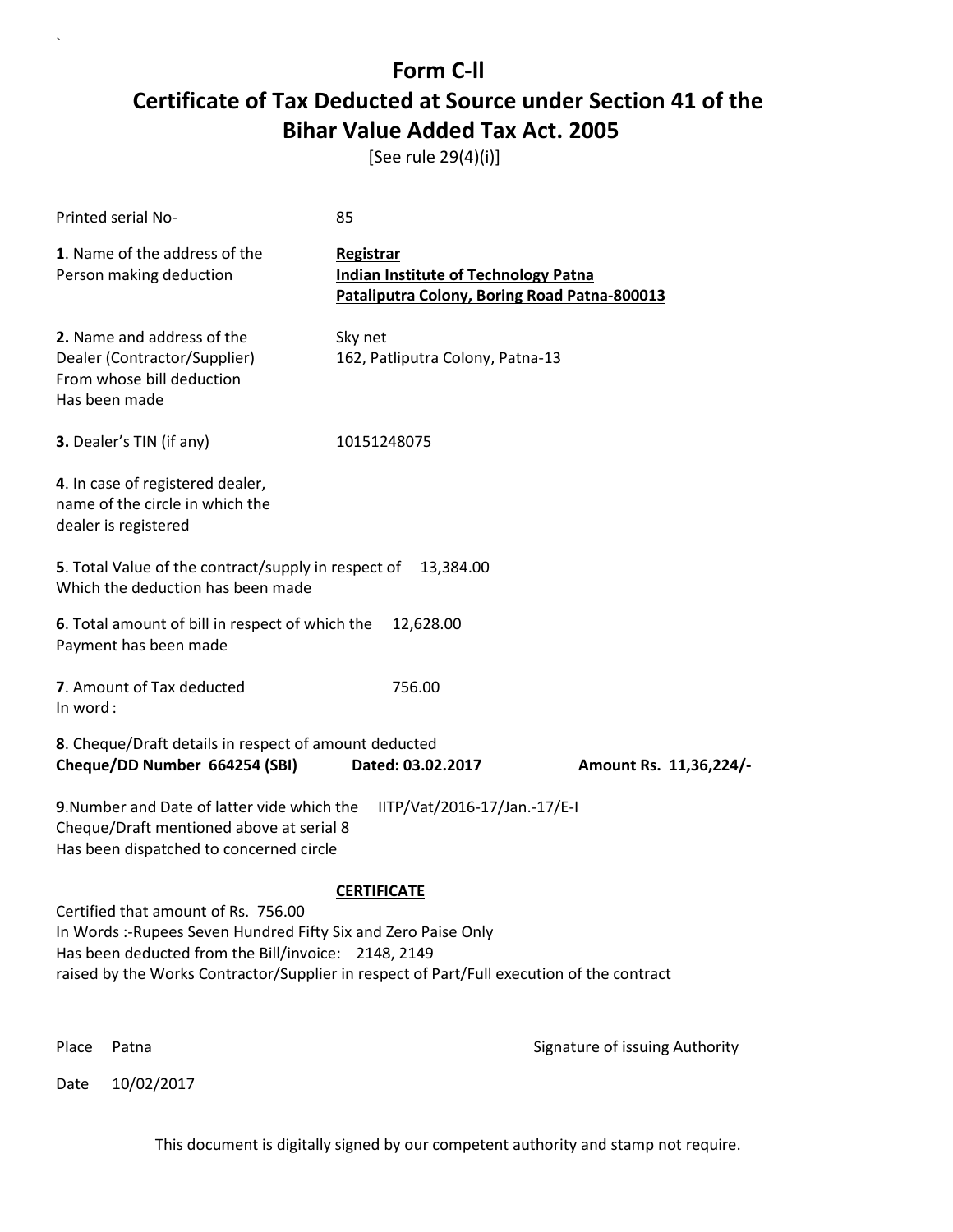[See rule 29(4)(i)]

| Printed serial No-                                                                                                                                                                                                                                  | 86                                                                                                       |                                |  |
|-----------------------------------------------------------------------------------------------------------------------------------------------------------------------------------------------------------------------------------------------------|----------------------------------------------------------------------------------------------------------|--------------------------------|--|
| 1. Name of the address of the<br>Person making deduction                                                                                                                                                                                            | Registrar<br><b>Indian Institute of Technology Patna</b><br>Pataliputra Colony, Boring Road Patna-800013 |                                |  |
| 2. Name and address of the<br>Dealer (Contractor/Supplier)<br>From whose bill deduction<br>Has been made                                                                                                                                            | M/S hubnet Computers<br>Patna                                                                            |                                |  |
| 3. Dealer's TIN (if any)                                                                                                                                                                                                                            | 10156529089                                                                                              |                                |  |
| 4. In case of registered dealer,<br>name of the circle in which the<br>dealer is registered                                                                                                                                                         |                                                                                                          |                                |  |
| 5. Total Value of the contract/supply in respect of 5,088.00<br>Which the deduction has been made                                                                                                                                                   |                                                                                                          |                                |  |
| 6. Total amount of bill in respect of which the<br>Payment has been made                                                                                                                                                                            | 4,800.00                                                                                                 |                                |  |
| 7. Amount of Tax deducted<br>In word:                                                                                                                                                                                                               | 288.00                                                                                                   |                                |  |
| 8. Cheque/Draft details in respect of amount deducted<br>Cheque/DD Number 664254 (SBI)                                                                                                                                                              | Dated: 03.02.2017                                                                                        | Amount Rs. 11,36,224/-         |  |
| 9. Number and Date of latter vide which the<br>IITP/Vat/2016-17/Jan.-17/E-I<br>Cheque/Draft mentioned above at serial 8<br>Has been dispatched to concerned circle                                                                                  |                                                                                                          |                                |  |
| Certified that amount of Rs. 288.00<br>In Words :- Rupees Two Hundred Eighty Eight and Zero Paise Only<br>Has been deducted from the Bill/invoice: 412<br>raised by the Works Contractor/Supplier in respect of Part/Full execution of the contract | <b>CERTIFICATE</b>                                                                                       |                                |  |
| Place<br>Patna                                                                                                                                                                                                                                      |                                                                                                          | Signature of issuing Authority |  |

Date 10/02/2017

`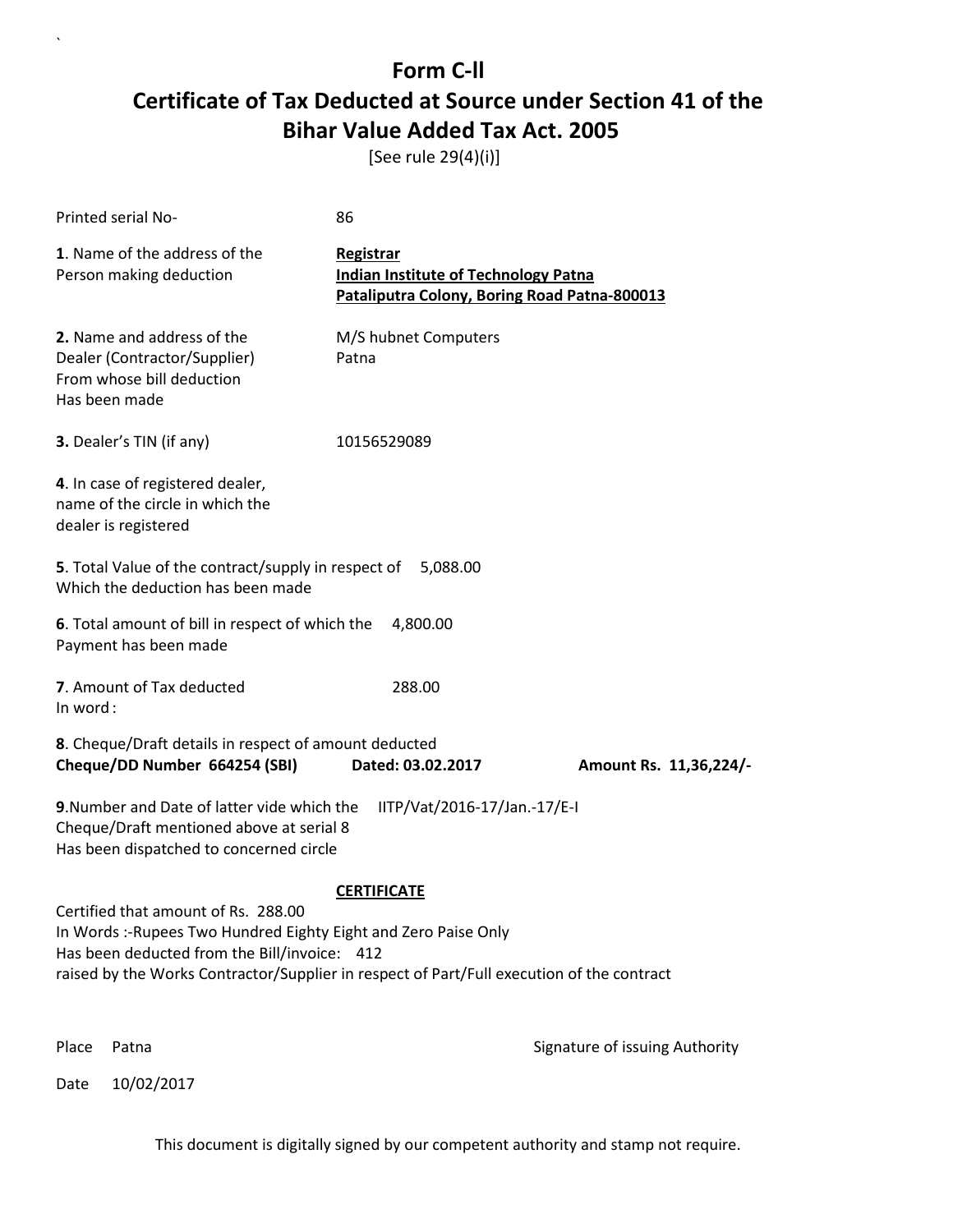[See rule 29(4)(i)]

| Printed serial No-                                                                                                                                                                                                                               | 87                                                                                                              |                                |
|--------------------------------------------------------------------------------------------------------------------------------------------------------------------------------------------------------------------------------------------------|-----------------------------------------------------------------------------------------------------------------|--------------------------------|
| 1. Name of the address of the<br>Person making deduction                                                                                                                                                                                         | <b>Registrar</b><br><b>Indian Institute of Technology Patna</b><br>Pataliputra Colony, Boring Road Patna-800013 |                                |
| 2. Name and address of the<br>Dealer (Contractor/Supplier)<br>From whose bill deduction<br>Has been made                                                                                                                                         | M/s Gyan Mandir<br>Patna                                                                                        |                                |
| 3. Dealer's TIN (if any)                                                                                                                                                                                                                         | 10156278020                                                                                                     |                                |
| 4. In case of registered dealer,<br>name of the circle in which the<br>dealer is registered                                                                                                                                                      |                                                                                                                 |                                |
| 5. Total Value of the contract/supply in respect of 4,505.00<br>Which the deduction has been made                                                                                                                                                |                                                                                                                 |                                |
| 6. Total amount of bill in respect of which the<br>Payment has been made                                                                                                                                                                         | 4,250.00                                                                                                        |                                |
| 7. Amount of Tax deducted<br>In word:                                                                                                                                                                                                            | 255.00                                                                                                          |                                |
| 8. Cheque/Draft details in respect of amount deducted<br>Cheque/DD Number 664254 (SBI)                                                                                                                                                           | Dated: 03.02.2017                                                                                               | Amount Rs. 11,36,224/-         |
| 9. Number and Date of latter vide which the<br>Cheque/Draft mentioned above at serial 8<br>Has been dispatched to concerned circle                                                                                                               | IITP/Vat/2016-17/Jan.-17/E-I                                                                                    |                                |
|                                                                                                                                                                                                                                                  | <b>CERTIFICATE</b>                                                                                              |                                |
| Certified that amount of Rs. 255.00<br>In Words :-Rupees Two Hundred Fifty Five and Zero Paise Only<br>Has been deducted from the Bill/invoice: 663<br>raised by the Works Contractor/Supplier in respect of Part/Full execution of the contract |                                                                                                                 |                                |
| Place<br>Patna                                                                                                                                                                                                                                   |                                                                                                                 | Signature of issuing Authority |

Date 10/02/2017

`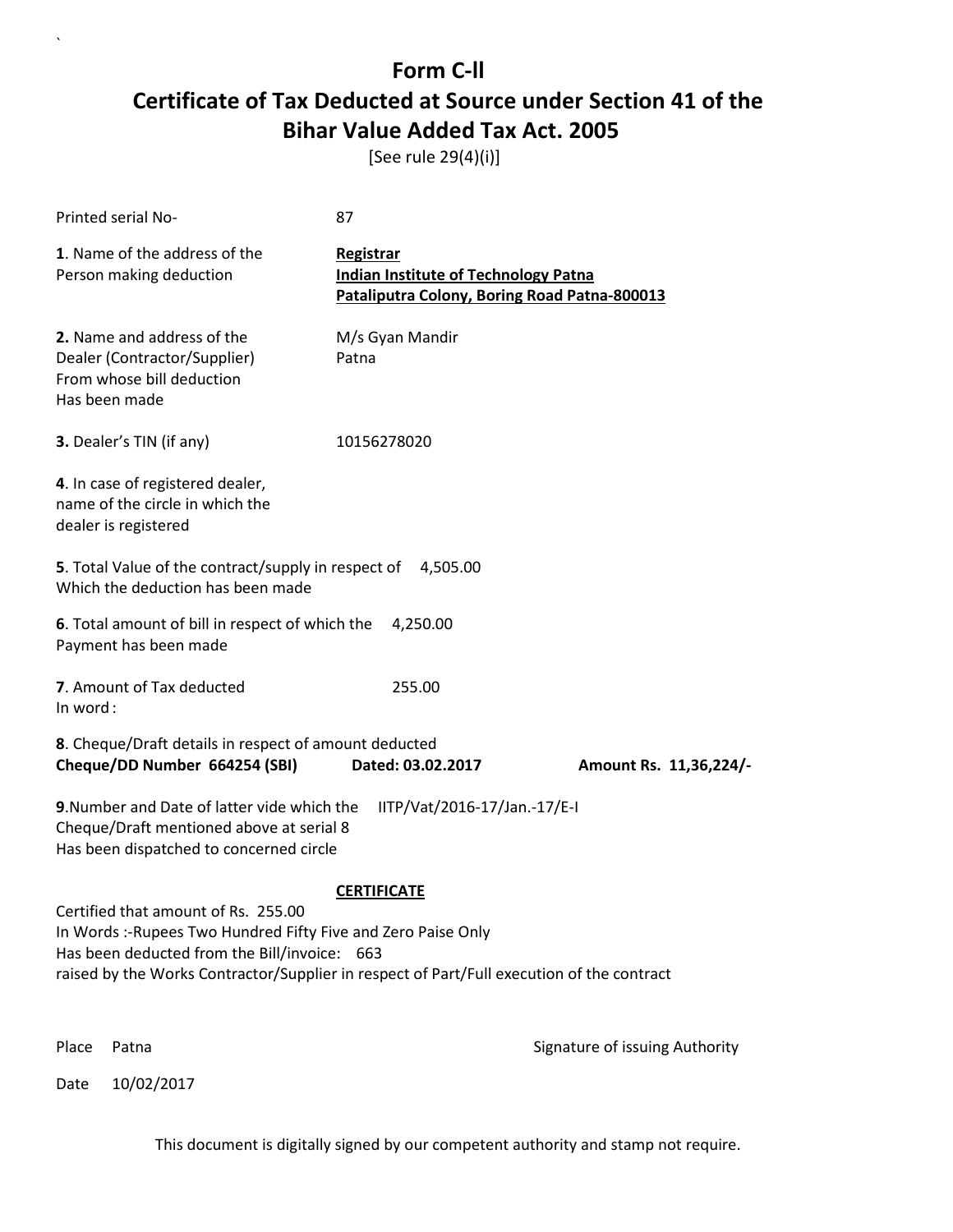[See rule 29(4)(i)]

| Printed serial No-                                                                                                                                                                                                                                                  | 88                                                                                                              |                                |  |
|---------------------------------------------------------------------------------------------------------------------------------------------------------------------------------------------------------------------------------------------------------------------|-----------------------------------------------------------------------------------------------------------------|--------------------------------|--|
| 1. Name of the address of the<br>Person making deduction                                                                                                                                                                                                            | <b>Registrar</b><br><b>Indian Institute of Technology Patna</b><br>Pataliputra Colony, Boring Road Patna-800013 |                                |  |
| 2. Name and address of the<br>Dealer (Contractor/Supplier)<br>From whose bill deduction<br>Has been made                                                                                                                                                            | M/s Bharat commercial Agency<br>Jeevandeep, Exhibition Road, Patna-01                                           |                                |  |
| 3. Dealer's TIN (if any)                                                                                                                                                                                                                                            | 10110116098                                                                                                     |                                |  |
| 4. In case of registered dealer,<br>name of the circle in which the<br>dealer is registered                                                                                                                                                                         |                                                                                                                 |                                |  |
| 5. Total Value of the contract/supply in respect of<br>Which the deduction has been made                                                                                                                                                                            | 20,875.00                                                                                                       |                                |  |
| 6. Total amount of bill in respect of which the<br>Payment has been made                                                                                                                                                                                            | 18,152.00                                                                                                       |                                |  |
| 7. Amount of Tax deducted<br>In word:                                                                                                                                                                                                                               | 2,723.00                                                                                                        |                                |  |
| 8. Cheque/Draft details in respect of amount deducted<br>Cheque/DD Number 664254 (SBI)                                                                                                                                                                              | Dated: 03.02.2017                                                                                               | Amount Rs. 11,36,224/-         |  |
| 9. Number and Date of latter vide which the<br>IITP/Vat/2016-17/Jan.-17/E-I<br>Cheque/Draft mentioned above at serial 8<br>Has been dispatched to concerned circle                                                                                                  |                                                                                                                 |                                |  |
|                                                                                                                                                                                                                                                                     | <b>CERTIFICATE</b>                                                                                              |                                |  |
| Certified that amount of Rs. 2,723.00<br>In Words :-Rupees Two Thousand Seven Hundred Twenty Three and Zero Paise Only<br>Has been deducted from the Bill/invoice: 722<br>raised by the Works Contractor/Supplier in respect of Part/Full execution of the contract |                                                                                                                 |                                |  |
| Place<br>Patna                                                                                                                                                                                                                                                      |                                                                                                                 | Signature of issuing Authority |  |

Date 10/02/2017

`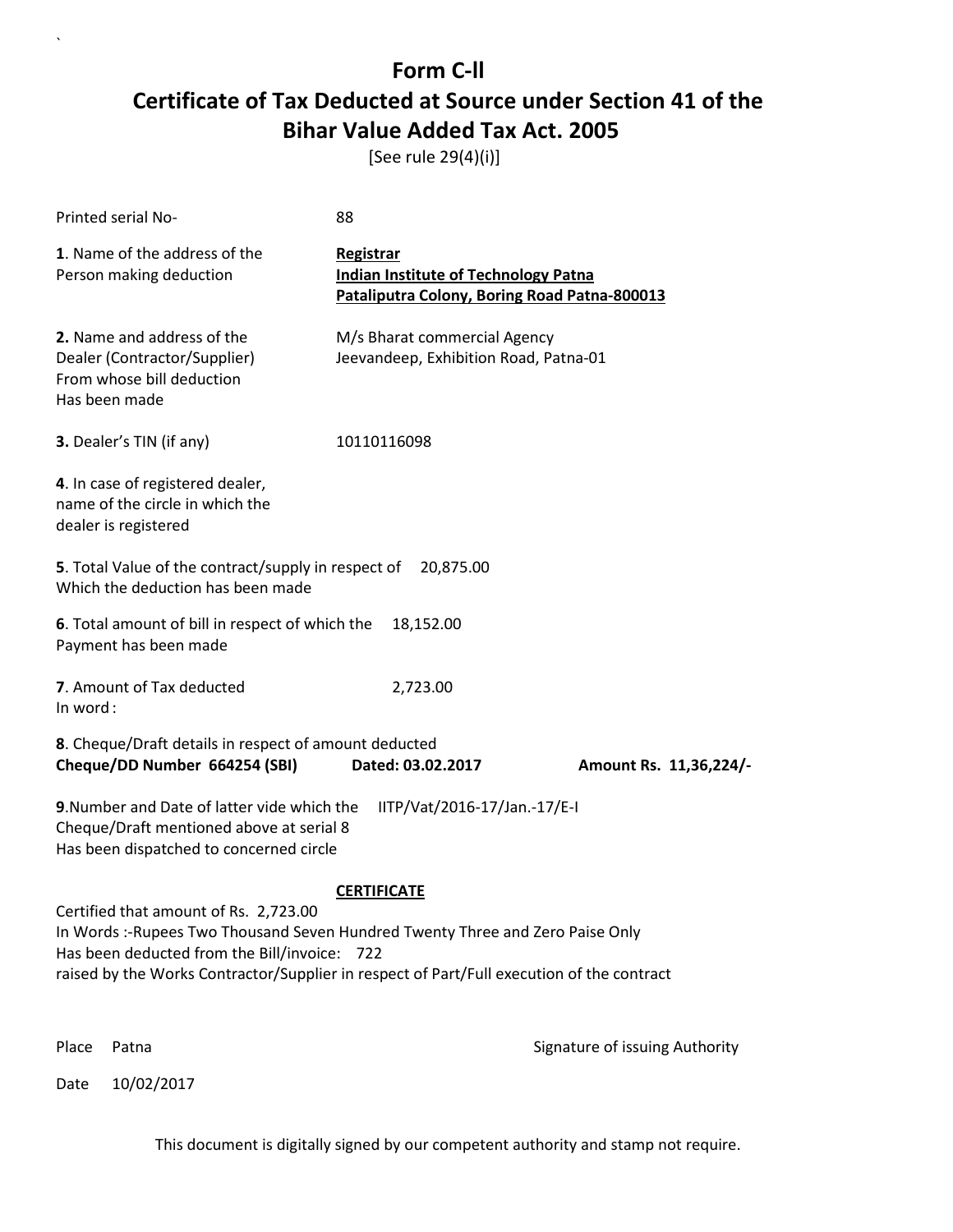[See rule 29(4)(i)]

| Printed serial No-                                                                                                                                                                                                                                                         | 89                                                                                                       |                                |
|----------------------------------------------------------------------------------------------------------------------------------------------------------------------------------------------------------------------------------------------------------------------------|----------------------------------------------------------------------------------------------------------|--------------------------------|
| 1. Name of the address of the<br>Person making deduction                                                                                                                                                                                                                   | Registrar<br><b>Indian Institute of Technology Patna</b><br>Pataliputra Colony, Boring Road Patna-800013 |                                |
| 2. Name and address of the<br>Dealer (Contractor/Supplier)<br>From whose bill deduction<br>Has been made                                                                                                                                                                   | Methodex systems Itd<br>Patna                                                                            |                                |
| 3. Dealer's TIN (if any)                                                                                                                                                                                                                                                   | 10010376042                                                                                              |                                |
| 4. In case of registered dealer,<br>name of the circle in which the<br>dealer is registered                                                                                                                                                                                |                                                                                                          |                                |
| 5. Total Value of the contract/supply in respect of 512,616.00<br>Which the deduction has been made                                                                                                                                                                        |                                                                                                          |                                |
| 6. Total amount of bill in respect of which the<br>Payment has been made                                                                                                                                                                                                   | 445,753.00                                                                                               |                                |
| 7. Amount of Tax deducted<br>In word:                                                                                                                                                                                                                                      | 66,863.00                                                                                                |                                |
| 8. Cheque/Draft details in respect of amount deducted<br>Cheque/DD Number 664254 (SBI)                                                                                                                                                                                     | Dated: 03.02.2017                                                                                        | Amount Rs. 11,36,224/-         |
| 9. Number and Date of latter vide which the<br>Cheque/Draft mentioned above at serial 8<br>Has been dispatched to concerned circle                                                                                                                                         | IITP/Vat/2016-17/Jan.-17/E-I                                                                             |                                |
|                                                                                                                                                                                                                                                                            | <b>CERTIFICATE</b>                                                                                       |                                |
| Certified that amount of Rs. 66,863.00<br>In Words :- Rupees Sixty Six Thousand Eight Hundred Sixty Three and Zero Paise Only<br>Has been deducted from the Bill/invoice: 160<br>raised by the Works Contractor/Supplier in respect of Part/Full execution of the contract |                                                                                                          |                                |
| Place<br>Patna                                                                                                                                                                                                                                                             |                                                                                                          | Signature of issuing Authority |

Date 10/02/2017

`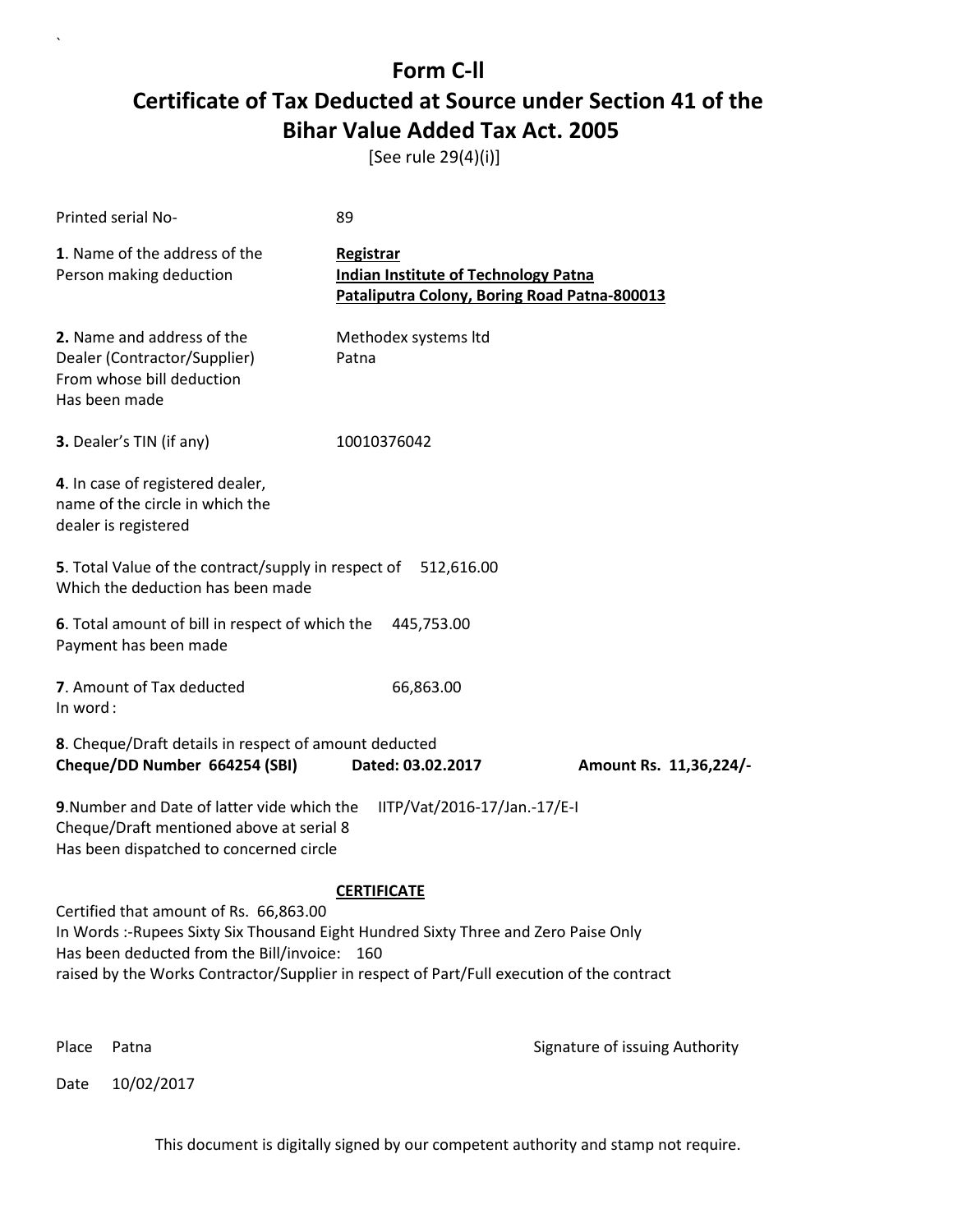[See rule 29(4)(i)]

| <b>Printed serial No-</b>                                                                                                                                                                                                                                              | 90                                                                                                       |                                |
|------------------------------------------------------------------------------------------------------------------------------------------------------------------------------------------------------------------------------------------------------------------------|----------------------------------------------------------------------------------------------------------|--------------------------------|
| 1. Name of the address of the<br>Person making deduction                                                                                                                                                                                                               | Registrar<br><b>Indian Institute of Technology Patna</b><br>Pataliputra Colony, Boring Road Patna-800013 |                                |
| 2. Name and address of the<br>Dealer (Contractor/Supplier)<br>From whose bill deduction<br>Has been made                                                                                                                                                               | Lakhmani Infotech<br>Patna                                                                               |                                |
| 3. Dealer's TIN (if any)                                                                                                                                                                                                                                               | 10110510015                                                                                              |                                |
| 4. In case of registered dealer,<br>name of the circle in which the<br>dealer is registered                                                                                                                                                                            |                                                                                                          |                                |
| 5. Total Value of the contract/supply in respect of 95,100.00<br>Which the deduction has been made                                                                                                                                                                     |                                                                                                          |                                |
| 6. Total amount of bill in respect of which the<br>Payment has been made                                                                                                                                                                                               | 89,717.00                                                                                                |                                |
| 7. Amount of Tax deducted<br>In word:                                                                                                                                                                                                                                  | 5,383.00                                                                                                 |                                |
| 8. Cheque/Draft details in respect of amount deducted<br>Cheque/DD Number 664254 (SBI)                                                                                                                                                                                 | Dated: 03.02.2017                                                                                        | Amount Rs. 11,36,224/-         |
| 9. Number and Date of latter vide which the<br>Cheque/Draft mentioned above at serial 8<br>Has been dispatched to concerned circle                                                                                                                                     | IITP/Vat/2016-17/Jan.-17/E-I                                                                             |                                |
|                                                                                                                                                                                                                                                                        | <b>CERTIFICATE</b>                                                                                       |                                |
| Certified that amount of Rs. 5,383.00<br>In Words :- Rupees Five Thousand Three Hundred Eighty Three and Zero Paise Only<br>Has been deducted from the Bill/invoice: 1585<br>raised by the Works Contractor/Supplier in respect of Part/Full execution of the contract |                                                                                                          |                                |
| Patna<br>Place                                                                                                                                                                                                                                                         |                                                                                                          | Signature of issuing Authority |

Date 10/02/2017

`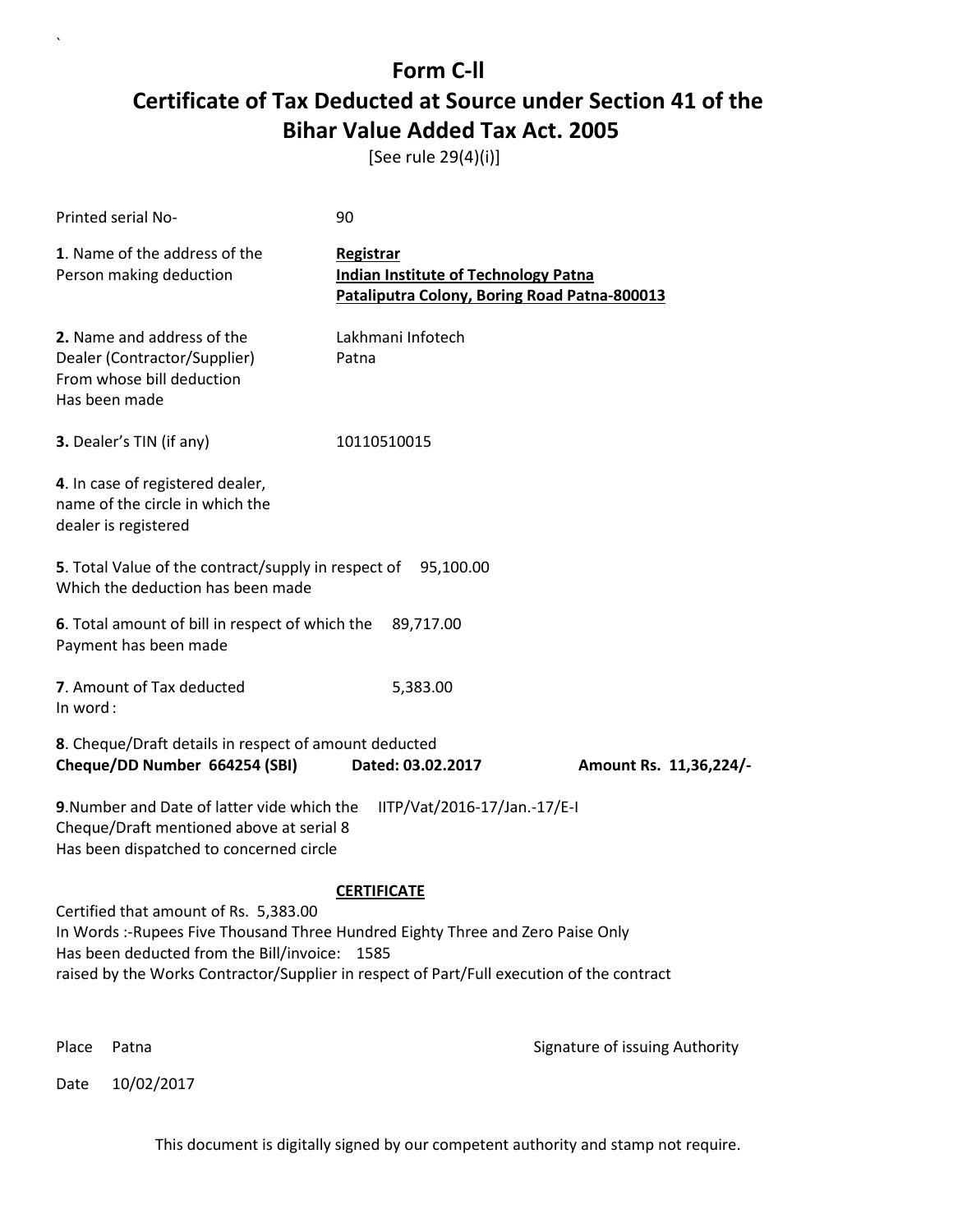[See rule 29(4)(i)]

| Printed serial No-                                                                                                                                                                                                                                               | 91                                                                                                              |                                |
|------------------------------------------------------------------------------------------------------------------------------------------------------------------------------------------------------------------------------------------------------------------|-----------------------------------------------------------------------------------------------------------------|--------------------------------|
| 1. Name of the address of the<br>Person making deduction                                                                                                                                                                                                         | <b>Registrar</b><br><b>Indian Institute of Technology Patna</b><br>Pataliputra Colony, Boring Road Patna-800013 |                                |
| 2. Name and address of the<br>Dealer (Contractor/Supplier)<br>From whose bill deduction<br>Has been made                                                                                                                                                         | M/s Bharat commercial Agency<br>Jeevandeep, Exhibition Road, Patna-01                                           |                                |
| 3. Dealer's TIN (if any)                                                                                                                                                                                                                                         | 10110116098                                                                                                     |                                |
| 4. In case of registered dealer,<br>name of the circle in which the<br>dealer is registered                                                                                                                                                                      |                                                                                                                 |                                |
| 5. Total Value of the contract/supply in respect of<br>Which the deduction has been made                                                                                                                                                                         | 99,360.00                                                                                                       |                                |
| 6. Total amount of bill in respect of which the<br>Payment has been made                                                                                                                                                                                         | 86,400.00                                                                                                       |                                |
| 7. Amount of Tax deducted<br>In word:                                                                                                                                                                                                                            | 12,960.00                                                                                                       |                                |
| 8. Cheque/Draft details in respect of amount deducted<br>Cheque/DD Number 664254 (SBI)                                                                                                                                                                           | Dated: 03.02.2017                                                                                               | Amount Rs. 11,36,224/-         |
| 9. Number and Date of latter vide which the<br>Cheque/Draft mentioned above at serial 8<br>Has been dispatched to concerned circle                                                                                                                               | IITP/Vat/2016-17/Jan.-17/E-I                                                                                    |                                |
|                                                                                                                                                                                                                                                                  | <b>CERTIFICATE</b>                                                                                              |                                |
| Certified that amount of Rs. 12,960.00<br>In Words :- Rupees Twelve Thousand Nine Hundred Sixty and Zero Paise Only<br>Has been deducted from the Bill/invoice: 683<br>raised by the Works Contractor/Supplier in respect of Part/Full execution of the contract |                                                                                                                 |                                |
| Place<br>Patna                                                                                                                                                                                                                                                   |                                                                                                                 | Signature of issuing Authority |

Date 10/02/2017

`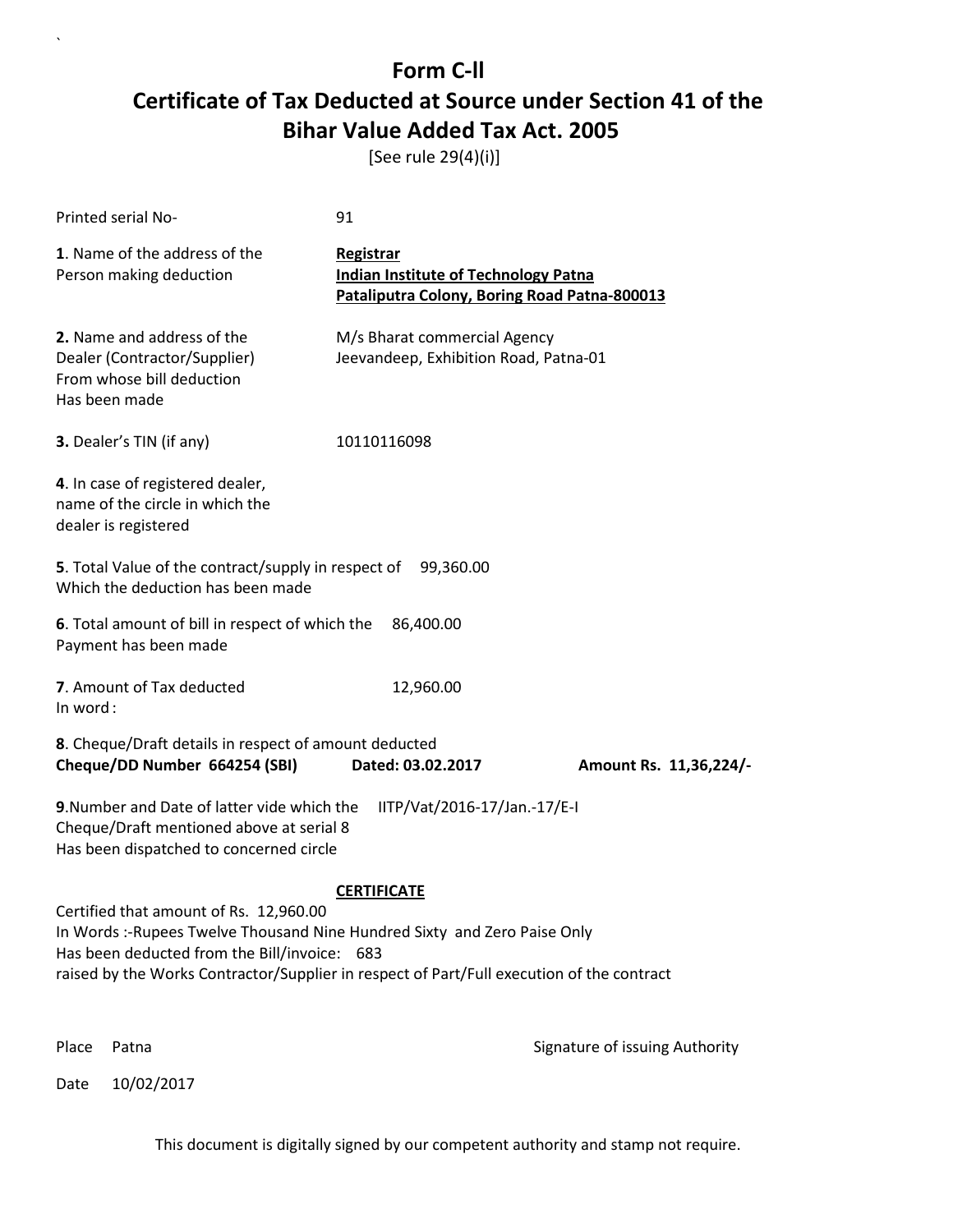[See rule 29(4)(i)]

| Printed serial No-                                                                                                                                                                                                                                                         | 92                                                                                                       |                                |  |
|----------------------------------------------------------------------------------------------------------------------------------------------------------------------------------------------------------------------------------------------------------------------------|----------------------------------------------------------------------------------------------------------|--------------------------------|--|
| 1. Name of the address of the<br>Person making deduction                                                                                                                                                                                                                   | Registrar<br><b>Indian Institute of Technology Patna</b><br>Pataliputra Colony, Boring Road Patna-800013 |                                |  |
| 2. Name and address of the<br>Dealer (Contractor/Supplier)<br>From whose bill deduction<br>Has been made                                                                                                                                                                   | M/s Bharat commercial Agency<br>Jeevandeep, Exhibition Road, Patna-01                                    |                                |  |
| 3. Dealer's TIN (if any)                                                                                                                                                                                                                                                   | 10110116098                                                                                              |                                |  |
| 4. In case of registered dealer,<br>name of the circle in which the<br>dealer is registered                                                                                                                                                                                |                                                                                                          |                                |  |
| 5. Total Value of the contract/supply in respect of<br>Which the deduction has been made                                                                                                                                                                                   | 46,342.00                                                                                                |                                |  |
| 6. Total amount of bill in respect of which the<br>Payment has been made                                                                                                                                                                                                   | 40,297.00                                                                                                |                                |  |
| 7. Amount of Tax deducted<br>In word:                                                                                                                                                                                                                                      | 6,045.00                                                                                                 |                                |  |
| 8. Cheque/Draft details in respect of amount deducted<br>Cheque/DD Number 664254 (SBI)                                                                                                                                                                                     | Dated: 03.02.2017                                                                                        | Amount Rs. 11,36,224/-         |  |
| 9. Number and Date of latter vide which the<br>IITP/Vat/2016-17/Jan.-17/E-I<br>Cheque/Draft mentioned above at serial 8<br>Has been dispatched to concerned circle                                                                                                         |                                                                                                          |                                |  |
| <b>CERTIFICATE</b><br>Certified that amount of Rs. 6,045.00<br>In Words :- Rupees Six Thousand Forty Five and Zero Paise Only<br>Has been deducted from the Bill/invoice: 717<br>raised by the Works Contractor/Supplier in respect of Part/Full execution of the contract |                                                                                                          |                                |  |
| Place<br>Patna                                                                                                                                                                                                                                                             |                                                                                                          | Signature of issuing Authority |  |

Date 10/02/2017

`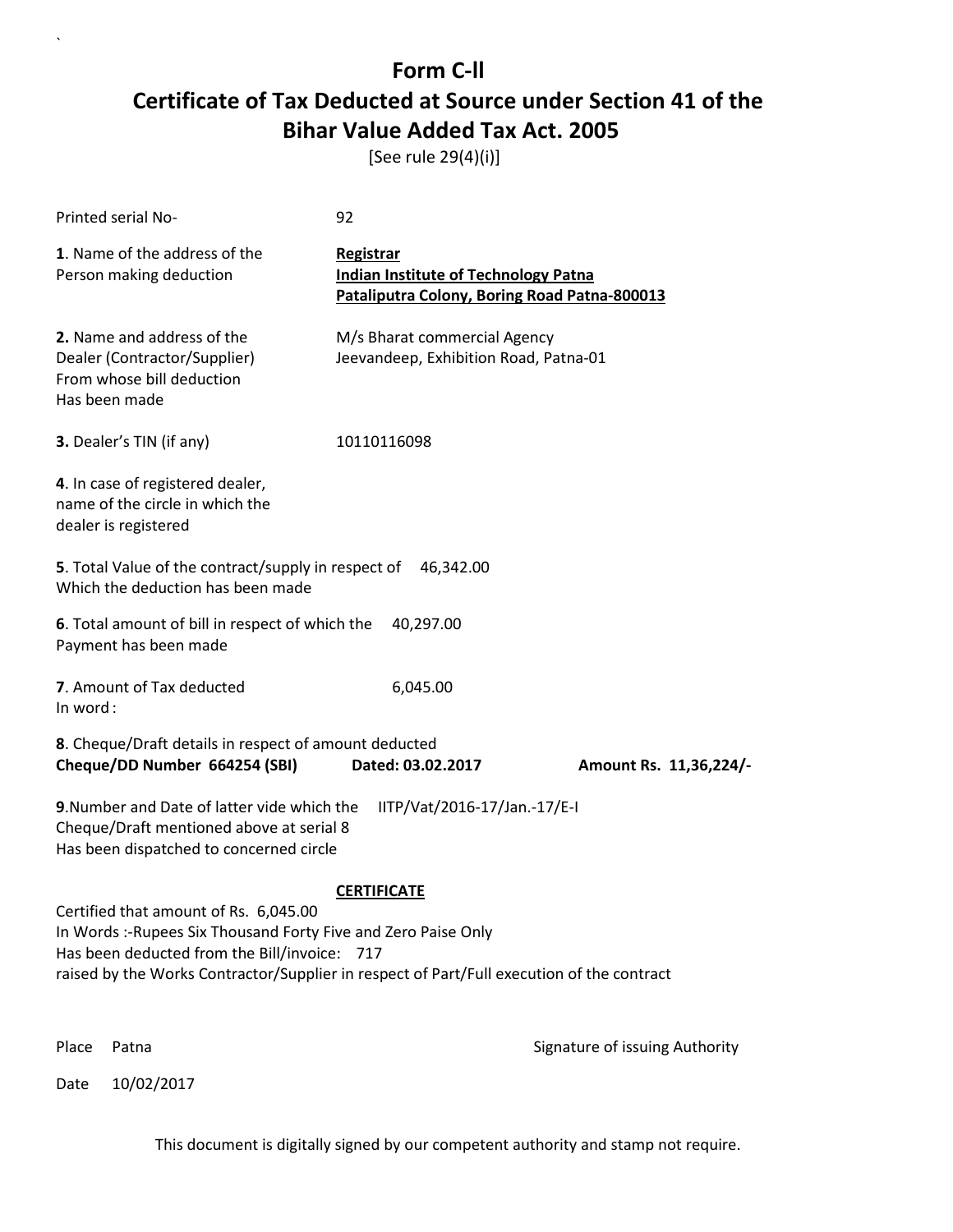[See rule 29(4)(i)]

| <b>Printed serial No-</b>                                                                                                                                                                                                                                           | 93                                                                                                       |                                |  |
|---------------------------------------------------------------------------------------------------------------------------------------------------------------------------------------------------------------------------------------------------------------------|----------------------------------------------------------------------------------------------------------|--------------------------------|--|
| 1. Name of the address of the<br>Person making deduction                                                                                                                                                                                                            | Registrar<br><b>Indian Institute of Technology Patna</b><br>Pataliputra Colony, Boring Road Patna-800013 |                                |  |
| 2. Name and address of the<br>Dealer (Contractor/Supplier)<br>From whose bill deduction<br>Has been made                                                                                                                                                            | M/s Bharat commercial Agency<br>Jeevandeep, Exhibition Road, Patna-01                                    |                                |  |
| 3. Dealer's TIN (if any)                                                                                                                                                                                                                                            | 10110116098                                                                                              |                                |  |
| 4. In case of registered dealer,<br>name of the circle in which the<br>dealer is registered                                                                                                                                                                         |                                                                                                          |                                |  |
| 5. Total Value of the contract/supply in respect of<br>Which the deduction has been made                                                                                                                                                                            | 53,475.00                                                                                                |                                |  |
| 6. Total amount of bill in respect of which the<br>Payment has been made                                                                                                                                                                                            | 46,500.00                                                                                                |                                |  |
| 7. Amount of Tax deducted<br>In word:                                                                                                                                                                                                                               | 6,975.00                                                                                                 |                                |  |
| 8. Cheque/Draft details in respect of amount deducted<br>Cheque/DD Number 664254 (SBI)                                                                                                                                                                              | Dated: 03.02.2017                                                                                        | Amount Rs. 11,36,224/-         |  |
| 9. Number and Date of latter vide which the<br>IITP/Vat/2016-17/Jan.-17/E-I<br>Cheque/Draft mentioned above at serial 8<br>Has been dispatched to concerned circle                                                                                                  |                                                                                                          |                                |  |
|                                                                                                                                                                                                                                                                     | <b>CERTIFICATE</b>                                                                                       |                                |  |
| Certified that amount of Rs. 6,975.00<br>In Words :- Rupees Six Thousand Nine Hundred Seventy Five and Zero Paise Only<br>Has been deducted from the Bill/invoice: 715<br>raised by the Works Contractor/Supplier in respect of Part/Full execution of the contract |                                                                                                          |                                |  |
| Place<br>Patna                                                                                                                                                                                                                                                      |                                                                                                          | Signature of issuing Authority |  |

Date 10/02/2017

`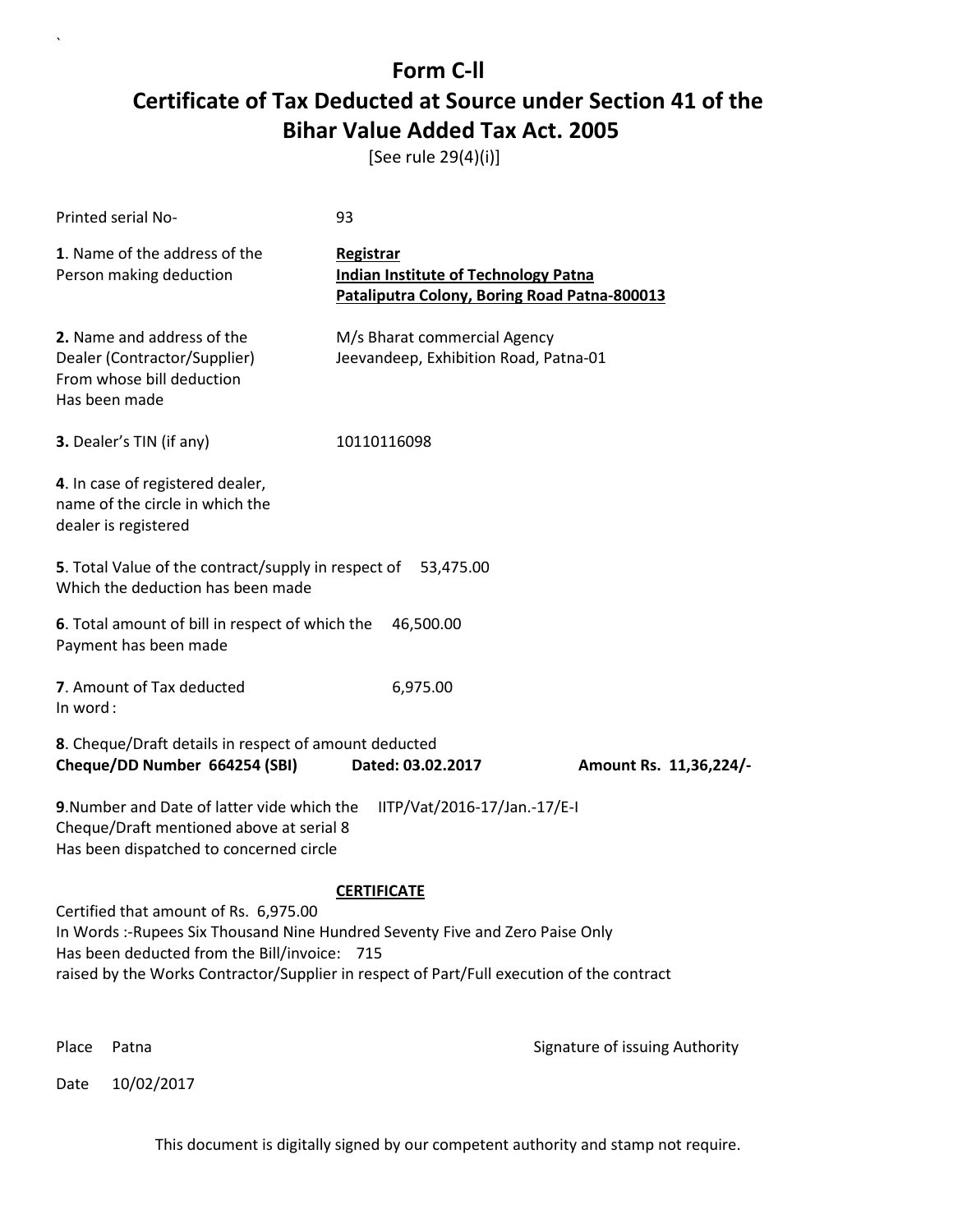[See rule 29(4)(i)]

| Printed serial No-                                                                                                                                                                                                                                                                  | 94                                                                                                              |                                |  |
|-------------------------------------------------------------------------------------------------------------------------------------------------------------------------------------------------------------------------------------------------------------------------------------|-----------------------------------------------------------------------------------------------------------------|--------------------------------|--|
| 1. Name of the address of the<br>Person making deduction                                                                                                                                                                                                                            | <b>Registrar</b><br><b>Indian Institute of Technology Patna</b><br>Pataliputra Colony, Boring Road Patna-800013 |                                |  |
| 2. Name and address of the<br>Dealer (Contractor/Supplier)<br>From whose bill deduction<br>Has been made                                                                                                                                                                            | M/s Bharat commercial Agency<br>Jeevandeep, Exhibition Road, Patna-01                                           |                                |  |
| 3. Dealer's TIN (if any)                                                                                                                                                                                                                                                            | 10110116098                                                                                                     |                                |  |
| 4. In case of registered dealer,<br>name of the circle in which the<br>dealer is registered                                                                                                                                                                                         |                                                                                                                 |                                |  |
| 5. Total Value of the contract/supply in respect of<br>Which the deduction has been made                                                                                                                                                                                            | 65,996.00                                                                                                       |                                |  |
| 6. Total amount of bill in respect of which the<br>Payment has been made                                                                                                                                                                                                            | 57,388.00                                                                                                       |                                |  |
| 7. Amount of Tax deducted<br>In word:                                                                                                                                                                                                                                               | 8,608.00                                                                                                        |                                |  |
| 8. Cheque/Draft details in respect of amount deducted<br>Cheque/DD Number 664254 (SBI)                                                                                                                                                                                              | Dated: 03.02.2017                                                                                               | Amount Rs. 11,36,224/-         |  |
| 9. Number and Date of latter vide which the<br>IITP/Vat/2016-17/Jan.-17/E-I<br>Cheque/Draft mentioned above at serial 8<br>Has been dispatched to concerned circle                                                                                                                  |                                                                                                                 |                                |  |
| <b>CERTIFICATE</b><br>Certified that amount of Rs. 8,608.00<br>In Words :- Rupees Eight Thousand Six Hundred Eight and Zero Paise Only<br>Has been deducted from the Bill/invoice: 672<br>raised by the Works Contractor/Supplier in respect of Part/Full execution of the contract |                                                                                                                 |                                |  |
| Place<br>Patna                                                                                                                                                                                                                                                                      |                                                                                                                 | Signature of issuing Authority |  |

Date 10/02/2017

`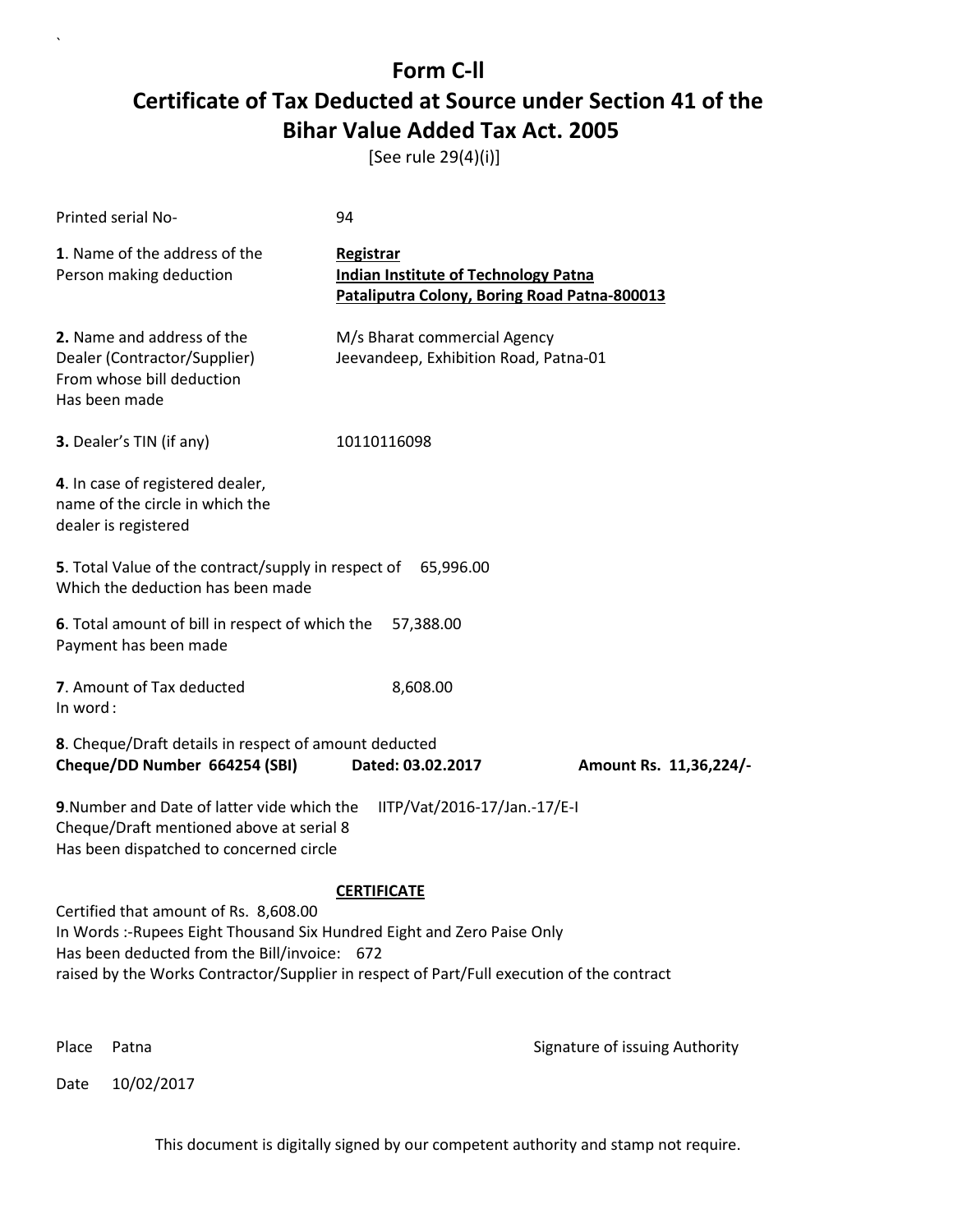[See rule 29(4)(i)]

| <b>Printed serial No-</b>                                                                                                                                                                                                                                                                | 95                                                                                                       |                                                       |  |
|------------------------------------------------------------------------------------------------------------------------------------------------------------------------------------------------------------------------------------------------------------------------------------------|----------------------------------------------------------------------------------------------------------|-------------------------------------------------------|--|
| 1. Name of the address of the<br>Person making deduction                                                                                                                                                                                                                                 | Registrar<br><b>Indian Institute of Technology Patna</b><br>Pataliputra Colony, Boring Road Patna-800013 |                                                       |  |
| 2. Name and address of the<br>Dealer (Contractor/Supplier)<br>From whose bill deduction<br>Has been made                                                                                                                                                                                 | <b>Scientific Traders</b>                                                                                | Pustak Bhandar Compound, Govinda Mitra Road, Patna-04 |  |
| 3. Dealer's TIN (if any)                                                                                                                                                                                                                                                                 | 10100336073                                                                                              |                                                       |  |
| 4. In case of registered dealer,<br>name of the circle in which the<br>dealer is registered                                                                                                                                                                                              |                                                                                                          |                                                       |  |
| 5. Total Value of the contract/supply in respect of<br>Which the deduction has been made                                                                                                                                                                                                 | 34,679.00                                                                                                |                                                       |  |
| 6. Total amount of bill in respect of which the<br>Payment has been made                                                                                                                                                                                                                 | 32,716.00                                                                                                |                                                       |  |
| 7. Amount of Tax deducted<br>In word:                                                                                                                                                                                                                                                    | 1,963.00                                                                                                 |                                                       |  |
| 8. Cheque/Draft details in respect of amount deducted<br>Cheque/DD Number 664254 (SBI)                                                                                                                                                                                                   | Dated: 03.02.2017                                                                                        | Amount Rs. 11,36,224/-                                |  |
| 9. Number and Date of latter vide which the<br>IITP/Vat/2016-17/Jan.-17/E-I<br>Cheque/Draft mentioned above at serial 8<br>Has been dispatched to concerned circle                                                                                                                       |                                                                                                          |                                                       |  |
| <b>CERTIFICATE</b><br>Certified that amount of Rs. 1,963.00<br>In Words :- Rupees One Thousand Nine Hundred Sixty Three and Zero Paise Only<br>Has been deducted from the Bill/invoice: 241<br>raised by the Works Contractor/Supplier in respect of Part/Full execution of the contract |                                                                                                          |                                                       |  |
| Place<br>Patna                                                                                                                                                                                                                                                                           |                                                                                                          | Signature of issuing Authority                        |  |

Date 10/02/2017

`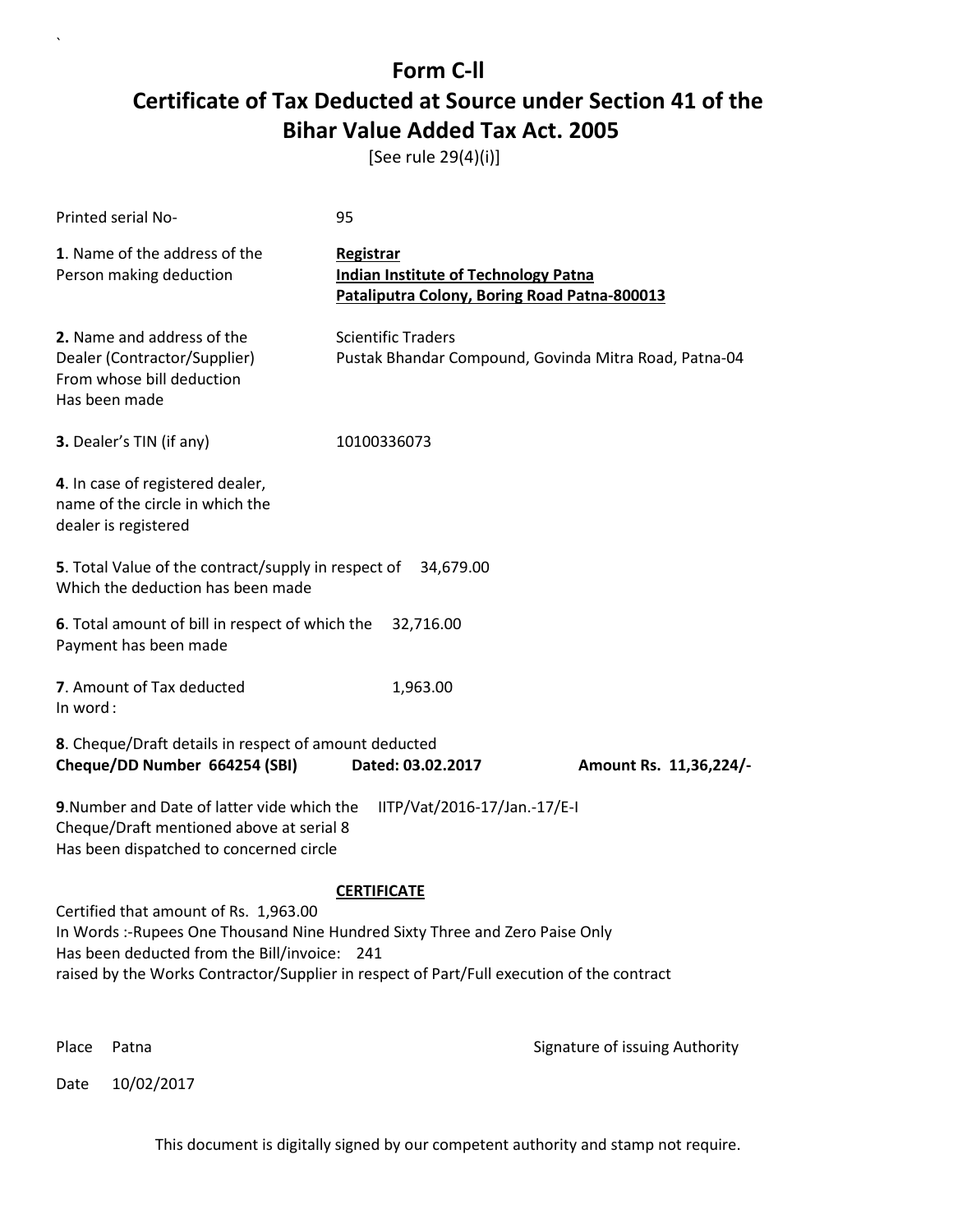[See rule 29(4)(i)]

| Printed serial No-                                                                                                                                                                                                                                        | 96                                                                                                       |                                |
|-----------------------------------------------------------------------------------------------------------------------------------------------------------------------------------------------------------------------------------------------------------|----------------------------------------------------------------------------------------------------------|--------------------------------|
| 1. Name of the address of the<br>Person making deduction                                                                                                                                                                                                  | Registrar<br><b>Indian Institute of Technology Patna</b><br>Pataliputra Colony, Boring Road Patna-800013 |                                |
| 2. Name and address of the<br>Dealer (Contractor/Supplier)<br>From whose bill deduction<br>Has been made                                                                                                                                                  | India Marketing<br>patna                                                                                 |                                |
| 3. Dealer's TIN (if any)                                                                                                                                                                                                                                  | 10150282052                                                                                              |                                |
| 4. In case of registered dealer,<br>name of the circle in which the<br>dealer is registered                                                                                                                                                               |                                                                                                          |                                |
| 5. Total Value of the contract/supply in respect of<br>Which the deduction has been made                                                                                                                                                                  | 195,994.00                                                                                               |                                |
| 6. Total amount of bill in respect of which the<br>Payment has been made                                                                                                                                                                                  | 184,900.00                                                                                               |                                |
| 7. Amount of Tax deducted<br>In word:                                                                                                                                                                                                                     | 11,094.00                                                                                                |                                |
| 8. Cheque/Draft details in respect of amount deducted<br>Cheque/DD Number 664254 (SBI)                                                                                                                                                                    | Dated: 03.02.2017                                                                                        | Amount Rs. 11,36,224/-         |
| 9. Number and Date of latter vide which the<br>Cheque/Draft mentioned above at serial 8<br>Has been dispatched to concerned circle                                                                                                                        | IITP/Vat/2016-17/Jan.-17/E-I                                                                             |                                |
|                                                                                                                                                                                                                                                           | <b>CERTIFICATE</b>                                                                                       |                                |
| Certified that amount of Rs. 11,094.00<br>In Words :- Rupees Eleven Thousand Ninety Four and Zero Paise Only<br>Has been deducted from the Bill/invoice: 233<br>raised by the Works Contractor/Supplier in respect of Part/Full execution of the contract |                                                                                                          |                                |
| Place<br>Patna                                                                                                                                                                                                                                            |                                                                                                          | Signature of issuing Authority |

Date 10/02/2017

`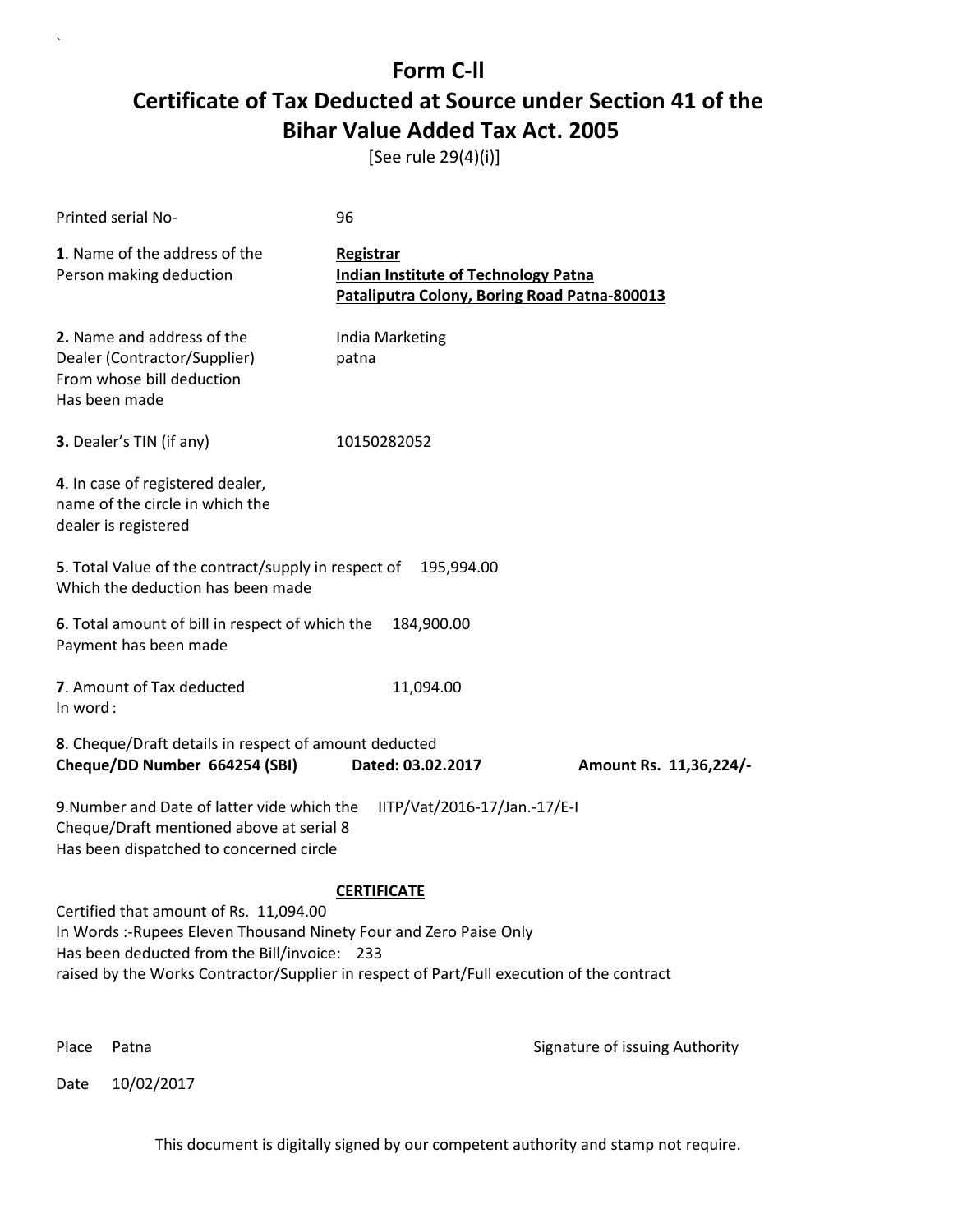[See rule 29(4)(i)]

| Printed serial No-                                                                                                                                                                                                                                                | 97                                                                                                       |                                |
|-------------------------------------------------------------------------------------------------------------------------------------------------------------------------------------------------------------------------------------------------------------------|----------------------------------------------------------------------------------------------------------|--------------------------------|
| 1. Name of the address of the<br>Person making deduction                                                                                                                                                                                                          | Registrar<br><b>Indian Institute of Technology Patna</b><br>Pataliputra Colony, Boring Road Patna-800013 |                                |
| 2. Name and address of the<br>Dealer (Contractor/Supplier)<br>From whose bill deduction<br>Has been made                                                                                                                                                          | M/s Bharat commercial Agency<br>Jeevandeep, Exhibition Road, Patna-01                                    |                                |
| 3. Dealer's TIN (if any)                                                                                                                                                                                                                                          | 10110116098                                                                                              |                                |
| 4. In case of registered dealer,<br>name of the circle in which the<br>dealer is registered                                                                                                                                                                       |                                                                                                          |                                |
| 5. Total Value of the contract/supply in respect of<br>Which the deduction has been made                                                                                                                                                                          | 80,972.00                                                                                                |                                |
| 6. Total amount of bill in respect of which the<br>Payment has been made                                                                                                                                                                                          | 70,410.00                                                                                                |                                |
| 7. Amount of Tax deducted<br>In word:                                                                                                                                                                                                                             | 10,562.00                                                                                                |                                |
| 8. Cheque/Draft details in respect of amount deducted<br>Cheque/DD Number 664254 (SBI)                                                                                                                                                                            | Dated: 03.02.2017                                                                                        | Amount Rs. 11,36,224/-         |
| 9. Number and Date of latter vide which the<br>Cheque/Draft mentioned above at serial 8<br>Has been dispatched to concerned circle                                                                                                                                | IITP/Vat/2016-17/Jan.-17/E-I                                                                             |                                |
|                                                                                                                                                                                                                                                                   | <b>CERTIFICATE</b>                                                                                       |                                |
| Certified that amount of Rs. 10,562.00<br>In Words :- Rupees Ten Thousand Five Hundred Sixty Two and Zero Paise Only<br>Has been deducted from the Bill/invoice: 674<br>raised by the Works Contractor/Supplier in respect of Part/Full execution of the contract |                                                                                                          |                                |
| Place<br>Patna                                                                                                                                                                                                                                                    |                                                                                                          | Signature of issuing Authority |

Date 10/02/2017

`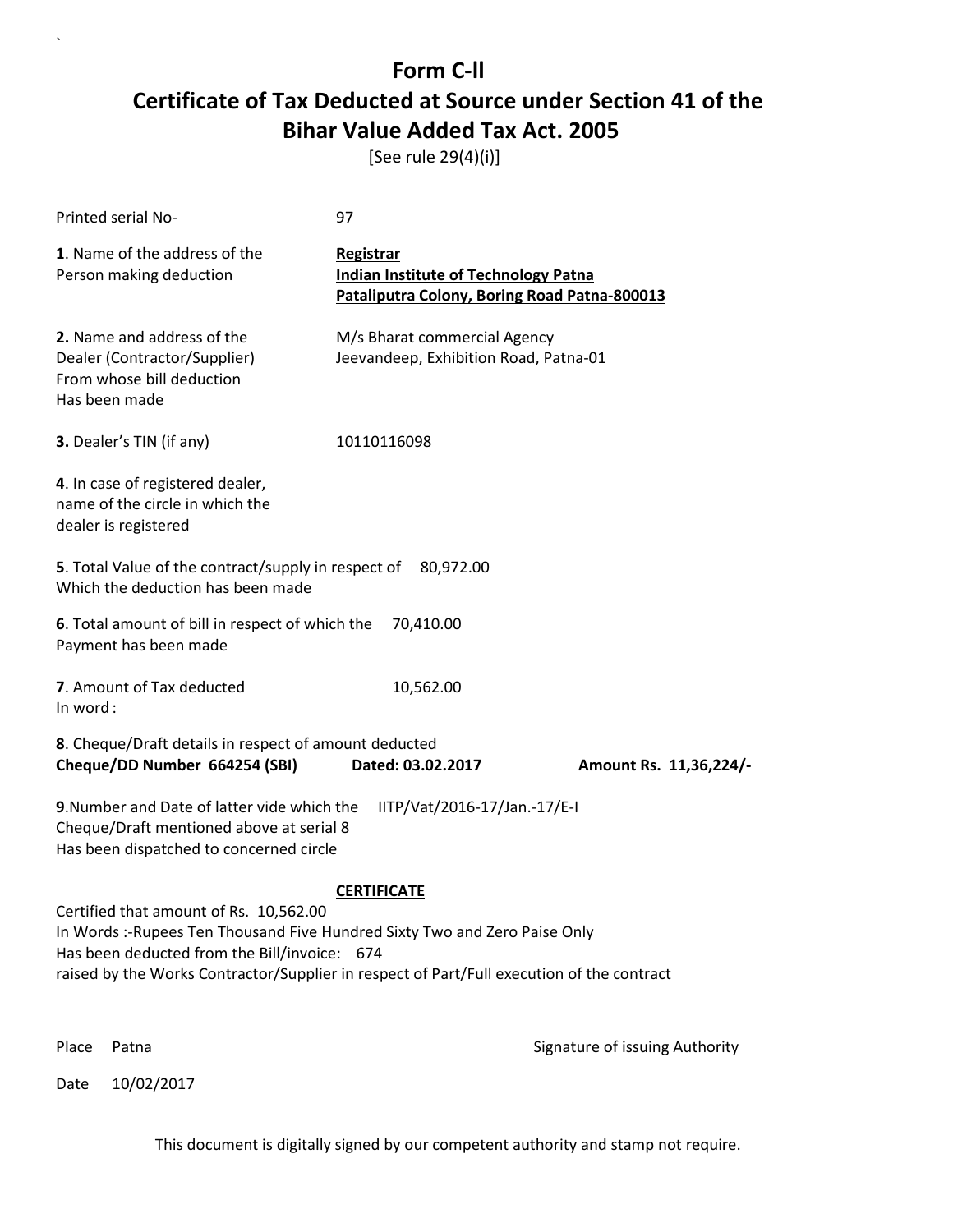[See rule 29(4)(i)]

| Printed serial No-                                                                                                                                                                                                                                                     | 98                                                                                                       |                                |
|------------------------------------------------------------------------------------------------------------------------------------------------------------------------------------------------------------------------------------------------------------------------|----------------------------------------------------------------------------------------------------------|--------------------------------|
| 1. Name of the address of the<br>Person making deduction                                                                                                                                                                                                               | Registrar<br><b>Indian Institute of Technology Patna</b><br>Pataliputra Colony, Boring Road Patna-800013 |                                |
| 2. Name and address of the<br>Dealer (Contractor/Supplier)<br>From whose bill deduction<br>Has been made                                                                                                                                                               | M/S Vishala Industrial Craft Ltd.                                                                        |                                |
| 3. Dealer's TIN (if any)                                                                                                                                                                                                                                               | 10080083055                                                                                              |                                |
| 4. In case of registered dealer,<br>name of the circle in which the<br>dealer is registered                                                                                                                                                                            |                                                                                                          |                                |
| 5. Total Value of the contract/supply in respect of<br>Which the deduction has been made                                                                                                                                                                               | 111,065.00                                                                                               |                                |
| 6. Total amount of bill in respect of which the<br>Payment has been made                                                                                                                                                                                               | 96,579.00                                                                                                |                                |
| 7. Amount of Tax deducted<br>In word:                                                                                                                                                                                                                                  | 14,486.00                                                                                                |                                |
| 8. Cheque/Draft details in respect of amount deducted<br>Cheque/DD Number 664254 (SBI)                                                                                                                                                                                 | Dated: 03.02.2017                                                                                        | Amount Rs. 11,36,224/-         |
| 9. Number and Date of latter vide which the<br>Cheque/Draft mentioned above at serial 8<br>Has been dispatched to concerned circle                                                                                                                                     | IITP/Vat/2016-17/Jan.-17/E-I                                                                             |                                |
|                                                                                                                                                                                                                                                                        | <b>CERTIFICATE</b>                                                                                       |                                |
| Certified that amount of Rs. 14,486.00<br>In Words :- Rupees Fourteen Thousand Four Hundred Eighty Six and Zero Paise Only<br>Has been deducted from the Bill/invoice: 32<br>raised by the Works Contractor/Supplier in respect of Part/Full execution of the contract |                                                                                                          |                                |
| Place<br>Patna                                                                                                                                                                                                                                                         |                                                                                                          | Signature of issuing Authority |

Date 10/02/2017

`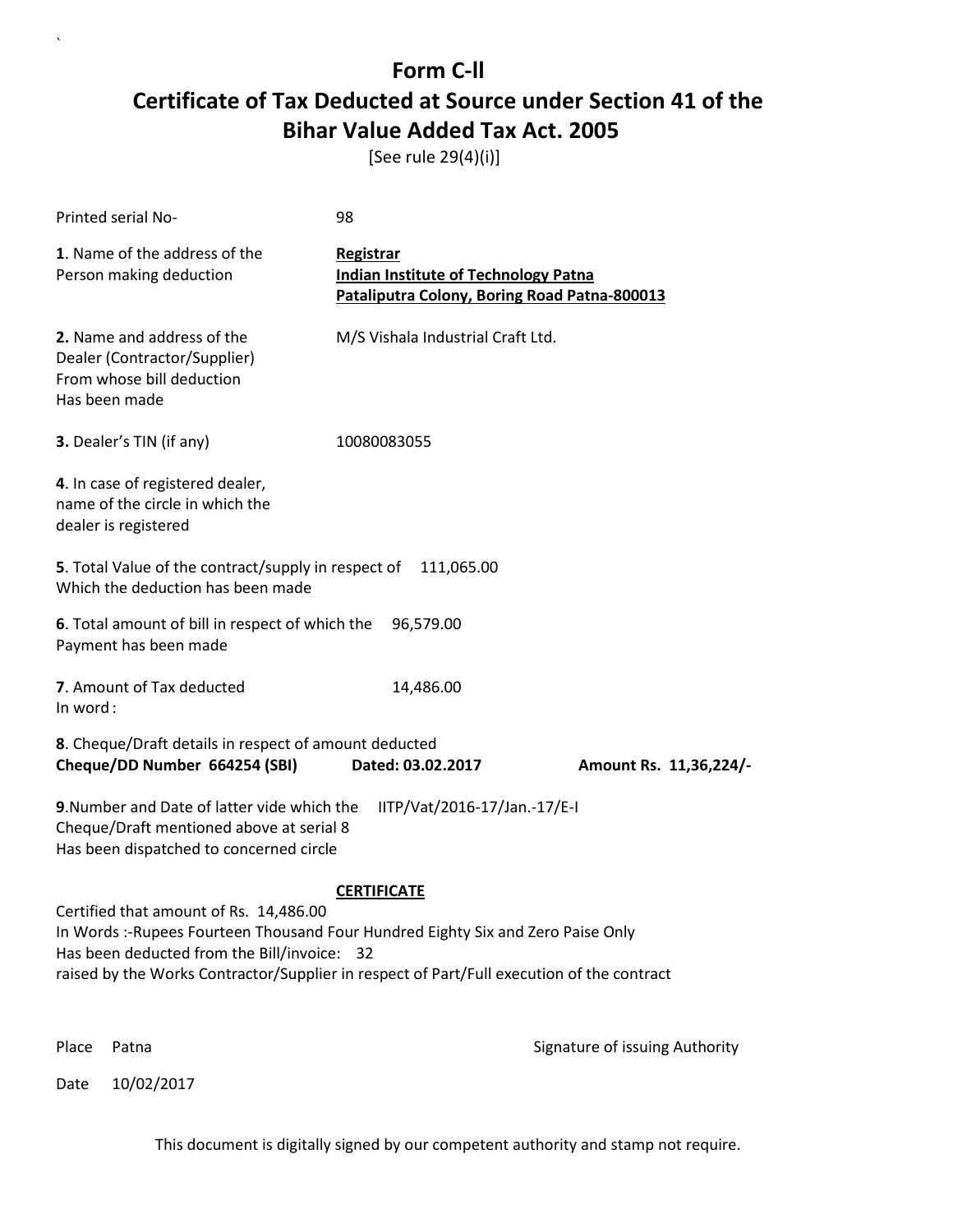[See rule 29(4)(i)]

| Printed serial No-                                                                                                                                                     | 99                                                                                                       |                                |
|------------------------------------------------------------------------------------------------------------------------------------------------------------------------|----------------------------------------------------------------------------------------------------------|--------------------------------|
| 1. Name of the address of the<br>Person making deduction                                                                                                               | Registrar<br><b>Indian Institute of Technology Patna</b><br>Pataliputra Colony, Boring Road Patna-800013 |                                |
| 2. Name and address of the<br>Dealer (Contractor/Supplier)<br>From whose bill deduction<br>Has been made                                                               | <b>OM Electronics</b><br>Dakbanglow Road, Hajipur, Vaishali 844101                                       |                                |
| 3. Dealer's TIN (if any)                                                                                                                                               | 10296230064                                                                                              |                                |
| 4. In case of registered dealer,<br>name of the circle in which the<br>dealer is registered                                                                            |                                                                                                          |                                |
| 5. Total Value of the contract/supply in respect of 33,400.00<br>Which the deduction has been made                                                                     |                                                                                                          |                                |
| 6. Total amount of bill in respect of which the<br>Payment has been made                                                                                               | 29,044.00                                                                                                |                                |
| 7. Amount of Tax deducted<br>In word:                                                                                                                                  | 4,356.00                                                                                                 |                                |
| 8. Cheque/Draft details in respect of amount deducted<br>Cheque/DD Number 664254 (SBI)                                                                                 | Dated: 03.02.2017                                                                                        | Amount Rs. 11,36,224/-         |
| 9. Number and Date of latter vide which the<br>Cheque/Draft mentioned above at serial 8<br>Has been dispatched to concerned circle                                     | IITP/Vat/2016-17/Jan.-17/E-I                                                                             |                                |
|                                                                                                                                                                        | <b>CERTIFICATE</b>                                                                                       |                                |
| Certified that amount of Rs. 4,356.00<br>In Words :- Rupees Four Thousand Three Hundred Fifty Six and Zero Paise Only<br>Has been deducted from the Bill/invoice: 2918 |                                                                                                          |                                |
| raised by the Works Contractor/Supplier in respect of Part/Full execution of the contract                                                                              |                                                                                                          |                                |
| Place<br>Patna                                                                                                                                                         |                                                                                                          | Signature of issuing Authority |

Date 10/02/2017

`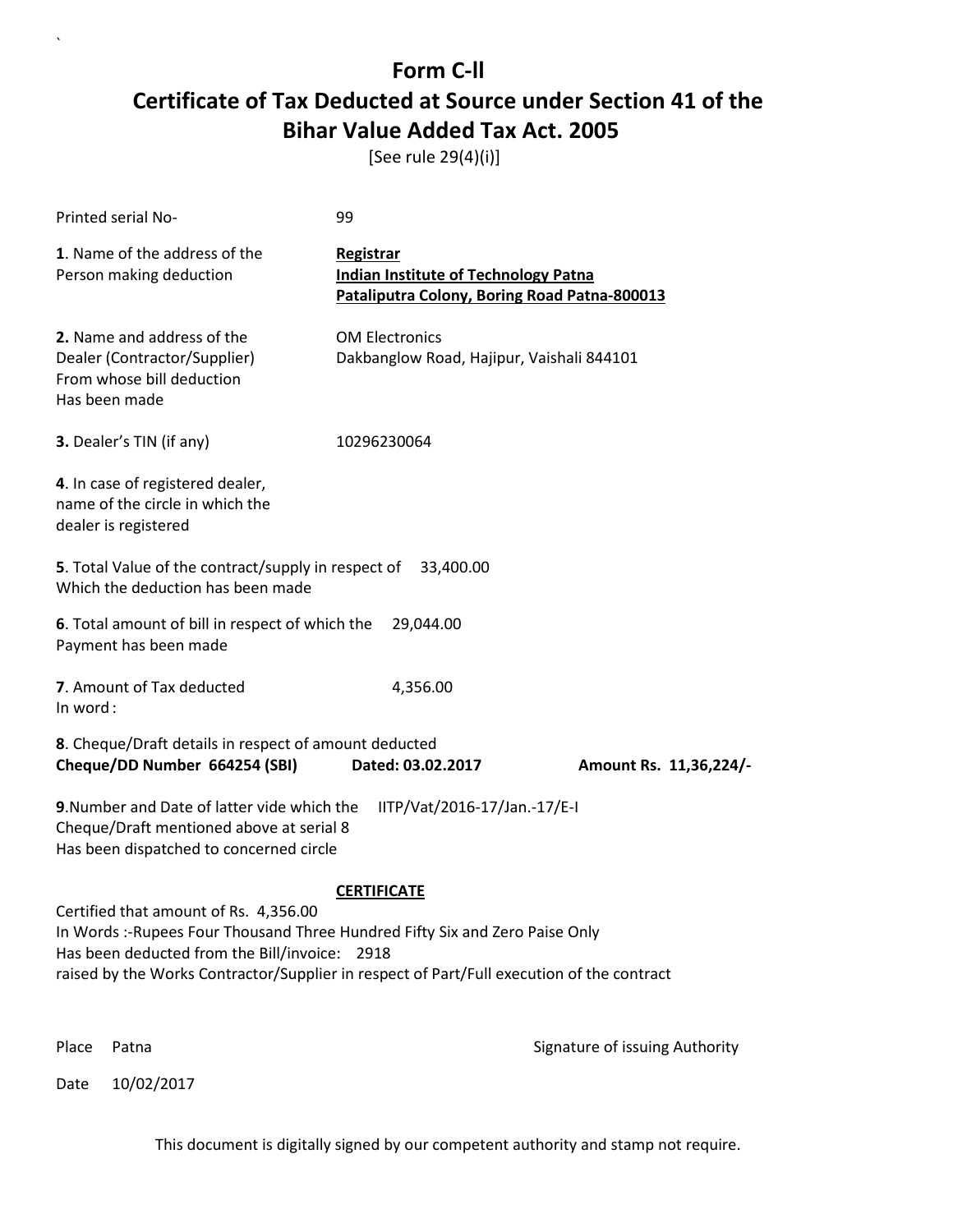[See rule 29(4)(i)]

| Printed serial No-                                                                                                                                                                                                                                                                         | 100                                                                                                      |  |  |
|--------------------------------------------------------------------------------------------------------------------------------------------------------------------------------------------------------------------------------------------------------------------------------------------|----------------------------------------------------------------------------------------------------------|--|--|
| 1. Name of the address of the<br>Person making deduction                                                                                                                                                                                                                                   | Registrar<br><b>Indian Institute of Technology Patna</b><br>Pataliputra Colony, Boring Road Patna-800013 |  |  |
| 2. Name and address of the<br>Dealer (Contractor/Supplier)<br>13<br>From whose bill deduction<br>Has been made                                                                                                                                                                             | <b>Graphtech Computer</b><br>Tara Trade Center, Near Indira Bhawan, West Boring Canal Road, Patna-       |  |  |
| 3. Dealer's TIN (if any)                                                                                                                                                                                                                                                                   | 10152350092                                                                                              |  |  |
| 4. In case of registered dealer,<br>name of the circle in which the<br>dealer is registered                                                                                                                                                                                                |                                                                                                          |  |  |
| 5. Total Value of the contract/supply in respect of 79,000.00<br>Which the deduction has been made                                                                                                                                                                                         |                                                                                                          |  |  |
| 6. Total amount of bill in respect of which the<br>Payment has been made                                                                                                                                                                                                                   | 68,696.00                                                                                                |  |  |
| 7. Amount of Tax deducted<br>In word:                                                                                                                                                                                                                                                      | 10,304.00                                                                                                |  |  |
| 8. Cheque/Draft details in respect of amount deducted<br>Cheque/DD Number 664254 (SBI)                                                                                                                                                                                                     | Dated: 03.02.2017<br>Amount Rs. 11,36,224/-                                                              |  |  |
| 9. Number and Date of latter vide which the<br>Cheque/Draft mentioned above at serial 8<br>Has been dispatched to concerned circle                                                                                                                                                         | IITP/Vat/2016-17/Jan.-17/E-I                                                                             |  |  |
| <b>CERTIFICATE</b><br>Certified that amount of Rs. 10,304.00<br>In Words :- Rupees Ten Thousand Three Hundred Four and Zero Paise Only<br>Has been deducted from the Bill/invoice: Bill no-49<br>raised by the Works Contractor/Supplier in respect of Part/Full execution of the contract |                                                                                                          |  |  |

`

Place Patna **Property** Place Patna Signature of issuing Authority

Date 10/02/2017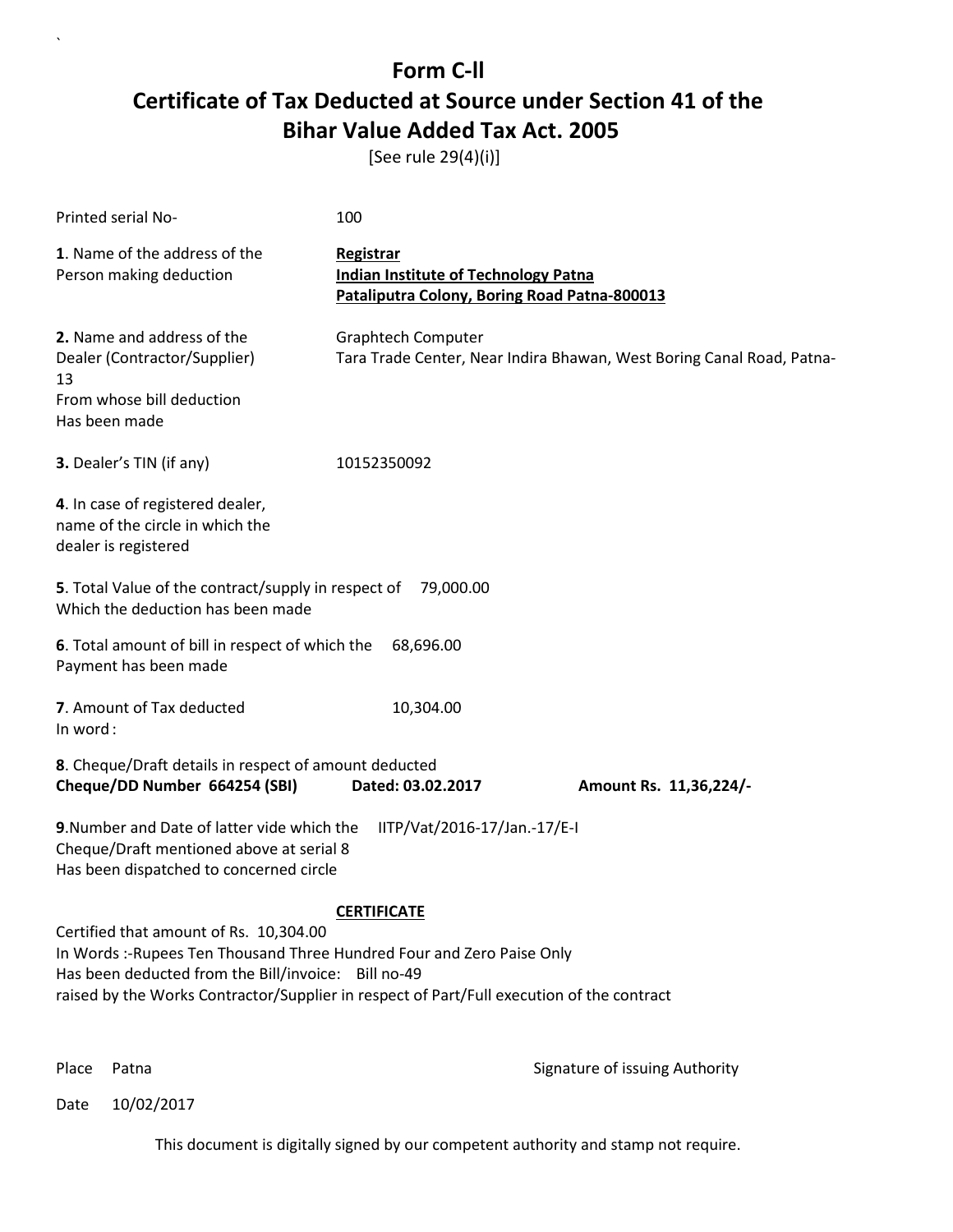[See rule 29(4)(i)]

| Printed serial No-                                                                                                                                                                                                                                                     | 101                                                                                                      |                                |
|------------------------------------------------------------------------------------------------------------------------------------------------------------------------------------------------------------------------------------------------------------------------|----------------------------------------------------------------------------------------------------------|--------------------------------|
| 1. Name of the address of the<br>Person making deduction                                                                                                                                                                                                               | Registrar<br><b>Indian Institute of Technology Patna</b><br>Pataliputra Colony, Boring Road Patna-800013 |                                |
| 2. Name and address of the<br>Dealer (Contractor/Supplier)<br>From whose bill deduction<br>Has been made                                                                                                                                                               | M/S Wizertech Informatics Pvt. Ltd<br>18, Telegraph Colony, Kidwaipuri, Patna-01                         |                                |
| 3. Dealer's TIN (if any)                                                                                                                                                                                                                                               | 10050803019                                                                                              |                                |
| 4. In case of registered dealer,<br>name of the circle in which the<br>dealer is registered                                                                                                                                                                            |                                                                                                          |                                |
| 5. Total Value of the contract/supply in respect of<br>Which the deduction has been made                                                                                                                                                                               | 60,030.00                                                                                                |                                |
| 6. Total amount of bill in respect of which the<br>Payment has been made                                                                                                                                                                                               | 52,200.00                                                                                                |                                |
| 7. Amount of Tax deducted<br>In word:                                                                                                                                                                                                                                  | 7,830.00                                                                                                 |                                |
| 8. Cheque/Draft details in respect of amount deducted<br>Cheque/DD Number 664254 (SBI)                                                                                                                                                                                 | Dated: 03.02.2017                                                                                        | Amount Rs. 11,36,224/-         |
| 9. Number and Date of latter vide which the<br>Cheque/Draft mentioned above at serial 8<br>Has been dispatched to concerned circle                                                                                                                                     | IITP/Vat/2016-17/Jan.-17/E-I                                                                             |                                |
|                                                                                                                                                                                                                                                                        | <b>CERTIFICATE</b>                                                                                       |                                |
| Certified that amount of Rs. 7,830.00<br>In Words :-Rupees Seven Thousand Eight Hundred Thirty and Zero Paise Only<br>Has been deducted from the Bill/invoice: 4171021023<br>raised by the Works Contractor/Supplier in respect of Part/Full execution of the contract |                                                                                                          |                                |
|                                                                                                                                                                                                                                                                        |                                                                                                          |                                |
| Place<br>Patna                                                                                                                                                                                                                                                         |                                                                                                          | Signature of issuing Authority |

Date 10/02/2017

`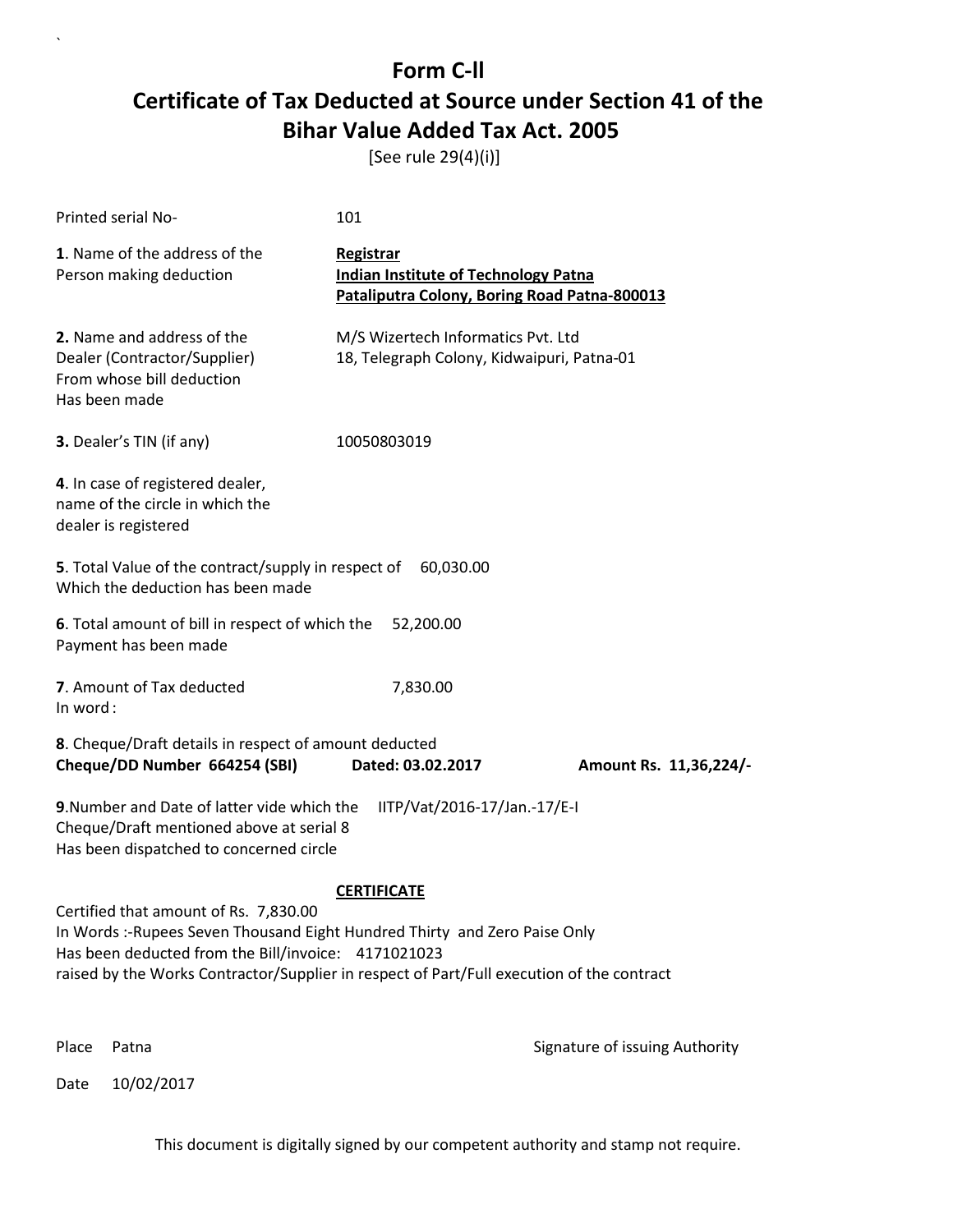[See rule 29(4)(i)]

| Printed serial No-                                                                                                                                                                                                                                                     | 102                                                                                                      |                                |
|------------------------------------------------------------------------------------------------------------------------------------------------------------------------------------------------------------------------------------------------------------------------|----------------------------------------------------------------------------------------------------------|--------------------------------|
| 1. Name of the address of the<br>Person making deduction                                                                                                                                                                                                               | Registrar<br><b>Indian Institute of Technology Patna</b><br>Pataliputra Colony, Boring Road Patna-800013 |                                |
| 2. Name and address of the<br>Dealer (Contractor/Supplier)<br>From whose bill deduction<br>Has been made                                                                                                                                                               | Gyan Mandir<br>Patna                                                                                     |                                |
| 3. Dealer's TIN (if any)                                                                                                                                                                                                                                               | 10156278020                                                                                              |                                |
| 4. In case of registered dealer,<br>name of the circle in which the<br>dealer is registered                                                                                                                                                                            |                                                                                                          |                                |
| <b>5</b> . Total Value of the contract/supply in respect of<br>Which the deduction has been made                                                                                                                                                                       | 12,071.00                                                                                                |                                |
| 6. Total amount of bill in respect of which the<br>Payment has been made                                                                                                                                                                                               | 11,070.00                                                                                                |                                |
| 7. Amount of Tax deducted<br>In word:                                                                                                                                                                                                                                  | 1,001.00                                                                                                 |                                |
| 8. Cheque/Draft details in respect of amount deducted<br>Cheque/DD Number 664254 (SBI)                                                                                                                                                                                 | Dated: 03.02.2017                                                                                        | Amount Rs. 11,36,224/-         |
| 9. Number and Date of latter vide which the<br>Cheque/Draft mentioned above at serial 8<br>Has been dispatched to concerned circle                                                                                                                                     | IITP/Vat/2016-17/Jan.-17/E-I                                                                             |                                |
|                                                                                                                                                                                                                                                                        | <b>CERTIFICATE</b>                                                                                       |                                |
| Certified that amount of Rs. 1,001.00<br>In Words :- Rupees One Thousand One and Zero Paise Only<br>Has been deducted from the Bill/invoice: 373, 534, 374, 555, 458, 419<br>raised by the Works Contractor/Supplier in respect of Part/Full execution of the contract |                                                                                                          |                                |
| Place<br>Patna                                                                                                                                                                                                                                                         |                                                                                                          | Signature of issuing Authority |

Date 10/02/2017

 $\overline{\phantom{a}}$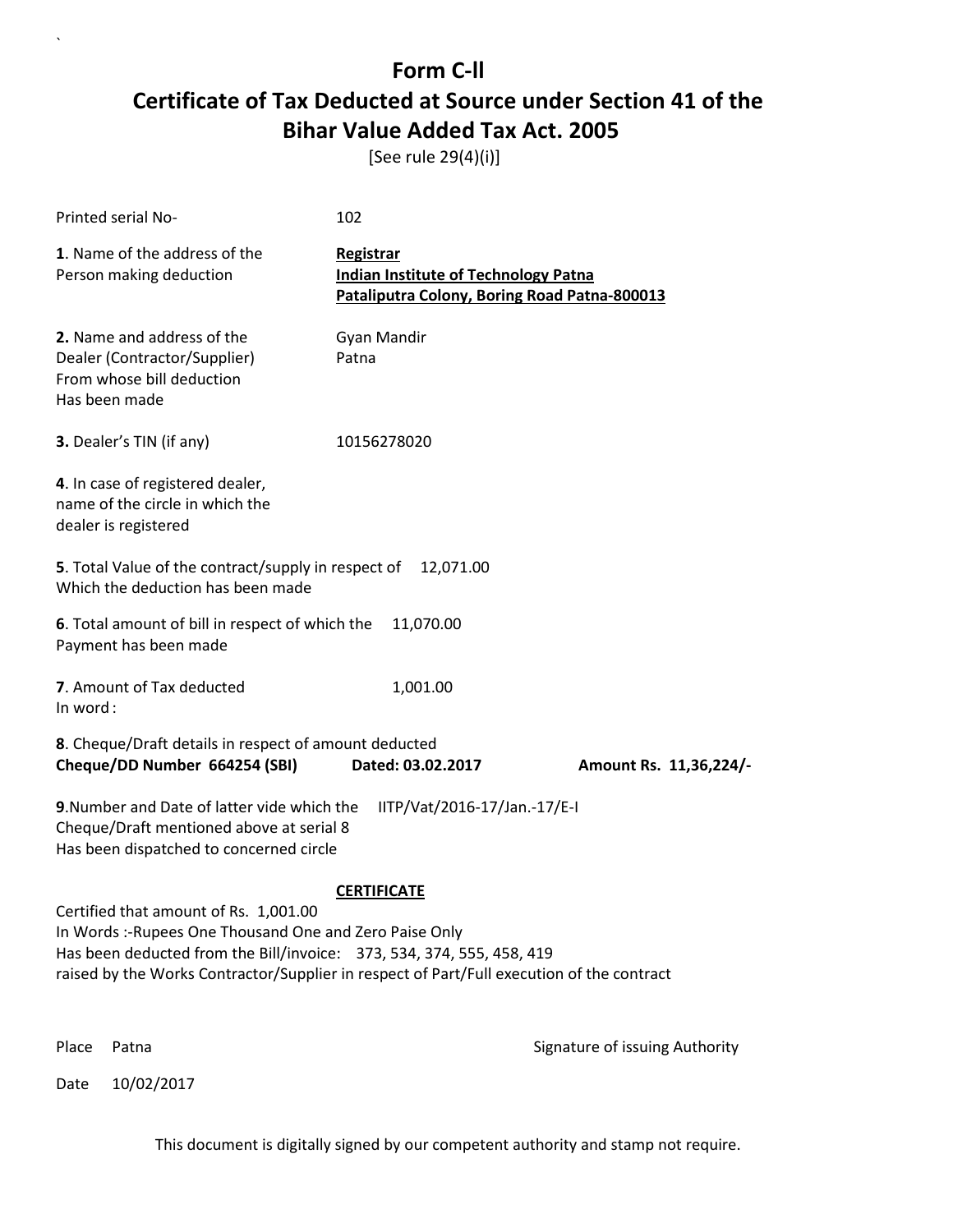[See rule 29(4)(i)]

| Printed serial No-                                                                                                                                                                                                                                                  | 103                                                                                                      |                                |
|---------------------------------------------------------------------------------------------------------------------------------------------------------------------------------------------------------------------------------------------------------------------|----------------------------------------------------------------------------------------------------------|--------------------------------|
| 1. Name of the address of the<br>Person making deduction                                                                                                                                                                                                            | Registrar<br><b>Indian Institute of Technology Patna</b><br>Pataliputra Colony, Boring Road Patna-800013 |                                |
| 2. Name and address of the<br>Dealer (Contractor/Supplier)<br>From whose bill deduction<br>Has been made                                                                                                                                                            | Gopal Kumar                                                                                              |                                |
| 3. Dealer's TIN (if any)                                                                                                                                                                                                                                            | 10044678064                                                                                              |                                |
| 4. In case of registered dealer,<br>name of the circle in which the<br>dealer is registered                                                                                                                                                                         |                                                                                                          |                                |
| 5. Total Value of the contract/supply in respect of 83,516.00<br>Which the deduction has been made                                                                                                                                                                  |                                                                                                          |                                |
| 6. Total amount of bill in respect of which the<br>Payment has been made                                                                                                                                                                                            | 72,940.00                                                                                                |                                |
| 7. Amount of Tax deducted<br>In word:                                                                                                                                                                                                                               | 10,576.00                                                                                                |                                |
| 8. Cheque/Draft details in respect of amount deducted<br>Cheque/DD Number 664254 (SBI)                                                                                                                                                                              | Dated: 03.02.2017                                                                                        | Amount Rs. 11,36,224/-         |
| 9. Number and Date of latter vide which the<br>Cheque/Draft mentioned above at serial 8<br>Has been dispatched to concerned circle                                                                                                                                  | IITP/Vat/2016-17/Jan.-17/E-I                                                                             |                                |
|                                                                                                                                                                                                                                                                     | <b>CERTIFICATE</b>                                                                                       |                                |
| Certified that amount of Rs. 10,576.00<br>In Words: -Rupees Ten Thousand Five Hundred Seventy Six and Zero Paise Only<br>Has been deducted from the Bill/invoice: 1177<br>raised by the Works Contractor/Supplier in respect of Part/Full execution of the contract |                                                                                                          |                                |
| Place<br>Patna                                                                                                                                                                                                                                                      |                                                                                                          | Signature of issuing Authority |

Date 10/02/2017

`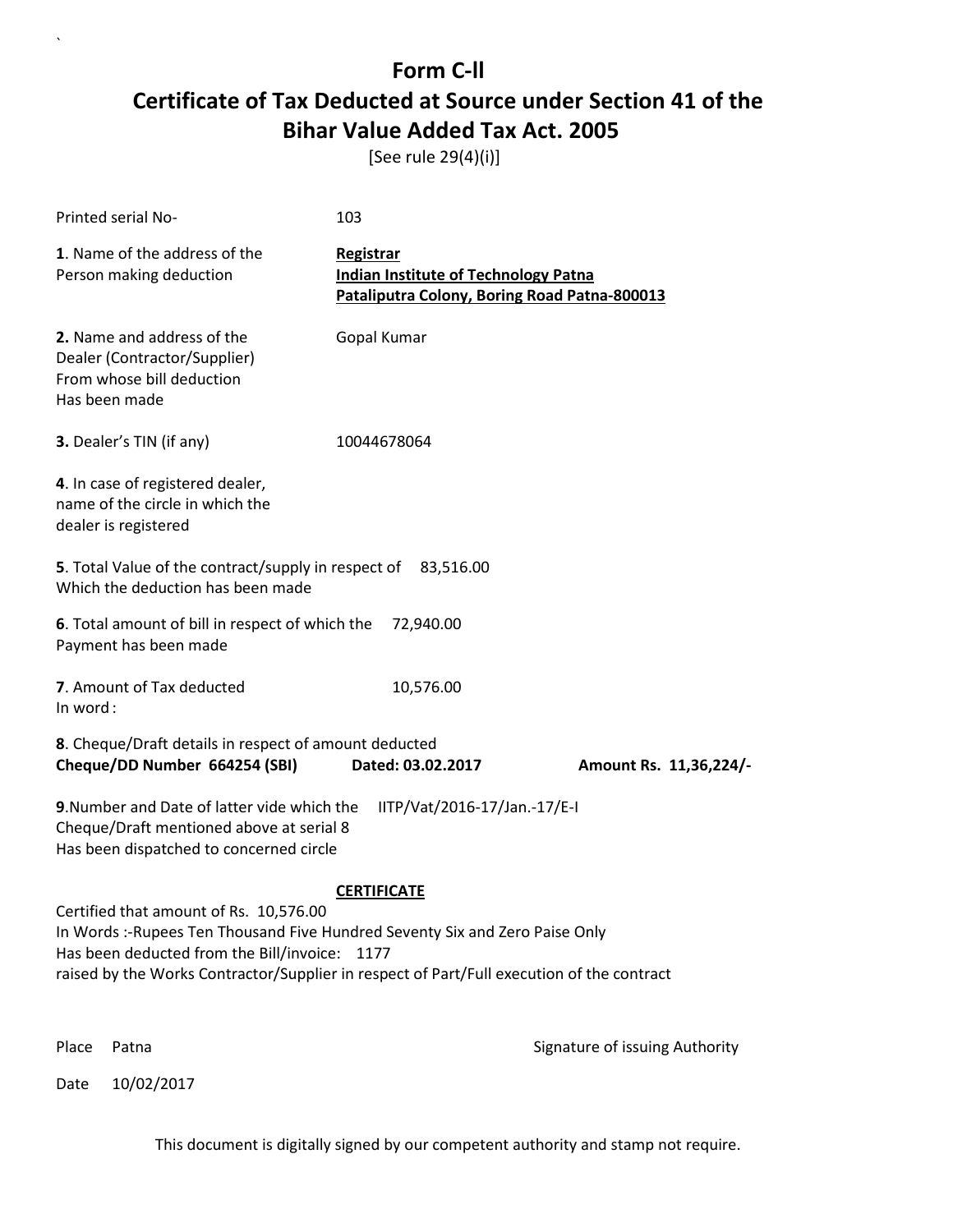[See rule 29(4)(i)]

| Printed serial No-                                                                                                                                                                                                                                                              | 104                                                                                                             |                                                                   |
|---------------------------------------------------------------------------------------------------------------------------------------------------------------------------------------------------------------------------------------------------------------------------------|-----------------------------------------------------------------------------------------------------------------|-------------------------------------------------------------------|
| 1. Name of the address of the<br>Person making deduction                                                                                                                                                                                                                        | <b>Registrar</b><br><b>Indian Institute of Technology Patna</b><br>Pataliputra Colony, Boring Road Patna-800013 |                                                                   |
| 2. Name and address of the<br>Dealer (Contractor/Supplier)<br>From whose bill deduction<br>Has been made                                                                                                                                                                        | M/S Laxmi Sales Agency                                                                                          | Sri Laxmi Place, Behind Abhishek Plaza, Exhibition Road, Patna-01 |
| 3. Dealer's TIN (if any)                                                                                                                                                                                                                                                        | 10140807092                                                                                                     |                                                                   |
| 4. In case of registered dealer,<br>name of the circle in which the<br>dealer is registered                                                                                                                                                                                     |                                                                                                                 |                                                                   |
| 5. Total Value of the contract/supply in respect of 51,251.00<br>Which the deduction has been made                                                                                                                                                                              |                                                                                                                 |                                                                   |
| 6. Total amount of bill in respect of which the<br>Payment has been made                                                                                                                                                                                                        | 48,350.00                                                                                                       |                                                                   |
| 7. Amount of Tax deducted<br>In word:                                                                                                                                                                                                                                           | 2,901.00                                                                                                        |                                                                   |
| 8. Cheque/Draft details in respect of amount deducted<br>Cheque/DD Number 664254 (SBI)                                                                                                                                                                                          | Dated: 03.02.2017                                                                                               | Amount Rs. 11,36,224/-                                            |
| 9. Number and Date of latter vide which the<br>Cheque/Draft mentioned above at serial 8<br>Has been dispatched to concerned circle                                                                                                                                              | IITP/Vat/2016-17/Jan.-17/E-I                                                                                    |                                                                   |
| <b>CERTIFICATE</b><br>Certified that amount of Rs. 2,901.00<br>In Words :- Rupees Two Thousand Nine Hundred One and Zero Paise Only<br>Has been deducted from the Bill/invoice: 81<br>raised by the Works Contractor/Supplier in respect of Part/Full execution of the contract |                                                                                                                 |                                                                   |
| Place<br>Patna                                                                                                                                                                                                                                                                  |                                                                                                                 | Signature of issuing Authority                                    |

Date 10/02/2017

`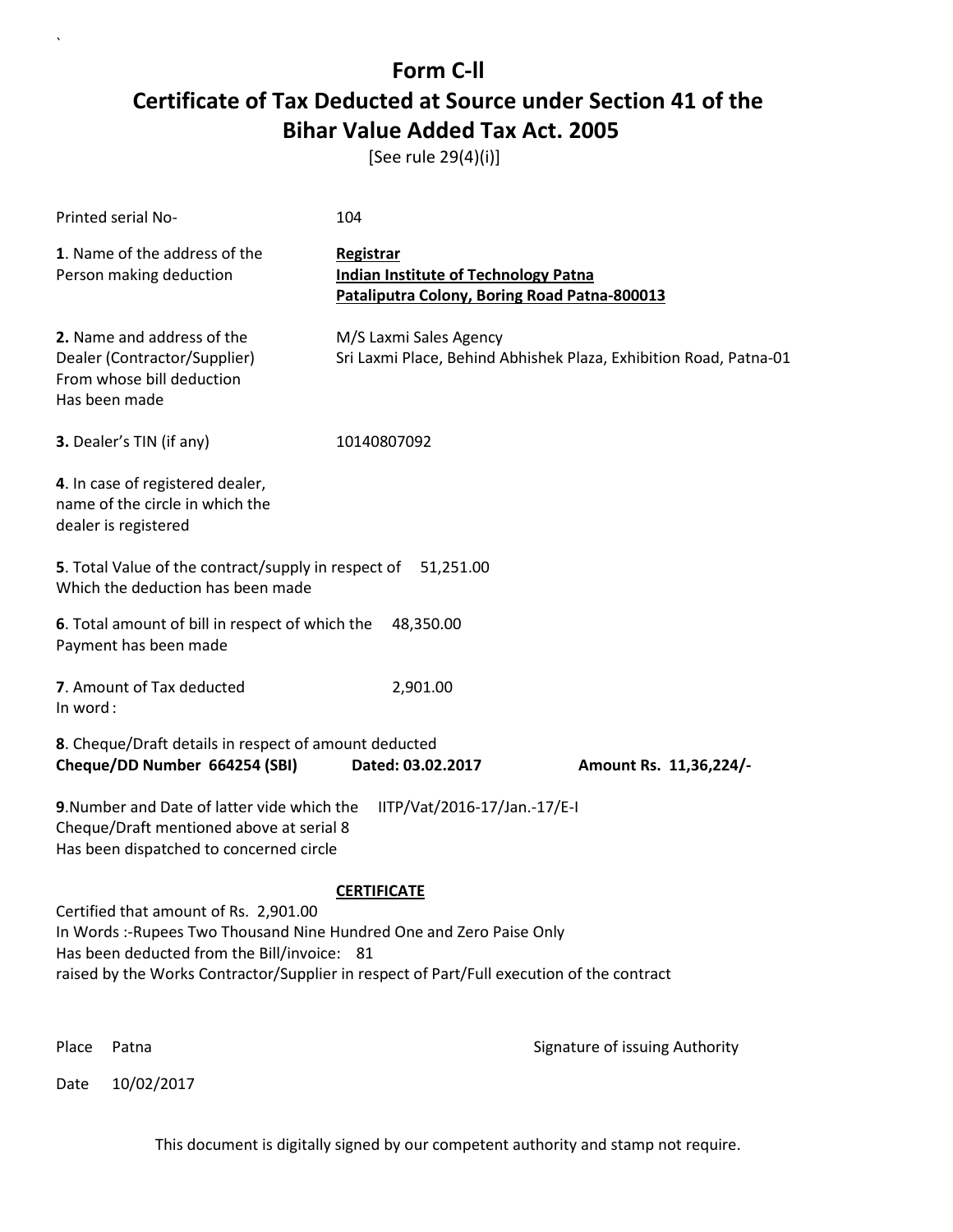[See rule 29(4)(i)]

| Printed serial No-                                                                                                                                                                                                                                                | 105                                                                                                             |                                |
|-------------------------------------------------------------------------------------------------------------------------------------------------------------------------------------------------------------------------------------------------------------------|-----------------------------------------------------------------------------------------------------------------|--------------------------------|
| 1. Name of the address of the<br>Person making deduction                                                                                                                                                                                                          | <b>Registrar</b><br><b>Indian Institute of Technology Patna</b><br>Pataliputra Colony, Boring Road Patna-800013 |                                |
| 2. Name and address of the<br>Dealer (Contractor/Supplier)<br>From whose bill deduction<br>Has been made                                                                                                                                                          | M/s Bharat commercial Agency<br>Jeevandeep, Exhibition Road, Patna-01                                           |                                |
| 3. Dealer's TIN (if any)                                                                                                                                                                                                                                          | 10110116098                                                                                                     |                                |
| 4. In case of registered dealer,<br>name of the circle in which the<br>dealer is registered                                                                                                                                                                       |                                                                                                                 |                                |
| 5. Total Value of the contract/supply in respect of<br>Which the deduction has been made                                                                                                                                                                          | 99,596.00                                                                                                       |                                |
| 6. Total amount of bill in respect of which the<br>Payment has been made                                                                                                                                                                                          | 86,606.00                                                                                                       |                                |
| 7. Amount of Tax deducted<br>In word:                                                                                                                                                                                                                             | 12,990.00                                                                                                       |                                |
| 8. Cheque/Draft details in respect of amount deducted<br>Cheque/DD Number 664254 (SBI)                                                                                                                                                                            | Dated: 03.02.2017                                                                                               | Amount Rs. 11,36,224/-         |
| 9. Number and Date of latter vide which the<br>Cheque/Draft mentioned above at serial 8<br>Has been dispatched to concerned circle                                                                                                                                | IITP/Vat/2016-17/Jan.-17/E-I                                                                                    |                                |
|                                                                                                                                                                                                                                                                   | <b>CERTIFICATE</b>                                                                                              |                                |
| Certified that amount of Rs. 12,990.00<br>In Words :- Rupees Twelve Thousand Nine Hundred Ninety and Zero Paise Only<br>Has been deducted from the Bill/invoice: 752<br>raised by the Works Contractor/Supplier in respect of Part/Full execution of the contract |                                                                                                                 |                                |
| Place<br>Patna                                                                                                                                                                                                                                                    |                                                                                                                 | Signature of issuing Authority |

Date 10/02/2017

 $\overline{\phantom{a}}$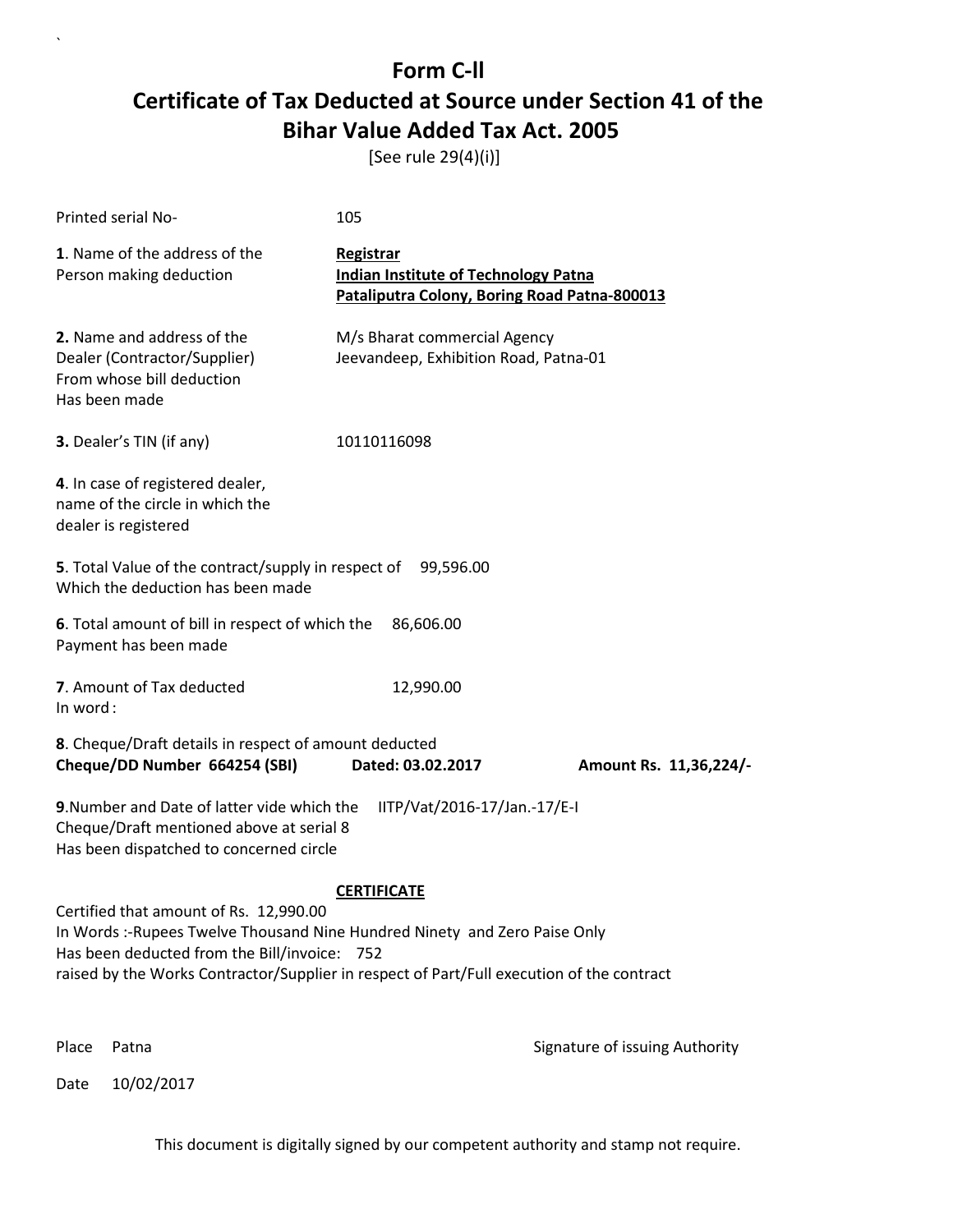[See rule 29(4)(i)]

| <b>Printed serial No-</b>                                                                                                                                                                                                                                             | 106                                                                                                             |                                |
|-----------------------------------------------------------------------------------------------------------------------------------------------------------------------------------------------------------------------------------------------------------------------|-----------------------------------------------------------------------------------------------------------------|--------------------------------|
| 1. Name of the address of the<br>Person making deduction                                                                                                                                                                                                              | <b>Registrar</b><br><b>Indian Institute of Technology Patna</b><br>Pataliputra Colony, Boring Road Patna-800013 |                                |
| 2. Name and address of the<br>Dealer (Contractor/Supplier)<br>From whose bill deduction<br>Has been made                                                                                                                                                              | M/s Bharat commercial Agency<br>Jeevandeep, Exhibition Road, Patna-01                                           |                                |
| 3. Dealer's TIN (if any)                                                                                                                                                                                                                                              | 10110116098                                                                                                     |                                |
| 4. In case of registered dealer,<br>name of the circle in which the<br>dealer is registered                                                                                                                                                                           |                                                                                                                 |                                |
| 5. Total Value of the contract/supply in respect of 95,292.00<br>Which the deduction has been made                                                                                                                                                                    |                                                                                                                 |                                |
| 6. Total amount of bill in respect of which the<br>Payment has been made                                                                                                                                                                                              | 82,863.00                                                                                                       |                                |
| 7. Amount of Tax deducted<br>In word:                                                                                                                                                                                                                                 | 12,429.00                                                                                                       |                                |
| 8. Cheque/Draft details in respect of amount deducted<br>Cheque/DD Number 664254 (SBI)                                                                                                                                                                                | Dated: 03.02.2017                                                                                               | Amount Rs. 11,36,224/-         |
| 9. Number and Date of latter vide which the<br>Cheque/Draft mentioned above at serial 8<br>Has been dispatched to concerned circle                                                                                                                                    | IITP/Vat/2016-17/Jan.-17/E-I                                                                                    |                                |
|                                                                                                                                                                                                                                                                       | <b>CERTIFICATE</b>                                                                                              |                                |
| Certified that amount of Rs. 12,429.00<br>In Words :-Rupees Twelve Thousand Four Hundred Twenty Nine and Zero Paise Only<br>Has been deducted from the Bill/invoice: 867<br>raised by the Works Contractor/Supplier in respect of Part/Full execution of the contract |                                                                                                                 |                                |
| Place<br>Patna                                                                                                                                                                                                                                                        |                                                                                                                 | Signature of issuing Authority |

Date 10/02/2017

`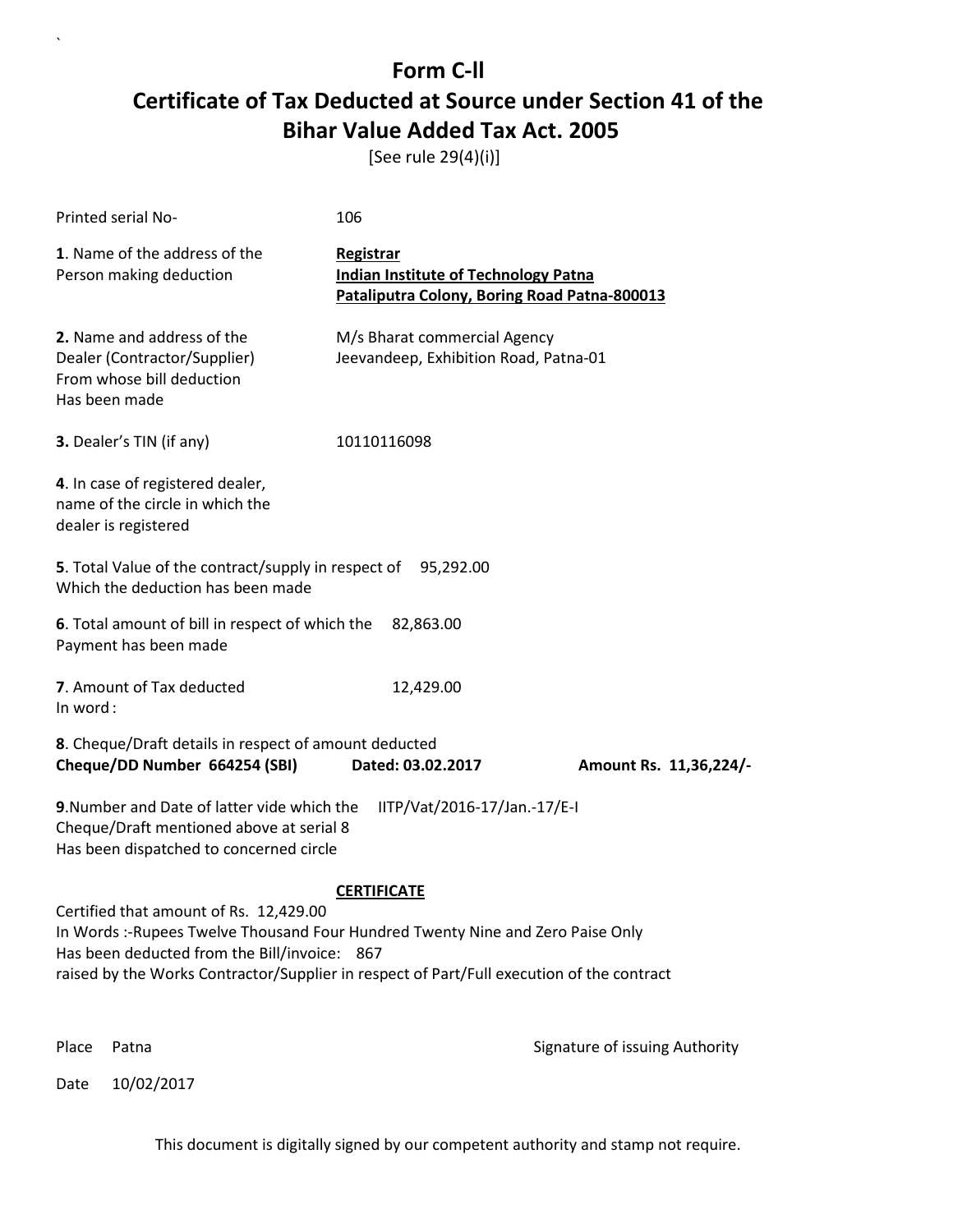[See rule 29(4)(i)]

| Printed serial No-                                                                                                                                                                                                                                                                        | 107                                                                                                      |                                                                   |
|-------------------------------------------------------------------------------------------------------------------------------------------------------------------------------------------------------------------------------------------------------------------------------------------|----------------------------------------------------------------------------------------------------------|-------------------------------------------------------------------|
| 1. Name of the address of the<br>Person making deduction                                                                                                                                                                                                                                  | Registrar<br><b>Indian Institute of Technology Patna</b><br>Pataliputra Colony, Boring Road Patna-800013 |                                                                   |
| 2. Name and address of the<br>Dealer (Contractor/Supplier)<br>From whose bill deduction<br>Has been made                                                                                                                                                                                  | M/S Laxmi Sales Agency                                                                                   | Sri Laxmi Place, Behind Abhishek Plaza, Exhibition Road, Patna-01 |
| 3. Dealer's TIN (if any)                                                                                                                                                                                                                                                                  | 10140807092                                                                                              |                                                                   |
| 4. In case of registered dealer,<br>name of the circle in which the<br>dealer is registered                                                                                                                                                                                               |                                                                                                          |                                                                   |
| 5. Total Value of the contract/supply in respect of 98,701.00<br>Which the deduction has been made                                                                                                                                                                                        |                                                                                                          |                                                                   |
| 6. Total amount of bill in respect of which the<br>Payment has been made                                                                                                                                                                                                                  | 93,114.00                                                                                                |                                                                   |
| 7. Amount of Tax deducted<br>In word:                                                                                                                                                                                                                                                     | 5,587.00                                                                                                 |                                                                   |
| 8. Cheque/Draft details in respect of amount deducted<br>Cheque/DD Number 664254 (SBI)                                                                                                                                                                                                    | Dated: 03.02.2017                                                                                        | Amount Rs. 11,36,224/-                                            |
| 9. Number and Date of latter vide which the<br>Cheque/Draft mentioned above at serial 8<br>Has been dispatched to concerned circle                                                                                                                                                        | IITP/Vat/2016-17/Jan.-17/E-I                                                                             |                                                                   |
| <b>CERTIFICATE</b><br>Certified that amount of Rs. 5,587.00<br>In Words :- Rupees Five Thousand Five Hundred Eighty Seven and Zero Paise Only<br>Has been deducted from the Bill/invoice: 92<br>raised by the Works Contractor/Supplier in respect of Part/Full execution of the contract |                                                                                                          |                                                                   |
| Place<br>Patna                                                                                                                                                                                                                                                                            |                                                                                                          | Signature of issuing Authority                                    |

Date 10/02/2017

`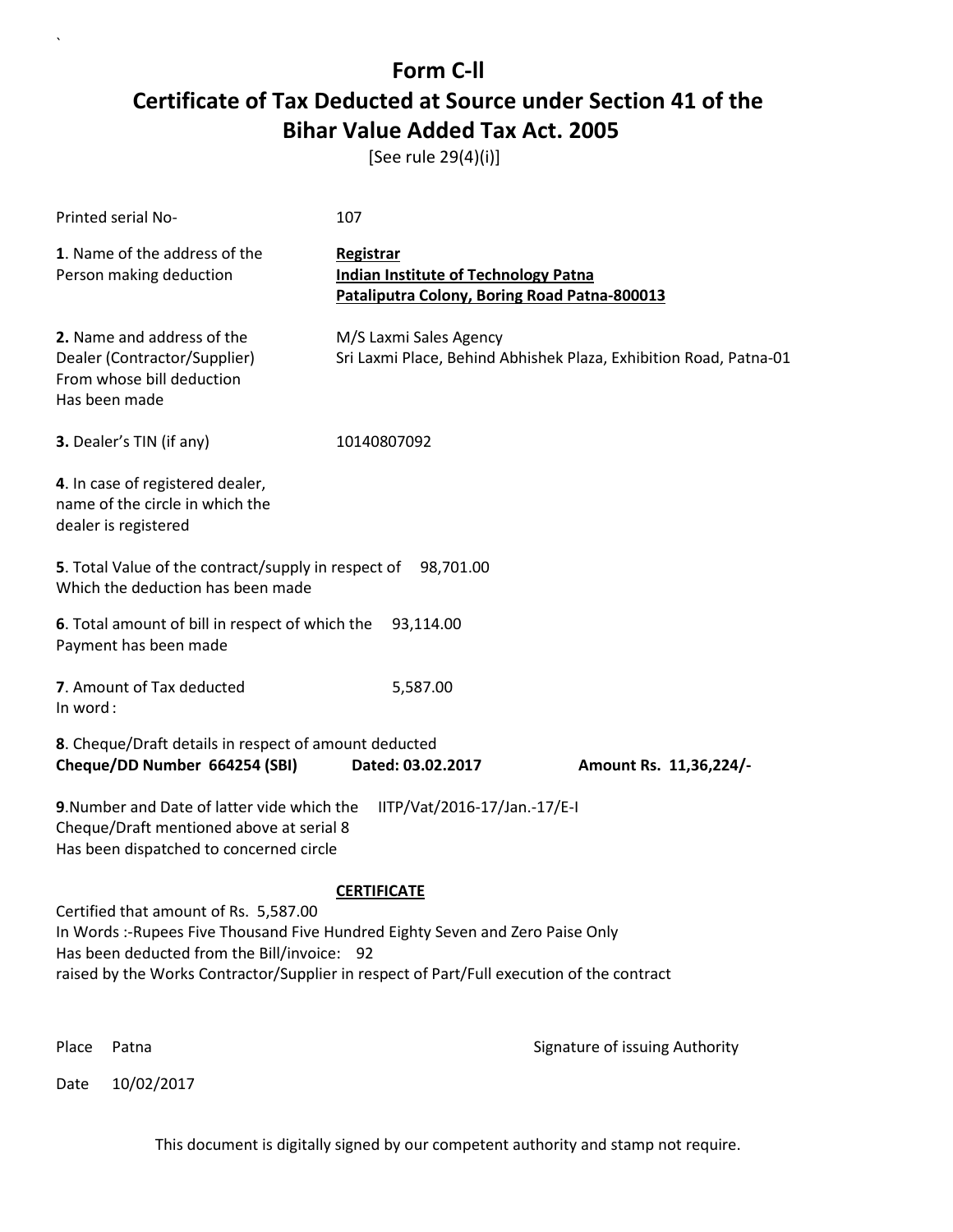[See rule 29(4)(i)]

| Printed serial No-                                                                                                                                                                                                                                                    | 108                                                                                                      |                                |
|-----------------------------------------------------------------------------------------------------------------------------------------------------------------------------------------------------------------------------------------------------------------------|----------------------------------------------------------------------------------------------------------|--------------------------------|
| 1. Name of the address of the<br>Person making deduction                                                                                                                                                                                                              | Registrar<br><b>Indian Institute of Technology Patna</b><br>Pataliputra Colony, Boring Road Patna-800013 |                                |
| 2. Name and address of the<br>Dealer (Contractor/Supplier)<br>From whose bill deduction<br>Has been made                                                                                                                                                              | M/s Bharat commercial Agency<br>Jeevandeep, Exhibition Road, Patna-01                                    |                                |
| 3. Dealer's TIN (if any)                                                                                                                                                                                                                                              | 10110116098                                                                                              |                                |
| 4. In case of registered dealer,<br>name of the circle in which the<br>dealer is registered                                                                                                                                                                           |                                                                                                          |                                |
| 5. Total Value of the contract/supply in respect of 42,942.00<br>Which the deduction has been made                                                                                                                                                                    |                                                                                                          |                                |
| 6. Total amount of bill in respect of which the<br>Payment has been made                                                                                                                                                                                              | 37,504.00                                                                                                |                                |
| 7. Amount of Tax deducted<br>In word:                                                                                                                                                                                                                                 | 5,438.00                                                                                                 |                                |
| 8. Cheque/Draft details in respect of amount deducted<br>Cheque/DD Number 664254 (SBI)                                                                                                                                                                                | Dated: 03.02.2017                                                                                        | Amount Rs. 11,36,224/-         |
| 9. Number and Date of latter vide which the<br>Cheque/Draft mentioned above at serial 8<br>Has been dispatched to concerned circle                                                                                                                                    | IITP/Vat/2016-17/Jan.-17/E-I                                                                             |                                |
|                                                                                                                                                                                                                                                                       | <b>CERTIFICATE</b>                                                                                       |                                |
| Certified that amount of Rs. 5,438.00<br>In Words :- Rupees Five Thousand Four Hundred Thirty Eight and Zero Paise Only<br>Has been deducted from the Bill/invoice: 1321<br>raised by the Works Contractor/Supplier in respect of Part/Full execution of the contract |                                                                                                          |                                |
| Place<br>Patna                                                                                                                                                                                                                                                        |                                                                                                          | Signature of issuing Authority |

Date 10/02/2017

`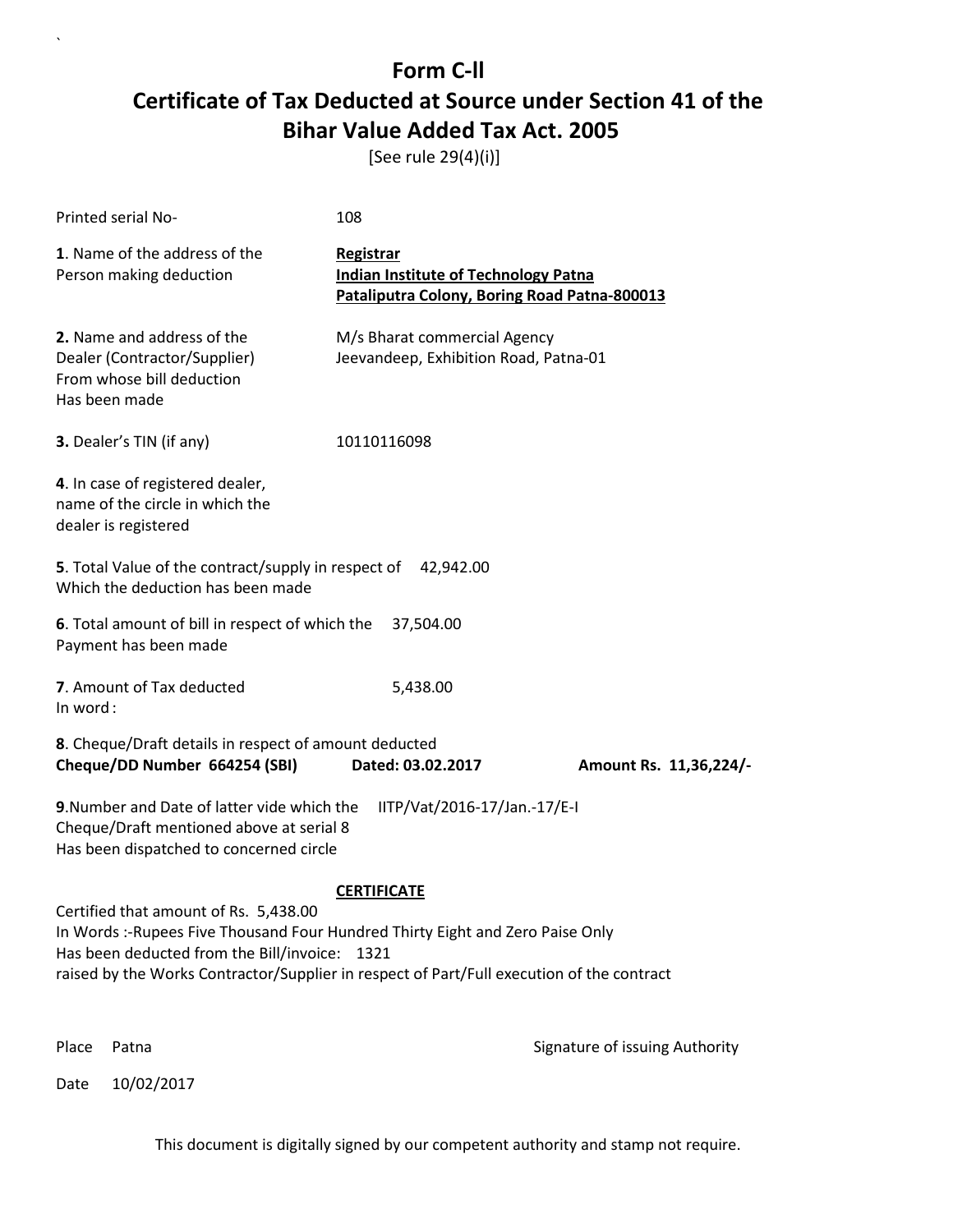[See rule 29(4)(i)]

| Printed serial No-                                                                                                                                                                                                                               | 109                                                                                                      |                                |
|--------------------------------------------------------------------------------------------------------------------------------------------------------------------------------------------------------------------------------------------------|----------------------------------------------------------------------------------------------------------|--------------------------------|
| 1. Name of the address of the<br>Person making deduction                                                                                                                                                                                         | Registrar<br><b>Indian Institute of Technology Patna</b><br>Pataliputra Colony, Boring Road Patna-800013 |                                |
| 2. Name and address of the<br>Dealer (Contractor/Supplier)<br>From whose bill deduction<br>Has been made                                                                                                                                         | <b>Shivam Enterprises</b><br>Amhara, Bihta, Patna                                                        |                                |
| 3. Dealer's TIN (if any)                                                                                                                                                                                                                         | 10048624052                                                                                              |                                |
| 4. In case of registered dealer,<br>name of the circle in which the<br>dealer is registered                                                                                                                                                      |                                                                                                          |                                |
| <b>5</b> . Total Value of the contract/supply in respect of<br>Which the deduction has been made                                                                                                                                                 | 3,922.00                                                                                                 |                                |
| 6. Total amount of bill in respect of which the<br>Payment has been made                                                                                                                                                                         | 3,700.00                                                                                                 |                                |
| 7. Amount of Tax deducted<br>In word:                                                                                                                                                                                                            | 222.00                                                                                                   |                                |
| 8. Cheque/Draft details in respect of amount deducted<br>Cheque/DD Number 664254 (SBI)                                                                                                                                                           | Dated: 03.02.2017                                                                                        | Amount Rs. 11,36,224/-         |
| 9. Number and Date of latter vide which the<br>Cheque/Draft mentioned above at serial 8<br>Has been dispatched to concerned circle                                                                                                               | IITP/Vat/2016-17/Jan.-17/E-I                                                                             |                                |
|                                                                                                                                                                                                                                                  | <b>CERTIFICATE</b>                                                                                       |                                |
| Certified that amount of Rs. 222.00<br>In Words :- Rupees Two Hundred Twenty Two and Zero Paise Only<br>Has been deducted from the Bill/invoice: 25<br>raised by the Works Contractor/Supplier in respect of Part/Full execution of the contract |                                                                                                          |                                |
| Place<br>Patna                                                                                                                                                                                                                                   |                                                                                                          | Signature of issuing Authority |

Date 10/02/2017

`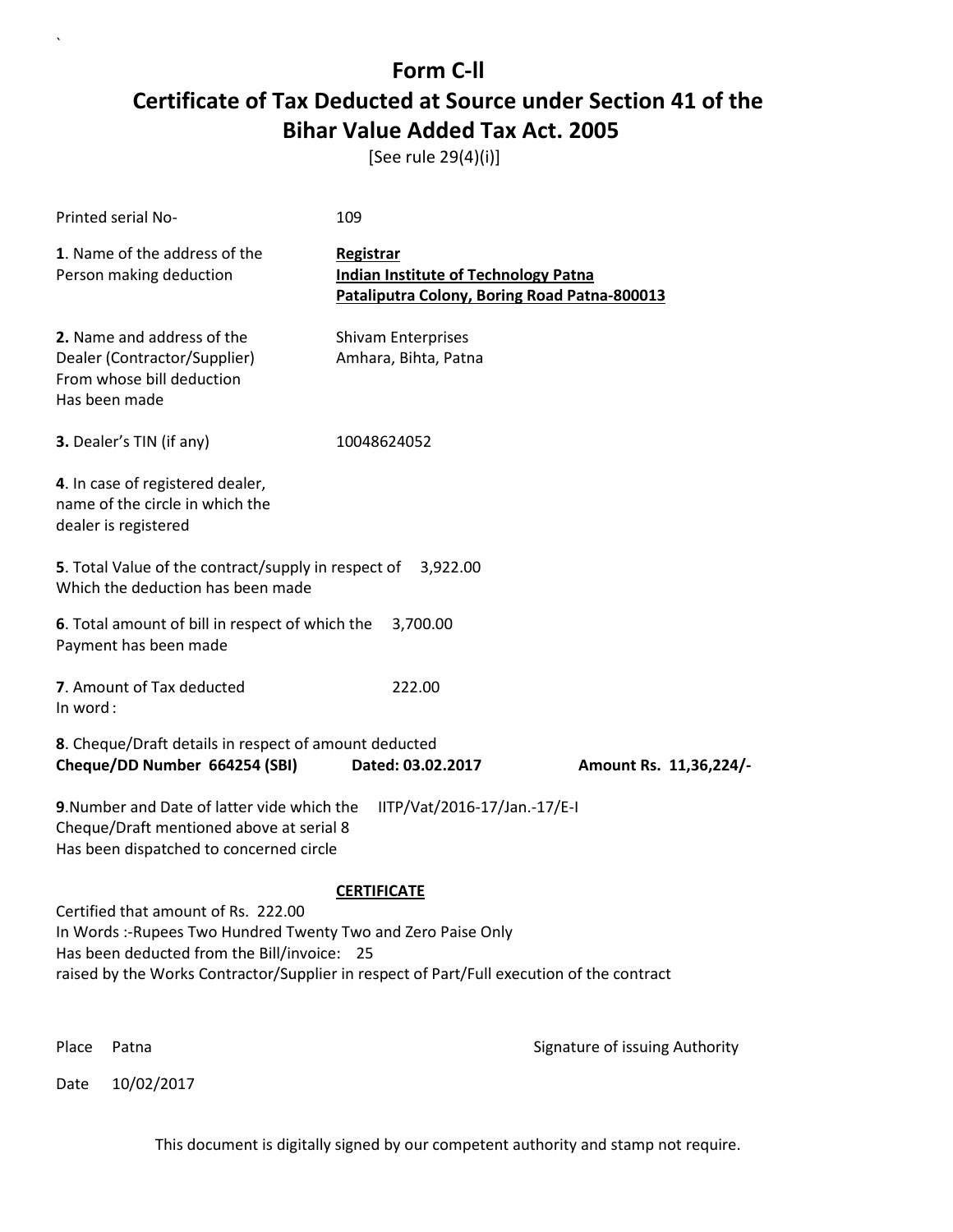[See rule 29(4)(i)]

| <b>Printed serial No-</b>                                                                                                                                                                                                                        | 110                                                                                                      |                        |  |
|--------------------------------------------------------------------------------------------------------------------------------------------------------------------------------------------------------------------------------------------------|----------------------------------------------------------------------------------------------------------|------------------------|--|
| 1. Name of the address of the<br>Person making deduction                                                                                                                                                                                         | Registrar<br><b>Indian Institute of Technology Patna</b><br>Pataliputra Colony, Boring Road Patna-800013 |                        |  |
| 2. Name and address of the<br>Dealer (Contractor/Supplier)<br>From whose bill deduction<br>Has been made                                                                                                                                         | India Marketing<br>patna                                                                                 |                        |  |
| 3. Dealer's TIN (if any)                                                                                                                                                                                                                         | 10150282052                                                                                              |                        |  |
| 4. In case of registered dealer,<br>name of the circle in which the<br>dealer is registered                                                                                                                                                      |                                                                                                          |                        |  |
| 5. Total Value of the contract/supply in respect of 9,900.00<br>Which the deduction has been made                                                                                                                                                |                                                                                                          |                        |  |
| 6. Total amount of bill in respect of which the<br>Payment has been made                                                                                                                                                                         | 9,425.00                                                                                                 |                        |  |
| 7. Amount of Tax deducted<br>In word:                                                                                                                                                                                                            | 475.00                                                                                                   |                        |  |
| 8. Cheque/Draft details in respect of amount deducted<br>Cheque/DD Number 664254 (SBI)                                                                                                                                                           | Dated: 03.02.2017                                                                                        | Amount Rs. 11,36,224/- |  |
| 9. Number and Date of latter vide which the<br>Cheque/Draft mentioned above at serial 8<br>Has been dispatched to concerned circle                                                                                                               | IITP/Vat/2016-17/Jan.-17/E-I                                                                             |                        |  |
|                                                                                                                                                                                                                                                  | <b>CERTIFICATE</b>                                                                                       |                        |  |
| Certified that amount of Rs. 475.00<br>In Words :- Rupees Four Hundred Seventy Five and Zero Paise Only<br>Has been deducted from the Bill/invoice:<br>raised by the Works Contractor/Supplier in respect of Part/Full execution of the contract |                                                                                                          |                        |  |
|                                                                                                                                                                                                                                                  |                                                                                                          |                        |  |

Date 10/02/2017

`

Place Patna **Property** Place Patna Signature of issuing Authority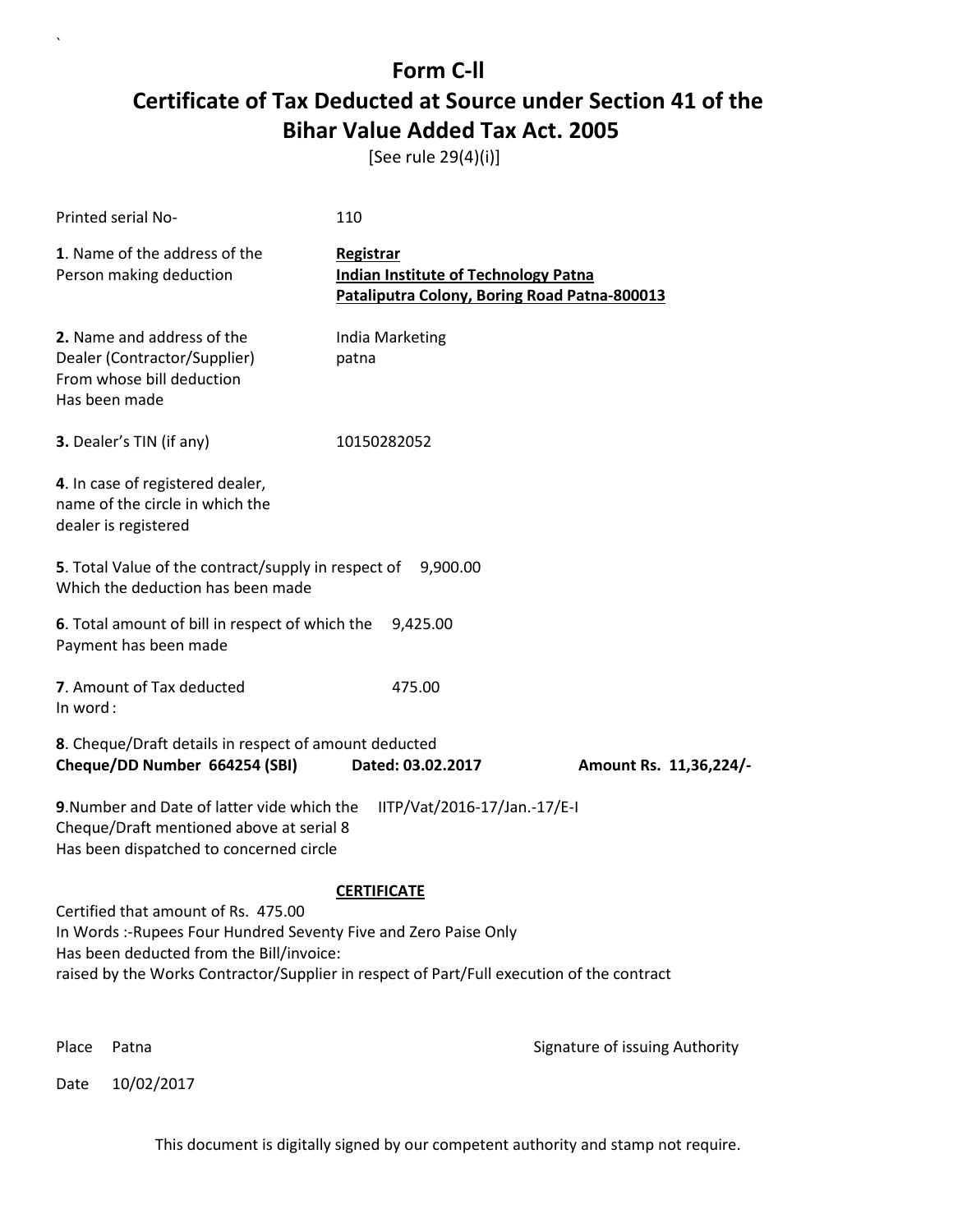[See rule 29(4)(i)]

| <b>Printed serial No-</b>                                                                                                                                                                                                                       | 111                                                                                                      |                                |
|-------------------------------------------------------------------------------------------------------------------------------------------------------------------------------------------------------------------------------------------------|----------------------------------------------------------------------------------------------------------|--------------------------------|
| 1. Name of the address of the<br>Person making deduction                                                                                                                                                                                        | Registrar<br><b>Indian Institute of Technology Patna</b><br>Pataliputra Colony, Boring Road Patna-800013 |                                |
| 2. Name and address of the<br>Dealer (Contractor/Supplier)<br>From whose bill deduction<br>Has been made                                                                                                                                        | India Marketing<br>patna                                                                                 |                                |
| 3. Dealer's TIN (if any)                                                                                                                                                                                                                        | 10150282052                                                                                              |                                |
| 4. In case of registered dealer,<br>name of the circle in which the<br>dealer is registered                                                                                                                                                     |                                                                                                          |                                |
| 5. Total Value of the contract/supply in respect of 8,300.00<br>Which the deduction has been made                                                                                                                                               |                                                                                                          |                                |
| 6. Total amount of bill in respect of which the<br>Payment has been made                                                                                                                                                                        | 7,830.00                                                                                                 |                                |
| 7. Amount of Tax deducted<br>In word:                                                                                                                                                                                                           | 470.00                                                                                                   |                                |
| 8. Cheque/Draft details in respect of amount deducted<br>Cheque/DD Number 664254 (SBI)                                                                                                                                                          | Dated: 03.02.2017                                                                                        | Amount Rs. 11,36,224/-         |
| 9. Number and Date of latter vide which the<br>Cheque/Draft mentioned above at serial 8<br>Has been dispatched to concerned circle                                                                                                              | IITP/Vat/2016-17/Jan.-17/E-I                                                                             |                                |
|                                                                                                                                                                                                                                                 | <b>CERTIFICATE</b>                                                                                       |                                |
| Certified that amount of Rs. 470.00<br>In Words: -Rupees Four Hundred Seventy and Zero Paise Only<br>Has been deducted from the Bill/invoice: 1328<br>raised by the Works Contractor/Supplier in respect of Part/Full execution of the contract |                                                                                                          |                                |
| Place<br>Patna                                                                                                                                                                                                                                  |                                                                                                          | Signature of issuing Authority |

Date 10/02/2017

`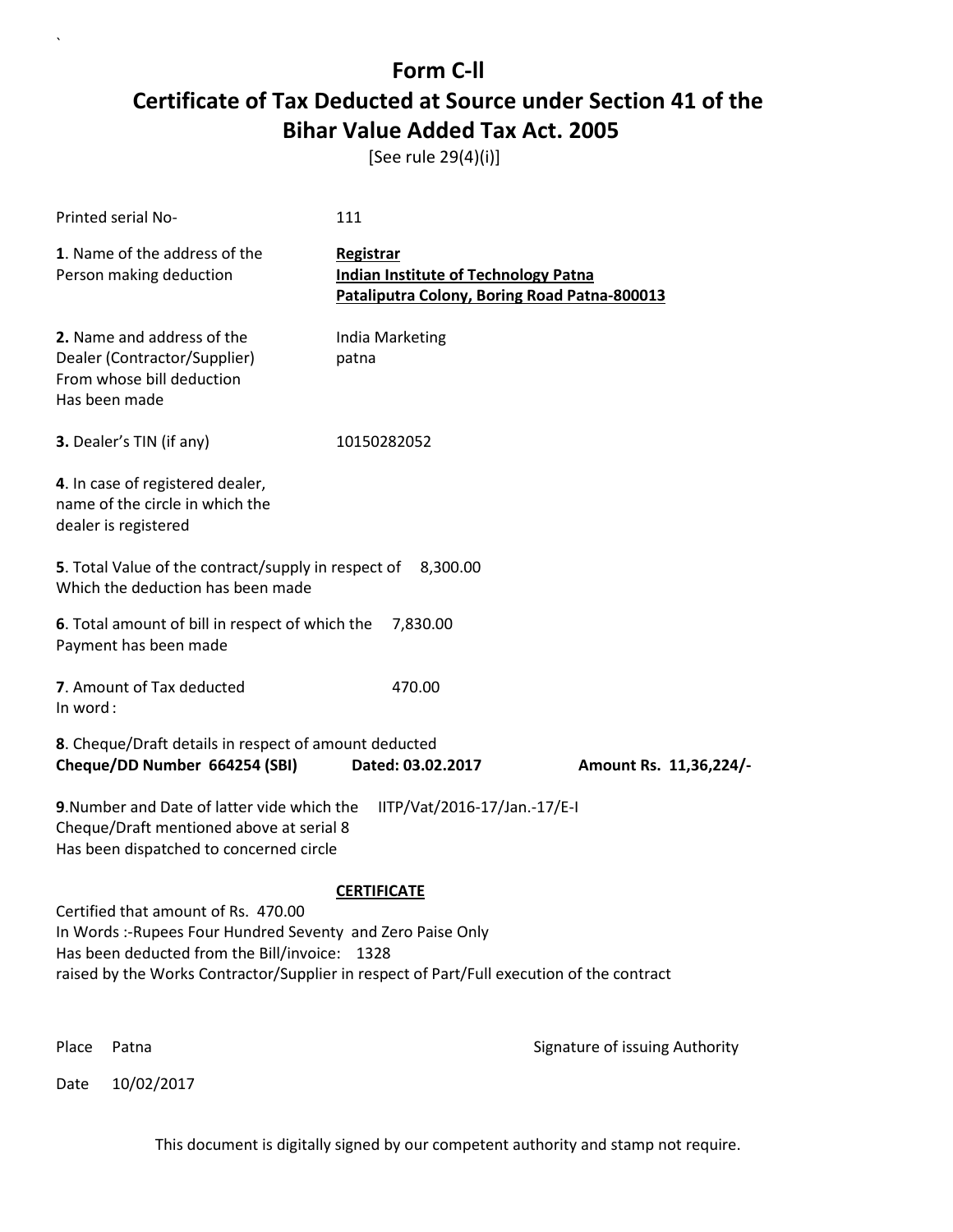[See rule 29(4)(i)]

| Printed serial No-                                                                                                                                                                                                                                                            | 112                                                                                                      |                                |  |
|-------------------------------------------------------------------------------------------------------------------------------------------------------------------------------------------------------------------------------------------------------------------------------|----------------------------------------------------------------------------------------------------------|--------------------------------|--|
| 1. Name of the address of the<br>Person making deduction                                                                                                                                                                                                                      | Registrar<br><b>Indian Institute of Technology Patna</b><br>Pataliputra Colony, Boring Road Patna-800013 |                                |  |
| 2. Name and address of the<br>Dealer (Contractor/Supplier)<br>From whose bill deduction<br>Has been made                                                                                                                                                                      | Sky net<br>162, Patliputra Colony, Patna-13                                                              |                                |  |
| 3. Dealer's TIN (if any)                                                                                                                                                                                                                                                      | 10151248075                                                                                              |                                |  |
| 4. In case of registered dealer,<br>name of the circle in which the<br>dealer is registered                                                                                                                                                                                   |                                                                                                          |                                |  |
| 5. Total Value of the contract/supply in respect of<br>Which the deduction has been made                                                                                                                                                                                      | 11,512.00                                                                                                |                                |  |
| 6. Total amount of bill in respect of which the<br>Payment has been made                                                                                                                                                                                                      | 10,860.00                                                                                                |                                |  |
| 7. Amount of Tax deducted<br>In word:                                                                                                                                                                                                                                         | 652.00                                                                                                   |                                |  |
| 8. Cheque/Draft details in respect of amount deducted<br>Cheque/DD Number 664254 (SBI)                                                                                                                                                                                        | Dated: 03.02.2017                                                                                        | Amount Rs. 11,36,224/-         |  |
| 9. Number and Date of latter vide which the<br>IITP/Vat/2016-17/Jan.-17/E-I<br>Cheque/Draft mentioned above at serial 8<br>Has been dispatched to concerned circle                                                                                                            |                                                                                                          |                                |  |
| <b>CERTIFICATE</b><br>Certified that amount of Rs. 652.00<br>In Words :- Rupees Six Hundred Fifty Two and Zero Paise Only<br>Has been deducted from the Bill/invoice: 2150, 2160<br>raised by the Works Contractor/Supplier in respect of Part/Full execution of the contract |                                                                                                          |                                |  |
| Place<br>Patna                                                                                                                                                                                                                                                                |                                                                                                          | Signature of issuing Authority |  |

Date 10/02/2017

`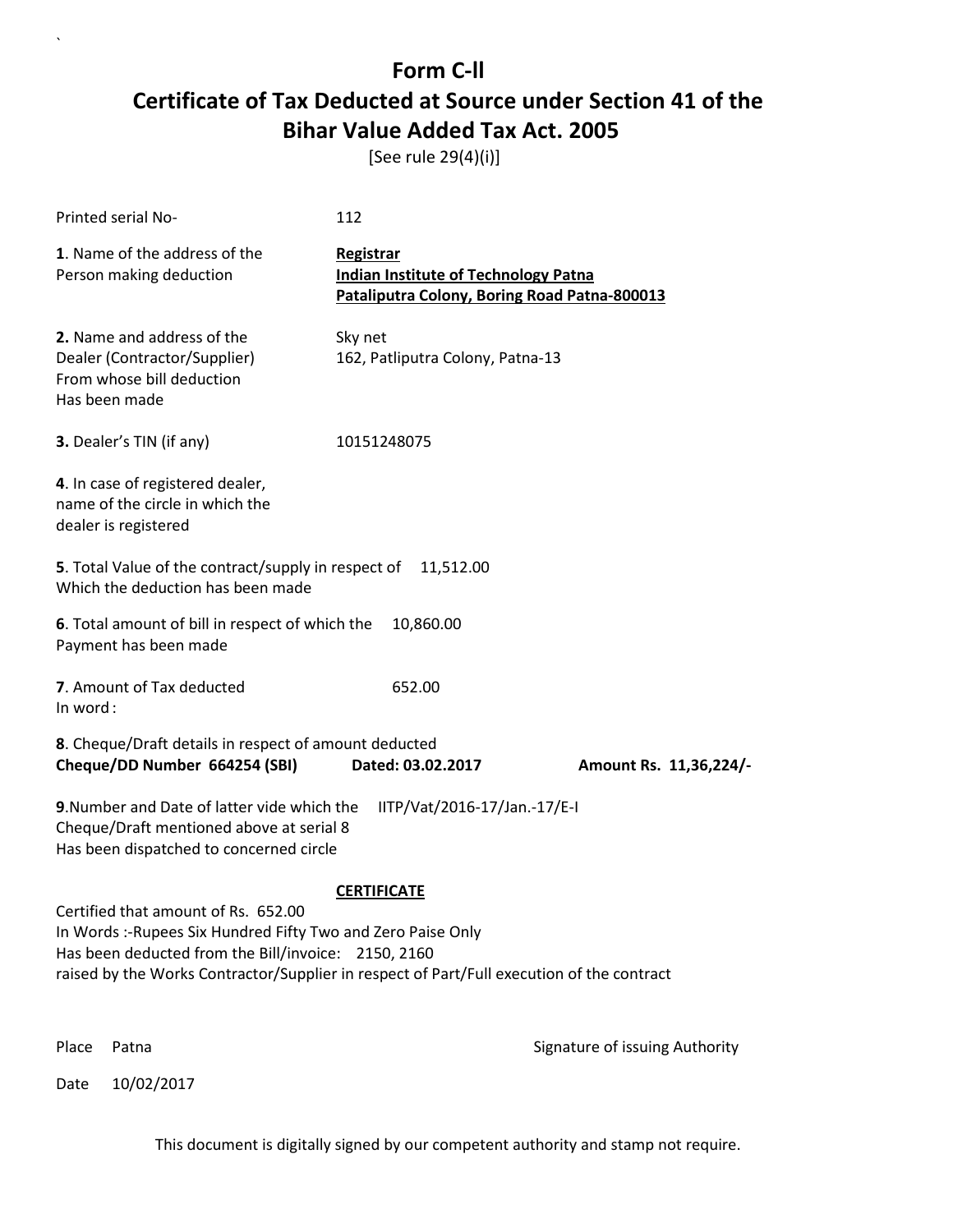[See rule 29(4)(i)]

| Printed serial No-                                                                                                                                                                                                                                                  | 113                                                                                                      |                                |
|---------------------------------------------------------------------------------------------------------------------------------------------------------------------------------------------------------------------------------------------------------------------|----------------------------------------------------------------------------------------------------------|--------------------------------|
| 1. Name of the address of the<br>Person making deduction                                                                                                                                                                                                            | Registrar<br><b>Indian Institute of Technology Patna</b><br>Pataliputra Colony, Boring Road Patna-800013 |                                |
| 2. Name and address of the<br>Dealer (Contractor/Supplier)<br>From whose bill deduction<br>Has been made                                                                                                                                                            | Lakhmani Infotech<br>Patna                                                                               |                                |
| 3. Dealer's TIN (if any)                                                                                                                                                                                                                                            | 10110510015                                                                                              |                                |
| 4. In case of registered dealer,<br>name of the circle in which the<br>dealer is registered                                                                                                                                                                         |                                                                                                          |                                |
| <b>5</b> . Total Value of the contract/supply in respect of<br>Which the deduction has been made                                                                                                                                                                    | 14,750.00                                                                                                |                                |
| 6. Total amount of bill in respect of which the<br>Payment has been made                                                                                                                                                                                            | 12,826.00                                                                                                |                                |
| 7. Amount of Tax deducted<br>In word:                                                                                                                                                                                                                               | 1,924.00                                                                                                 |                                |
| 8. Cheque/Draft details in respect of amount deducted<br>Cheque/DD Number 664254 (SBI)                                                                                                                                                                              | Dated: 03.02.2017                                                                                        | Amount Rs. 11,36,224/-         |
| 9. Number and Date of latter vide which the<br>Cheque/Draft mentioned above at serial 8<br>Has been dispatched to concerned circle                                                                                                                                  | IITP/Vat/2016-17/Jan.-17/E-I                                                                             |                                |
|                                                                                                                                                                                                                                                                     | <b>CERTIFICATE</b>                                                                                       |                                |
| Certified that amount of Rs. 1,924.00<br>In Words :- Rupees One Thousand Nine Hundred Twenty Four and Zero Paise Only<br>Has been deducted from the Bill/invoice: 1722<br>raised by the Works Contractor/Supplier in respect of Part/Full execution of the contract |                                                                                                          |                                |
| Place<br>Patna                                                                                                                                                                                                                                                      |                                                                                                          | Signature of issuing Authority |

Date 10/02/2017

`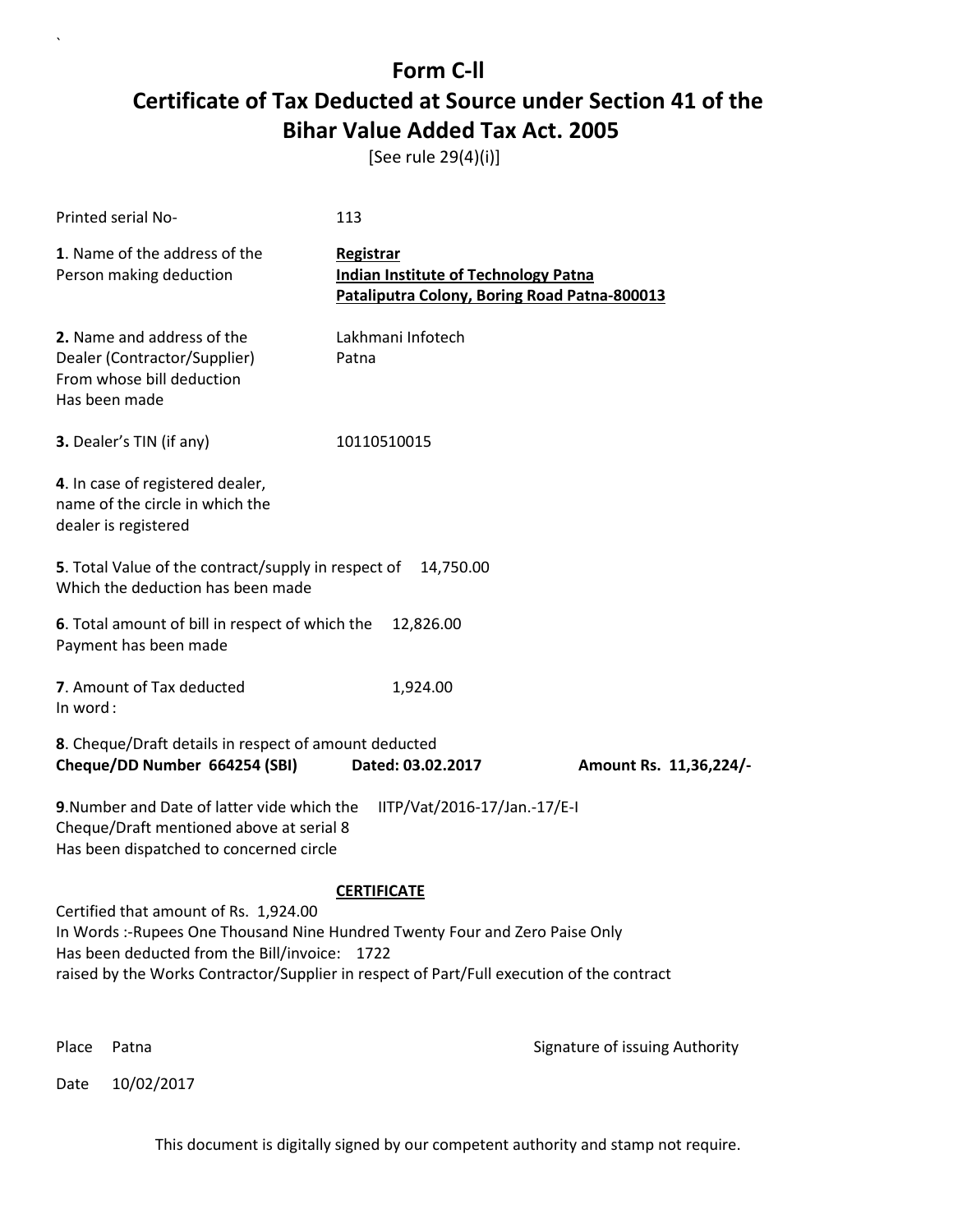[See rule 29(4)(i)]

| Printed serial No-                                                                                                                                                                                                                                                                                 | 114                                                                                                      |                        |  |
|----------------------------------------------------------------------------------------------------------------------------------------------------------------------------------------------------------------------------------------------------------------------------------------------------|----------------------------------------------------------------------------------------------------------|------------------------|--|
| 1. Name of the address of the<br>Person making deduction                                                                                                                                                                                                                                           | Registrar<br><b>Indian Institute of Technology Patna</b><br>Pataliputra Colony, Boring Road Patna-800013 |                        |  |
| 2. Name and address of the<br>Dealer (Contractor/Supplier)<br>From whose bill deduction<br>Has been made                                                                                                                                                                                           | <b>ANB Computer Solution</b><br>Patna                                                                    |                        |  |
| 3. Dealer's TIN (if any)                                                                                                                                                                                                                                                                           | 10157058081                                                                                              |                        |  |
| 4. In case of registered dealer,<br>name of the circle in which the<br>dealer is registered                                                                                                                                                                                                        |                                                                                                          |                        |  |
| 5. Total Value of the contract/supply in respect of<br>Which the deduction has been made                                                                                                                                                                                                           | 196,630.00                                                                                               |                        |  |
| 6. Total amount of bill in respect of which the<br>Payment has been made                                                                                                                                                                                                                           | 185,500.00                                                                                               |                        |  |
| 7. Amount of Tax deducted<br>In word:                                                                                                                                                                                                                                                              | 11,130.00                                                                                                |                        |  |
| 8. Cheque/Draft details in respect of amount deducted<br>Cheque/DD Number 664254 (SBI)                                                                                                                                                                                                             | Dated: 03.02.2017                                                                                        | Amount Rs. 11,36,224/- |  |
| 9. Number and Date of latter vide which the<br>IITP/Vat/2016-17/Jan.-17/E-I<br>Cheque/Draft mentioned above at serial 8<br>Has been dispatched to concerned circle                                                                                                                                 |                                                                                                          |                        |  |
| <b>CERTIFICATE</b><br>Certified that amount of Rs. 11,130.00<br>In Words :- Rupees Eleven Thousand One Hundred Thirty and Zero Paise Only<br>Has been deducted from the Bill/invoice: ANB/15-16/RT762<br>raised by the Works Contractor/Supplier in respect of Part/Full execution of the contract |                                                                                                          |                        |  |

Date 10/02/2017

`

Place Patna **Property** Place Patna Signature of issuing Authority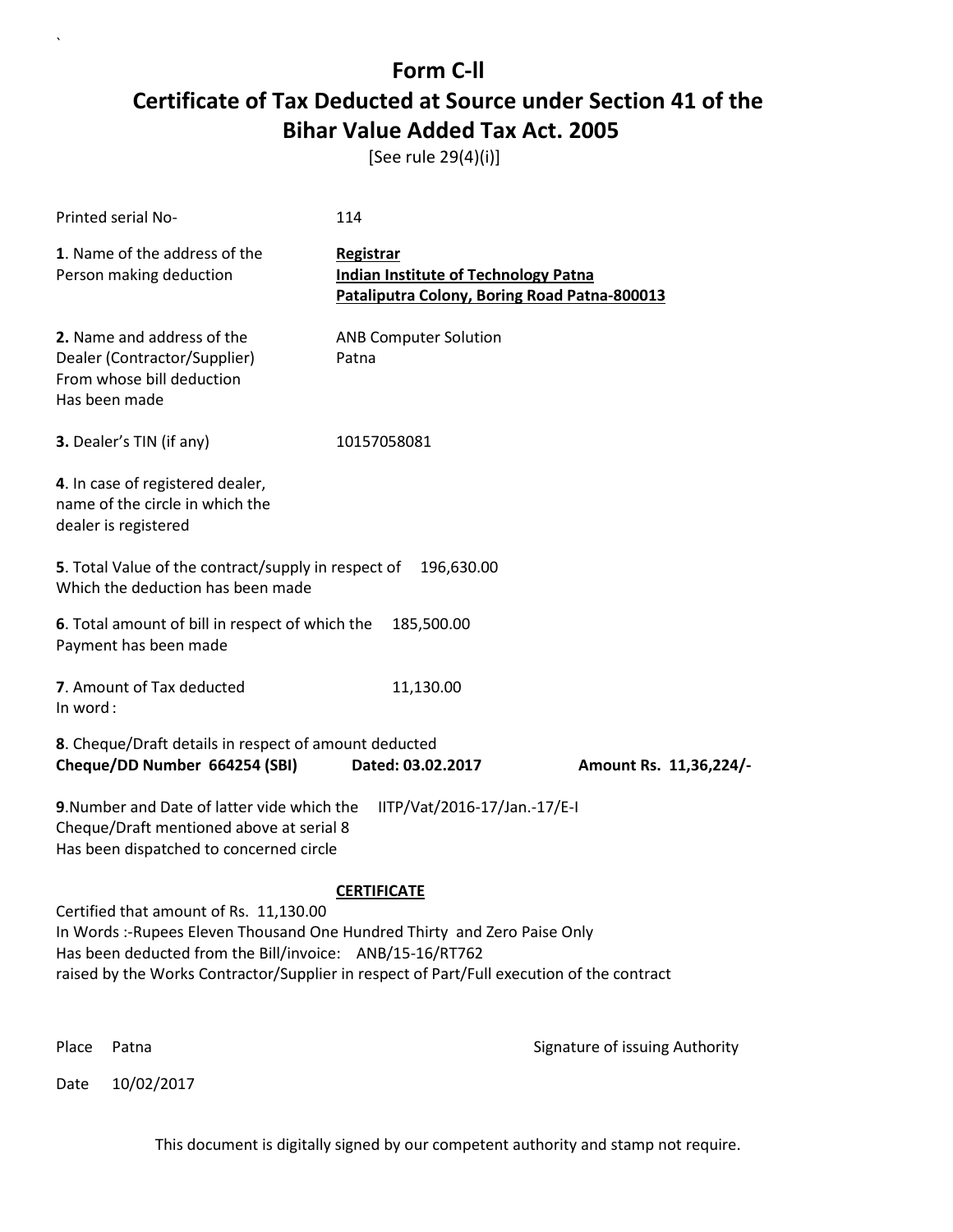[See rule 29(4)(i)]

| Printed serial No-                                                                                                                                                                                                                                 | 115                                                                                                      |                                |  |
|----------------------------------------------------------------------------------------------------------------------------------------------------------------------------------------------------------------------------------------------------|----------------------------------------------------------------------------------------------------------|--------------------------------|--|
| 1. Name of the address of the<br>Person making deduction                                                                                                                                                                                           | Registrar<br><b>Indian Institute of Technology Patna</b><br>Pataliputra Colony, Boring Road Patna-800013 |                                |  |
| 2. Name and address of the<br>Dealer (Contractor/Supplier)<br>From whose bill deduction<br>Has been made                                                                                                                                           | M/s Vaishnavi Enterprises<br>Patna                                                                       |                                |  |
| 3. Dealer's TIN (if any)                                                                                                                                                                                                                           | 10043948038                                                                                              |                                |  |
| 4. In case of registered dealer,<br>name of the circle in which the<br>dealer is registered                                                                                                                                                        |                                                                                                          |                                |  |
| 5. Total Value of the contract/supply in respect of 9,906.00<br>Which the deduction has been made                                                                                                                                                  |                                                                                                          |                                |  |
| 6. Total amount of bill in respect of which the<br>Payment has been made                                                                                                                                                                           | 9,270.00                                                                                                 |                                |  |
| 7. Amount of Tax deducted<br>In word:                                                                                                                                                                                                              | 636.00                                                                                                   |                                |  |
| 8. Cheque/Draft details in respect of amount deducted<br>Cheque/DD Number 664254 (SBI)                                                                                                                                                             | Dated: 03.02.2017                                                                                        | Amount Rs. 11,36,224/-         |  |
| 9. Number and Date of latter vide which the<br>IITP/Vat/2016-17/Jan.-17/E-I<br>Cheque/Draft mentioned above at serial 8<br>Has been dispatched to concerned circle                                                                                 |                                                                                                          |                                |  |
|                                                                                                                                                                                                                                                    | <b>CERTIFICATE</b>                                                                                       |                                |  |
| Certified that amount of Rs. 636.00<br>In Words: -Rupees Six Hundred Thirty Six and Zero Paise Only<br>Has been deducted from the Bill/invoice: 9, 18<br>raised by the Works Contractor/Supplier in respect of Part/Full execution of the contract |                                                                                                          |                                |  |
| Place<br>Patna                                                                                                                                                                                                                                     |                                                                                                          | Signature of issuing Authority |  |

Date 10/02/2017

`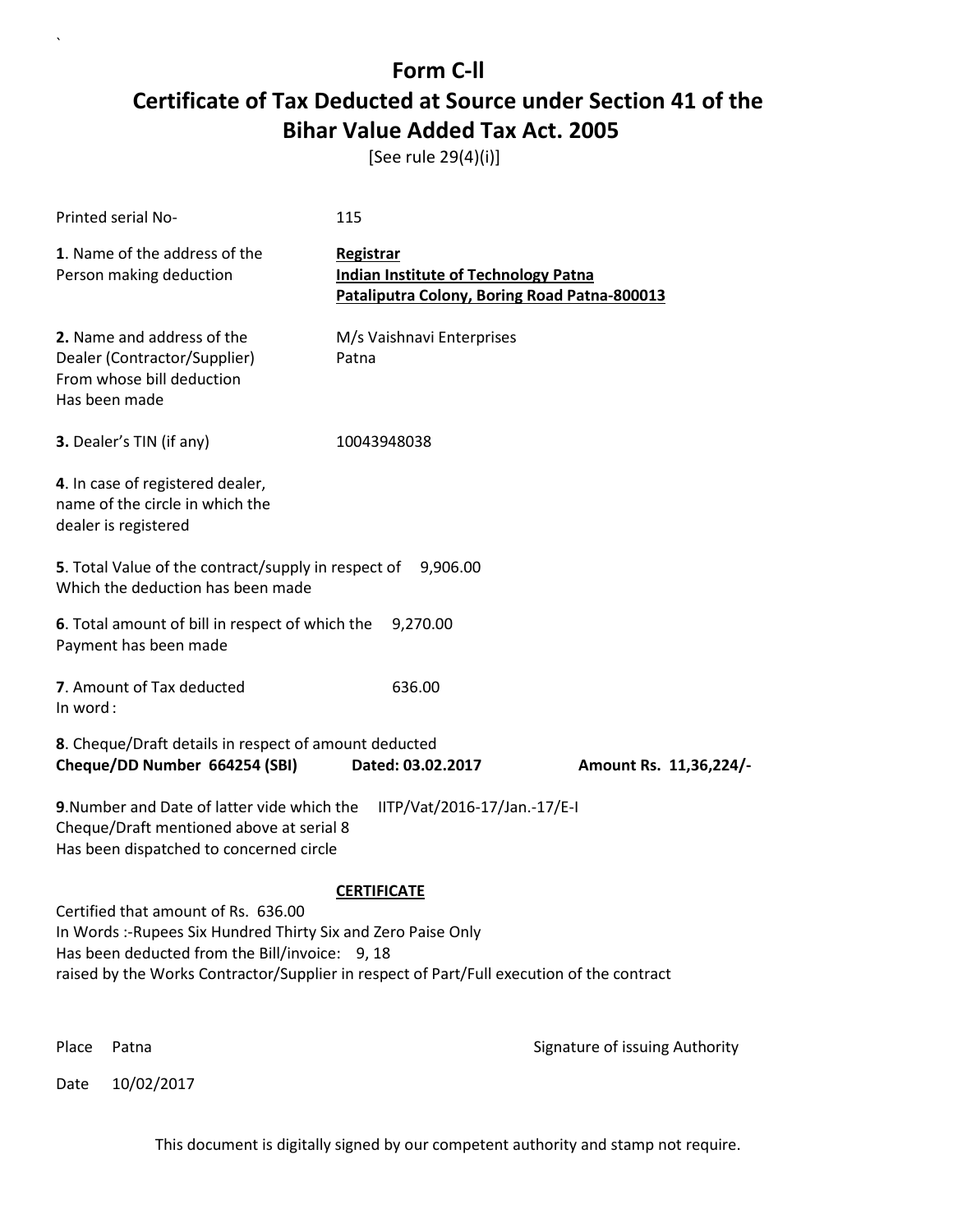[See rule 29(4)(i)]

| Printed serial No-                                                                                                                                                                                                                                        | 116                                                                                                      |                                                                       |
|-----------------------------------------------------------------------------------------------------------------------------------------------------------------------------------------------------------------------------------------------------------|----------------------------------------------------------------------------------------------------------|-----------------------------------------------------------------------|
| 1. Name of the address of the<br>Person making deduction                                                                                                                                                                                                  | Registrar<br><b>Indian Institute of Technology Patna</b><br>Pataliputra Colony, Boring Road Patna-800013 |                                                                       |
| 2. Name and address of the<br>Dealer (Contractor/Supplier)<br>13<br>From whose bill deduction<br>Has been made                                                                                                                                            | <b>Graphtech Computer</b>                                                                                | Tara Trade Center, Near Indira Bhawan, West Boring Canal Road, Patna- |
| 3. Dealer's TIN (if any)                                                                                                                                                                                                                                  | 10152350092                                                                                              |                                                                       |
| 4. In case of registered dealer,<br>name of the circle in which the<br>dealer is registered                                                                                                                                                               |                                                                                                          |                                                                       |
| 5. Total Value of the contract/supply in respect of 8,692.00<br>Which the deduction has been made                                                                                                                                                         |                                                                                                          |                                                                       |
| 6. Total amount of bill in respect of which the<br>Payment has been made                                                                                                                                                                                  | 8,200.00                                                                                                 |                                                                       |
| 7. Amount of Tax deducted<br>In word:                                                                                                                                                                                                                     | 492.00                                                                                                   |                                                                       |
| 8. Cheque/Draft details in respect of amount deducted<br>Cheque/DD Number 664254 (SBI)                                                                                                                                                                    | Dated: 03.02.2017                                                                                        | Amount Rs. 11,36,224/-                                                |
| 9. Number and Date of latter vide which the<br>Cheque/Draft mentioned above at serial 8<br>Has been dispatched to concerned circle                                                                                                                        | IITP/Vat/2016-17/Jan.-17/E-I                                                                             |                                                                       |
| Certified that amount of Rs. 492.00<br>In Words :- Rupees Four Hundred Ninety Two and Zero Paise Only<br>Has been deducted from the Bill/invoice: Bill no-53<br>raised by the Works Contractor/Supplier in respect of Part/Full execution of the contract | <b>CERTIFICATE</b>                                                                                       |                                                                       |

`

Place Patna **Property** Place Patna Signature of issuing Authority

Date 10/02/2017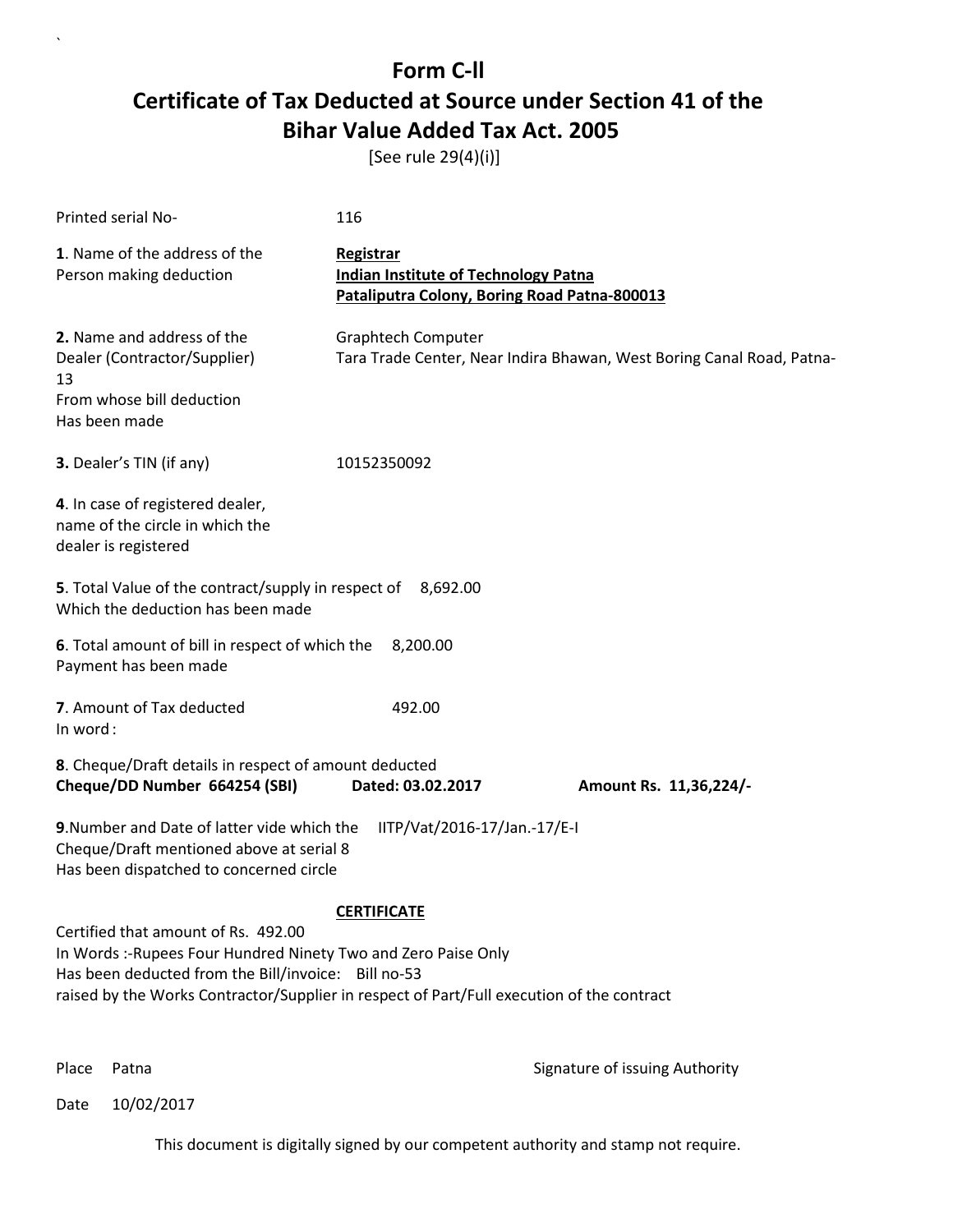[See rule 29(4)(i)]

| Printed serial No-                                                                                                                                                                                                                                                               | 117                                                                                                      |                        |  |
|----------------------------------------------------------------------------------------------------------------------------------------------------------------------------------------------------------------------------------------------------------------------------------|----------------------------------------------------------------------------------------------------------|------------------------|--|
| 1. Name of the address of the<br>Person making deduction                                                                                                                                                                                                                         | Registrar<br><b>Indian Institute of Technology Patna</b><br>Pataliputra Colony, Boring Road Patna-800013 |                        |  |
| 2. Name and address of the<br>Dealer (Contractor/Supplier)<br>From whose bill deduction<br>Has been made                                                                                                                                                                         | New M S Engineering works<br>Patna                                                                       |                        |  |
| 3. Dealer's TIN (if any)                                                                                                                                                                                                                                                         | 10144501046                                                                                              |                        |  |
| 4. In case of registered dealer,<br>name of the circle in which the<br>dealer is registered                                                                                                                                                                                      |                                                                                                          |                        |  |
| 5. Total Value of the contract/supply in respect of 244,435.00<br>Which the deduction has been made                                                                                                                                                                              |                                                                                                          |                        |  |
| 6. Total amount of bill in respect of which the<br>Payment has been made                                                                                                                                                                                                         | 214,183.00                                                                                               |                        |  |
| 7. Amount of Tax deducted<br>In word:                                                                                                                                                                                                                                            | 30,252.00                                                                                                |                        |  |
| 8. Cheque/Draft details in respect of amount deducted<br>Cheque/DD Number 664254 (SBI)                                                                                                                                                                                           | Dated: 03.02.2017                                                                                        | Amount Rs. 11,36,224/- |  |
| 9. Number and Date of latter vide which the<br>IITP/Vat/2016-17/Jan.-17/E-I<br>Cheque/Draft mentioned above at serial 8<br>Has been dispatched to concerned circle                                                                                                               |                                                                                                          |                        |  |
| <b>CERTIFICATE</b>                                                                                                                                                                                                                                                               |                                                                                                          |                        |  |
| Certified that amount of Rs. 30,252.00<br>In Words: - Rupees Thirty Thousand Two Hundred Fifty Two and Zero Paise Only<br>Has been deducted from the Bill/invoice: 1223, 1225, 1224<br>raised by the Works Contractor/Supplier in respect of Part/Full execution of the contract |                                                                                                          |                        |  |
|                                                                                                                                                                                                                                                                                  |                                                                                                          |                        |  |

Place Patna **Property** Place Patna Signature of issuing Authority

Date 10/02/2017

`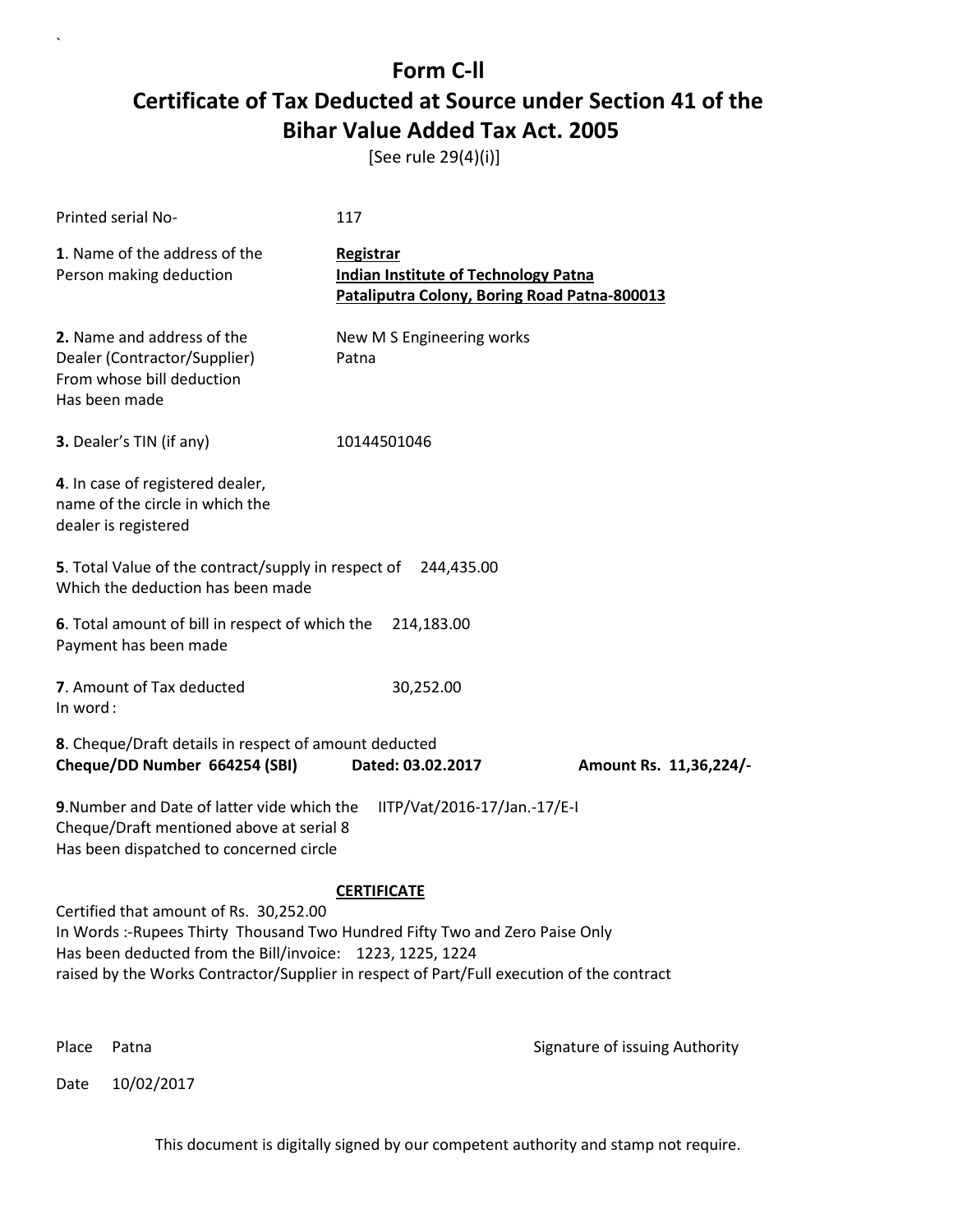[See rule 29(4)(i)]

| Printed serial No-                                                                                                                                                                                                                                                     | 118                                                                                                      |                        |  |
|------------------------------------------------------------------------------------------------------------------------------------------------------------------------------------------------------------------------------------------------------------------------|----------------------------------------------------------------------------------------------------------|------------------------|--|
| 1. Name of the address of the<br>Person making deduction                                                                                                                                                                                                               | Registrar<br><b>Indian Institute of Technology Patna</b><br>Pataliputra Colony, Boring Road Patna-800013 |                        |  |
| 2. Name and address of the<br>Dealer (Contractor/Supplier)<br>From whose bill deduction<br>Has been made                                                                                                                                                               | Arun Kumar Tiwari<br>Barki Sondiya Salempur Road, Ara, Bihar                                             |                        |  |
| 3. Dealer's TIN (if any)                                                                                                                                                                                                                                               | 10168863035                                                                                              |                        |  |
| 4. In case of registered dealer,<br>name of the circle in which the<br>dealer is registered                                                                                                                                                                            |                                                                                                          |                        |  |
| 5. Total Value of the contract/supply in respect of<br>281,046.00<br>Which the deduction has been made                                                                                                                                                                 |                                                                                                          |                        |  |
| 6. Total amount of bill in respect of which the<br>Payment has been made                                                                                                                                                                                               | 258,562.00                                                                                               |                        |  |
| 7. Amount of Tax deducted<br>In word:                                                                                                                                                                                                                                  | 22,484.00                                                                                                |                        |  |
| 8. Cheque/Draft details in respect of amount deducted<br>Cheque/DD Number 664254 (SBI)                                                                                                                                                                                 | Dated: 03.02.2017                                                                                        | Amount Rs. 11,36,224/- |  |
| 9. Number and Date of latter vide which the<br>IITP/Vat/2016-17/Jan.-17/E-I<br>Cheque/Draft mentioned above at serial 8<br>Has been dispatched to concerned circle                                                                                                     |                                                                                                          |                        |  |
| <b>CERTIFICATE</b>                                                                                                                                                                                                                                                     |                                                                                                          |                        |  |
| Certified that amount of Rs. 22,484.00<br>In Words :- Rupees Twenty Two Thousand Four Hundred Eighty Four and Zero Paise Only<br>Has been deducted from the Bill/invoice:<br>raised by the Works Contractor/Supplier in respect of Part/Full execution of the contract |                                                                                                          |                        |  |
|                                                                                                                                                                                                                                                                        |                                                                                                          |                        |  |

Date 10/02/2017

`

Place Patna **Property** Place Patna Signature of issuing Authority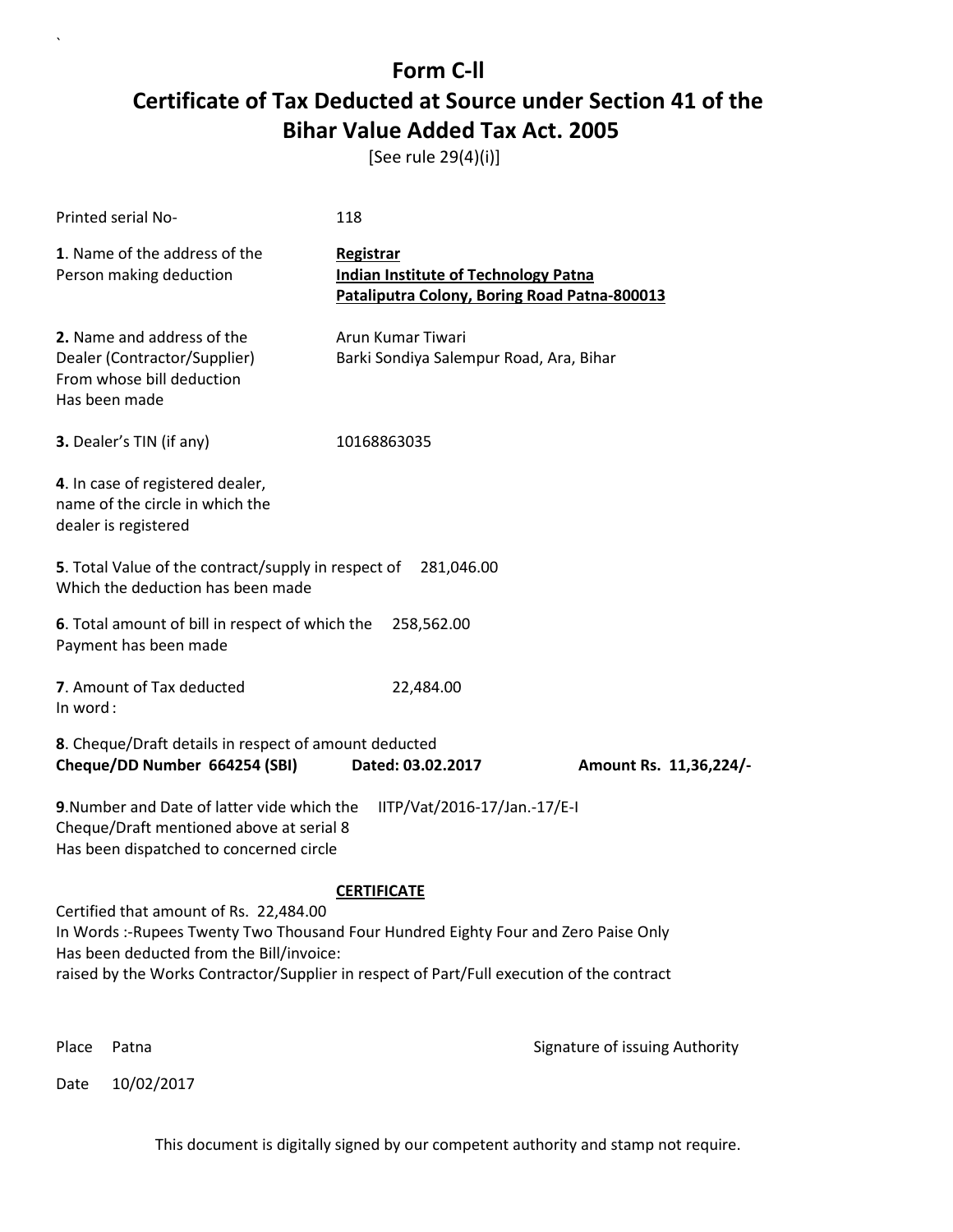[See rule 29(4)(i)]

| Printed serial No-                                                                                                                                                                                                                                                                                 | 119                                                                                                      |                        |  |
|----------------------------------------------------------------------------------------------------------------------------------------------------------------------------------------------------------------------------------------------------------------------------------------------------|----------------------------------------------------------------------------------------------------------|------------------------|--|
| 1. Name of the address of the<br>Person making deduction                                                                                                                                                                                                                                           | Registrar<br><b>Indian Institute of Technology Patna</b><br>Pataliputra Colony, Boring Road Patna-800013 |                        |  |
| 2. Name and address of the<br>Dealer (Contractor/Supplier)<br>From whose bill deduction<br>Has been made                                                                                                                                                                                           | M/s Shiv Vijay Engicon Pvt Ltd                                                                           |                        |  |
| 3. Dealer's TIN (if any)                                                                                                                                                                                                                                                                           | 10043625035                                                                                              |                        |  |
| 4. In case of registered dealer,<br>name of the circle in which the<br>dealer is registered                                                                                                                                                                                                        |                                                                                                          |                        |  |
| 5. Total Value of the contract/supply in respect of 2,340,698.00<br>Which the deduction has been made                                                                                                                                                                                              |                                                                                                          |                        |  |
| 6. Total amount of bill in respect of which the<br>Payment has been made                                                                                                                                                                                                                           | 2,223,663.00                                                                                             |                        |  |
| 7. Amount of Tax deducted<br>In word:                                                                                                                                                                                                                                                              | 117,035.00                                                                                               |                        |  |
| 8. Cheque/Draft details in respect of amount deducted<br>Cheque/DD Number 664254 (SBI)                                                                                                                                                                                                             | Dated: 03.02.2017                                                                                        | Amount Rs. 11,36,224/- |  |
| 9. Number and Date of latter vide which the<br>IITP/Vat/2016-17/Jan.-17/E-I<br>Cheque/Draft mentioned above at serial 8<br>Has been dispatched to concerned circle                                                                                                                                 |                                                                                                          |                        |  |
| <b>CERTIFICATE</b><br>Certified that amount of Rs. 117,035.00<br>In Words:-Rupees One Lakh Seventeen Thousand Thirty Five and Zero Paise Only<br>Has been deducted from the Bill/invoice: 6th RA bill<br>raised by the Works Contractor/Supplier in respect of Part/Full execution of the contract |                                                                                                          |                        |  |

Date 10/02/2017

`

Place Patna **Property** Place Patna Signature of issuing Authority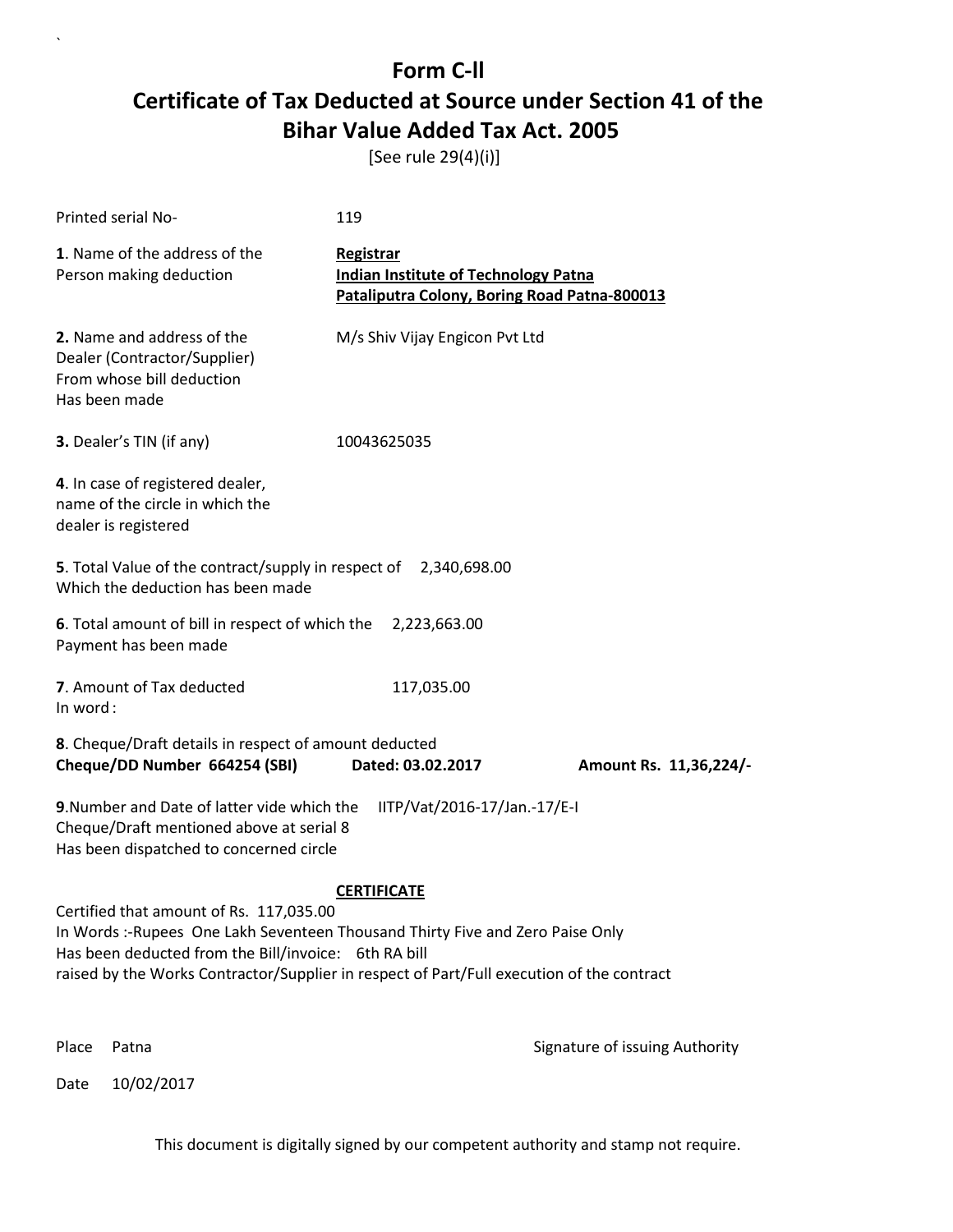[See rule 29(4)(i)]

| Printed serial No-                                                                                                                                                                                                                    | 120                                                                                                      |                                |
|---------------------------------------------------------------------------------------------------------------------------------------------------------------------------------------------------------------------------------------|----------------------------------------------------------------------------------------------------------|--------------------------------|
| 1. Name of the address of the<br>Person making deduction                                                                                                                                                                              | Registrar<br><b>Indian Institute of Technology Patna</b><br>Pataliputra Colony, Boring Road Patna-800013 |                                |
| 2. Name and address of the<br>Dealer (Contractor/Supplier)<br>From whose bill deduction<br>Has been made                                                                                                                              | Patna Audio Visuals                                                                                      |                                |
| 3. Dealer's TIN (if any)                                                                                                                                                                                                              | 10110820027                                                                                              |                                |
| 4. In case of registered dealer,<br>name of the circle in which the<br>dealer is registered                                                                                                                                           |                                                                                                          |                                |
| 5. Total Value of the contract/supply in respect of 6,900.00<br>Which the deduction has been made                                                                                                                                     |                                                                                                          |                                |
| 6. Total amount of bill in respect of which the<br>Payment has been made                                                                                                                                                              | 6,000.00                                                                                                 |                                |
| 7. Amount of Tax deducted<br>In word:                                                                                                                                                                                                 | 900.00                                                                                                   |                                |
| 8. Cheque/Draft details in respect of amount deducted<br>Cheque/DD Number 664254 (SBI)                                                                                                                                                | Dated: 03.02.2017                                                                                        | Amount Rs. 11,36,224/-         |
| 9. Number and Date of latter vide which the<br>Cheque/Draft mentioned above at serial 8<br>Has been dispatched to concerned circle                                                                                                    | IITP/Vat/2016-17/Jan.-17/E-I                                                                             |                                |
|                                                                                                                                                                                                                                       | <b>CERTIFICATE</b>                                                                                       |                                |
| Certified that amount of Rs. 900.00<br>In Words: -Rupees Nine Hundred and Zero Paise Only<br>Has been deducted from the Bill/invoice: 48<br>raised by the Works Contractor/Supplier in respect of Part/Full execution of the contract |                                                                                                          |                                |
| Place<br>Patna                                                                                                                                                                                                                        |                                                                                                          | Signature of issuing Authority |

Date 10/02/2017

`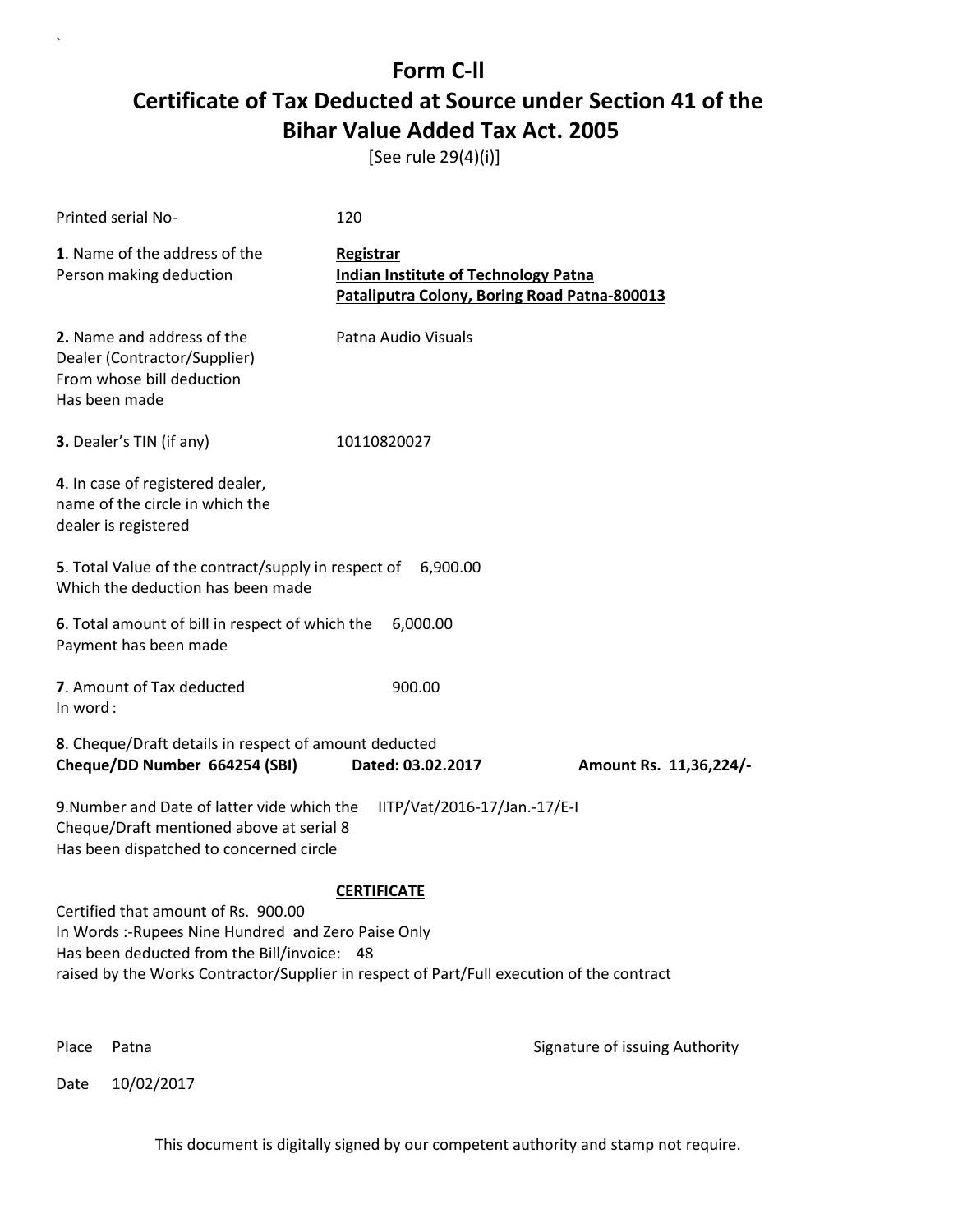[See rule 29(4)(i)]

| Printed serial No-                                                                                                                                                                                                                                             | 121                                                                                                      |                                |
|----------------------------------------------------------------------------------------------------------------------------------------------------------------------------------------------------------------------------------------------------------------|----------------------------------------------------------------------------------------------------------|--------------------------------|
| 1. Name of the address of the<br>Person making deduction                                                                                                                                                                                                       | Registrar<br><b>Indian Institute of Technology Patna</b><br>Pataliputra Colony, Boring Road Patna-800013 |                                |
| 2. Name and address of the<br>Dealer (Contractor/Supplier)<br>From whose bill deduction<br>Has been made                                                                                                                                                       | M/S hubnet Computers<br>Patna                                                                            |                                |
| 3. Dealer's TIN (if any)                                                                                                                                                                                                                                       | 10156529089                                                                                              |                                |
| 4. In case of registered dealer,<br>name of the circle in which the<br>dealer is registered                                                                                                                                                                    |                                                                                                          |                                |
| 5. Total Value of the contract/supply in respect of 69,960.00<br>Which the deduction has been made                                                                                                                                                             |                                                                                                          |                                |
| 6. Total amount of bill in respect of which the<br>Payment has been made                                                                                                                                                                                       | 66,000.00                                                                                                |                                |
| 7. Amount of Tax deducted<br>In word:                                                                                                                                                                                                                          | 3,960.00                                                                                                 |                                |
| 8. Cheque/Draft details in respect of amount deducted<br>Cheque/DD Number 664254 (SBI)                                                                                                                                                                         | Dated: 03.02.2017                                                                                        | Amount Rs. 11,36,224/-         |
| 9. Number and Date of latter vide which the<br>Cheque/Draft mentioned above at serial 8<br>Has been dispatched to concerned circle                                                                                                                             | IITP/Vat/2016-17/Jan.-17/E-I                                                                             |                                |
|                                                                                                                                                                                                                                                                | <b>CERTIFICATE</b>                                                                                       |                                |
| Certified that amount of Rs. 3,960.00<br>In Words :- Rupees Three Thousand Nine Hundred Sixty and Zero Paise Only<br>Has been deducted from the Bill/invoice: 376<br>raised by the Works Contractor/Supplier in respect of Part/Full execution of the contract |                                                                                                          |                                |
| Place<br>Patna                                                                                                                                                                                                                                                 |                                                                                                          | Signature of issuing Authority |

Date 10/02/2017

`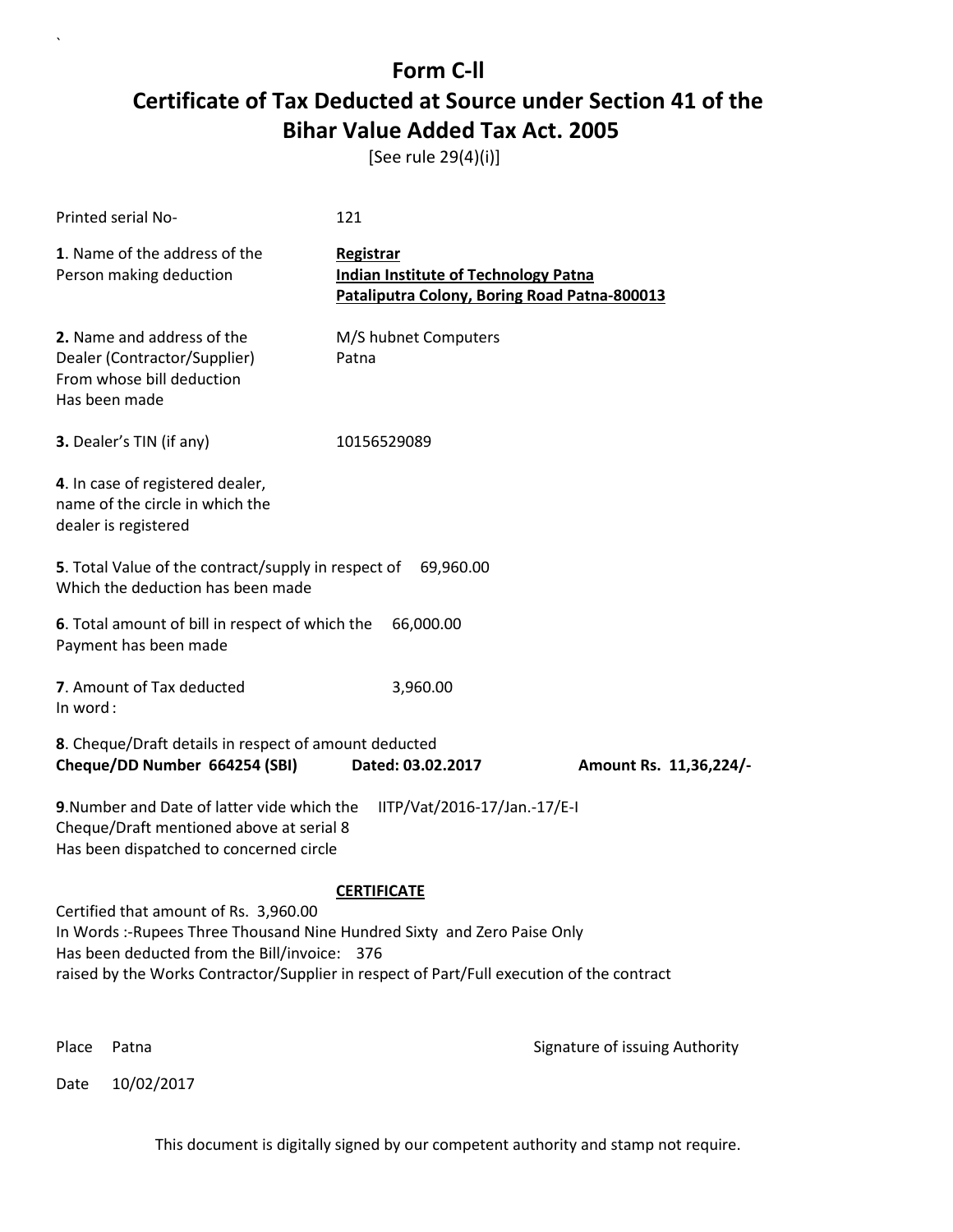[See rule 29(4)(i)]

| Printed serial No-                                                                                                                                                                                                                           | 122                                                                                                      |                                |
|----------------------------------------------------------------------------------------------------------------------------------------------------------------------------------------------------------------------------------------------|----------------------------------------------------------------------------------------------------------|--------------------------------|
| 1. Name of the address of the<br>Person making deduction                                                                                                                                                                                     | Registrar<br><b>Indian Institute of Technology Patna</b><br>Pataliputra Colony, Boring Road Patna-800013 |                                |
| 2. Name and address of the<br>Dealer (Contractor/Supplier)<br>From whose bill deduction<br>Has been made                                                                                                                                     | Angeethi Hospitality<br>Bitha, Patna                                                                     |                                |
| 3. Dealer's TIN (if any)                                                                                                                                                                                                                     | 10047889071                                                                                              |                                |
| 4. In case of registered dealer,<br>name of the circle in which the<br>dealer is registered                                                                                                                                                  |                                                                                                          |                                |
| 5. Total Value of the contract/supply in respect of<br>Which the deduction has been made                                                                                                                                                     | 3,067.00                                                                                                 |                                |
| 6. Total amount of bill in respect of which the<br>Payment has been made                                                                                                                                                                     | 2,687.00                                                                                                 |                                |
| 7. Amount of Tax deducted<br>In word:                                                                                                                                                                                                        | 380.00                                                                                                   |                                |
| 8. Cheque/Draft details in respect of amount deducted<br>Cheque/DD Number 664254 (SBI)                                                                                                                                                       | Dated: 03.02.2017                                                                                        | Amount Rs. 11,36,224/-         |
| 9. Number and Date of latter vide which the<br>Cheque/Draft mentioned above at serial 8<br>Has been dispatched to concerned circle                                                                                                           | IITP/Vat/2016-17/Jan.-17/E-I                                                                             |                                |
|                                                                                                                                                                                                                                              | <b>CERTIFICATE</b>                                                                                       |                                |
| Certified that amount of Rs. 380.00<br>In Words:-Rupees Three Hundred Eighty and Zero Paise Only<br>Has been deducted from the Bill/invoice: 84<br>raised by the Works Contractor/Supplier in respect of Part/Full execution of the contract |                                                                                                          |                                |
| Place<br>Patna                                                                                                                                                                                                                               |                                                                                                          | Signature of issuing Authority |

Date 10/02/2017

`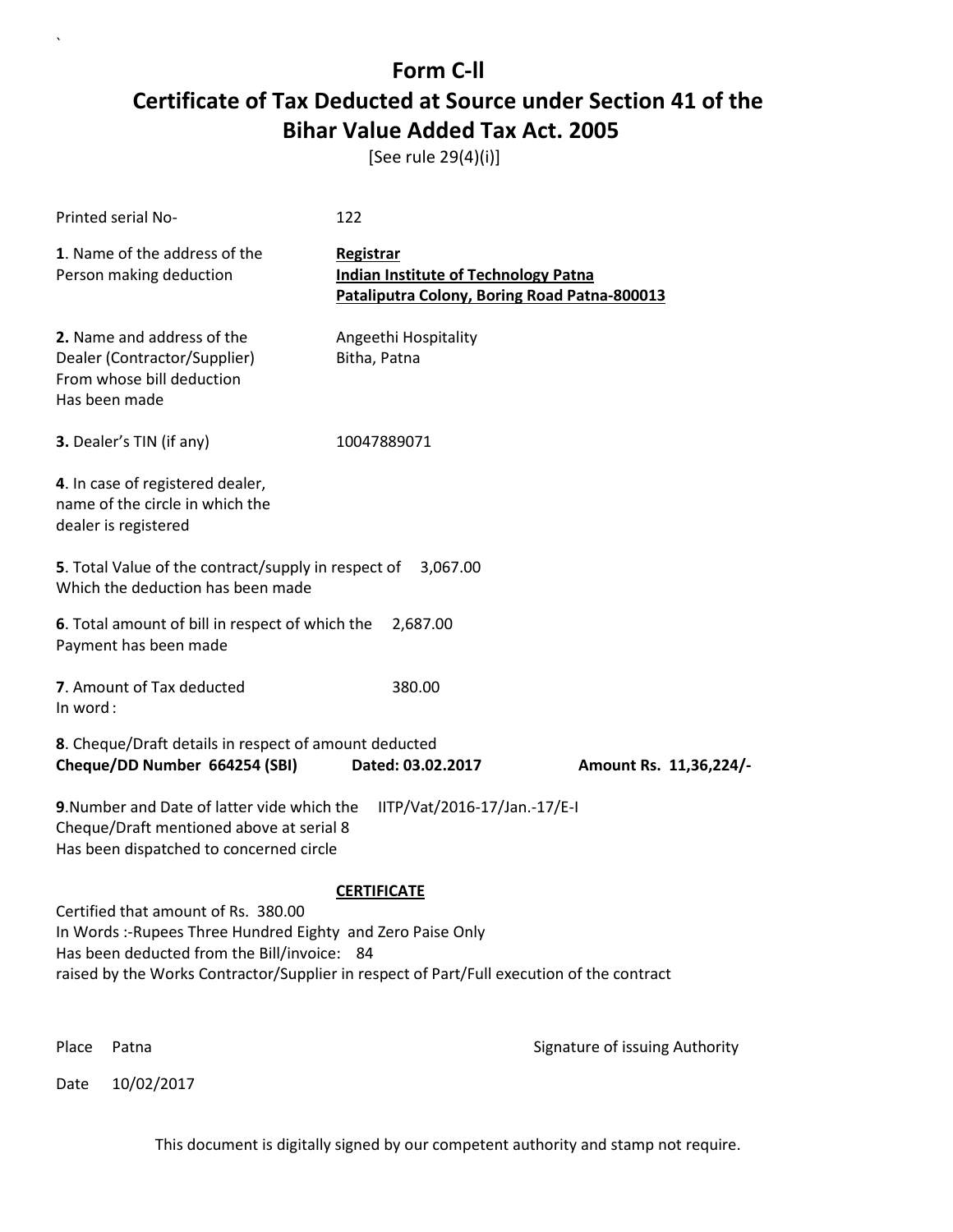[See rule 29(4)(i)]

| Printed serial No-                                                                                                                                                                                                                                               | 123                                                                                                      |                                |
|------------------------------------------------------------------------------------------------------------------------------------------------------------------------------------------------------------------------------------------------------------------|----------------------------------------------------------------------------------------------------------|--------------------------------|
| 1. Name of the address of the<br>Person making deduction                                                                                                                                                                                                         | Registrar<br><b>Indian Institute of Technology Patna</b><br>Pataliputra Colony, Boring Road Patna-800013 |                                |
| 2. Name and address of the<br>Dealer (Contractor/Supplier)<br>From whose bill deduction<br>Has been made                                                                                                                                                         | Sharma Enterprises<br>Bihta, Patna                                                                       |                                |
| 3. Dealer's TIN (if any)                                                                                                                                                                                                                                         | 10047786028                                                                                              |                                |
| 4. In case of registered dealer,<br>name of the circle in which the<br>dealer is registered                                                                                                                                                                      |                                                                                                          |                                |
| <b>5</b> . Total Value of the contract/supply in respect of<br>Which the deduction has been made                                                                                                                                                                 | 14,542.00                                                                                                |                                |
| 6. Total amount of bill in respect of which the<br>Payment has been made                                                                                                                                                                                         | 12,700.00                                                                                                |                                |
| 7. Amount of Tax deducted<br>In word:                                                                                                                                                                                                                            | 1,842.00                                                                                                 |                                |
| 8. Cheque/Draft details in respect of amount deducted<br>Cheque/DD Number 664254 (SBI)                                                                                                                                                                           | Dated: 03.02.2017                                                                                        | Amount Rs. 11,36,224/-         |
| 9. Number and Date of latter vide which the<br>Cheque/Draft mentioned above at serial 8<br>Has been dispatched to concerned circle                                                                                                                               | IITP/Vat/2016-17/Jan.-17/E-I                                                                             |                                |
|                                                                                                                                                                                                                                                                  | <b>CERTIFICATE</b>                                                                                       |                                |
| Certified that amount of Rs. 1,842.00<br>In Words :- Rupees One Thousand Eight Hundred Forty Two and Zero Paise Only<br>Has been deducted from the Bill/invoice: 37<br>raised by the Works Contractor/Supplier in respect of Part/Full execution of the contract |                                                                                                          |                                |
| Place<br>Patna                                                                                                                                                                                                                                                   |                                                                                                          | Signature of issuing Authority |

Date 10/02/2017

`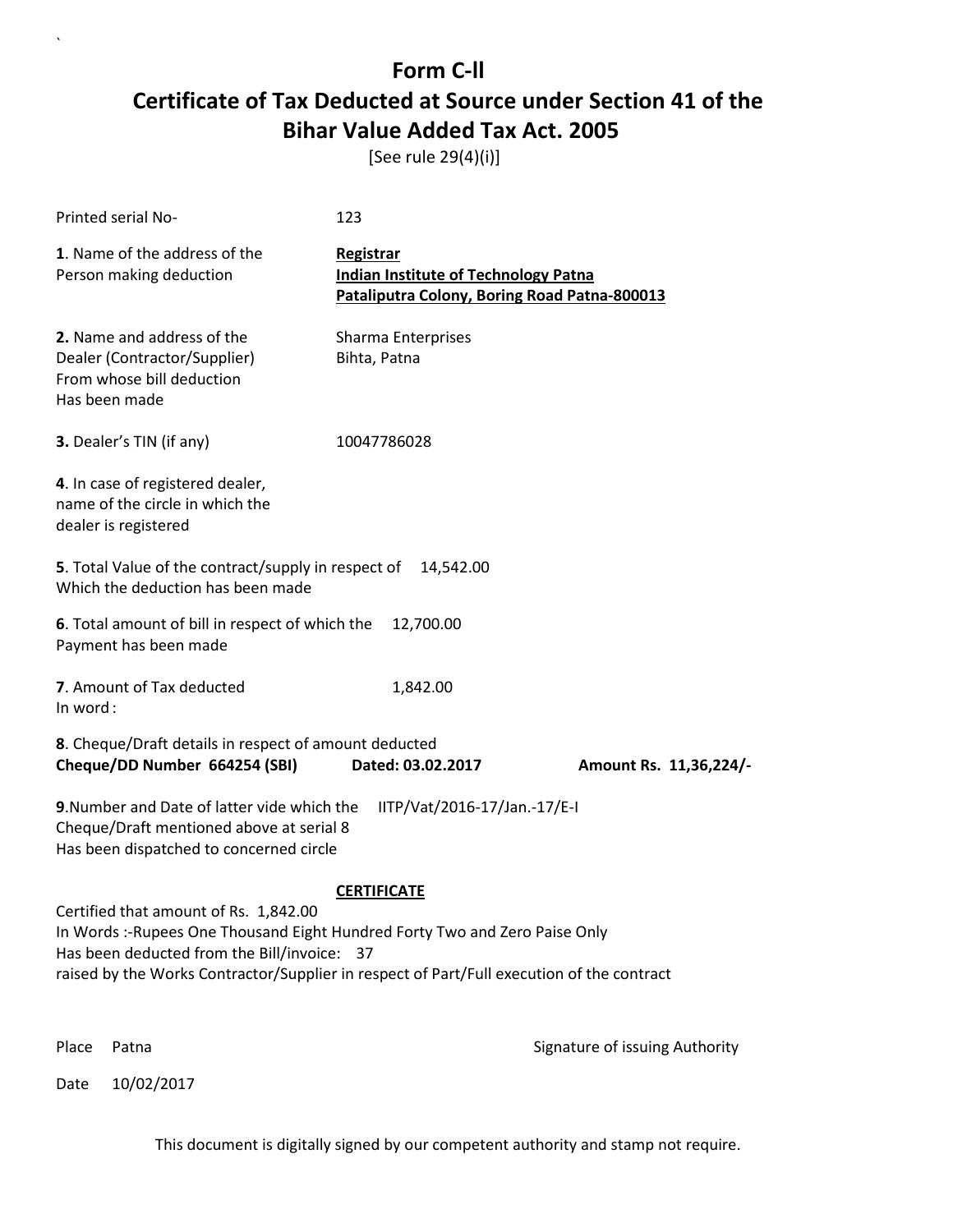[See rule 29(4)(i)]

| Printed serial No-                                                                                                                                                                                                                           | 124                                                                                                      |                                |  |
|----------------------------------------------------------------------------------------------------------------------------------------------------------------------------------------------------------------------------------------------|----------------------------------------------------------------------------------------------------------|--------------------------------|--|
| 1. Name of the address of the<br>Person making deduction                                                                                                                                                                                     | Registrar<br><b>Indian Institute of Technology Patna</b><br>Pataliputra Colony, Boring Road Patna-800013 |                                |  |
| 2. Name and address of the<br>Dealer (Contractor/Supplier)<br>From whose bill deduction<br>Has been made                                                                                                                                     | Sky net<br>162, Patliputra Colony, Patna-13                                                              |                                |  |
| 3. Dealer's TIN (if any)                                                                                                                                                                                                                     | 10151248075                                                                                              |                                |  |
| 4. In case of registered dealer,<br>name of the circle in which the<br>dealer is registered                                                                                                                                                  |                                                                                                          |                                |  |
| 5. Total Value of the contract/supply in respect of<br>Which the deduction has been made                                                                                                                                                     | 14,840.00                                                                                                |                                |  |
| 6. Total amount of bill in respect of which the<br>Payment has been made                                                                                                                                                                     | 14,000.00                                                                                                |                                |  |
| 7. Amount of Tax deducted<br>In word:                                                                                                                                                                                                        | 840.00                                                                                                   |                                |  |
| 8. Cheque/Draft details in respect of amount deducted<br>Cheque/DD Number 664254 (SBI)                                                                                                                                                       | Dated: 03.02.2017                                                                                        | Amount Rs. 11,36,224/-         |  |
| 9. Number and Date of latter vide which the<br>IITP/Vat/2016-17/Jan.-17/E-I<br>Cheque/Draft mentioned above at serial 8<br>Has been dispatched to concerned circle                                                                           |                                                                                                          |                                |  |
|                                                                                                                                                                                                                                              | <b>CERTIFICATE</b>                                                                                       |                                |  |
| Certified that amount of Rs. 840.00<br>In Words :- Rupees Eight Hundred Forty and Zero Paise Only<br>Has been deducted from the Bill/invoice: 6<br>raised by the Works Contractor/Supplier in respect of Part/Full execution of the contract |                                                                                                          |                                |  |
| Place<br>Patna                                                                                                                                                                                                                               |                                                                                                          | Signature of issuing Authority |  |

Date 10/02/2017

`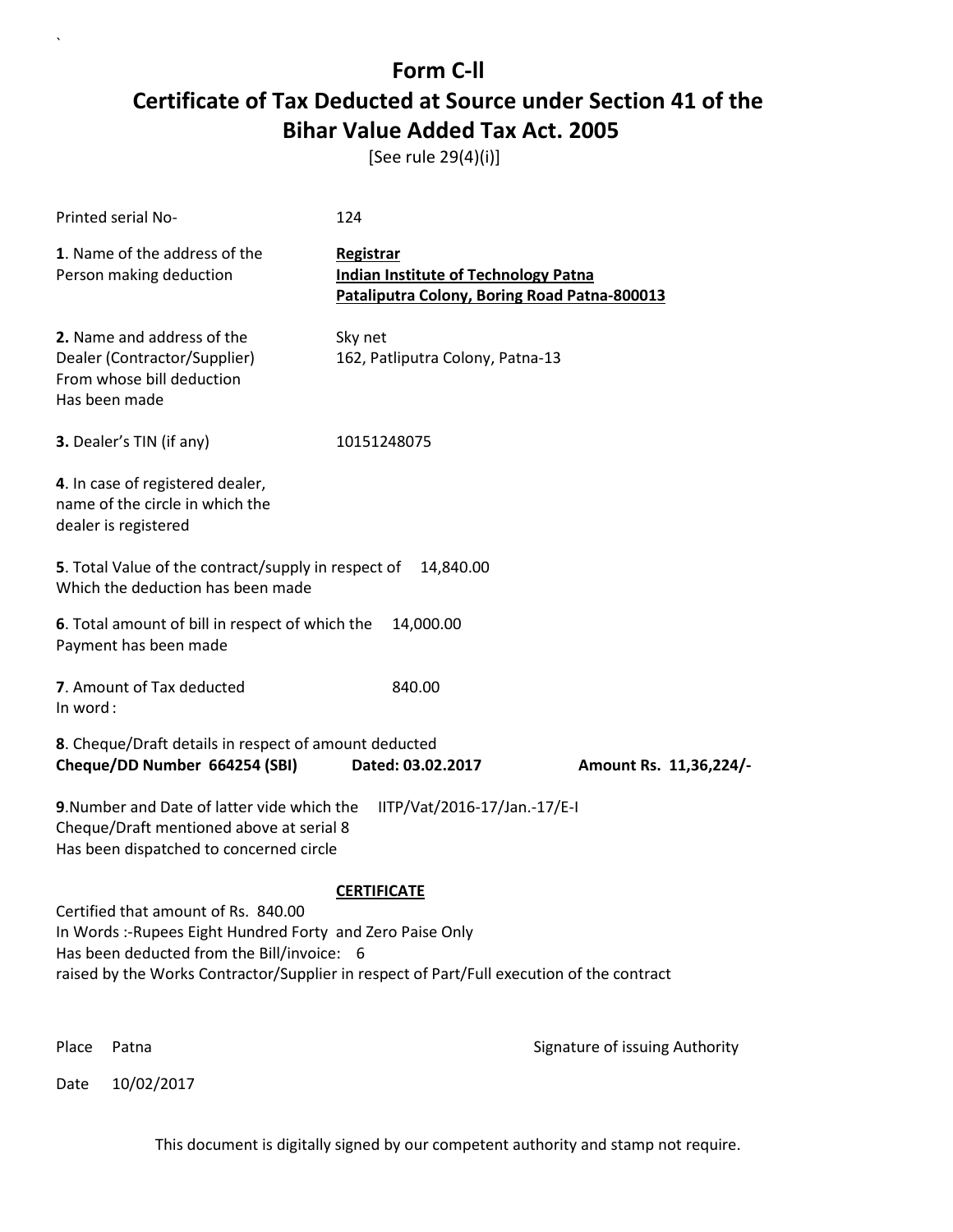[See rule 29(4)(i)]

| Printed serial No-                                                                                                                                                                                                                                 | 125                                                                                                      |                                |
|----------------------------------------------------------------------------------------------------------------------------------------------------------------------------------------------------------------------------------------------------|----------------------------------------------------------------------------------------------------------|--------------------------------|
| 1. Name of the address of the<br>Person making deduction                                                                                                                                                                                           | Registrar<br><b>Indian Institute of Technology Patna</b><br>Pataliputra Colony, Boring Road Patna-800013 |                                |
| 2. Name and address of the<br>Dealer (Contractor/Supplier)<br>From whose bill deduction<br>Has been made                                                                                                                                           | M/S hubnet Computers<br>Patna                                                                            |                                |
| 3. Dealer's TIN (if any)                                                                                                                                                                                                                           | 10156529089                                                                                              |                                |
| 4. In case of registered dealer,<br>name of the circle in which the<br>dealer is registered                                                                                                                                                        |                                                                                                          |                                |
| 5. Total Value of the contract/supply in respect of<br>Which the deduction has been made                                                                                                                                                           | 3,500.00                                                                                                 |                                |
| 6. Total amount of bill in respect of which the<br>Payment has been made                                                                                                                                                                           | 3,302.00                                                                                                 |                                |
| 7. Amount of Tax deducted<br>In word:                                                                                                                                                                                                              | 198.00                                                                                                   |                                |
| 8. Cheque/Draft details in respect of amount deducted<br>Cheque/DD Number 664254 (SBI)                                                                                                                                                             | Dated: 03.02.2017                                                                                        | Amount Rs. 11,36,224/-         |
| 9. Number and Date of latter vide which the<br>Cheque/Draft mentioned above at serial 8<br>Has been dispatched to concerned circle                                                                                                                 | IITP/Vat/2016-17/Jan.-17/E-I                                                                             |                                |
|                                                                                                                                                                                                                                                    | <b>CERTIFICATE</b>                                                                                       |                                |
| Certified that amount of Rs. 198.00<br>In Words: - Rupees One Hundred Ninety Eight and Zero Paise Only<br>Has been deducted from the Bill/invoice: 52<br>raised by the Works Contractor/Supplier in respect of Part/Full execution of the contract |                                                                                                          |                                |
| Place<br>Patna                                                                                                                                                                                                                                     |                                                                                                          | Signature of issuing Authority |

Date 10/02/2017

`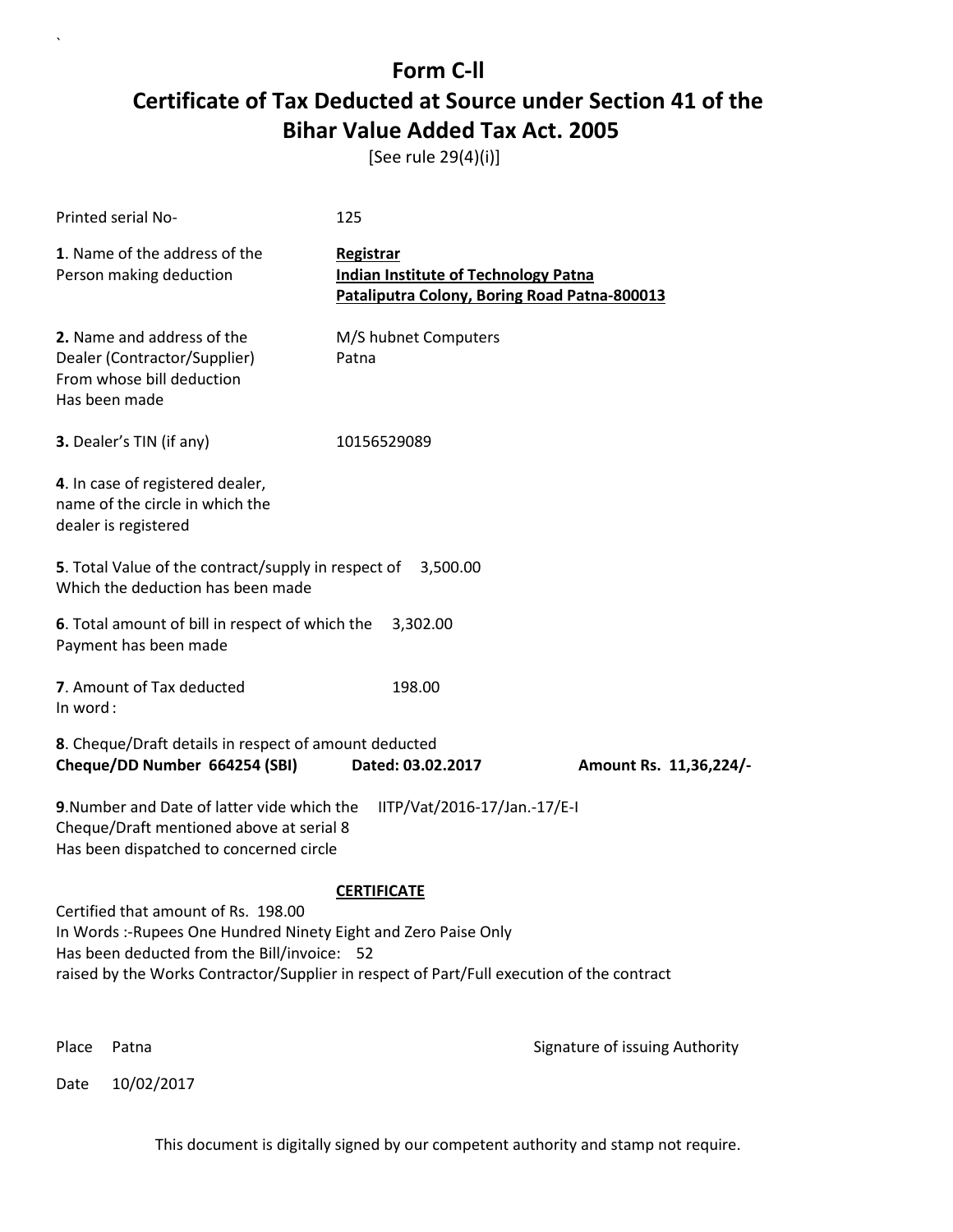[See rule 29(4)(i)]

| Printed serial No-                                                                                                                                                                                                                                                    | 126                                                                                                      |                                |  |
|-----------------------------------------------------------------------------------------------------------------------------------------------------------------------------------------------------------------------------------------------------------------------|----------------------------------------------------------------------------------------------------------|--------------------------------|--|
| 1. Name of the address of the<br>Person making deduction                                                                                                                                                                                                              | Registrar<br><b>Indian Institute of Technology Patna</b><br>Pataliputra Colony, Boring Road Patna-800013 |                                |  |
| 2. Name and address of the<br>Dealer (Contractor/Supplier)<br>From whose bill deduction<br>Has been made                                                                                                                                                              | M/S Usha Air Products Ltd<br>Dasratha, New ByPass Road, Patna-02                                         |                                |  |
| 3. Dealer's TIN (if any)                                                                                                                                                                                                                                              | 10120044048                                                                                              |                                |  |
| 4. In case of registered dealer,<br>name of the circle in which the<br>dealer is registered                                                                                                                                                                           |                                                                                                          |                                |  |
| 5. Total Value of the contract/supply in respect of<br>Which the deduction has been made                                                                                                                                                                              | 14,840.00                                                                                                |                                |  |
| 6. Total amount of bill in respect of which the<br>Payment has been made                                                                                                                                                                                              | 14,000.00                                                                                                |                                |  |
| 7. Amount of Tax deducted<br>In word:                                                                                                                                                                                                                                 | 840.00                                                                                                   |                                |  |
| 8. Cheque/Draft details in respect of amount deducted<br>Cheque/DD Number 664254 (SBI)                                                                                                                                                                                | Dated: 03.02.2017                                                                                        | Amount Rs. 11,36,224/-         |  |
| 9. Number and Date of latter vide which the<br>IITP/Vat/2016-17/Jan.-17/E-I<br>Cheque/Draft mentioned above at serial 8<br>Has been dispatched to concerned circle                                                                                                    |                                                                                                          |                                |  |
| <b>CERTIFICATE</b><br>Certified that amount of Rs. 840.00<br>In Words :- Rupees Eight Hundred Forty and Zero Paise Only<br>Has been deducted from the Bill/invoice: 7728<br>raised by the Works Contractor/Supplier in respect of Part/Full execution of the contract |                                                                                                          |                                |  |
| Place<br>Patna                                                                                                                                                                                                                                                        |                                                                                                          | Signature of issuing Authority |  |

Date 10/02/2017

`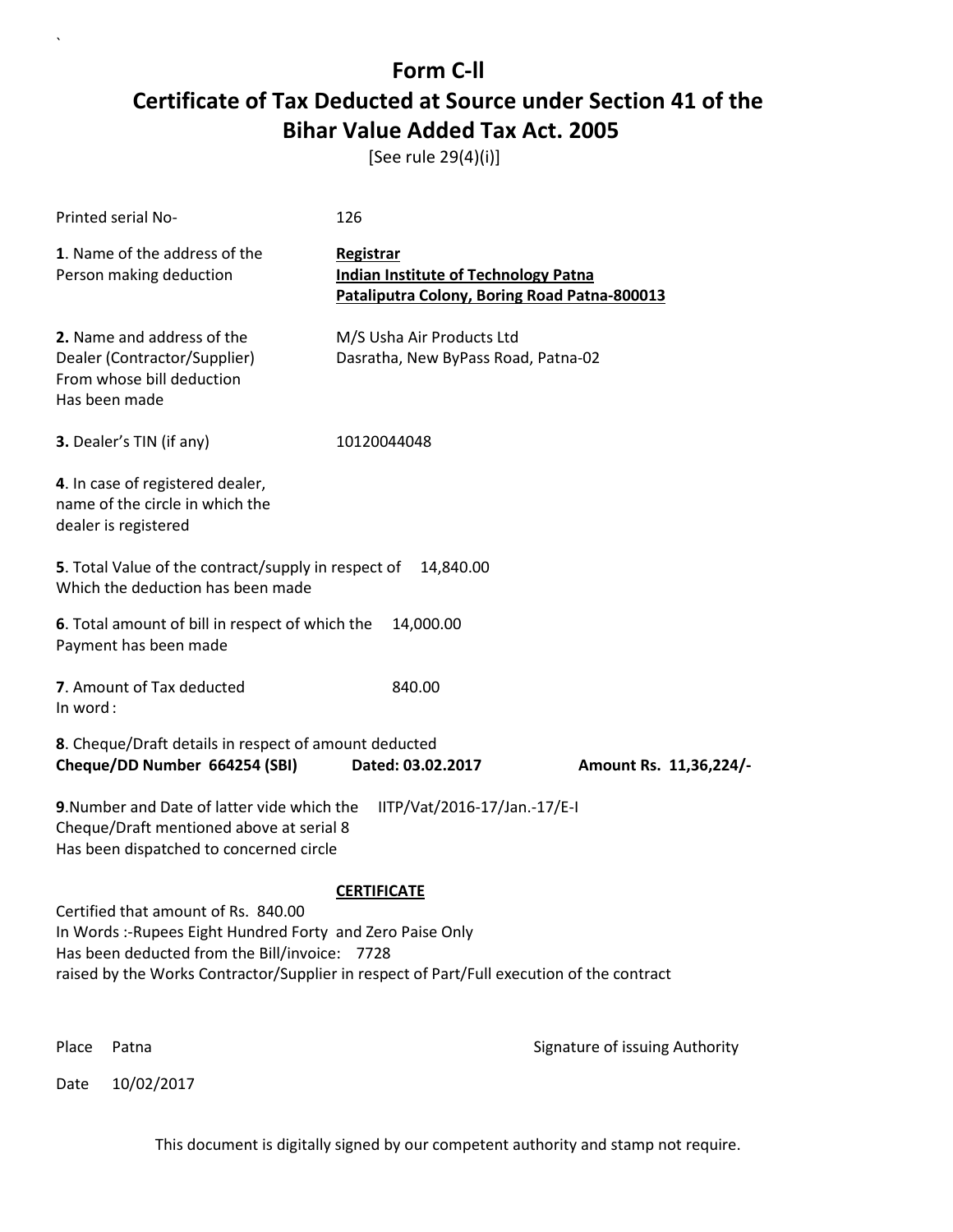[See rule 29(4)(i)]

| Printed serial No-                                                                                                                                                                                                                                                | 127                                                                                                      |                                |
|-------------------------------------------------------------------------------------------------------------------------------------------------------------------------------------------------------------------------------------------------------------------|----------------------------------------------------------------------------------------------------------|--------------------------------|
| 1. Name of the address of the<br>Person making deduction                                                                                                                                                                                                          | Registrar<br><b>Indian Institute of Technology Patna</b><br>Pataliputra Colony, Boring Road Patna-800013 |                                |
| 2. Name and address of the<br>Dealer (Contractor/Supplier)<br>From whose bill deduction<br>Has been made                                                                                                                                                          | Brajesh Kumar Singh<br>Patna                                                                             |                                |
| 3. Dealer's TIN (if any)                                                                                                                                                                                                                                          | 10045100049                                                                                              |                                |
| 4. In case of registered dealer,<br>name of the circle in which the<br>dealer is registered                                                                                                                                                                       |                                                                                                          |                                |
| 5. Total Value of the contract/supply in respect of<br>Which the deduction has been made                                                                                                                                                                          | 12,777.00                                                                                                |                                |
| 6. Total amount of bill in respect of which the<br>Payment has been made                                                                                                                                                                                          | 11,110.00                                                                                                |                                |
| 7. Amount of Tax deducted<br>In word:                                                                                                                                                                                                                             | 1,667.00                                                                                                 |                                |
| 8. Cheque/Draft details in respect of amount deducted<br>Cheque/DD Number 664254 (SBI)                                                                                                                                                                            | Dated: 03.02.2017                                                                                        | Amount Rs. 11,36,224/-         |
| 9. Number and Date of latter vide which the<br>Cheque/Draft mentioned above at serial 8<br>Has been dispatched to concerned circle                                                                                                                                | IITP/Vat/2016-17/Jan.-17/E-I                                                                             |                                |
|                                                                                                                                                                                                                                                                   | <b>CERTIFICATE</b>                                                                                       |                                |
| Certified that amount of Rs. 1,667.00<br>In Words :- Rupees One Thousand Six Hundred Sixty Seven and Zero Paise Only<br>Has been deducted from the Bill/invoice: 153<br>raised by the Works Contractor/Supplier in respect of Part/Full execution of the contract |                                                                                                          |                                |
| Place<br>Patna                                                                                                                                                                                                                                                    |                                                                                                          | Signature of issuing Authority |

Date 10/02/2017

`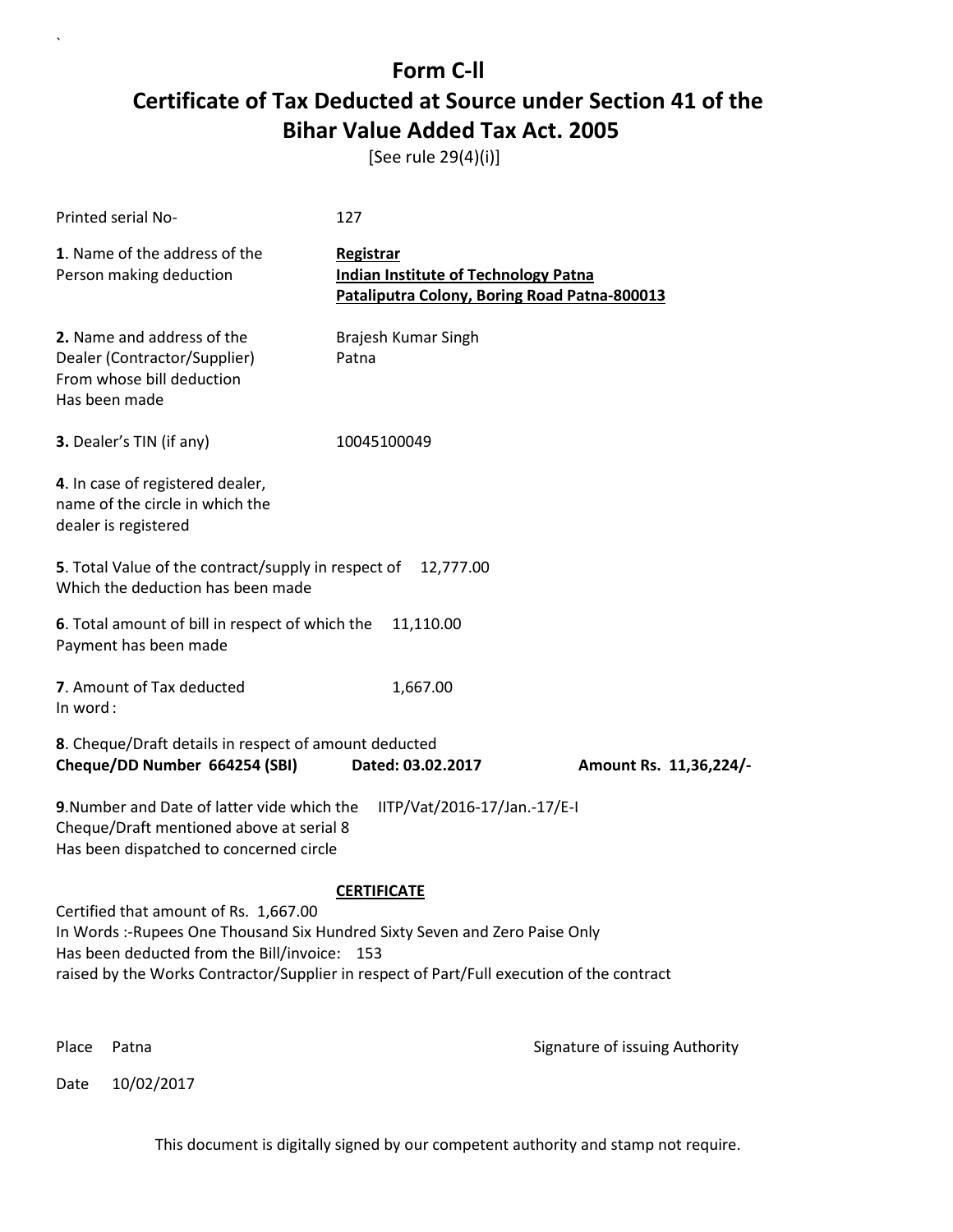[See rule 29(4)(i)]

| <b>Printed serial No-</b>                                                                                                                                                                                                                                               | 128                                                                                                      |                        |  |
|-------------------------------------------------------------------------------------------------------------------------------------------------------------------------------------------------------------------------------------------------------------------------|----------------------------------------------------------------------------------------------------------|------------------------|--|
| 1. Name of the address of the<br>Person making deduction                                                                                                                                                                                                                | Registrar<br><b>Indian Institute of Technology Patna</b><br>Pataliputra Colony, Boring Road Patna-800013 |                        |  |
| 2. Name and address of the<br>Dealer (Contractor/Supplier)<br>From whose bill deduction<br>Has been made                                                                                                                                                                | M/s Ambient Computronics<br>Patna                                                                        |                        |  |
| 3. Dealer's TIN (if any)                                                                                                                                                                                                                                                | 10150169047                                                                                              |                        |  |
| 4. In case of registered dealer,<br>name of the circle in which the<br>dealer is registered                                                                                                                                                                             |                                                                                                          |                        |  |
| 5. Total Value of the contract/supply in respect of 223,525.00<br>Which the deduction has been made                                                                                                                                                                     |                                                                                                          |                        |  |
| 6. Total amount of bill in respect of which the<br>Payment has been made                                                                                                                                                                                                | 195,218.00                                                                                               |                        |  |
| 7. Amount of Tax deducted<br>In word:                                                                                                                                                                                                                                   | 28,307.00                                                                                                |                        |  |
| 8. Cheque/Draft details in respect of amount deducted<br>Cheque/DD Number 664254 (SBI)                                                                                                                                                                                  | Dated: 03.02.2017                                                                                        | Amount Rs. 11,36,224/- |  |
| 9. Number and Date of latter vide which the<br>IITP/Vat/2016-17/Jan.-17/E-I<br>Cheque/Draft mentioned above at serial 8<br>Has been dispatched to concerned circle                                                                                                      |                                                                                                          |                        |  |
|                                                                                                                                                                                                                                                                         | <b>CERTIFICATE</b>                                                                                       |                        |  |
| Certified that amount of Rs. 28,307.00<br>In Words :- Rupees Twenty Eight Thousand Three Hundred Seven and Zero Paise Only<br>Has been deducted from the Bill/invoice: 100<br>raised by the Works Contractor/Supplier in respect of Part/Full execution of the contract |                                                                                                          |                        |  |
|                                                                                                                                                                                                                                                                         |                                                                                                          |                        |  |

Place Patna **Property** Place Patna Signature of issuing Authority

Date 10/02/2017

`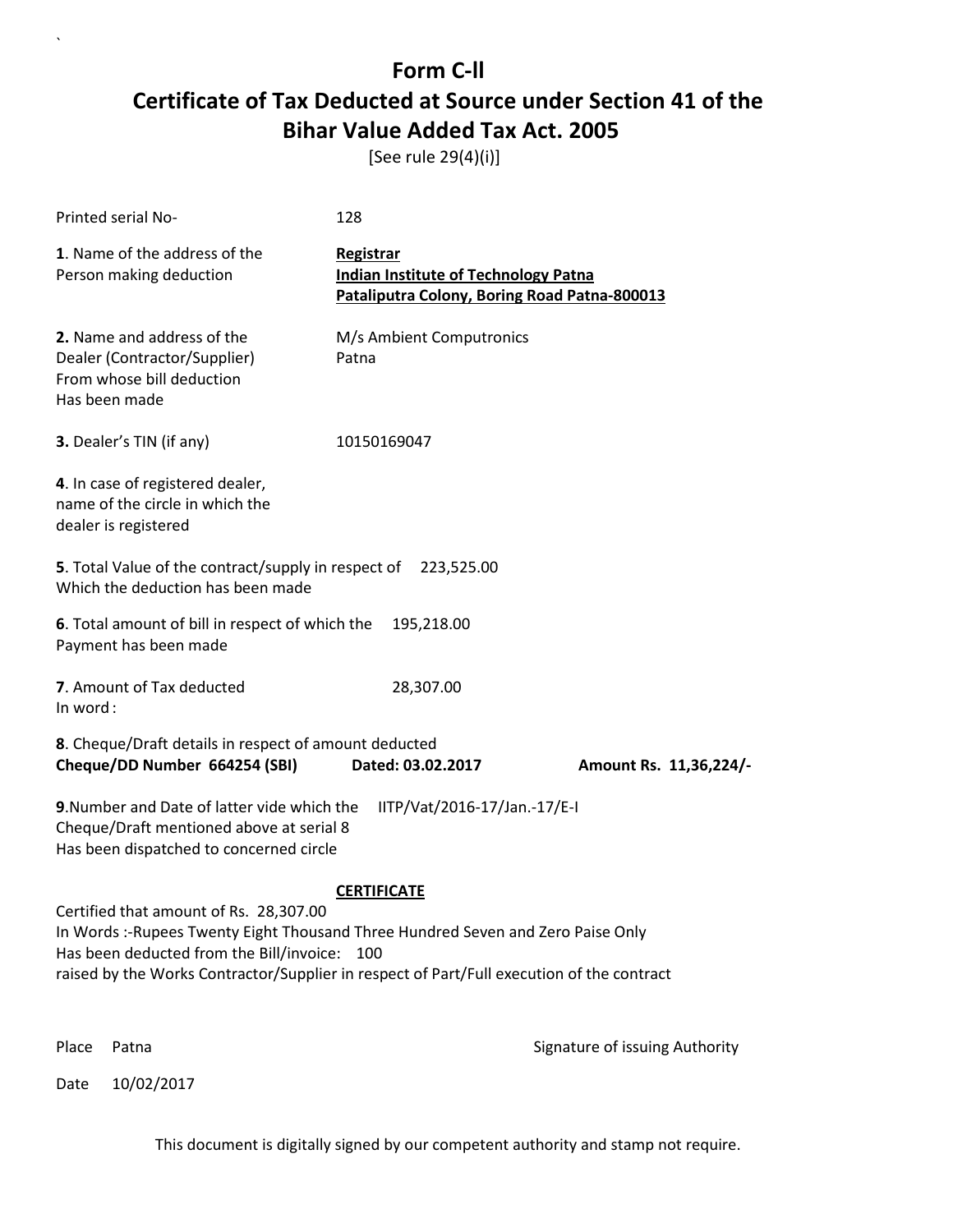[See rule 29(4)(i)]

| Printed serial No-                                                                                                                                                                                                                                     | 129                                                                                                      |                                |  |
|--------------------------------------------------------------------------------------------------------------------------------------------------------------------------------------------------------------------------------------------------------|----------------------------------------------------------------------------------------------------------|--------------------------------|--|
| 1. Name of the address of the<br>Person making deduction                                                                                                                                                                                               | Registrar<br><b>Indian Institute of Technology Patna</b><br>Pataliputra Colony, Boring Road Patna-800013 |                                |  |
| 2. Name and address of the<br>Dealer (Contractor/Supplier)<br>From whose bill deduction<br>Has been made                                                                                                                                               | Chaudhary Electronic and Automation<br>Patna                                                             |                                |  |
| 3. Dealer's TIN (if any)                                                                                                                                                                                                                               | 10132802070                                                                                              |                                |  |
| 4. In case of registered dealer,<br>name of the circle in which the<br>dealer is registered                                                                                                                                                            |                                                                                                          |                                |  |
| 5. Total Value of the contract/supply in respect of<br>Which the deduction has been made                                                                                                                                                               | 81,000.00                                                                                                |                                |  |
| 6. Total amount of bill in respect of which the<br>76,500.00<br>Payment has been made                                                                                                                                                                  |                                                                                                          |                                |  |
| 7. Amount of Tax deducted<br>In word:                                                                                                                                                                                                                  | 4,500.00                                                                                                 |                                |  |
| 8. Cheque/Draft details in respect of amount deducted<br>Cheque/DD Number 664254 (SBI)                                                                                                                                                                 | Dated: 03.02.2017                                                                                        | Amount Rs. 11,36,224/-         |  |
| 9. Number and Date of latter vide which the<br>IITP/Vat/2016-17/Jan.-17/E-I<br>Cheque/Draft mentioned above at serial 8<br>Has been dispatched to concerned circle                                                                                     |                                                                                                          |                                |  |
|                                                                                                                                                                                                                                                        | <b>CERTIFICATE</b>                                                                                       |                                |  |
| Certified that amount of Rs. 4,500.00<br>In Words :- Rupees Four Thousand Five Hundred and Zero Paise Only<br>Has been deducted from the Bill/invoice: 26<br>raised by the Works Contractor/Supplier in respect of Part/Full execution of the contract |                                                                                                          |                                |  |
| Place<br>Patna                                                                                                                                                                                                                                         |                                                                                                          | Signature of issuing Authority |  |

Date 10/02/2017

`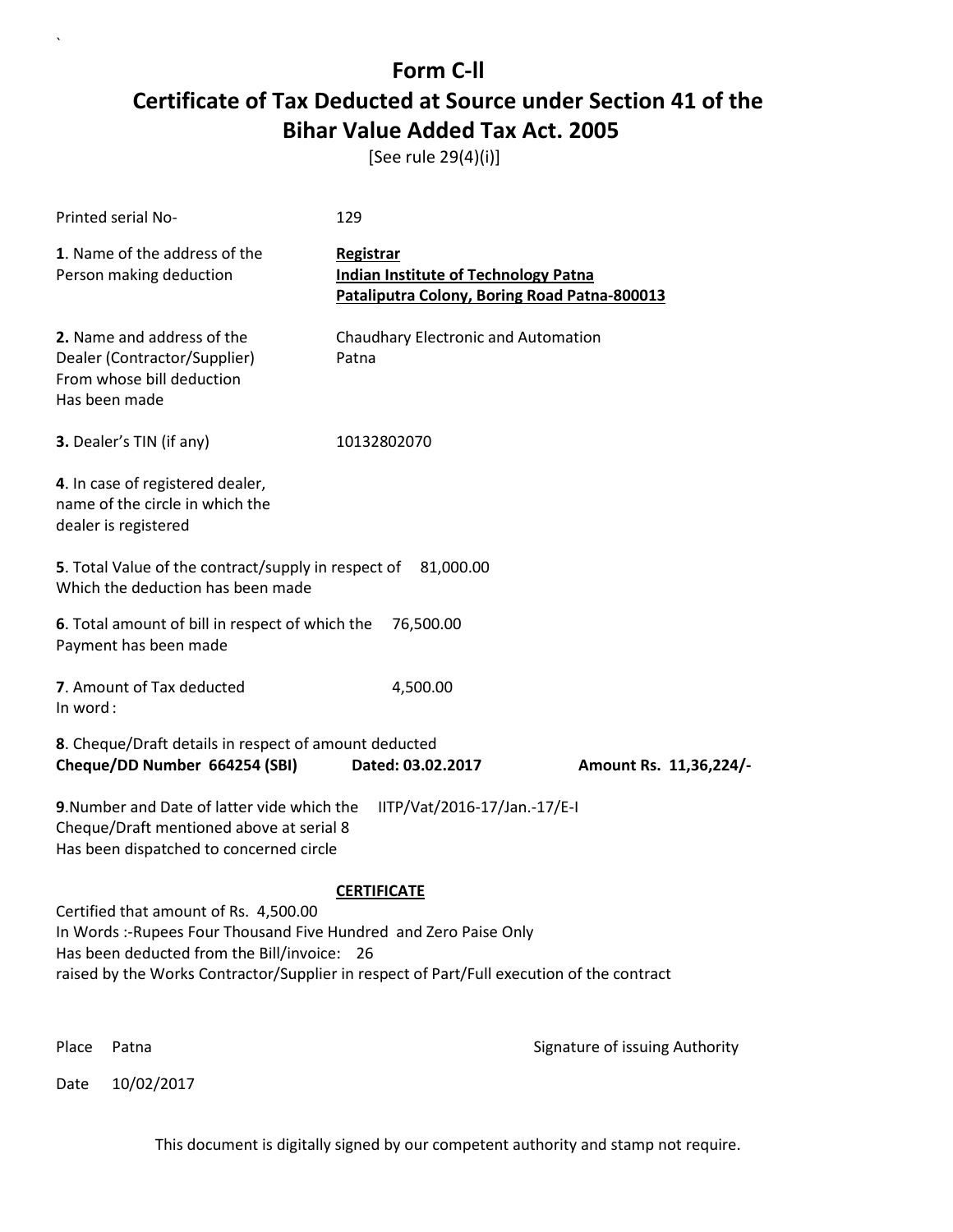[See rule 29(4)(i)]

| Printed serial No-                                                                                                                                                                                                                                                                       | 130                                                                                                      |                                |  |
|------------------------------------------------------------------------------------------------------------------------------------------------------------------------------------------------------------------------------------------------------------------------------------------|----------------------------------------------------------------------------------------------------------|--------------------------------|--|
| 1. Name of the address of the<br>Person making deduction                                                                                                                                                                                                                                 | Registrar<br><b>Indian Institute of Technology Patna</b><br>Pataliputra Colony, Boring Road Patna-800013 |                                |  |
| 2. Name and address of the<br>Dealer (Contractor/Supplier)<br>From whose bill deduction<br>Has been made                                                                                                                                                                                 | M/s Whitemark Limited<br>M-1, Chiranjiv Tower, 43, Nehru Place, New Delhi                                |                                |  |
| 3. Dealer's TIN (if any)                                                                                                                                                                                                                                                                 | 06691816240                                                                                              |                                |  |
| 4. In case of registered dealer,<br>name of the circle in which the<br>dealer is registered                                                                                                                                                                                              |                                                                                                          |                                |  |
| 5. Total Value of the contract/supply in respect of<br>24,888.00<br>Which the deduction has been made                                                                                                                                                                                    |                                                                                                          |                                |  |
| 6. Total amount of bill in respect of which the<br>Payment has been made                                                                                                                                                                                                                 | 23,128.00                                                                                                |                                |  |
| 7. Amount of Tax deducted<br>In word:                                                                                                                                                                                                                                                    | 1,760.00                                                                                                 |                                |  |
| 8. Cheque/Draft details in respect of amount deducted<br>Cheque/DD Number 664254 (SBI)                                                                                                                                                                                                   | Dated: 03.02.2017                                                                                        | Amount Rs. 11,36,224/-         |  |
| 9. Number and Date of latter vide which the<br>IITP/Vat/2016-17/Jan.-17/E-I<br>Cheque/Draft mentioned above at serial 8<br>Has been dispatched to concerned circle                                                                                                                       |                                                                                                          |                                |  |
| <b>CERTIFICATE</b><br>Certified that amount of Rs. 1,760.00<br>In Words :- Rupees One Thousand Seven Hundred Sixty and Zero Paise Only<br>Has been deducted from the Bill/invoice: 32016441<br>raised by the Works Contractor/Supplier in respect of Part/Full execution of the contract |                                                                                                          |                                |  |
| Place<br>Patna                                                                                                                                                                                                                                                                           |                                                                                                          | Signature of issuing Authority |  |

Date 10/02/2017

`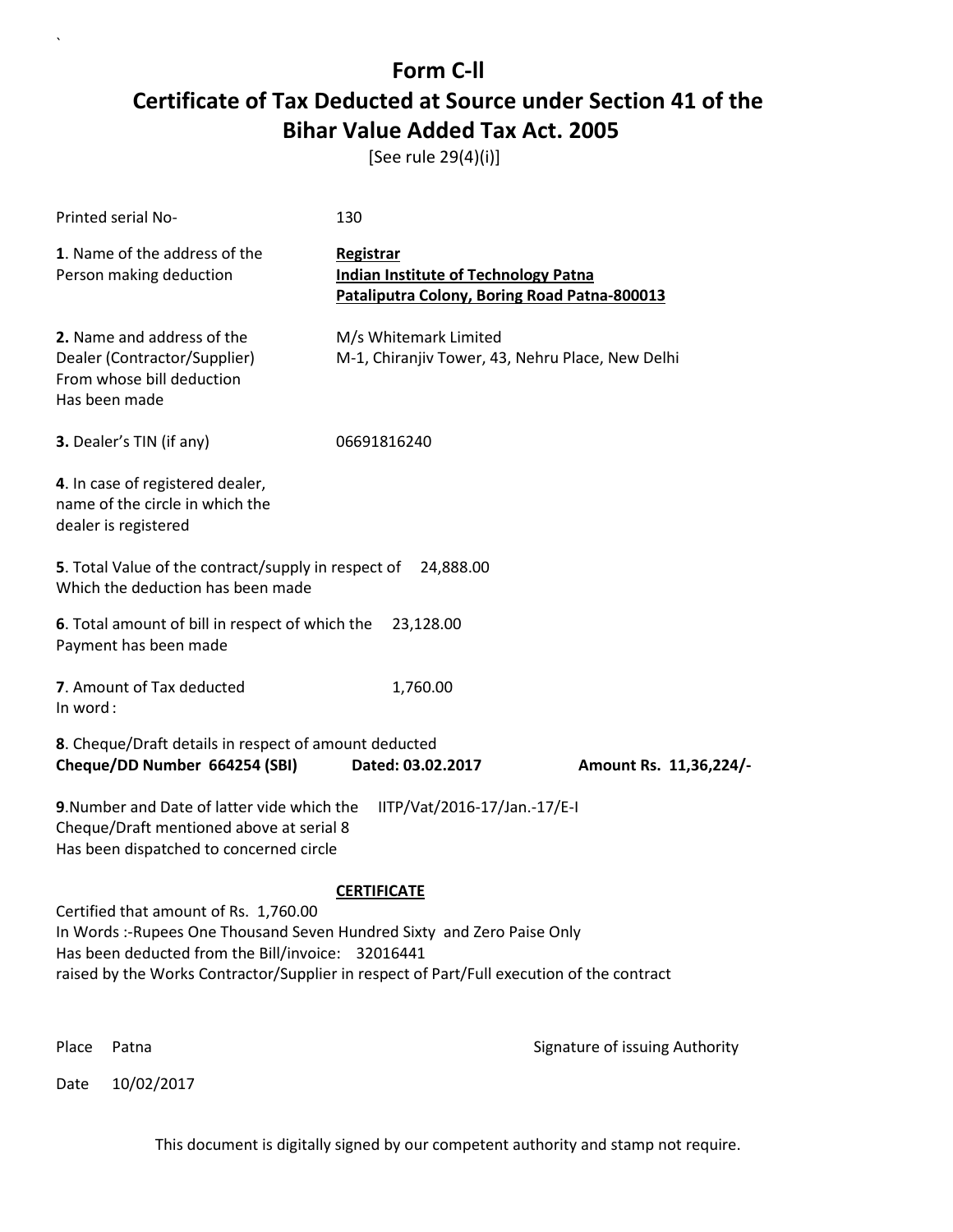[See rule 29(4)(i)]

| Printed serial No-                                                                                                                                                                                                                                                    | 131                                                                                                             |                                |  |
|-----------------------------------------------------------------------------------------------------------------------------------------------------------------------------------------------------------------------------------------------------------------------|-----------------------------------------------------------------------------------------------------------------|--------------------------------|--|
| 1. Name of the address of the<br>Person making deduction                                                                                                                                                                                                              | <b>Registrar</b><br><b>Indian Institute of Technology Patna</b><br>Pataliputra Colony, Boring Road Patna-800013 |                                |  |
| 2. Name and address of the<br>Dealer (Contractor/Supplier)<br>From whose bill deduction<br>Has been made                                                                                                                                                              | M/S Usha Air Products Ltd<br>Dasratha, New ByPass Road, Patna-02                                                |                                |  |
| 3. Dealer's TIN (if any)                                                                                                                                                                                                                                              | 10120044048                                                                                                     |                                |  |
| 4. In case of registered dealer,<br>name of the circle in which the<br>dealer is registered                                                                                                                                                                           |                                                                                                                 |                                |  |
| 5. Total Value of the contract/supply in respect of<br>Which the deduction has been made                                                                                                                                                                              | 13,780.00                                                                                                       |                                |  |
| 6. Total amount of bill in respect of which the<br>Payment has been made                                                                                                                                                                                              | 13,000.00                                                                                                       |                                |  |
| 7. Amount of Tax deducted<br>In word:                                                                                                                                                                                                                                 | 780.00                                                                                                          |                                |  |
| 8. Cheque/Draft details in respect of amount deducted<br>Cheque/DD Number 664254 (SBI)                                                                                                                                                                                | Dated: 03.02.2017                                                                                               | Amount Rs. 11,36,224/-         |  |
| 9. Number and Date of latter vide which the<br>IITP/Vat/2016-17/Jan.-17/E-I<br>Cheque/Draft mentioned above at serial 8<br>Has been dispatched to concerned circle                                                                                                    |                                                                                                                 |                                |  |
| <b>CERTIFICATE</b><br>Certified that amount of Rs. 780.00<br>In Words: -Rupees Seven Hundred Eighty and Zero Paise Only<br>Has been deducted from the Bill/invoice: 7726<br>raised by the Works Contractor/Supplier in respect of Part/Full execution of the contract |                                                                                                                 |                                |  |
| Place<br>Patna                                                                                                                                                                                                                                                        |                                                                                                                 | Signature of issuing Authority |  |

Date 10/02/2017

`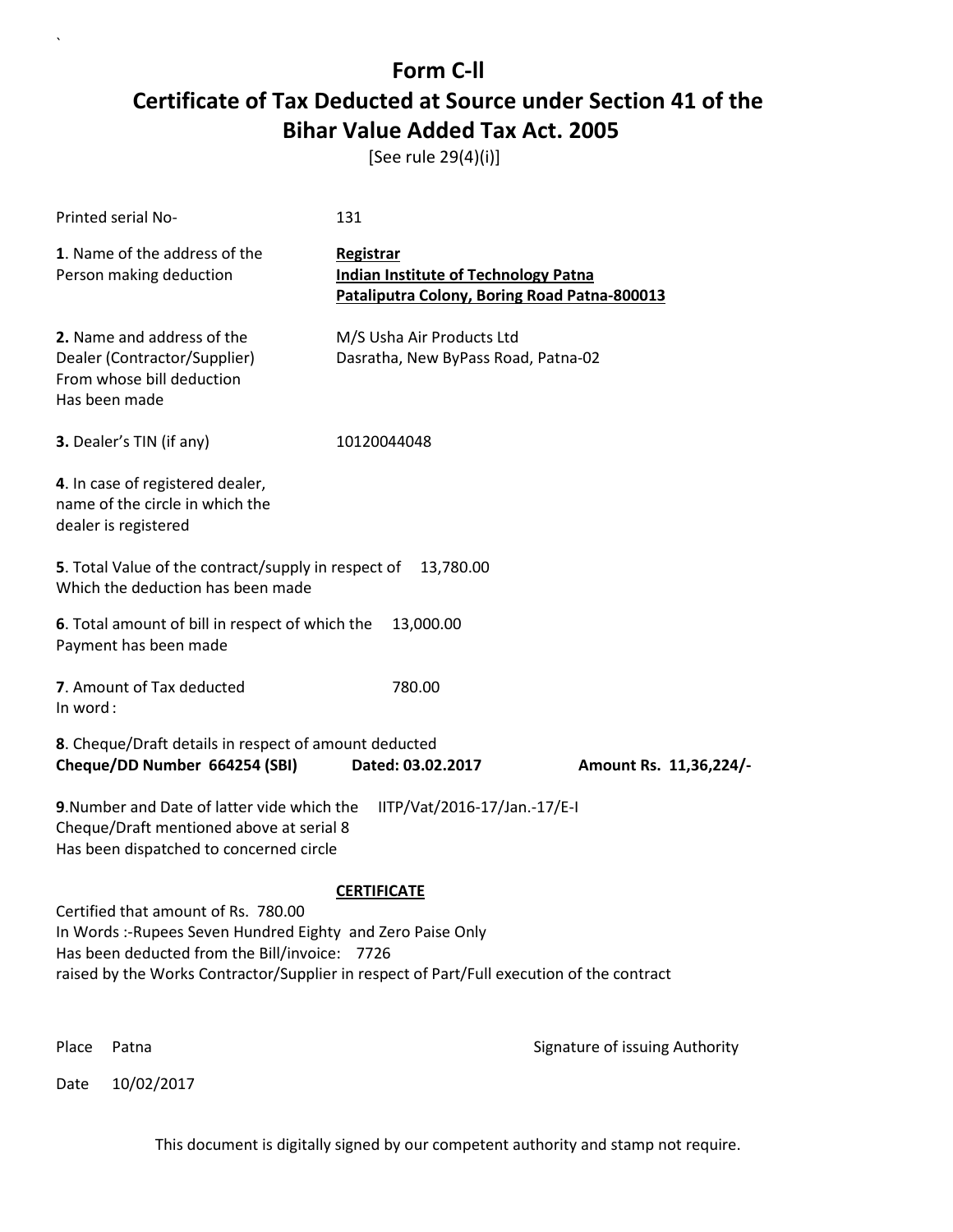[See rule 29(4)(i)]

| Printed serial No-                                                                                                                                                                                                                                                    | 132                                                                                                      |                                |  |
|-----------------------------------------------------------------------------------------------------------------------------------------------------------------------------------------------------------------------------------------------------------------------|----------------------------------------------------------------------------------------------------------|--------------------------------|--|
| 1. Name of the address of the<br>Person making deduction                                                                                                                                                                                                              | Registrar<br><b>Indian Institute of Technology Patna</b><br>Pataliputra Colony, Boring Road Patna-800013 |                                |  |
| 2. Name and address of the<br>Dealer (Contractor/Supplier)<br>From whose bill deduction<br>Has been made                                                                                                                                                              | M/S Ranjan Scientific Traders<br>A/7, Kamla Place, G.M.Road, Patna-01                                    |                                |  |
| 3. Dealer's TIN (if any)                                                                                                                                                                                                                                              | 10105224097                                                                                              |                                |  |
| 4. In case of registered dealer,<br>name of the circle in which the<br>dealer is registered                                                                                                                                                                           |                                                                                                          |                                |  |
| 5. Total Value of the contract/supply in respect of<br>Which the deduction has been made                                                                                                                                                                              | 14,402.00                                                                                                |                                |  |
| 6. Total amount of bill in respect of which the<br>Payment has been made                                                                                                                                                                                              | 12,524.00                                                                                                |                                |  |
| 7. Amount of Tax deducted<br>In word:                                                                                                                                                                                                                                 | 1,878.00                                                                                                 |                                |  |
| 8. Cheque/Draft details in respect of amount deducted<br>Cheque/DD Number 664254 (SBI)                                                                                                                                                                                | Dated: 03.02.2017                                                                                        | Amount Rs. 11,36,224/-         |  |
| 9. Number and Date of latter vide which the<br>IITP/Vat/2016-17/Jan.-17/E-I<br>Cheque/Draft mentioned above at serial 8<br>Has been dispatched to concerned circle                                                                                                    |                                                                                                          |                                |  |
|                                                                                                                                                                                                                                                                       | <b>CERTIFICATE</b>                                                                                       |                                |  |
| Certified that amount of Rs. 1,878.00<br>In Words :- Rupees One Thousand Eight Hundred Seventy Eight and Zero Paise Only<br>Has been deducted from the Bill/invoice: 935<br>raised by the Works Contractor/Supplier in respect of Part/Full execution of the contract |                                                                                                          |                                |  |
| Place<br>Patna                                                                                                                                                                                                                                                        |                                                                                                          | Signature of issuing Authority |  |

Date 10/02/2017

`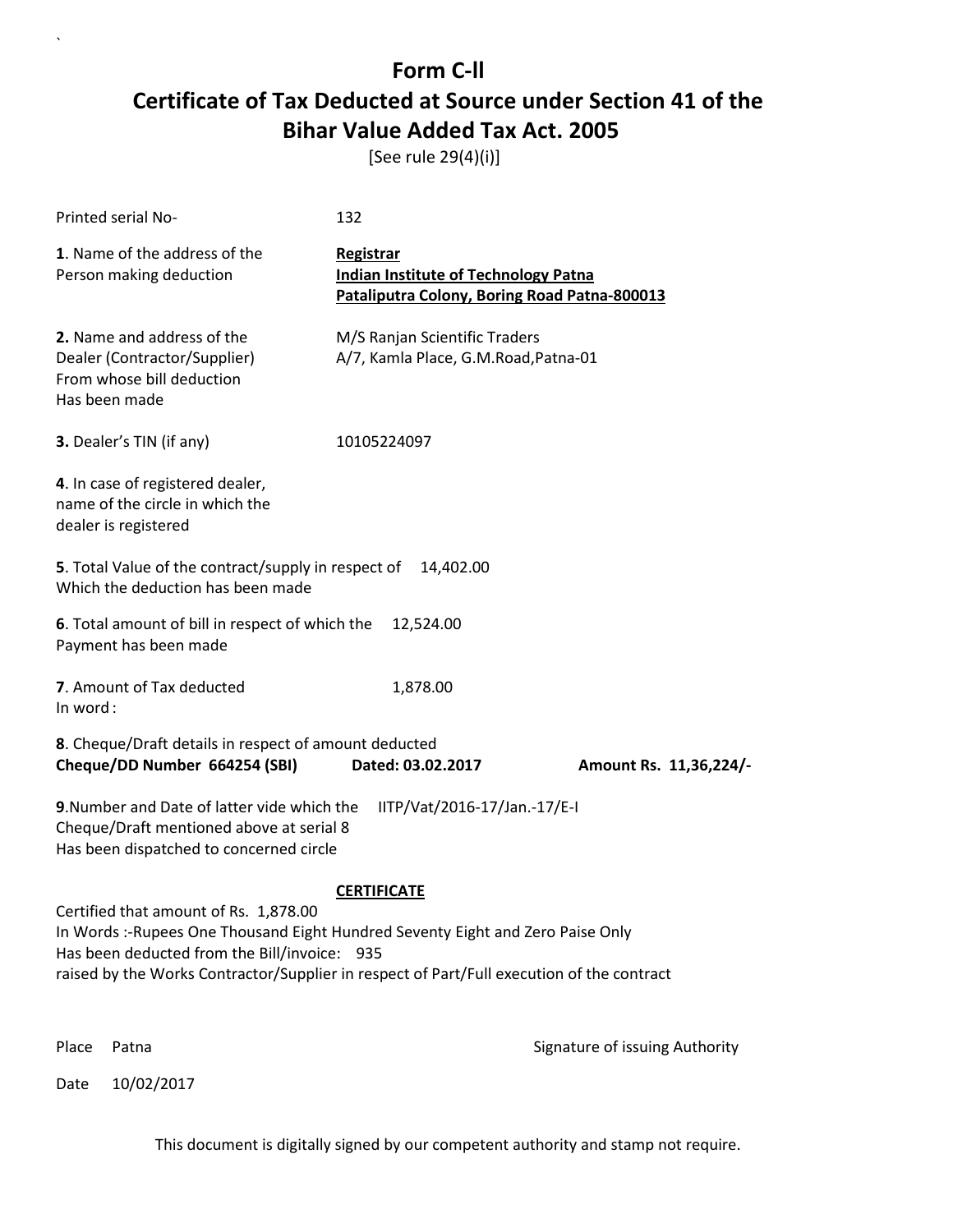[See rule 29(4)(i)]

| Printed serial No-                                                                                                                                                                                                                                             | 133                                                                                                      |                                |
|----------------------------------------------------------------------------------------------------------------------------------------------------------------------------------------------------------------------------------------------------------------|----------------------------------------------------------------------------------------------------------|--------------------------------|
| 1. Name of the address of the<br>Person making deduction                                                                                                                                                                                                       | Registrar<br><b>Indian Institute of Technology Patna</b><br>Pataliputra Colony, Boring Road Patna-800013 |                                |
| 2. Name and address of the<br>Dealer (Contractor/Supplier)<br>From whose bill deduction<br>Has been made                                                                                                                                                       | Sky net<br>162, Patliputra Colony, Patna-13                                                              |                                |
| 3. Dealer's TIN (if any)                                                                                                                                                                                                                                       | 10151248075                                                                                              |                                |
| 4. In case of registered dealer,<br>name of the circle in which the<br>dealer is registered                                                                                                                                                                    |                                                                                                          |                                |
| 5. Total Value of the contract/supply in respect of<br>Which the deduction has been made                                                                                                                                                                       | 12,601.00                                                                                                |                                |
| 6. Total amount of bill in respect of which the<br>Payment has been made                                                                                                                                                                                       | 11,888.00                                                                                                |                                |
| 7. Amount of Tax deducted<br>In word:                                                                                                                                                                                                                          | 713.00                                                                                                   |                                |
| 8. Cheque/Draft details in respect of amount deducted<br>Cheque/DD Number 664254 (SBI)                                                                                                                                                                         | Dated: 03.02.2017                                                                                        | Amount Rs. 11,36,224/-         |
| 9. Number and Date of latter vide which the<br>Cheque/Draft mentioned above at serial 8<br>Has been dispatched to concerned circle                                                                                                                             | IITP/Vat/2016-17/Jan.-17/E-I                                                                             |                                |
|                                                                                                                                                                                                                                                                | <b>CERTIFICATE</b>                                                                                       |                                |
| Certified that amount of Rs. 713.00<br>In Words :- Rupees Seven Hundred Thirteen and Zero Paise Only<br>Has been deducted from the Bill/invoice: 2092, 2141, 2041<br>raised by the Works Contractor/Supplier in respect of Part/Full execution of the contract |                                                                                                          |                                |
| Place<br>Patna                                                                                                                                                                                                                                                 |                                                                                                          | Signature of issuing Authority |

Date 10/02/2017

`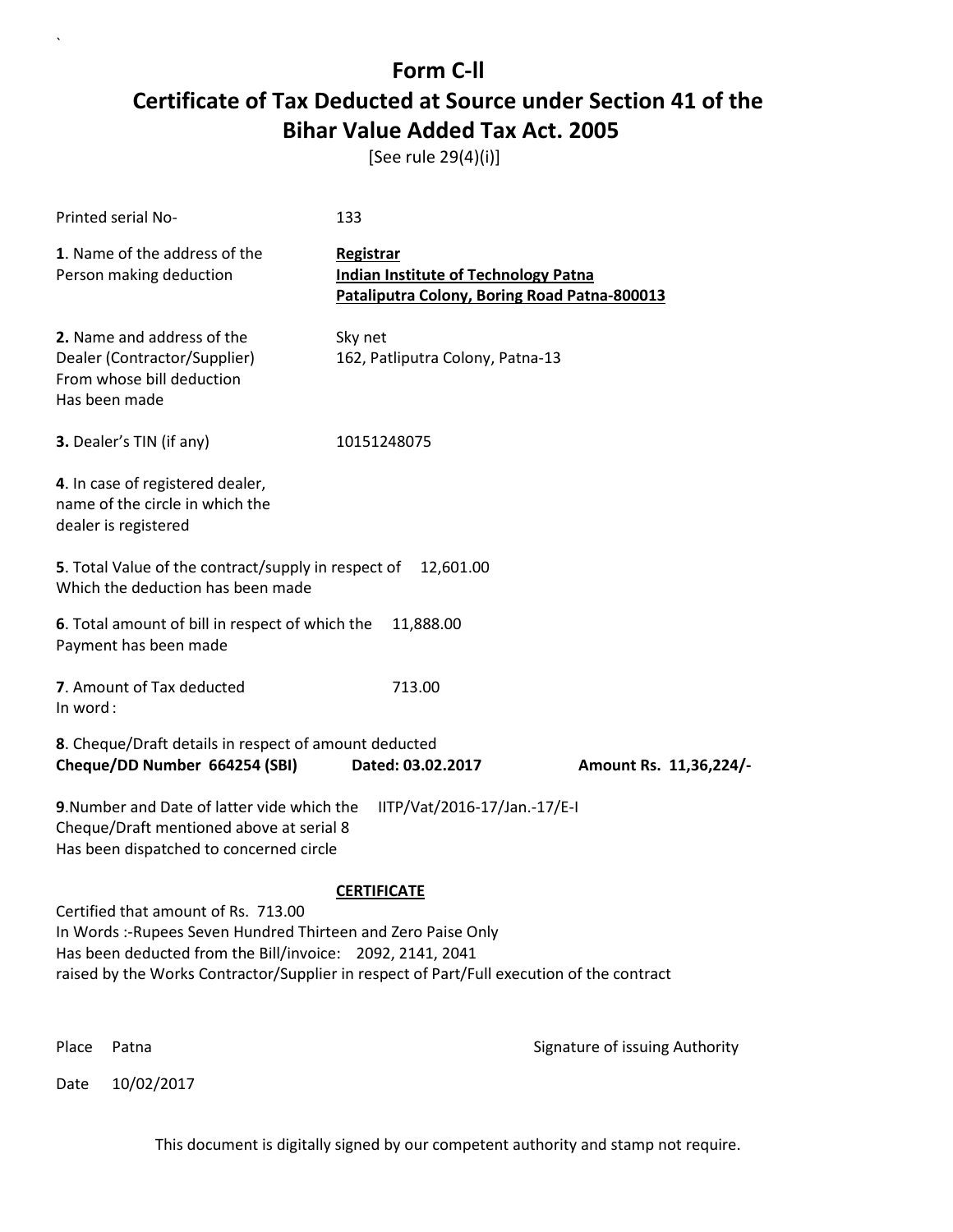[See rule 29(4)(i)]

| Printed serial No-                                                                                                                                                                                                                                                        | 134                                                                                                             |                                                                   |
|---------------------------------------------------------------------------------------------------------------------------------------------------------------------------------------------------------------------------------------------------------------------------|-----------------------------------------------------------------------------------------------------------------|-------------------------------------------------------------------|
| 1. Name of the address of the<br>Person making deduction                                                                                                                                                                                                                  | <b>Registrar</b><br><b>Indian Institute of Technology Patna</b><br>Pataliputra Colony, Boring Road Patna-800013 |                                                                   |
| 2. Name and address of the<br>Dealer (Contractor/Supplier)<br>From whose bill deduction<br>Has been made                                                                                                                                                                  | M/S Laxmi Sales Agency                                                                                          | Sri Laxmi Place, Behind Abhishek Plaza, Exhibition Road, Patna-01 |
| 3. Dealer's TIN (if any)                                                                                                                                                                                                                                                  | 10140807092                                                                                                     |                                                                   |
| 4. In case of registered dealer,<br>name of the circle in which the<br>dealer is registered                                                                                                                                                                               |                                                                                                                 |                                                                   |
| 5. Total Value of the contract/supply in respect of<br>Which the deduction has been made                                                                                                                                                                                  | 9,600.00                                                                                                        |                                                                   |
| 6. Total amount of bill in respect of which the<br>Payment has been made                                                                                                                                                                                                  | 9,057.00                                                                                                        |                                                                   |
| 7. Amount of Tax deducted<br>In word:                                                                                                                                                                                                                                     | 543.00                                                                                                          |                                                                   |
| 8. Cheque/Draft details in respect of amount deducted<br>Cheque/DD Number 664254 (SBI)                                                                                                                                                                                    | Dated: 03.02.2017                                                                                               | Amount Rs. 11,36,224/-                                            |
| 9. Number and Date of latter vide which the<br>IITP/Vat/2016-17/Jan.-17/E-I<br>Cheque/Draft mentioned above at serial 8<br>Has been dispatched to concerned circle                                                                                                        |                                                                                                                 |                                                                   |
| <b>CERTIFICATE</b><br>Certified that amount of Rs. 543.00<br>In Words :- Rupees Five Hundred Forty Three and Zero Paise Only<br>Has been deducted from the Bill/invoice: 104<br>raised by the Works Contractor/Supplier in respect of Part/Full execution of the contract |                                                                                                                 |                                                                   |
| Place<br>Patna                                                                                                                                                                                                                                                            |                                                                                                                 | Signature of issuing Authority                                    |

Date 10/02/2017

`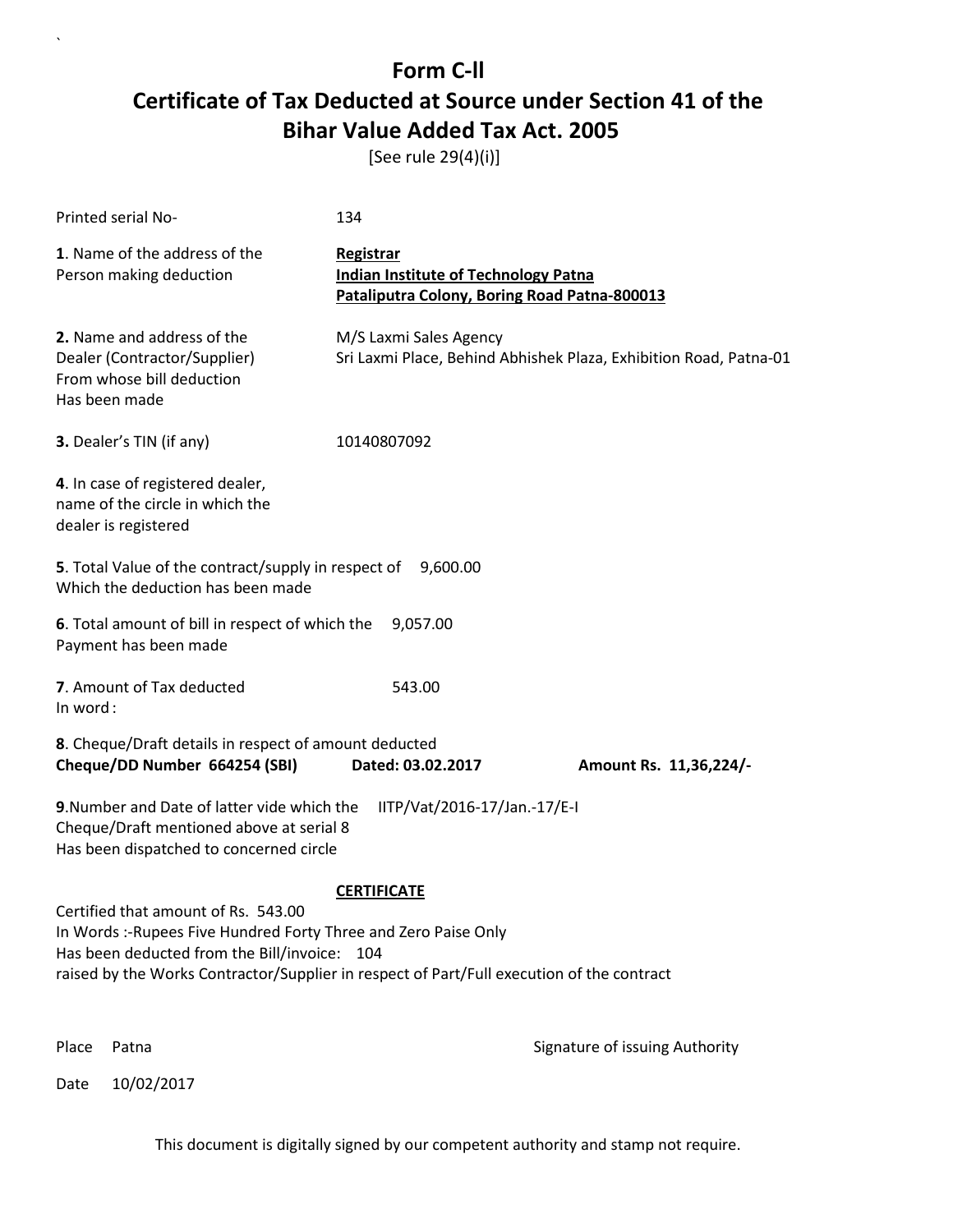[See rule 29(4)(i)]

| Printed serial No-                                                                                                                                                                                                                                   | 135                                                                                                      |                                |
|------------------------------------------------------------------------------------------------------------------------------------------------------------------------------------------------------------------------------------------------------|----------------------------------------------------------------------------------------------------------|--------------------------------|
| 1. Name of the address of the<br>Person making deduction                                                                                                                                                                                             | Registrar<br><b>Indian Institute of Technology Patna</b><br>Pataliputra Colony, Boring Road Patna-800013 |                                |
| 2. Name and address of the<br>Dealer (Contractor/Supplier)<br>From whose bill deduction<br>Has been made                                                                                                                                             | <b>Aditya Electronics</b>                                                                                |                                |
| 3. Dealer's TIN (if any)                                                                                                                                                                                                                             | 10046063015                                                                                              |                                |
| 4. In case of registered dealer,<br>name of the circle in which the<br>dealer is registered                                                                                                                                                          |                                                                                                          |                                |
| 5. Total Value of the contract/supply in respect of<br>Which the deduction has been made                                                                                                                                                             | 8,805.00                                                                                                 |                                |
| 6. Total amount of bill in respect of which the<br>Payment has been made                                                                                                                                                                             | 8,307.00                                                                                                 |                                |
| 7. Amount of Tax deducted<br>In word:                                                                                                                                                                                                                | 498.00                                                                                                   |                                |
| 8. Cheque/Draft details in respect of amount deducted<br>Cheque/DD Number 664254 (SBI)                                                                                                                                                               | Dated: 03.02.2017                                                                                        | Amount Rs. 11,36,224/-         |
| 9. Number and Date of latter vide which the<br>Cheque/Draft mentioned above at serial 8<br>Has been dispatched to concerned circle                                                                                                                   | IITP/Vat/2016-17/Jan.-17/E-I                                                                             |                                |
|                                                                                                                                                                                                                                                      | <b>CERTIFICATE</b>                                                                                       |                                |
| Certified that amount of Rs. 498.00<br>In Words :- Rupees Four Hundred Ninety Eight and Zero Paise Only<br>Has been deducted from the Bill/invoice: 799<br>raised by the Works Contractor/Supplier in respect of Part/Full execution of the contract |                                                                                                          |                                |
| Place<br>Patna                                                                                                                                                                                                                                       |                                                                                                          | Signature of issuing Authority |

Date 10/02/2017

`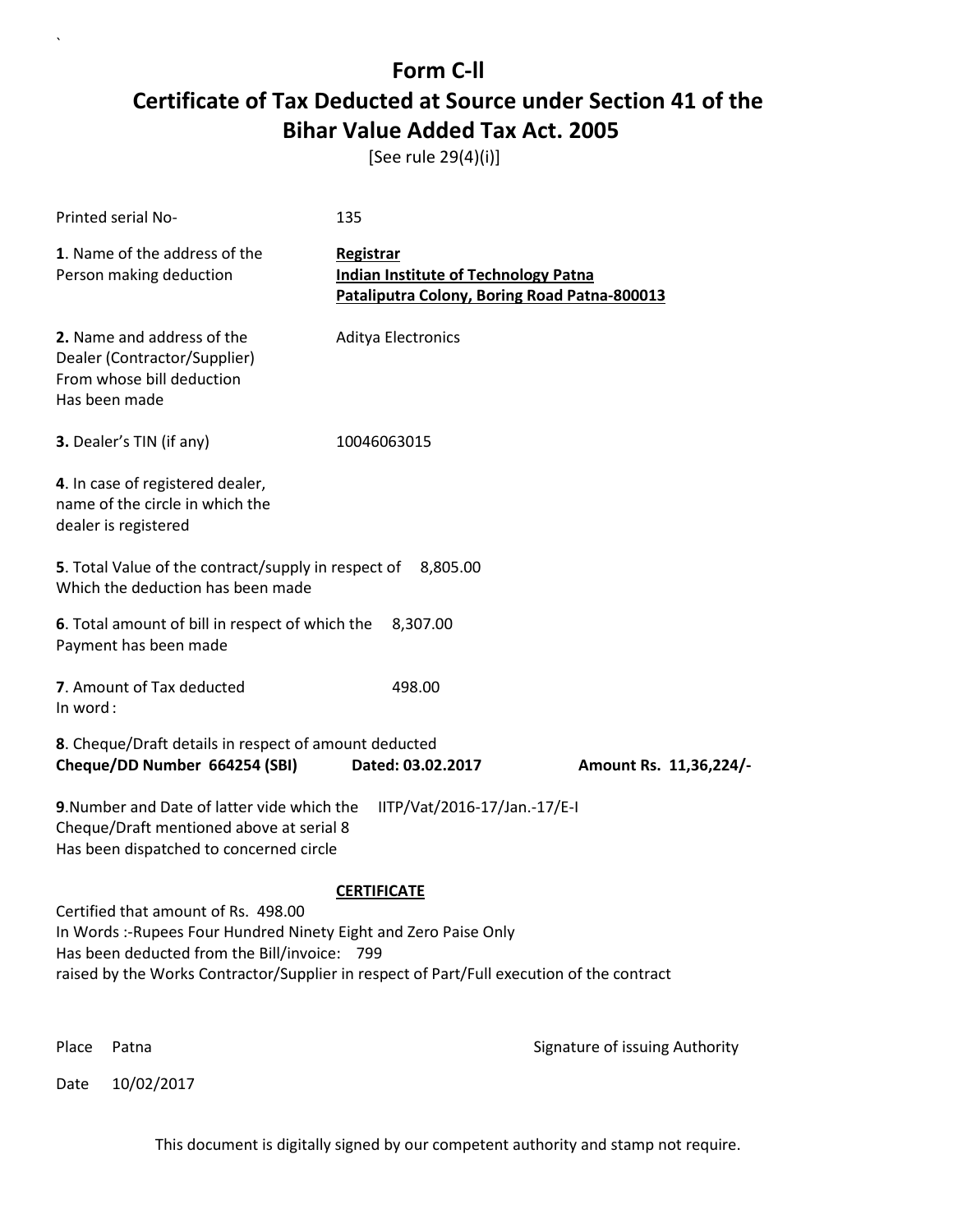[See rule 29(4)(i)]

| Printed serial No-                                                                                                                                                                                                                                                   | 136                                                                                                      |                                |  |
|----------------------------------------------------------------------------------------------------------------------------------------------------------------------------------------------------------------------------------------------------------------------|----------------------------------------------------------------------------------------------------------|--------------------------------|--|
| 1. Name of the address of the<br>Person making deduction                                                                                                                                                                                                             | Registrar<br><b>Indian Institute of Technology Patna</b><br>Pataliputra Colony, Boring Road Patna-800013 |                                |  |
| 2. Name and address of the<br>Dealer (Contractor/Supplier)<br>From whose bill deduction<br>Has been made                                                                                                                                                             | M/S Promark Enterprises<br>Gagan Apptt., Exhibition Road, Patna, Bihar                                   |                                |  |
| 3. Dealer's TIN (if any)                                                                                                                                                                                                                                             | 10112205011                                                                                              |                                |  |
| 4. In case of registered dealer,<br>name of the circle in which the<br>dealer is registered                                                                                                                                                                          |                                                                                                          |                                |  |
| 5. Total Value of the contract/supply in respect of 2,990.00<br>Which the deduction has been made                                                                                                                                                                    |                                                                                                          |                                |  |
| 6. Total amount of bill in respect of which the<br>Payment has been made                                                                                                                                                                                             | 2,600.00                                                                                                 |                                |  |
| 7. Amount of Tax deducted<br>In word:                                                                                                                                                                                                                                | 390.00                                                                                                   |                                |  |
| 8. Cheque/Draft details in respect of amount deducted<br>Cheque/DD Number 664254 (SBI)                                                                                                                                                                               | Dated: 03.02.2017                                                                                        | Amount Rs. 11,36,224/-         |  |
| 9. Number and Date of latter vide which the<br>IITP/Vat/2016-17/Jan.-17/E-I<br>Cheque/Draft mentioned above at serial 8<br>Has been dispatched to concerned circle                                                                                                   |                                                                                                          |                                |  |
| <b>CERTIFICATE</b><br>Certified that amount of Rs. 390.00<br>In Words :-Rupees Three Hundred Ninety and Zero Paise Only<br>Has been deducted from the Bill/invoice: 126<br>raised by the Works Contractor/Supplier in respect of Part/Full execution of the contract |                                                                                                          |                                |  |
| Place<br>Patna                                                                                                                                                                                                                                                       |                                                                                                          | Signature of issuing Authority |  |

Date 10/02/2017

`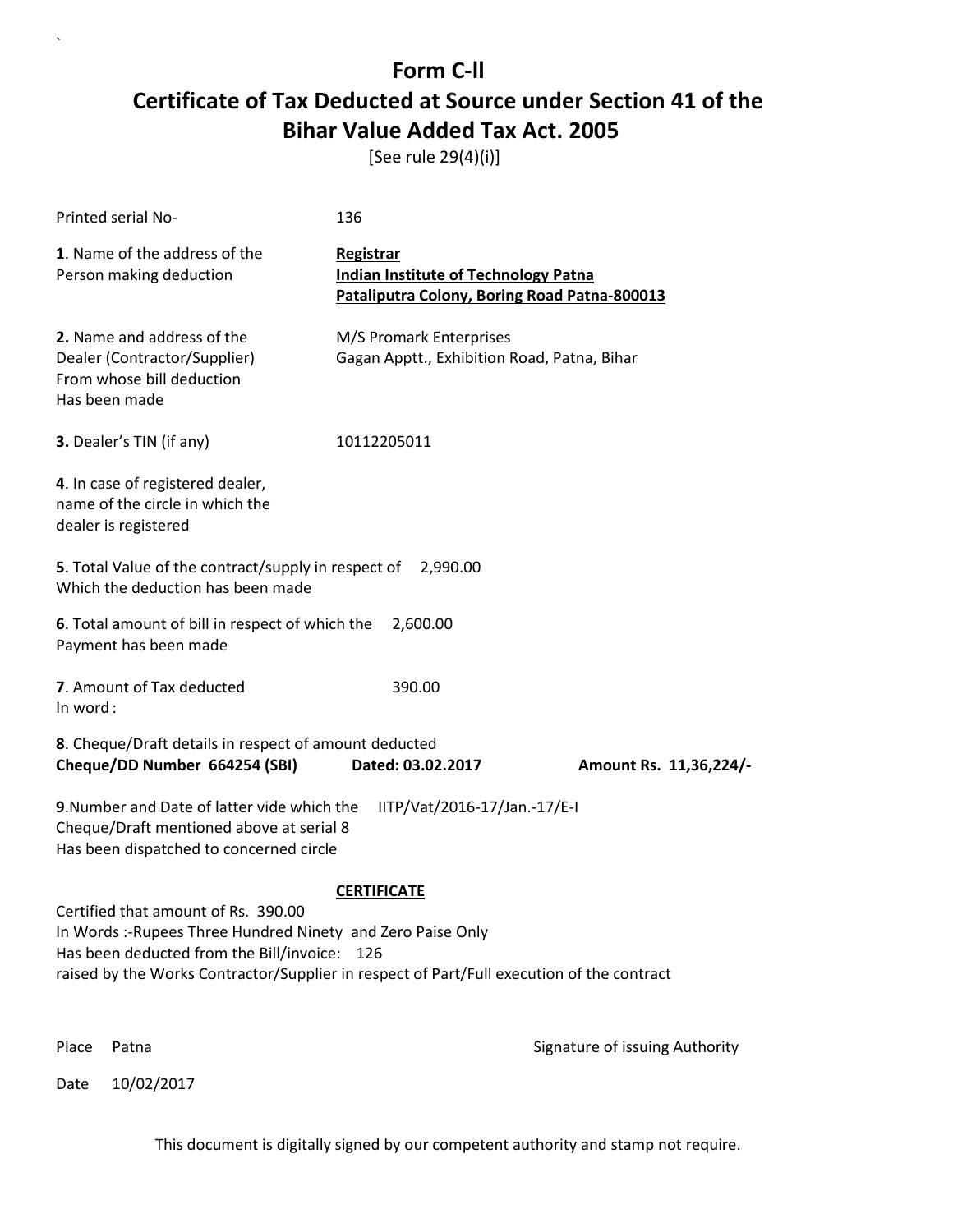[See rule 29(4)(i)]

| Printed serial No-                                                                                                                                                                                                                                               | 137                                                                                                      |                                |
|------------------------------------------------------------------------------------------------------------------------------------------------------------------------------------------------------------------------------------------------------------------|----------------------------------------------------------------------------------------------------------|--------------------------------|
| 1. Name of the address of the<br>Person making deduction                                                                                                                                                                                                         | Registrar<br><b>Indian Institute of Technology Patna</b><br>Pataliputra Colony, Boring Road Patna-800013 |                                |
| 2. Name and address of the<br>Dealer (Contractor/Supplier)<br>From whose bill deduction<br>Has been made                                                                                                                                                         | <b>Unitech Enterprises</b><br>Patna                                                                      |                                |
| 3. Dealer's TIN (if any)                                                                                                                                                                                                                                         | 10110658037                                                                                              |                                |
| 4. In case of registered dealer,<br>name of the circle in which the<br>dealer is registered                                                                                                                                                                      |                                                                                                          |                                |
| <b>5</b> . Total Value of the contract/supply in respect of<br>Which the deduction has been made                                                                                                                                                                 | 318,720.00                                                                                               |                                |
| 6. Total amount of bill in respect of which the<br>Payment has been made                                                                                                                                                                                         | 258,240.00                                                                                               |                                |
| 7. Amount of Tax deducted<br>In word:                                                                                                                                                                                                                            | 60,480.00                                                                                                |                                |
| 8. Cheque/Draft details in respect of amount deducted<br>Cheque/DD Number 664254 (SBI)                                                                                                                                                                           | Dated: 03.02.2017                                                                                        | Amount Rs. 11,36,224/-         |
| 9. Number and Date of latter vide which the<br>Cheque/Draft mentioned above at serial 8<br>Has been dispatched to concerned circle                                                                                                                               | IITP/Vat/2016-17/Jan.-17/E-I                                                                             |                                |
|                                                                                                                                                                                                                                                                  | <b>CERTIFICATE</b>                                                                                       |                                |
| Certified that amount of Rs. 60,480.00<br>In Words :- Rupees Sixty Thousand Four Hundred Eighty and Zero Paise Only<br>Has been deducted from the Bill/invoice: 405<br>raised by the Works Contractor/Supplier in respect of Part/Full execution of the contract |                                                                                                          |                                |
| Place<br>Patna                                                                                                                                                                                                                                                   |                                                                                                          | Signature of issuing Authority |

Date 10/02/2017

`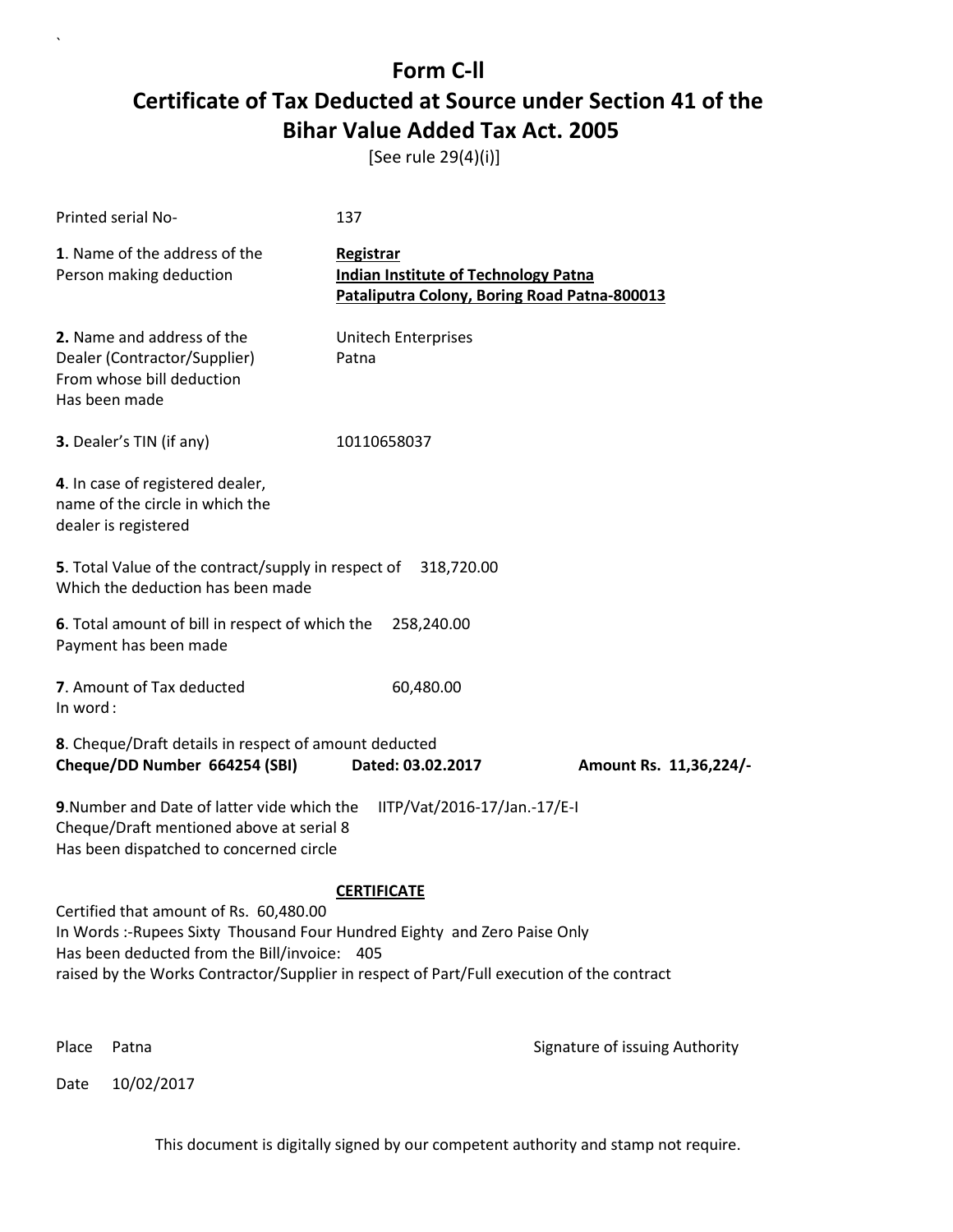[See rule 29(4)(i)]

| Printed serial No-                                                                                                                                                                                                                                                | 138                                                                                                      |                                |  |
|-------------------------------------------------------------------------------------------------------------------------------------------------------------------------------------------------------------------------------------------------------------------|----------------------------------------------------------------------------------------------------------|--------------------------------|--|
| 1. Name of the address of the<br>Person making deduction                                                                                                                                                                                                          | Registrar<br><b>Indian Institute of Technology Patna</b><br>Pataliputra Colony, Boring Road Patna-800013 |                                |  |
| 2. Name and address of the<br>Dealer (Contractor/Supplier)<br>From whose bill deduction<br>Has been made                                                                                                                                                          | Benchmark infotech services pvt ltd.<br>Gandhi Path, Patna                                               |                                |  |
| 3. Dealer's TIN (if any)                                                                                                                                                                                                                                          | 10126624010                                                                                              |                                |  |
| 4. In case of registered dealer,<br>name of the circle in which the<br>dealer is registered                                                                                                                                                                       |                                                                                                          |                                |  |
| 5. Total Value of the contract/supply in respect of<br>Which the deduction has been made                                                                                                                                                                          | 53,624.00                                                                                                |                                |  |
| 6. Total amount of bill in respect of which the<br>46,630.00<br>Payment has been made                                                                                                                                                                             |                                                                                                          |                                |  |
| 7. Amount of Tax deducted<br>In word:                                                                                                                                                                                                                             | 6,994.00                                                                                                 |                                |  |
| 8. Cheque/Draft details in respect of amount deducted<br>Cheque/DD Number 664254 (SBI)                                                                                                                                                                            | Dated: 03.02.2017                                                                                        | Amount Rs. 11,36,224/-         |  |
| 9. Number and Date of latter vide which the<br>IITP/Vat/2016-17/Jan.-17/E-I<br>Cheque/Draft mentioned above at serial 8<br>Has been dispatched to concerned circle                                                                                                |                                                                                                          |                                |  |
|                                                                                                                                                                                                                                                                   | <b>CERTIFICATE</b>                                                                                       |                                |  |
| Certified that amount of Rs. 6,994.00<br>In Words :- Rupees Six Thousand Nine Hundred Ninety Four and Zero Paise Only<br>Has been deducted from the Bill/invoice: 26<br>raised by the Works Contractor/Supplier in respect of Part/Full execution of the contract |                                                                                                          |                                |  |
| Place<br>Patna                                                                                                                                                                                                                                                    |                                                                                                          | Signature of issuing Authority |  |

Date 10/02/2017

`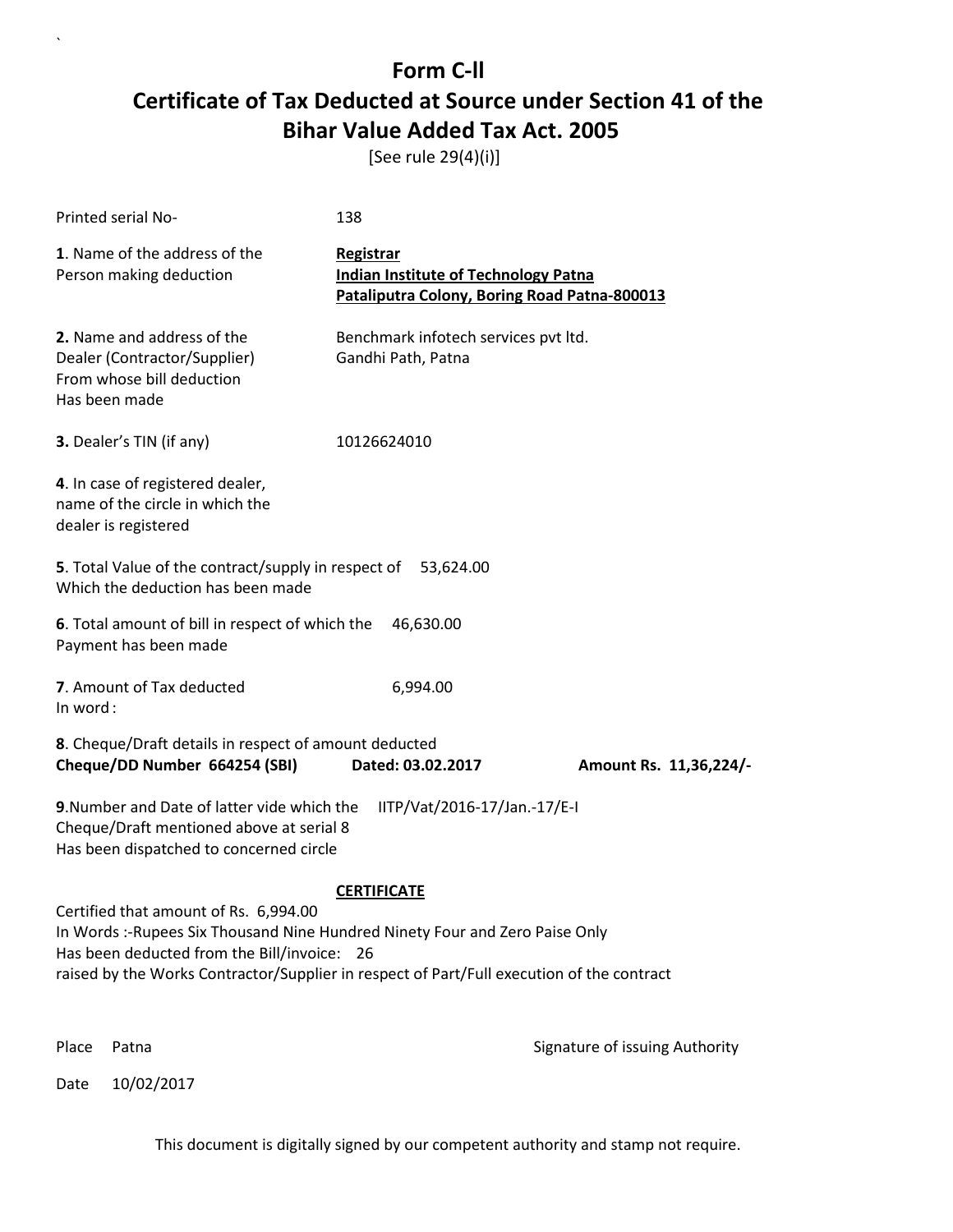[See rule 29(4)(i)]

| Printed serial No-                                                                                                                                                                                                                                                                                                   | 139                                                                                                      |                        |
|----------------------------------------------------------------------------------------------------------------------------------------------------------------------------------------------------------------------------------------------------------------------------------------------------------------------|----------------------------------------------------------------------------------------------------------|------------------------|
| 1. Name of the address of the<br>Person making deduction                                                                                                                                                                                                                                                             | Registrar<br><b>Indian Institute of Technology Patna</b><br>Pataliputra Colony, Boring Road Patna-800013 |                        |
| 2. Name and address of the<br>Dealer (Contractor/Supplier)<br>From whose bill deduction<br>Has been made                                                                                                                                                                                                             | <b>Hindustan Enterprises</b>                                                                             |                        |
| <b>3.</b> Dealer's TIN (if any)                                                                                                                                                                                                                                                                                      | 10159117077                                                                                              |                        |
| 4. In case of registered dealer,<br>name of the circle in which the<br>dealer is registered                                                                                                                                                                                                                          |                                                                                                          |                        |
| 5. Total Value of the contract/supply in respect of<br>Which the deduction has been made                                                                                                                                                                                                                             | 977,261.00                                                                                               |                        |
| 6. Total amount of bill in respect of which the<br>Payment has been made                                                                                                                                                                                                                                             | 849,792.00                                                                                               |                        |
| 7. Amount of Tax deducted<br>In word:                                                                                                                                                                                                                                                                                | 127,469.00                                                                                               |                        |
| 8. Cheque/Draft details in respect of amount deducted<br>Cheque/DD Number 664254 (SBI)                                                                                                                                                                                                                               | Dated: 03.02.2017                                                                                        | Amount Rs. 11,36,224/- |
| 9. Number and Date of latter vide which the<br>IITP/Vat/2016-17/Jan.-17/E-I<br>Cheque/Draft mentioned above at serial 8<br>Has been dispatched to concerned circle                                                                                                                                                   |                                                                                                          |                        |
| <b>CERTIFICATE</b><br>Certified that amount of Rs. 127,469.00<br>In Words:-Rupees One Lakh Twenty Seven Thousand Four Hundred Sixty Nine and Zero Paise Only<br>Has been deducted from the Bill/invoice: dated 28.12.16<br>raised by the Works Contractor/Supplier in respect of Part/Full execution of the contract |                                                                                                          |                        |

Date 10/02/2017

`

Place Patna **Property** Place Patna Signature of issuing Authority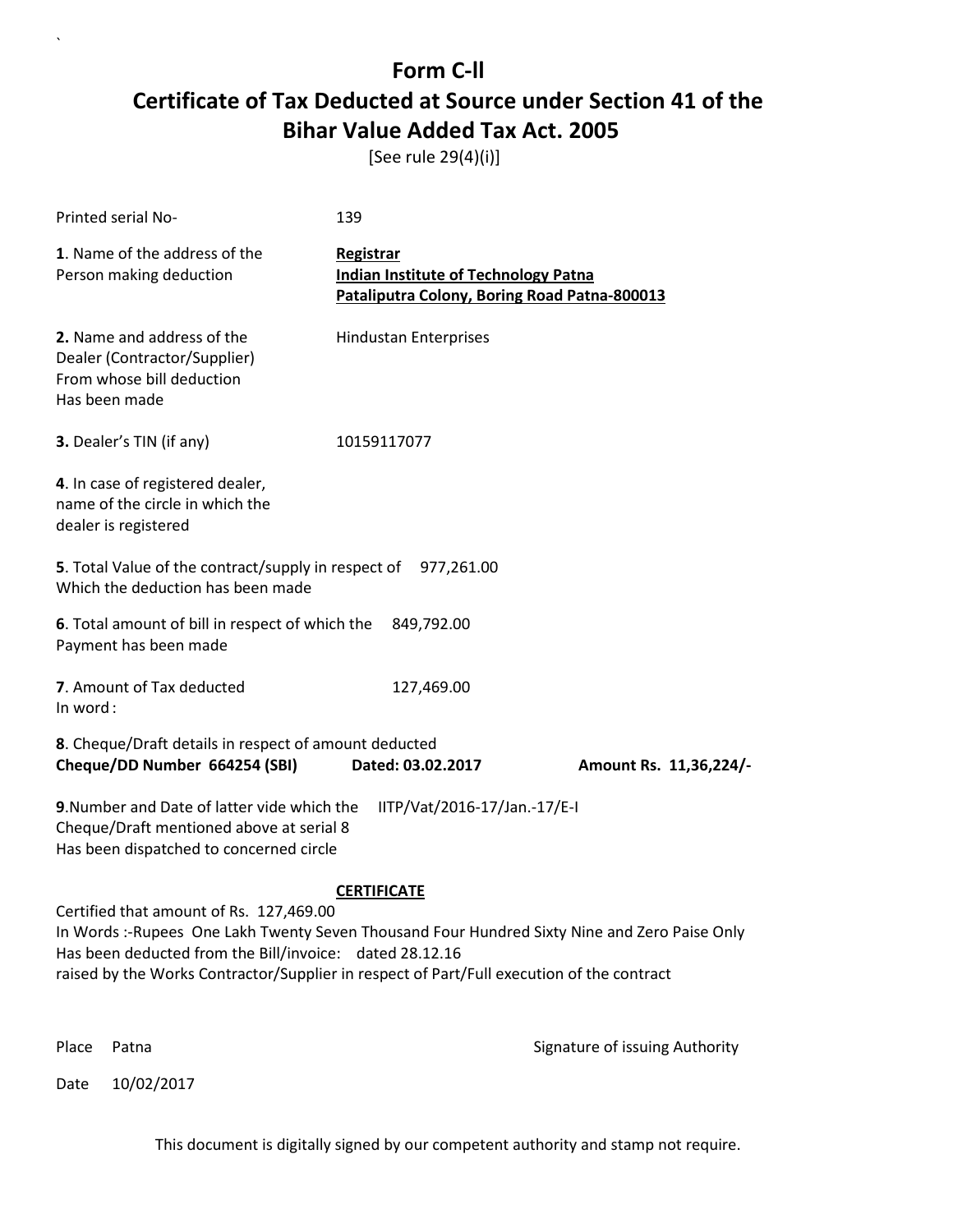[See rule 29(4)(i)]

| Printed serial No-                                                                                                                                                                                                                                               | 140                                                                                                      |                        |
|------------------------------------------------------------------------------------------------------------------------------------------------------------------------------------------------------------------------------------------------------------------|----------------------------------------------------------------------------------------------------------|------------------------|
| 1. Name of the address of the<br>Person making deduction                                                                                                                                                                                                         | Registrar<br><b>Indian Institute of Technology Patna</b><br>Pataliputra Colony, Boring Road Patna-800013 |                        |
| 2. Name and address of the<br>Dealer (Contractor/Supplier)<br>From whose bill deduction<br>Has been made                                                                                                                                                         | Gopal Kumar                                                                                              |                        |
| 3. Dealer's TIN (if any)                                                                                                                                                                                                                                         | 10044678064                                                                                              |                        |
| 4. In case of registered dealer,<br>name of the circle in which the<br>dealer is registered                                                                                                                                                                      |                                                                                                          |                        |
| 5. Total Value of the contract/supply in respect of 99,107.00<br>Which the deduction has been made                                                                                                                                                               |                                                                                                          |                        |
| 6. Total amount of bill in respect of which the<br>Payment has been made                                                                                                                                                                                         | 91,178.00                                                                                                |                        |
| 7. Amount of Tax deducted<br>In word:                                                                                                                                                                                                                            | 7,929.00                                                                                                 |                        |
| 8. Cheque/Draft details in respect of amount deducted<br>Cheque/DD Number 664254 (SBI)                                                                                                                                                                           | Dated: 03.02.2017                                                                                        | Amount Rs. 11,36,224/- |
| 9. Number and Date of latter vide which the<br>Cheque/Draft mentioned above at serial 8<br>Has been dispatched to concerned circle                                                                                                                               | IITP/Vat/2016-17/Jan.-17/E-I                                                                             |                        |
|                                                                                                                                                                                                                                                                  | <b>CERTIFICATE</b>                                                                                       |                        |
| Certified that amount of Rs. 7,929.00<br>In Words :- Rupees Seven Thousand Nine Hundred Twenty Nine and Zero Paise Only<br>Has been deducted from the Bill/invoice:<br>raised by the Works Contractor/Supplier in respect of Part/Full execution of the contract |                                                                                                          |                        |
|                                                                                                                                                                                                                                                                  |                                                                                                          |                        |

Date 10/02/2017

`

Place Patna **Property** Place Patna Signature of issuing Authority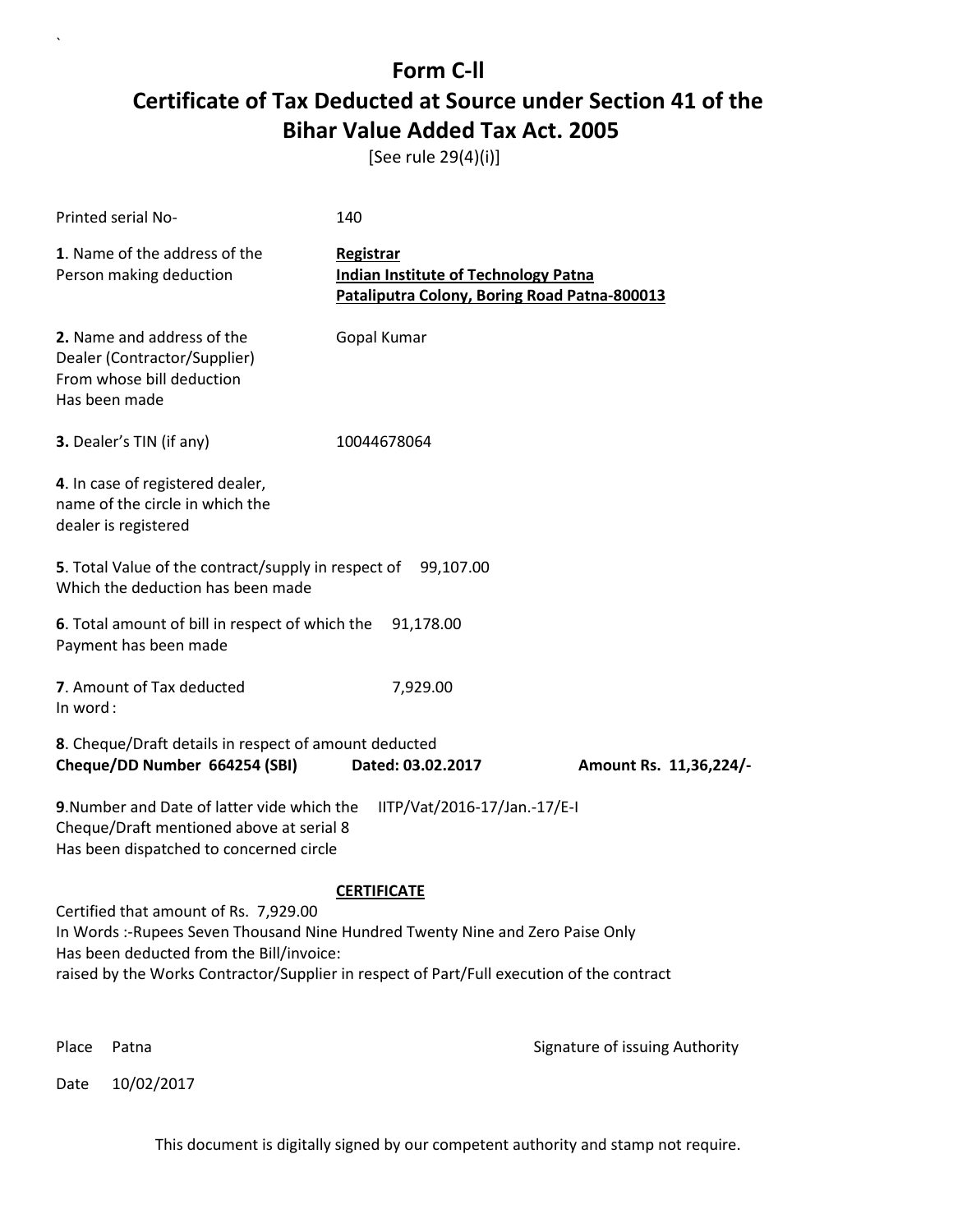[See rule 29(4)(i)]

| <b>Printed serial No-</b>                                                                                                                                                                                                                            | 141                                                                                                      |                                |
|------------------------------------------------------------------------------------------------------------------------------------------------------------------------------------------------------------------------------------------------------|----------------------------------------------------------------------------------------------------------|--------------------------------|
| 1. Name of the address of the<br>Person making deduction                                                                                                                                                                                             | Registrar<br><b>Indian Institute of Technology Patna</b><br>Pataliputra Colony, Boring Road Patna-800013 |                                |
| 2. Name and address of the<br>Dealer (Contractor/Supplier)<br>From whose bill deduction<br>Has been made                                                                                                                                             | Bhimraj Kumar<br>Patna                                                                                   |                                |
| 3. Dealer's TIN (if any)                                                                                                                                                                                                                             | 10045256003                                                                                              |                                |
| 4. In case of registered dealer,<br>name of the circle in which the<br>dealer is registered                                                                                                                                                          |                                                                                                          |                                |
| 5. Total Value of the contract/supply in respect of 9,500.00<br>Which the deduction has been made                                                                                                                                                    |                                                                                                          |                                |
| 6. Total amount of bill in respect of which the<br>Payment has been made                                                                                                                                                                             | 8,300.00                                                                                                 |                                |
| 7. Amount of Tax deducted<br>In word:                                                                                                                                                                                                                | 1,200.00                                                                                                 |                                |
| 8. Cheque/Draft details in respect of amount deducted<br>Cheque/DD Number 664254 (SBI)                                                                                                                                                               | Dated: 03.02.2017                                                                                        | Amount Rs. 11,36,224/-         |
| 9. Number and Date of latter vide which the<br>Cheque/Draft mentioned above at serial 8<br>Has been dispatched to concerned circle                                                                                                                   | IITP/Vat/2016-17/Jan.-17/E-I                                                                             |                                |
|                                                                                                                                                                                                                                                      | <b>CERTIFICATE</b>                                                                                       |                                |
| Certified that amount of Rs. 1,200.00<br>In Words: -Rupees One Thousand Two Hundred and Zero Paise Only<br>Has been deducted from the Bill/invoice: 116<br>raised by the Works Contractor/Supplier in respect of Part/Full execution of the contract |                                                                                                          |                                |
| Place<br>Patna                                                                                                                                                                                                                                       |                                                                                                          | Signature of issuing Authority |

Date 10/02/2017

`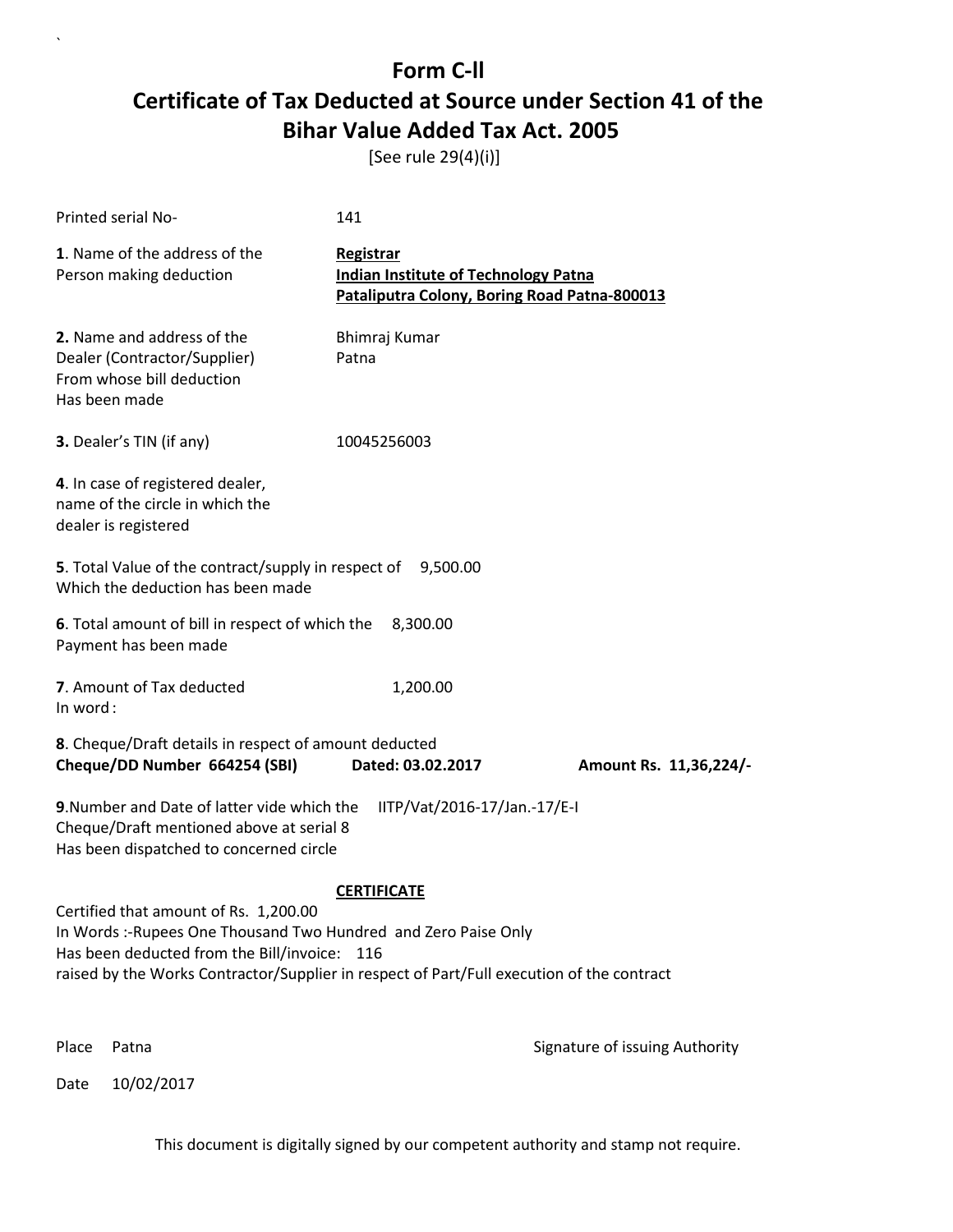[See rule 29(4)(i)]

| Printed serial No-                                                                                                                                                                                                                                               | 142                                                                                                      |                                |  |
|------------------------------------------------------------------------------------------------------------------------------------------------------------------------------------------------------------------------------------------------------------------|----------------------------------------------------------------------------------------------------------|--------------------------------|--|
| 1. Name of the address of the<br>Person making deduction                                                                                                                                                                                                         | Registrar<br><b>Indian Institute of Technology Patna</b><br>Pataliputra Colony, Boring Road Patna-800013 |                                |  |
| 2. Name and address of the<br>Dealer (Contractor/Supplier)<br>From whose bill deduction<br>Has been made                                                                                                                                                         | <b>Hindustan Enterprises</b>                                                                             |                                |  |
| 3. Dealer's TIN (if any)                                                                                                                                                                                                                                         | 10159117077                                                                                              |                                |  |
| 4. In case of registered dealer,<br>name of the circle in which the<br>dealer is registered                                                                                                                                                                      |                                                                                                          |                                |  |
| 5. Total Value of the contract/supply in respect of<br>Which the deduction has been made                                                                                                                                                                         | 12,816.00                                                                                                |                                |  |
| 6. Total amount of bill in respect of which the<br>Payment has been made                                                                                                                                                                                         | 11,791.00                                                                                                |                                |  |
| 7. Amount of Tax deducted<br>In word:                                                                                                                                                                                                                            | 1,025.00                                                                                                 |                                |  |
| 8. Cheque/Draft details in respect of amount deducted<br>Cheque/DD Number 664254 (SBI)                                                                                                                                                                           | Dated: 03.02.2017                                                                                        | Amount Rs. 11,36,224/-         |  |
| 9. Number and Date of latter vide which the<br>IITP/Vat/2016-17/Jan.-17/E-I<br>Cheque/Draft mentioned above at serial 8<br>Has been dispatched to concerned circle                                                                                               |                                                                                                          |                                |  |
|                                                                                                                                                                                                                                                                  | <b>CERTIFICATE</b>                                                                                       |                                |  |
| Certified that amount of Rs. 1,025.00<br>In Words :- Rupees One Thousand Twenty Five and Zero Paise Only<br>Has been deducted from the Bill/invoice: dated 24.01.16<br>raised by the Works Contractor/Supplier in respect of Part/Full execution of the contract |                                                                                                          |                                |  |
| Place<br>Patna                                                                                                                                                                                                                                                   |                                                                                                          | Signature of issuing Authority |  |

Date 10/02/2017

`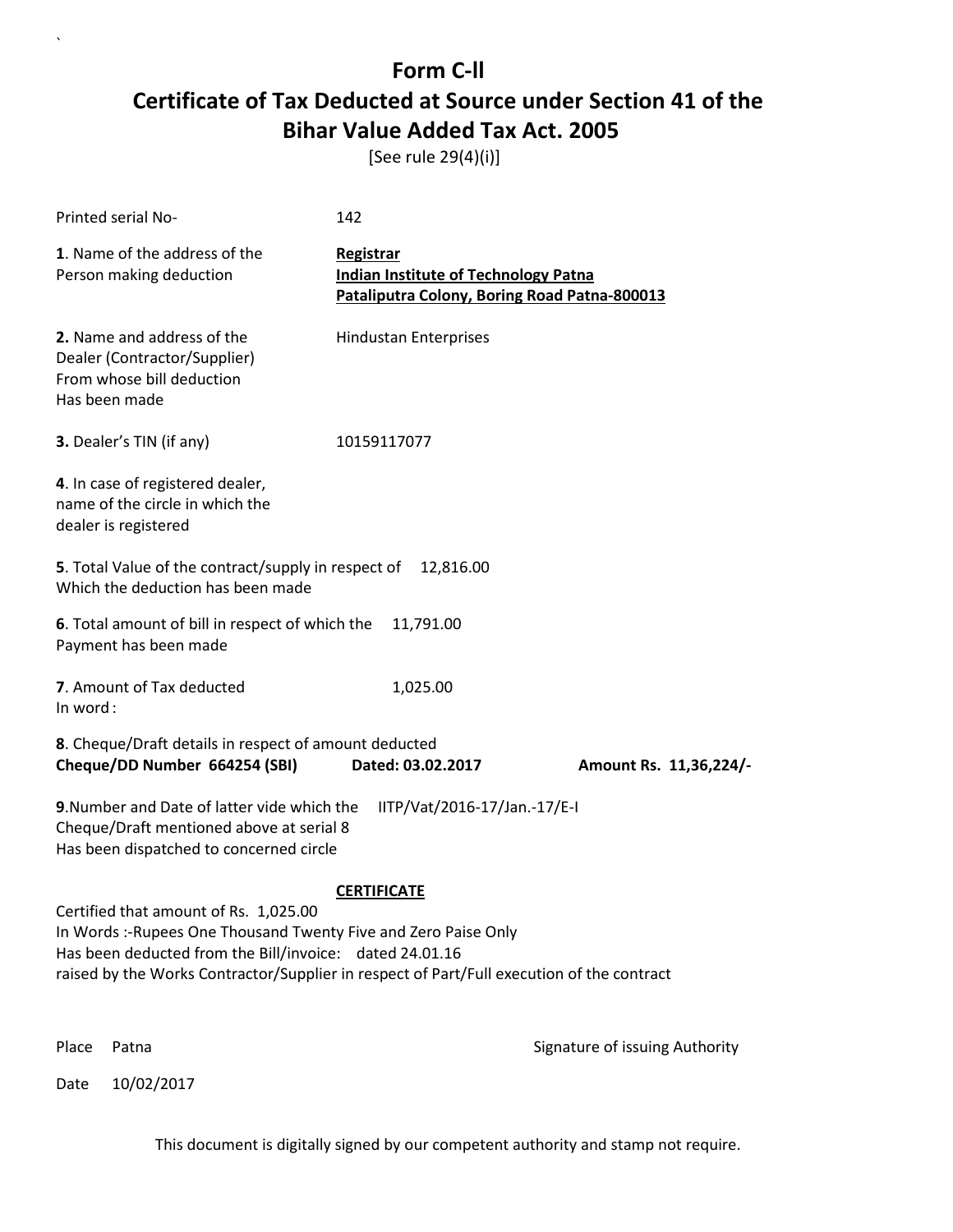[See rule 29(4)(i)]

| Printed serial No-                                                                                                                                                                                                                    | 143                                                                                                      |                                |  |
|---------------------------------------------------------------------------------------------------------------------------------------------------------------------------------------------------------------------------------------|----------------------------------------------------------------------------------------------------------|--------------------------------|--|
| 1. Name of the address of the<br>Person making deduction                                                                                                                                                                              | Registrar<br><b>Indian Institute of Technology Patna</b><br>Pataliputra Colony, Boring Road Patna-800013 |                                |  |
| 2. Name and address of the<br>Dealer (Contractor/Supplier)<br>From whose bill deduction<br>Has been made                                                                                                                              | Arun Kumar Tiwari<br>Barki Sondiya Salempur Road, Ara, Bihar                                             |                                |  |
| <b>3.</b> Dealer's TIN (if any)                                                                                                                                                                                                       | 10168863035                                                                                              |                                |  |
| 4. In case of registered dealer,<br>name of the circle in which the<br>dealer is registered                                                                                                                                           |                                                                                                          |                                |  |
| 5. Total Value of the contract/supply in respect of<br>Which the deduction has been made                                                                                                                                              | 7,500.00                                                                                                 |                                |  |
| 6. Total amount of bill in respect of which the<br>Payment has been made                                                                                                                                                              | 6,900.00                                                                                                 |                                |  |
| 7. Amount of Tax deducted<br>In word:                                                                                                                                                                                                 | 600.00                                                                                                   |                                |  |
| 8. Cheque/Draft details in respect of amount deducted<br>Cheque/DD Number 664254 (SBI)                                                                                                                                                | Dated: 03.02.2017                                                                                        | Amount Rs. 11,36,224/-         |  |
| 9. Number and Date of latter vide which the<br>IITP/Vat/2016-17/Jan.-17/E-I<br>Cheque/Draft mentioned above at serial 8<br>Has been dispatched to concerned circle                                                                    |                                                                                                          |                                |  |
|                                                                                                                                                                                                                                       | <b>CERTIFICATE</b>                                                                                       |                                |  |
| Certified that amount of Rs. 600.00<br>In Words :- Rupees Six Hundred and Zero Paise Only<br>Has been deducted from the Bill/invoice: 28<br>raised by the Works Contractor/Supplier in respect of Part/Full execution of the contract |                                                                                                          |                                |  |
| Place<br>Patna                                                                                                                                                                                                                        |                                                                                                          | Signature of issuing Authority |  |

Date 10/02/2017

`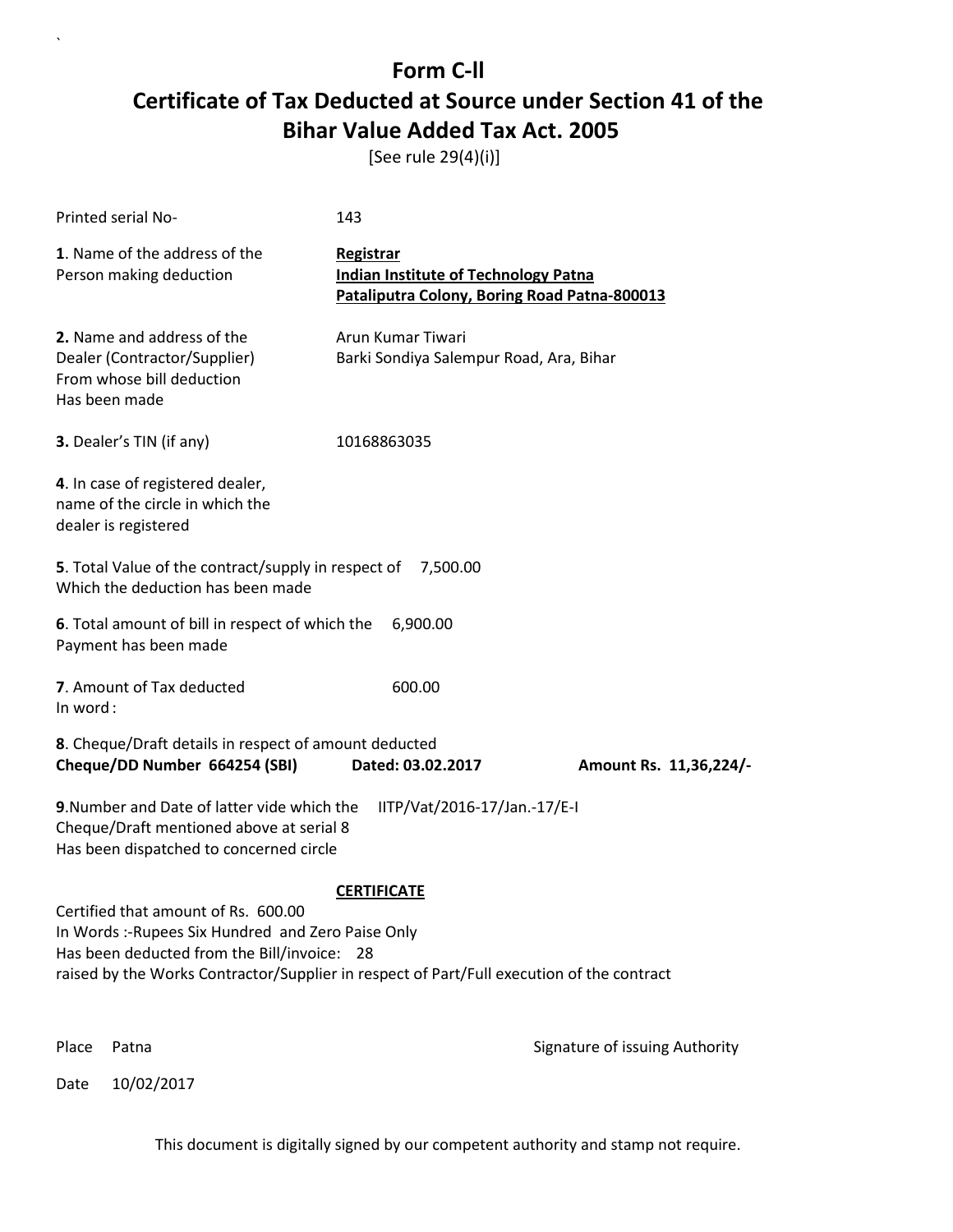[See rule 29(4)(i)]

| Printed serial No-                                                                                                                                                                                                                                           | 144                                                                                                      |                                |  |
|--------------------------------------------------------------------------------------------------------------------------------------------------------------------------------------------------------------------------------------------------------------|----------------------------------------------------------------------------------------------------------|--------------------------------|--|
| 1. Name of the address of the<br>Person making deduction                                                                                                                                                                                                     | Registrar<br><b>Indian Institute of Technology Patna</b><br>Pataliputra Colony, Boring Road Patna-800013 |                                |  |
| 2. Name and address of the<br>Dealer (Contractor/Supplier)<br>From whose bill deduction<br>Has been made                                                                                                                                                     | M/S Usha Air Products Ltd<br>Dasratha, New ByPass Road, Patna-02                                         |                                |  |
| 3. Dealer's TIN (if any)                                                                                                                                                                                                                                     | 10120044048                                                                                              |                                |  |
| 4. In case of registered dealer,<br>name of the circle in which the<br>dealer is registered                                                                                                                                                                  |                                                                                                          |                                |  |
| 5. Total Value of the contract/supply in respect of 47,806.00<br>Which the deduction has been made                                                                                                                                                           |                                                                                                          |                                |  |
| 6. Total amount of bill in respect of which the<br>45,100.00<br>Payment has been made                                                                                                                                                                        |                                                                                                          |                                |  |
| 7. Amount of Tax deducted<br>In word:                                                                                                                                                                                                                        | 2,706.00                                                                                                 |                                |  |
| 8. Cheque/Draft details in respect of amount deducted<br>Cheque/DD Number 664254 (SBI)                                                                                                                                                                       | Dated: 03.02.2017                                                                                        | Amount Rs. 11,36,224/-         |  |
| 9. Number and Date of latter vide which the<br>IITP/Vat/2016-17/Jan.-17/E-I<br>Cheque/Draft mentioned above at serial 8<br>Has been dispatched to concerned circle                                                                                           |                                                                                                          |                                |  |
|                                                                                                                                                                                                                                                              | <b>CERTIFICATE</b>                                                                                       |                                |  |
| Certified that amount of Rs. 2,706.00<br>In Words :- Rupees Two Thousand Seven Hundred Six and Zero Paise Only<br>Has been deducted from the Bill/invoice: 8019<br>raised by the Works Contractor/Supplier in respect of Part/Full execution of the contract |                                                                                                          |                                |  |
| Place<br>Patna                                                                                                                                                                                                                                               |                                                                                                          | Signature of issuing Authority |  |

Date 10/02/2017

`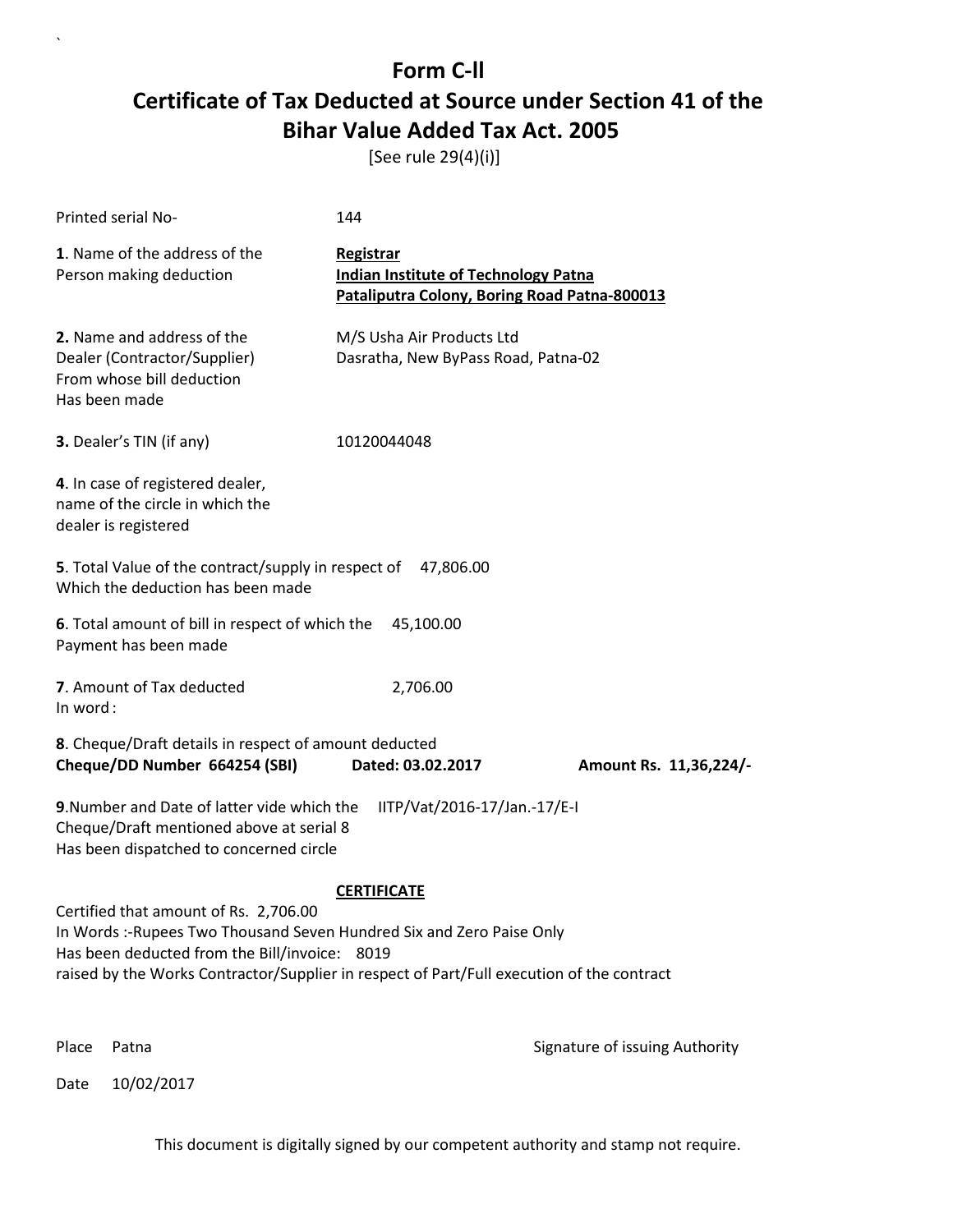[See rule 29(4)(i)]

| Printed serial No-                                                                                                                                                                                                                            | 145                                                                                                      |                                |
|-----------------------------------------------------------------------------------------------------------------------------------------------------------------------------------------------------------------------------------------------|----------------------------------------------------------------------------------------------------------|--------------------------------|
| 1. Name of the address of the<br>Person making deduction                                                                                                                                                                                      | Registrar<br><b>Indian Institute of Technology Patna</b><br>Pataliputra Colony, Boring Road Patna-800013 |                                |
| 2. Name and address of the<br>Dealer (Contractor/Supplier)<br>From whose bill deduction<br>Has been made                                                                                                                                      | Jiya enterprises                                                                                         |                                |
| 3. Dealer's TIN (if any)                                                                                                                                                                                                                      | 10047930090                                                                                              |                                |
| 4. In case of registered dealer,<br>name of the circle in which the<br>dealer is registered                                                                                                                                                   |                                                                                                          |                                |
| 5. Total Value of the contract/supply in respect of<br>Which the deduction has been made                                                                                                                                                      | 10,070.00                                                                                                |                                |
| 6. Total amount of bill in respect of which the<br>Payment has been made                                                                                                                                                                      | 9,500.00                                                                                                 |                                |
| 7. Amount of Tax deducted<br>In word:                                                                                                                                                                                                         | 570.00                                                                                                   |                                |
| 8. Cheque/Draft details in respect of amount deducted<br>Cheque/DD Number 664254 (SBI)                                                                                                                                                        | Dated: 03.02.2017                                                                                        | Amount Rs. 11,36,224/-         |
| 9. Number and Date of latter vide which the<br>Cheque/Draft mentioned above at serial 8<br>Has been dispatched to concerned circle                                                                                                            | IITP/Vat/2016-17/Jan.-17/E-I                                                                             |                                |
|                                                                                                                                                                                                                                               | <b>CERTIFICATE</b>                                                                                       |                                |
| Certified that amount of Rs. 570.00<br>In Words: -Rupees Five Hundred Seventy and Zero Paise Only<br>Has been deducted from the Bill/invoice: 12<br>raised by the Works Contractor/Supplier in respect of Part/Full execution of the contract |                                                                                                          |                                |
| Place<br>Patna                                                                                                                                                                                                                                |                                                                                                          | Signature of issuing Authority |

Date 10/02/2017

`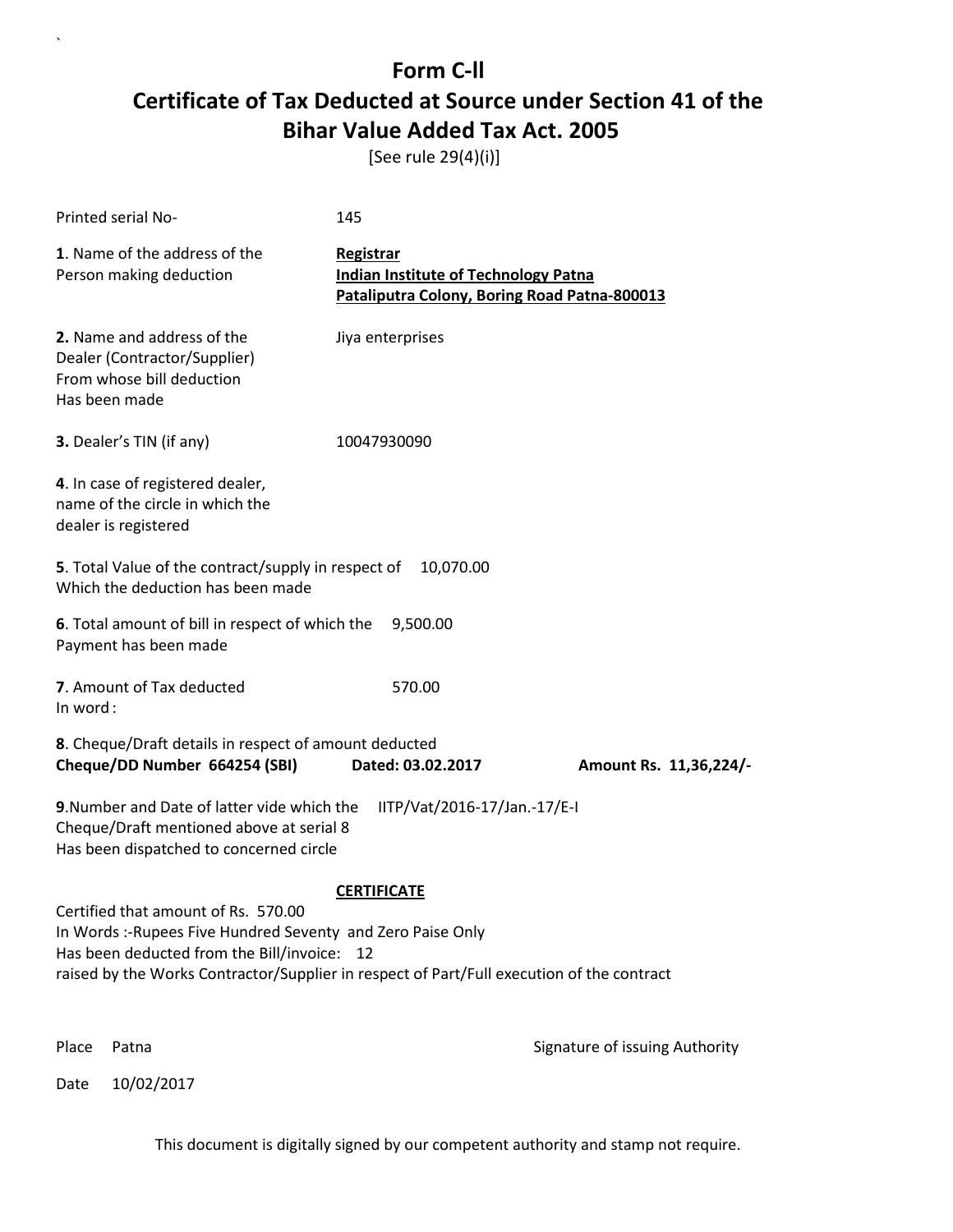[See rule 29(4)(i)]

| Printed serial No-                                                                                                                                                 | 146                                                                                                      |                        |  |
|--------------------------------------------------------------------------------------------------------------------------------------------------------------------|----------------------------------------------------------------------------------------------------------|------------------------|--|
| 1. Name of the address of the<br>Person making deduction                                                                                                           | Registrar<br><b>Indian Institute of Technology Patna</b><br>Pataliputra Colony, Boring Road Patna-800013 |                        |  |
| 2. Name and address of the<br>Dealer (Contractor/Supplier)<br>From whose bill deduction<br>Has been made                                                           | <b>OM Electronics</b><br>Dakbanglow Road, Hajipur, Vaishali 844101                                       |                        |  |
| 3. Dealer's TIN (if any)                                                                                                                                           | 10296230064                                                                                              |                        |  |
| 4. In case of registered dealer,<br>name of the circle in which the<br>dealer is registered                                                                        |                                                                                                          |                        |  |
| 5. Total Value of the contract/supply in respect of<br>Which the deduction has been made                                                                           | 78,000.00                                                                                                |                        |  |
| 6. Total amount of bill in respect of which the<br>Payment has been made                                                                                           | 67,827.00                                                                                                |                        |  |
| 7. Amount of Tax deducted<br>In word:                                                                                                                              | 10,173.00                                                                                                |                        |  |
| 8. Cheque/Draft details in respect of amount deducted<br>Cheque/DD Number 664254 (SBI)                                                                             | Dated: 03.02.2017                                                                                        | Amount Rs. 11,36,224/- |  |
| 9. Number and Date of latter vide which the<br>IITP/Vat/2016-17/Jan.-17/E-I<br>Cheque/Draft mentioned above at serial 8<br>Has been dispatched to concerned circle |                                                                                                          |                        |  |
|                                                                                                                                                                    | <b>CERTIFICATE</b>                                                                                       |                        |  |
| Certified that amount of Rs. 10,173.00<br>In Words :-Rupees Ten Thousand One Hundred Seventy Three and Zero Paise Only                                             |                                                                                                          |                        |  |
| Has been deducted from the Bill/invoice: 2920<br>raised by the Works Contractor/Supplier in respect of Part/Full execution of the contract                         |                                                                                                          |                        |  |
|                                                                                                                                                                    |                                                                                                          |                        |  |

Date 10/02/2017

`

Place Patna **Property** Place Patna Signature of issuing Authority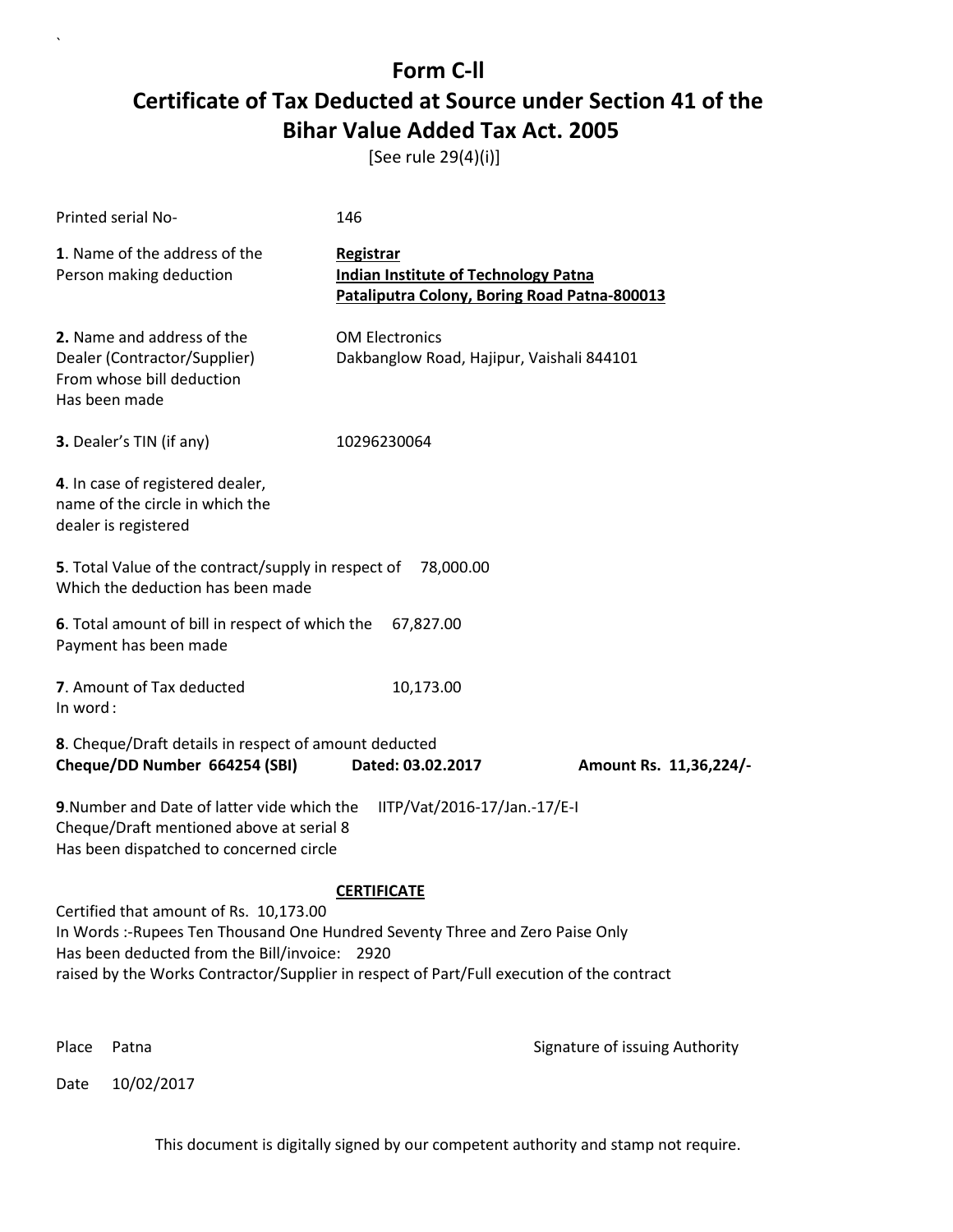[See rule 29(4)(i)]

| Printed serial No-                                                                                                                                                                                                                                         | 147                                                                                                      |                        |
|------------------------------------------------------------------------------------------------------------------------------------------------------------------------------------------------------------------------------------------------------------|----------------------------------------------------------------------------------------------------------|------------------------|
| 1. Name of the address of the<br>Person making deduction                                                                                                                                                                                                   | Registrar<br><b>Indian Institute of Technology Patna</b><br>Pataliputra Colony, Boring Road Patna-800013 |                        |
| 2. Name and address of the<br>Dealer (Contractor/Supplier)<br>From whose bill deduction<br>Has been made                                                                                                                                                   | M/S hubnet Computers<br>Patna                                                                            |                        |
| 3. Dealer's TIN (if any)                                                                                                                                                                                                                                   | 10156529089                                                                                              |                        |
| 4. In case of registered dealer,<br>name of the circle in which the<br>dealer is registered                                                                                                                                                                |                                                                                                          |                        |
| 5. Total Value of the contract/supply in respect of 98,900.00<br>Which the deduction has been made                                                                                                                                                         |                                                                                                          |                        |
| 6. Total amount of bill in respect of which the<br>Payment has been made                                                                                                                                                                                   | 86,000.00                                                                                                |                        |
| 7. Amount of Tax deducted<br>In word:                                                                                                                                                                                                                      | 12,900.00                                                                                                |                        |
| 8. Cheque/Draft details in respect of amount deducted<br>Cheque/DD Number 664254 (SBI)                                                                                                                                                                     | Dated: 03.02.2017                                                                                        | Amount Rs. 11,36,224/- |
| 9. Number and Date of latter vide which the<br>Cheque/Draft mentioned above at serial 8<br>Has been dispatched to concerned circle                                                                                                                         | IITP/Vat/2016-17/Jan.-17/E-I                                                                             |                        |
|                                                                                                                                                                                                                                                            | <b>CERTIFICATE</b>                                                                                       |                        |
| Certified that amount of Rs. 12,900.00<br>In Words :- Rupees Twelve Thousand Nine Hundred and Zero Paise Only<br>Has been deducted from the Bill/invoice: 399<br>raised by the Works Contractor/Supplier in respect of Part/Full execution of the contract |                                                                                                          |                        |
|                                                                                                                                                                                                                                                            |                                                                                                          |                        |

Date 10/02/2017

`

Place Patna **Property** Place Patna Signature of issuing Authority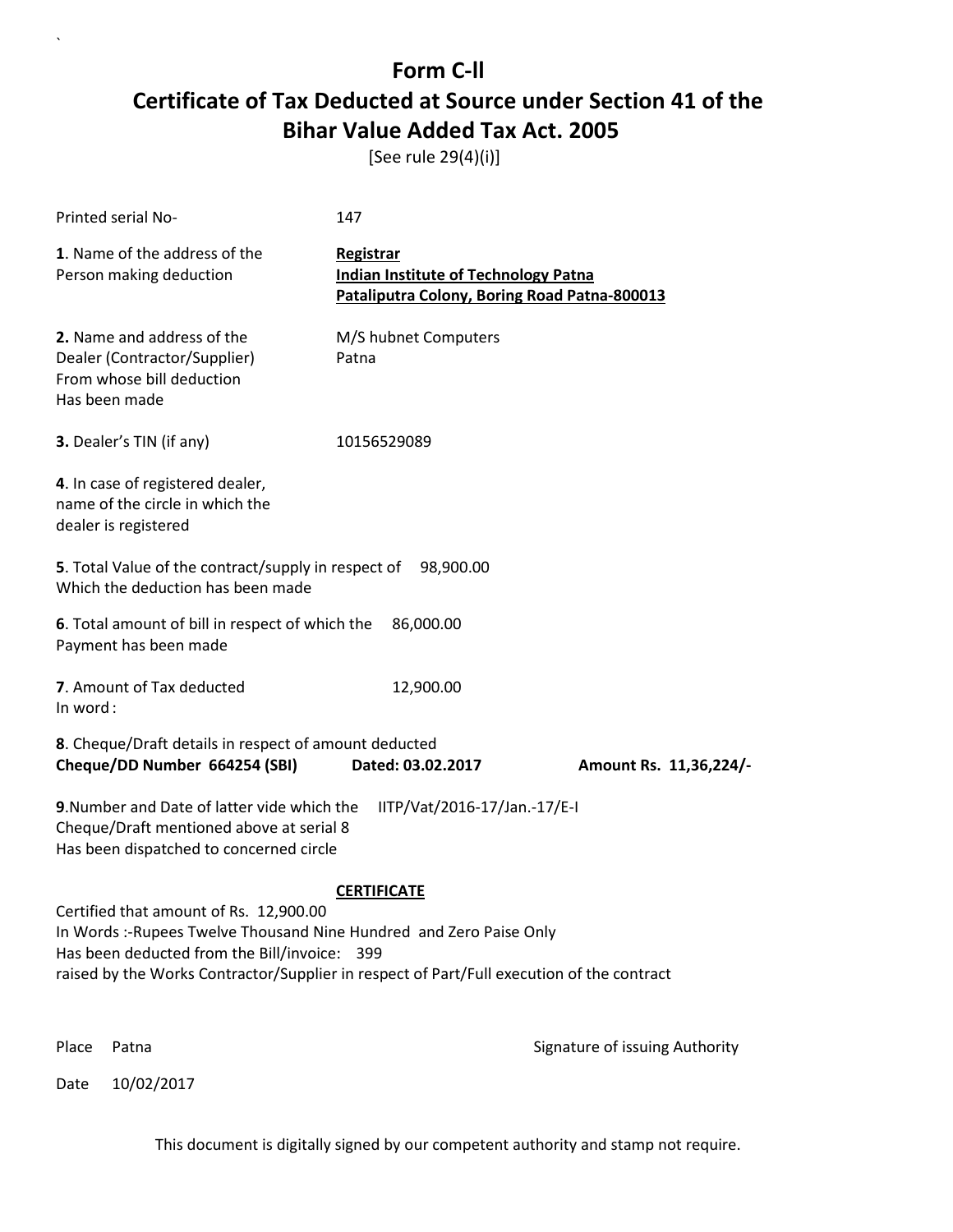[See rule 29(4)(i)]

| Printed serial No-                                                                                                                                                                                                                                                            | 148                                                                                                      |                        |  |
|-------------------------------------------------------------------------------------------------------------------------------------------------------------------------------------------------------------------------------------------------------------------------------|----------------------------------------------------------------------------------------------------------|------------------------|--|
| 1. Name of the address of the<br>Person making deduction                                                                                                                                                                                                                      | Registrar<br><b>Indian Institute of Technology Patna</b><br>Pataliputra Colony, Boring Road Patna-800013 |                        |  |
| 2. Name and address of the<br>Dealer (Contractor/Supplier)<br>From whose bill deduction<br>Has been made                                                                                                                                                                      | <b>Spark Associates</b>                                                                                  |                        |  |
| 3. Dealer's TIN (if any)                                                                                                                                                                                                                                                      |                                                                                                          |                        |  |
| 4. In case of registered dealer,<br>name of the circle in which the<br>dealer is registered                                                                                                                                                                                   |                                                                                                          |                        |  |
| 5. Total Value of the contract/supply in respect of<br>Which the deduction has been made                                                                                                                                                                                      | 524,240.00                                                                                               |                        |  |
| 6. Total amount of bill in respect of which the<br>Payment has been made                                                                                                                                                                                                      | 455,861.00                                                                                               |                        |  |
| 7. Amount of Tax deducted<br>In word:                                                                                                                                                                                                                                         | 68,379.00                                                                                                |                        |  |
| 8. Cheque/Draft details in respect of amount deducted<br>Cheque/DD Number 664254 (SBI)                                                                                                                                                                                        | Dated: 03.02.2017                                                                                        | Amount Rs. 11,36,224/- |  |
| 9. Number and Date of latter vide which the<br>IITP/Vat/2016-17/Jan.-17/E-I<br>Cheque/Draft mentioned above at serial 8<br>Has been dispatched to concerned circle                                                                                                            |                                                                                                          |                        |  |
|                                                                                                                                                                                                                                                                               | <b>CERTIFICATE</b>                                                                                       |                        |  |
| Certified that amount of Rs. 68,379.00<br>In Words :- Rupees Sixty Eight Thousand Three Hundred Seventy Nine and Zero Paise Only<br>Has been deducted from the Bill/invoice: 172<br>raised by the Works Contractor/Supplier in respect of Part/Full execution of the contract |                                                                                                          |                        |  |
|                                                                                                                                                                                                                                                                               |                                                                                                          |                        |  |

Date 10/02/2017

`

Place Patna **Property** Place Patna Signature of issuing Authority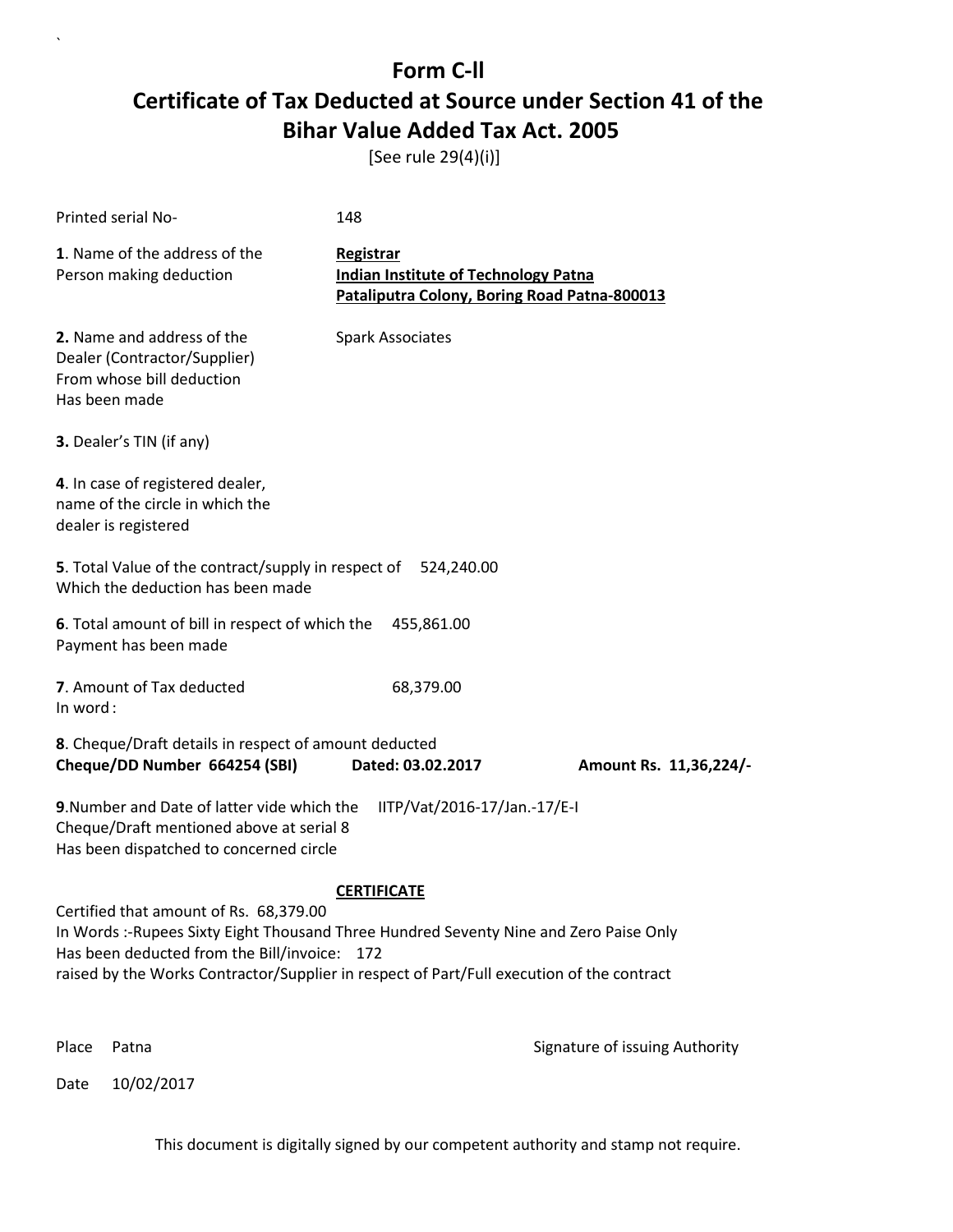[See rule 29(4)(i)]

| Printed serial No-                                                                                                                                                                                                                                                   | 149                                                                                                      |                                |
|----------------------------------------------------------------------------------------------------------------------------------------------------------------------------------------------------------------------------------------------------------------------|----------------------------------------------------------------------------------------------------------|--------------------------------|
| 1. Name of the address of the<br>Person making deduction                                                                                                                                                                                                             | Registrar<br><b>Indian Institute of Technology Patna</b><br>Pataliputra Colony, Boring Road Patna-800013 |                                |
| 2. Name and address of the<br>Dealer (Contractor/Supplier)<br>From whose bill deduction<br>Has been made                                                                                                                                                             | <b>OM Electronics</b><br>Dakbanglow Road, Hajipur, Vaishali 844101                                       |                                |
| 3. Dealer's TIN (if any)                                                                                                                                                                                                                                             | 10296230064                                                                                              |                                |
| 4. In case of registered dealer,<br>name of the circle in which the<br>dealer is registered                                                                                                                                                                          |                                                                                                          |                                |
| 5. Total Value of the contract/supply in respect of 73,500.00<br>Which the deduction has been made                                                                                                                                                                   |                                                                                                          |                                |
| 6. Total amount of bill in respect of which the<br>Payment has been made                                                                                                                                                                                             | 63,913.00                                                                                                |                                |
| 7. Amount of Tax deducted<br>In word:                                                                                                                                                                                                                                | 9,587.00                                                                                                 |                                |
| 8. Cheque/Draft details in respect of amount deducted<br>Cheque/DD Number 664254 (SBI)                                                                                                                                                                               | Dated: 03.02.2017                                                                                        | Amount Rs. 11,36,224/-         |
| 9. Number and Date of latter vide which the<br>Cheque/Draft mentioned above at serial 8<br>Has been dispatched to concerned circle                                                                                                                                   | IITP/Vat/2016-17/Jan.-17/E-I                                                                             |                                |
|                                                                                                                                                                                                                                                                      | <b>CERTIFICATE</b>                                                                                       |                                |
| Certified that amount of Rs. 9,587.00<br>In Words :-Rupees Nine Thousand Five Hundred Eighty Seven and Zero Paise Only<br>Has been deducted from the Bill/invoice: 2919<br>raised by the Works Contractor/Supplier in respect of Part/Full execution of the contract |                                                                                                          |                                |
| Place<br>Patna                                                                                                                                                                                                                                                       |                                                                                                          | Signature of issuing Authority |

Date 10/02/2017

`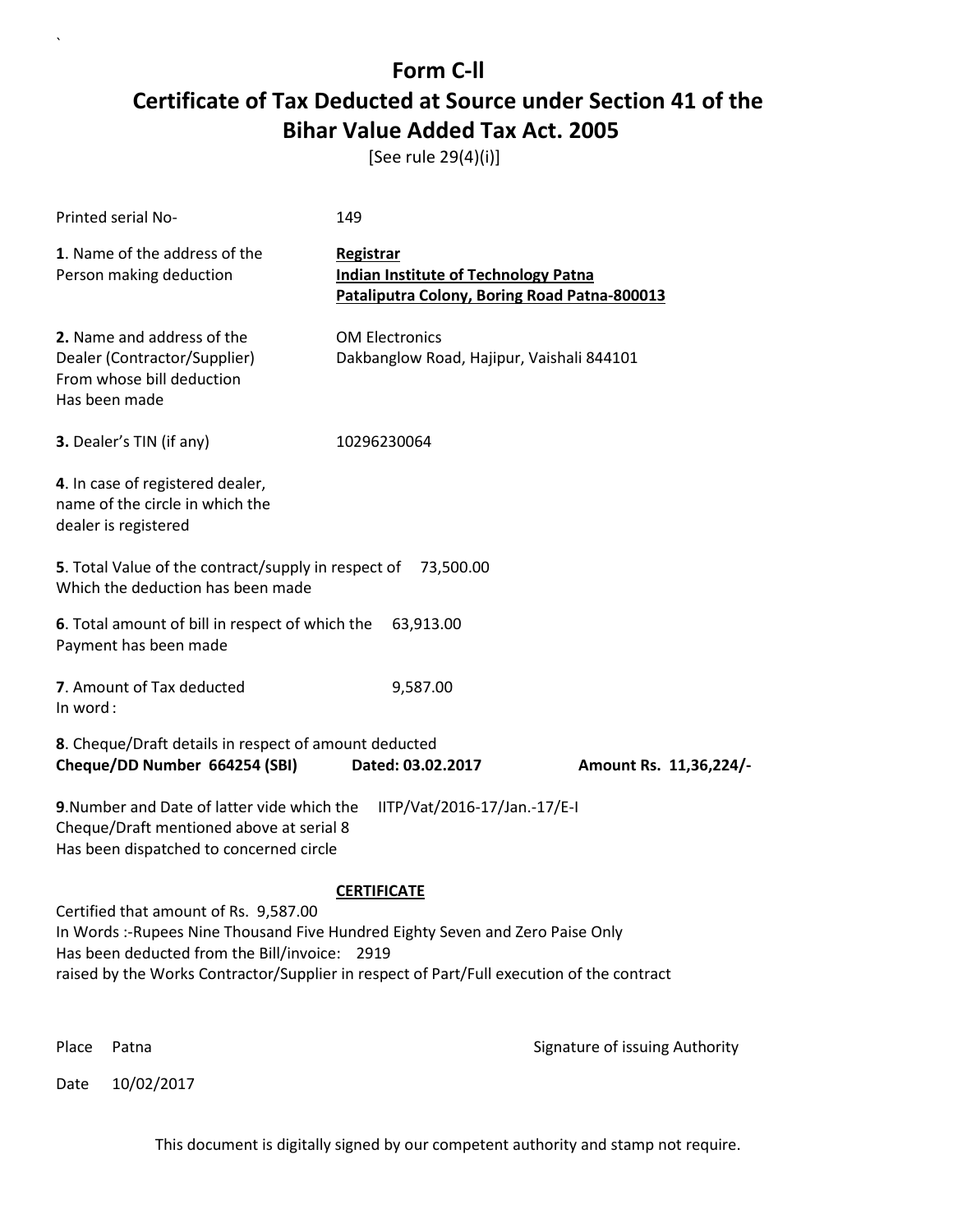[See rule 29(4)(i)]

| Printed serial No-                                                                                                                                                                                                                                             | 150                                                                                                      |                                |
|----------------------------------------------------------------------------------------------------------------------------------------------------------------------------------------------------------------------------------------------------------------|----------------------------------------------------------------------------------------------------------|--------------------------------|
| 1. Name of the address of the<br>Person making deduction                                                                                                                                                                                                       | Registrar<br><b>Indian Institute of Technology Patna</b><br>Pataliputra Colony, Boring Road Patna-800013 |                                |
| 2. Name and address of the<br>Dealer (Contractor/Supplier)<br>From whose bill deduction<br>Has been made                                                                                                                                                       | Science tech corporation<br>Patna                                                                        |                                |
| 3. Dealer's TIN (if any)                                                                                                                                                                                                                                       | 10133333044                                                                                              |                                |
| 4. In case of registered dealer,<br>name of the circle in which the<br>dealer is registered                                                                                                                                                                    |                                                                                                          |                                |
| 5. Total Value of the contract/supply in respect of<br>Which the deduction has been made                                                                                                                                                                       | 77,380.00                                                                                                |                                |
| 6. Total amount of bill in respect of which the<br>Payment has been made                                                                                                                                                                                       | 73,000.00                                                                                                |                                |
| 7. Amount of Tax deducted<br>In word:                                                                                                                                                                                                                          | 4,380.00                                                                                                 |                                |
| 8. Cheque/Draft details in respect of amount deducted<br>Cheque/DD Number 664254 (SBI)                                                                                                                                                                         | Dated: 03.02.2017                                                                                        | Amount Rs. 11,36,224/-         |
| 9. Number and Date of latter vide which the<br>Cheque/Draft mentioned above at serial 8<br>Has been dispatched to concerned circle                                                                                                                             | IITP/Vat/2016-17/Jan.-17/E-I                                                                             |                                |
|                                                                                                                                                                                                                                                                | <b>CERTIFICATE</b>                                                                                       |                                |
| Certified that amount of Rs. 4,380.00<br>In Words :- Rupees Four Thousand Three Hundred Eighty and Zero Paise Only<br>Has been deducted from the Bill/invoice: 93<br>raised by the Works Contractor/Supplier in respect of Part/Full execution of the contract |                                                                                                          |                                |
| Place<br>Patna                                                                                                                                                                                                                                                 |                                                                                                          | Signature of issuing Authority |

Date 10/02/2017

`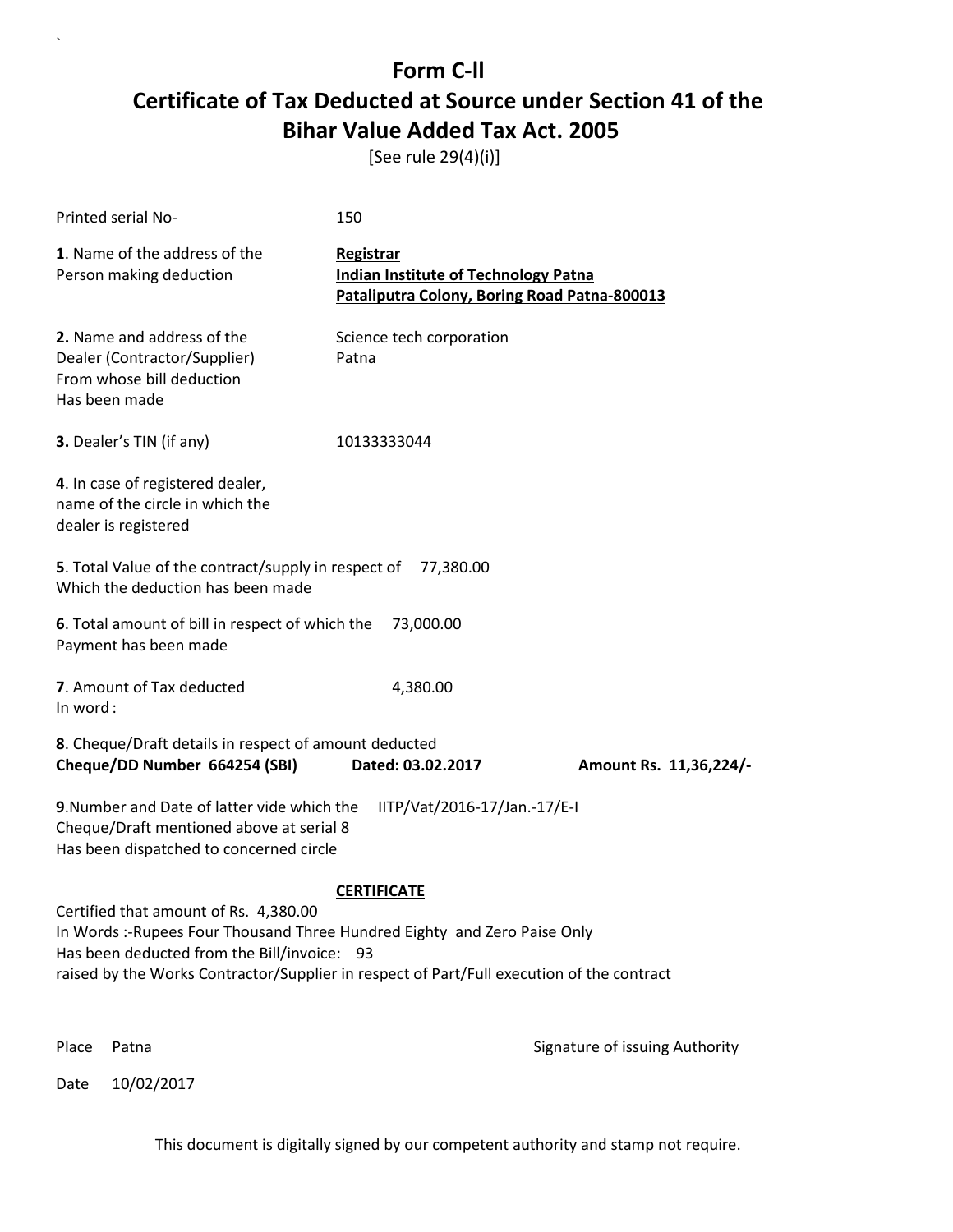[See rule 29(4)(i)]

`

Date 10/02/2017

| Printed serial No-                                                                                                                                                                                                                                                            | 151                                                                                                      |                                |
|-------------------------------------------------------------------------------------------------------------------------------------------------------------------------------------------------------------------------------------------------------------------------------|----------------------------------------------------------------------------------------------------------|--------------------------------|
| 1. Name of the address of the<br>Person making deduction                                                                                                                                                                                                                      | Registrar<br><b>Indian Institute of Technology Patna</b><br>Pataliputra Colony, Boring Road Patna-800013 |                                |
| 2. Name and address of the<br>Dealer (Contractor/Supplier)<br>From whose bill deduction<br>Has been made                                                                                                                                                                      | Satyam Construction<br>Patna                                                                             |                                |
| 3. Dealer's TIN (if any)                                                                                                                                                                                                                                                      | 10163950020                                                                                              |                                |
| 4. In case of registered dealer,<br>name of the circle in which the<br>dealer is registered                                                                                                                                                                                   |                                                                                                          |                                |
| 5. Total Value of the contract/supply in respect of 630,210.00<br>Which the deduction has been made                                                                                                                                                                           |                                                                                                          |                                |
| 6. Total amount of bill in respect of which the<br>Payment has been made                                                                                                                                                                                                      | 579,793.00                                                                                               |                                |
| 7. Amount of Tax deducted<br>In word:                                                                                                                                                                                                                                         | 50,417.00                                                                                                |                                |
| 8. Cheque/Draft details in respect of amount deducted<br>Cheque/DD Number 664254 (SBI)                                                                                                                                                                                        | Dated: 03.02.2017                                                                                        | Amount Rs. 11,36,224/-         |
| 9. Number and Date of latter vide which the<br>Cheque/Draft mentioned above at serial 8<br>Has been dispatched to concerned circle                                                                                                                                            | IITP/Vat/2016-17/Jan.-17/E-I                                                                             |                                |
|                                                                                                                                                                                                                                                                               | <b>CERTIFICATE</b>                                                                                       |                                |
| Certified that amount of Rs. 50,417.00<br>In Words :- Rupees Fifty Thousand Four Hundred Seventeen and Zero Paise Only<br>Has been deducted from the Bill/invoice: 1st and final<br>raised by the Works Contractor/Supplier in respect of Part/Full execution of the contract |                                                                                                          |                                |
| Place<br>Patna                                                                                                                                                                                                                                                                |                                                                                                          | Signature of issuing Authority |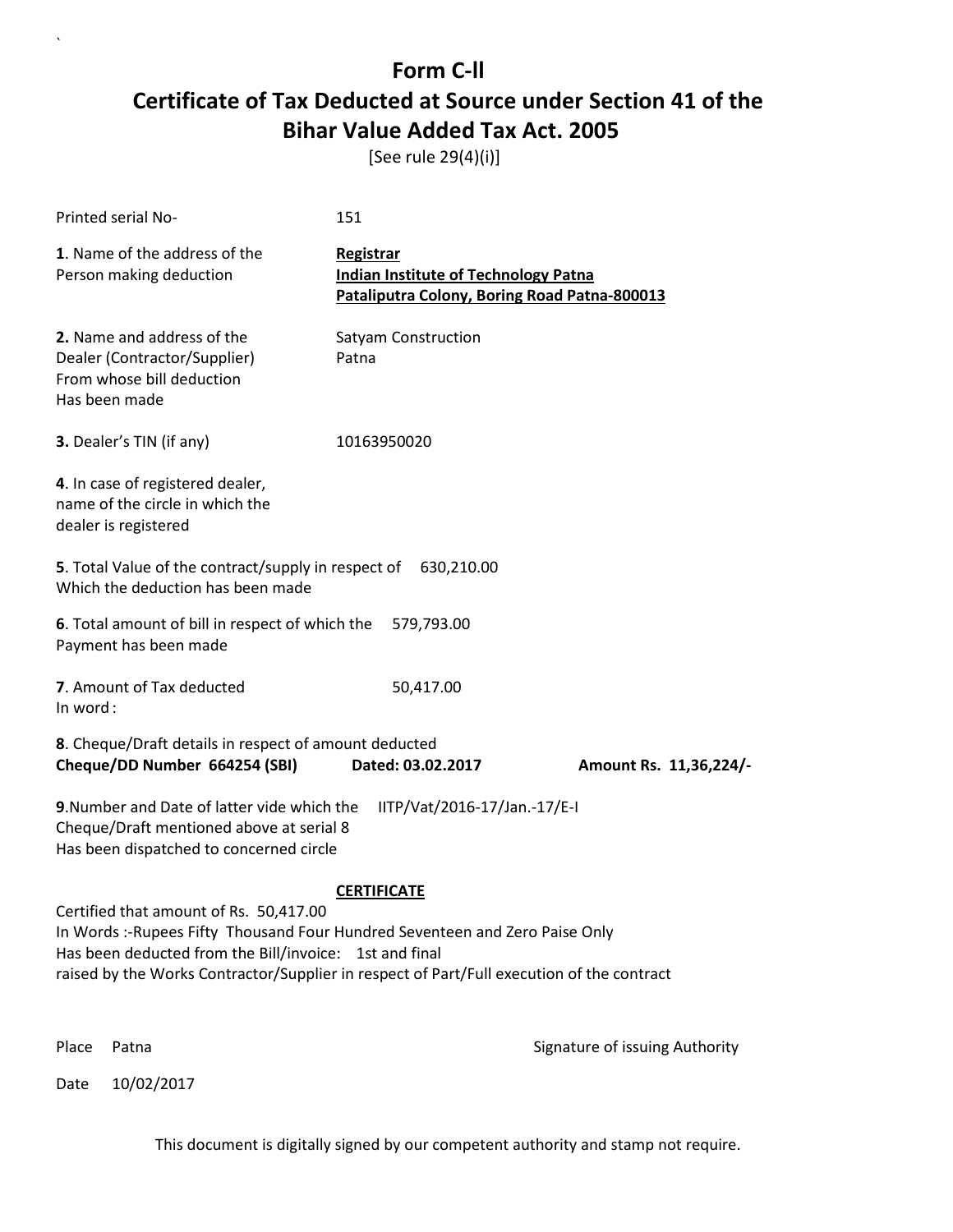[See rule 29(4)(i)]

| Printed serial No-                                                                                                                                                                                                                                                                     | 152                                                                                                      |                        |  |
|----------------------------------------------------------------------------------------------------------------------------------------------------------------------------------------------------------------------------------------------------------------------------------------|----------------------------------------------------------------------------------------------------------|------------------------|--|
| 1. Name of the address of the<br>Person making deduction                                                                                                                                                                                                                               | Registrar<br><b>Indian Institute of Technology Patna</b><br>Pataliputra Colony, Boring Road Patna-800013 |                        |  |
| 2. Name and address of the<br>Dealer (Contractor/Supplier)<br>From whose bill deduction<br>Has been made                                                                                                                                                                               | Gopal Kumar                                                                                              |                        |  |
| <b>3.</b> Dealer's TIN (if any)                                                                                                                                                                                                                                                        | 10044678064                                                                                              |                        |  |
| 4. In case of registered dealer,<br>name of the circle in which the<br>dealer is registered                                                                                                                                                                                            |                                                                                                          |                        |  |
| 5. Total Value of the contract/supply in respect of 591,547.00<br>Which the deduction has been made                                                                                                                                                                                    |                                                                                                          |                        |  |
| 6. Total amount of bill in respect of which the<br>Payment has been made                                                                                                                                                                                                               | 544,223.00                                                                                               |                        |  |
| 7. Amount of Tax deducted<br>In word:                                                                                                                                                                                                                                                  | 47,324.00                                                                                                |                        |  |
| 8. Cheque/Draft details in respect of amount deducted<br>Cheque/DD Number 664254 (SBI)                                                                                                                                                                                                 | Dated: 03.02.2017                                                                                        | Amount Rs. 11,36,224/- |  |
| 9. Number and Date of latter vide which the<br>IITP/Vat/2016-17/Jan.-17/E-I<br>Cheque/Draft mentioned above at serial 8<br>Has been dispatched to concerned circle                                                                                                                     |                                                                                                          |                        |  |
|                                                                                                                                                                                                                                                                                        | <b>CERTIFICATE</b>                                                                                       |                        |  |
| Certified that amount of Rs. 47,324.00<br>In Words :- Rupees Forty Seven Thousand Three Hundred Twenty Four and Zero Paise Only<br>Has been deducted from the Bill/invoice: 1st and final<br>raised by the Works Contractor/Supplier in respect of Part/Full execution of the contract |                                                                                                          |                        |  |
|                                                                                                                                                                                                                                                                                        |                                                                                                          |                        |  |

Place Patna **Property** Place Patna Signature of issuing Authority

Date 10/02/2017

`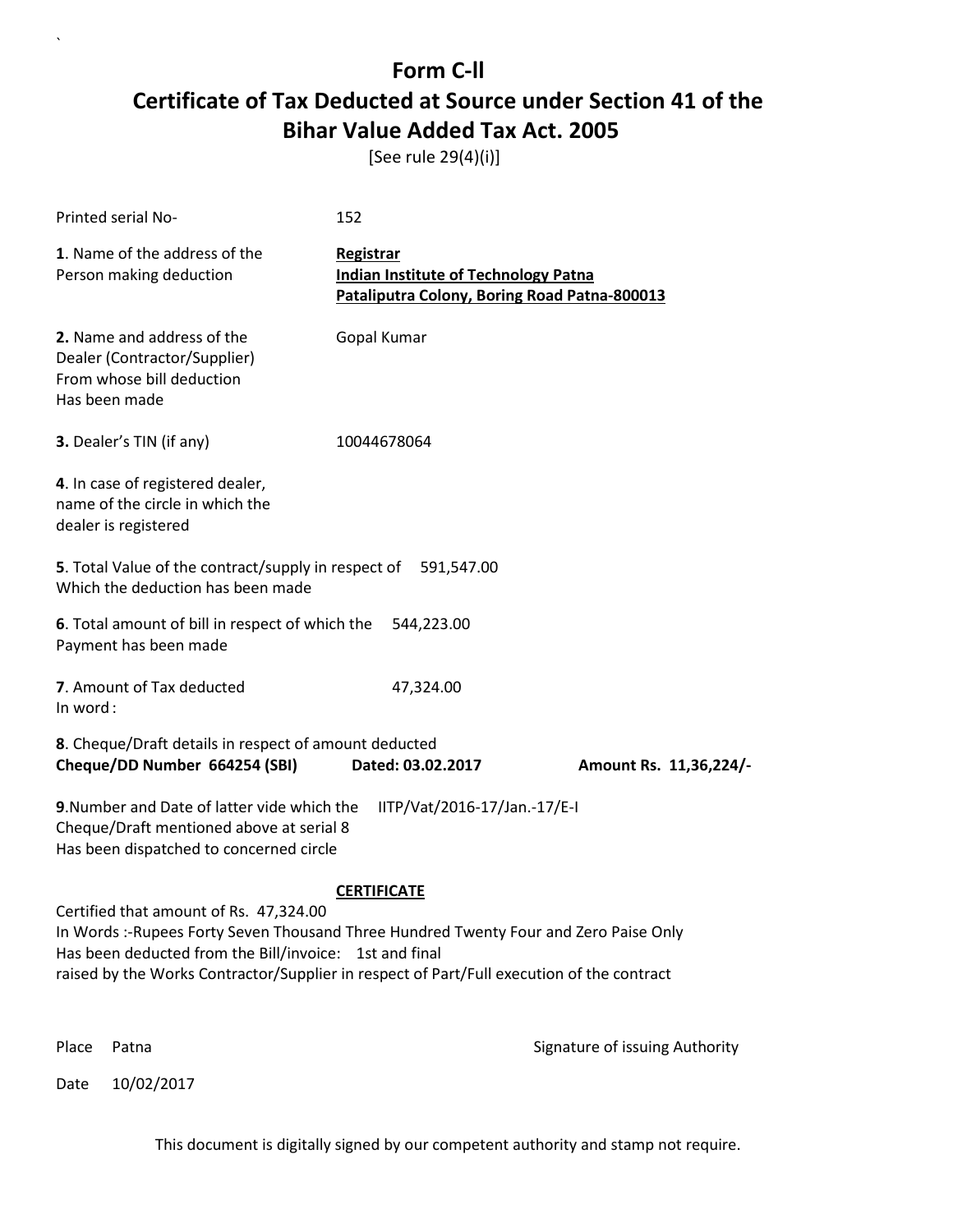[See rule 29(4)(i)]

| Printed serial No-                                                                                                                                                                                                                                            | 153                                                                                                      |                                |
|---------------------------------------------------------------------------------------------------------------------------------------------------------------------------------------------------------------------------------------------------------------|----------------------------------------------------------------------------------------------------------|--------------------------------|
| 1. Name of the address of the<br>Person making deduction                                                                                                                                                                                                      | Registrar<br><b>Indian Institute of Technology Patna</b><br>Pataliputra Colony, Boring Road Patna-800013 |                                |
| 2. Name and address of the<br>Dealer (Contractor/Supplier)<br>From whose bill deduction<br>Has been made                                                                                                                                                      | M/s Vaishnavi Enterprises<br>Patna                                                                       |                                |
| 3. Dealer's TIN (if any)                                                                                                                                                                                                                                      | 10043948038                                                                                              |                                |
| 4. In case of registered dealer,<br>name of the circle in which the<br>dealer is registered                                                                                                                                                                   |                                                                                                          |                                |
| <b>5</b> . Total Value of the contract/supply in respect of<br>Which the deduction has been made                                                                                                                                                              | 28,854.00                                                                                                |                                |
| 6. Total amount of bill in respect of which the<br>Payment has been made                                                                                                                                                                                      | 26,546.00                                                                                                |                                |
| 7. Amount of Tax deducted<br>In word:                                                                                                                                                                                                                         | 2,308.00                                                                                                 |                                |
| 8. Cheque/Draft details in respect of amount deducted<br>Cheque/DD Number 664254 (SBI)                                                                                                                                                                        | Dated: 03.02.2017                                                                                        | Amount Rs. 11,36,224/-         |
| 9. Number and Date of latter vide which the<br>Cheque/Draft mentioned above at serial 8<br>Has been dispatched to concerned circle                                                                                                                            | IITP/Vat/2016-17/Jan.-17/E-I                                                                             |                                |
|                                                                                                                                                                                                                                                               | <b>CERTIFICATE</b>                                                                                       |                                |
| Certified that amount of Rs. 2,308.00<br>In Words :- Rupees Two Thousand Three Hundred Eight and Zero Paise Only<br>Has been deducted from the Bill/invoice: 239<br>raised by the Works Contractor/Supplier in respect of Part/Full execution of the contract |                                                                                                          |                                |
| Place<br>Patna                                                                                                                                                                                                                                                |                                                                                                          | Signature of issuing Authority |

Date 10/02/2017

`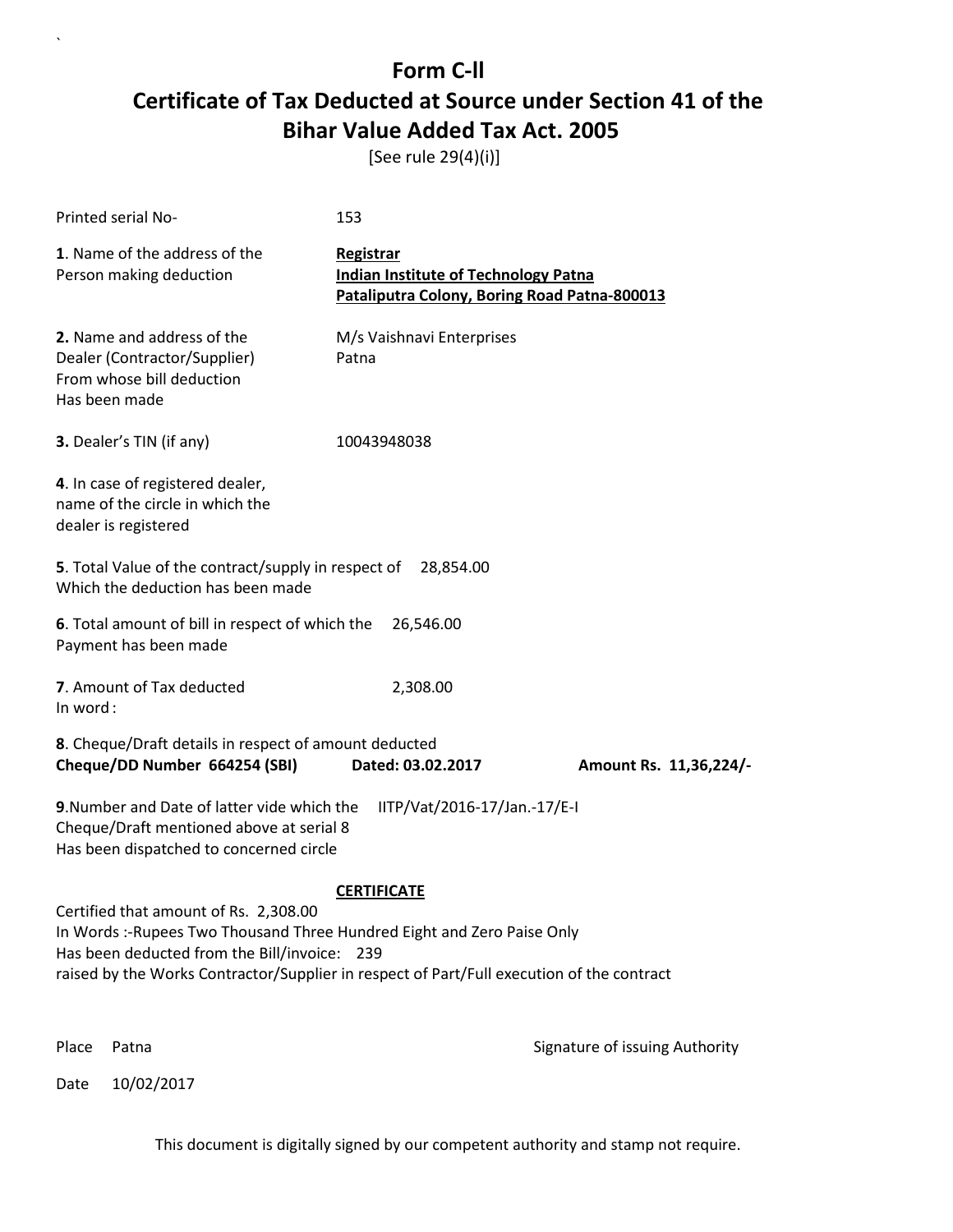[See rule 29(4)(i)]

| Printed serial No-                                                                                                                                                                                                                                                                               | 154                                                                                                      |                        |  |
|--------------------------------------------------------------------------------------------------------------------------------------------------------------------------------------------------------------------------------------------------------------------------------------------------|----------------------------------------------------------------------------------------------------------|------------------------|--|
| 1. Name of the address of the<br>Person making deduction                                                                                                                                                                                                                                         | Registrar<br><b>Indian Institute of Technology Patna</b><br>Pataliputra Colony, Boring Road Patna-800013 |                        |  |
| 2. Name and address of the<br>Dealer (Contractor/Supplier)<br>From whose bill deduction<br>Has been made                                                                                                                                                                                         | Hue Services Pvt Ltd.<br>Flat No.-302, 3rd Floor, Ganesh Complex, Kadamkuna, Patna-03                    |                        |  |
| 3. Dealer's TIN (if any)                                                                                                                                                                                                                                                                         | 10107026078                                                                                              |                        |  |
| 4. In case of registered dealer,<br>name of the circle in which the<br>dealer is registered                                                                                                                                                                                                      |                                                                                                          |                        |  |
| 5. Total Value of the contract/supply in respect of 847,239.00<br>Which the deduction has been made                                                                                                                                                                                              |                                                                                                          |                        |  |
| 6. Total amount of bill in respect of which the<br>Payment has been made                                                                                                                                                                                                                         | 799,282.00                                                                                               |                        |  |
| 7. Amount of Tax deducted<br>In word:                                                                                                                                                                                                                                                            | 47,957.00                                                                                                |                        |  |
| 8. Cheque/Draft details in respect of amount deducted<br>Cheque/DD Number 664254 (SBI)                                                                                                                                                                                                           | Dated: 03.02.2017                                                                                        | Amount Rs. 11,36,224/- |  |
| 9. Number and Date of latter vide which the<br>IITP/Vat/2016-17/Jan.-17/E-I<br>Cheque/Draft mentioned above at serial 8<br>Has been dispatched to concerned circle                                                                                                                               |                                                                                                          |                        |  |
|                                                                                                                                                                                                                                                                                                  | <b>CERTIFICATE</b>                                                                                       |                        |  |
| Certified that amount of Rs. 47,957.00<br>In Words :- Rupees Forty Seven Thousand Nine Hundred Fifty Seven and Zero Paise Only<br>Has been deducted from the Bill/invoice: HSP/S/PNBE/S/051/2016-17<br>raised by the Works Contractor/Supplier in respect of Part/Full execution of the contract |                                                                                                          |                        |  |
|                                                                                                                                                                                                                                                                                                  |                                                                                                          |                        |  |

Date 10/02/2017

`

Place Patna **Property** Place Patna Signature of issuing Authority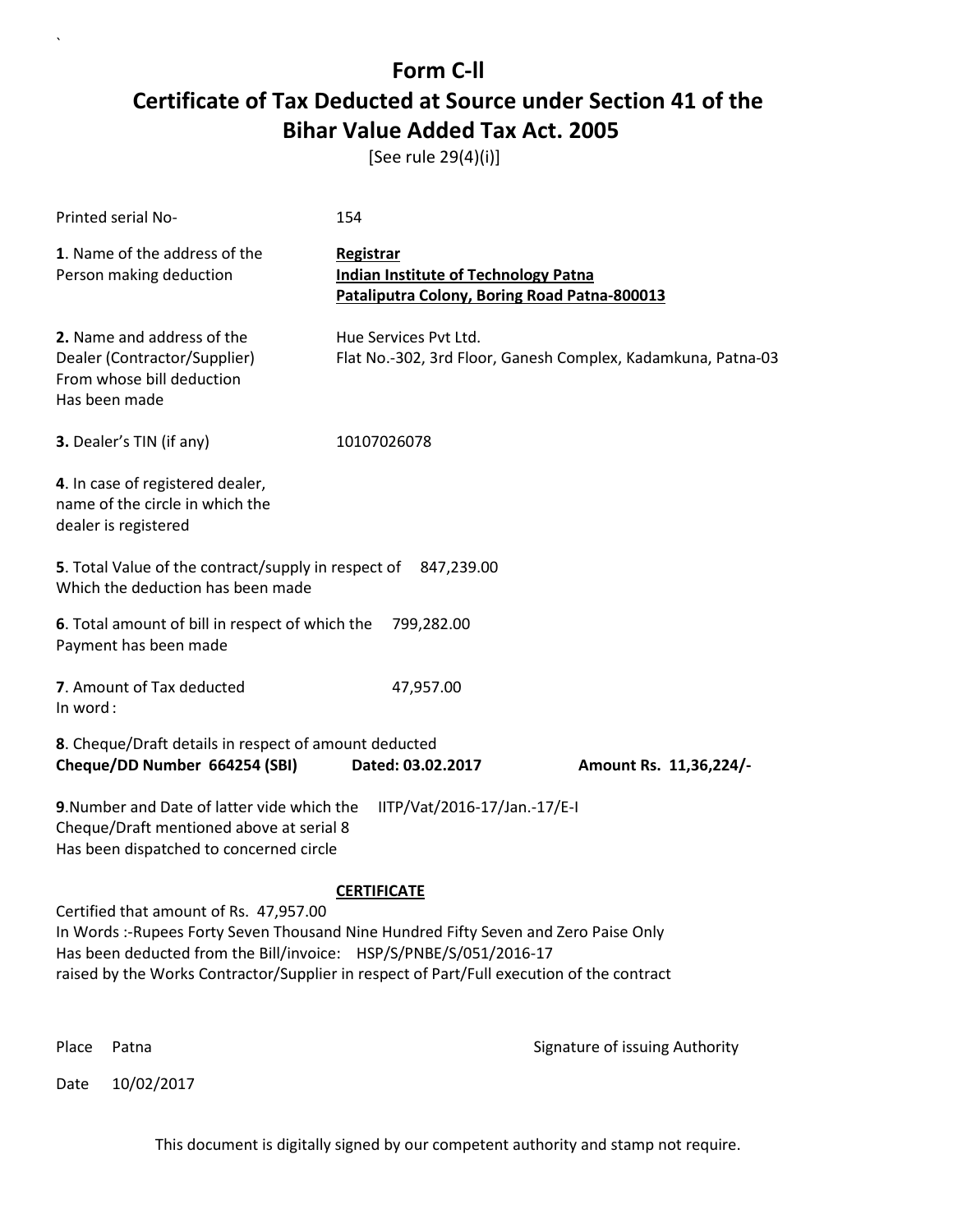[See rule 29(4)(i)]

| Printed serial No-                                                                                                                                                                                                                                                    | 155                                                                                                      |                                |  |
|-----------------------------------------------------------------------------------------------------------------------------------------------------------------------------------------------------------------------------------------------------------------------|----------------------------------------------------------------------------------------------------------|--------------------------------|--|
| 1. Name of the address of the<br>Person making deduction                                                                                                                                                                                                              | Registrar<br><b>Indian Institute of Technology Patna</b><br>Pataliputra Colony, Boring Road Patna-800013 |                                |  |
| 2. Name and address of the<br>Dealer (Contractor/Supplier)<br>From whose bill deduction<br>Has been made                                                                                                                                                              | M/s Bharat commercial Agency<br>Jeevandeep, Exhibition Road, Patna-01                                    |                                |  |
| 3. Dealer's TIN (if any)                                                                                                                                                                                                                                              | 10110116098                                                                                              |                                |  |
| 4. In case of registered dealer,<br>name of the circle in which the<br>dealer is registered                                                                                                                                                                           |                                                                                                          |                                |  |
| 5. Total Value of the contract/supply in respect of<br>Which the deduction has been made                                                                                                                                                                              | 95,440.00                                                                                                |                                |  |
| 6. Total amount of bill in respect of which the<br>Payment has been made                                                                                                                                                                                              | 82,992.00                                                                                                |                                |  |
| 7. Amount of Tax deducted<br>In word:                                                                                                                                                                                                                                 | 12,448.00                                                                                                |                                |  |
| 8. Cheque/Draft details in respect of amount deducted<br>Cheque/DD Number 664254 (SBI)                                                                                                                                                                                | Dated: 03.02.2017                                                                                        | Amount Rs. 11,36,224/-         |  |
| 9. Number and Date of latter vide which the<br>IITP/Vat/2016-17/Jan.-17/E-I<br>Cheque/Draft mentioned above at serial 8<br>Has been dispatched to concerned circle                                                                                                    |                                                                                                          |                                |  |
|                                                                                                                                                                                                                                                                       | <b>CERTIFICATE</b>                                                                                       |                                |  |
| Certified that amount of Rs. 12,448.00<br>In Words :-Rupees Twelve Thousand Four Hundred Forty Eight and Zero Paise Only<br>Has been deducted from the Bill/invoice: 529<br>raised by the Works Contractor/Supplier in respect of Part/Full execution of the contract |                                                                                                          |                                |  |
| Place<br>Patna                                                                                                                                                                                                                                                        |                                                                                                          | Signature of issuing Authority |  |

Date 10/02/2017

`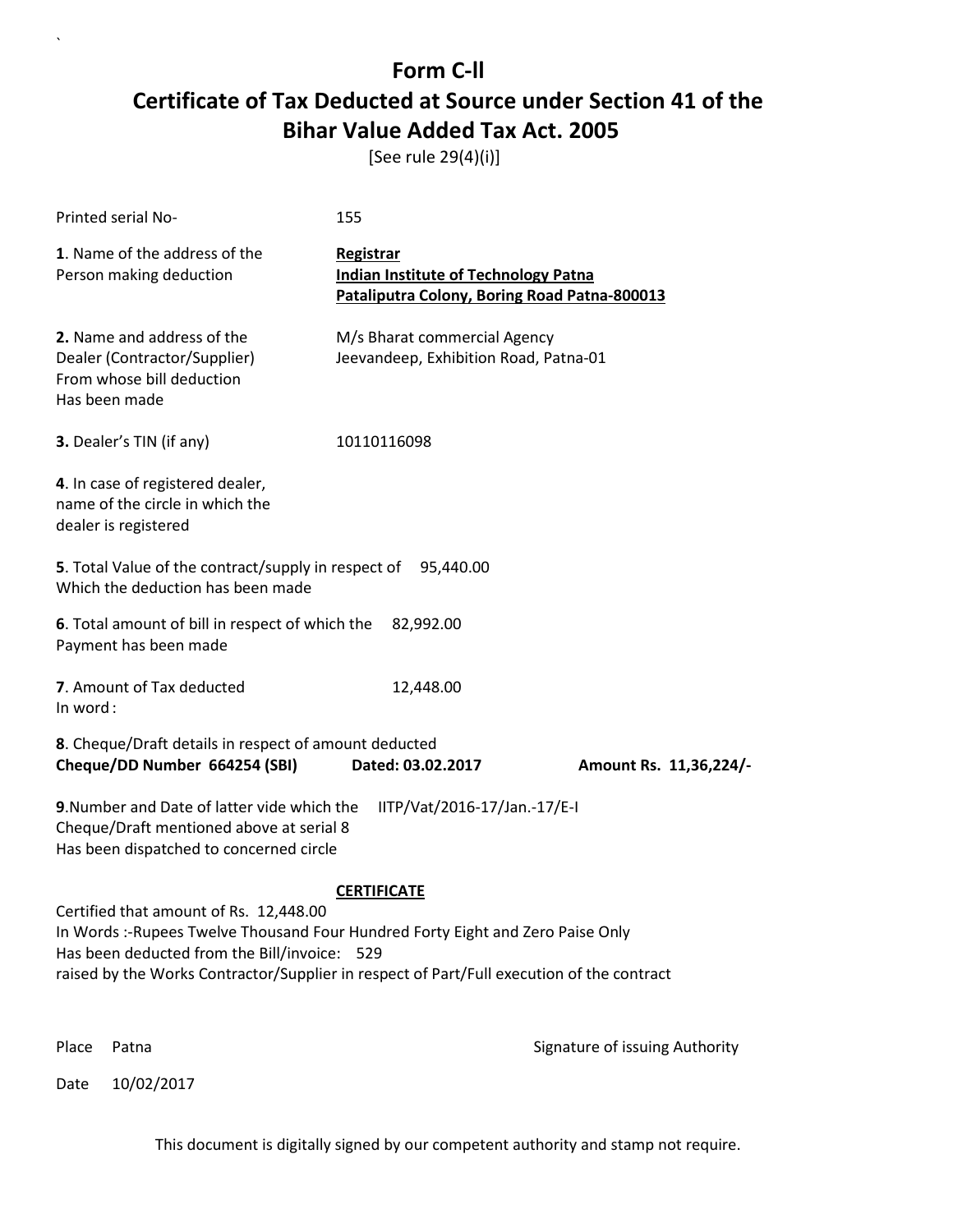[See rule 29(4)(i)]

| Printed serial No-                                                                                                                                                                                                                                                  | 156                                                                                                      |                                |
|---------------------------------------------------------------------------------------------------------------------------------------------------------------------------------------------------------------------------------------------------------------------|----------------------------------------------------------------------------------------------------------|--------------------------------|
| 1. Name of the address of the<br>Person making deduction                                                                                                                                                                                                            | Registrar<br><b>Indian Institute of Technology Patna</b><br>Pataliputra Colony, Boring Road Patna-800013 |                                |
| 2. Name and address of the<br>Dealer (Contractor/Supplier)<br>From whose bill deduction<br>Has been made                                                                                                                                                            | Durian Industries Ltd<br>Kadamkua Patna                                                                  |                                |
| 3. Dealer's TIN (if any)                                                                                                                                                                                                                                            | 10132566060                                                                                              |                                |
| 4. In case of registered dealer,<br>name of the circle in which the<br>dealer is registered                                                                                                                                                                         |                                                                                                          |                                |
| <b>5</b> . Total Value of the contract/supply in respect of<br>Which the deduction has been made                                                                                                                                                                    | 14,850.00                                                                                                |                                |
| 6. Total amount of bill in respect of which the<br>Payment has been made                                                                                                                                                                                            | 12,913.00                                                                                                |                                |
| 7. Amount of Tax deducted<br>In word:                                                                                                                                                                                                                               | 1,937.00                                                                                                 |                                |
| 8. Cheque/Draft details in respect of amount deducted<br>Cheque/DD Number 664254 (SBI)                                                                                                                                                                              | Dated: 03.02.2017                                                                                        | Amount Rs. 11,36,224/-         |
| 9. Number and Date of latter vide which the<br>Cheque/Draft mentioned above at serial 8<br>Has been dispatched to concerned circle                                                                                                                                  | IITP/Vat/2016-17/Jan.-17/E-I                                                                             |                                |
|                                                                                                                                                                                                                                                                     | <b>CERTIFICATE</b>                                                                                       |                                |
| Certified that amount of Rs. 1,937.00<br>In Words :- Rupees One Thousand Nine Hundred Thirty Seven and Zero Paise Only<br>Has been deducted from the Bill/invoice: 306<br>raised by the Works Contractor/Supplier in respect of Part/Full execution of the contract |                                                                                                          |                                |
| Place<br>Patna                                                                                                                                                                                                                                                      |                                                                                                          | Signature of issuing Authority |

Date 10/02/2017

`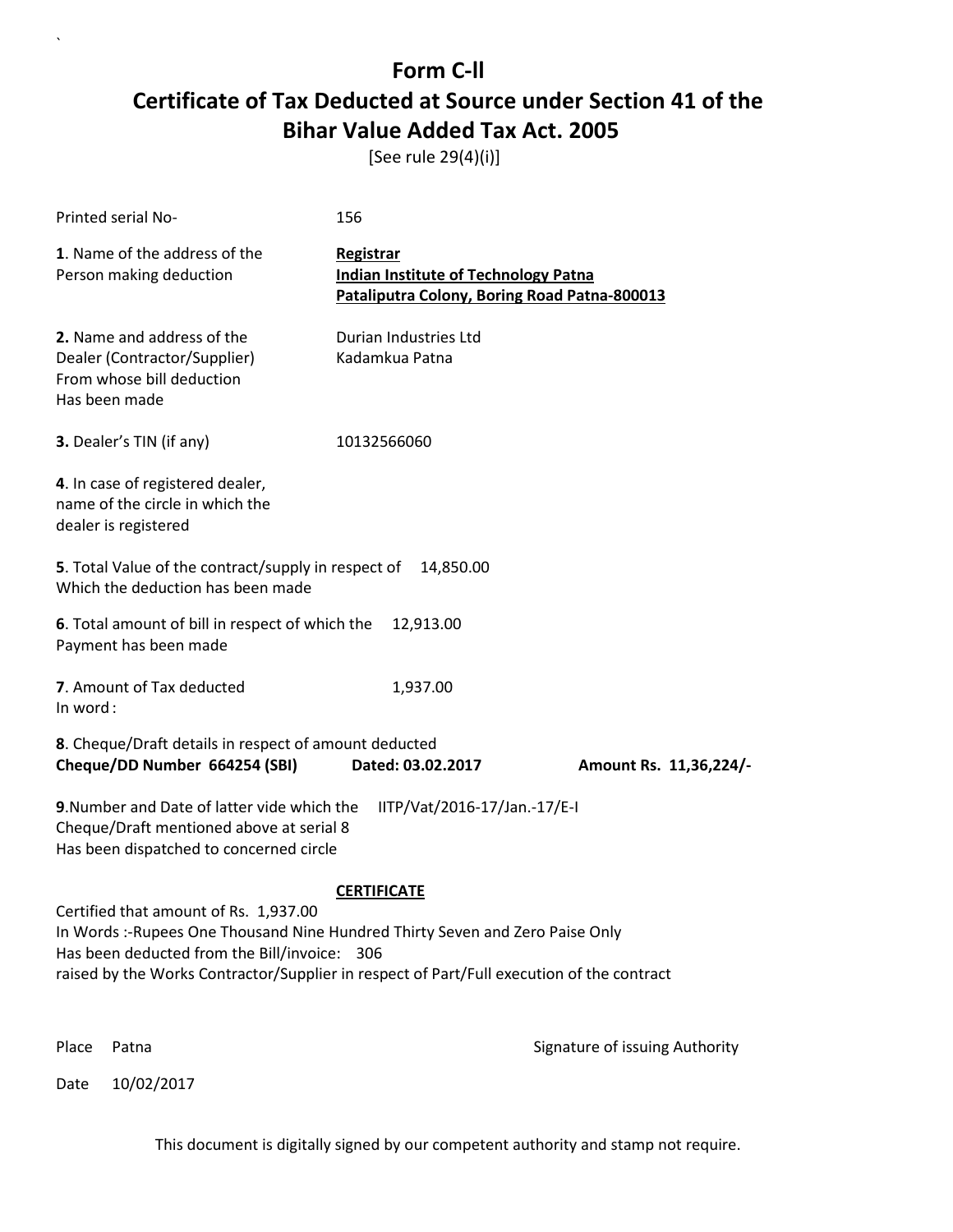[See rule 29(4)(i)]

| Printed serial No-                                                                                                                                                                                                                                                                        | 157                                                                                                             |                                |  |  |
|-------------------------------------------------------------------------------------------------------------------------------------------------------------------------------------------------------------------------------------------------------------------------------------------|-----------------------------------------------------------------------------------------------------------------|--------------------------------|--|--|
| 1. Name of the address of the<br>Person making deduction                                                                                                                                                                                                                                  | <b>Registrar</b><br><b>Indian Institute of Technology Patna</b><br>Pataliputra Colony, Boring Road Patna-800013 |                                |  |  |
| 2. Name and address of the<br>Dealer (Contractor/Supplier)<br>From whose bill deduction<br>Has been made                                                                                                                                                                                  | M/s Bharat commercial Agency<br>Jeevandeep, Exhibition Road, Patna-01                                           |                                |  |  |
| 3. Dealer's TIN (if any)                                                                                                                                                                                                                                                                  | 10110116098                                                                                                     |                                |  |  |
| 4. In case of registered dealer,<br>name of the circle in which the<br>dealer is registered                                                                                                                                                                                               |                                                                                                                 |                                |  |  |
| 5. Total Value of the contract/supply in respect of<br>62,625.00<br>Which the deduction has been made                                                                                                                                                                                     |                                                                                                                 |                                |  |  |
| 6. Total amount of bill in respect of which the<br>54,457.00<br>Payment has been made                                                                                                                                                                                                     |                                                                                                                 |                                |  |  |
| 7. Amount of Tax deducted<br>In word:                                                                                                                                                                                                                                                     | 8,168.00                                                                                                        |                                |  |  |
| 8. Cheque/Draft details in respect of amount deducted<br>Cheque/DD Number 664254 (SBI)                                                                                                                                                                                                    | Dated: 03.02.2017                                                                                               | Amount Rs. 11,36,224/-         |  |  |
| <b>9.</b> Number and Date of latter vide which the<br>IITP/Vat/2016-17/Jan.-17/E-I<br>Cheque/Draft mentioned above at serial 8<br>Has been dispatched to concerned circle                                                                                                                 |                                                                                                                 |                                |  |  |
| <b>CERTIFICATE</b><br>Certified that amount of Rs. 8,168.00<br>In Words :- Rupees Eight Thousand One Hundred Sixty Eight and Zero Paise Only<br>Has been deducted from the Bill/invoice: 890<br>raised by the Works Contractor/Supplier in respect of Part/Full execution of the contract |                                                                                                                 |                                |  |  |
| Place<br>Patna                                                                                                                                                                                                                                                                            |                                                                                                                 | Signature of issuing Authority |  |  |

Date 10/02/2017

`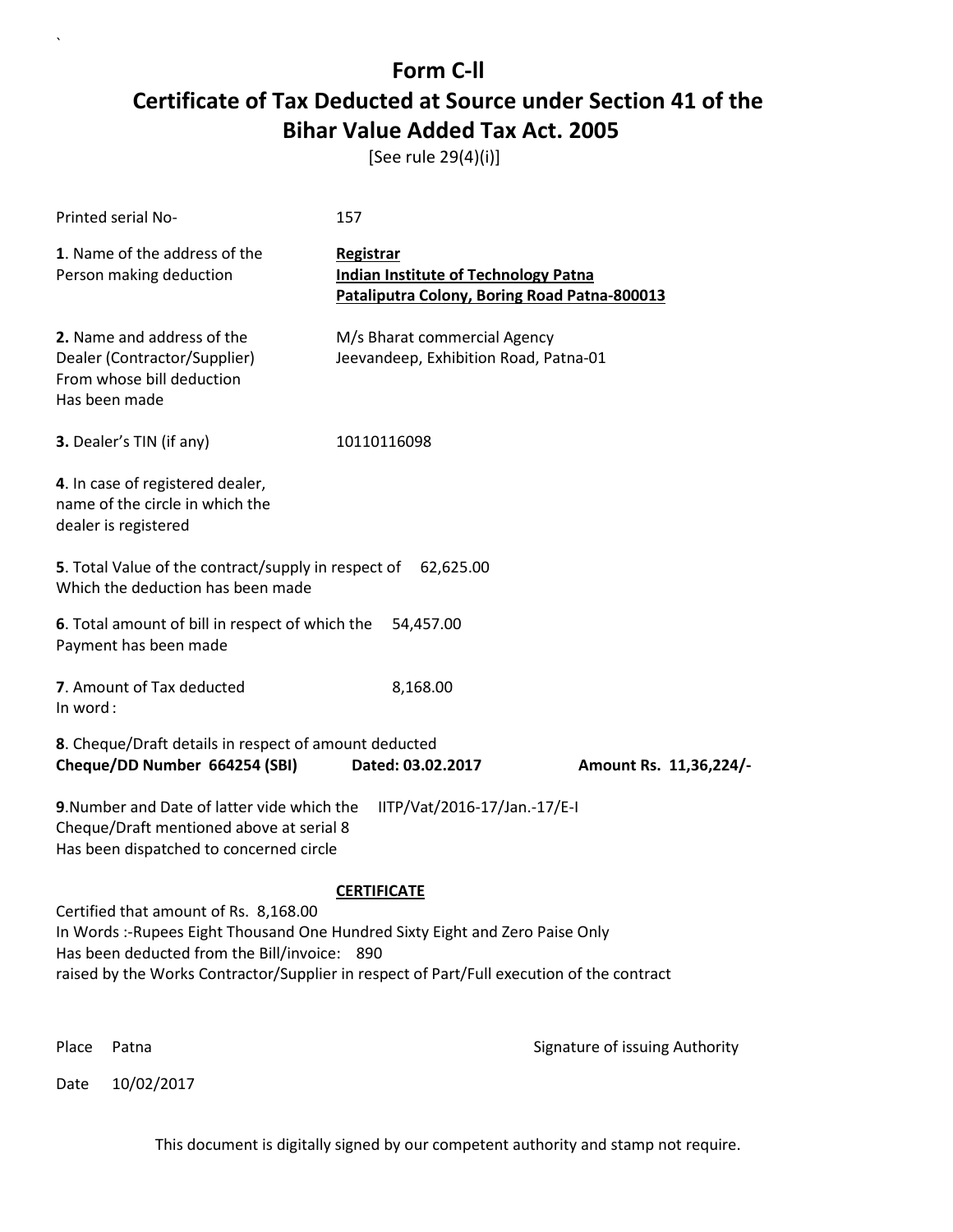[See rule 29(4)(i)]

| Printed serial No-                                                                                                                                                                                                                                          | 158                                                                                                      |                                |  |  |
|-------------------------------------------------------------------------------------------------------------------------------------------------------------------------------------------------------------------------------------------------------------|----------------------------------------------------------------------------------------------------------|--------------------------------|--|--|
| 1. Name of the address of the<br>Person making deduction                                                                                                                                                                                                    | Registrar<br><b>Indian Institute of Technology Patna</b><br>Pataliputra Colony, Boring Road Patna-800013 |                                |  |  |
| 2. Name and address of the<br>Dealer (Contractor/Supplier)<br>From whose bill deduction<br>Has been made                                                                                                                                                    | Brajesh Kumar Singh<br>Patna                                                                             |                                |  |  |
| 3. Dealer's TIN (if any)                                                                                                                                                                                                                                    | 10045100049                                                                                              |                                |  |  |
| 4. In case of registered dealer,<br>name of the circle in which the<br>dealer is registered                                                                                                                                                                 |                                                                                                          |                                |  |  |
| 5. Total Value of the contract/supply in respect of<br>14,950.00<br>Which the deduction has been made                                                                                                                                                       |                                                                                                          |                                |  |  |
| 6. Total amount of bill in respect of which the<br>Payment has been made                                                                                                                                                                                    | 13,000.00                                                                                                |                                |  |  |
| 7. Amount of Tax deducted<br>In word:                                                                                                                                                                                                                       | 1,950.00                                                                                                 |                                |  |  |
| 8. Cheque/Draft details in respect of amount deducted<br>Cheque/DD Number 664254 (SBI)                                                                                                                                                                      | Dated: 03.02.2017                                                                                        | Amount Rs. 11,36,224/-         |  |  |
| 9. Number and Date of latter vide which the<br>Cheque/Draft mentioned above at serial 8<br>Has been dispatched to concerned circle                                                                                                                          | IITP/Vat/2016-17/Jan.-17/E-I                                                                             |                                |  |  |
|                                                                                                                                                                                                                                                             | <b>CERTIFICATE</b>                                                                                       |                                |  |  |
| Certified that amount of Rs. 1,950.00<br>In Words: -Rupees One Thousand Nine Hundred Fifty and Zero Paise Only<br>Has been deducted from the Bill/invoice: 156<br>raised by the Works Contractor/Supplier in respect of Part/Full execution of the contract |                                                                                                          |                                |  |  |
| Place<br>Patna                                                                                                                                                                                                                                              |                                                                                                          | Signature of issuing Authority |  |  |

Date 10/02/2017

 $\overline{\phantom{a}}$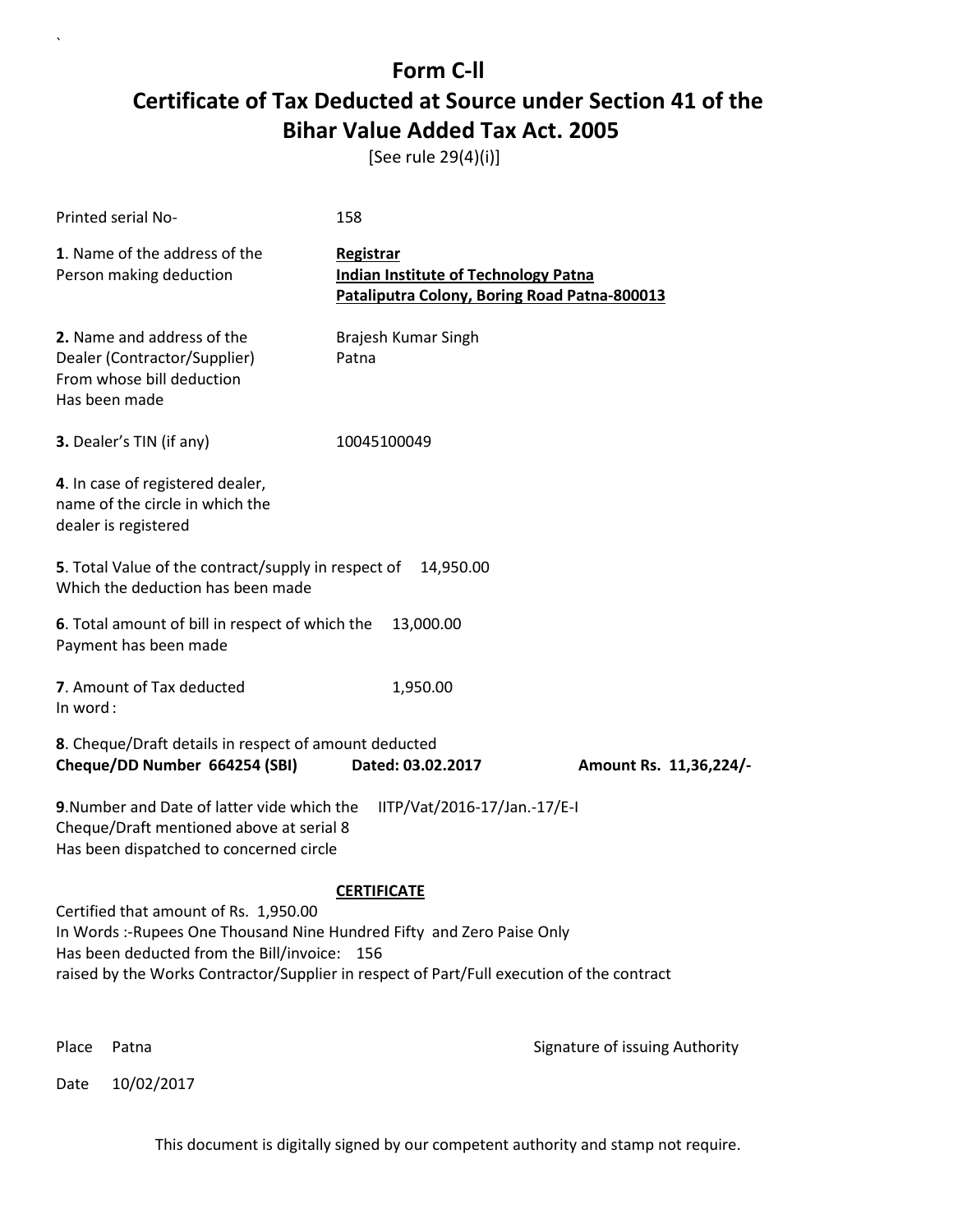[See rule 29(4)(i)]

| Printed serial No-                                                                                                                                                                                                                                                 | 159                                                                                                      |                                |  |  |
|--------------------------------------------------------------------------------------------------------------------------------------------------------------------------------------------------------------------------------------------------------------------|----------------------------------------------------------------------------------------------------------|--------------------------------|--|--|
| 1. Name of the address of the<br>Person making deduction                                                                                                                                                                                                           | Registrar<br><b>Indian Institute of Technology Patna</b><br>Pataliputra Colony, Boring Road Patna-800013 |                                |  |  |
| 2. Name and address of the<br>Dealer (Contractor/Supplier)<br>From whose bill deduction<br>Has been made                                                                                                                                                           | M/s Bharat commercial Agency<br>Jeevandeep, Exhibition Road, Patna-01                                    |                                |  |  |
| 3. Dealer's TIN (if any)                                                                                                                                                                                                                                           | 10110116098                                                                                              |                                |  |  |
| 4. In case of registered dealer,<br>name of the circle in which the<br>dealer is registered                                                                                                                                                                        |                                                                                                          |                                |  |  |
| 5. Total Value of the contract/supply in respect of<br>14,910.00<br>Which the deduction has been made                                                                                                                                                              |                                                                                                          |                                |  |  |
| 6. Total amount of bill in respect of which the<br>13,022.00<br>Payment has been made                                                                                                                                                                              |                                                                                                          |                                |  |  |
| 7. Amount of Tax deducted<br>In word:                                                                                                                                                                                                                              | 1,888.00                                                                                                 |                                |  |  |
| 8. Cheque/Draft details in respect of amount deducted<br>Cheque/DD Number 664254 (SBI)                                                                                                                                                                             | Dated: 03.02.2017                                                                                        | Amount Rs. 11,36,224/-         |  |  |
| 9. Number and Date of latter vide which the<br>IITP/Vat/2016-17/Jan.-17/E-I<br>Cheque/Draft mentioned above at serial 8<br>Has been dispatched to concerned circle                                                                                                 |                                                                                                          |                                |  |  |
| <b>CERTIFICATE</b>                                                                                                                                                                                                                                                 |                                                                                                          |                                |  |  |
| Certified that amount of Rs. 1,888.00<br>In Words :- Rupees One Thousand Eight Hundred Eighty Eight and Zero Paise Only<br>Has been deducted from the Bill/invoice: 2<br>raised by the Works Contractor/Supplier in respect of Part/Full execution of the contract |                                                                                                          |                                |  |  |
|                                                                                                                                                                                                                                                                    |                                                                                                          |                                |  |  |
| Place<br>Patna                                                                                                                                                                                                                                                     |                                                                                                          | Signature of issuing Authority |  |  |

Date 10/02/2017

`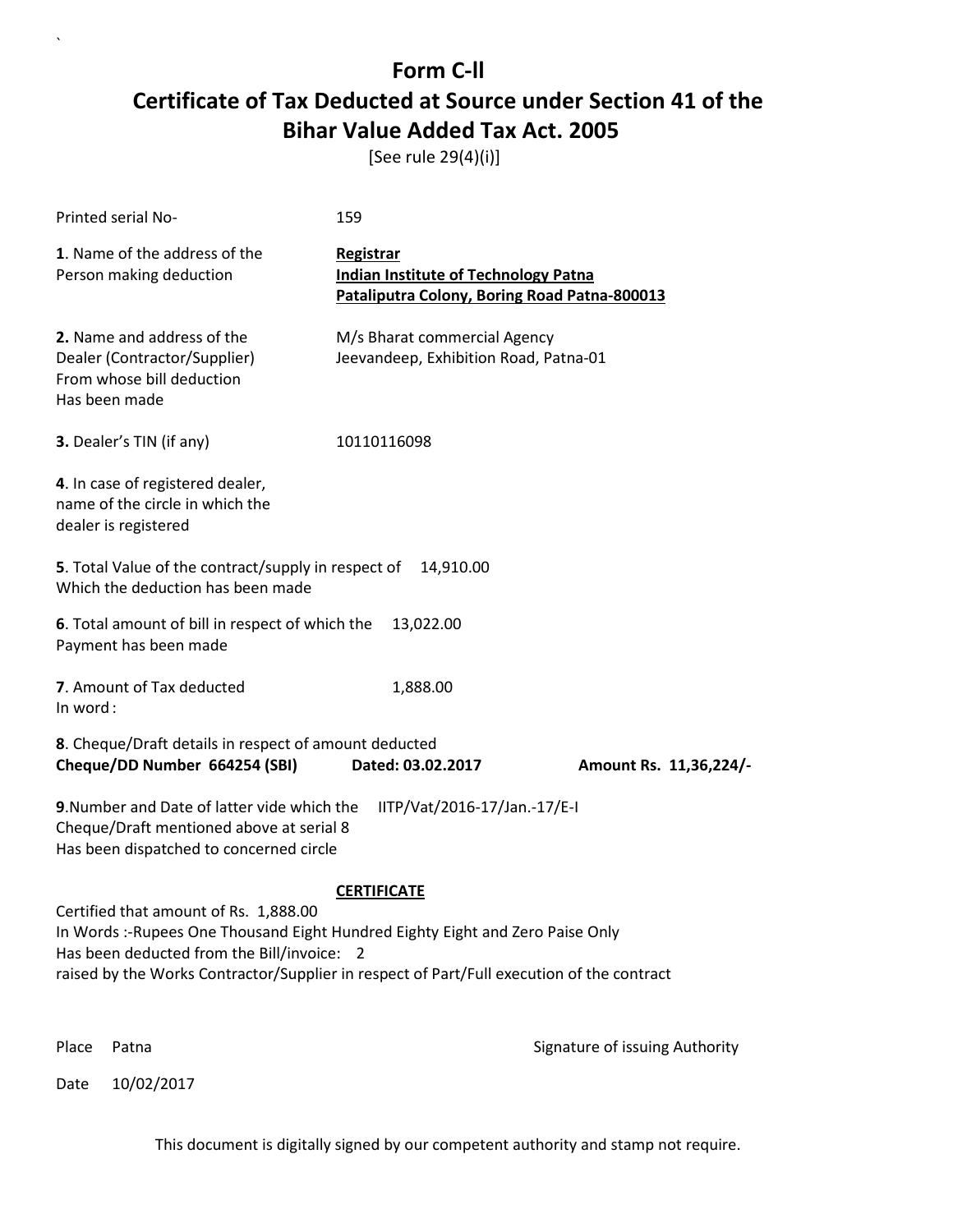[See rule 29(4)(i)]

| Printed serial No-                                                                                                                                                                                                                                                  | 160                                                                                                      |  |  |  |
|---------------------------------------------------------------------------------------------------------------------------------------------------------------------------------------------------------------------------------------------------------------------|----------------------------------------------------------------------------------------------------------|--|--|--|
| 1. Name of the address of the<br>Person making deduction                                                                                                                                                                                                            | Registrar<br><b>Indian Institute of Technology Patna</b><br>Pataliputra Colony, Boring Road Patna-800013 |  |  |  |
| 2. Name and address of the<br>Dealer (Contractor/Supplier)<br>From whose bill deduction<br>Has been made                                                                                                                                                            | M/S Promark Enterprises<br>Gagan Apptt., Exhibition Road, Patna, Bihar                                   |  |  |  |
| 3. Dealer's TIN (if any)                                                                                                                                                                                                                                            | 10112205011                                                                                              |  |  |  |
| 4. In case of registered dealer,<br>name of the circle in which the<br>dealer is registered                                                                                                                                                                         |                                                                                                          |  |  |  |
| 5. Total Value of the contract/supply in respect of 58,944.00<br>Which the deduction has been made                                                                                                                                                                  |                                                                                                          |  |  |  |
| 6. Total amount of bill in respect of which the<br>51,515.00<br>Payment has been made                                                                                                                                                                               |                                                                                                          |  |  |  |
| 7. Amount of Tax deducted<br>In word:                                                                                                                                                                                                                               | 7,429.00                                                                                                 |  |  |  |
| 8. Cheque/Draft details in respect of amount deducted<br>Cheque/DD Number 664254 (SBI)                                                                                                                                                                              | Dated: 03.02.2017<br>Amount Rs. 11,36,224/-                                                              |  |  |  |
| 9. Number and Date of latter vide which the<br>IITP/Vat/2016-17/Jan.-17/E-I<br>Cheque/Draft mentioned above at serial 8<br>Has been dispatched to concerned circle                                                                                                  |                                                                                                          |  |  |  |
| <b>CERTIFICATE</b>                                                                                                                                                                                                                                                  |                                                                                                          |  |  |  |
| Certified that amount of Rs. 7,429.00<br>In Words :-Rupees Seven Thousand Four Hundred Twenty Nine and Zero Paise Only<br>Has been deducted from the Bill/invoice: 103<br>raised by the Works Contractor/Supplier in respect of Part/Full execution of the contract |                                                                                                          |  |  |  |
| Place<br>Patna                                                                                                                                                                                                                                                      | Signature of issuing Authority                                                                           |  |  |  |

Date 10/02/2017

`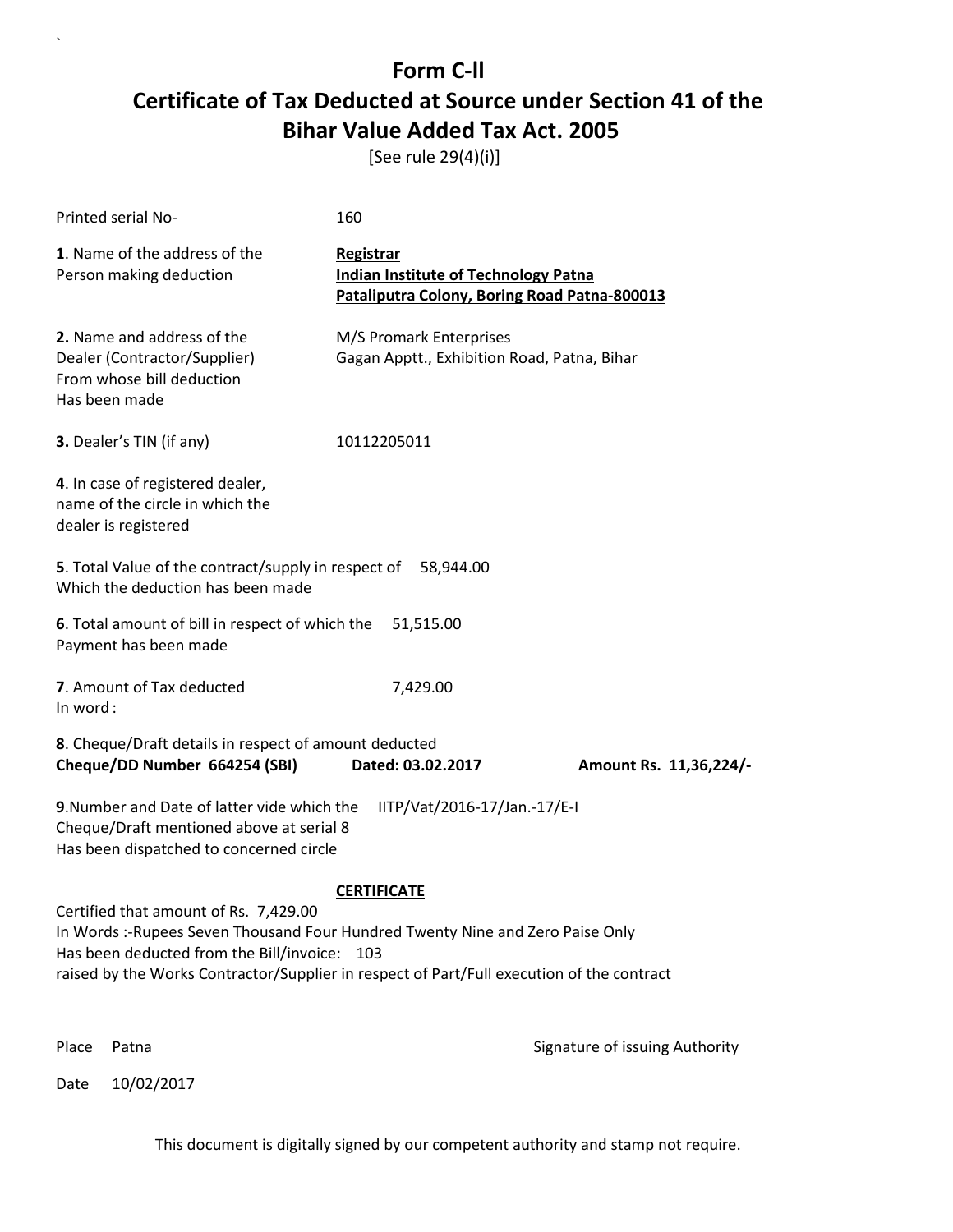[See rule 29(4)(i)]

Printed serial No-

`

| 1. Name of the address of the<br>Person making deduction                                                                                                                                                             | Registrar<br><b>Indian Institute of Technology Patna</b><br>Pataliputra Colony, Boring Road Patna-800013 |                        |  |  |
|----------------------------------------------------------------------------------------------------------------------------------------------------------------------------------------------------------------------|----------------------------------------------------------------------------------------------------------|------------------------|--|--|
| 2. Name and address of the<br>Dealer (Contractor/Supplier)<br>From whose bill deduction<br>Has been made                                                                                                             |                                                                                                          |                        |  |  |
| 3. Dealer's TIN (if any)                                                                                                                                                                                             |                                                                                                          |                        |  |  |
| 4. In case of registered dealer,<br>name of the circle in which the<br>dealer is registered                                                                                                                          |                                                                                                          |                        |  |  |
| 5. Total Value of the contract/supply in respect of<br>13,115,398<br>Which the deduction has been made                                                                                                               |                                                                                                          |                        |  |  |
| 6. Total amount of bill in respect of which the<br>Payment has been made                                                                                                                                             | 11,979,174                                                                                               |                        |  |  |
| 7. Amount of Tax deducted<br>In word:                                                                                                                                                                                | 1,136,224                                                                                                |                        |  |  |
| 8. Cheque/Draft details in respect of amount deducted<br>Cheque/DD Number 664254 (SBI)                                                                                                                               | Dated: 03.02.2017                                                                                        | Amount Rs. 11,36,224/- |  |  |
| 9. Number and Date of latter vide which the<br>Cheque/Draft mentioned above at serial 8<br>Has been dispatched to concerned circle                                                                                   | IITP/Vat/2016-17/Jan.-17/E-I                                                                             |                        |  |  |
| <b>CERTIFICATE</b><br>Certified that amount of Rs. 1,136,224<br>In Words :-<br>Has been deducted from the Bill/invoice:<br>raised by the Works Contractor/Supplier in respect of Part/Full execution of the contract |                                                                                                          |                        |  |  |

Place Patna **Property** Place Patna Signature of issuing Authority

Date 10/02/2017